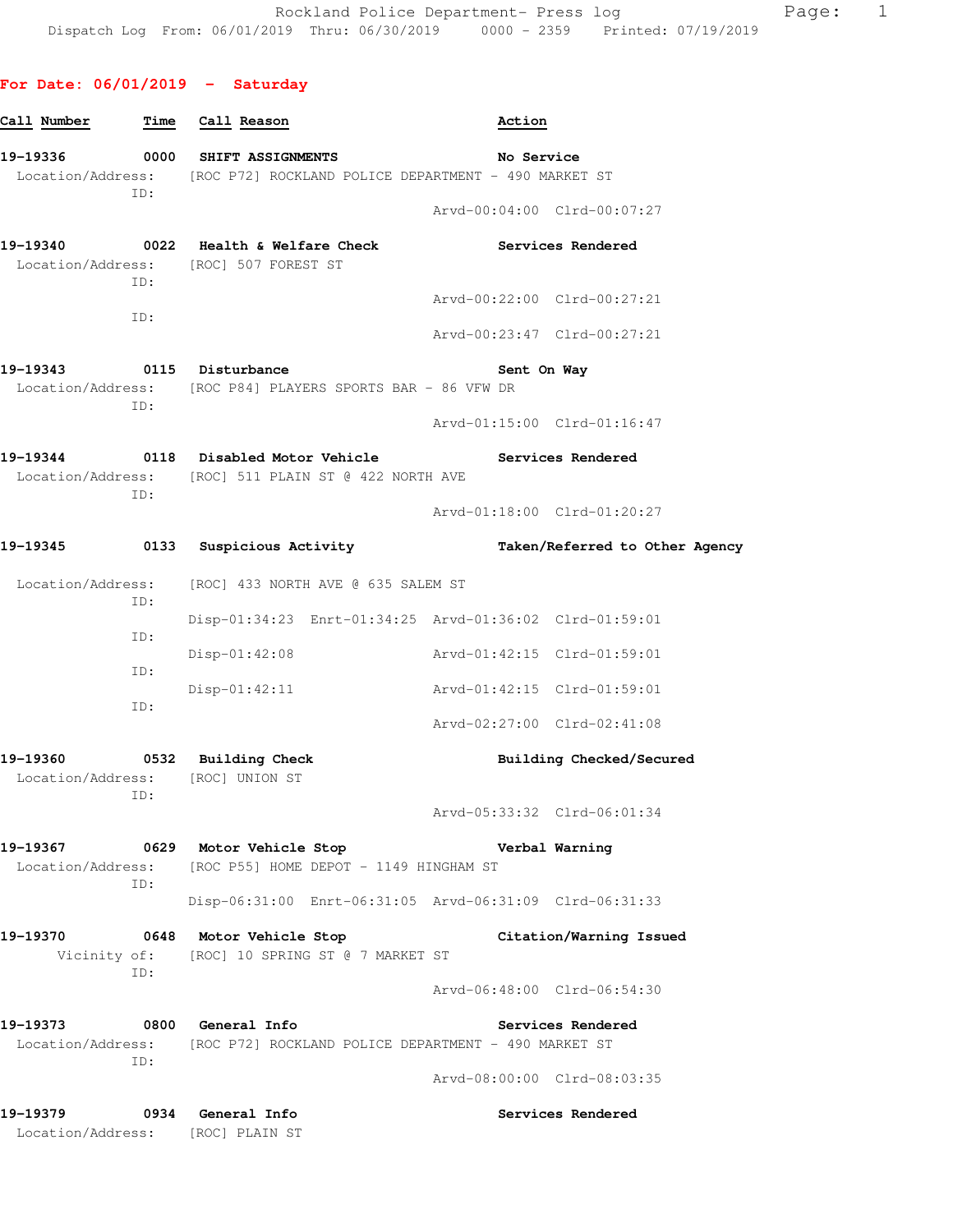Dispatch Log From: 06/01/2019 Thru: 06/30/2019 0000 - 2359 Printed: 07/19/2019

ID:

 Arvd-09:35:59 Clrd-09:36:27 **19-19381 0937 MVA Property Damage Only Paper Exchange**  Location/Address: [ROC] 342 UNION ST ID: Disp-09:38:38 Enrt-09:38:46 Arvd-09:43:30 Clrd-10:09:27 ID: Disp-09:43:19 Arvd-09:43:25 Clrd-10:09:15 19-19383 1008 Complaint **19-19383** Services Rendered Location/Address: [ROC] 200 WEBSTER ST @ 354 LIBERTY ST ID: Disp-10:09:15 Arvd-10:10:02 Clrd-10:21:42 ID: Disp-10:09:52 Arvd-10:10:02 Clrd-10:21:37 **19-19384 1023 911 Accidental Services Rendered**  Location/Address: [ROC] 289 EAST WATER ST ID: Disp-10:24:00 Enrt-10:24:05 Arvd-10:39:27 Clrd-10:39:34 **19-19393 1050 MVA Property Damage Only Services Rendered**  Location/Address: [ROC] DARLING CT ID: Disp-10:55:59 Clrd-10:56:44 **19-19392 1054 Sudden Death Report Follows**  Location/Address: [ROC] 16 ELEANOR LN ID: Disp-10:56:07 Enrt-10:57:13 Arvd-11:00:01 Clrd-12:35:39 ID: Disp-10:56:25 Enrt-10:57:13 Arvd-11:00:01 Clrd-11:37:44 **19-19394 1055 Sudden Death Investigated**  Location/Address: [ROC] 16 ELEANOR LN Fire Unit: ROCKEN1-Pumper-Rockland Engine 1 Disp-10:56:39 Enrt-10:56:48 Arvd-10:59:43 Clrd-11:04:31 InQrtsUnavl-11:10:37 InSrvce-11:10:37 EMS Unit: ROCKAM1-Rockland A1 Disp-10:56:39 Enrt-10:56:45 Arvd-10:59:44 Clrd-11:04:30 InQrtsUnavl-11:10:34 InSrvce-11:10:34 ID: Disp-10:57:03 Enrt-10:57:09 Arvd-11:00:13 Clrd-15:05:00 19-19397 **1135** Suspicious Activity **19-1939** Services Rendered Location/Address: [ROC] 540 WEBSTER ST ID: Disp-11:38:12 Enrt-11:38:18 Arvd-11:42:52 Clrd-11:47:50 **19-19399 1154 Suspicious Activity Gone on arrival**  Location/Address: [ROC] 8 PINE HILL TER ID: Disp-11:55:53 Enrt-11:56:59 Arvd-12:00:28 Clrd-12:03:29 **19-19404 1218 Lost/Found Property Services Rendered**  Location/Address: [ROC P100] LUKE'S LIQUORS - 167 MARKET ST ID: Arvd-12:18:00 Clrd-12:22:11

**19-19406 1310 Suspicious Activity Services Rendered**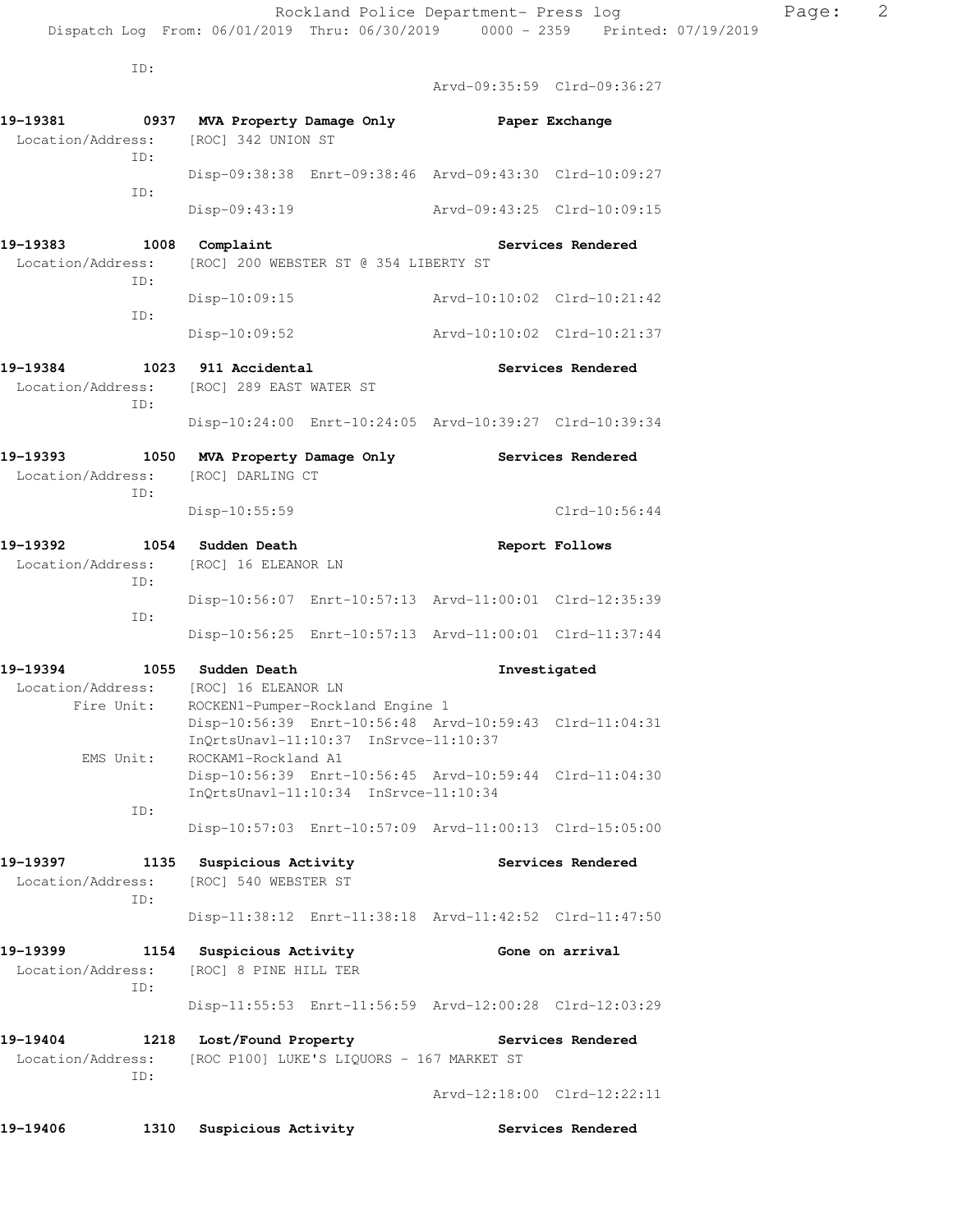|                                                               |                                                    |                                       | Rockland Police Department- Press log                   |                                                                                | Page: | 3 |
|---------------------------------------------------------------|----------------------------------------------------|---------------------------------------|---------------------------------------------------------|--------------------------------------------------------------------------------|-------|---|
|                                                               |                                                    |                                       |                                                         | Dispatch Log From: 06/01/2019 Thru: 06/30/2019 0000 - 2359 Printed: 07/19/2019 |       |   |
| Location/Address:<br>ID:                                      | [ROC] TAUNTON AVE                                  |                                       |                                                         |                                                                                |       |   |
| ID:                                                           | $Disp-13:13:40$                                    |                                       | Arvd-13:14:25 Clrd-13:25:32                             |                                                                                |       |   |
|                                                               |                                                    |                                       | Disp-13:18:20 Enrt-13:18:25 Arvd-13:20:03 Clrd-13:25:37 |                                                                                |       |   |
| 19-19420                                                      | 1453 Threats                                       |                                       |                                                         | Services Rendered                                                              |       |   |
| Location/Address:<br>ID:                                      | [ROC] 123 WEBSTER ST                               |                                       |                                                         |                                                                                |       |   |
|                                                               |                                                    |                                       | Disp-14:57:15 Enrt-14:57:37 Arvd-14:57:39 Clrd-15:11:31 |                                                                                |       |   |
| 19-19431                                                      | 1605 SHIFT ASSIGNMENTS                             |                                       | No Service                                              |                                                                                |       |   |
| Location/Address:<br>ID:                                      |                                                    |                                       | [ROC P72] ROCKLAND POLICE DEPARTMENT - 490 MARKET ST    |                                                                                |       |   |
|                                                               | Disp-16:07:22                                      |                                       |                                                         | $Clrd-16:07:43$                                                                |       |   |
| 19-19438                                                      | 1702 Emergency Medical                             |                                       |                                                         | Transported to Hospital                                                        |       |   |
| Location/Address:<br>ID:                                      | [ROC] 333 EAST WATER ST                            |                                       |                                                         |                                                                                |       |   |
| ID:                                                           |                                                    |                                       | Disp-17:04:00 Enrt-17:06:02 Arvd-17:06:24 Clrd-17:20:12 |                                                                                |       |   |
| Fire Unit:                                                    |                                                    | ROCKEN1-Pumper-Rockland Engine 1      | Disp-17:04:40 Enrt-17:06:02 Arvd-17:10:09 Clrd-17:20:12 |                                                                                |       |   |
|                                                               |                                                    | InQrtsUnavl-17:27:27 InSrvce-17:27:27 | Disp-17:06:51 Enrt-17:07:00 Arvd-17:07:17 Clrd-17:21:27 |                                                                                |       |   |
| EMS Unit:                                                     | ROCKAM1-Rockland A1                                |                                       |                                                         |                                                                                |       |   |
|                                                               |                                                    |                                       | Disp-17:06:55 Enrt-17:07:02 Arvd-17:09:14 Clrd-17:19:54 | Hosp-17:31:45 ClrHosp-18:08:58 InQrtsUnavl-18:25:14 InSrvce-18:25:16           |       |   |
| ID:                                                           |                                                    |                                       |                                                         |                                                                                |       |   |
|                                                               | Disp-17:09:58                                      |                                       | Arvd-17:10:03 Clrd-17:20:12                             |                                                                                |       |   |
| 19-19445<br>Location/Address: [ROC] MARTHA DR<br>ID:          | 1747 Building Check                                |                                       |                                                         | Services Rendered                                                              |       |   |
|                                                               |                                                    |                                       |                                                         | Arvd-17:48:25 Clrd-17:53:04                                                    |       |   |
| 19–19446<br>Location/Address:<br>ID:                          | 1801 Building Check<br>[ROC] HINGHAM ST            |                                       |                                                         | Services Rendered                                                              |       |   |
|                                                               |                                                    |                                       |                                                         | Arvd-18:01:51 Clrd-18:02:17                                                    |       |   |
| 19-19447<br>Location/Address: [ROC] BILL DELAHUNT PKWY<br>ID: | 1802 Building Check                                |                                       |                                                         | Services Rendered                                                              |       |   |
|                                                               |                                                    |                                       |                                                         | Arvd-18:03:24 Clrd-18:08:25                                                    |       |   |
| 19-19451                                                      | 1843 Emergency Medical                             |                                       |                                                         | Transported to Hospital                                                        |       |   |
| Location/Address:<br>EMS Unit:                                | [ROC] 50 CONCORD ST<br>ROCKAM2-Rockland A2         |                                       |                                                         |                                                                                |       |   |
|                                                               |                                                    |                                       | Disp-18:44:27 Enrt-18:45:40 Arvd-18:48:00 Clrd-18:55:28 | Hosp-19:07:00 ClrHosp-19:38:15 InQrtsUnavl-19:42:29 InSrvce-19:42:31           |       |   |
| Fire Unit:                                                    |                                                    | ROCKEN1-Pumper-Rockland Engine 1      | Disp-18:44:41 Enrt-18:45:37 Arvd-18:48:31 Clrd-18:55:25 |                                                                                |       |   |
| ID:                                                           |                                                    | InQrtsUnavl-18:59:51 InSrvce-18:59:54 |                                                         |                                                                                |       |   |
|                                                               |                                                    |                                       | Disp-18:47:24 Enrt-18:47:31 Arvd-18:49:35 Clrd-18:50:44 |                                                                                |       |   |
| 19-19453<br>Location/Address:<br>ID:                          | 1850 Assist Fire Department<br>[ROC] 50 CONCORD ST |                                       |                                                         | Services Not Required                                                          |       |   |
|                                                               |                                                    |                                       |                                                         | Disp-18:54:18 Enrt-18:54:25 Arvd-18:54:28 Clrd-18:54:34                        |       |   |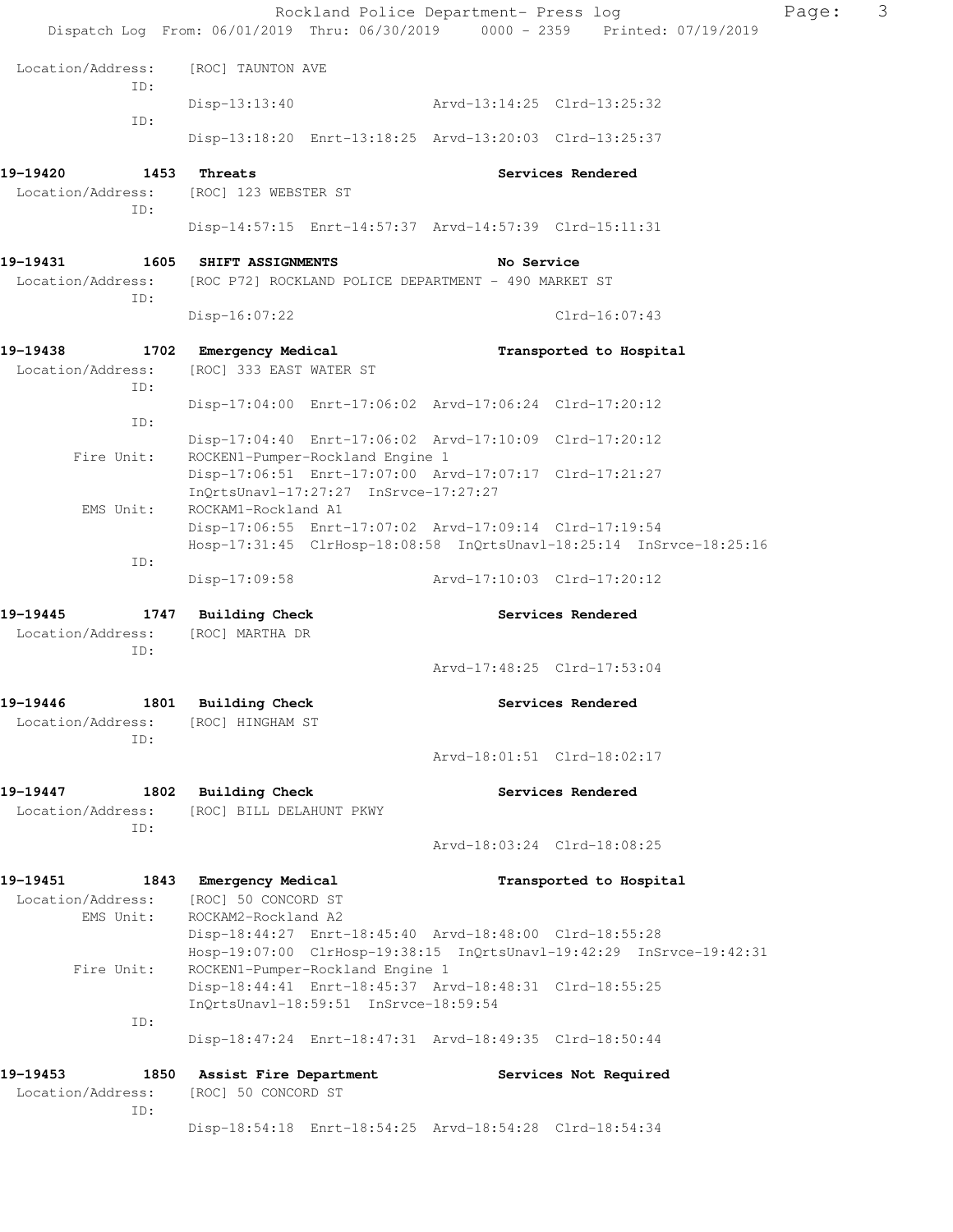| 19-19455<br>Location/Address: [ROC] 33 LIBERTY ST                                                          |            | 1913 Disturbance    |                                                         |                          | Peace Restored              |
|------------------------------------------------------------------------------------------------------------|------------|---------------------|---------------------------------------------------------|--------------------------|-----------------------------|
| ID:                                                                                                        |            |                     | Disp-19:15:25 Enrt-19:15:42 Arvd-19:15:43 Clrd-19:35:15 |                          |                             |
|                                                                                                            | ID:<br>ID: |                     | Disp-19:15:39 Enrt-19:15:45 Arvd-19:15:47 Clrd-19:35:15 |                          |                             |
|                                                                                                            |            |                     | Disp-19:23:41 Enrt-19:23:45 Arvd-19:23:46 Clrd-19:35:15 |                          |                             |
| ID:                                                                                                        |            |                     | Disp-19:23:51 Enrt-19:23:53 Arvd-19:23:54 Clrd-19:35:15 |                          |                             |
| 19-19459 1948 Building Check<br>Location/Address: [ROC 60] SPRING GATE APARTMENTS - 52 HANNAH WAY<br>ID:   |            |                     |                                                         | <b>Services Rendered</b> |                             |
|                                                                                                            |            |                     |                                                         |                          | Arvd-19:51:10 Clrd-19:54:11 |
| 19-19461 1955 Building Check<br>Location/Address: [ROC] SHERIDAN CONDOS - GROVE ST<br>ID:                  |            |                     |                                                         |                          | Services Rendered           |
|                                                                                                            |            |                     |                                                         |                          | Arvd-19:56:50 Clrd-20:00:40 |
| 19-19465 2002 Building Check<br>Location/Address: [ROC P75] UNION POINT - BILL DELAHUNT PKWY               |            |                     |                                                         | Services Rendered        |                             |
| ID:                                                                                                        |            |                     |                                                         |                          | Arvd-20:03:10 Clrd-20:06:00 |
| 19-19466 2003 Assist Fire Department<br>Location/Address: [ROC] 281 EAST WATER ST                          |            |                     |                                                         |                          | Services Rendered           |
| ID:                                                                                                        |            |                     | Disp-20:04:28 Enrt-20:04:37 Arvd-20:07:06 Clrd-20:51:38 |                          |                             |
| 19-19468 2018 Building Check<br>Location/Address: [ROC P45] HOTEL AREAS HINGHAM ST - 850 HINGHAM ST        |            |                     |                                                         | Services Rendered        |                             |
| ID:                                                                                                        |            |                     |                                                         |                          | Arvd-20:23:11 Clrd-20:26:56 |
| 19-19471 2057 Suspicious Activity 5ent On Way<br>Location/Address: [ROC 66] REEDS POND PARK - 80 MARKET ST |            |                     |                                                         |                          |                             |
| ID:                                                                                                        |            |                     |                                                         |                          | Arvd-20:57:00 Clrd-21:03:41 |
| ID:                                                                                                        |            | $Disp-21:00:59$     |                                                         |                          | Arvd-21:01:02 Clrd-21:03:41 |
| 19-19475<br>Location/Address: [ROC P51] HOLIDAY INN/ HILTON - 929 HINGHAM ST                               |            | 2145 911 Accidental |                                                         |                          | Services Rendered           |
| ID:                                                                                                        |            |                     | Disp-21:47:13 Enrt-21:47:19 Arvd-21:53:06 Clrd-21:59:30 |                          |                             |
| 19-19477<br>Location/Address: [ROC] SHERIDAN CONDOS - GROVE ST<br>ID:                                      |            | 2150 Building Check |                                                         |                          | Services Rendered           |
|                                                                                                            |            |                     |                                                         |                          | Arvd-21:52:54 Clrd-21:54:50 |
| 19-19479 2158 Building Check<br>Location/Address: [ROC 60] SPRING GATE APARTMENTS - 52 HANNAH WAY<br>ID:   |            |                     |                                                         | <b>Services Rendered</b> |                             |
|                                                                                                            |            |                     |                                                         |                          | Arvd-22:00:24 Clrd-22:01:18 |
| 19-19480<br>Location/Address: [ROC] HOTEL AREAS ON HINGHAM ST - HINGHAM ST                                 |            | 2210 Building Check |                                                         |                          | Services Rendered           |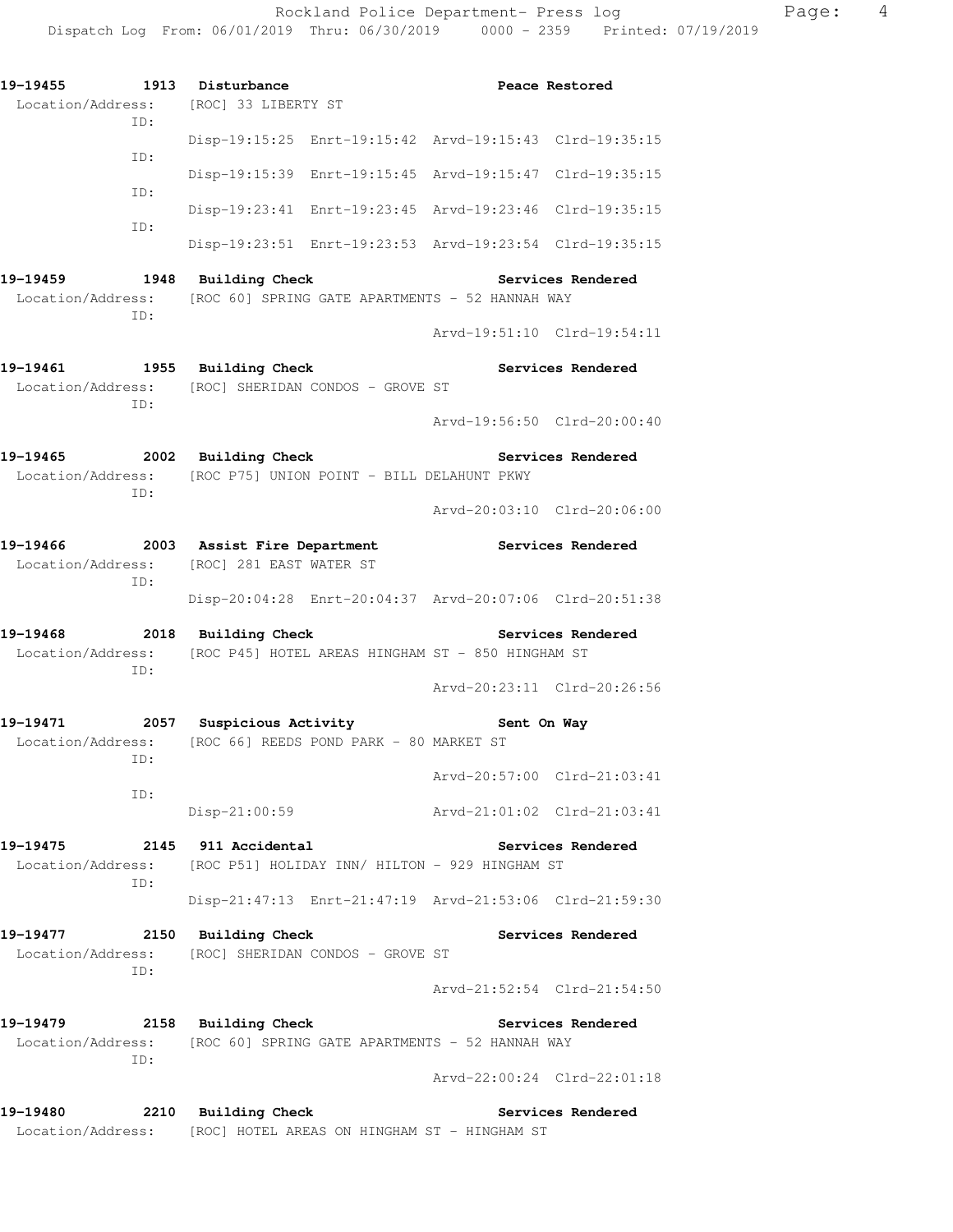ID:

Arvd-22:15:01 Clrd-22:15:49

### **For Date: 06/02/2019 - Sunday**

|                   |      | 19-19490 0000 SHIFT ASSIGNMENTS                                                          | No Service                  |                          |
|-------------------|------|------------------------------------------------------------------------------------------|-----------------------------|--------------------------|
|                   | ID:  | Location/Address: [ROC P72] ROCKLAND POLICE DEPARTMENT - 490 MARKET ST                   |                             |                          |
|                   |      |                                                                                          | Arvd-00:00:00 Clrd-00:03:11 |                          |
|                   |      | 19-19492 0038 Building Check Services Rendered                                           |                             |                          |
|                   | ID:  | Location/Address: [ROC 60] SPRING GATE APARTMENTS - 52 HANNAH WAY                        |                             |                          |
|                   |      |                                                                                          | Arvd-00:42:53 Clrd-00:43:28 |                          |
|                   |      | 19-19493 0045 Building Check                                                             |                             | Services Rendered        |
|                   |      | Location/Address: [ROC] SHERIDAN CONDOS - GROVE ST                                       |                             |                          |
|                   | ID:  |                                                                                          | Arvd-00:47:07 Clrd-00:48:08 |                          |
|                   |      | 19-19497 0052 Building Check                                                             | <b>Services Rendered</b>    |                          |
|                   |      | Location/Address: [ROC] HOTEL AREAS ON HINGHAM STREET - HINGHAM ST                       |                             |                          |
|                   | ID:  |                                                                                          | Arvd-00:59:38 Clrd-01:00:22 |                          |
|                   |      | 19-19498 0100 Building Check                                                             |                             | <b>Services Rendered</b> |
|                   |      | Location/Address: [ROC P75] UNION POINT - BILL DELAHUNT PKWY                             |                             |                          |
|                   | ID:  |                                                                                          | Arvd-01:03:03 Clrd-01:04:22 |                          |
|                   |      |                                                                                          |                             |                          |
|                   |      | Vicinity of: [ROC P59] INTERNATIONAL MOTOR SPORTS LLC - 7 MARKET ST                      |                             |                          |
|                   | ID:  |                                                                                          | Arvd-01:05:00 Clrd-01:08:11 |                          |
|                   |      |                                                                                          |                             |                          |
|                   |      | 19-19500 0106 Motor Vehicle Collision W/PI Report Follows                                |                             |                          |
|                   |      | Location/Address: [ROC] 970 UNION ST<br>Fire Unit: ROCKEN1-Pumper-Rockland Engine 1      |                             |                          |
|                   |      | Disp-01:08:02 Enrt-01:09:36 Arvd-01:11:44 Clrd-01:21:17                                  |                             |                          |
|                   |      | InOrtsUnavl-01:25:42 InSrvce-01:25:45                                                    |                             |                          |
|                   |      | EMS Unit: ROCKAM1-Rockland A1<br>Disp-01:08:10 Enrt-01:09:33 Arvd-01:11:41 Clrd-01:20:42 |                             |                          |
|                   |      | InQrtsUnavl-01:24:30 InSrvce-01:24:34                                                    |                             |                          |
|                   | ID:  | Disp-01:09:24 Arvd-01:09:39 Clrd-01:54:30                                                |                             |                          |
|                   | ID:  |                                                                                          |                             |                          |
|                   |      | $Disp-01:09:30$                                                                          | Arvd-01:09:39 Clrd-01:54:30 |                          |
|                   | ID:  | $Disp-01:09:35$                                                                          | Arvd-01:09:39 Clrd-01:54:30 |                          |
|                   | ID:  |                                                                                          |                             |                          |
|                   |      | Disp-01:13:06                                                                            | Arvd-01:13:11 Clrd-01:54:30 |                          |
| 19-19502          | 0213 | Suspicious Activity                                                                      |                             | Services Rendered        |
| Location/Address: | ID:  | [ROC] 74 MARTHA DR                                                                       |                             |                          |
|                   |      | $Disp-02:14:55$                                                                          | Arvd-02:15:05 Clrd-02:26:35 |                          |
| 19–19513          | 0556 | <b>Building Check</b>                                                                    |                             | Services Rendered        |
| Location/Address: |      | [ROC] UNION ST                                                                           |                             |                          |
|                   | ID:  |                                                                                          |                             |                          |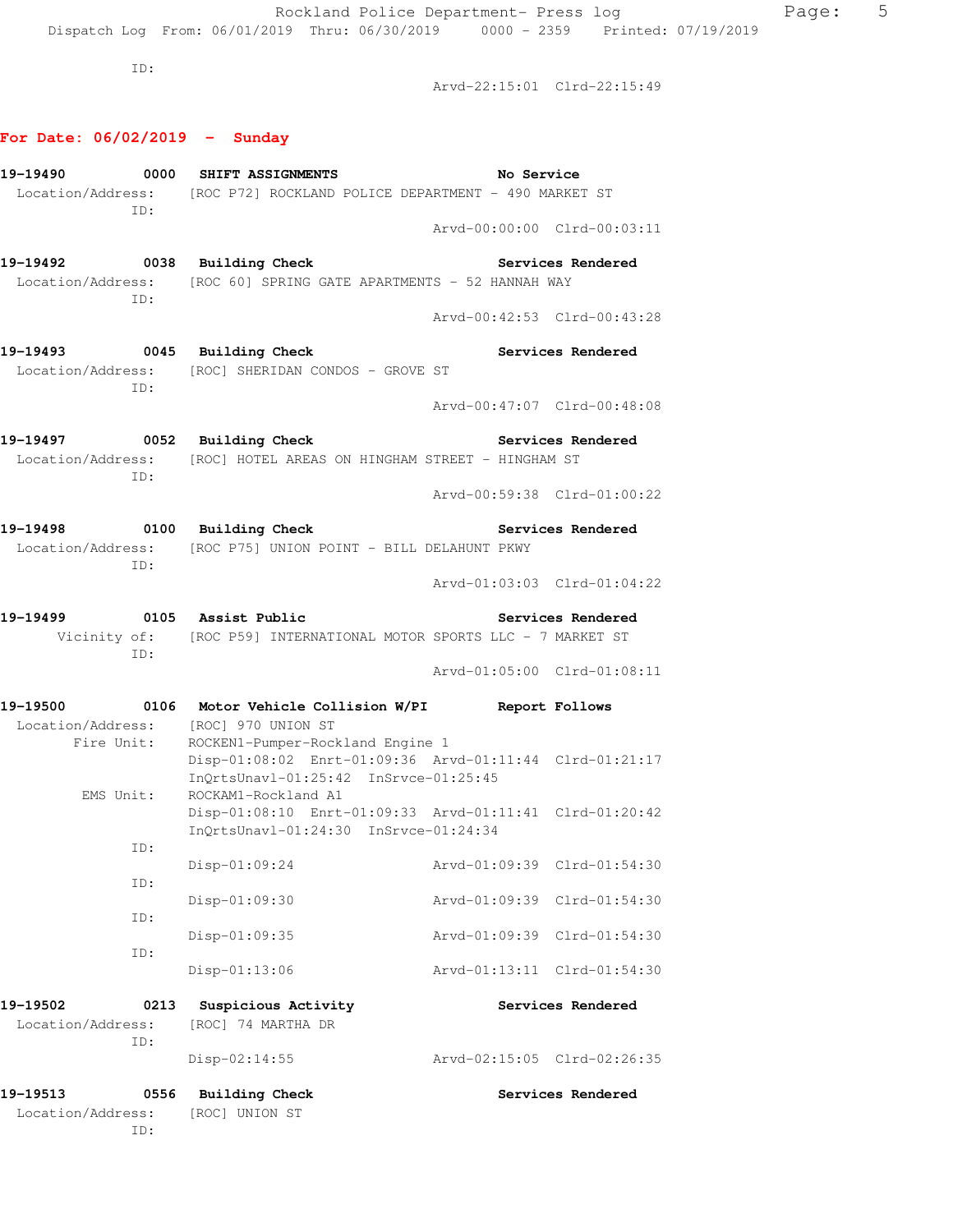Arvd-05:57:51 Clrd-06:19:58

|                   | ID:                         | 19-19516 0618 Burglar Alarm<br>Location/Address: [ROC] 371 UNION ST    | Services Rendered                                                                                    |  |
|-------------------|-----------------------------|------------------------------------------------------------------------|------------------------------------------------------------------------------------------------------|--|
|                   |                             |                                                                        | Disp-06:20:12 Enrt-06:20:15 Arvd-06:20:16 Clrd-06:23:50                                              |  |
|                   |                             | 19-19526 0759 General Info                                             | <b>Services Rendered</b>                                                                             |  |
|                   |                             | Location/Address: [ROC P72] ROCKLAND POLICE DEPARTMENT - 490 MARKET ST |                                                                                                      |  |
|                   |                             | 19-19527 0903 Burglar Alarm                                            | <b>Services Rendered</b>                                                                             |  |
|                   | ID:                         | Location/Address: [ROC] 302 UNION ST                                   |                                                                                                      |  |
|                   |                             |                                                                        | Arvd-09:03:00 Clrd-09:07:19                                                                          |  |
|                   |                             | 19-19542 1127 Motor Vehicle Stop                                       | Citation/Warning Issued                                                                              |  |
|                   | ID:                         | Location/Address: [ROC] HINGHAM ST                                     |                                                                                                      |  |
|                   |                             |                                                                        | Arvd-11:27:00 Clrd-11:32:40                                                                          |  |
|                   |                             | 19-19548 1240 Building Check                                           | Building Checked/Secured<br>Location/Address: [ROC P85] ROCKLAND FEDERAL CREDIT UNION - 241 UNION ST |  |
|                   | ID:                         | Disp-12:42:43                                                          | $Clrd-12:43:06$                                                                                      |  |
|                   |                             | 19-19552 1325 Assist Public                                            | <b>Services Rendered</b>                                                                             |  |
| ID:               |                             | Location/Address: [ROC 7] WEBSTER PARK REHAB CENTER - 56 WEBSTER ST    |                                                                                                      |  |
| ID:               | Disp-13:26:05 Enrt-13:26:22 | Clrd-13:42:52                                                          |                                                                                                      |  |
|                   |                             | Disp-13:26:15 Enrt-13:26:25                                            | Clrd-13:46:46                                                                                        |  |
| 19-19555          |                             | 1338 Follow-Up Investigation                                           | Services Rendered                                                                                    |  |
|                   | ID:                         | Location/Address: [ROC] 56 STUDLEY CT                                  |                                                                                                      |  |
|                   | ID:                         |                                                                        | Arvd-13:38:00 Clrd-13:46:41                                                                          |  |
|                   |                             | $Disp-13:42:59$                                                        | Arvd-13:43:03 Clrd-13:47:33                                                                          |  |
|                   |                             | 19-19563 1455 Motor Vehicle Stop                                       | Citation/Warning Issued                                                                              |  |
| Location/Address: | ID:                         | [ROC] 35 MARKET ST @ 50 J A DUNN MEM DR                                |                                                                                                      |  |
|                   |                             |                                                                        | Arvd-14:55:00 Clrd-15:02:30                                                                          |  |
|                   | ID:                         | $Disp-15:02:20$                                                        | Arvd-15:02:24 Clrd-15:02:33                                                                          |  |
| 19-19570          |                             | 1603 SHIFT ASSIGNMENTS                                                 | No Service                                                                                           |  |
| Location/Address: | ID:                         | [ROC P72] ROCKLAND POLICE DEPARTMENT - 490 MARKET ST                   |                                                                                                      |  |
|                   |                             | Disp-16:05:45                                                          | $C1rd-16:06:06$                                                                                      |  |
| 19-19574          |                             | 1647 Building Check                                                    | Building Checked/Secured                                                                             |  |
|                   | ID:                         | Location/Address: [ROC] HINGHAM ST                                     |                                                                                                      |  |
|                   |                             |                                                                        | Arvd-16:48:33 Clrd-16:52:12                                                                          |  |
| 19-19577          |                             | 1700 Building Check                                                    | Building Checked/Secured                                                                             |  |
| Location/Address: | ID:                         | [ROC P75] UNION POINT - BILL DELAHUNT PKWY                             |                                                                                                      |  |
|                   |                             |                                                                        | Arvd-17:02:12 Clrd-17:06:01                                                                          |  |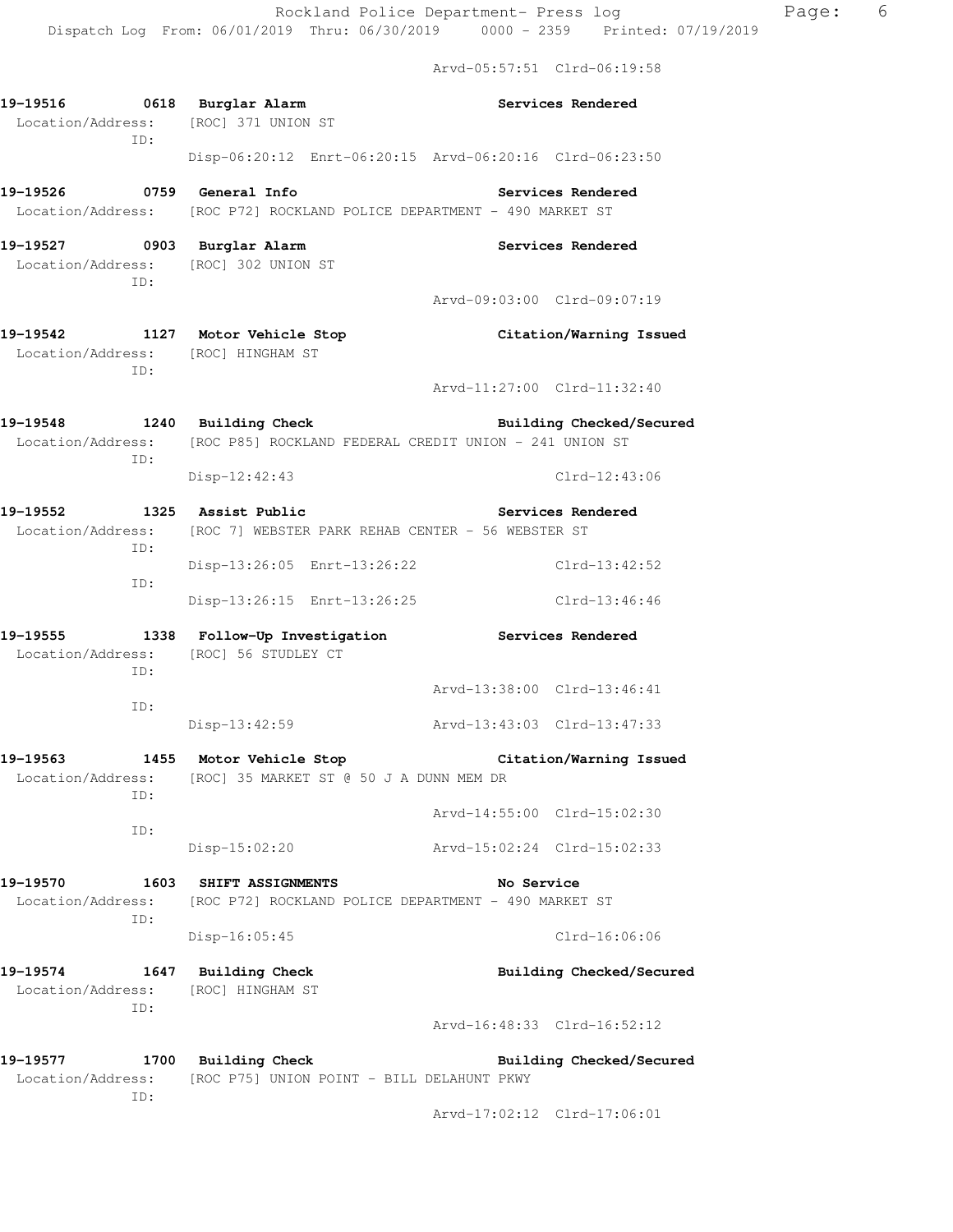| 19-19580                        |                                                                                                           | 1715 Motor Vehicle Collision W/PI Transported to Hospital |
|---------------------------------|-----------------------------------------------------------------------------------------------------------|-----------------------------------------------------------|
| Location/Address:<br>Fire Unit: | [ROC P55] HOME DEPOT - 1149 HINGHAM ST<br>ROCKEN1-Pumper-Rockland Engine 1<br>Disp-17:16:37 Enrt-17:17:20 | Clrd-17:19:36                                             |
| EMS Unit:                       | InQrtsUnavl-17:23:14 InSrvce-17:51:37<br>ROCKAM1-Rockland A1                                              |                                                           |
|                                 | Disp-17:16:37 Enrt-17:17:22<br>InQrtsUnavl-17:51:21 InSrvce-17:51:21                                      | Clrd-17:19:40                                             |
| ID:                             | $Disp-17:17:44$                                                                                           | Arvd-17:17:48 Clrd-17:31:02                               |
|                                 | 19-19581 1716 Motor Vehicle Stop                                                                          | Paper Exchange                                            |
|                                 | Location/Address: [ROC P55] HOME DEPOT - 1149 HINGHAM ST                                                  |                                                           |
| ID:                             |                                                                                                           | Arvd-17:16:00 Clrd-17:30:12                               |
| ID:                             |                                                                                                           | Disp-17:31:13 Enrt-17:31:17 Arvd-17:31:20 Clrd-17:31:25   |
|                                 | 19-19584 1750 Lost/Found Property                                                                         | No Service                                                |
|                                 | Location/Address: [ROC P85] ROCKLAND FEDERAL CREDIT UNION - 241 UNION ST                                  |                                                           |
| ID:                             | Disp-17:55:21                                                                                             | $Clrd-18:02:07$                                           |
| 19-19586                        | 1758 Disabled Motor Vehicle                                                                               | No Action Required                                        |
|                                 | Location/Address: [ROC] 4 PLEASANT VIEW RD                                                                |                                                           |
| ID:                             |                                                                                                           | Disp-18:00:01 Enrt-18:00:06 Arvd-18:11:41 Clrd-18:11:44   |
| 19–19593                        | 1946 Building Check                                                                                       | Building Checked/Secured                                  |
|                                 | Location/Address: [ROC P47] BEST WESTERN - 909 HINGHAM ST                                                 |                                                           |
| ID:                             |                                                                                                           | Arvd-19:46:44 Clrd-19:49:01                               |
|                                 | 19-19594 1955 Motor Vehicle Stop                                                                          | Citation/Warning Issued                                   |
|                                 | Location/Address: [ROC] BILL DELAHUNT PKWY                                                                |                                                           |
| ID:                             |                                                                                                           | Disp-19:57:13 Enrt-19:57:17 Arvd-19:57:21 Clrd-20:06:27   |
| 19-19606<br>2122                | TIME OFF                                                                                                  | Services Rendered                                         |
|                                 | Location/Address: [ROC P72] ROCKLAND POLICE DEPARTMENT - 490 MARKET ST                                    |                                                           |
| 19-19607                        | 2125 TIME OFF                                                                                             | Services Rendered                                         |
|                                 | Location/Address: [ROC P72] ROCKLAND POLICE DEPARTMENT - 490 MARKET ST                                    |                                                           |
| 19-19609                        | 2213 Breaking & Entering                                                                                  | No Action Required                                        |
|                                 | Location/Address: [ROC P47] BEST WESTERN - 909 HINGHAM ST                                                 |                                                           |
| ID:                             |                                                                                                           |                                                           |
| ID:                             |                                                                                                           | Disp-22:13:55 Enrt-22:16:58 Arvd-22:19:43 Clrd-22:47:09   |
|                                 |                                                                                                           | Disp-22:17:22 Enrt-22:17:37 Arvd-22:21:07 Clrd-22:47:12   |
| 19-19614                        | 2249 Building Check                                                                                       | Building Checked/Secured                                  |
|                                 | Location/Address: [ROC P45] COMFORT INN - 850 HINGHAM ST                                                  |                                                           |
| ID:                             |                                                                                                           | Arvd-22:51:16 Clrd-22:51:35                               |

## **For Date: 06/03/2019 - Monday**

| 19-19621          | 0000 | <b>SHIFT ASSIGNMENTS</b> |                                                      | Services Rendered |  |
|-------------------|------|--------------------------|------------------------------------------------------|-------------------|--|
| Location/Address: |      |                          | [ROC P72] ROCKLAND POLICE DEPARTMENT - 490 MARKET ST |                   |  |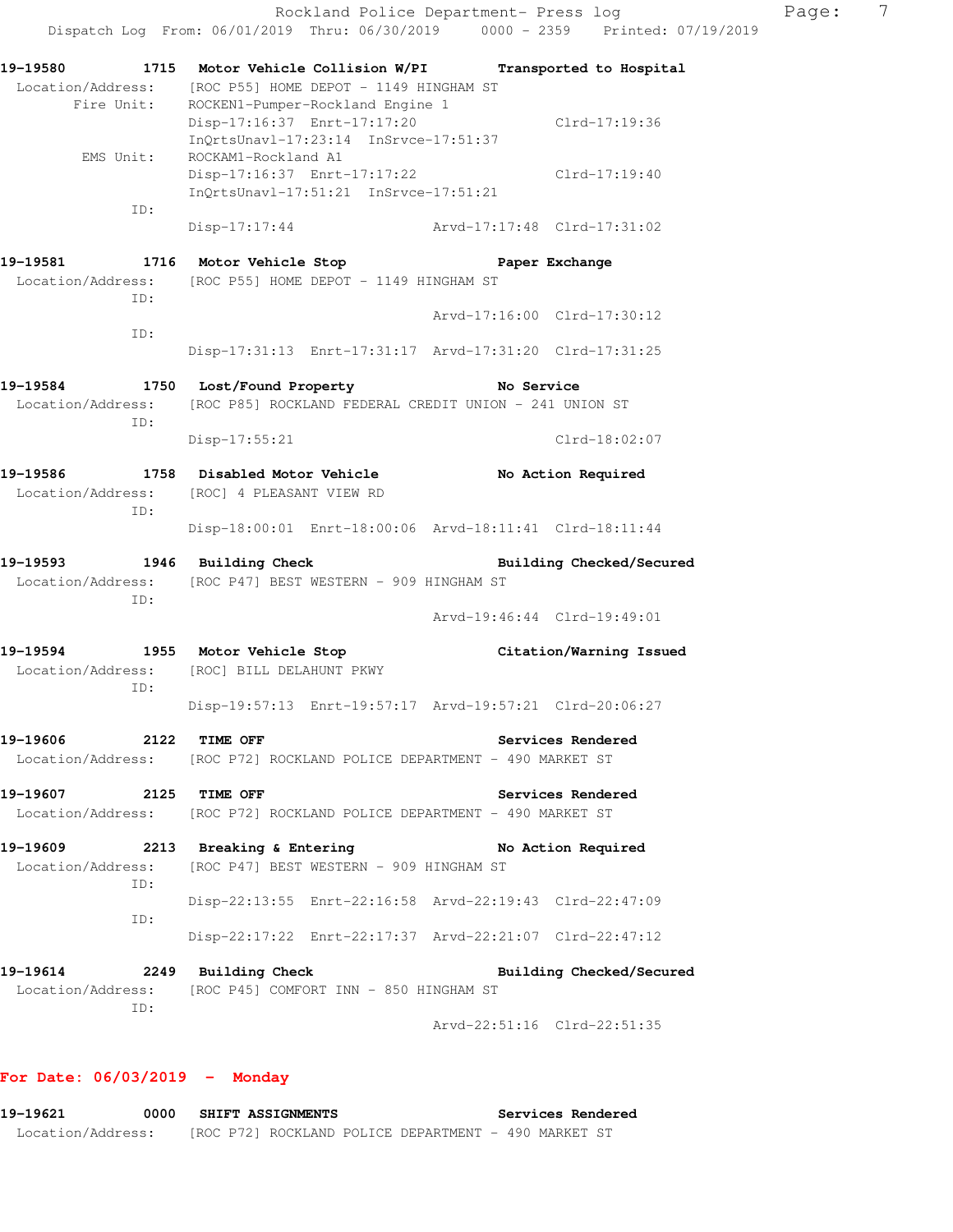|                                                                                                   |                                                                |                                                         | Dispatch Log From: 06/01/2019 Thru: 06/30/2019 0000 - 2359 Printed: 07/19/2019 |  |
|---------------------------------------------------------------------------------------------------|----------------------------------------------------------------|---------------------------------------------------------|--------------------------------------------------------------------------------|--|
| ID:                                                                                               | $Disp-00:00:00$                                                | Arvd-00:15:51 Clrd-00:15:54                             |                                                                                |  |
|                                                                                                   |                                                                |                                                         |                                                                                |  |
| 19-19624 0046 Motor Vehicle Stop<br>Location/Address: [ROC] HILTON DOUBLETREE - HINGHAM ST<br>ID: |                                                                | Sent On Way                                             |                                                                                |  |
|                                                                                                   |                                                                | Disp-00:47:56 Enrt-00:48:10 Arvd-00:48:13 Clrd-00:50:37 |                                                                                |  |
| 19-19628 0121 Noise Complaint<br>Location/Address: [ROC] 32 MARTHA DR Apt. #C<br>ID:              |                                                                | <b>Peace Restored</b>                                   |                                                                                |  |
| ID:                                                                                               |                                                                | Disp-01:22:30 Enrt-01:22:46 Arvd-01:24:30 Clrd-01:28:23 |                                                                                |  |
|                                                                                                   |                                                                | Disp-01:22:36 Enrt-01:22:41 Arvd-01:23:39 Clrd-01:28:27 |                                                                                |  |
| 19–19635<br>Location/Address: [ROC] 510 WEBSTER ST<br>ID:                                         | 0300 Noise Complaint                                           | Unfounded                                               |                                                                                |  |
| ID:                                                                                               |                                                                | Disp-03:01:57 Enrt-03:03:22 Arvd-03:03:42 Clrd-03:10:49 |                                                                                |  |
| ID:                                                                                               |                                                                | Disp-03:02:03 Enrt-03:03:26 Arvd-03:03:34 Clrd-03:10:44 |                                                                                |  |
|                                                                                                   |                                                                | Disp-03:03:55 Enrt-03:03:59 Arvd-03:04:03 Clrd-03:10:40 |                                                                                |  |
| 19–19638<br>Location/Address:<br>ID:                                                              | 0320 Unwanted Party<br>[ROC P47] BEST WESTERN - 909 HINGHAM ST |                                                         | Peace Restored                                                                 |  |
| ID:                                                                                               |                                                                | Disp-03:23:24 Enrt-03:24:10 Arvd-03:28:20 Clrd-03:42:53 |                                                                                |  |
|                                                                                                   | Disp-03:23:24 Enrt-03:24:13                                    |                                                         | Clrd-03:27:15                                                                  |  |
| 19-19640<br>Location/Address:<br>ID:                                                              | 0324 Suspicious Activity<br>[ROC] 370 WEBSTER ST               | Could Not Locate                                        |                                                                                |  |
| ID:                                                                                               |                                                                | Disp-03:27:22 Enrt-03:28:06 Arvd-03:28:46 Clrd-03:42:28 |                                                                                |  |
|                                                                                                   |                                                                | Disp-03:27:25 Enrt-03:28:10 Arvd-03:28:15 Clrd-03:43:16 |                                                                                |  |
| 19-19641<br>0340<br>Location/Address:<br>ID:                                                      | Unwanted Party<br>[ROC] 36 BEAL ST                             |                                                         | Transported to Hospital                                                        |  |
| ID:                                                                                               |                                                                | Disp-03:42:43 Enrt-03:43:36 Arvd-03:43:40 Clrd-04:11:07 |                                                                                |  |
|                                                                                                   |                                                                | Disp-03:43:25 Enrt-03:43:30 Arvd-03:43:48 Clrd-04:11:04 |                                                                                |  |
| 19-19647<br>Location/Address:<br>ID:                                                              | 0547 Building Check<br>[ROC] UNION ST                          |                                                         | Services Rendered                                                              |  |
|                                                                                                   | Disp-05:49:23                                                  | Arvd-05:49:34 Clrd-06:16:26                             |                                                                                |  |
| 19–19669<br>0851<br>Location/Address:<br>ID:                                                      | Animal Complaint<br>[ROC] 800 MARKET ST                        |                                                         | Services Rendered                                                              |  |
|                                                                                                   |                                                                | Arvd-08:51:00 Clrd-08:59:02                             |                                                                                |  |
| 19–19687<br>1000<br>Location/Address:                                                             | Animal Complaint<br>[ROC] 122 POND ST                          |                                                         | Services Rendered                                                              |  |
| 19–19688<br>1045                                                                                  | Animal Complaint                                               |                                                         | Services Rendered                                                              |  |

Location/Address: [ROC] 525 WEBSTER ST

Rockland Police Department- Press log Page: 8<br>019 Thru: 06/30/2019 0000 - 2359 Printed: 07/19/2019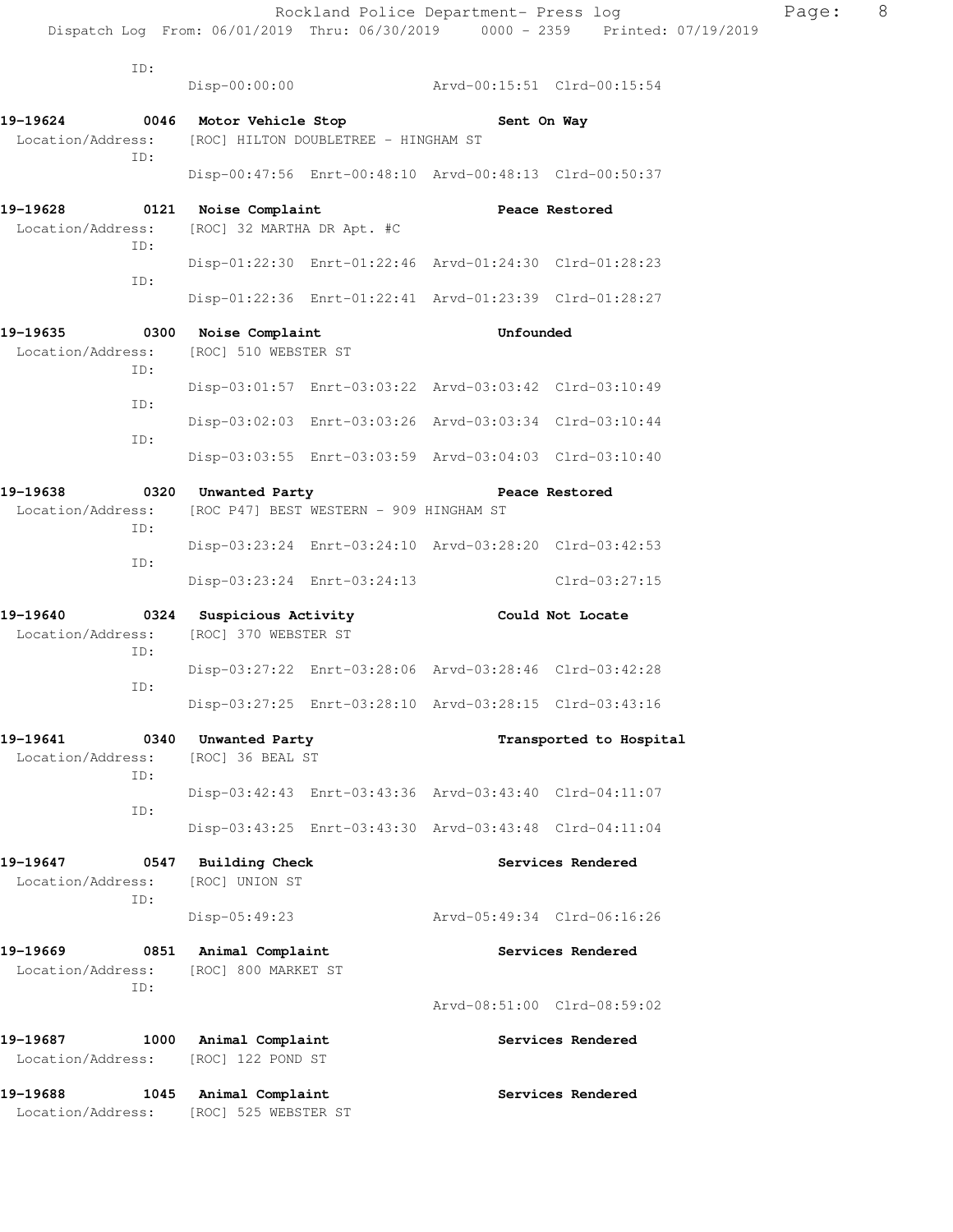Rockland Police Department- Press log extending Page: 9 Dispatch Log From: 06/01/2019 Thru: 06/30/2019 0000 - 2359 Printed: 07/19/2019 **19-19680 1050 911 Accidental Investigated**  Location/Address: [ROC] 36 SALEM ST ID: Disp-10:50:58 Enrt-10:51:02 Arvd-10:54:49 Clrd-10:55:35 **19-19686 1111 Motor Vehicle Stop Citation/Warning Issued**  Location/Address: [ROC] 500 WEST WATER ST ID: Arvd-11:11:00 Clrd-11:18:05 19-19690 1128 Trespassing **19-1969** Services Rendered Location/Address: [ROC] 48 CAREY ST ID: Disp-11:29:59 Enrt-11:30:08 Clrd-11:39:33 ID: Disp-11:30:16 Enrt-11:30:20 Clrd-11:39:27 **19-19693 1213 Building Check Building Checked/Secured**  Location/Address: [ROC] SCHOOL ST ID: Arvd-12:14:26 Clrd-12:14:55 **19-19695 1237 Emergency Medical Transported to Hospital**  Location/Address: [ROC P83] ROCKLAND GOLF COURSE - 276 PLAIN ST Fire Unit: ROCKEN1-Pumper-Rockland Engine 1 Disp-12:38:46 Enrt-12:39:16 Arvd-12:41:27 Clrd-12:54:56 InQrtsUnavl-12:54:57 InSrvce-12:54:57 EMS Unit: ROCKAM1-Rockland A1 Disp-12:38:46 Enrt-12:39:16 Arvd-12:41:25 Clrd-12:54:55 Hosp-13:03:23 ClrHosp-13:56:56 InQrtsUnavl-14:13:54 InSrvce-14:13:54 ID: Disp-12:39:09 Enrt-12:39:13 Clrd-12:44:03 EMS Unit: SHA3-Sharon Ambulance 3 Disp-12:44:21 Enrt-12:44:27 Clrd-12:44:42 InQrtsUnavl-12:44:42 InSrvce-12:44:42 Fire Unit: SHE94-Pumper-Sharon Engine 94 Disp-12:44:21 Enrt-12:44:27 Clrd-12:44:39 InQrtsUnavl-12:44:40 InSrvce-12:44:40 19-19701 1310 Lockout **1310 Services Rendered**  Location/Address: [ROC] 7 KRISROY DR ID: Disp-13:11:48 Enrt-13:12:06 Arvd-13:17:54 Clrd-13:23:11 Fire Unit: ROCKEN1-Pumper-Rockland Engine 1 Disp-13:12:08 Enrt-13:14:15 Arvd-13:17:47 Clrd-13:30:57 InQrtsUnavl-13:30:57 InSrvce-13:30:57 **19-19703 1328 Motor Vehicle Stop Arrest(s) Made**  Location/Address: [ROC P64] CVS PHARMACY - 80 MARKET ST ID: Arvd-13:28:00 Clrd-13:51:30 ID: Disp-13:29:33 Arvd-13:29:38 Clrd-13:49:38 19-19704 1337 Animal Complaint **19-19704** Services Rendered Location: [OT] SCITUATE ANIMAL HOSPITAL ID: Arvd-13:37:00 Clrd-15:01:16 **19-19707 1354 Motor Vehicle Complaint Arrest(s) Made** 

Location/Address: [ROC] 9 SALEM ST @ 754 UNION ST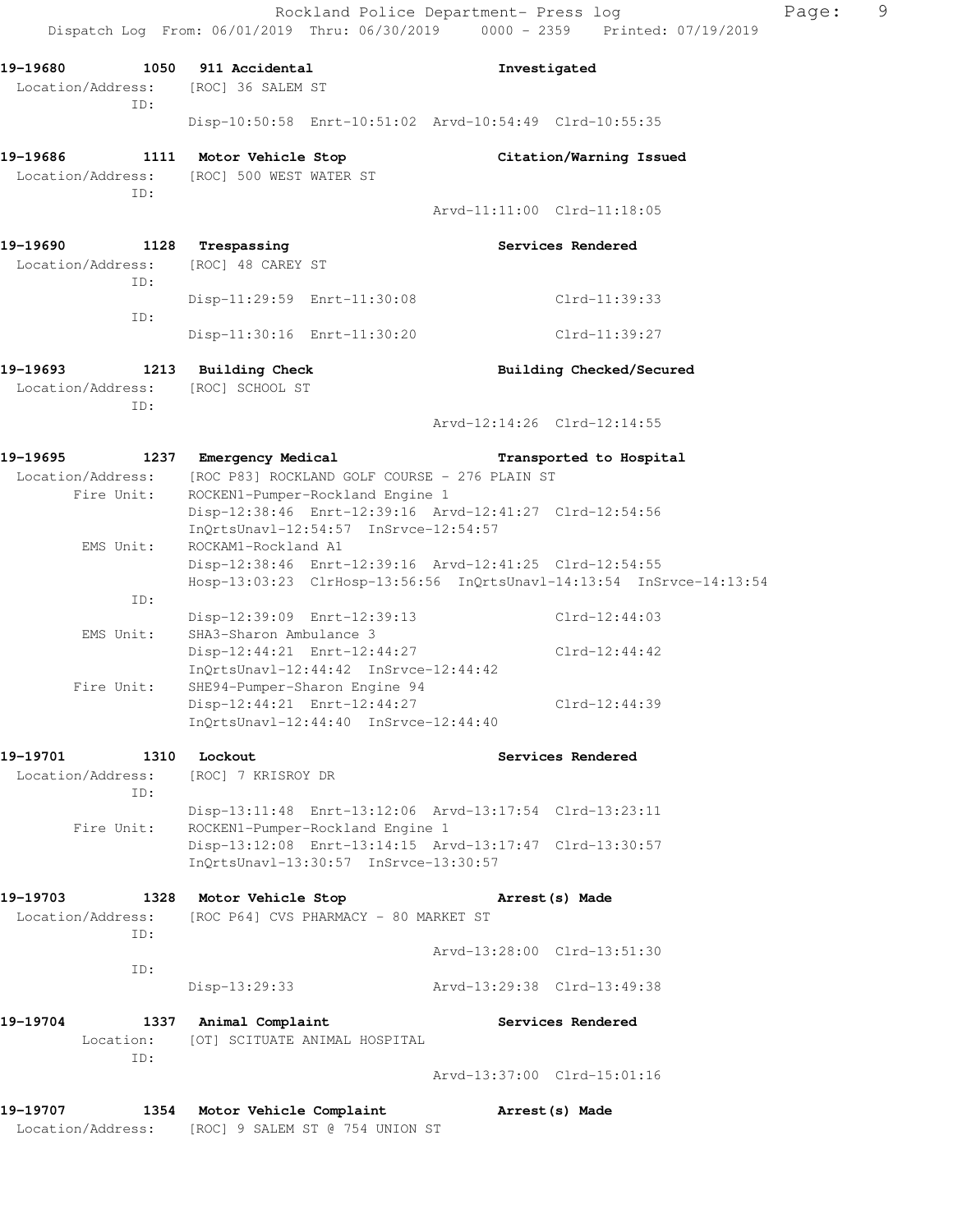|                                                |                                                                                               | Rockland Police Department- Press log                                          | Page: | 10 |
|------------------------------------------------|-----------------------------------------------------------------------------------------------|--------------------------------------------------------------------------------|-------|----|
|                                                |                                                                                               | Dispatch Log From: 06/01/2019 Thru: 06/30/2019 0000 - 2359 Printed: 07/19/2019 |       |    |
| ID:                                            |                                                                                               | Arvd-13:54:00 Clrd-14:14:15                                                    |       |    |
| ID:                                            |                                                                                               |                                                                                |       |    |
| ID:                                            |                                                                                               | Disp-14:00:54 Enrt-14:00:58 Arvd-14:02:01 Clrd-14:12:59                        |       |    |
|                                                |                                                                                               | Disp-14:04:00 Arvd-14:04:04 Clrd-14:14:05                                      |       |    |
| Location/Address: [ROC] 261 UNION ST<br>ID:    | 19-19715 1457 911 Accidental                                                                  | Investigated                                                                   |       |    |
| ID:                                            |                                                                                               | Arvd-14:57:00 Clrd-15:02:20                                                    |       |    |
|                                                | Disp-15:00:57 Enrt-15:01:05                                                                   | Clrd-15:02:26                                                                  |       |    |
| 19–19722<br>Vicinity of: [ROC] BEECH ST<br>ID: | 1552 Motor Vehicle Complaint                                                                  | Unfounded                                                                      |       |    |
|                                                |                                                                                               | Disp-15:53:54 Enrt-15:53:58 Clrd-15:56:51                                      |       |    |
| 19-19723 1601 SHIFT ASSIGNMENTS                |                                                                                               | No Service                                                                     |       |    |
|                                                | Location/Address: [ROC P72] ROCKLAND POLICE DEPARTMENT - 490 MARKET ST                        |                                                                                |       |    |
| 19-19729 1656 Burglar Alarm<br>ID:             | Location/Address: [ROC] 688 UNION ST Apt. #3                                                  | Appears Secure                                                                 |       |    |
|                                                |                                                                                               | Disp-16:57:41 Enrt-16:57:45 Clrd-17:05:31                                      |       |    |
| ID:                                            | 19-19736 1736 Motor Vehicle Complaint Unfounded<br>Location: [ROC] WHITING ST ON HANOVER LINE |                                                                                |       |    |
|                                                |                                                                                               | Disp-17:39:11 Enrt-17:39:15 Arvd-17:43:35 Clrd-17:44:43                        |       |    |
| 19-19738 1743 911 Hang Up<br>ID:               | Location/Address: [ROC] APT 16 - 113 MARKET ST                                                | Services Rendered                                                              |       |    |
| ID:                                            | Disp-17:45:39 Enrt-17:45:57                                                                   | $Clrd-17:58:59$                                                                |       |    |
|                                                |                                                                                               | Disp-17:48:32 Enrt-17:48:36 Arvd-17:48:40 Clrd-17:59:03                        |       |    |
| 19–19752<br>Location/Address:<br>ID:           | 1902 Warrant<br>[ROC P93] THE BANNER - 167 UNION ST                                           | Arrest (s) Made                                                                |       |    |
|                                                | Disp-19:11:32                                                                                 | Arvd-19:12:08 Clrd-19:32:40                                                    |       |    |
| ID:                                            | $Disp-19:11:43$                                                                               | Arvd-19:12:08 Clrd-19:32:40                                                    |       |    |
| ID:                                            | Disp-19:12:02                                                                                 | Arvd-19:12:08 Clrd-19:32:40                                                    |       |    |
| 19-19761<br>Location/Address:                  | 2012 Assault Offenses<br>[ROC] 27 ELEANOR LN                                                  | Report Follows                                                                 |       |    |
| ID:                                            |                                                                                               | Arvd-20:12:19 Clrd-20:19:06                                                    |       |    |
| 19-19764<br>2023<br>Location/Address:          | 911 Accidental<br>[ROC] 60 JOHNSON TER                                                        | Services Rendered                                                              |       |    |
| ID:                                            |                                                                                               | Disp-20:25:31 Enrt-20:25:44 Arvd-20:29:09 Clrd-20:31:45                        |       |    |
| 19-19765<br>2030<br>Location/Address:<br>ID:   | Burglar Alarm<br>[ROC] 137 WEYMOUTH ST                                                        | Building Checked/Secured                                                       |       |    |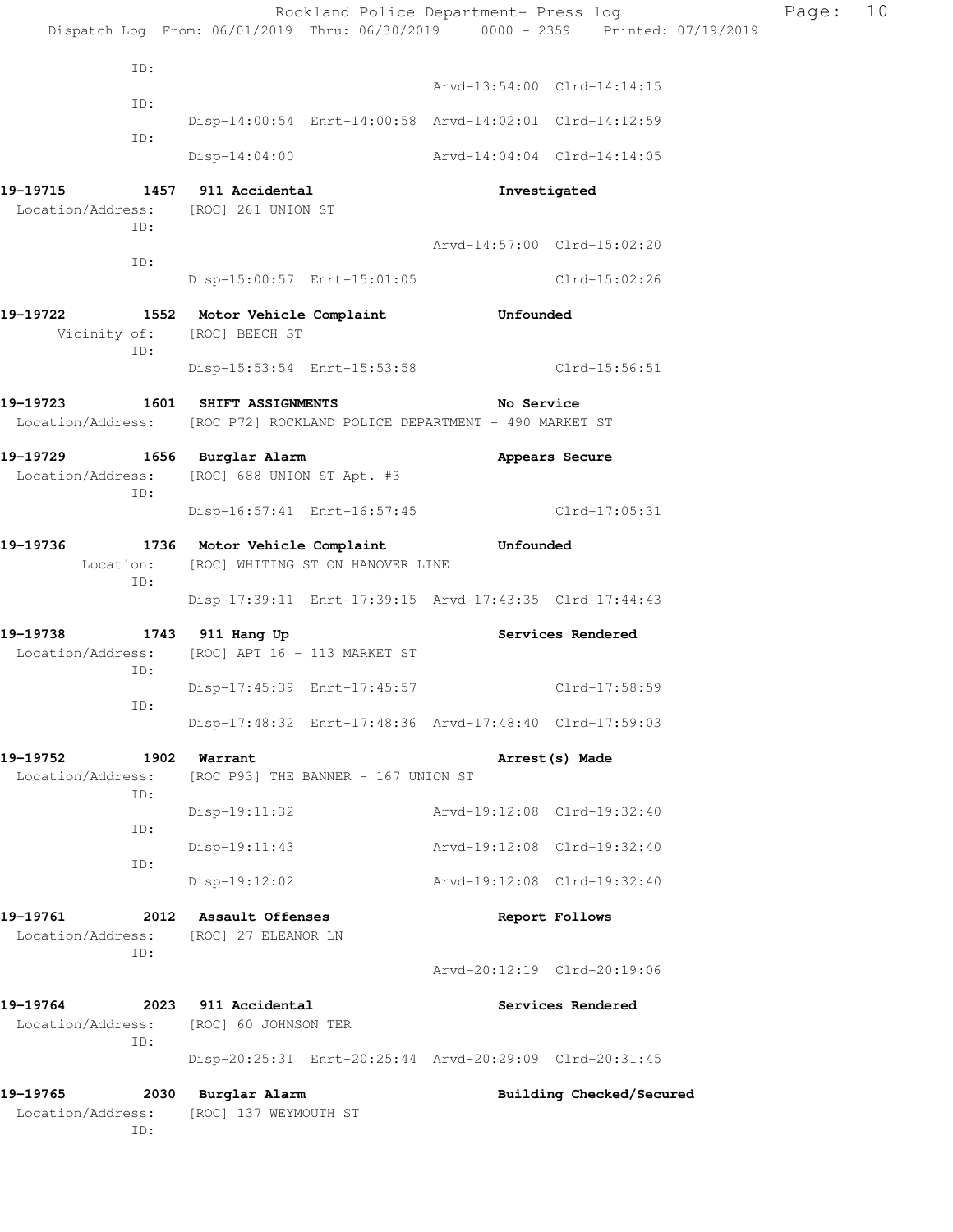Disp-20:31:37 Enrt-20:31:40 Arvd-20:36:44 Clrd-20:42:44

| 19–19773 |     | 2308 911 Accidental                  |                                                         | Services Rendered |
|----------|-----|--------------------------------------|---------------------------------------------------------|-------------------|
|          |     | Location/Address: [ROC] 29 CHURCH ST |                                                         |                   |
|          | TD: |                                      |                                                         |                   |
|          |     |                                      | Disp-23:10:09 Enrt-23:10:12 Arvd-23:13:54 Clrd-23:14:00 |                   |
|          | TD: |                                      |                                                         |                   |
|          |     |                                      | Disp-23:12:53 Enrt-23:12:56 Arvd-23:13:46 Clrd-23:13:50 |                   |

# **For Date: 06/04/2019 - Tuesday**

| 19-19779                      | 0000       | SHIFT ASSIGNMENTS            |                                                                                                                                      | No Service                  |                   |
|-------------------------------|------------|------------------------------|--------------------------------------------------------------------------------------------------------------------------------------|-----------------------------|-------------------|
|                               |            |                              | Location/Address: [ROC P72] ROCKLAND POLICE DEPARTMENT - 490 MARKET ST                                                               |                             |                   |
| 19-19780                      |            | 0014 Burglar Alarm           |                                                                                                                                      |                             | Appears Secure    |
| Location/Address:<br>ID:      |            |                              | [ROC P68] AL PRIME - 104 MARKET ST                                                                                                   |                             |                   |
|                               |            |                              | Disp-00:15:46 Enrt-00:15:49 Arvd-00:18:49 Clrd-00:21:56                                                                              |                             |                   |
| 19-19798<br>Location/Address: | 0526       | [ROC] TECHNOLOGY PL          | MVA Property Damage Only                                                                                                             |                             | Services Rendered |
|                               | ID:        |                              | Disp-05:28:13 Enrt-05:28:16 Arvd-05:33:17 Clrd-05:38:28                                                                              |                             |                   |
| 19-19799                      |            | 0548 Building Check          |                                                                                                                                      |                             | Services Rendered |
| Location/Address:             | ID:        | [ROC] UNION ST               |                                                                                                                                      |                             |                   |
|                               |            | Disp-05:49:40                |                                                                                                                                      | Arvd-05:50:08 Clrd-06:19:31 |                   |
| 19-19806<br>Location/Address: |            | 0644 Assist Fire Department  | [ROC] 16 DIVISION ST @ 162 NORTH AVE                                                                                                 |                             | Services Rendered |
|                               | ID:        |                              | Disp-06:45:22 Enrt-06:45:24 Arvd-06:51:22 Clrd-06:51:25                                                                              |                             |                   |
| 19-19809                      |            | 0700 Motor Vehicle Collision |                                                                                                                                      | No EMS                      |                   |
| Location/Address:             |            |                              | [ROC] WEST WATER ST @ CENTRAL ST                                                                                                     |                             |                   |
|                               | Fire Unit: |                              | ROCKEN1-Pumper-Rockland Engine 1<br>Disp-07:04:32 Enrt-07:04:43 Arvd-07:05:12 Clrd-07:07:10<br>InQrtsUnavl-07:11:45 InSrvce-07:11:45 |                             |                   |
|                               | EMS Unit:  | ROCKAM1-Rockland A1          | Disp-07:04:38 Enrt-07:04:42<br>InQrtsUnavl-07:09:03 InSrvce-07:09:03                                                                 |                             | $Clrd-07:06:42$   |
|                               | ID:        |                              | Disp-07:04:52 Enrt-07:05:00 Arvd-07:05:05 Clrd-07:11:08                                                                              |                             |                   |
|                               | ID:        |                              | Disp-07:04:56 Enrt-07:05:03 Arvd-07:05:07 Clrd-07:11:11                                                                              |                             |                   |
| 19-19815                      |            | 0807 General Info            |                                                                                                                                      |                             | Services Rendered |
|                               |            |                              | Location/Address: [ROC P72] ROCKLAND POLICE DEPARTMENT - 490 MARKET ST                                                               |                             |                   |
| 19-19816                      |            |                              | 0843 MVA Property Damage Only                                                                                                        |                             | Paper Exchange    |
| Location/Address:             | ID:        |                              | [ROC P55] HOME DEPOT - 1149 HINGHAM ST                                                                                               |                             |                   |
|                               | ID:        |                              | Disp-08:44:19 Enrt-08:44:44 Arvd-08:52:47 Clrd-09:05:02                                                                              |                             |                   |
|                               |            | Disp-08:59:54                |                                                                                                                                      | Arvd-08:59:56 Clrd-09:05:04 |                   |
| 19-19817                      | 0858       | 911 Hang Up                  |                                                                                                                                      |                             | Services Rendered |
| Location/Address:             | ID:        |                              | [ROC P64] CVS PHARMACY - 80 MARKET ST                                                                                                |                             |                   |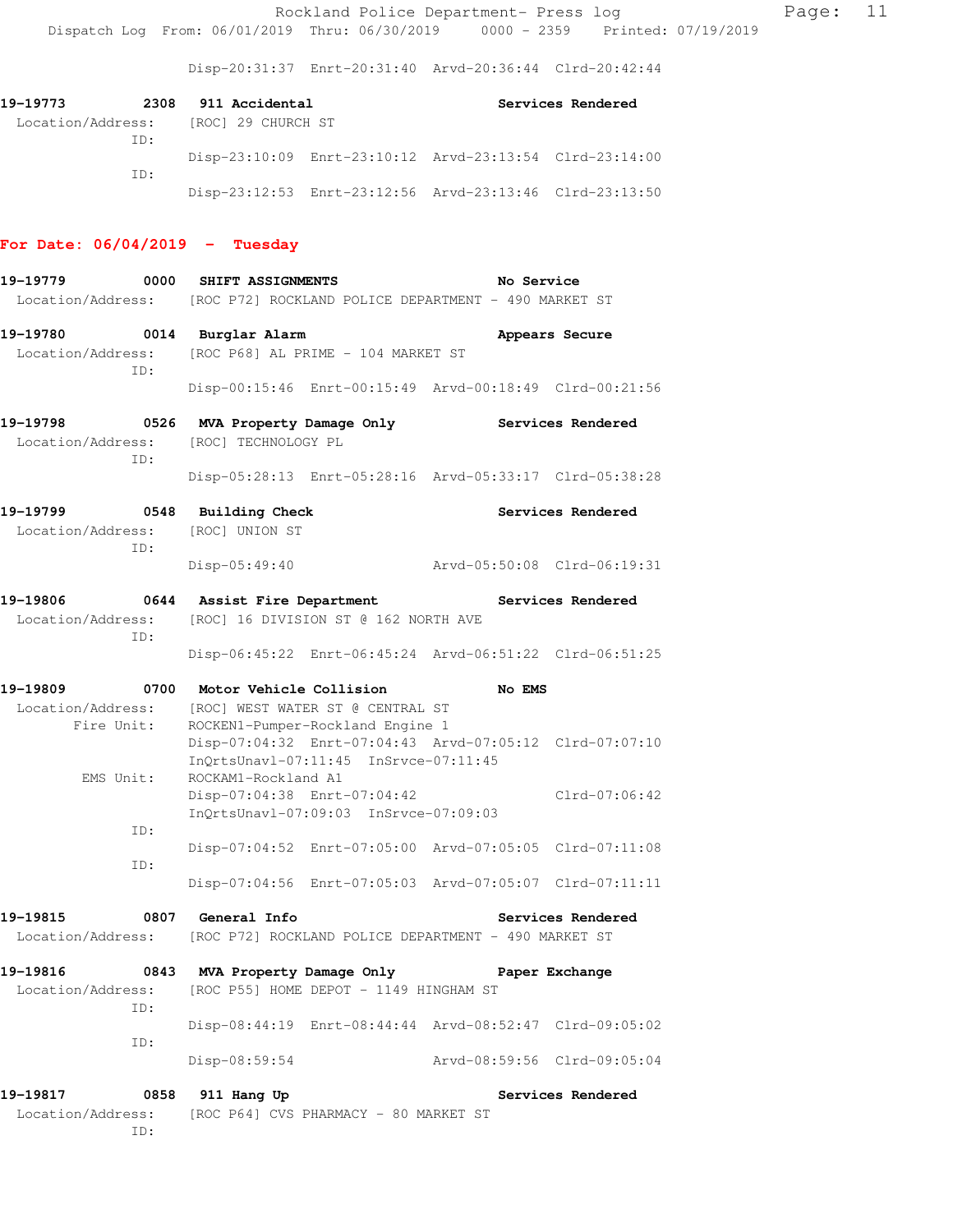|                                                                                                          |                                                                          | Rockland Police Department- Press log |                                                                                | Page: | 12 |
|----------------------------------------------------------------------------------------------------------|--------------------------------------------------------------------------|---------------------------------------|--------------------------------------------------------------------------------|-------|----|
|                                                                                                          |                                                                          |                                       | Dispatch Log From: 06/01/2019 Thru: 06/30/2019 0000 - 2359 Printed: 07/19/2019 |       |    |
| ID:                                                                                                      | Disp-08:59:47 Enrt-08:59:49 Arvd-09:03:26 Clrd-09:08:20                  |                                       |                                                                                |       |    |
| ID:                                                                                                      | Disp-09:05:15 Enrt-09:05:20 Arvd-09:05:47 Clrd-09:05:52                  |                                       |                                                                                |       |    |
|                                                                                                          | $Disp-09:05:42$                                                          | Arvd-09:05:51 Clrd-09:08:24           |                                                                                |       |    |
| ID:                                                                                                      | Disp-09:10:02 Arvd-09:10:05 Clrd-09:11:09                                |                                       |                                                                                |       |    |
| 19-19821 0910 Building Check<br>Location/Address: [ROC] BILL DELAHUNT PKWY<br>ID:                        |                                                                          |                                       | Building Checked/Secured                                                       |       |    |
|                                                                                                          |                                                                          |                                       | Arvd-09:10:51 Clrd-09:11:29                                                    |       |    |
| 19-19823 0911 Building Check<br>Location/Address: [ROC 60] SPRING GATE APARTMENTS - 52 HANNAH WAY<br>ID: |                                                                          |                                       | Building Checked/Secured                                                       |       |    |
|                                                                                                          | Disp-09:14:39                                                            |                                       | Clrd-09:15:11                                                                  |       |    |
| 19-19824<br>ID:                                                                                          | 0917 Building Check<br>Location: [ROC] EMMERSON SHOE                     |                                       | Building Checked/Secured                                                       |       |    |
|                                                                                                          | Disp-09:20:19                                                            |                                       | Clrd-09:20:31                                                                  |       |    |
| 19-19832<br>Location/Address: [ROC 65] ROGERS MIDDLE SCHOOL - 100 TAUNTON AVE<br>ID:                     | 1015 911 Hang Up                                                         |                                       | Services Rendered                                                              |       |    |
|                                                                                                          | Disp-10:18:47 Enrt-10:18:54 Arvd-10:18:58 Clrd-10:23:50                  |                                       |                                                                                |       |    |
| 19-19835<br>Location/Address: [ROC 60] SPRING GATE APARTMENTS - 52 HANNAH WAY<br>ID:                     | 1122 Building Check                                                      |                                       | Building Checked/Secured                                                       |       |    |
|                                                                                                          | Disp-11:24:37                                                            |                                       | $Clrd-11:24:47$                                                                |       |    |
| 19-19837 1126 Disturbance<br>Location/Address: [ROC] 845 LIBERTY ST                                      |                                                                          |                                       | Services Rendered                                                              |       |    |
| ID:                                                                                                      | Disp-11:27:34 Enrt-11:28:14 Arvd-11:28:34 Clrd-11:38:23                  |                                       |                                                                                |       |    |
| ID:                                                                                                      | Disp-11:28:30 Enrt-11:28:38 Arvd-11:31:28 Clrd-11:38:07                  |                                       |                                                                                |       |    |
|                                                                                                          |                                                                          |                                       |                                                                                |       |    |
| 19-19838<br>Location/Address:<br>ID:                                                                     | 1135 Burglar Alarm<br>[ROC] 45 LINWOOD TER                               |                                       | Building Checked/Secured                                                       |       |    |
| ID:                                                                                                      | Disp-11:38:07 Enrt-11:38:16 Arvd-11:41:46 Clrd-11:46:00                  |                                       |                                                                                |       |    |
|                                                                                                          | Disp-11:38:07 Enrt-11:38:14 Arvd-11:45:16 Clrd-11:46:04                  |                                       |                                                                                |       |    |
| 19-19842<br>Location/Address:<br>ID:                                                                     | 1217 Burglar Alarm<br>[ROC] 22 CHURCH ST                                 |                                       | Building Checked/Secured                                                       |       |    |
|                                                                                                          | Disp-12:18:49 Enrt-12:18:54 Arvd-12:24:45 Clrd-12:28:26                  |                                       |                                                                                |       |    |
| 19-19843<br>Location/Address:<br>ID:                                                                     | 1222 MVA Property Damage Only<br>[ROC P47] BEST WESTERN - 909 HINGHAM ST |                                       | Services Rendered                                                              |       |    |
| ID:                                                                                                      | Disp-12:28:26 Enrt-12:28:34 Arvd-12:28:35 Clrd-12:35:50                  |                                       |                                                                                |       |    |
|                                                                                                          | Disp-12:28:26 Enrt-12:28:32 Arvd-12:30:00 Clrd-12:51:56                  |                                       |                                                                                |       |    |
| 19-19844<br>Location/Address:                                                                            | 1234 Building Check<br>[ROC P47] BEST WESTERN - 909 HINGHAM ST           |                                       | Building Checked/Secured                                                       |       |    |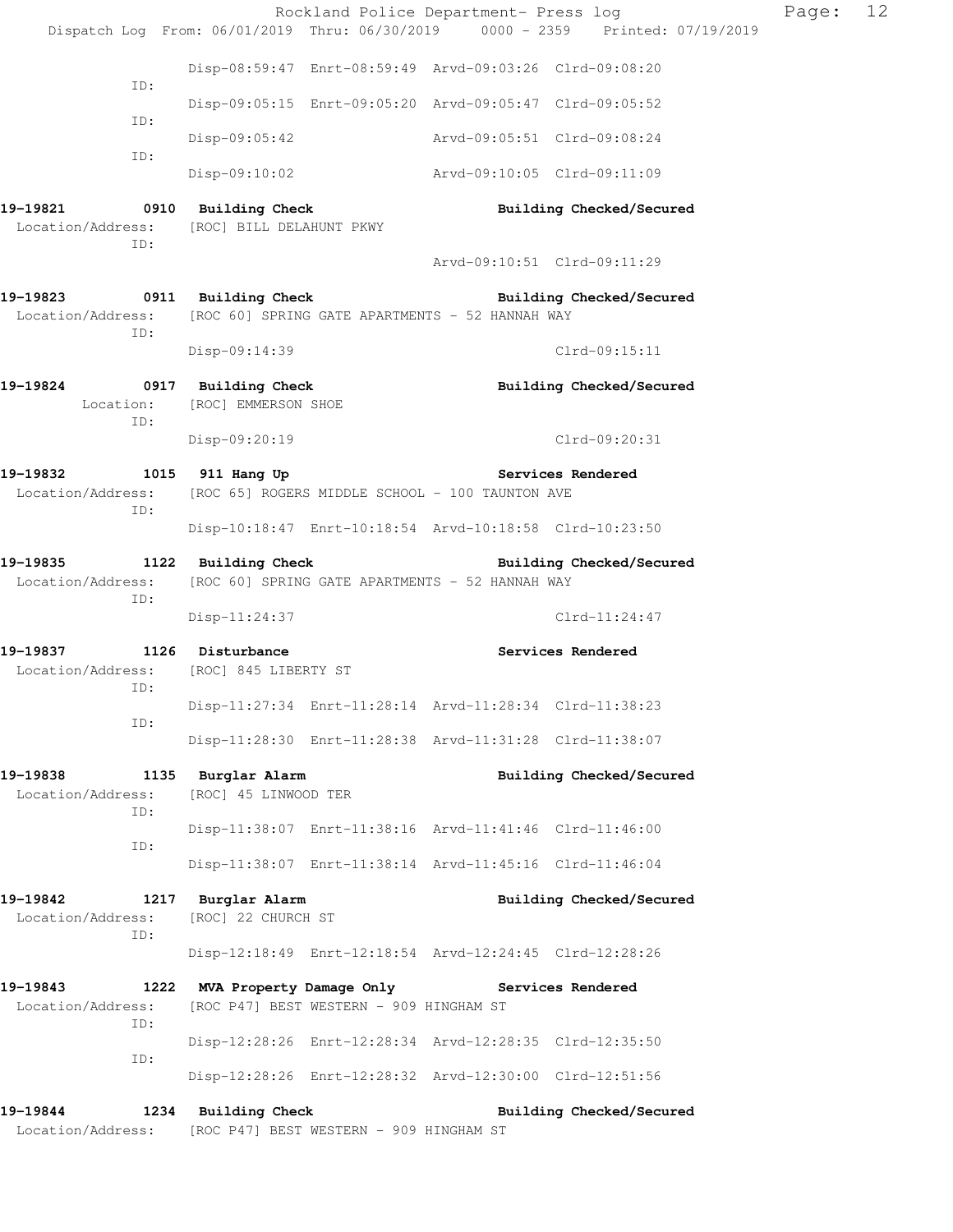| ID:                                                                            | $Disp-12:35:50$                                                                                          | Clrd-12:35:58                                                                                       |
|--------------------------------------------------------------------------------|----------------------------------------------------------------------------------------------------------|-----------------------------------------------------------------------------------------------------|
|                                                                                |                                                                                                          |                                                                                                     |
| TD:                                                                            | Location/Address: [ROC] 356 WEST WATER ST                                                                | 19-19848 1238 Assist Fire Department Services Rendered                                              |
|                                                                                |                                                                                                          | Disp-12:39:14 Enrt-12:39:19 Arvd-12:40:52 Clrd-12:42:12                                             |
| 19-19857 1342 Assist Public<br>Location/Address: [ROC] 602 MARKET ST<br>ID:    |                                                                                                          | Services Rendered                                                                                   |
|                                                                                |                                                                                                          | Disp-13:50:54 Enrt-13:51:33 Arvd-13:58:53 Clrd-14:46:45                                             |
| Location/Address: [ROC] 79 FRENCH RD<br>ID:                                    |                                                                                                          | 19-19858 1349 Health & Welfare Check Services Rendered                                              |
|                                                                                |                                                                                                          | Disp-13:51:12 Enrt-13:51:18 Arvd-13:51:22 Clrd-13:56:28                                             |
| 19-19859 1351 Police Information<br>Location/Address: [ROC] 54 MARKS ST<br>ID: |                                                                                                          | No Action Required                                                                                  |
|                                                                                |                                                                                                          | Disp-13:55:34 Arvd-13:55:42 Clrd-13:55:46                                                           |
| 19-19860 1400 General Info                                                     |                                                                                                          | Services Rendered                                                                                   |
|                                                                                |                                                                                                          | Location/Address: [ROC 58] NORTH RIVER COLLABORATIVE SCHOOL - 525 BEECH ST                          |
| 19-19863 1437 General Incident<br>ID:                                          | Location/Address: [ROC P72] ROCKLAND POLICE DEPARTMENT - 490 MARKET ST                                   | <b>Services Rendered</b>                                                                            |
|                                                                                |                                                                                                          | Disp-14:40:10 Enrt-14:40:17 Arvd-14:40:19 Clrd-15:00:54                                             |
|                                                                                | 19-19865 1451 Building Check<br>Location/Address: [ROC 60] SPRING GATE APARTMENTS - 52 HANNAH WAY        | <b>Building Checked/Secured</b>                                                                     |
| ID:                                                                            | Disp-14:52:14                                                                                            | $Clrd-14:52:22$                                                                                     |
|                                                                                | 19-19869 1503 General Incident<br>Location/Address: [ROC P72] ROCKLAND POLICE DEPARTMENT - 490 MARKET ST | <b>Services Rendered</b>                                                                            |
| 19-19870<br>Location/Address:<br>ID:                                           | 1516 Emergency Medical<br>[ROC] 11 PACIFIC ST Apt. #4                                                    | Transported to Hospital                                                                             |
| Fire Unit:                                                                     | ROCKEN1-Pumper-Rockland Engine 1                                                                         | Disp-15:17:12 Enrt-15:17:13 Arvd-15:18:54 Clrd-15:26:14                                             |
| EMS Unit:                                                                      | $Disp-15:17:35$<br>InOrtsUnavl-15:26:32 InSrvce-15:26:32<br>ROCKAM1-Rockland A1                          | Arvd-15:17:48 Clrd-15:25:54                                                                         |
|                                                                                |                                                                                                          | Arvd-15:17:42 Clrd-15:25:51<br>Hosp-15:39:06 ClrHosp-16:39:01 InQrtsUnavl-16:39:03 InSrvce-16:39:03 |
| 19-19871                                                                       | 1520 Motor Vehicle Stop                                                                                  | Verbal Warning                                                                                      |
| Location/Address:<br>ID:                                                       | [ROC] 31 LIBERTY ST @ 458 MARKET ST                                                                      |                                                                                                     |
|                                                                                | Disp-15:21:30                                                                                            | Arvd-15:21:36 Clrd-15:21:39                                                                         |
| 19-19970<br>Location/Address:                                                  | 1545 Animal Complaint<br>[ROC] 610 MARKET ST                                                             | Services Rendered                                                                                   |
| 19-19879<br>1600                                                               | General Info                                                                                             | No Service                                                                                          |
|                                                                                | Location/Address: [ROC P72] ROCKLAND POLICE DEPARTMENT - 490 MARKET ST                                   |                                                                                                     |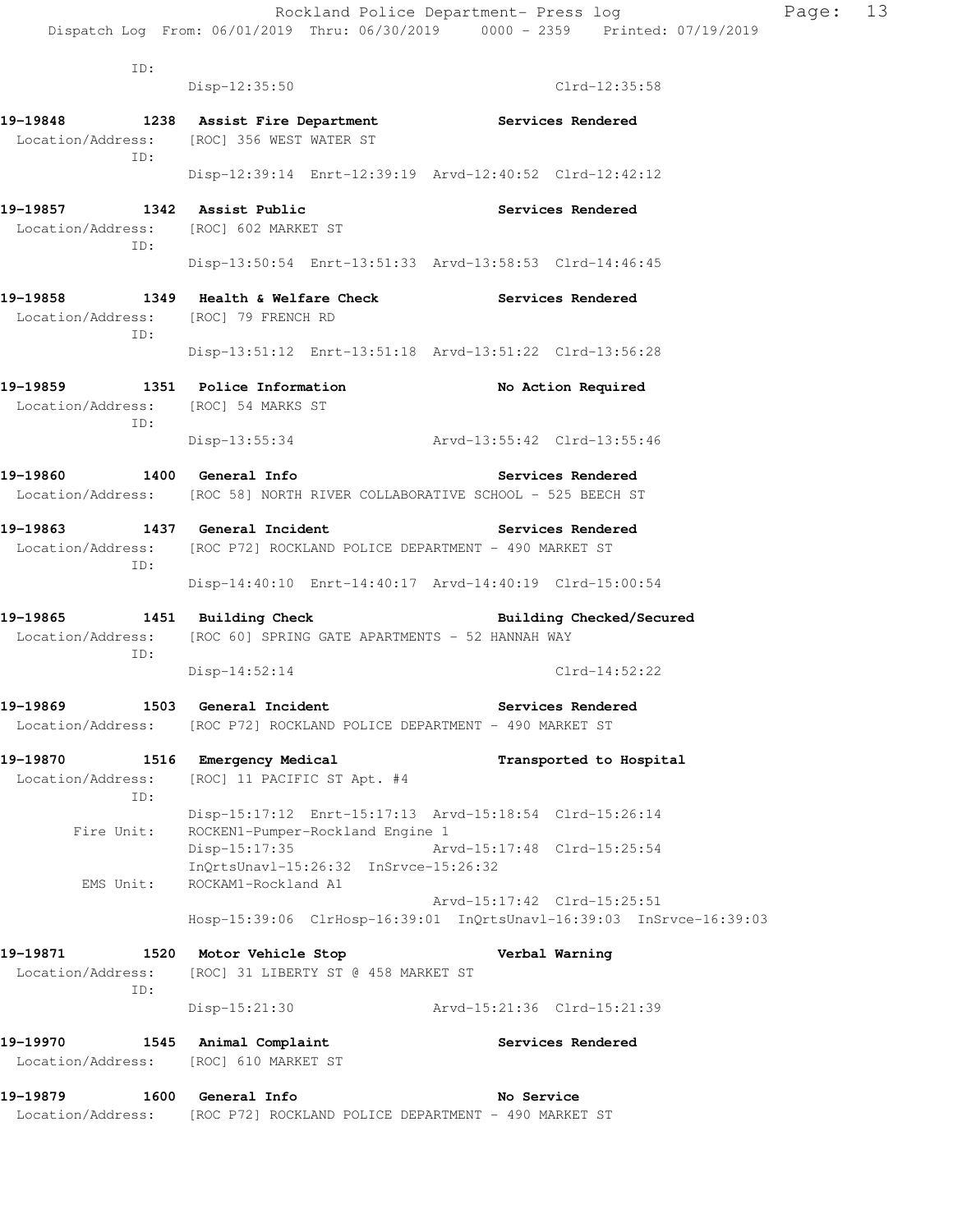| 19-19971                                            |                                         | 1600 Animal Complaint<br>Location/Address: [ROC] 301 SUMMER ST |                                                                                          |                                                                                                             | Services Rendered           |
|-----------------------------------------------------|-----------------------------------------|----------------------------------------------------------------|------------------------------------------------------------------------------------------|-------------------------------------------------------------------------------------------------------------|-----------------------------|
| 19-19878                                            |                                         |                                                                |                                                                                          | 1603 Disabled Motor Vehicle Network Chicle Towed                                                            |                             |
| Location/Address:                                   |                                         |                                                                | [ROC P55] HOME DEPOT - 1149 HINGHAM ST                                                   |                                                                                                             |                             |
|                                                     | ID:                                     |                                                                |                                                                                          | Disp-16:05:23 Enrt-16:05:30 Arvd-16:11:07 Clrd-16:52:40                                                     |                             |
| 19-19886<br>Location/Address:                       | 1645<br>TD:                             |                                                                | Assist Other Agency                                                                      | No Service<br>[ROC P118] HINGHAM ST SOBER HOUSE - 749 HINGHAM ST                                            |                             |
|                                                     |                                         |                                                                |                                                                                          |                                                                                                             | Arvd-16:52:05 Clrd-16:56:23 |
| 19-19891 1704 Assist Other Agency                   | ID:                                     | Location/Address: [ROC] 31 MYRTLE ST Apt. #1                   |                                                                                          | No Service                                                                                                  |                             |
|                                                     |                                         |                                                                |                                                                                          |                                                                                                             | Arvd-17:07:11 Clrd-17:08:24 |
| 19-19894                                            | Fire Unit:                              |                                                                | Location/Address: [ROC] 88 POND ST @ 1149 HINGHAM ST<br>ROCKEN1-Pumper-Rockland Engine 1 | 1734 Motor Vehicle Collision W/PI Report Follows<br>Disp-17:36:23 Enrt-17:39:12 Arvd-17:42:16 Clrd-17:43:39 |                             |
|                                                     | EMS Unit:                               | ROCKAM1-Rockland A1                                            | InOrtsUnavl-18:05:03 InSrvce-18:05:06                                                    |                                                                                                             |                             |
|                                                     |                                         |                                                                | InQrtsUnavl-17:51:31 InSrvce-17:51:31                                                    | Disp-17:36:23 Enrt-17:39:12 Arvd-17:42:15 Clrd-17:43:36                                                     |                             |
|                                                     | ID:                                     |                                                                |                                                                                          | Disp-17:36:29 Enrt-17:36:35 Arvd-17:41:32 Clrd-18:00:53                                                     |                             |
| 19-19897<br>Location/Address:                       | $\begin{array}{ccc} & 1820 \end{array}$ | Burglar Alarm                                                  | [ROC] RIVERS ELECTRICAL - CENTRAL ST                                                     | No Service                                                                                                  |                             |
|                                                     | ID:                                     |                                                                |                                                                                          | Disp-18:22:51 Enrt-18:22:57 Clrd-18:34:12                                                                   |                             |
| 19-19901 1851 MVA Property Damage Only Threstigated |                                         |                                                                |                                                                                          |                                                                                                             |                             |
| Location/Address:                                   | ID:                                     |                                                                |                                                                                          | [ROC P55] HOME DEPOT - 1149 HINGHAM ST Apt. #M                                                              |                             |
|                                                     | ID:                                     |                                                                | Disp-18:52:12 Enrt-18:58:10                                                              |                                                                                                             | $Clrd-19:03:59$             |
|                                                     |                                         |                                                                |                                                                                          | Disp-19:04:06 Enrt-19:04:09 Arvd-19:27:07 Clrd-19:41:48                                                     |                             |
| 19-19902<br>Location/Address:                       | 1852<br>ID:                             | 911 Accidental                                                 | [ROC] BALL FIELDS - 240 SPRING ST                                                        |                                                                                                             | Services Rendered           |
|                                                     | ID:                                     | Disp-18:55:02                                                  |                                                                                          |                                                                                                             | Arvd-18:56:10 Clrd-19:00:37 |
|                                                     |                                         | Disp-18:58:07                                                  |                                                                                          | Arvd-18:58:13 Clrd-19:00:48                                                                                 |                             |
| 19-19909<br>Location/Address:                       | 1930<br>ID:                             | Trespassing<br>[ROC] 48 CAREY ST                               |                                                                                          |                                                                                                             | Services Rendered           |
|                                                     | ID:                                     |                                                                |                                                                                          | Disp-19:31:52 Enrt-19:31:56 Arvd-19:37:49 Clrd-19:42:35                                                     |                             |
|                                                     |                                         |                                                                |                                                                                          | Disp-19:32:04 Enrt-19:32:07 Arvd-19:37:51 Clrd-19:44:59                                                     |                             |
| 19-19913<br>Location/Address:                       | 2001<br>ID:                             | Warrant<br>[ROC] 510 WEBSTER ST                                |                                                                                          |                                                                                                             | Arrest (s) Made             |
|                                                     |                                         |                                                                |                                                                                          | Disp-20:02:57 Enrt-20:03:10 Arvd-20:10:33 Clrd-20:31:07                                                     |                             |
|                                                     | ID:                                     |                                                                |                                                                                          | Disp-20:02:57 Enrt-20:03:10 Arvd-20:29:33 Clrd-20:49:13                                                     |                             |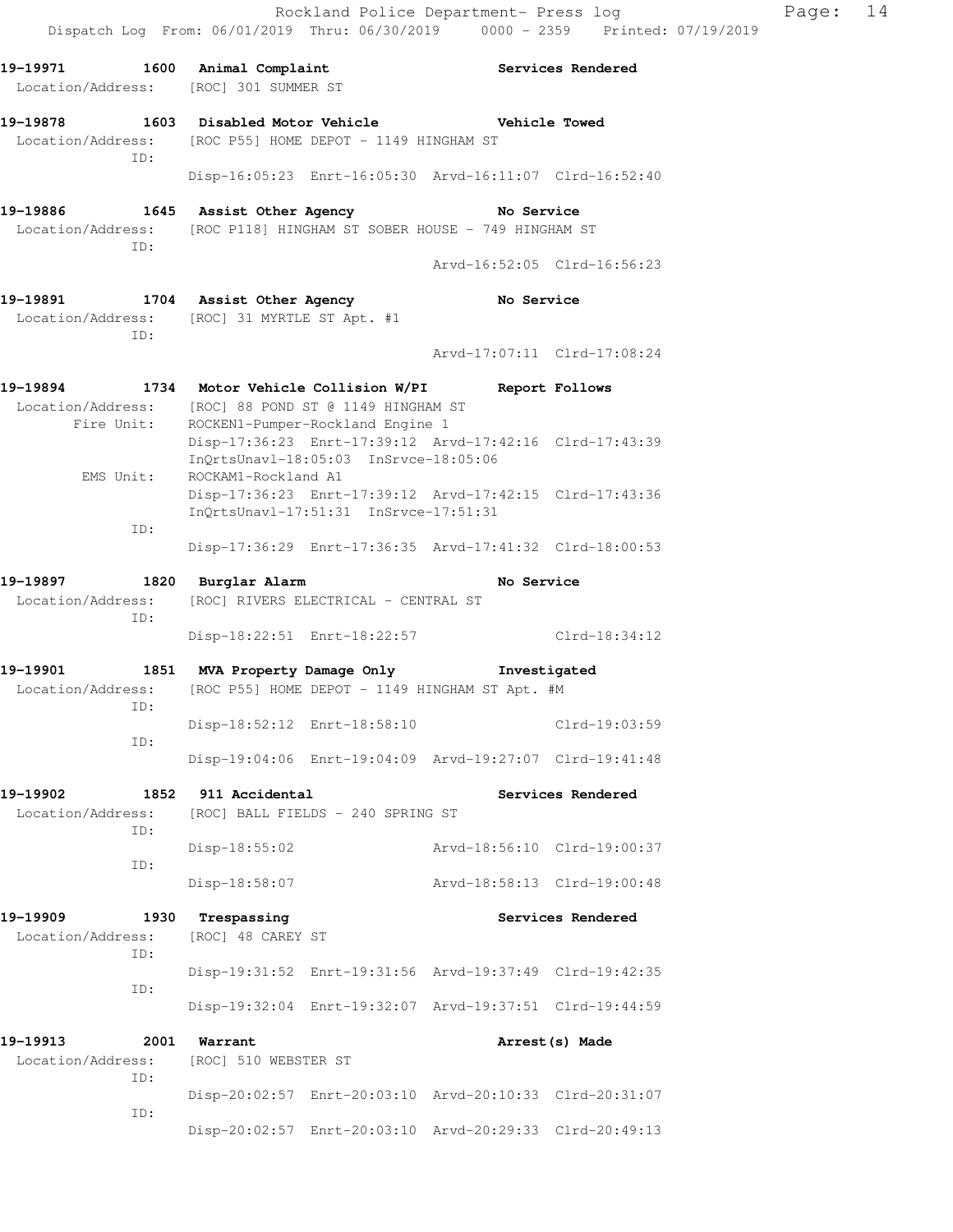|                                                                                                          |      |                                                                       |                             | Rockland Police Department- Press log                   |                                                                                | Page: | 15 |
|----------------------------------------------------------------------------------------------------------|------|-----------------------------------------------------------------------|-----------------------------|---------------------------------------------------------|--------------------------------------------------------------------------------|-------|----|
|                                                                                                          |      |                                                                       |                             |                                                         | Dispatch Log From: 06/01/2019 Thru: 06/30/2019 0000 - 2359 Printed: 07/19/2019 |       |    |
|                                                                                                          | ID:  |                                                                       |                             |                                                         |                                                                                |       |    |
|                                                                                                          | ID:  |                                                                       |                             | Disp-20:02:57 Enrt-20:03:10 Arvd-20:29:33 Clrd-20:40:57 |                                                                                |       |    |
|                                                                                                          |      |                                                                       |                             | Disp-20:03:04 Enrt-20:03:10 Arvd-20:29:33 Clrd-20:31:03 |                                                                                |       |    |
| 19–19917<br>Location/Address:                                                                            | ID:  | [ROC] BILL DELAHUNT PKWY                                              |                             | 2030 Motor Vehicle Complaint Services Rendered          |                                                                                |       |    |
|                                                                                                          |      |                                                                       | Disp-20:32:24 Enrt-20:32:39 |                                                         | Clrd-20:32:41                                                                  |       |    |
|                                                                                                          | ID:  |                                                                       | Disp-20:32:33 Enrt-20:32:36 |                                                         | Clrd-20:32:48                                                                  |       |    |
| For Date: $06/05/2019$ - Wednesday                                                                       |      |                                                                       |                             |                                                         |                                                                                |       |    |
| 19-19932 0029 Information Call<br>Location/Address: [ROC P72] ROCKLAND POLICE DEPARTMENT - 490 MARKET ST |      |                                                                       |                             |                                                         | No Action Required                                                             |       |    |
| 19-19937 0058 Building Check<br>Location/Address: [ROC] GROVE ST                                         |      |                                                                       |                             |                                                         | Investigated                                                                   |       |    |
|                                                                                                          | ID:  |                                                                       |                             | Arvd-00:59:03 Clrd-00:59:22                             |                                                                                |       |    |
| 19-19938<br>Location/Address: [ROC] MARTHA DR                                                            | ID:  | 0100 Building Check                                                   |                             |                                                         | Investigated                                                                   |       |    |
|                                                                                                          |      |                                                                       |                             | Arvd-01:01:20 Clrd-01:01:41                             |                                                                                |       |    |
| 19-19941<br>Location/Address:                                                                            | ID:  | 0227 Disturbance<br>[ROC] 32 EAST WATER ST                            |                             |                                                         | Services Rendered                                                              |       |    |
|                                                                                                          |      |                                                                       |                             | Disp-02:29:03 Enrt-02:29:16 Arvd-02:30:42 Clrd-02:31:01 |                                                                                |       |    |
|                                                                                                          | ID:  |                                                                       |                             | Disp-02:29:09 Enrt-02:29:16 Arvd-02:30:35 Clrd-02:30:55 |                                                                                |       |    |
| 19-19944<br>Location/Address:                                                                            | ID:  | 0336 Building Check<br>[ROC] MARTHA DR                                |                             |                                                         | Investigated                                                                   |       |    |
|                                                                                                          |      |                                                                       |                             |                                                         | Arvd-03:37:22 Clrd-03:37:32                                                    |       |    |
| 19-19946                                                                                                 |      | 0348 Building Check<br>Location/Address: [ROC] GROVE ST               |                             |                                                         | Investigated                                                                   |       |    |
|                                                                                                          | ID:  |                                                                       |                             | Arvd-03:49:07 Clrd-03:49:15                             |                                                                                |       |    |
| 19–19953<br>Location/Address:                                                                            |      | 0601 Building Check<br>[ROC] UNION ST                                 |                             |                                                         | Services Rendered                                                              |       |    |
|                                                                                                          | ID:  |                                                                       |                             |                                                         | Arvd-06:03:21 Clrd-06:24:12                                                    |       |    |
| 19-19956                                                                                                 | ID:  | 0643 Motor Vehicle Stop<br>Location/Address: [ROC] BILL DELAHUNT PKWY |                             |                                                         | Citation/Warning Issued                                                        |       |    |
|                                                                                                          |      |                                                                       |                             | Arvd-06:43:00 Clrd-06:50:36                             |                                                                                |       |    |
| 19–19958<br>Location/Address:                                                                            | ID:  | 0655 Motor Vehicle Stop<br>[ROC] BILL DELAHUNT PKWY                   |                             |                                                         | Verbal Warning                                                                 |       |    |
|                                                                                                          |      |                                                                       |                             | Arvd-06:55:00 Clrd-07:06:02                             |                                                                                |       |    |
| 19–19969                                                                                                 | 0700 | Animal Complaint                                                      |                             |                                                         | Services Rendered                                                              |       |    |
|                                                                                                          |      |                                                                       |                             |                                                         |                                                                                |       |    |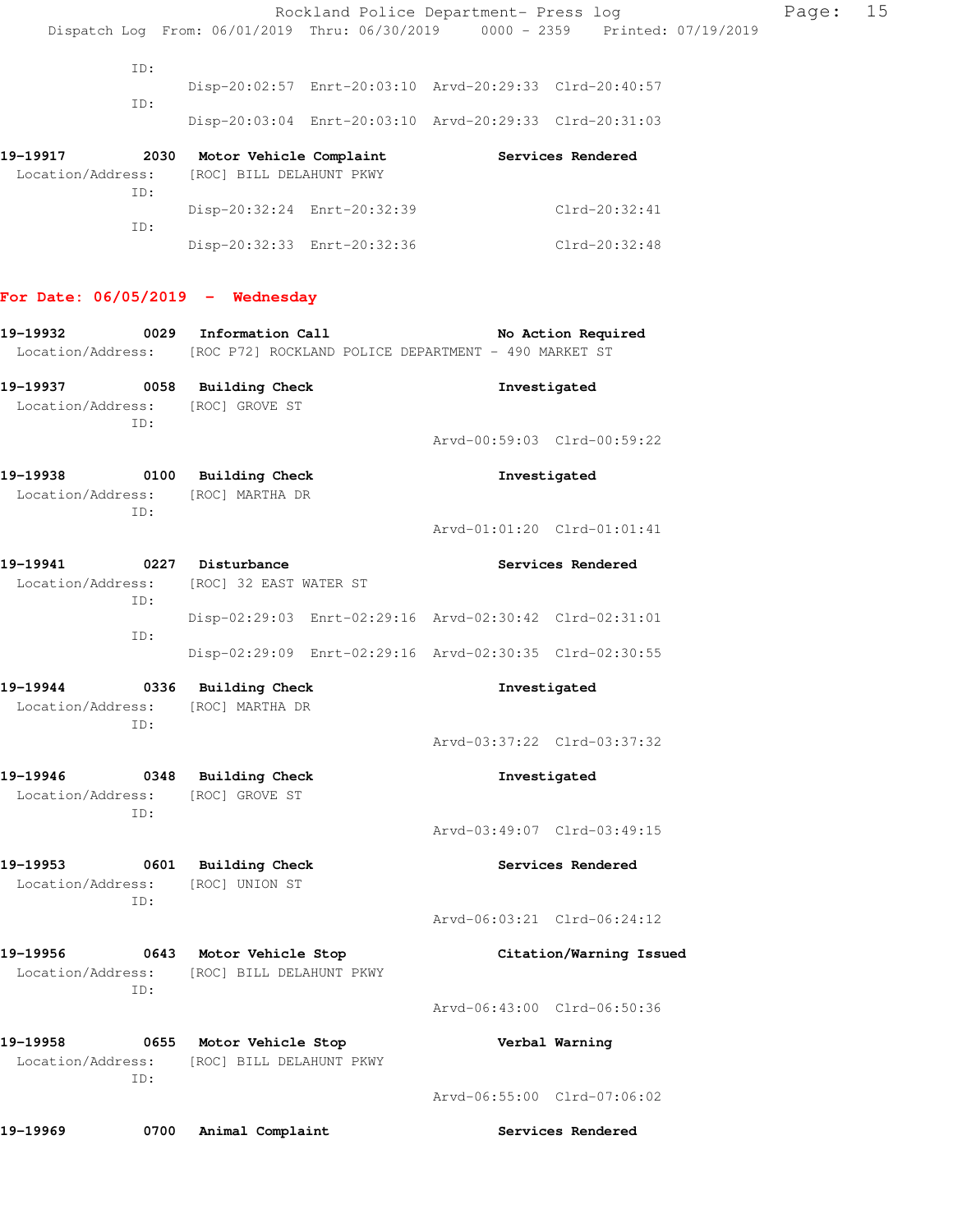Rockland Police Department- Press log Page: 16 Dispatch Log From: 06/01/2019 Thru: 06/30/2019 0000 - 2359 Printed: 07/19/2019 Location/Address: [ROC] BEECH ST **19-19959 0710 Building Check Investigated**  Location/Address: [ROC] MARTHA DR ID: Arvd-07:10:56 Clrd-07:11:07 **19-19961 0722 Building Check Investigated**  Location/Address: [ROC] GROVE ST ID: Arvd-07:22:38 Clrd-07:22:47 **19-19968 0801 SHIFT ASSIGNMENTS Services Rendered**  Location/Address: [ROC P72] ROCKLAND POLICE DEPARTMENT - 490 MARKET ST ID: Disp-08:07:54 Clrd-08:08:05 **19-19984 1019 Motor Vehicle Stop Verbal Warning**  Location/Address: [ROC] 4 GARDNER ST @ 1050 HINGHAM ST ID: Arvd-10:19:00 Clrd-10:20:33 **19-19988 1037 ASSIST CITIZEN Services Rendered**  Location/Address: [ROC] 56 SALEM ST ID: Disp-10:42:27 Enrt-10:45:09 Clrd-11:07:40 **19-19991 1123 Emergency Medical No Service**  Location/Address: [ROC] 11 PACIFIC ST Apt. #4 Fire Unit: ROCKEN1-Pumper-Rockland Engine 1 Disp-11:25:10 Enrt-11:28:01 Arvd-11:29:51 Clrd-11:29:55 InQrtsUnavl-11:30:00 InSrvce-11:30:00 EMS Unit: ROCKAM2-Rockland A2 Disp-11:25:23 Enrt-11:27:52 Arvd-11:28:05 Clrd-11:28:12 InQrtsUnavl-11:28:16 InSrvce-11:28:24 ID: Disp-11:25:49 Enrt-11:25:53 Clrd-11:27:00 **19-19993 1133 Motor Vehicle Stop Citation/Warning Issued**  Location/Address: [ROC P47] BEST WESTERN - 909 HINGHAM ST ID: Arvd-11:33:00 Clrd-11:39:07 **19-20004 1230 Motor Vehicle Complaint Investigated**  Location/Address: [ROC] ST PATRICKS CMETERY - 125 CENTRAL ST ID: Arvd-12:30:00 Clrd-12:40:59 ID: Disp-12:35:25 Arvd-12:35:28 Clrd-12:41:03 **19-20170 1300 Animal Complaint Services Rendered**  Location/Address: [ROC] 12 CLIFF ST **19-20011 1305 911 Accidental Investigated**  Location/Address: [ROC] 10 APPLE CT ID: Arvd-13:05:00 Clrd-13:13:20

**19-20012 1306 General Info Services Rendered**  Location/Address: [ROC] 733 SUMMER ST ID: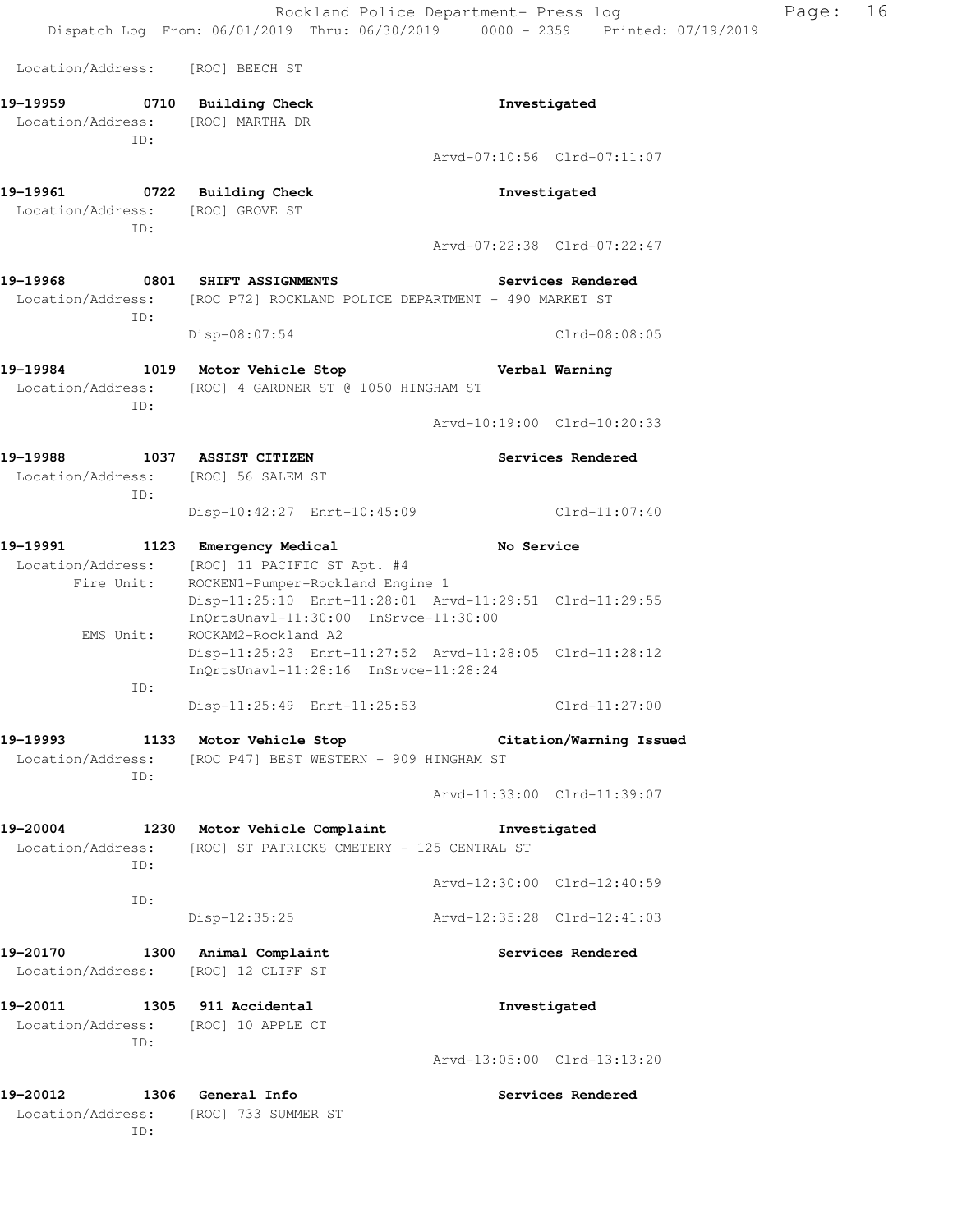Disp-13:08:27 Clrd-13:08:35

**19-20016 1336 Harassment No Service**  Location/Address: [ROC] 17 LINDEN PARK ID: Arvd-13:36:00 Clrd-13:37:18 **19-20018 1346 Emergency Medical Transported to Hospital**  Location/Address: [ROC] 11 PACIFIC ST Apt. #4 EMS Unit: ROCKAM1-Rockland A1 Disp-13:47:31 Enrt-13:47:51 Arvd-13:48:01 Clrd-13:56:12 Hosp-14:05:15 ClrHosp-14:33:43 InQrtsUnavl-14:41:42 InSrvce-14:41:42 Fire Unit: ROCKEN1-Pumper-Rockland Engine 1 Disp-13:47:43 Enrt-13:47:48 Arvd-13:48:01 Clrd-13:56:29 InQrtsUnavl-13:56:29 InSrvce-13:56:29 ID: Disp-13:47:45 Clrd-13:47:58 ID: Disp-13:47:51 Arvd-13:50:19 Clrd-13:56:22 ID: Disp-13:48:06 Arvd-13:50:15 Clrd-13:56:17 **19-20171 1400 Animal Complaint Services Rendered**  Location/Address: [ROC] 7 SATUCKET RD **19-20024 1419 Burglar Alarm Building Checked/Secured**  Location/Address: [ROC] ROCKLAND WATER WORKS - 835 HINGHAM ST ID: Arvd-14:19:00 Clrd-14:57:27 ID: Disp-14:23:07 Arvd-14:23:27 Clrd-14:32:58 **19-20025 1433 Assist Public Services Rendered**  Location/Address: [ROC] POND ST ID: Arvd-14:33:00 Clrd-14:41:26 **19-20028 1504 Health & Welfare Check Transported to Hospital**  Location/Address: [ROC] 24 STUDLEY CT ID: Arvd-15:04:00 Clrd-15:25:37 Fire Unit: ROCKEN1-Pumper-Rockland Engine 1 Disp-15:04:59 Enrt-15:05:36 Arvd-15:08:24 Clrd-15:25:37 InQrtsUnavl-15:25:45 InSrvce-15:25:45 EMS Unit: ROCKAM1-Rockland A1 Disp-15:05:04 Enrt-15:05:36 Arvd-15:08:24 Clrd-15:25:37 Hosp-15:36:13 ClrHosp-15:59:50 InQrtsUnavl-16:03:56 InSrvce-16:03:56 ID: Disp-15:05:43 Enrt-15:05:52 Arvd-15:08:00 Clrd-15:13:08 ID: Disp-15:13:19 Arvd-15:14:04 Clrd-15:16:55 **19-20032 1529 Assist Other Agency Services Rendered**  Location/Address: [ROC] 56 FAIRVIEW ST ID: Disp-15:33:21 Enrt-15:38:41 Arvd-15:41:47 Clrd-16:16:05 ID: Disp-15:41:32 Enrt-15:41:35 Arvd-15:41:44 Clrd-16:16:02 **19-20035 1609 SHIFT ASSIGNMENTS No Action Required**  Location/Address: [ROC P72] ROCKLAND POLICE DEPARTMENT - 490 MARKET ST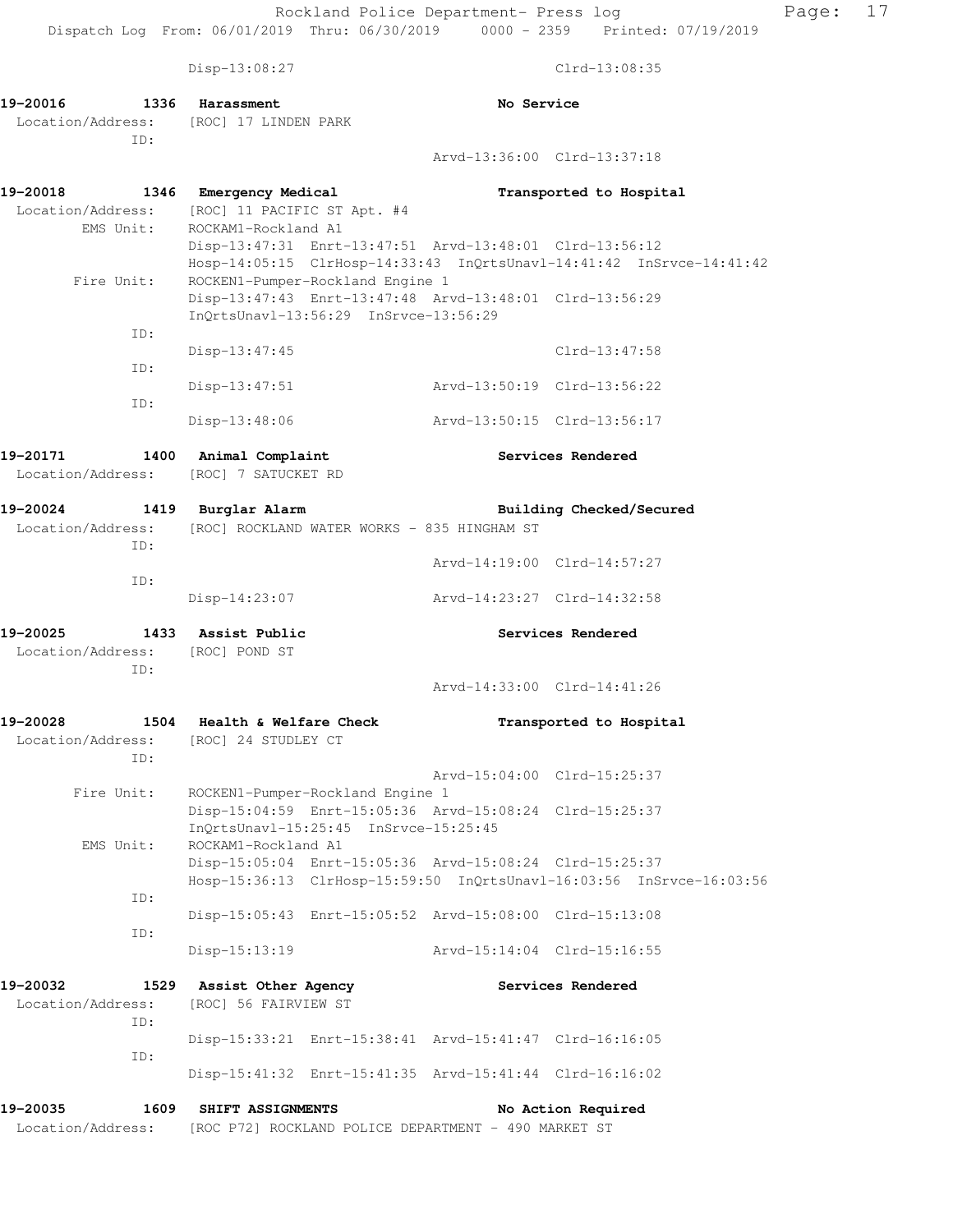**19-20034 1610 Motor Vehicle Complaint Services Rendered**  Location/Address: [ROC] UNION ST ID: Arvd-16:10:00 Clrd-16:24:12 **19-20036 1615 Building Check Building Checked/Secured**  Location/Address: [ROC] MARTHA DR ID: Arvd-16:16:55 Clrd-16:17:28 **19-20037 1618 Animal Complaint Services Not Required**  Location/Address: [ROC] 85 LONGWATER DR ID: Disp-16:29:07 Enrt-16:29:10 Clrd-16:55:37 19-20042 1725 Building Check **Building Checked/Secured**  Location/Address: [ROC] BILL DELAHUNT PKWY ID: Arvd-17:26:09 Clrd-17:27:27 **19-20043 1727 Building Check Building Checked/Secured**  Location/Address: [ROC] HINGHAM ST ID: Arvd-17:28:12 Clrd-17:35:05 **19-20044 1732 Health & Welfare Check Services Rendered**  Location/Address: [ROC] 51 REED ST Apt. #1 ID: Arvd-17:32:00 Clrd-17:52:23 ID: Disp-17:33:51 Enrt-17:33:55 Clrd-17:39:34 ID: Disp-17:48:35 Arvd-17:48:37 Clrd-17:52:24 ID: Disp-17:52:37 Arvd-17:52:39 Clrd-18:25:24 **19-20051 1835 Suspicious Activity Field Interrogation**  Location/Address: [ROC] 279 UNION ST @ 12 CHURCH ST ID: Disp-18:36:34 Enrt-18:36:43 Arvd-18:36:45 Clrd-18:41:52 **19-20054 1923 Lost/Found Property Services Rendered**  Location/Address: [ROC] 54 CRESCENT ST ID: Arvd-19:23:00 Clrd-19:27:10 **19-20055 1927 Building Check Building Checked/Secured**  Location/Address: [ROC] HINGHAM ST ID: Arvd-19:33:01 Clrd-19:33:13 **19-20056 1936 Health & Welfare Check Gone on arrival**  Location/Address: [ROC] 141 CENTRE AVE @ 1 CENTRAL ST ID: Disp-19:38:17 Enrt-19:38:24 Arvd-19:38:45 Clrd-19:41:25 **19-20057 1939 Motor Vehicle Complaint Gone on arrival**  Location/Address: [ROC] HINGHAM ST ID: Disp-19:41:58 Clrd-19:43:37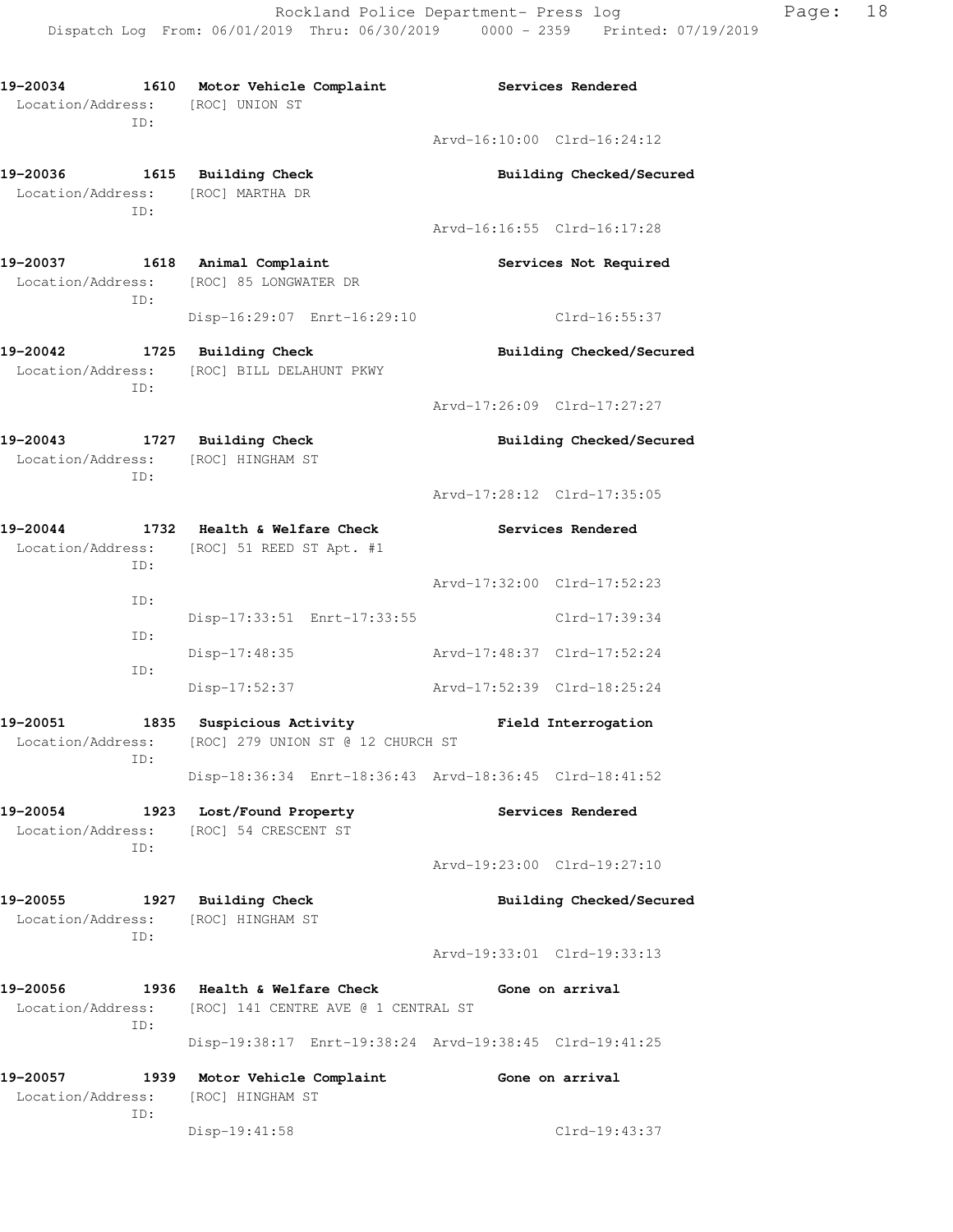| TD:                                                          | Location/Address: [ROC] 660 LIBERTY ST @ 130 SUMMIT ST         |                                                         |  |
|--------------------------------------------------------------|----------------------------------------------------------------|---------------------------------------------------------|--|
|                                                              |                                                                | Arvd-19:55:00 Clrd-20:02:39                             |  |
| Location/Address:<br>ID:                                     | 19-20061 2012 Assist Fire Department<br>[ROC] 2 HONEYSUCKLE LN | Services Rendered                                       |  |
|                                                              |                                                                | Disp-20:12:40 Enrt-20:12:42 Arvd-20:15:56 Clrd-20:17:30 |  |
| 19-20069 2121 911 Accidental<br>Location/Address:<br>TD:     | [ROC] 5 WALNUT CT                                              | Services Rendered                                       |  |
|                                                              |                                                                | Disp-21:24:16 Enrt-21:24:20 Arvd-21:34:18 Clrd-21:38:35 |  |
| 19-20070 2125 Motor Vehicle Stop<br>Location/Address:<br>ID: | [ROC] GREEN ST                                                 | Services Rendered                                       |  |
|                                                              |                                                                | Arvd-21:25:00 Clrd-21:26:09                             |  |
| 19-20073<br>TD:                                              | 2238 Disturbance<br>Vicinity of: [ROC] 122 UNION ST            | Services Rendered                                       |  |
| TD:                                                          |                                                                | Disp-22:39:32 Enrt-22:39:37 Arvd-22:40:38 Clrd-22:47:36 |  |
| TD:                                                          | Disp-22:41:04                                                  | Arvd-22:41:06 Clrd-22:59:29                             |  |
|                                                              | Disp-22:53:13                                                  | Arvd-22:53:17 Clrd-22:59:28                             |  |
| 19-20074<br>2312<br>Location/Address:<br>ID:                 | Burglar Alarm<br>[ROC P68] AL PRIME - 104 MARKET ST            | Building Checked/Secured                                |  |
|                                                              |                                                                | Disp-23:13:31 Enrt-23:13:56 Arvd-23:15:49 Clrd-23:19:10 |  |

**19-20058 1955 Motor Vehicle Stop Citation/Warning Issued** 

## **For Date: 06/06/2019 - Thursday**

| 19–20080          | 0000 | SHIFT ASSIGNMENTS                    |                                    | No Service                                              |                          |
|-------------------|------|--------------------------------------|------------------------------------|---------------------------------------------------------|--------------------------|
| Location/Address: | TD:  |                                      |                                    | [ROC P72] ROCKLAND POLICE DEPARTMENT - 490 MARKET ST    |                          |
|                   |      |                                      |                                    | $Arvd-00:00:00$ $Clrd-00:02:52$                         |                          |
| 19–20083          |      | 0114 Motor Vehicle Stop              |                                    |                                                         | Citation/Warning Issued  |
| Location/Address: | TD:  |                                      | [ROC] 71 UNION ST @ 15 CRESCENT ST |                                                         |                          |
|                   |      |                                      |                                    | Arvd-01:14:00 Clrd-01:25:53                             |                          |
| 19-20087          |      | 0144 Motor Vehicle Stop              |                                    |                                                         | Citation/Warning Issued  |
|                   | ID:  | Location/Address: [ROC] 650 BEECH ST |                                    |                                                         |                          |
|                   |      |                                      |                                    | Arvd-01:44:00 Clrd-01:51:56                             |                          |
| 19-20102          | 0549 | Noise Complaint                      |                                    |                                                         | Services Rendered        |
| Location/Address: | ID:  | [ROC] 482 MARKET ST                  |                                    |                                                         |                          |
|                   |      |                                      |                                    | Disp-05:51:55 Enrt-05:52:00 Arvd-05:52:01 Clrd-06:01:50 |                          |
|                   | TD:  |                                      |                                    | Disp-05:51:55 Enrt-05:52:02 Arvd-05:52:03 Clrd-06:01:52 |                          |
| 19-20104          | 0605 | <b>Building Check</b>                |                                    |                                                         | Building Checked/Secured |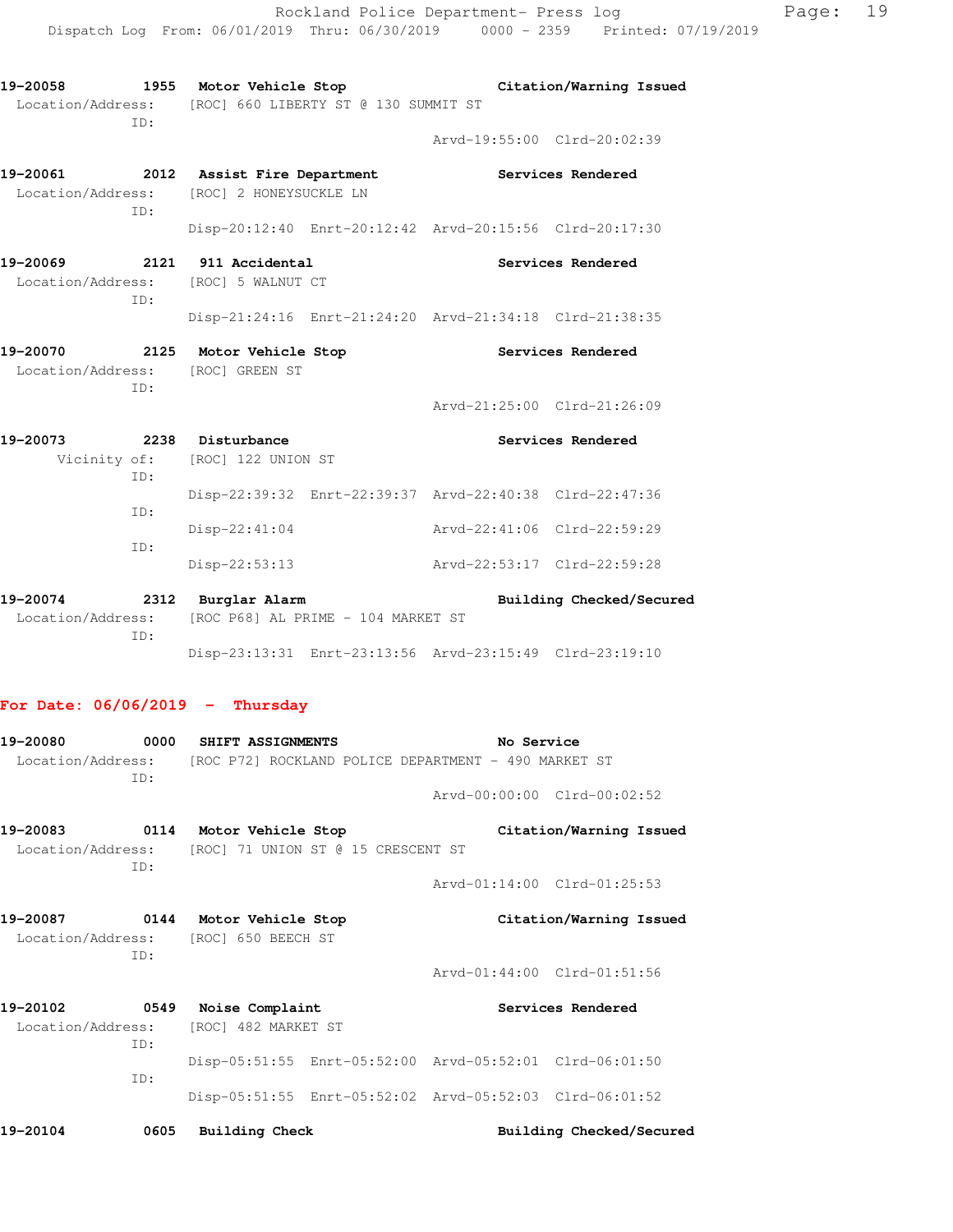Rockland Police Department- Press log Page: 20 Dispatch Log From: 06/01/2019 Thru: 06/30/2019 0000 - 2359 Printed: 07/19/2019 Location/Address: [ROC] UNION ST ID: Arvd-06:06:55 Clrd-06:22:47 **19-20107 0637 Motor Vehicle Complaint Gone on arrival**  Location/Address: [ROC] 83 SUMMIT ST @ 241 MYRTLE ST ID: Disp-06:40:08 Enrt-06:40:12 Arvd-06:45:41 Clrd-06:45:44 **19-20109 0644 Emergency Medical Transported to Hospital**  Location/Address: [ROC] 22 HERITAGE DR ID: Disp-06:45:39 Enrt-06:45:42 Arvd-06:52:34 Clrd-07:44:12 ID: Disp-06:46:19 Arvd-06:46:22 Clrd-07:01:55 EMS Unit: ROCKAM1-Rockland A1 Disp-06:47:29 Enrt-06:47:37 Arvd-06:48:52 Clrd-07:04:46 Hosp-07:13:11 ClrHosp-07:54:13 InQrtsUnavl-07:58:49 InSrvce-07:58:49 Fire Unit: ROCKEN1-Pumper-Rockland Engine 1 Disp-06:47:32 Enrt-06:47:36 Arvd-06:48:51 Clrd-07:04:44 InQrtsUnavl-07:22:02 InSrvce-07:22:02 **19-20167 0745 Animal Complaint Services Rendered**  Location/Address: [ROC] 312 SUMMER ST **19-20118 0757 MVA Property Damage Only Paper Exchange**  Location/Address: [ROC] 40 NORTH AVE ID: Disp-08:08:16 Arvd-08:08:21 Clrd-08:18:15 **19-20119 0806 SHIFT ASSIGNMENTS Services Rendered**  Location/Address: [ROC P72] ROCKLAND POLICE DEPARTMENT - 490 MARKET ST **19-20120 0823 General InfO No Service**  Location/Address: [ROC P72] ROCKLAND POLICE DEPARTMENT - 490 MARKET ST **19-20127 0921 Time off Services Rendered**  Location: [ROC] **19-20131 0945 Burglar Alarm Appears Secure**  Location/Address: [ROC P85] ROCKLAND FEDERAL CREDIT UNION - 241 UNION ST ID: Disp-09:47:16 Arvd-09:49:07 Clrd-09:56:20 ID: Disp-09:47:22 Arvd-09:49:12 Clrd-10:01:28 19-20172 1000 Animal Complaint **19-20172** Services Rendered Location/Address: [ROC] 185 CENTRAL ST **19-20141 1044 Animal Complaint Services Rendered**  Vicinity of: [ROC] 114 HINGHAM ST ID: Arvd-10:44:00 Clrd-10:45:29 **19-20147 1102 Motor Vehicle Stop Citation/Warning Issued**  Location/Address: [ROC] 456 SUMMER ST ID: Arvd-11:02:00 Clrd-11:17:37 **19-20153 1122 Assist Fire Department Services Rendered**  Location/Address: [ROC] 22 STUDLEY CT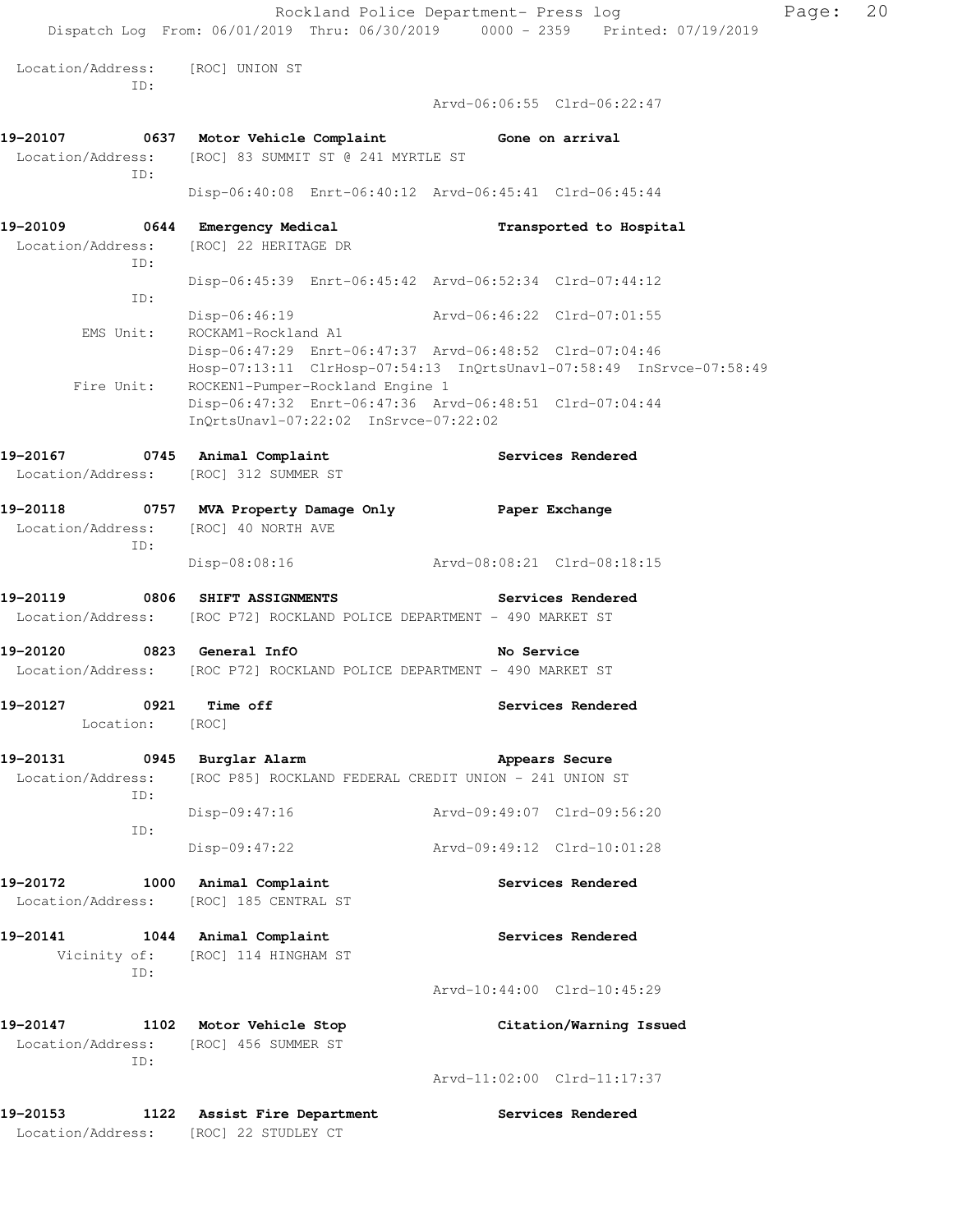|                                                                           |                                                                                                                    | Rockland Police Department- Press log                                          | Page: | 21 |
|---------------------------------------------------------------------------|--------------------------------------------------------------------------------------------------------------------|--------------------------------------------------------------------------------|-------|----|
|                                                                           |                                                                                                                    | Dispatch Log From: 06/01/2019 Thru: 06/30/2019 0000 - 2359 Printed: 07/19/2019 |       |    |
| ID:                                                                       |                                                                                                                    | Disp-11:23:40 Enrt-11:23:44 Arvd-11:24:35 Clrd-11:27:31                        |       |    |
| 19-20158 1210 Lockout<br>Location/Address: [ROC] 292 MARKET ST            |                                                                                                                    | Services Rendered                                                              |       |    |
| ID:                                                                       |                                                                                                                    | Disp-12:12:49 Enrt-12:12:53 Arvd-12:14:21 Clrd-12:22:15                        |       |    |
| ID:                                                                       | 19-20162 1223 Disabled Motor Vehicle Services Rendered<br>Location/Address: [ROC P55] HOME DEPOT - 1149 HINGHAM ST |                                                                                |       |    |
|                                                                           |                                                                                                                    | Disp-12:28:08 Enrt-12:28:18 Arvd-12:33:54 Clrd-12:43:42                        |       |    |
| 19-20174 1317 Assist Public                                               | Location/Address: [ROC P66] DOMINO'S PIZZA - 100 MARKET ST                                                         | <b>Services Rendered</b>                                                       |       |    |
| ID:                                                                       |                                                                                                                    | Disp-13:19:25 Enrt-13:19:32 Arvd-13:38:43 Clrd-13:39:32                        |       |    |
|                                                                           | Location/Address: [ROC] 821 UNION ST @ 1 VFW DR                                                                    | 19-20179 1418 Motor Vehicle Stop Citation/Warning Issued                       |       |    |
| ID:                                                                       |                                                                                                                    | Arvd-14:18:00 Clrd-14:24:47                                                    |       |    |
| ID:                                                                       | Disp-14:20:17                                                                                                      | Arvd-14:20:22 Clrd-14:24:49                                                    |       |    |
| 1435 Time off<br>19-20183<br>Location: [ROC]                              |                                                                                                                    | Services Rendered                                                              |       |    |
| 19-20184 1440 Time off<br>Location: [ROC]                                 |                                                                                                                    | Services Rendered                                                              |       |    |
| 19-20185 1446 Building Check<br>Location/Address: [ROC] HINGHAM ST<br>ID: |                                                                                                                    | Services Rendered                                                              |       |    |
|                                                                           |                                                                                                                    | Arvd-14:46:44 Clrd-14:47:09                                                    |       |    |
| 19-20856                                                                  | 1500 Animal Complaint<br>Location/Address: [ROC] 259 WEST WATER ST                                                 | Services Rendered                                                              |       |    |
| 19-20196<br>Vicinity of:                                                  | 1549 MVA Property Damage Only Services Rendered<br>[ROC] EAST WATER ST @ WEBSTER ST                                |                                                                                |       |    |
| ID:                                                                       |                                                                                                                    | Disp-15:51:39 Enrt-15:51:44 Arvd-15:54:52 Clrd-16:12:50                        |       |    |
| 19-20199<br>Location/Address:                                             | 1612 SHIFT ASSIGNMENTS<br>[ROC P72] ROCKLAND POLICE DEPARTMENT - 490 MARKET ST                                     | No Service                                                                     |       |    |
| ID:                                                                       | $Disp-16:13:47$                                                                                                    | $Clrd-16:13:59$                                                                |       |    |
| 19-20210<br>Location/Address:<br>ID:                                      | 1757 Assist Public<br>[ROC] 415 NORTH AVE                                                                          | Services Rendered                                                              |       |    |
|                                                                           | $Disp-17:59:05$                                                                                                    | Arvd-17:59:16 Clrd-18:07:03                                                    |       |    |
| 19-20211<br>Location/Address:<br>ID:                                      | 1759 911 Accidental<br>[ROC] 906 UNION ST                                                                          | Services Rendered                                                              |       |    |
|                                                                           |                                                                                                                    | Disp-17:59:41 Enrt-18:00:03 Arvd-18:04:14 Clrd-18:05:49                        |       |    |
| 19-20212<br>Location/Address:                                             | 1808 Building Check<br>[ROC] 48 CAREY ST                                                                           | Building Checked/Secured                                                       |       |    |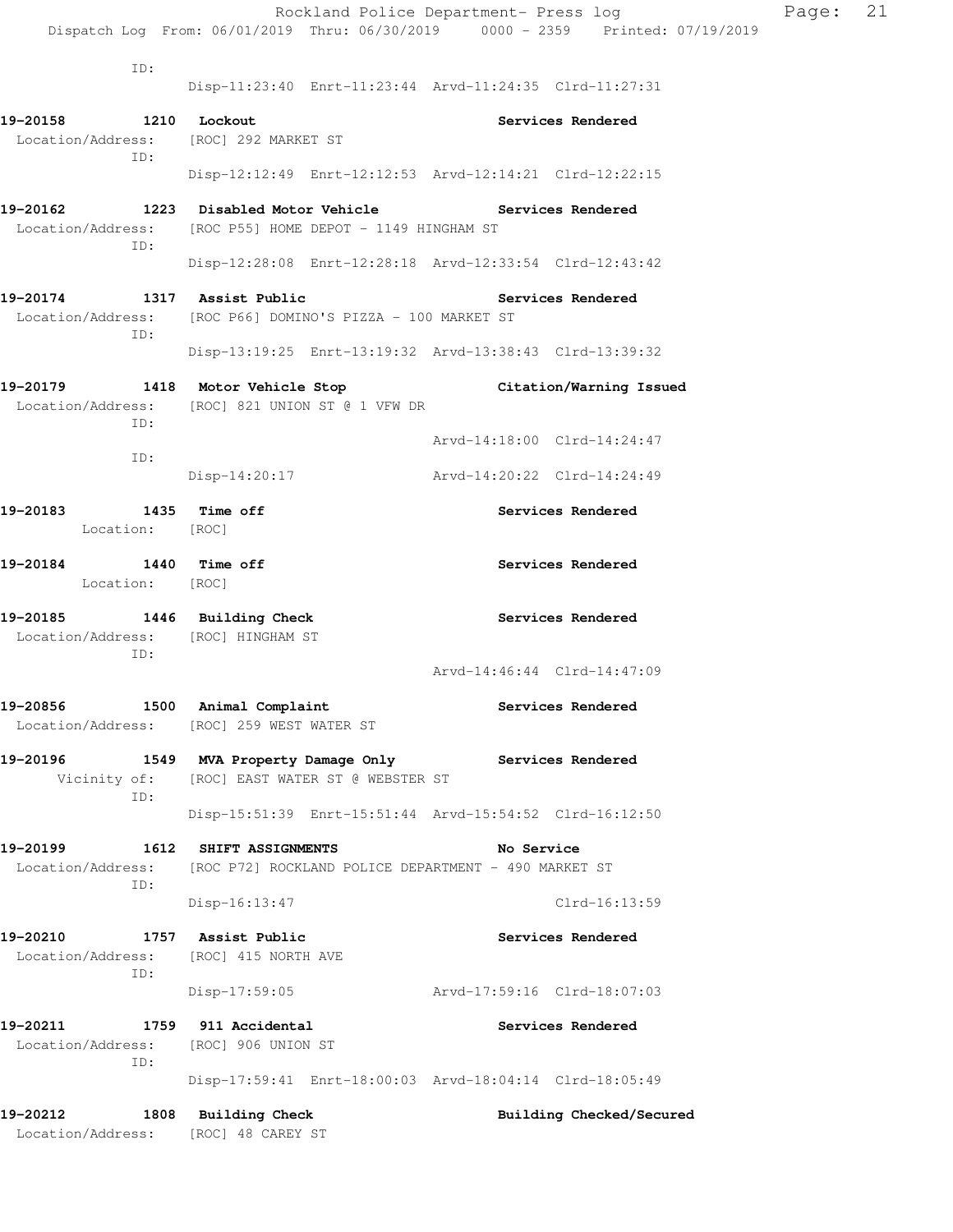ID: Arvd-18:09:37 Clrd-18:10:06 **19-20225 2024 911 Hang Up Services Rendered**  Location/Address: [ROC] 115 MARKET ST ID: Disp-20:27:35 Enrt-20:27:42 Arvd-20:29:43 Clrd-20:34:05 ID: Disp-20:33:24 Arvd-20:33:29 Clrd-20:34:05 **19-20226 2028 Motor Vehicle Stop Citation/Warning Issued**  Location/Address: [ROC] 660 LIBERTY ST @ 130 SUMMIT ST ID: Arvd-20:28:00 Clrd-20:39:12 **19-20227 2033 General Incident Appears Secure**  Location/Address: [ROC] 47 LEWIS PARK ID: Disp-20:35:50 Enrt-20:36:00 Arvd-20:39:40 Clrd-20:48:16 **19-20230 2041 Motor Vehicle Stop Investigated**  Location/Address: [ROC] 529 LIBERTY ST @ 71 SMITH LN ID: Disp-20:42:00 Arvd-20:42:08 Clrd-20:50:11 **19-20232 2118 Noise Complaint Investigated**  Location/Address: [ROC] APT E - 230 MARTHA DR ID: Disp-21:19:47 Enrt-21:19:51 Clrd-21:19:58 **19-20233 2137 Assist Other Agency Investigated**  Location/Address: [ROC P102] KNIGHTS OF COLUMBUS - 491 WEBSTER ST Apt. #2 ID: Arvd-21:37:00 Clrd-21:40:40 **19-20235 2147 Noise Complaint Services Rendered**  Location/Address: [ROC] 42 CHURCH ST Apt. #8 ID: Disp-21:48:41 Enrt-21:49:34 Clrd-22:12:56 **19-20238 2213 MVA Property Damage Only Services Rendered**  Location/Address: [ROC] LEVIN RD ID: Disp-22:15:07 Enrt-22:15:14 Arvd-22:16:12 Clrd-22:24:56 **19-20240 2237 Motor Vehicle Collision W/PI Services Rendered**  Location/Address: [ROC] 13 CONCORD ST @ 215 MARKET ST EMS Unit: ROCKAM1-Rockland A1 Disp-22:38:35 Enrt-22:38:44 Arvd-22:41:34 Clrd-22:42:48 InQrtsUnavl-22:46:39 InSrvce-22:46:39 Fire Unit: ROCKEN1-Pumper-Rockland Engine 1 Disp-22:38:39 Enrt-22:38:44 Arvd-22:41:33 Clrd-22:42:47 InQrtsUnavl-22:47:27 InSrvce-22:47:27 ID: Disp-22:38:43 Enrt-22:38:44 Clrd-23:12:58 ID: Disp-22:41:35 Arvd-22:41:41 Clrd-23:13:05 **19-20243 2248 Building Check Services Not Required**  Location/Address: [ROC] 48 CAREY ST

ID: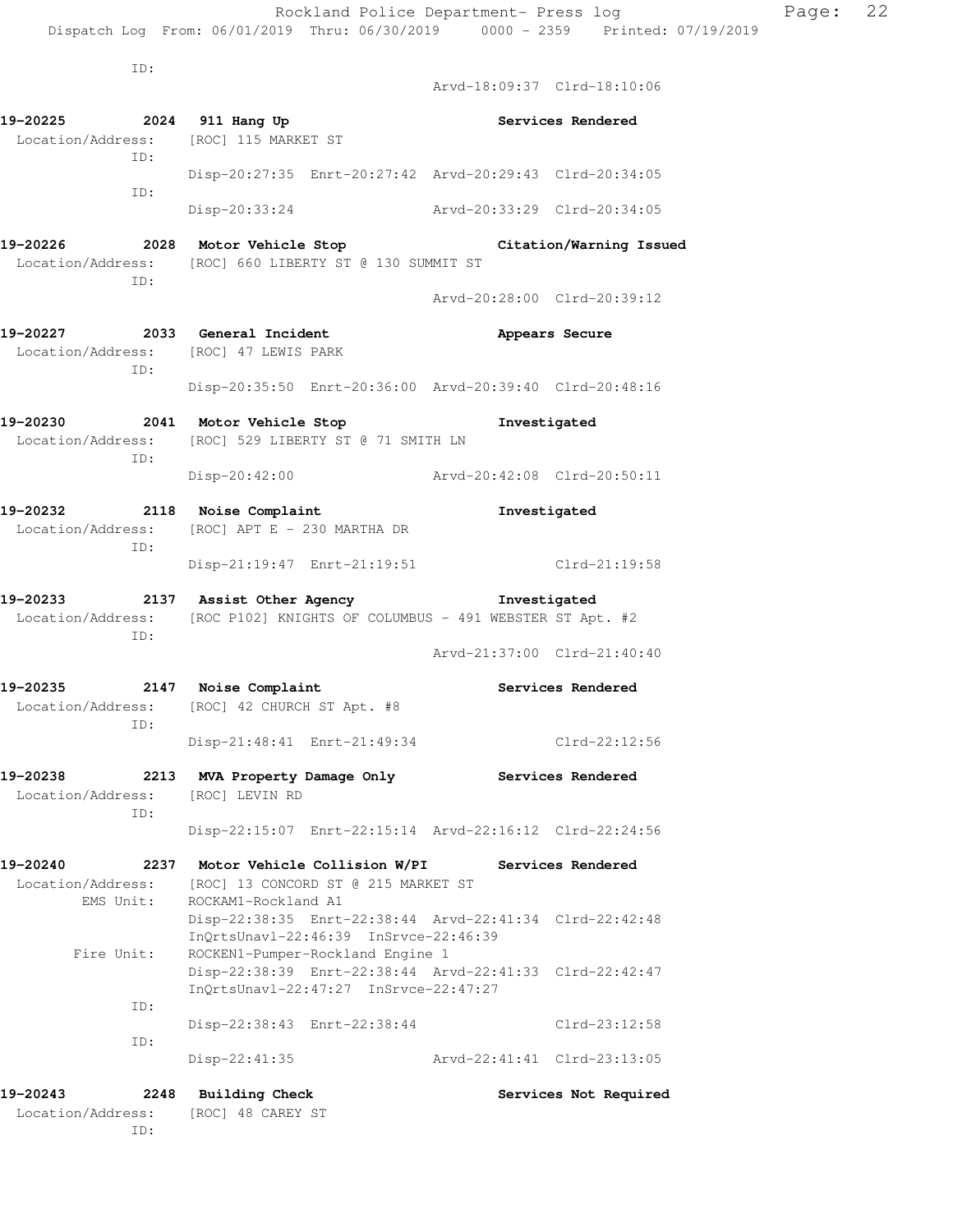Arvd-22:50:03 Clrd-22:52:13

| 19-20246          | 2336 | <b>General Incident</b> |                           |                                                         | Services Rendered |
|-------------------|------|-------------------------|---------------------------|---------------------------------------------------------|-------------------|
| Location/Address: |      |                         | [ROC] 18 BIRCH BOTTOM CIR |                                                         |                   |
|                   | TD:  |                         |                           |                                                         |                   |
|                   |      |                         |                           | Disp-23:41:53 Enrt-23:42:04 Arvd-23:52:39 Clrd-23:58:53 |                   |

# **For Date: 06/07/2019 - Friday**

| 19-20251                      | ID:         | 0005 Noise Complaint<br>Location/Address: [ROC] WEST WATER ST                                           |                             | Services Rendered       |
|-------------------------------|-------------|---------------------------------------------------------------------------------------------------------|-----------------------------|-------------------------|
|                               |             | $Disp-00:41:13$                                                                                         |                             | $Clrd-00:41:24$         |
| Location/Address:             | ID:         | 19-20247 0008 General Incident<br>[ROC P72] ROCKLAND POLICE DEPARTMENT - 490 MARKET ST<br>Disp-00:09:57 | <b>Services Rendered</b>    | $Clrd-00:10:07$         |
|                               | ID:         | 19-20249 0013 Building Check<br>Location/Address: [ROC] 48 CAREY ST                                     |                             | Services Not Required   |
|                               |             |                                                                                                         | Arvd-00:14:07 Clrd-00:14:44 |                         |
| Location/Address:             | ID:         | 19-20266 0529 Building Check<br>[ROC] UNION ST                                                          |                             | Services Rendered       |
|                               |             | Disp-05:30:30                                                                                           | Arvd-05:30:41 Clrd-05:45:21 |                         |
|                               | ID:         | 19-20269 0544 Motor Vehicle Stop<br>Location/Address: [ROC P10] BILL DELAHUNT PKWY                      |                             | Citation/Warning Issued |
|                               |             |                                                                                                         | Arvd-05:44:00 Clrd-05:51:14 |                         |
|                               |             | 19-20858 0600 Animal Complaint<br>Location/Address: [ROC] 715 BEECH ST                                  |                             | Services Rendered       |
|                               | ID:         | 19-20271 0601 Motor Vehicle Stop<br>Location/Address: [ROC] 76 SPRING ST                                |                             | Verbal Warning          |
|                               |             |                                                                                                         | Arvd-06:01:00 Clrd-06:05:00 |                         |
|                               | ID:         | 19-20272 0613 Motor Vehicle Stop<br>Location/Address: [ROC] 433 NORTH AVE @ 635 SALEM ST                |                             | Citation/Warning Issued |
|                               |             |                                                                                                         | Arvd-06:13:00 Clrd-06:19:12 |                         |
| 19-20273<br>Location/Address: | 0615<br>ID: | Motor Vehicle Stop<br>[ROC] SUMMER ST                                                                   |                             | Verbal Warning          |
|                               |             |                                                                                                         | Arvd-06:15:00 Clrd-06:17:53 |                         |
| 19-20274<br>Location/Address: | 0627<br>ID: | Motor Vehicle Stop<br>[ROC] SUMMER ST                                                                   |                             | Citation/Warning Issued |
|                               |             |                                                                                                         | Arvd-06:27:00 Clrd-06:33:58 |                         |
| 19-20276<br>Location/Address: | 0644<br>ID: | Motor Vehicle Stop<br>[ROC] 215 MARKET ST @ 13 CONCORD ST                                               |                             | Citation/Warning Issued |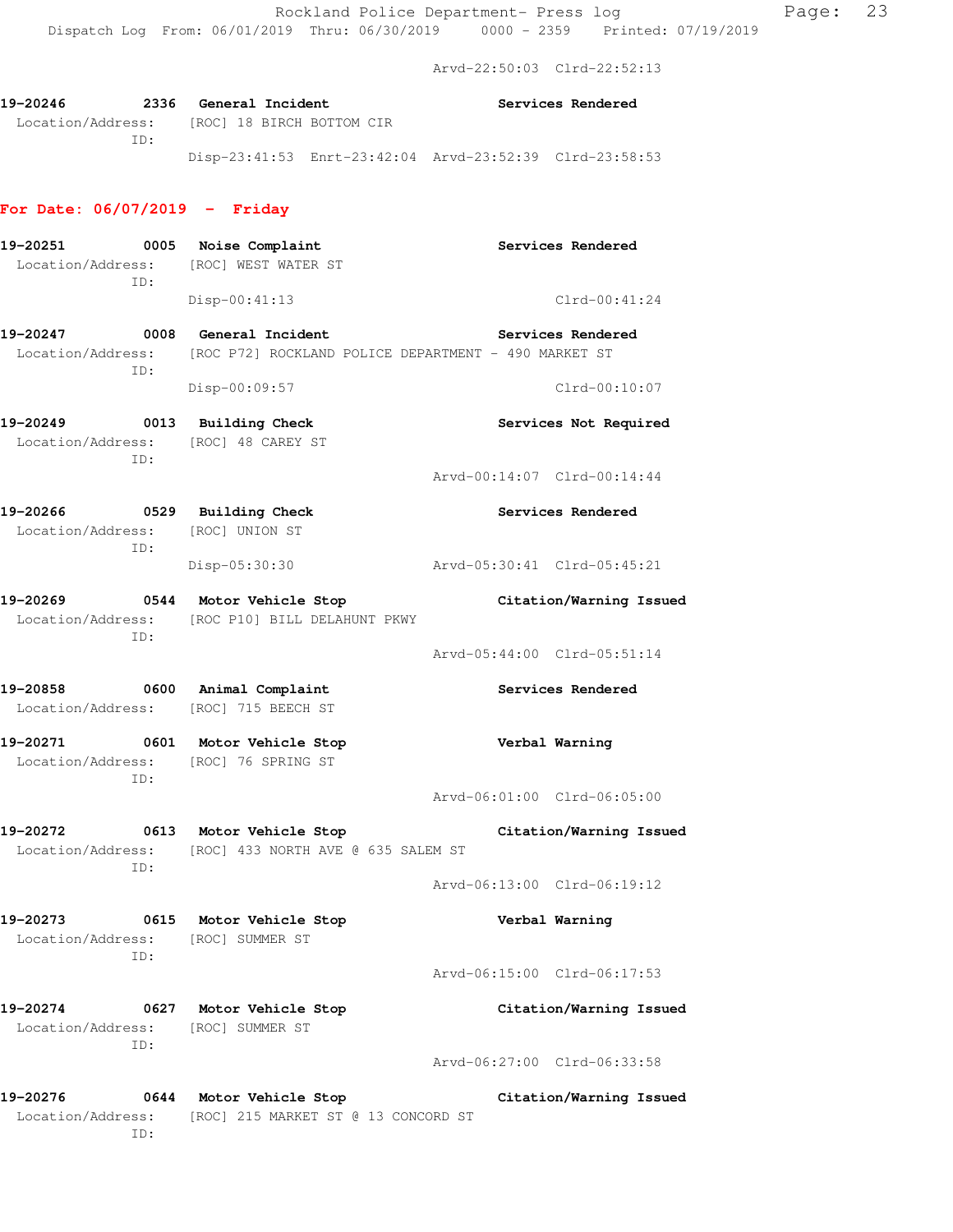Arvd-06:44:00 Clrd-06:51:34

| 19-20277 0701 Motor Vehicle Stop<br>Location/Address: [ROC] MARKET ST<br>ID: |                                                                            | Citation/Warning Issued                                 |
|------------------------------------------------------------------------------|----------------------------------------------------------------------------|---------------------------------------------------------|
|                                                                              |                                                                            | Arvd-07:01:00 Clrd-07:13:00                             |
| 19-20281 0805 General Incident<br>ID:                                        | Location/Address: [ROC P72] ROCKLAND POLICE DEPARTMENT - 490 MARKET ST     | Services Rendered                                       |
|                                                                              | Disp-08:08:03                                                              | Clrd-08:08:09                                           |
| 19-20283<br>ID:                                                              | 0851 911 Accidental<br>Location/Address: [ROC] 122 SUMMIT ST               | <b>Services Rendered</b>                                |
|                                                                              |                                                                            | Disp-08:51:40 Enrt-08:52:17 Arvd-08:58:50 Clrd-08:58:53 |
| 19-20284                                                                     | 0855 General Incident                                                      | Services Rendered                                       |
|                                                                              | Location/Address: [ROC P72] ROCKLAND POLICE DEPARTMENT - 490 MARKET ST     |                                                         |
| ID:                                                                          | Disp-08:58:28                                                              | $Clrd-08:58:43$                                         |
| 19-20287 0925 General Incident                                               |                                                                            | <b>Services Rendered</b>                                |
| ID:                                                                          | Location/Address: [ROC 58] NORTH RIVER COLLABORATIVE SCHOOL - 525 BEECH ST |                                                         |
|                                                                              | Disp-09:28:04                                                              | Arvd-09:28:23 Clrd-09:36:29                             |
|                                                                              | 19-20289 0929 Assist Fire Department                                       | Services Rendered                                       |
| Location/Address: [ROC] 17 BALSAM ST<br>ID:                                  |                                                                            |                                                         |
| ID:                                                                          |                                                                            | Disp-09:30:08 Enrt-09:30:28 Arvd-09:34:19 Clrd-09:38:37 |
|                                                                              |                                                                            | Disp-09:30:18 Enrt-09:30:22 Arvd-09:34:24 Clrd-09:38:32 |
| 19-20292<br>Location/Address:                                                | 0947 Building Check<br>[ROC] 48 CAREY ST                                   | Appears Secure                                          |
| ID:                                                                          |                                                                            | Arvd-09:50:05 Clrd-09:51:35                             |
| 19-21763                                                                     | 1000 Animal Complaint<br>Location/Address: [ROC] 11 STUDLEY CT             | Services Rendered                                       |
| 19-20296<br>Location/Address:<br>ID:                                         | 1016 Suspicious Activity<br>[ROC] 86 UNION ST                              | No Action Required                                      |
|                                                                              | Disp-10:26:04                                                              | Clrd-10:26:12                                           |
| 19-20302                                                                     | 1057 Lockout                                                               | Provided Assistance                                     |
| Location/Address:<br>ID:                                                     | [ROC] 347 UNION ST                                                         |                                                         |
| ID:                                                                          | Disp-10:58:21 Enrt-10:58:44                                                | Clrd-10:59:08                                           |
|                                                                              |                                                                            | Disp-10:59:01 Enrt-10:59:02 Arvd-11:04:53 Clrd-11:12:34 |
| 19-20313<br>1215<br>Location/Address:<br>ID:                                 | 911 Accidental<br>[ROC] 130 LEVIN RD                                       | Services Rendered                                       |
|                                                                              |                                                                            | Disp-12:16:17 Enrt-12:21:40 Arvd-12:21:41 Clrd-12:22:36 |
| 19-21764<br>Location/Address: [ROC] EXCHANGE ST                              | 1230 Animal Complaint                                                      | Services Rendered                                       |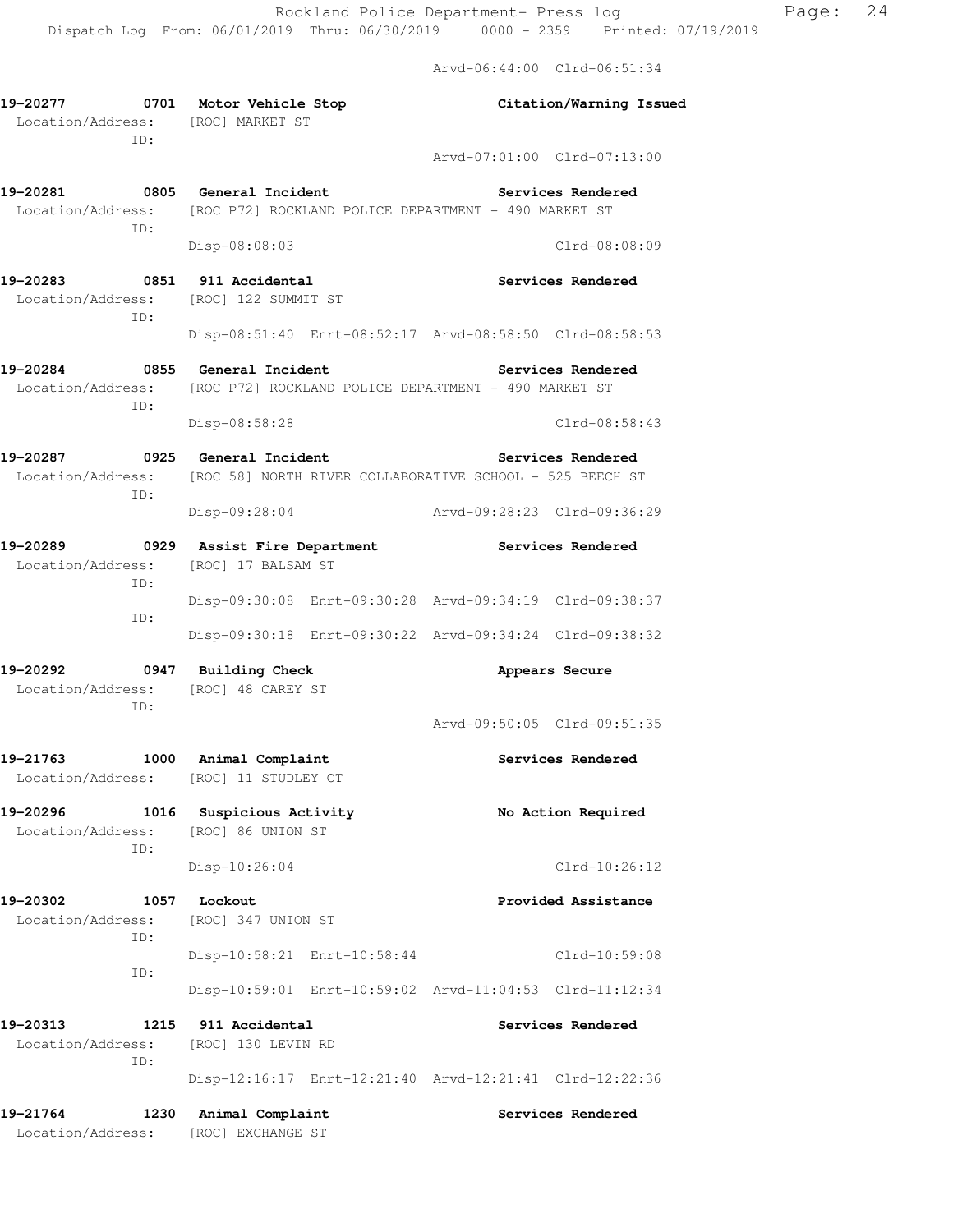**19-21765 1300 Animal Complaint Services Rendered** 

| 19-20361<br>1728                                                 | General Incident                                                                                                                    | Gone on arrival                                                    |  |  |
|------------------------------------------------------------------|-------------------------------------------------------------------------------------------------------------------------------------|--------------------------------------------------------------------|--|--|
| Location:                                                        | [ROC]                                                                                                                               |                                                                    |  |  |
| 19-20360                                                         |                                                                                                                                     | 1715 911 Wireless call (Transfered) 911 Wireless call (Transfered) |  |  |
| ID:                                                              |                                                                                                                                     | Arvd-17:13:00 Clrd-17:19:01                                        |  |  |
| 19-20359                                                         | 1713 Motor Vehicle Stop<br>Location/Address: [ROC] EAST WATER ST @ BEAL ST                                                          | Citation/Warning Issued                                            |  |  |
| ID:                                                              |                                                                                                                                     | Arvd-16:24:58 Clrd-16:35:22                                        |  |  |
| 19–20353<br>Location/Address:                                    | 1624 Building Check<br>[ROC] MARTHA DR                                                                                              | No Action Required                                                 |  |  |
| ID:                                                              |                                                                                                                                     | Arvd-16:23:17 Clrd-16:23:54                                        |  |  |
| 19-20351 1622 Building Check<br>Location/Address: [ROC] CAREY ST |                                                                                                                                     | No Action Required                                                 |  |  |
| ID:                                                              |                                                                                                                                     | Arvd-16:18:00 Clrd-16:46:25                                        |  |  |
| 19-20348<br>Location/Address: [ROC] 99 CENTRE AVE                | 1618 Disabled Motor Vehicle                                                                                                         | <b>Vehicle Towed</b>                                               |  |  |
| ID:                                                              |                                                                                                                                     | Arvd-16:11:00 Clrd-19:36:34                                        |  |  |
|                                                                  | 19-20346 1611 Traffic Enforcement Citation/Warning Issued<br>Location/Address: [ROC P72] ROCKLAND POLICE DEPARTMENT - 490 MARKET ST |                                                                    |  |  |
|                                                                  | Location/Address: [ROC P72] ROCKLAND POLICE DEPARTMENT - 490 MARKET ST                                                              |                                                                    |  |  |
|                                                                  |                                                                                                                                     | Arvd-15:07:00 Clrd-15:17:52<br>No Service                          |  |  |
| ID:                                                              | 19-20338 1507 Motor Vehicle Stop 19 Verbal Warning<br>Location/Address: [ROC] WEST WATER ST @ PLAIN ST                              |                                                                    |  |  |
|                                                                  |                                                                                                                                     | Arvd-14:37:00 Clrd-14:44:26                                        |  |  |
| ID:                                                              | Location/Address: [ROC] 29 CHURCH ST @ 44 BLANCHARD ST                                                                              |                                                                    |  |  |
|                                                                  | 19-20334 1437 Motor Vehicle Stop                                                                                                    | Citation/Warning Issued                                            |  |  |
| Location/Address: [ROC] 48 CAREY ST<br>ID:                       |                                                                                                                                     | Arvd-14:35:44 Clrd-14:36:03                                        |  |  |
| 19-20333 1435 Building Check                                     |                                                                                                                                     | Appears Secure                                                     |  |  |
| Fire Unit:                                                       | ROCKEN1-Pumper-Rockland Engine 1<br>Disp-13:15:05 Enrt-13:15:07<br>$InQrtsUnav1-13:15:24$ $InSrvce-13:15:24$                        | $Clrd-13:15:24$                                                    |  |  |
| ID:                                                              | Disp-13:12:53 Enrt-13:14:07                                                                                                         | Clrd-13:20:06                                                      |  |  |
| Location/Address: [ROC] 11 PACIFIC ST                            | 19-20321 1311 Assist Other Agency                                                                                                   | <b>Cancelled Enroute</b>                                           |  |  |
| Location/Address: [ROC] 351 UNION ST                             |                                                                                                                                     |                                                                    |  |  |

Location/Address: [ROC P106] ROCKLAND HIGH SCHOOL - 52 MACKINLAY WAY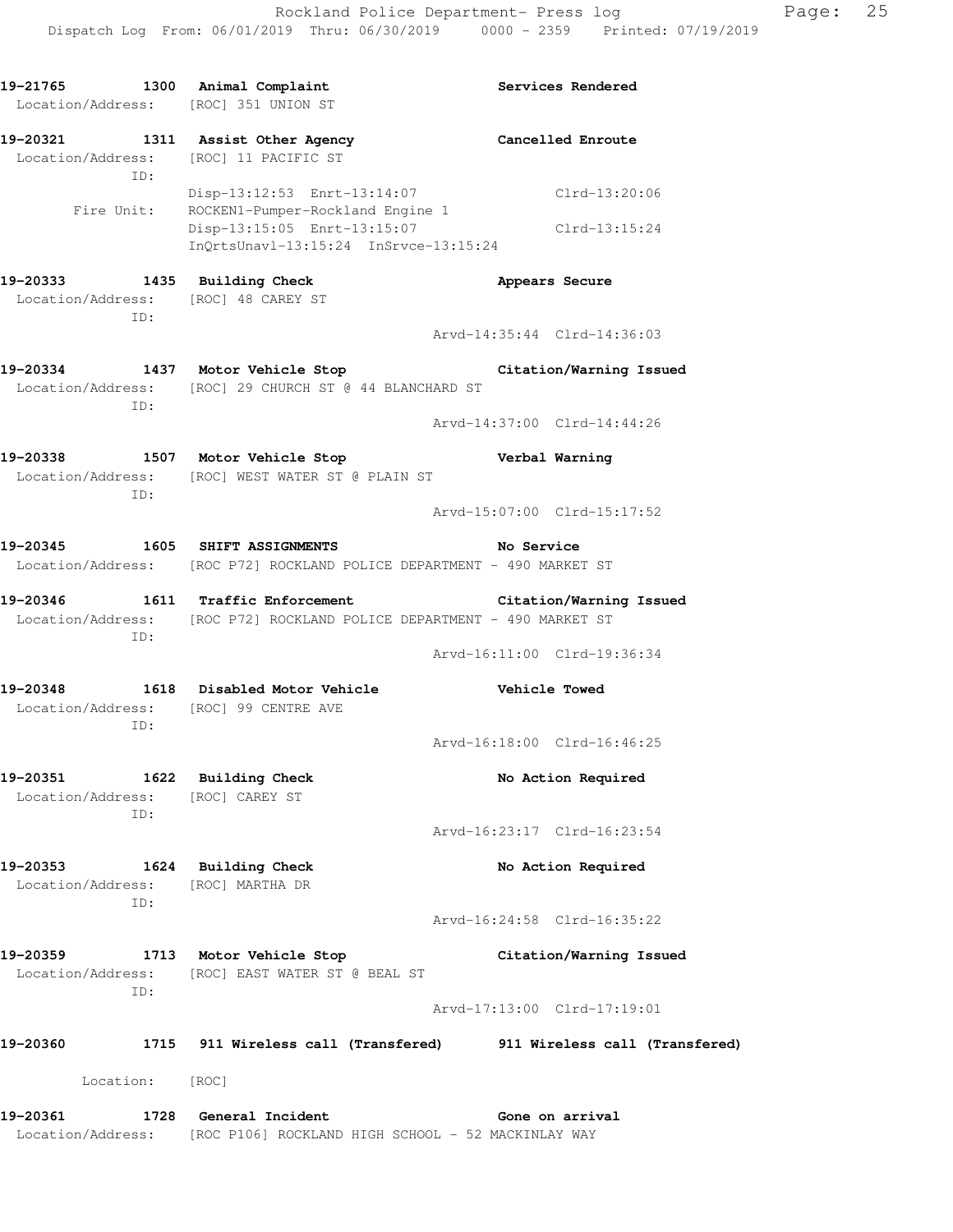|                                                                        |                                                                                |                                                           | Rockland Police Department- Press log                   |                             |  |  |  |
|------------------------------------------------------------------------|--------------------------------------------------------------------------------|-----------------------------------------------------------|---------------------------------------------------------|-----------------------------|--|--|--|
|                                                                        | Dispatch Log From: 06/01/2019 Thru: 06/30/2019 0000 - 2359 Printed: 07/19/2019 |                                                           |                                                         |                             |  |  |  |
| ID:                                                                    |                                                                                |                                                           |                                                         |                             |  |  |  |
|                                                                        |                                                                                |                                                           | Disp-17:28:32 Enrt-17:29:04 Arvd-17:38:38 Clrd-18:07:40 |                             |  |  |  |
| ID:                                                                    |                                                                                |                                                           | Disp-17:30:15 Enrt-17:30:25 Arvd-17:38:38 Clrd-18:07:40 |                             |  |  |  |
|                                                                        |                                                                                |                                                           |                                                         |                             |  |  |  |
| 19-20365                                                               | 1759 Assist Fire Department                                                    |                                                           |                                                         | Services Rendered           |  |  |  |
| Location/Address:<br>ID:                                               | [ROC] 330 FOREST ST                                                            |                                                           |                                                         |                             |  |  |  |
|                                                                        |                                                                                |                                                           | Disp-18:00:58 Enrt-18:00:59 Arvd-18:10:32 Clrd-18:13:52 |                             |  |  |  |
| Fire Unit:                                                             |                                                                                | ROCKEN1-Pumper-Rockland Engine 1                          |                                                         |                             |  |  |  |
|                                                                        |                                                                                | InOrtsUnavl-18:16:30 InSrvce-18:16:30                     | Disp-18:01:02 Enrt-18:01:08 Arvd-18:03:46 Clrd-18:14:49 |                             |  |  |  |
| EMS Unit:                                                              | ROCKAM1-Rockland A1                                                            |                                                           |                                                         |                             |  |  |  |
|                                                                        | Disp-18:10:40 Enrt-18:11:19                                                    |                                                           |                                                         | Clrd-18:14:49               |  |  |  |
|                                                                        |                                                                                | InQrtsUnavl-18:16:30 InSrvce-18:16:30                     |                                                         |                             |  |  |  |
| 19-20369                                                               | 1808 911 Accidental                                                            |                                                           |                                                         | Investigated                |  |  |  |
| Location/Address:                                                      | [ROC] 23 SAW MILL LN                                                           |                                                           |                                                         |                             |  |  |  |
| ID:                                                                    |                                                                                | Disp-18:11:10 Enrt-18:11:15                               |                                                         | Clrd-18:13:45               |  |  |  |
| ID:                                                                    |                                                                                |                                                           |                                                         |                             |  |  |  |
|                                                                        |                                                                                |                                                           | Disp-18:13:57 Enrt-18:13:58 Arvd-18:18:37 Clrd-18:50:13 |                             |  |  |  |
| 19-20374                                                               | 1900 Assist Fire Department                                                    |                                                           |                                                         | Transported to Hospital     |  |  |  |
| Location/Address:                                                      | [ROC] 105 MARKET ST Apt. #13                                                   |                                                           |                                                         |                             |  |  |  |
| ID:                                                                    |                                                                                |                                                           | Disp-19:01:49 Enrt-19:01:52 Arvd-19:04:12 Clrd-19:22:19 |                             |  |  |  |
|                                                                        |                                                                                |                                                           |                                                         |                             |  |  |  |
| 19-20388                                                               | 2026<br>Animal Complaint                                                       |                                                           |                                                         | Provided Assistance         |  |  |  |
| Location/Address:<br>ID:                                               | [ROC] 733 SUMMER ST                                                            |                                                           |                                                         |                             |  |  |  |
|                                                                        | Disp-20:30:59                                                                  |                                                           |                                                         | $Clrd-20:31:44$             |  |  |  |
| 19-20387                                                               | 2028<br>Health & Welfare Check                                                 |                                                           |                                                         | Services Rendered           |  |  |  |
| Location/Address:                                                      | [ROC] 292 SALEM ST                                                             |                                                           |                                                         |                             |  |  |  |
| ID:                                                                    |                                                                                |                                                           |                                                         |                             |  |  |  |
|                                                                        |                                                                                |                                                           |                                                         | Arvd-20:28:00 Clrd-20:34:57 |  |  |  |
| 19-20401 2154 911 Accidental                                           |                                                                                |                                                           |                                                         | Services Rendered           |  |  |  |
| ID:                                                                    |                                                                                | Location/Address: [ROC P47] BEST WESTERN - 909 HINGHAM ST |                                                         |                             |  |  |  |
|                                                                        |                                                                                |                                                           | Disp-21:55:11 Enrt-21:58:16 Arvd-22:02:04 Clrd-22:04:29 |                             |  |  |  |
|                                                                        |                                                                                |                                                           |                                                         |                             |  |  |  |
| 19-20410<br>Location/Address: [ROC P68] AL PRIME - 104 MARKET ST       | 2255 Burglar Alarm                                                             |                                                           |                                                         | Appears Secure              |  |  |  |
| ID:                                                                    |                                                                                |                                                           |                                                         |                             |  |  |  |
|                                                                        | Disp-22:56:28                                                                  |                                                           | Arvd-22:56:48 Clrd-22:58:41                             |                             |  |  |  |
|                                                                        |                                                                                |                                                           |                                                         |                             |  |  |  |
| For Date: $06/08/2019$ - Saturday                                      |                                                                                |                                                           |                                                         |                             |  |  |  |
| 19-20415                                                               | 0001 SHIFT ASSIGNMENTS                                                         |                                                           | No Service                                              |                             |  |  |  |
| Location/Address: [ROC P72] ROCKLAND POLICE DEPARTMENT - 490 MARKET ST |                                                                                |                                                           |                                                         |                             |  |  |  |
| 19-20426                                                               | 0243 911 Accidental                                                            |                                                           |                                                         | Services Not Required       |  |  |  |
|                                                                        | Vicinity of: [ROC] 192 UNION ST                                                |                                                           |                                                         |                             |  |  |  |
| ID:                                                                    |                                                                                |                                                           |                                                         |                             |  |  |  |
|                                                                        |                                                                                |                                                           | Disp-02:45:11 Enrt-02:45:18 Arvd-02:47:20 Clrd-02:50:17 |                             |  |  |  |

Page: 26

19-20427 0245 Disturbance **Gone on arrival** 

Location/Address: [ROC 60] SPRING GATE APARTMENTS - 52 HANNAH WAY Apt. #212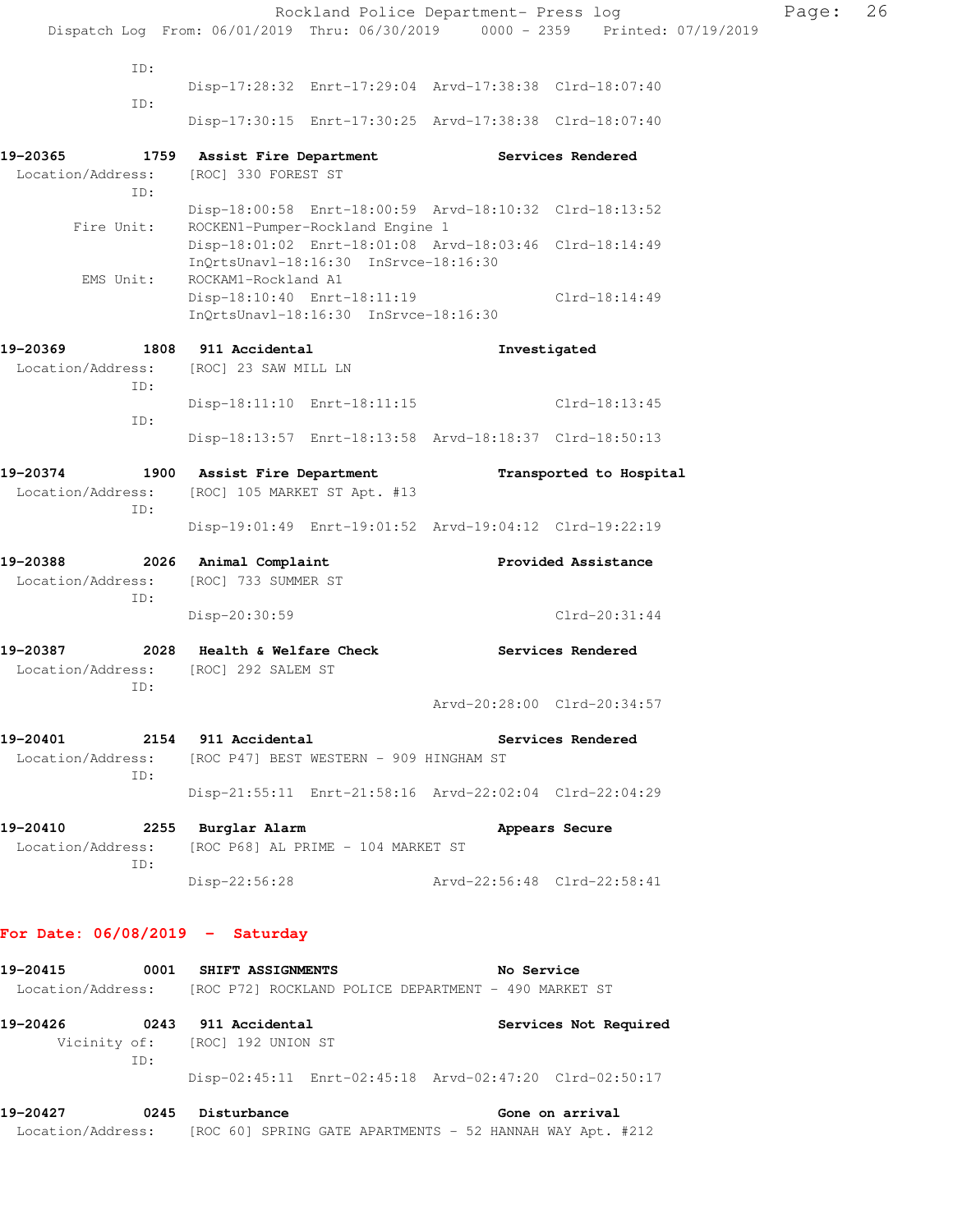|                                      |                                                                              | Rockland Police Department- Press log |                                                                                | Page: | 27 |
|--------------------------------------|------------------------------------------------------------------------------|---------------------------------------|--------------------------------------------------------------------------------|-------|----|
|                                      |                                                                              |                                       | Dispatch Log From: 06/01/2019 Thru: 06/30/2019 0000 - 2359 Printed: 07/19/2019 |       |    |
| ID:                                  | Disp-02:47:31 Enrt-02:47:37 Arvd-02:51:06 Clrd-02:55:16                      |                                       |                                                                                |       |    |
| ID:                                  |                                                                              |                                       |                                                                                |       |    |
|                                      | Disp-02:50:31 Enrt-02:50:39 Arvd-02:51:35 Clrd-02:55:16                      |                                       |                                                                                |       |    |
| 19-20430<br>Location/Address:<br>ID: | 0413 Assist Other Agency<br>[WEY] UNION ST @ SHARP ST                        |                                       | Investigated                                                                   |       |    |
|                                      | Disp-04:14:51 Arvd-04:14:59 Clrd-04:16:25                                    |                                       |                                                                                |       |    |
| 19-20435<br>Location/Address:        | 0548 Building Check<br>[ROC] UNION ST                                        |                                       | Building Checked/Secured                                                       |       |    |
| ID:                                  | Disp-05:49:30                                                                |                                       | Clrd-05:52:11                                                                  |       |    |
| ID:                                  | Disp-05:55:48                                                                |                                       | Clrd-05:55:53                                                                  |       |    |
| ID:                                  | Disp-05:56:08                                                                |                                       | $Clrd-05:56:44$                                                                |       |    |
| 19-20437<br>0551                     | Suspicious Activity                                                          |                                       | Taken to Family/Guardian/Other                                                 |       |    |
| Location/Address:                    | [ROC P86] MOBIL GAS STATION - 158 MARKET ST                                  |                                       |                                                                                |       |    |
| ID:                                  |                                                                              |                                       | Arvd-05:51:00 Clrd-06:11:22                                                    |       |    |
| ID:                                  | Disp-05:52:23                                                                | Arvd-05:52:28 Clrd-06:11:22           |                                                                                |       |    |
| 19-20444<br>Location/Address:<br>ID: | 0803 Disturbance<br>[ROC] 163 SALEM ST                                       |                                       | Peace Restored                                                                 |       |    |
|                                      | Disp-08:06:24 Enrt-08:06:29 Arvd-08:09:43 Clrd-08:21:43                      |                                       |                                                                                |       |    |
| ID:                                  | Disp-08:06:27 Enrt-08:06:30 Arvd-08:09:41 Clrd-08:21:41                      |                                       |                                                                                |       |    |
| 19-20445                             | 0806 General Info                                                            |                                       | Services Rendered                                                              |       |    |
| Location/Address:                    | [ROC P72] ROCKLAND POLICE DEPARTMENT - 490 MARKET ST                         |                                       |                                                                                |       |    |
| 19-20448<br>ID:                      | 0828 Vehicle Maintenance<br>Location: [HVR] HANOVER                          |                                       | Services Rendered                                                              |       |    |
|                                      | Disp-08:29:25                                                                | Arvd-08:29:28 Clrd-08:51:27           |                                                                                |       |    |
| 19-20449                             | 0829 Building Check                                                          |                                       | Building Checked/Secured                                                       |       |    |
| Location/Address:<br>ID:             | [ROC P47] BEST WESTERN - 909 HINGHAM ST                                      |                                       |                                                                                |       |    |
|                                      | Disp-08:30:24                                                                |                                       | Clrd-08:30:33                                                                  |       |    |
| 19-20450<br>Location/Address:<br>ID: | 0844 Building Check<br>[ROC P75] UNION POINT - BILL DELAHUNT PKWY            |                                       | Building Checked/Secured                                                       |       |    |
|                                      | Disp-08:45:23                                                                |                                       | Clrd-08:45:38                                                                  |       |    |
| 19-20455<br>Location/Address:<br>ID: | 0942 Assist Fire Department<br>[ROC P81] OCEAN STATE JOB LOT - 360 MARKET ST |                                       | Services Rendered                                                              |       |    |
|                                      | $Disp-09:44:05$                                                              | Arvd-09:44:12 Clrd-09:53:45           |                                                                                |       |    |
| ID:                                  | Disp-09:44:08                                                                | Arvd-09:44:22 Clrd-09:53:48           |                                                                                |       |    |
| 19–20457<br>Location/Address:        | 1009 Building Check<br>[ROC] GROVE ST                                        |                                       | Building Checked/Secured                                                       |       |    |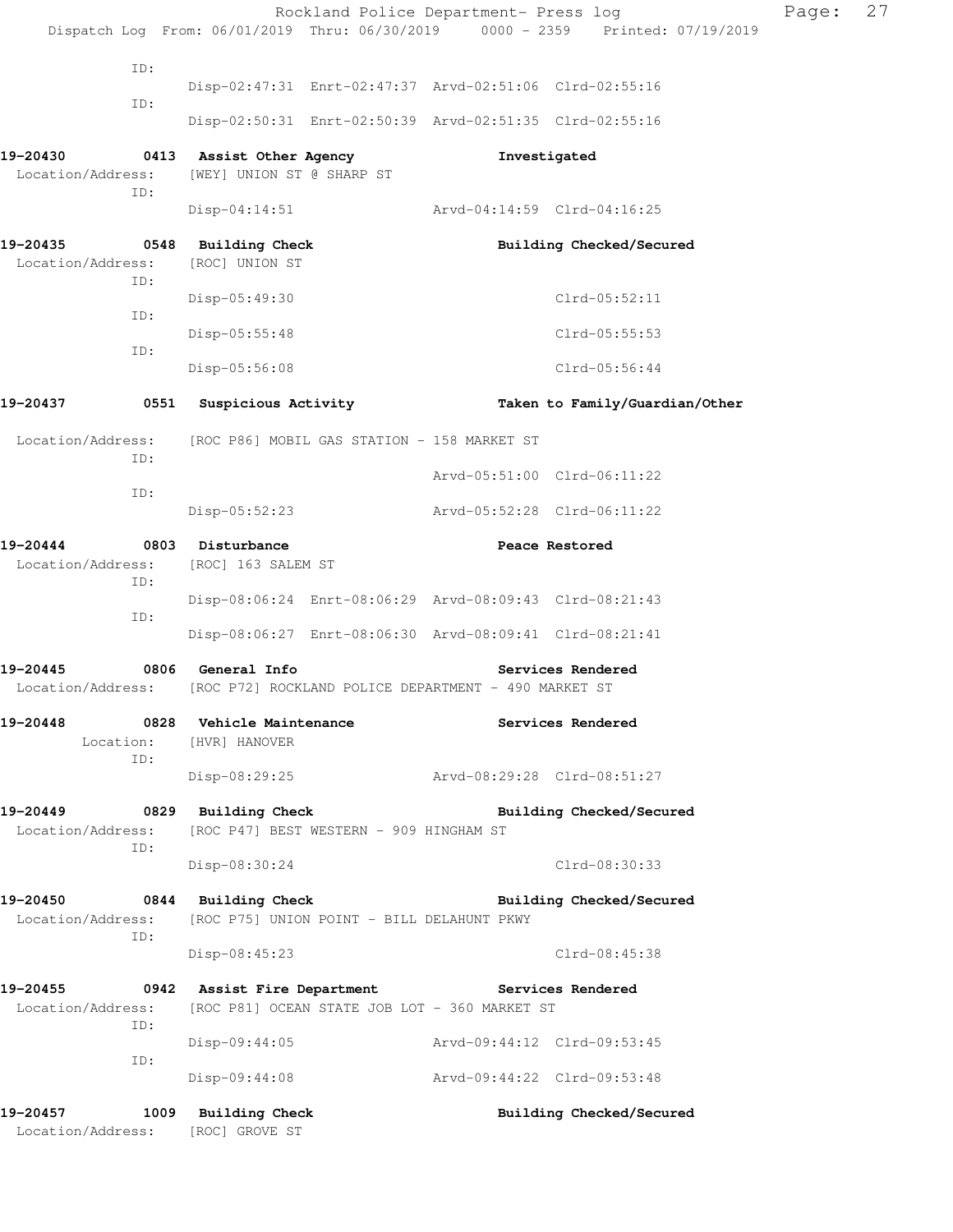ID: Disp-10:17:07 Clrd-10:17:15 **19-20458 1017 Building Check Building Checked/Secured**  Location/Address: [ROC P75] UNION POINT - BILL DELAHUNT PKWY ID: Disp-10:18:11 Clrd-10:18:18 **19-20460 1022 Building Check Building Checked/Secured**  Location/Address: [ROC] 48 CAREY ST ID: Disp-10:23:56 Clrd-10:24:19 **19-20468 1151 Burglar Alarm Building Checked/Secured**  Location/Address: [ROC 26] COMMONWEALTH BUILDING SYSTEMS - 17 ROCKVIEW WAY ID: Disp-11:53:11 Enrt-11:53:41 Arvd-11:56:32 Clrd-12:00:18 ID: Disp-11:53:39 Enrt-11:53:44 Arvd-11:57:25 Clrd-12:00:20 **19-20471 1234 Animal Complaint Services Rendered**  Location/Address: [ROC] 72 WOODSBURY RD ID: Disp-12:36:44 Enrt-12:37:32 Arvd-12:41:06 Clrd-12:55:07 **19-20473 1255 Building Check Building Checked/Secured**  Location/Address: [ROC P47] BEST WESTERN - 909 HINGHAM ST ID: Disp-12:55:58 Clrd-12:56:04 **19-20474 1301 Building Check Building Checked/Secured**  Location/Address: [ROC] GROVE ST ID: Disp-13:02:22 Clrd-13:02:28 19-20475 1306 Building Check **Building Building Checked/Secured** Location/Address: [ROC] 48 CAREY ST ID: Disp-13:06:57 Clrd-13:07:05 **19-20478 1315 Disturbance Unfounded**  Location/Address: [ROC 30] CORNERSTONE BUILDING - 800 HINGHAM ST ID: Disp-13:16:25 Enrt-13:16:27 Clrd-13:16:50 ID: Disp-13:16:50 Enrt-13:17:49 Arvd-13:20:21 Clrd-13:37:12 **19-20484 1354 911 Accidental Unfounded**  Location/Address: [ROC] 18 REED ST ID: Disp-13:57:06 Enrt-13:57:10 Arvd-13:58:57 Clrd-14:12:49 ID: Disp-13:58:45 Arvd-13:58:55 Clrd-14:12:48 **19-20487 1444 Disturbance Unfounded**  Location/Address: [ROC] 292 MARKET ST ID: Disp-14:44:38 Enrt-14:44:41 Arvd-14:46:03 Clrd-15:11:00 ID: Disp-14:44:58 Enrt-14:45:00 Arvd-14:46:05 Clrd-15:11:03 ID: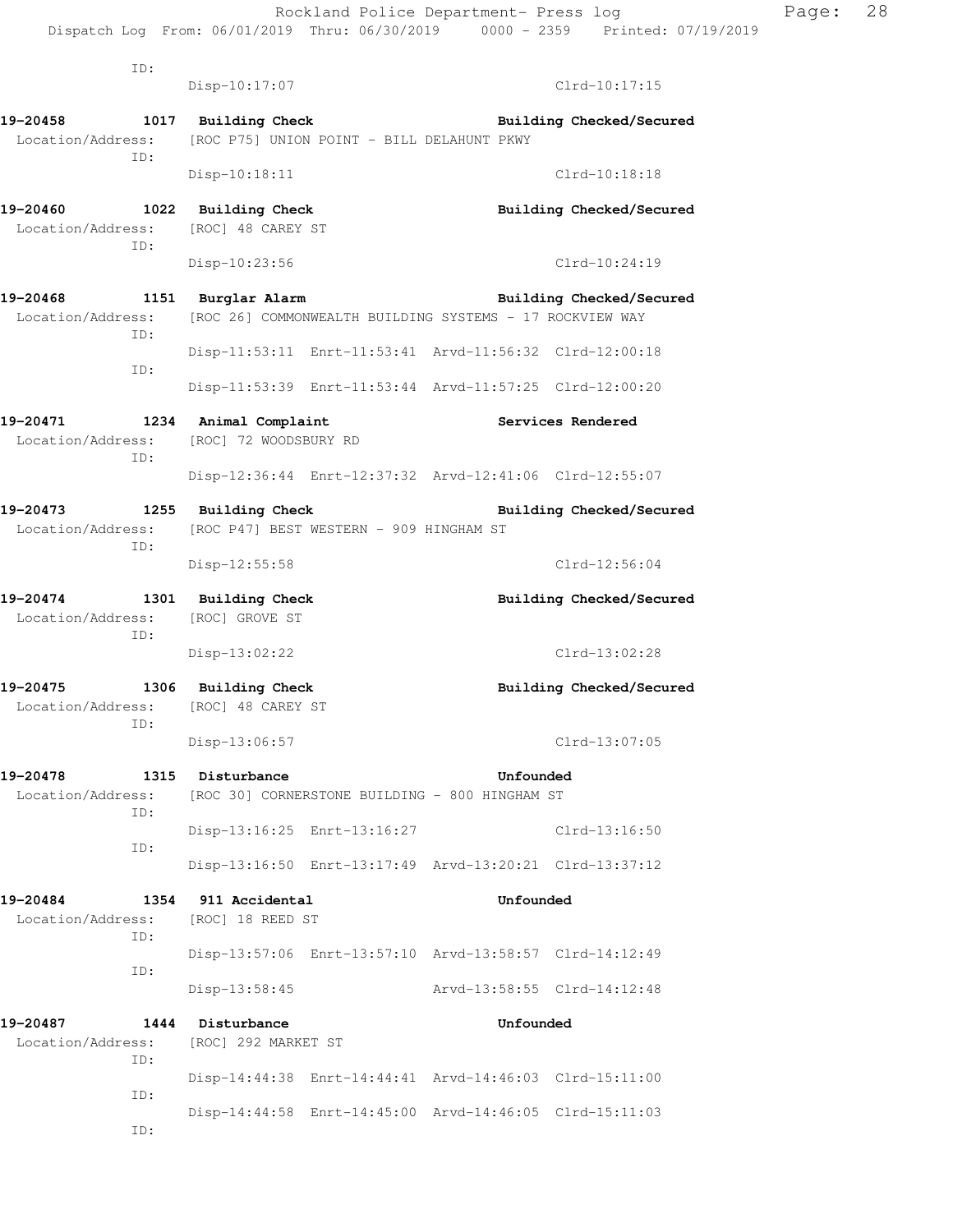Disp-14:46:07 Arvd-14:46:10 Clrd-15:11:01

**19-20490 1530 Disturbance Peace Restored**  Location/Address: [ROC] 305 NORTH AVE ID: Disp-15:31:47 Enrt-15:31:54 Arvd-15:35:24 Clrd-15:44:58 ID: Disp-15:31:56 Enrt-15:31:58 Arvd-15:35:26 Clrd-15:44:56 **19-20491 1532 MVA Property Damage Only Report Follows**  Location/Address: [ROC P45] COMFORT INN - 850 HINGHAM ST ID: Disp-15:33:10 Enrt-15:33:12 Arvd-15:37:00 Clrd-16:00:41 ID: Disp-15:48:02 Enrt-15:48:03 Arvd-15:54:05 Clrd-16:00:42 **19-20497 1652 911 Accidental Services Rendered**  Location/Address: [ROC] 91 BEAL ST EXT ID: Disp-16:57:38 Enrt-16:57:40 Arvd-17:01:18 Clrd-17:01:21 **19-20509 1759 Suspicious Activity Arrest(s) Made**  Vicinity of: [ROC] 121 CENTRE AVE ID: Arvd-17:59:00 Clrd-18:23:16 ID: Disp-18:00:11 Enrt-18:00:15 Arvd-18:00:18 Clrd-18:08:36 **19-20510 1833 Motor Vehicle Complaint Gone on arrival**  Location/Address: [ROC] 107 MARKS ST ID: Disp-18:34:20 Enrt-18:34:57 Arvd-18:38:28 Clrd-18:40:22 19-20511 1837 Suspicious Activity **1828 Services Rendered**  Location/Address: [ROC P75] UNION POINT - BILL DELAHUNT PKWY ID: Disp-18:38:52 Enrt-18:39:00 Arvd-18:44:23 Clrd-18:55:24 ID: Disp-18:38:52 Enrt-18:39:00 Arvd-18:44:23 Clrd-18:55:36 ID: Disp-18:40:51 Enrt-18:40:53 Arvd-18:44:23 Clrd-18:56:11 **19-20513 1853 Emergency Medical Transported to Hospital**  Location/Address: [ROC P77] BURGER KING - 157 MARKET ST Fire Unit: ROCKEN1-Pumper-Rockland Engine 1 Disp-18:54:39 Enrt-18:55:22 Arvd-18:56:09 Clrd-19:05:41 InQrtsUnavl-19:06:33 InSrvce-19:06:33 EMS Unit: ROCKAM1-Rockland A1 Disp-18:54:51 Enrt-18:55:19 Arvd-18:56:56 Clrd-19:05:02 Hosp-19:16:13 ClrHosp-19:52:21 InQrtsUnavl-19:57:41 InSrvce-19:57:41 ID: Disp-18:55:29 Enrt-18:55:42 Arvd-18:57:46 Clrd-18:58:58 ID: Disp-18:55:39 Enrt-18:55:44 Arvd-18:58:55 Clrd-18:59:00 **19-20522 2023 Assist Fire Department Provided Assistance**  Location/Address: [ROC] 51 MAPLE ST Apt. #4113 ID: Disp-20:25:39 Enrt-20:25:42 Arvd-20:28:47 Clrd-20:29:04 **19-20524 2048 Motor Vehicle Stop Vehicle Towed**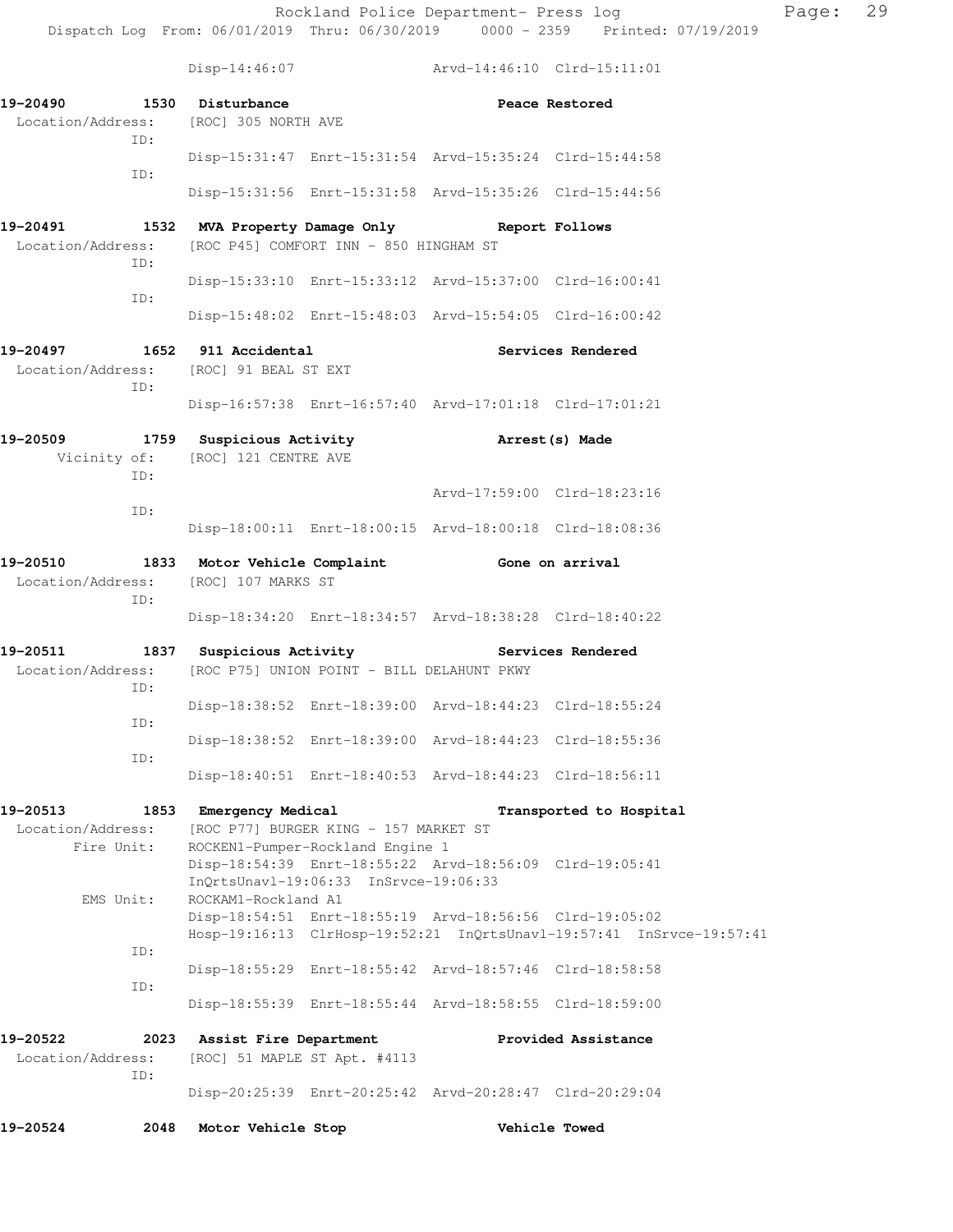|                                      | Dispatch Log From: 06/01/2019 Thru: 06/30/2019 0000 - 2359 Printed: 07/19/2019                                                       | Rockland Police Department- Press log |                                                                      | Page: | 30 |
|--------------------------------------|--------------------------------------------------------------------------------------------------------------------------------------|---------------------------------------|----------------------------------------------------------------------|-------|----|
| Location/Address:<br>ID:             | [ROC] WEST WATER ST @ UNION ST                                                                                                       |                                       |                                                                      |       |    |
| ID:                                  |                                                                                                                                      |                                       | Arvd-20:48:00 Clrd-21:30:21                                          |       |    |
|                                      | Disp-21:05:23 Enrt-21:05:26 Arvd-21:16:55 Clrd-21:30:24                                                                              |                                       |                                                                      |       |    |
| 19-20528                             | 2136 Noise Complaint                                                                                                                 | No Service                            |                                                                      |       |    |
| Location/Address:<br>ID:             | [ROC] LEISUREWOODS DR                                                                                                                |                                       |                                                                      |       |    |
|                                      | $Disp-21:36:32$                                                                                                                      |                                       | $Clrd-21:36:16$                                                      |       |    |
| ID:                                  | $Disp-21:37:12$                                                                                                                      |                                       | Clrd-21:37:29                                                        |       |    |
| 19-20529<br>ID:                      | 2136 Motor Vehicle Stop<br>Vicinity of: [ROC] 5 UNION ST @ 158 MARKET ST                                                             |                                       | Verbal Warning                                                       |       |    |
|                                      |                                                                                                                                      |                                       | Arvd-21:36:16 Clrd-21:37:12                                          |       |    |
| 19-20531<br>Location/Address:<br>ID: | 2149 Noise Complaint<br>[ROC] 62 CENTRAL ST                                                                                          |                                       | Peace Restored                                                       |       |    |
|                                      | Disp-21:50:39 Enrt-21:51:03 Arvd-21:58:22 Clrd-22:03:42                                                                              |                                       |                                                                      |       |    |
| 19-20533                             | 2152 Noise Complaint                                                                                                                 | No Service                            |                                                                      |       |    |
| Location/Address:<br>ID:             | [ROC] 15 ASH ST                                                                                                                      |                                       |                                                                      |       |    |
|                                      | Disp-21:54:43 Enrt-21:54:51 Arvd-21:59:19 Clrd-22:38:35                                                                              |                                       |                                                                      |       |    |
| 19-20540<br>Location/Address:<br>ID: | 2253 Burglar Alarm<br>[ROC P68] AL PRIME - 104 MARKET ST                                                                             |                                       | Appears Secure                                                       |       |    |
|                                      | Disp-22:54:57 Enrt-22:55:03 Arvd-22:58:56 Clrd-23:01:02                                                                              |                                       |                                                                      |       |    |
| 19–20545                             | 2323 Motor Vehicle Collision W/PI                                                                                                    |                                       | Investigated                                                         |       |    |
| Fire Unit:                           | Vicinity of: [ROC] 669 LIBERTY ST<br>ROCKEN1-Pumper-Rockland Engine 1<br>Disp-23:24:26                                               |                                       |                                                                      |       |    |
| EMS Unit:                            | ROCKAM1-Rockland A1<br>Disp-23:24:33                                                                                                 |                                       |                                                                      |       |    |
| Fire Unit:                           | ROCKEN1-Pumper-Rockland Engine 1<br>Disp-23:24:52 Enrt-23:27:58 Arvd-23:29:06 Clrd-23:37:13<br>InOrtsUnav1-23:45:14 InSrvce-23:45:14 |                                       |                                                                      |       |    |
| EMS Unit:                            | ROCKAM1-Rockland A1<br>Disp-23:24:52 Enrt-23:28:00 Arvd-23:28:04 Clrd-23:37:16<br>InQrtsUnavl-23:40:27 InSrvce-23:40:27              |                                       |                                                                      |       |    |
| ID:                                  | Disp-23:25:01 Enrt-23:25:05 Arvd-23:29:16 Clrd-23:48:34                                                                              |                                       |                                                                      |       |    |
| ID:                                  | Disp-23:25:13 Enrt-23:25:15 Arvd-23:28:54 Clrd-23:48:38                                                                              |                                       |                                                                      |       |    |
| 19-20548                             |                                                                                                                                      |                                       |                                                                      |       |    |
| Location/Address:                    | 2344 Emergency Medical<br>[ROC] 233 MARKET ST Apt. #3                                                                                |                                       | Transported to Hospital                                              |       |    |
| EMS Unit:                            | ROCKAM1-Rockland A1                                                                                                                  |                                       | Disp-23:45:15 Enrt-23:46:39 Arvd-23:48:13 Clrd-06/09/2019 @ 00:00:06 |       |    |
|                                      |                                                                                                                                      |                                       | Hosp-00:13:08 ClrHosp-00:47:44 InQrtsUnavl-00:53:33 InSrvce-00:53:33 |       |    |
| Fire Unit:                           | ROCKEN1-Pumper-Rockland Engine 1<br>InQrtsUnavl-00:03:32 InSrvce-00:03:32                                                            |                                       | Disp-23:45:27 Enrt-23:46:37 Arvd-23:48:48 Clrd-06/09/2019 @ 00:00:02 |       |    |
| ID:                                  |                                                                                                                                      |                                       |                                                                      |       |    |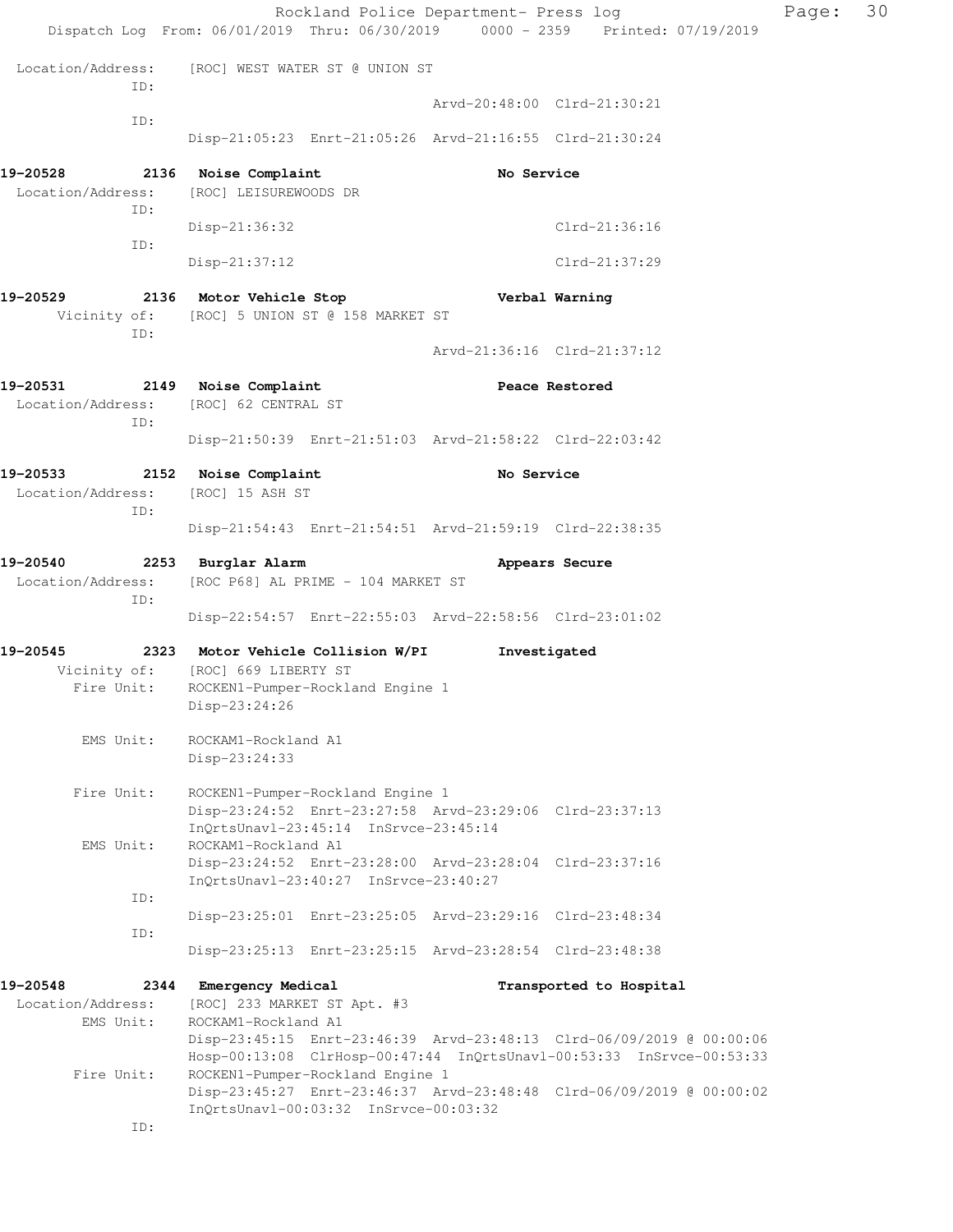Rockland Police Department- Press log Fage: 31 Dispatch Log From: 06/01/2019 Thru: 06/30/2019 0000 - 2359 Printed: 07/19/2019

Disp-23:46:32 Enrt-23:46:41 Clrd-23:50:20

### **For Date: 06/09/2019 - Sunday**

| 19-20551<br>0000<br>Location/Address:                   | SHIFT ASSIGNMENTS<br>[ROC P72] ROCKLAND POLICE DEPARTMENT - 490 MARKET ST     | Services Rendered                                                                  |  |  |
|---------------------------------------------------------|-------------------------------------------------------------------------------|------------------------------------------------------------------------------------|--|--|
| ID:                                                     | Disp-00:00:00                                                                 | Arvd-00:06:24 Clrd-00:06:28                                                        |  |  |
| 19-20561<br>Location/Address:<br>ID:                    | 0102 Suspicious Activity<br>[ROC] WEST WATER ST @ UNION ST                    | Services Rendered                                                                  |  |  |
| ID:                                                     |                                                                               | Disp-01:03:42 Enrt-01:05:17 Arvd-01:05:55 Clrd-01:10:17                            |  |  |
|                                                         | $Disp-01:05:09$                                                               | Arvd-01:05:14 Clrd-01:10:21                                                        |  |  |
| 19-20570<br>Location/Address:<br>ID:                    | 0231 Burglar Alarm<br>[ROC 51] GEORGE T. WILKINSON, INC - 405 VFW DR          | Investigated                                                                       |  |  |
| ID:                                                     | Disp-02:32:00 Enrt-02:32:36                                                   | $Clrd-02:40:51$                                                                    |  |  |
|                                                         | $Disp-02:38:31$                                                               | Arvd-02:38:35 Clrd-02:40:47                                                        |  |  |
| 19-20577<br>Location/Address:<br>ID:                    | 0546 Building Check<br>[ROC] UNION ST                                         | Appears Secure                                                                     |  |  |
|                                                         | $Disp-05:47:46$                                                               | Arvd-05:47:53 Clrd-06:11:07                                                        |  |  |
| 19-20584<br>Location/Address: [ROC] BEECHWOOD LN<br>ID: | 0629 Suspicious Activity                                                      | Services Rendered                                                                  |  |  |
|                                                         |                                                                               | Arvd-06:43:47 Clrd-06:45:36                                                        |  |  |
| 19-20580<br>0635<br>Location/Address:<br>Fire Unit:     | Emergency Medical<br>[ROC] 454 HINGHAM ST<br>ROCKEN1-Pumper-Rockland Engine 1 | Transported to Hospital<br>Disp-06:36:32 Enrt-06:39:48 Arvd-06:43:28 Clrd-06:52:05 |  |  |
| EMS Unit:                                               | InQrtsUnavl-07:05:57 InSrvce-07:05:57<br>ROCKAM1-Rockland A1                  | Disp-06:36:32 Enrt-06:39:52 Arvd-06:42:55 Clrd-06:48:10                            |  |  |
| ID:                                                     |                                                                               | Hosp-06:55:47 ClrHosp-07:30:55 InQrtsUnavl-07:35:46 InSrvce-07:35:46               |  |  |
|                                                         |                                                                               | Disp-06:37:06 Enrt-06:37:10 Arvd-06:41:55 Clrd-06:51:47                            |  |  |
| 19-20581<br>Vicinity of:<br>ID:                         | 0638 Motor Vehicle Stop<br>[ROC] 700 MARKET ST                                | Citation/Warning Issued                                                            |  |  |
|                                                         |                                                                               | Arvd-06:38:00 Clrd-06:46:55                                                        |  |  |
| 19-20588<br>0835<br>Location/Address:<br>ID:            | Escort/Transport<br>[ROC] 163 SALEM ST                                        | Services Rendered                                                                  |  |  |
| ID:                                                     |                                                                               | Disp-08:36:50 Enrt-08:36:55 Arvd-08:47:10 Clrd-09:30:12                            |  |  |
|                                                         |                                                                               | Disp-09:17:05 Enrt-09:17:09 Arvd-09:20:44 Clrd-09:22:45                            |  |  |
| 19-20594                                                | 0910 Motor Vehicle Stop                                                       | Citation/Warning Issued                                                            |  |  |
| Vicinity of:<br>ID:                                     | [ROC P62] CHINA PLAZA - 35 MARKET ST                                          |                                                                                    |  |  |
|                                                         |                                                                               | Arvd-09:10:00 Clrd-09:15:33                                                        |  |  |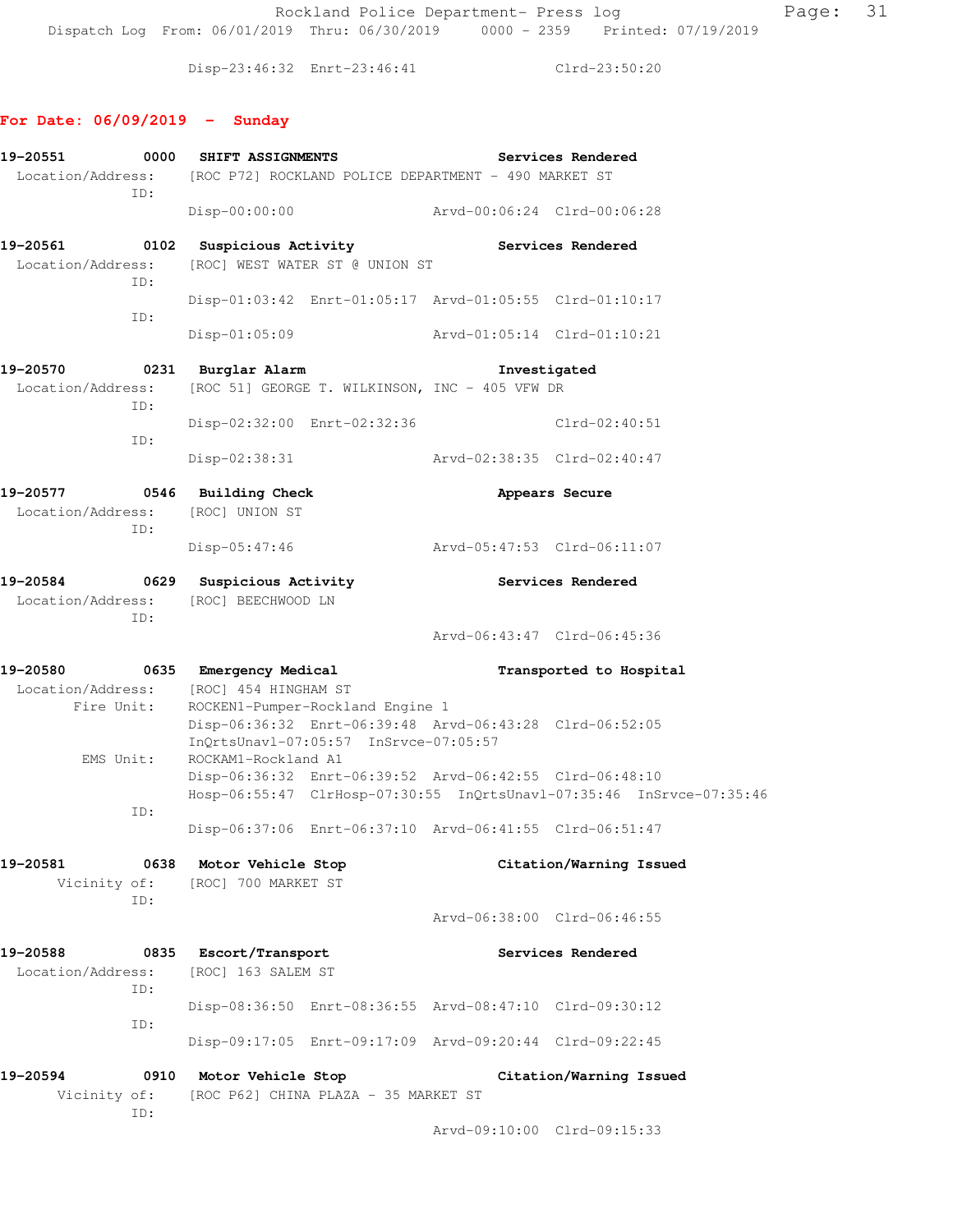**19-20596 0937 Motor Vehicle Stop Citation/Warning Issued** 

Location/Address: [ROC] 20 PLAIN ST @ 104 MARKET ST

ID:

 Arvd-09:37:00 Clrd-09:44:28 **19-20598 0955 Motor Vehicle Stop Citation/Warning Issued**  Location/Address: [ROC] 15 ALBION ST @ 291 MARKET ST ID: Arvd-09:55:00 Clrd-10:06:35 **19-20600 1006 Burglar Alarm Building Checked/Secured**  Location/Address: [ROC] RADIUS MARKETING - 160 WEYMOUTH ST ID: Disp-10:08:04 Enrt-10:08:08 Arvd-10:10:11 Clrd-10:12:07 ID: Disp-10:11:09 Arvd-10:11:12 Clrd-10:12:06 **19-20605 1021 General Incident Services Rendered**  Location/Address: [ROC] REED BENT RD ID: Disp-10:27:39 Enrt-10:27:47 Arvd-10:28:55 Clrd-10:31:45 ID: Disp-10:29:32 Arvd-10:29:37 Clrd-10:31:51 **19-20607 1124 Disturbance Services Rendered**  Location/Address: [ROC] 147 MARKET ST ID: Disp-11:24:47 Enrt-11:24:52 Arvd-11:25:49 Clrd-11:31:03 ID: Disp-11:24:47 Enrt-11:24:54 Arvd-11:26:28 Clrd-11:31:00 ID: Disp-11:24:47 Enrt-11:24:53 Clrd-11:30:58 **19-20609 1135 Motor Vehicle Stop Citation/Warning Issued**  Location/Address: [ROC] 231 CONCORD ST ID: Arvd-11:35:00 Clrd-11:40:42 **19-20611 1158 911 Accidental Services Rendered**  Location/Address: [ROC] 15 HEMLOCK ST ID: Disp-12:00:04 Enrt-12:00:08 Arvd-12:02:00 Clrd-12:03:36 **19-20614 1209 Larceny / Forgery/ Fraud Services Rendered**  Location/Address: [ROC] 118 PLAIN ST ID: Disp-12:17:32 Clrd-12:17:41 19-20617 1238 911 Hang Up **Gone on arrival** Location/Address: [ROC] 143 MARKET ST ID: Disp-12:39:24 Enrt-12:40:03 Arvd-12:40:04 Clrd-12:43:30 ID: Disp-12:41:49 Arvd-12:41:52 Clrd-12:43:32 **19-20623 1324 Motor Vehicle Stop Citation/Warning Issued**  Vicinity of: [ROC] 100 MARKET ST ID: Arvd-13:24:00 Clrd-13:29:26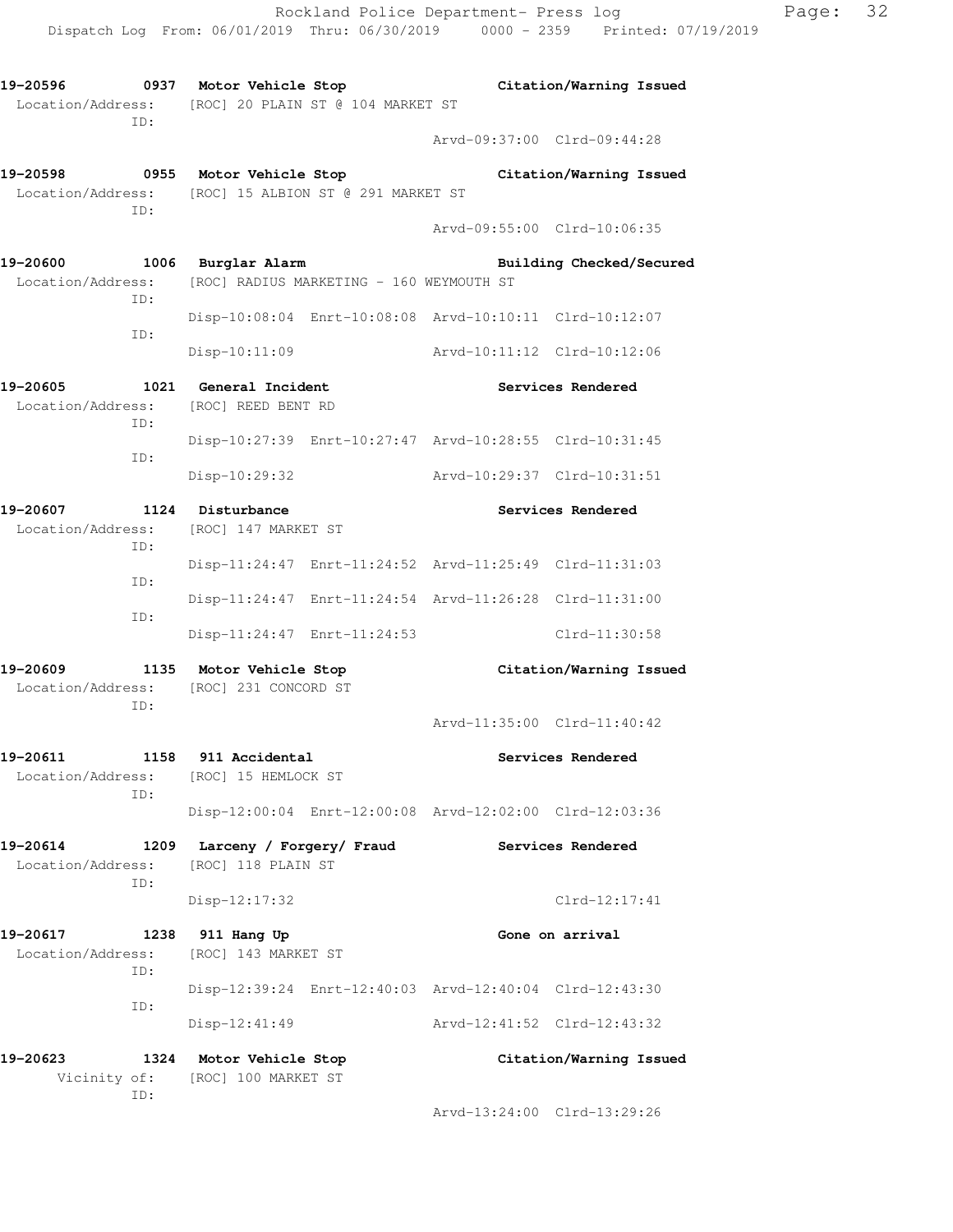| 19-20629<br>Location/Address: [ROC] 2 BAY PATH LN<br>TD: | 1344 Disturbance                                                                                                                                 | Report Follows                                                                       |  |  |  |  |  |
|----------------------------------------------------------|--------------------------------------------------------------------------------------------------------------------------------------------------|--------------------------------------------------------------------------------------|--|--|--|--|--|
|                                                          | $Disp-13:45:23$                                                                                                                                  | Arvd-13:45:29 Clrd-14:21:08                                                          |  |  |  |  |  |
| ID:                                                      | $Disp-13:45:23$                                                                                                                                  | Arvd-13:45:31 Clrd-14:21:06                                                          |  |  |  |  |  |
| ID:                                                      | $Disp-14:04:03$                                                                                                                                  | Arvd-14:04:05 Clrd-14:21:59                                                          |  |  |  |  |  |
| ID:                                                      | Disp-14:21:55                                                                                                                                    | Arvd-14:21:58 Clrd-15:40:31                                                          |  |  |  |  |  |
| TD:                                                      | $Disp-14:22:44$                                                                                                                                  | Arvd-14:22:47 Clrd-14:39:14                                                          |  |  |  |  |  |
| 19-20634<br>Location/Address:<br>TD:                     | 1405 Illegal Dumping                                                                                                                             | Services Rendered<br>[ROC] 4 TOWNSEND ST @ 411 POND ST                               |  |  |  |  |  |
|                                                          |                                                                                                                                                  | Disp-14:40:43 Enrt-14:40:45 Arvd-14:48:06 Clrd-14:51:18                              |  |  |  |  |  |
| 19-20636<br>Location/Address: [ROC] 93 CENTRAL ST<br>TD: | 1416 Assist Other Agency                                                                                                                         | Services Rendered                                                                    |  |  |  |  |  |
|                                                          |                                                                                                                                                  | Disp-14:38:06 Enrt-14:38:08 Arvd-14:41:23 Clrd-14:46:56                              |  |  |  |  |  |
| 19-20639<br>Fire Unit:<br>ID:                            | 1428 Road Obstruction<br>Location/Address: [ROC] 2 ICEHOUSE WOOD LN<br>ROCKEN1-Pumper-Rockland Engine 1<br>InQrtsUnavl-14:40:48 InSrvce-14:40:50 | Investigated<br>Disp-14:29:12 Enrt-14:29:50 Arvd-14:31:49 Clrd-14:36:53              |  |  |  |  |  |
|                                                          |                                                                                                                                                  | Disp-14:29:16 Enrt-14:29:20 Arvd-14:29:24 Clrd-14:36:12                              |  |  |  |  |  |
| 19-20640<br>Location/Address: [ROC] 286 REED ST<br>ID:   | 1521 Assist Public                                                                                                                               | Services Rendered                                                                    |  |  |  |  |  |
|                                                          |                                                                                                                                                  | Disp-15:23:33 Enrt-15:23:44 Arvd-15:25:37 Clrd-15:36:27                              |  |  |  |  |  |
| 19-20643                                                 | <b>1606 SHIFT ASSIGNMENTS</b>                                                                                                                    | No Service<br>Location/Address: [ROC P72] ROCKLAND POLICE DEPARTMENT - 490 MARKET ST |  |  |  |  |  |
| 19-20653<br>1721<br>Location/Address:<br>TD:             | Motor Vehicle Stop<br>[ROC] 0 J A DUNN MEM DR @ 83 CONCORD ST                                                                                    | Citation/Warning Issued                                                              |  |  |  |  |  |
|                                                          |                                                                                                                                                  | Arvd-17:21:00 Clrd-17:33:36                                                          |  |  |  |  |  |
| 19-20659<br>1806<br>Location/Address:<br>ID:             | Suspicious Activity<br>[ROC] 18 PHILLIPS ST                                                                                                      | Report Follows                                                                       |  |  |  |  |  |
| ID:                                                      |                                                                                                                                                  | Disp-18:08:15 Enrt-18:08:19 Arvd-18:16:32 Clrd-18:49:50                              |  |  |  |  |  |
| ID:                                                      |                                                                                                                                                  | Disp-18:08:15 Enrt-18:08:20 Arvd-18:09:11 Clrd-18:49:36                              |  |  |  |  |  |
|                                                          |                                                                                                                                                  | Disp-18:16:20 Enrt-18:16:29 Arvd-18:16:30 Clrd-18:49:35                              |  |  |  |  |  |
| 19-20669<br>1928<br>Location/Address:<br>ID:             | Lost/Found Property<br>[ROC] WILLIAMS ST @ PLAIN ST                                                                                              | Services Rendered                                                                    |  |  |  |  |  |
|                                                          |                                                                                                                                                  | Disp-19:29:59 Enrt-19:30:08 Arvd-19:20:12 Clrd-19:44:58                              |  |  |  |  |  |
| 19-20672<br>1959<br>Vicinity of:<br>ID:                  | Suspicious Activity<br>[ROC] 14 HATHERLY RD                                                                                                      | Services Rendered                                                                    |  |  |  |  |  |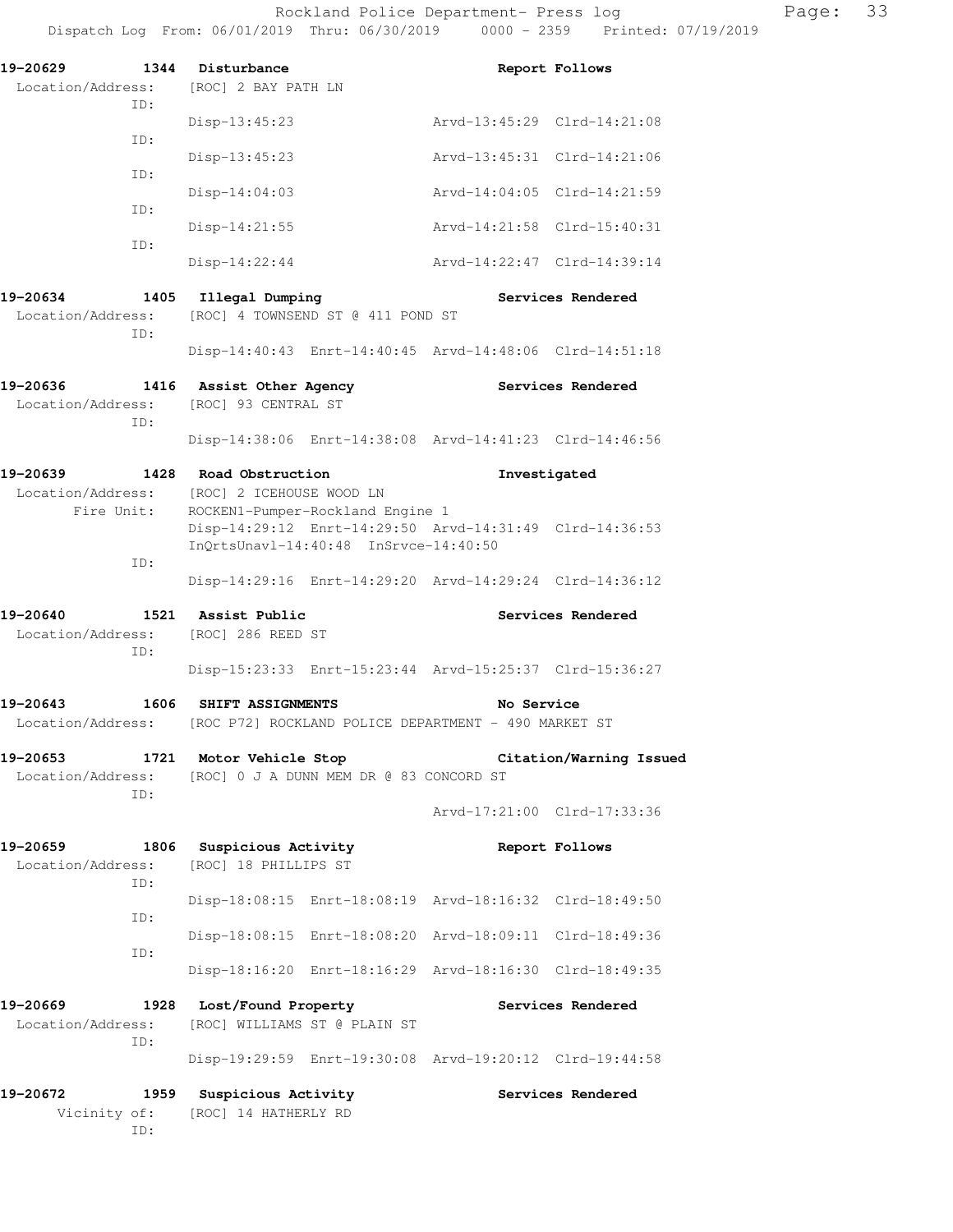Rockland Police Department- Press log Page: 34 Dispatch Log From: 06/01/2019 Thru: 06/30/2019 0000 - 2359 Printed: 07/19/2019

Disp-20:00:58 Enrt-20:01:18 Arvd-20:07:54 Clrd-20:11:26

| 19-20673 | 2001 | Fireworks                                             |                                                         |  | Gone on arrival   |
|----------|------|-------------------------------------------------------|---------------------------------------------------------|--|-------------------|
|          |      | Vicinity of: [ROC P79] JEFF'S CARPET - 222 WEBSTER ST |                                                         |  |                   |
|          | TD:  |                                                       |                                                         |  |                   |
|          |      |                                                       | Disp-20:11:36 Enrt-20:11:47 Arvd-20:13:18 Clrd-20:14:29 |  |                   |
| 19-20682 | 2230 | Health & Welfare Check                                |                                                         |  | Services Rendered |
|          |      | Location/Address: [ROC] 4 CHERRY CIR                  |                                                         |  |                   |
|          | TD:  |                                                       |                                                         |  |                   |
|          |      | Disp-22:31:49 Enrt-22:32:08                           |                                                         |  | $Clrd-22:35:00$   |
|          | TD:  |                                                       |                                                         |  |                   |
|          |      |                                                       | Disp-22:34:52 Enrt-22:34:56 Arvd-22:42:02 Clrd-22:56:44 |  |                   |

| 19-20683 | 2233 | Disturbance                                   |                                                         | Services Rendered |
|----------|------|-----------------------------------------------|---------------------------------------------------------|-------------------|
|          |      | Location/Address: [ROC] 164 MARTHA DR Apt. #F |                                                         |                   |
|          | TD:  |                                               |                                                         |                   |
|          |      |                                               | Disp-22:33:56 Enrt-22:35:12 Arvd-22:36:52 Clrd-22:46:30 |                   |
|          | TD:  |                                               | Disp-22:35:08 Enrt-22:35:12 Arvd-22:36:52 Clrd-22:46:30 |                   |

| 19-20686          | 2257 | Health & Welfare Check |                                                         |  | Services Rendered |
|-------------------|------|------------------------|---------------------------------------------------------|--|-------------------|
| Location/Address: |      |                        | [ROC P47] BEST WESTERN - 909 HINGHAM ST Apt. #223       |  |                   |
|                   | TD:  |                        |                                                         |  |                   |
|                   |      |                        | Disp-23:00:36 Enrt-23:00:41 Arvd-23:02:03 Clrd-23:19:20 |  |                   |

### **For Date: 06/10/2019 - Monday**

| 19-20689                                                                    | 0000 | <b>SHIFT ASSIGNMENTS</b>                                                  |                   |                             | Services Rendered       |  |  |
|-----------------------------------------------------------------------------|------|---------------------------------------------------------------------------|-------------------|-----------------------------|-------------------------|--|--|
|                                                                             | ID:  | Location/Address: [ROC P72] ROCKLAND POLICE DEPARTMENT - 490 MARKET ST    |                   |                             |                         |  |  |
|                                                                             |      | $Disp-00:00:00$                                                           |                   | Arvd-00:06:37 Clrd-00:06:40 |                         |  |  |
|                                                                             |      | 19-20698 0331 911 Accidental                                              |                   |                             | Services Rendered       |  |  |
| Location/Address: [ROC] 109 HARTSUFF ST<br>ID:                              |      |                                                                           |                   |                             |                         |  |  |
|                                                                             |      | Disp-03:32:41 Enrt-03:32:44 Arvd-03:36:20 Clrd-03:44:46                   |                   |                             |                         |  |  |
|                                                                             | TD:  | 19-20708 0605 Building Check<br>Location/Address: [ROC] UNION ST          | Services Rendered |                             |                         |  |  |
|                                                                             | ID:  |                                                                           |                   | Arvd-06:06:32 Clrd-06:31:27 |                         |  |  |
|                                                                             |      | Disp-07:00:19                                                             |                   |                             | Clrd-07:00:25           |  |  |
|                                                                             |      | 19-20859 0730 Animal Complaint<br>Location/Address: [ROC] 30 SPRING ST    |                   | <b>Services Rendered</b>    |                         |  |  |
| 19-20715 0811 General Info                                                  |      | Location/Address: [ROC P72] ROCKLAND POLICE DEPARTMENT - 490 MARKET ST    |                   | Services Rendered           |                         |  |  |
| 19-20717 0847 Burglar Alarm<br>Location/Address: [ROC] 131 FRENCH RD<br>ID: |      | Appears Secure                                                            |                   |                             |                         |  |  |
|                                                                             |      | Disp-08:49:04 Enrt-08:49:08 Arvd-09:02:57 Clrd-09:08:25                   |                   |                             |                         |  |  |
|                                                                             | ID:  | 19-20722 0915 Motor Vehicle Stop<br>Vicinity of: [ROC] BILL DELAHUNT PKWY |                   |                             | Citation/Warning Issued |  |  |
|                                                                             |      |                                                                           |                   | Arvd-09:15:00 Clrd-09:21:59 |                         |  |  |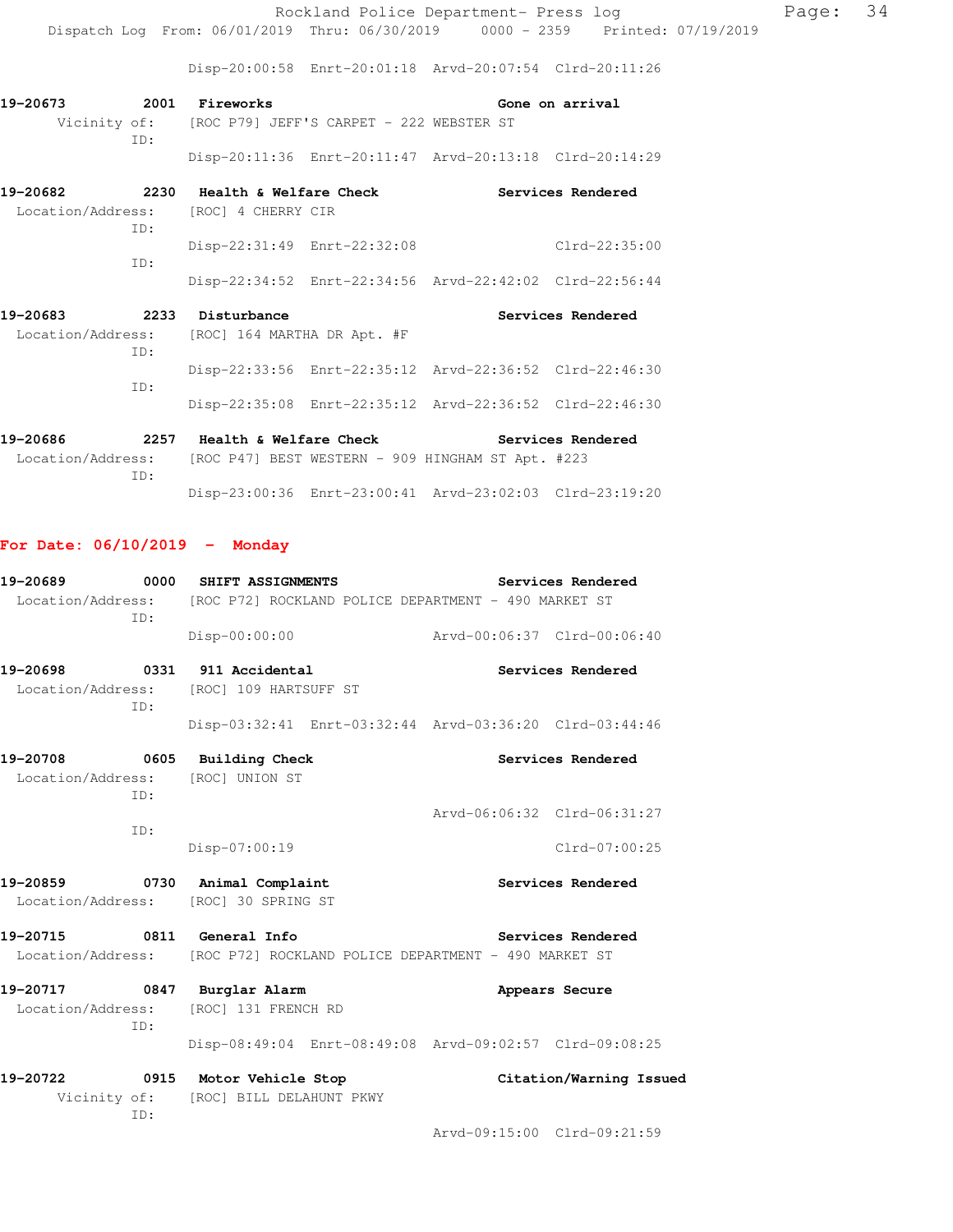| 19-20726<br>ID:                                       | 0925 Disabled Motor Vehicle<br>Vicinity of: [ROC] BILL DELAHUNT PKWY                        | Services Rendered                                       |  |  |
|-------------------------------------------------------|---------------------------------------------------------------------------------------------|---------------------------------------------------------|--|--|
|                                                       | Disp-09:26:36                                                                               | Arvd-09:26:41 Clrd-09:29:07                             |  |  |
| 19-20728                                              | 0929 Building Check<br>Location/Address: [ROC] BILL DELAHUNT PKWY                           | <b>Building Fire</b>                                    |  |  |
| ID:                                                   |                                                                                             | Arvd-09:29:36 Clrd-09:30:00                             |  |  |
| 19-20863                                              | 1000 Animal Complaint<br>Location/Address: [ROC] 177 NORTH AVE                              | Services Rendered                                       |  |  |
| ID:                                                   | 19-20731 1010 Suspicious Activity<br>Location/Address: [ROC] 248 SALEM ST                   | Appears Secure                                          |  |  |
| ID:                                                   |                                                                                             | Disp-10:11:29 Enrt-10:11:33 Arvd-10:12:06 Clrd-10:26:44 |  |  |
| ID:                                                   |                                                                                             | Disp-10:12:22 Enrt-10:12:34 Arvd-10:12:38 Clrd-10:26:47 |  |  |
|                                                       |                                                                                             | Disp-10:22:35 Enrt-10:22:39 Arvd-10:22:42 Clrd-10:26:41 |  |  |
| Location: [ROC]                                       | 19-20732 1020 Details / Time off                                                            | No Action Required                                      |  |  |
| 19-20864 1030 Animal Complaint                        | Location/Address: [ROC] 19 NOBSCOT BROOK LN                                                 | <b>Services Rendered</b>                                |  |  |
| 19-20735<br>ID:                                       | 1039 Missing Person<br>Location/Address: [ROC P106] ROCKLAND HIGH SCHOOL - 52 MACKINLAY WAY | Investigated                                            |  |  |
|                                                       |                                                                                             | Disp-10:40:09 Enrt-10:40:12 Arvd-10:40:15 Clrd-10:53:49 |  |  |
| 19-20743<br>ID:                                       | 1143 911 Accidental<br>Location/Address: [ROC] EMD SARONO - 1 TECHNOLOGY PL                 | Services Rendered                                       |  |  |
| ID:                                                   |                                                                                             | Disp-11:43:58 Enrt-11:44:31 Arvd-11:54:21 Clrd-12:00:07 |  |  |
|                                                       |                                                                                             | Disp-12:00:27 Enrt-12:01:08 Arvd-12:01:11 Clrd-12:01:39 |  |  |
| 19-20744<br>Location/Address:<br>ID:                  | 1148 Follow-Up Investigation<br>[ROC] 40 DEXTER RD                                          | Investigated                                            |  |  |
|                                                       |                                                                                             | Arvd-11:48:00 Clrd-11:51:52                             |  |  |
| 19-20745                                              | 1157 Follow-Up Investigation<br>Location/Address: [ROC] 92 WILLOW POND DR                   | Investigated                                            |  |  |
| ID:                                                   |                                                                                             | Arvd-11:57:00 Clrd-12:01:57                             |  |  |
| 19-20746<br>Location/Address: [ROC] HINGHAM ST<br>ID: | 1159 Building Check                                                                         | Building Checked/Secured                                |  |  |
|                                                       |                                                                                             | Arvd-12:00:07 Clrd-12:00:22                             |  |  |
| 19-20747                                              | 1206 Follow-Up Investigation<br>Location/Address: [ROC] 452 NORTH AVE                       | Investigated                                            |  |  |
| ID:                                                   |                                                                                             | Arvd-12:06:00 Clrd-12:19:37                             |  |  |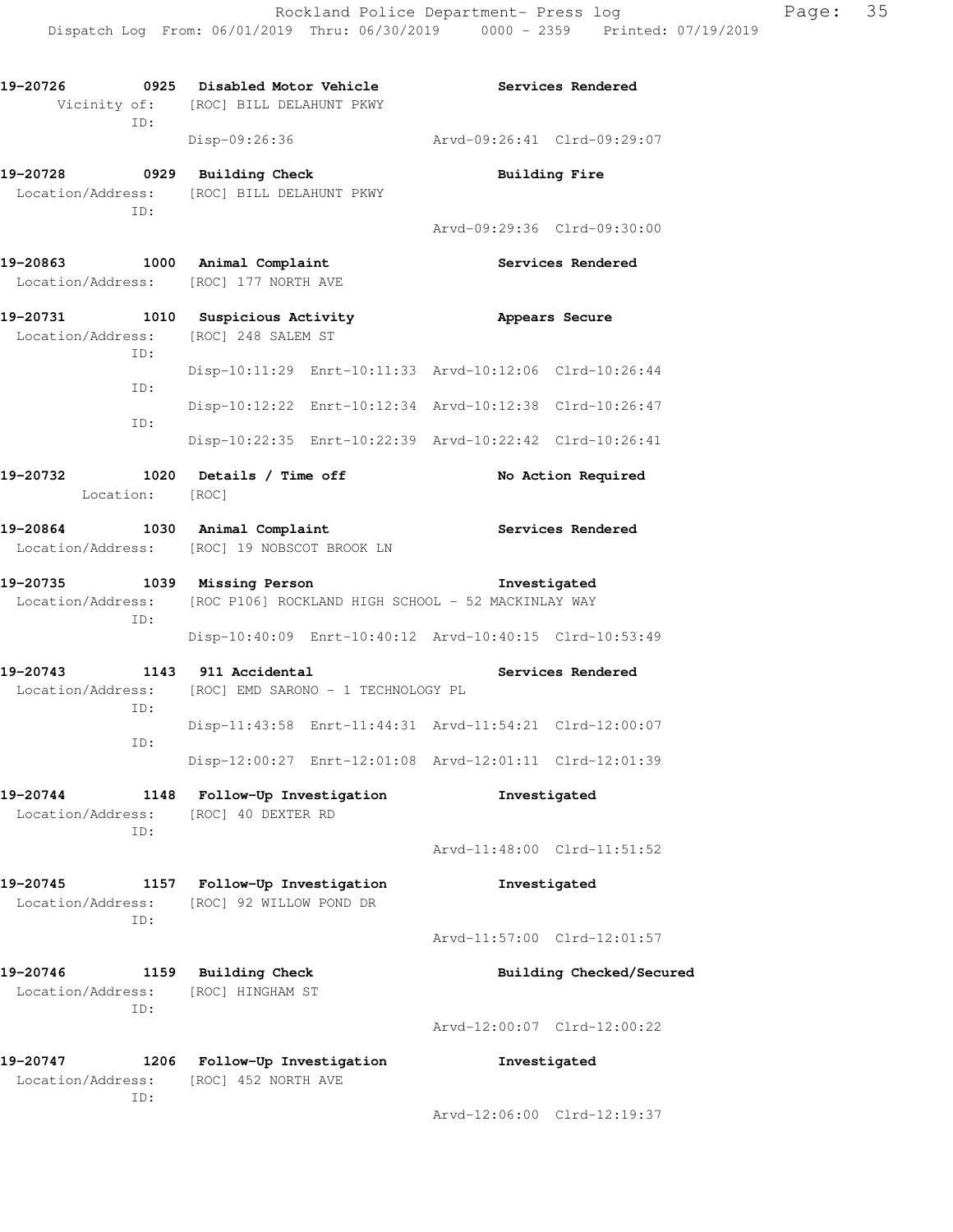| 19-20749<br>ID:                                                                      |                                                 | 1224 Follow-Up Investigation<br>Location/Address: [ROC] WHEELER AVE                              |                             | Investigated                                                         |  |  |
|--------------------------------------------------------------------------------------|-------------------------------------------------|--------------------------------------------------------------------------------------------------|-----------------------------|----------------------------------------------------------------------|--|--|
|                                                                                      |                                                 |                                                                                                  |                             | Arvd-12:24:00 Clrd-12:30:35                                          |  |  |
| 19-20753 1252 Suspicious Activity<br>Location/Address: [ROC] 507 BEECH ST            |                                                 |                                                                                                  |                             | <b>Services Rendered</b>                                             |  |  |
| ID:                                                                                  |                                                 | Disp-12:55:11 Enrt-12:55:15 Arvd-12:56:46 Clrd-13:20:32                                          |                             |                                                                      |  |  |
| ID:                                                                                  |                                                 | Disp-12:58:18 Enrt-12:58:31 Arvd-13:01:32 Clrd-13:12:23                                          |                             |                                                                      |  |  |
| ID:                                                                                  |                                                 | Disp-12:58:25 Enrt-12:58:28 Arvd-13:03:38 Clrd-13:20:28                                          |                             |                                                                      |  |  |
| 19-20757 1327 Animal Complaint<br>Location/Address:<br>ID:                           | [ROC] 8 STUDLEY CT                              |                                                                                                  |                             | Services Rendered                                                    |  |  |
|                                                                                      |                                                 | Disp-13:28:38 Enrt-13:28:43 Arvd-13:33:13 Clrd-13:41:43                                          |                             |                                                                      |  |  |
| 19-20761 1340 MVA Property Damage Only Services Rendered<br>Location/Address:<br>ID: |                                                 | [ROC] 244 PLEASANT ST @ 197 VFW DR                                                               |                             |                                                                      |  |  |
| ID:                                                                                  |                                                 | Disp-13:42:15 Enrt-13:42:19 Arvd-13:43:15 Clrd-15:11:45                                          |                             |                                                                      |  |  |
| ID:                                                                                  |                                                 | Disp-13:44:08 Enrt-13:44:17 Arvd-13:46:37 Clrd-14:40:27                                          |                             |                                                                      |  |  |
| ID:                                                                                  |                                                 | Disp-13:46:26 Enrt-13:46:44 Arvd-13:49:54 Clrd-15:11:42                                          |                             |                                                                      |  |  |
|                                                                                      |                                                 | Disp-13:50:02 Enrt-13:50:05 Arvd-13:50:09 Clrd-14:20:34                                          |                             |                                                                      |  |  |
| 19-20860<br>Location/Address: [ROC] 174 MONCRIEF RD                                  | 1400 Animal Complaint                           |                                                                                                  |                             | Services Rendered                                                    |  |  |
| 19-22303 1415 Animal Complaint<br>Location/Address: [ROC] 72 WOODSBURY RD            |                                                 |                                                                                                  |                             | Services Rendered                                                    |  |  |
| 19-20766 1417 Emergency Medical<br>Location/Address: [ROC] 336 WEBSTER ST            | Fire Unit: ROCKEN1-Pumper-Rockland Engine 1     | Disp-14:19:09 Enrt-14:21:33 Arvd-14:21:42 Clrd-14:49:16                                          |                             | Transported to Hospital                                              |  |  |
| EMS Unit:                                                                            | ROCKAM2-Rockland A2<br>$Disp-14:19:16$          | InQrtsUnavl-14:49:16 InSrvce-14:49:16                                                            | Arvd-14:21:31 Clrd-14:49:19 |                                                                      |  |  |
| ID:                                                                                  |                                                 | Disp-14:20:42 Enrt-14:20:48 Arvd-14:21:54 Clrd-14:27:17                                          |                             | Hosp-14:59:19 ClrHosp-16:01:23 InQrtsUnavl-16:13:18 InSrvce-16:13:18 |  |  |
| EMS Unit:                                                                            | ROCKAM1-Rockland A1                             | Disp-14:36:16 Enrt-14:38:01 Arvd-14:39:18 Clrd-14:47:23<br>InOrtsUnavl-14:47:23 InSrvce-14:47:23 |                             |                                                                      |  |  |
| 19-20861<br>Location/Address:                                                        | 1430 Animal Complaint<br>[ROC] 54 SAW MILL LN   |                                                                                                  |                             | Services Rendered                                                    |  |  |
| 19-20769<br>Location/Address:<br>ID:                                                 | 1446 MVA Property Damage Only Services Rendered | [ROC] 244 PLEASANT ST @ 197 VFW DR                                                               |                             |                                                                      |  |  |
|                                                                                      |                                                 | Disp-14:47:04 Enrt-14:47:08 Arvd-14:52:03 Clrd-15:11:32                                          |                             |                                                                      |  |  |
| 19-20862<br>Location/Address: [ROC] 38 PACIFIC ST                                    | 1500<br>Animal Complaint                        |                                                                                                  |                             | Services Rendered                                                    |  |  |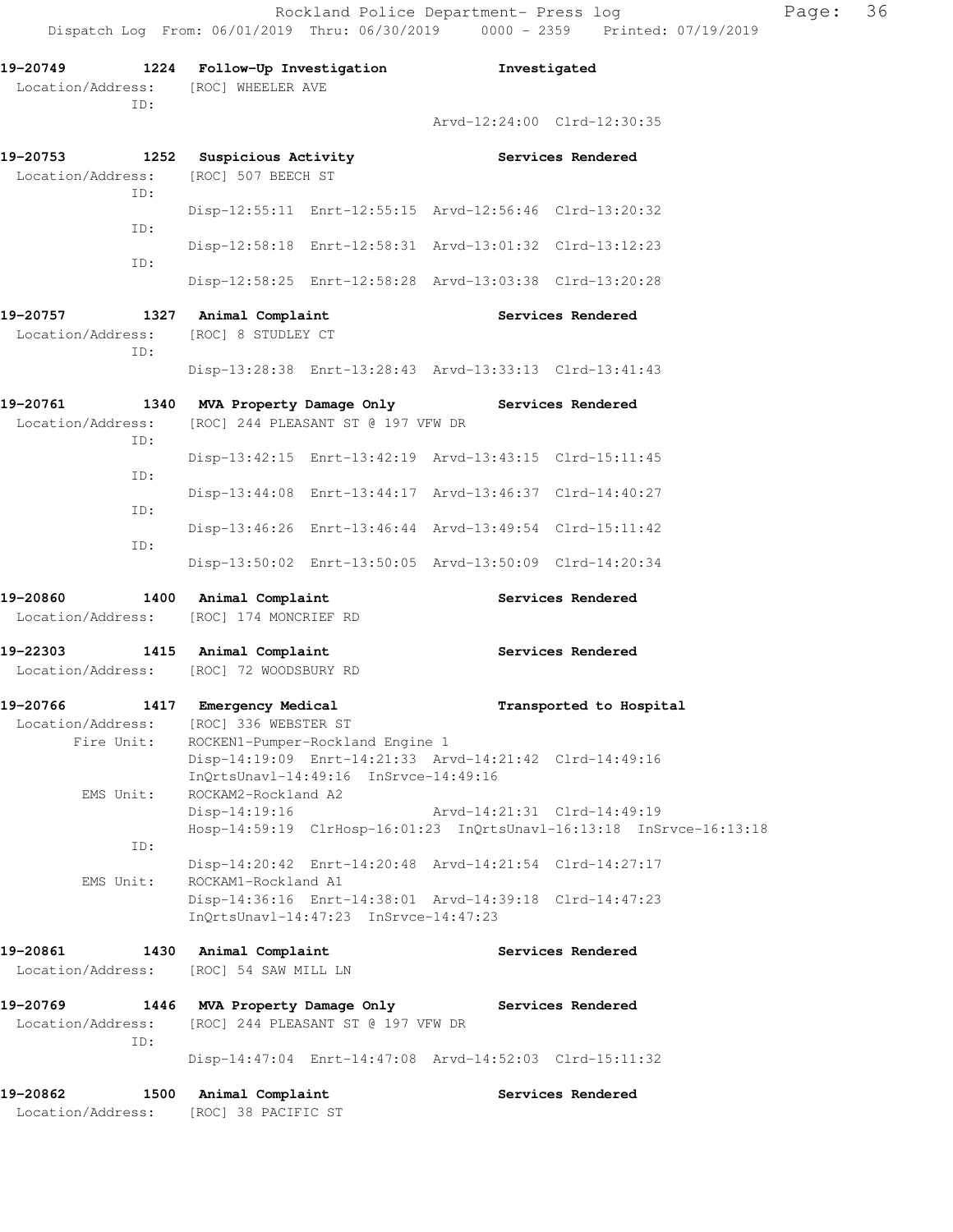| 19-20865<br>Location/Address: [ROC] 2 LAUREN DR                         | 1515 Animal Complaint                                                                                                                                               | Services Rendered           |                 |
|-------------------------------------------------------------------------|---------------------------------------------------------------------------------------------------------------------------------------------------------------------|-----------------------------|-----------------|
| Location/Address:                                                       | 19-20771 1527 Assist Other Agency<br>[ROC] 408 UNION ST                                                                                                             | <b>Services Rendered</b>    |                 |
| ID:                                                                     |                                                                                                                                                                     | Arvd-15:27:00 Clrd-15:32:13 |                 |
| 19-21855 1540 Animal Complaint<br>Location/Address: [ROC] 250 REED ST   |                                                                                                                                                                     | Services Rendered           |                 |
| 19-20866 1545 Animal Complaint<br>Location/Address: [ROC] 25 LIBERTY CT |                                                                                                                                                                     | Services Rendered           |                 |
| 19-20777 1629 911 Hang Up<br>ID:                                        | Location/Address: [ROC] 7 INDIAN HEAD LN                                                                                                                            | Services Not Required       |                 |
|                                                                         | Disp-16:30:51 Enrt-16:31:30 Arvd-16:37:30 Clrd-16:41:04                                                                                                             |                             |                 |
| ID:                                                                     | 19-20778 1631 Suspicious Activity<br>Location/Address: [ROC] 22 MORNINGSIDE DR                                                                                      | Gone on arrival             |                 |
| ID:                                                                     | Disp-16:33:40 Enrt-16:33:45                                                                                                                                         |                             | Clrd-16:41:25   |
|                                                                         | Disp-16:41:17                                                                                                                                                       | Arvd-16:41:22 Clrd-16:55:23 |                 |
| 19-20779<br>ID:                                                         | 1648 Burglar Alarm<br>Location/Address: [ROC] 526 FOREST ST                                                                                                         | Building Checked/Secured    |                 |
|                                                                         | Disp-16:50:32 Enrt-16:50:35 Arvd-16:56:24 Clrd-16:59:12                                                                                                             |                             |                 |
| 19-20784<br>Location/Address:<br>ID:                                    | 1706 Emergency Medical<br>[ROC] 40 HARLOW RD                                                                                                                        | Transported to Hospital     |                 |
| EMS Unit:                                                               | Disp-17:08:21 Enrt-17:08:25 Arvd-17:11:58 Clrd-17:29:38<br>ROCKAM1-Rockland A1                                                                                      |                             |                 |
| Fire Unit:                                                              | Disp-17:08:27 Enrt-17:08:53 Arvd-17:13:06 Clrd-17:28:23<br>Hosp-17:38:33 ClrHosp-18:13:11 InQrtsUnavl-18:16:02 InSrvce-18:16:05<br>ROCKEN1-Pumper-Rockland Engine 1 |                             |                 |
|                                                                         | Disp-17:08:33 Enrt-17:08:50 Arvd-17:13:50 Clrd-17:28:23<br>InOrtsUnavl-17:28:34 InSrvce-17:28:34                                                                    |                             |                 |
| 19-20788<br>Location/Address:                                           | 1732 Building Check<br>[ROC] HINGHAM ST                                                                                                                             | Appears Secure              |                 |
| ID:                                                                     |                                                                                                                                                                     | Arvd-17:32:58 Clrd-17:33:15 |                 |
| 19-20789<br>Location/Address:                                           | 1759 Disturbance<br>[ROC] 25 BEAL ST @ 307 WEBSTER ST                                                                                                               | Peace Restored              |                 |
| ID:                                                                     | $Disp-18:00:03$                                                                                                                                                     | Arvd-18:03:47 Clrd-18:04:10 |                 |
| ID:                                                                     | $Disp-18:00:44$                                                                                                                                                     | Arvd-18:04:02 Clrd-18:04:06 |                 |
| 19-20791<br>1801<br>Location/Address:<br>ID:                            | Follow-Up Investigation<br>[ROC] ROCKLAND GARDENS - CENTRE AVE                                                                                                      | Gone on arrival             |                 |
|                                                                         | Disp-18:03:59                                                                                                                                                       |                             | $Clrd-18:05:12$ |
| ID:<br>ID:                                                              | Disp-18:05:03                                                                                                                                                       | Arvd-18:05:08 Clrd-18:10:33 |                 |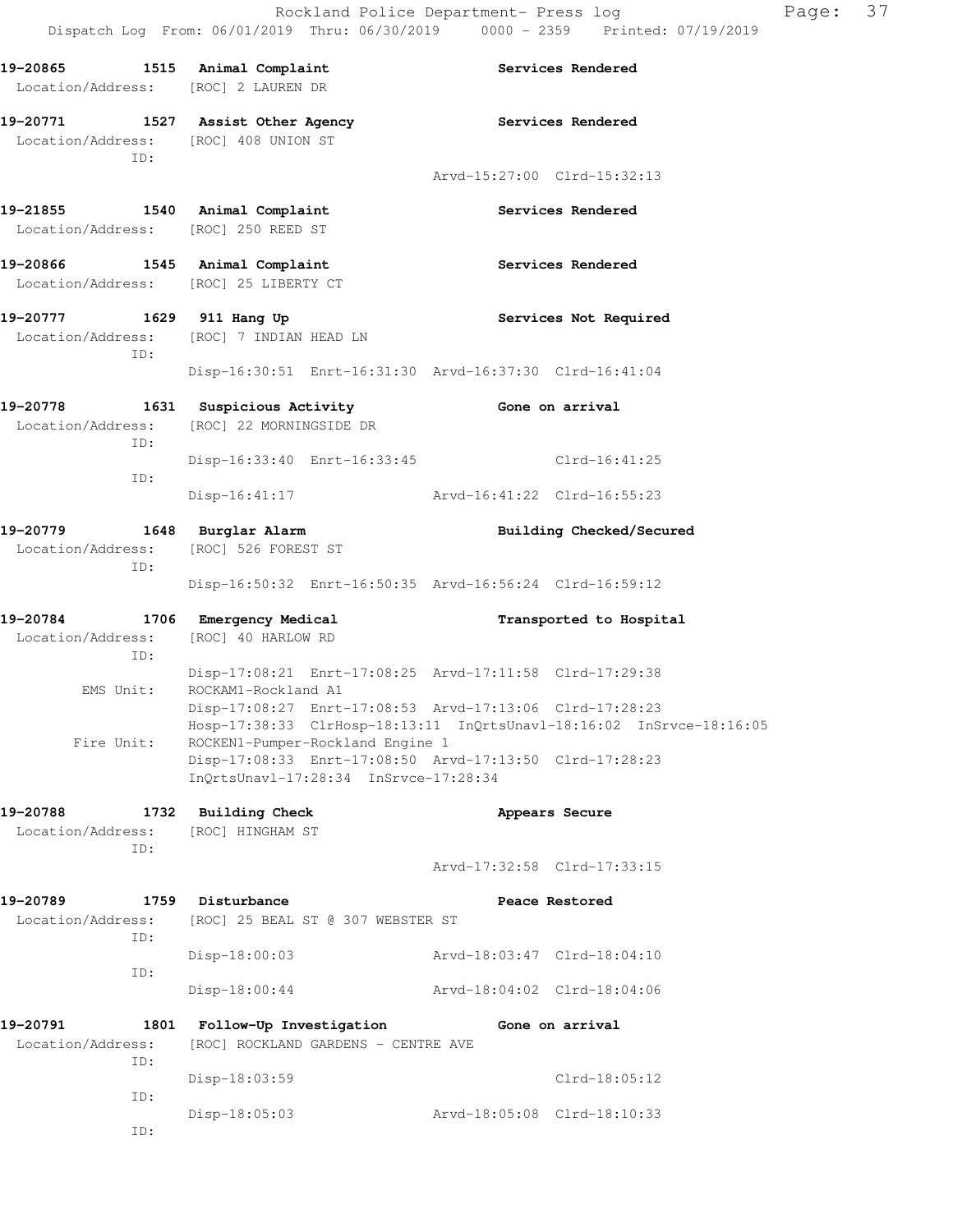Rockland Police Department- Press log Page: 38 Dispatch Log From: 06/01/2019 Thru: 06/30/2019 0000 - 2359 Printed: 07/19/2019 Disp-18:06:05 Arvd-18:06:10 Clrd-18:13:18 **19-20792 1810 Motor Vehicle Stop Services Rendered**  Location/Address: [ROC P64] REEDS POND PARK - MARKET ST ID: Arvd-18:10:00 Clrd-18:11:42 19-20797 1850 Information Call **No Service**  Location/Address: [ROC P72] ROCKLAND POLICE DEPARTMENT - 490 MARKET ST **19-20799 1902 Disturbance Services Rendered**  Location/Address: [ROC] 42 GREENWOOD ST ID: Disp-19:03:07 Enrt-19:03:19 Arvd-19:07:59 Clrd-19:27:22 ID: Disp-19:03:07 Enrt-19:03:16 Arvd-19:06:59 Clrd-19:27:16 **19-20801 1916 Larceny / Forgery/ Fraud Report Follows**  Location/Address: [ROC P55] HOME DEPOT - 1149 HINGHAM ST ID: Disp-19:17:51 Enrt-19:17:58 Arvd-19:21:56 Clrd-19:35:23 **19-20802 2009 Motor Vehicle Stop Citation/Warning Issued**  Location/Address: [ROC] 35 MARKET ST @ 50 J A DUNN MEM DR ID: Arvd-20:09:00 Clrd-20:16:46 **19-20804 2038 Motor Vehicle Stop Citation/Warning Issued**  Location/Address: [ROC] 35 MARKET ST @ 50 J A DUNN MEM DR ID: Arvd-20:38:00 Clrd-20:47:04 **19-20806 2047 Motor Vehicle Stop Verbal Warning**  Vicinity of: [ROC P69] 117 MARKET ST ID: Arvd-20:47:00 Clrd-20:49:37 **19-20807 2135 General Info Could Not Locate**  Location/Address: [ROC P72] ROCKLAND POLICE DEPARTMENT - 490 MARKET ST **19-20808 2202 Motor Vehicle Complaint No Action Required**  Vicinity of: [ROC] 5 UNION ST @ 158 MARKET ST ID: Disp-22:05:18 Enrt-22:05:33 Arvd-22:08:31 Clrd-22:12:06 **19-20810 2209 911 Accidental Services Rendered**  Location/Address: [ROC] 29 HINGHAM ST ID: Disp-22:11:01 Enrt-22:11:05 Arvd-22:12:54 Clrd-22:17:29 **19-20811 2215 Building Check Appears Secure**  Location/Address: [ROC] MARTHA DR ID: Arvd-22:15:58 Clrd-22:20:51 **19-20814 2225 Motor Vehicle Complaint Appears Secure**  Location/Address: [ROC] 525 WEBSTER ST ID: Disp-22:27:40 Enrt-22:27:46 Arvd-22:29:39 Clrd-22:37:08 ID:

Disp-22:32:20 Arvd-22:32:24 Clrd-22:36:21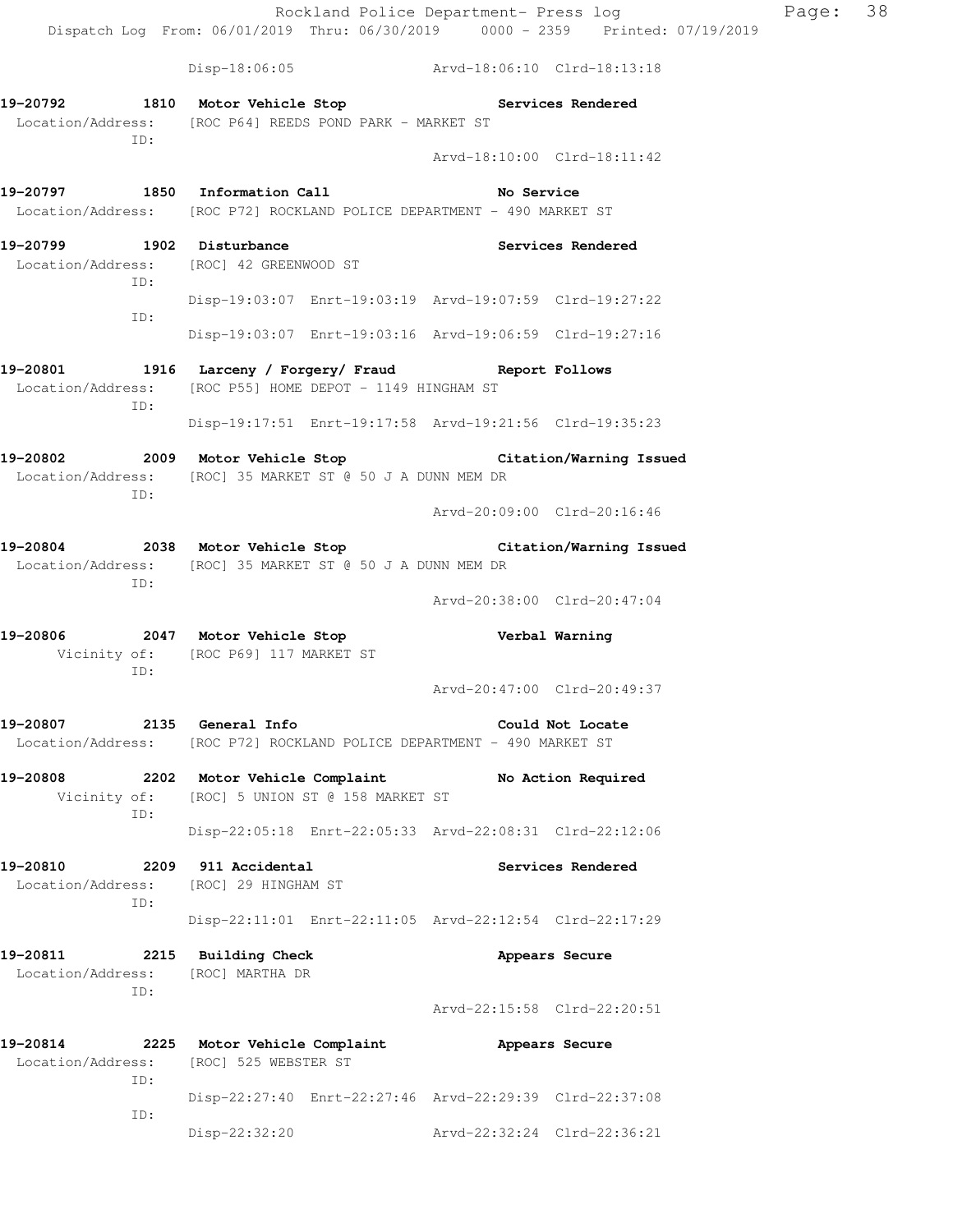| 19-20815          | 2226 | Building Check |  | Building Checked/Secured    |
|-------------------|------|----------------|--|-----------------------------|
| Location/Address: |      | [ROC] CAREY ST |  |                             |
|                   | TD:  |                |  | Arvd-22:27:43 Clrd-22:27:58 |
|                   |      |                |  |                             |

**19-20819 2251 Motor Vehicle Complaint Gone on arrival**  Location/Address: [ROC] EAST WATER ST @ LIBERTY ST ID: Disp-22:52:31 Enrt-22:52:40 Arvd-22:52:45 Clrd-23:00:00

**19-20820 2304 911 Hang Up Services Rendered**  Location/Address: [ROC P47] BEST WESTERN - 909 HINGHAM ST Apt. #103 ID: Disp-23:06:32 Enrt-23:06:37 Arvd-23:10:36 Clrd-23:14:12

### **For Date: 06/11/2019 - Tuesday**

| 19-20821                             |     | 0007 Information Call<br>No Action Required<br>Location/Address: [ROC P72] ROCKLAND POLICE DEPARTMENT - 490 MARKET ST |                             |                             |  |  |
|--------------------------------------|-----|-----------------------------------------------------------------------------------------------------------------------|-----------------------------|-----------------------------|--|--|
| ID:                                  |     | 19-20828 0103 Motor Vehicle Stop<br>Location/Address: [ROC] 115 UNION ST @ 20 VERNON ST                               |                             | Citation/Warning Issued     |  |  |
|                                      |     |                                                                                                                       |                             | Arvd-01:03:00 Clrd-01:18:02 |  |  |
|                                      | TD: | Disp-01:05:45 Enrt-01:05:47 Arvd-01:05:48 Clrd-01:18:02                                                               |                             |                             |  |  |
| 19-20829                             | TD: | 0117 911 Hang Up<br>Location/Address: [ROC P108] SOUTH SHORE BMW - 1040 HINGHAM ST                                    | Unfounded                   |                             |  |  |
|                                      |     | Disp-01:19:47 Enrt-01:19:49 Arvd-01:24:01 Clrd-01:30:07                                                               |                             |                             |  |  |
|                                      | TD: | Disp-01:24:11 Enrt-01:24:14 Arvd-01:24:15 Clrd-01:30:07                                                               |                             |                             |  |  |
| 19-20830<br>Location/Address:<br>ID: |     | 0136 Suspicious Activity<br>[ROC] 51 MAPLE ST                                                                         |                             | Investigated                |  |  |
|                                      |     | Disp-01:37:10 Enrt-01:37:53 Arvd-01:41:05 Clrd-01:58:34                                                               |                             |                             |  |  |
|                                      | TD: | Disp-01:39:08 Enrt-01:39:09 Arvd-01:41:05 Clrd-01:58:34                                                               |                             |                             |  |  |
|                                      | ID: | 19-20832 0206 Assist Fire Department<br>Location/Address: [ROC] 92 CENTRE AVE                                         |                             | Services Rendered           |  |  |
|                                      |     | Disp-02:08:01 Enrt-02:08:04 Arvd-02:16:14 Clrd-02:19:49                                                               |                             |                             |  |  |
|                                      | ID: | 19-20844 0606 Building Check<br>Location/Address: [ROC] UNION ST                                                      |                             | Appears Secure              |  |  |
|                                      |     |                                                                                                                       |                             | Arvd-06:07:34 Clrd-06:25:20 |  |  |
|                                      | ID: | 19-20850 0733 Disabled Motor Vehicle<br>Location/Address: [ROC] 245 MARKET ST                                         |                             | <b>Vehicle Towed</b>        |  |  |
|                                      |     |                                                                                                                       | Arvd-07:33:00 Clrd-07:45:40 |                             |  |  |
| 19-20854                             | TD: | 0800 SHIFT ASSIGNMENTS<br>Location/Address: [ROC P72] ROCKLAND POLICE DEPARTMENT - 490 MARKET ST                      |                             | Services Rendered           |  |  |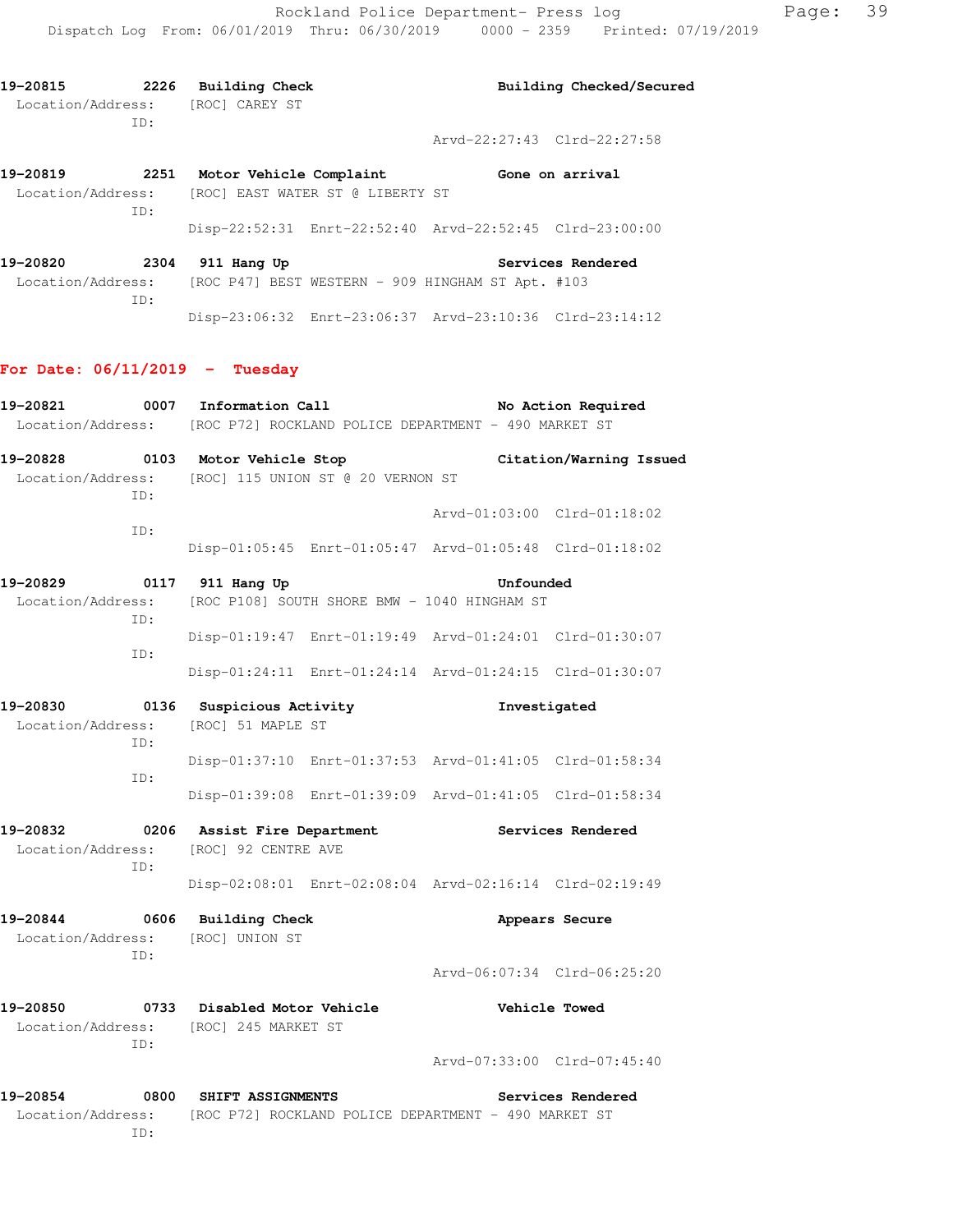| Page: | 40 |
|-------|----|
|-------|----|

Disp-08:02:15 Clrd-08:02:25 **19-20872 0906 Follow-Up Investigation Services Rendered**  Location/Address: [ROC] 23 HERITAGE DR ID: Disp-09:07:10 Enrt-09:07:21 Arvd-09:15:51 Clrd-09:30:36 **19-20879 1002 911 Accidental Services Rendered**  Location/Address: [ROC] 57 LINDEN PARK ID: Disp-10:03:02 Enrt-10:03:07 Arvd-10:04:34 Clrd-10:13:34 ID: Disp-10:03:11 Enrt-10:03:15 Arvd-10:05:43 Clrd-10:13:29 ID: Disp-10:03:21 Enrt-10:03:25 Clrd-10:13:42 **19-20894 1221 Building Check Services Rendered**  Location/Address: [ROC] GROVE ST ID: Disp-12:22:34 Enrt-12:22:45 Arvd-12:22:48 Clrd-12:22:51 19-20899 1255 Building Check **Building Checked/Secured**  Location/Address: [ROC] HINGHAM ST ID: Arvd-12:56:24 Clrd-12:57:12 **19-20903 1300 Building Check Services Rendered**  Location/Address: [ROC] CAREY ST ID: Disp-13:01:27 Enrt-13:01:48 Arvd-13:01:50 Clrd-13:01:56 **19-20904 1304 Motor Vehicle Stop Verbal Warning**  Location/Address: [ROC] WEST WATER ST @ ARLINGTON ST ID: Arvd-13:04:00 Clrd-13:07:06 **19-20905 1305 Building Check Building Checked/Secured**  Location/Address: [ROC] BILL DELAHUNT PKWY ID: Arvd-13:06:01 Clrd-13:06:16 **19-21076 1400 Animal Complaint Services Rendered**  Location/Address: [ROC] 112 EAST WATER ST **19-20913 1409 Animal Complaint Services Rendered**  Location/Address: [ROC] 32 PIERCE RD ID: Disp-14:09:31 Enrt-14:10:10 Clrd-14:21:22 **19-21077 1415 Animal Complaint Services Rendered**  Location/Address: [ROC] 201 EAST WATER ST **19-20915 1418 Follow-Up Investigation Gone on arrival**  Location/Address: [ROC 60] SPRING GATE APARTMENTS - 52 HANNAH WAY ID: Disp-14:19:46 Enrt-14:19:59 Arvd-14:22:03 Clrd-14:41:46 ID: Disp-14:19:54 Enrt-14:19:57 Arvd-14:22:10 Clrd-14:42:55 ID: Arvd-14:31:11 Clrd-14:42:52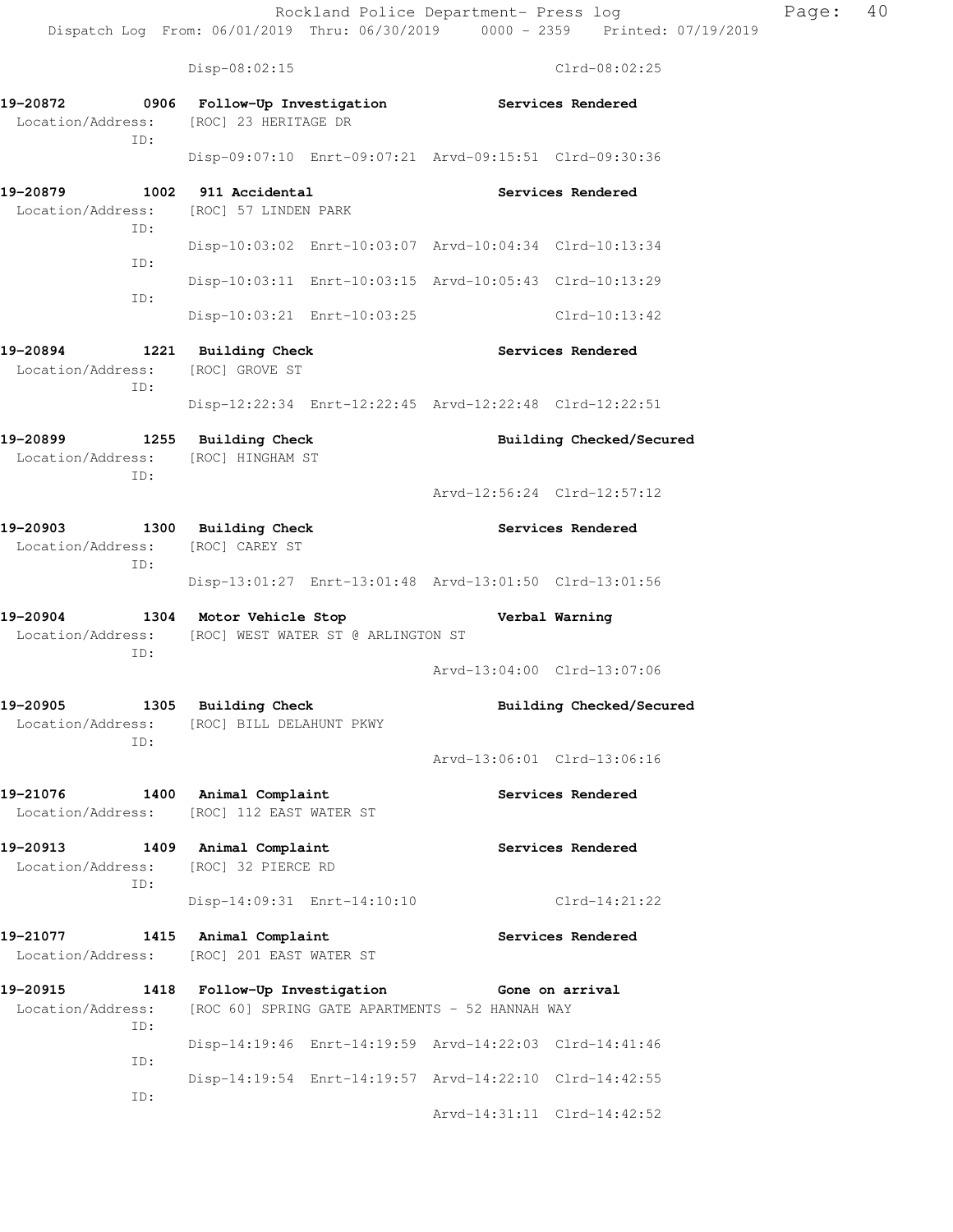| 19-21078 1445 Animal Complaint                                                       | Location/Address: [ROC] 203 GARDEN TER                                                                                     | <b>Services Rendered</b>                                                                                                                |
|--------------------------------------------------------------------------------------|----------------------------------------------------------------------------------------------------------------------------|-----------------------------------------------------------------------------------------------------------------------------------------|
|                                                                                      | 19-20921 1448 Follow-Up Investigation<br>Location/Address: [ROC] 26 WHEELER AVE                                            | Gone on arrival                                                                                                                         |
| ID:                                                                                  |                                                                                                                            | Arvd-14:48:00 Clrd-14:57:54                                                                                                             |
| 19-20922 1453 Assist Public<br>Location/Address: [ROC] 286 REED ST                   |                                                                                                                            | <b>Services Rendered</b>                                                                                                                |
| ID:                                                                                  |                                                                                                                            | Arvd-14:53:00 Clrd-14:57:16                                                                                                             |
| 19-20923 1458 Building Check<br>Location/Address: [ROC] CAREY ST                     |                                                                                                                            | <b>Services Rendered</b>                                                                                                                |
| ID:                                                                                  | Disp-14:59:15 Enrt-14:59:22 Arvd-14:59:27 Clrd-14:59:31                                                                    |                                                                                                                                         |
| ID:                                                                                  | 19-20924 1459 Follow-Up Investigation Services Rendered<br>Location/Address: [ROC] 50 CONCORD ST Apt. #2L                  |                                                                                                                                         |
|                                                                                      |                                                                                                                            | Arvd-14:59:00 Clrd-15:13:19                                                                                                             |
| 19-21079 1500 Animal Complaint<br>Location/Address: [ROC] 92 VERNON ST               |                                                                                                                            | Services Rendered                                                                                                                       |
| 19-21080 1510 Animal Complaint<br>Location/Address: [ROC] 177 CONCORD ST             |                                                                                                                            | Services Rendered                                                                                                                       |
| 19-20926 1516 Building Check<br>Location/Address: [ROC] HINGHAM ST<br>ID:            |                                                                                                                            | <b>Services Rendered</b>                                                                                                                |
|                                                                                      | Disp-15:17:14 Enrt-15:17:25 Arvd-15:17:44 Clrd-15:17:47                                                                    |                                                                                                                                         |
| 19-21082                                                                             | 1520 Animal Complaint<br>Location/Address: [ROC] 135 J A DUNN MEM DR Apt. #9                                               | <b>Services Rendered</b>                                                                                                                |
| 19-21083 1530 Animal Complaint                                                       | Location/Address: [ROC] 340 CENTRE AVE                                                                                     | <b>Services Rendered</b>                                                                                                                |
| 19-21084<br>Location/Address: [ROC] 106 NORTH AVE                                    | 1540 Animal Complaint                                                                                                      | Services Rendered                                                                                                                       |
| 19-21085<br>Location/Address: [ROC] 18 ASH ST                                        | 1545 Animal Complaint                                                                                                      | Services Rendered                                                                                                                       |
| 19-20932<br>Location/Address: [ROC] 490 MARKET ST<br>ID:                             | 1609 General Info                                                                                                          | Services Not Required                                                                                                                   |
|                                                                                      |                                                                                                                            | Arvd-16:09:00 Clrd-16:12:07                                                                                                             |
| 19-20940<br>1638<br>Location/Address: [ROC] 42 BELMONT ST<br>Fire Unit:<br>EMS Unit: | Health & Welfare Check<br>ROCKEN1-Pumper-Rockland Engine 1<br>InQrtsUnavl-16:48:52 InSrvce-16:48:52<br>ROCKAM1-Rockland A1 | Services Rendered<br>Disp-16:39:34 Enrt-16:41:00 Arvd-16:43:12 Clrd-16:47:54<br>Disp-16:39:34 Enrt-16:41:00 Arvd-16:43:12 Clrd-16:47:54 |
| ID:                                                                                  | InQrtsUnavl-16:48:49 InSrvce-16:48:49                                                                                      |                                                                                                                                         |
|                                                                                      |                                                                                                                            |                                                                                                                                         |

Disp-16:39:46 Enrt-16:40:14 Arvd-16:41:41 Clrd-16:49:50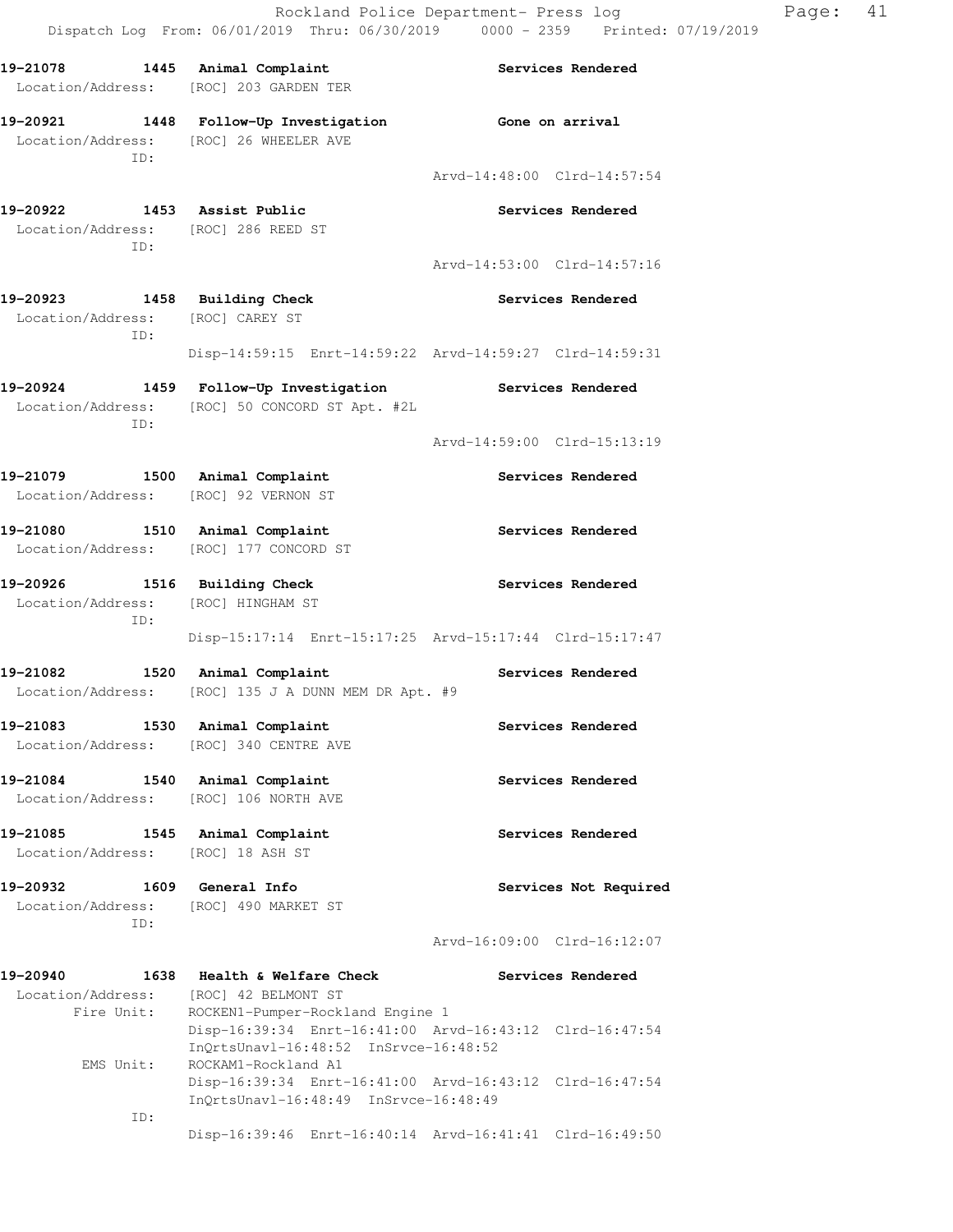|                                                     | Rockland Police Department- Press log                                                                          |                             |                             |
|-----------------------------------------------------|----------------------------------------------------------------------------------------------------------------|-----------------------------|-----------------------------|
|                                                     | Dispatch Log From: 06/01/2019 Thru: 06/30/2019 0000 - 2359 Printed: 07/19/2019                                 |                             |                             |
| ID:                                                 |                                                                                                                |                             |                             |
|                                                     | Disp-16:40:27 Enrt-16:40:33 Arvd-16:49:43 Clrd-16:49:46                                                        |                             |                             |
|                                                     | 19-20942 1643 Motor Vehicle Stop                                                                               |                             | Citation/Warning Issued     |
| ID:                                                 | Vicinity of: [ROC] 17 NORMAN ST @ 114 CONCORD ST                                                               |                             |                             |
|                                                     |                                                                                                                |                             | Arvd-16:43:00 Clrd-20:58:46 |
| 19-20945 1717 Emergency Medical                     |                                                                                                                |                             | Transported to Hospital     |
|                                                     | Location/Address: [ROC] 508 WEBSTER ST<br>Fire Unit: ROCKEN1-Pumper-Rockla<br>ROCKEN1-Pumper-Rockland Engine 1 |                             |                             |
|                                                     | Disp-17:18:51 Enrt-17:20:10 Arvd-17:24:43 Clrd-17:32:53<br>InQrtsUnavl-17:32:59 InSrvce-17:32:59               |                             |                             |
| EMS Unit:                                           | ROCKAM1-Rockland A1<br>Disp-17:19:00 Enrt-17:19:38 Arvd-17:24:43 Clrd-17:32:53                                 |                             |                             |
|                                                     | Hosp-17:44:16 ClrHosp-18:23:18 InQrtsUnavl-18:29:06 InSrvce-18:29:06                                           |                             |                             |
| ID:                                                 | Disp-17:21:22                                                                                                  | Arvd-17:21:27 Clrd-17:27:07 |                             |
|                                                     | 19-20946 1723 Suspicious Activity                                                                              |                             | <b>Services Rendered</b>    |
| ID:                                                 | Location/Address: [ROC] 51 HANNAH WAY Apt. #B                                                                  |                             |                             |
|                                                     | Disp-17:24:38                                                                                                  | Arvd-17:24:44 Clrd-17:45:06 |                             |
|                                                     | 19-20949 1743 Assist Fire Department                                                                           | <b>Services Rendered</b>    |                             |
| Location/Address:                                   | [ROC] BEECH ST                                                                                                 |                             |                             |
| ID:                                                 | Disp-17:44:52                                                                                                  | Arvd-17:44:55 Clrd-17:51:39 |                             |
| ID:                                                 | $Disp-17:45:18$                                                                                                | Arvd-17:45:23 Clrd-17:51:27 |                             |
| ID:                                                 |                                                                                                                |                             |                             |
|                                                     | Disp-17:45:29 Enrt-17:45:34 Clrd-17:51:23                                                                      |                             |                             |
| 19-20961 1956 General Incident<br>Location/Address: | [ROC P72] ROCKLAND POLICE DEPARTMENT - 490 MARKET ST                                                           |                             | <b>Services Rendered</b>    |
| ID:                                                 |                                                                                                                |                             |                             |
|                                                     |                                                                                                                | Arvd-19:56:00 Clrd-23:10:51 |                             |
| 19-20967 2108 911 Accidental                        |                                                                                                                |                             | Services Rendered           |
| ID:                                                 | Location/Address: [ROC P47] BEST WESTERN - 909 HINGHAM ST Apt. #110                                            |                             |                             |
|                                                     | Disp-21:10:45 Enrt-21:11:00 Arvd-21:16:34 Clrd-21:17:10                                                        |                             |                             |
|                                                     | 19-20970 2119 Suspicious Activity 50 No Service                                                                |                             |                             |
| Location/Address:<br>ID:                            | [ROC 54] HARTSUFF PARK - HINGHAM ST                                                                            |                             |                             |
|                                                     | $Disp-21:24:23$                                                                                                | Arvd-21:24:28 Clrd-21:24:31 |                             |
| 19-20972                                            | 2147 Suspicious Activity                                                                                       |                             | Services Rendered           |
| Location/Address: [ROC] SPRUCE ST<br>ID:            |                                                                                                                |                             |                             |
|                                                     | $Disp-21:48:04$                                                                                                | Arvd-21:48:12 Clrd-22:02:15 |                             |
| ID:                                                 | $Disp-21:51:36$                                                                                                | Arvd-21:51:40 Clrd-22:00:41 |                             |
| 19–20977                                            | 2241 Disturbance                                                                                               |                             | Arrest (s) Made             |
| Location/Address:                                   | [ROC] 40 BLANCHARD ST                                                                                          |                             |                             |
| ID:                                                 | Disp-22:43:23                                                                                                  | Arvd-22:44:01 Clrd-23:23:18 |                             |
| ID:                                                 | Disp-22:43:23                                                                                                  | Arvd-22:43:57 Clrd-23:08:01 |                             |
|                                                     |                                                                                                                |                             |                             |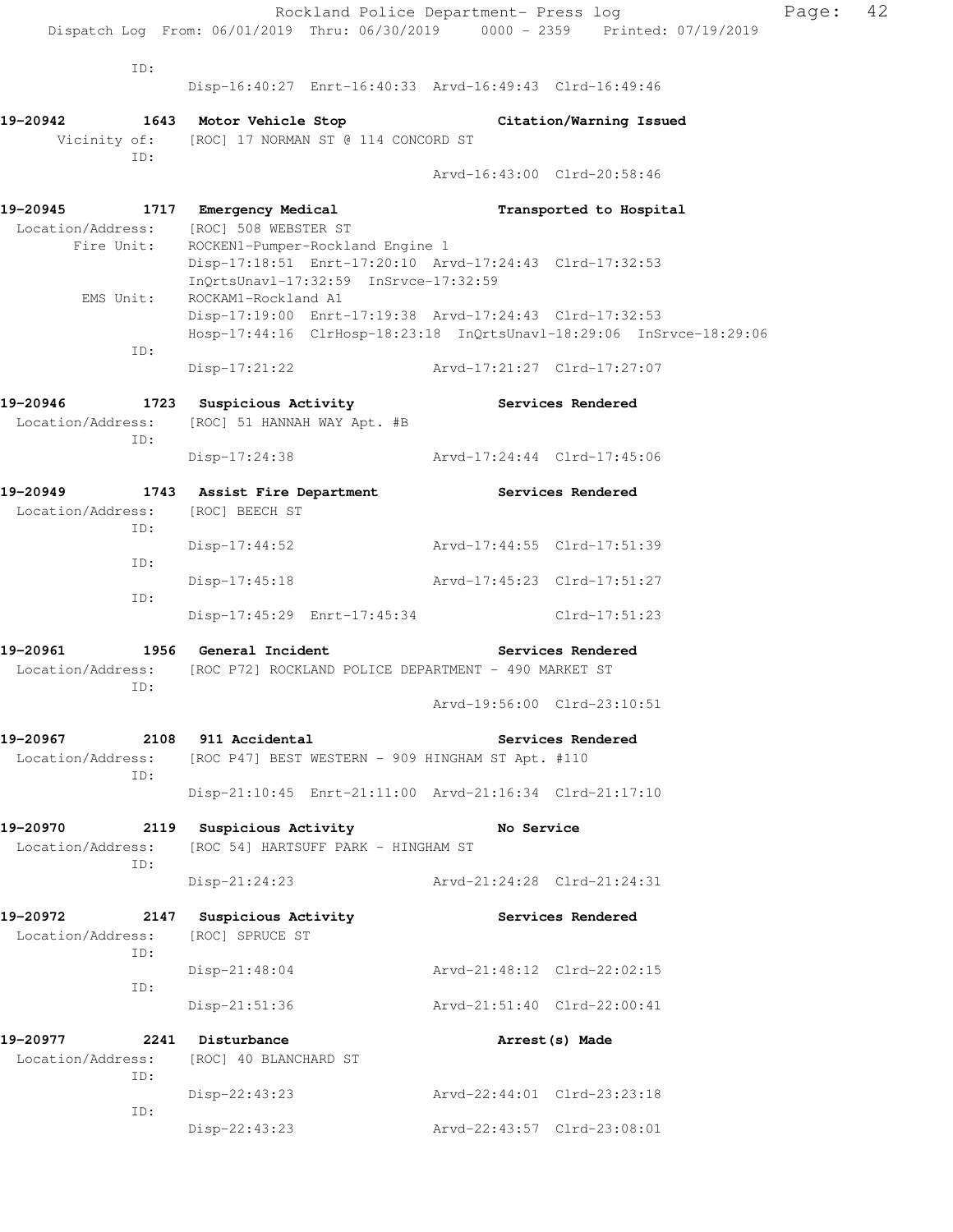|                           |                                                                                                                                                                                                                                                         |                                                                                                                                                                                                                                                                                                                                                          | Page:                                                                                                                                                                                                                                                                                                                                                                                                                                                                                                                                                                                                                                                                                                                                                                                                                                                                                                                                                                                                                                                                                                                    | 43                                                                   |
|---------------------------|---------------------------------------------------------------------------------------------------------------------------------------------------------------------------------------------------------------------------------------------------------|----------------------------------------------------------------------------------------------------------------------------------------------------------------------------------------------------------------------------------------------------------------------------------------------------------------------------------------------------------|--------------------------------------------------------------------------------------------------------------------------------------------------------------------------------------------------------------------------------------------------------------------------------------------------------------------------------------------------------------------------------------------------------------------------------------------------------------------------------------------------------------------------------------------------------------------------------------------------------------------------------------------------------------------------------------------------------------------------------------------------------------------------------------------------------------------------------------------------------------------------------------------------------------------------------------------------------------------------------------------------------------------------------------------------------------------------------------------------------------------------|----------------------------------------------------------------------|
|                           |                                                                                                                                                                                                                                                         |                                                                                                                                                                                                                                                                                                                                                          |                                                                                                                                                                                                                                                                                                                                                                                                                                                                                                                                                                                                                                                                                                                                                                                                                                                                                                                                                                                                                                                                                                                          |                                                                      |
|                           |                                                                                                                                                                                                                                                         |                                                                                                                                                                                                                                                                                                                                                          |                                                                                                                                                                                                                                                                                                                                                                                                                                                                                                                                                                                                                                                                                                                                                                                                                                                                                                                                                                                                                                                                                                                          |                                                                      |
|                           |                                                                                                                                                                                                                                                         |                                                                                                                                                                                                                                                                                                                                                          |                                                                                                                                                                                                                                                                                                                                                                                                                                                                                                                                                                                                                                                                                                                                                                                                                                                                                                                                                                                                                                                                                                                          |                                                                      |
| Disp-23:13:30             |                                                                                                                                                                                                                                                         | Clrd-23:13:51                                                                                                                                                                                                                                                                                                                                            |                                                                                                                                                                                                                                                                                                                                                                                                                                                                                                                                                                                                                                                                                                                                                                                                                                                                                                                                                                                                                                                                                                                          |                                                                      |
|                           |                                                                                                                                                                                                                                                         |                                                                                                                                                                                                                                                                                                                                                          |                                                                                                                                                                                                                                                                                                                                                                                                                                                                                                                                                                                                                                                                                                                                                                                                                                                                                                                                                                                                                                                                                                                          |                                                                      |
|                           |                                                                                                                                                                                                                                                         |                                                                                                                                                                                                                                                                                                                                                          |                                                                                                                                                                                                                                                                                                                                                                                                                                                                                                                                                                                                                                                                                                                                                                                                                                                                                                                                                                                                                                                                                                                          |                                                                      |
|                           |                                                                                                                                                                                                                                                         |                                                                                                                                                                                                                                                                                                                                                          |                                                                                                                                                                                                                                                                                                                                                                                                                                                                                                                                                                                                                                                                                                                                                                                                                                                                                                                                                                                                                                                                                                                          |                                                                      |
|                           |                                                                                                                                                                                                                                                         |                                                                                                                                                                                                                                                                                                                                                          |                                                                                                                                                                                                                                                                                                                                                                                                                                                                                                                                                                                                                                                                                                                                                                                                                                                                                                                                                                                                                                                                                                                          |                                                                      |
|                           |                                                                                                                                                                                                                                                         |                                                                                                                                                                                                                                                                                                                                                          |                                                                                                                                                                                                                                                                                                                                                                                                                                                                                                                                                                                                                                                                                                                                                                                                                                                                                                                                                                                                                                                                                                                          |                                                                      |
|                           |                                                                                                                                                                                                                                                         |                                                                                                                                                                                                                                                                                                                                                          |                                                                                                                                                                                                                                                                                                                                                                                                                                                                                                                                                                                                                                                                                                                                                                                                                                                                                                                                                                                                                                                                                                                          |                                                                      |
| 19-20983 0014 Disturbance |                                                                                                                                                                                                                                                         |                                                                                                                                                                                                                                                                                                                                                          |                                                                                                                                                                                                                                                                                                                                                                                                                                                                                                                                                                                                                                                                                                                                                                                                                                                                                                                                                                                                                                                                                                                          |                                                                      |
|                           |                                                                                                                                                                                                                                                         |                                                                                                                                                                                                                                                                                                                                                          |                                                                                                                                                                                                                                                                                                                                                                                                                                                                                                                                                                                                                                                                                                                                                                                                                                                                                                                                                                                                                                                                                                                          |                                                                      |
|                           |                                                                                                                                                                                                                                                         |                                                                                                                                                                                                                                                                                                                                                          |                                                                                                                                                                                                                                                                                                                                                                                                                                                                                                                                                                                                                                                                                                                                                                                                                                                                                                                                                                                                                                                                                                                          |                                                                      |
|                           |                                                                                                                                                                                                                                                         |                                                                                                                                                                                                                                                                                                                                                          |                                                                                                                                                                                                                                                                                                                                                                                                                                                                                                                                                                                                                                                                                                                                                                                                                                                                                                                                                                                                                                                                                                                          |                                                                      |
|                           |                                                                                                                                                                                                                                                         |                                                                                                                                                                                                                                                                                                                                                          |                                                                                                                                                                                                                                                                                                                                                                                                                                                                                                                                                                                                                                                                                                                                                                                                                                                                                                                                                                                                                                                                                                                          |                                                                      |
|                           |                                                                                                                                                                                                                                                         |                                                                                                                                                                                                                                                                                                                                                          |                                                                                                                                                                                                                                                                                                                                                                                                                                                                                                                                                                                                                                                                                                                                                                                                                                                                                                                                                                                                                                                                                                                          |                                                                      |
|                           |                                                                                                                                                                                                                                                         |                                                                                                                                                                                                                                                                                                                                                          |                                                                                                                                                                                                                                                                                                                                                                                                                                                                                                                                                                                                                                                                                                                                                                                                                                                                                                                                                                                                                                                                                                                          |                                                                      |
|                           |                                                                                                                                                                                                                                                         |                                                                                                                                                                                                                                                                                                                                                          |                                                                                                                                                                                                                                                                                                                                                                                                                                                                                                                                                                                                                                                                                                                                                                                                                                                                                                                                                                                                                                                                                                                          |                                                                      |
|                           |                                                                                                                                                                                                                                                         |                                                                                                                                                                                                                                                                                                                                                          |                                                                                                                                                                                                                                                                                                                                                                                                                                                                                                                                                                                                                                                                                                                                                                                                                                                                                                                                                                                                                                                                                                                          |                                                                      |
|                           |                                                                                                                                                                                                                                                         |                                                                                                                                                                                                                                                                                                                                                          |                                                                                                                                                                                                                                                                                                                                                                                                                                                                                                                                                                                                                                                                                                                                                                                                                                                                                                                                                                                                                                                                                                                          |                                                                      |
|                           |                                                                                                                                                                                                                                                         |                                                                                                                                                                                                                                                                                                                                                          |                                                                                                                                                                                                                                                                                                                                                                                                                                                                                                                                                                                                                                                                                                                                                                                                                                                                                                                                                                                                                                                                                                                          |                                                                      |
|                           |                                                                                                                                                                                                                                                         |                                                                                                                                                                                                                                                                                                                                                          |                                                                                                                                                                                                                                                                                                                                                                                                                                                                                                                                                                                                                                                                                                                                                                                                                                                                                                                                                                                                                                                                                                                          |                                                                      |
|                           |                                                                                                                                                                                                                                                         |                                                                                                                                                                                                                                                                                                                                                          |                                                                                                                                                                                                                                                                                                                                                                                                                                                                                                                                                                                                                                                                                                                                                                                                                                                                                                                                                                                                                                                                                                                          |                                                                      |
|                           |                                                                                                                                                                                                                                                         |                                                                                                                                                                                                                                                                                                                                                          |                                                                                                                                                                                                                                                                                                                                                                                                                                                                                                                                                                                                                                                                                                                                                                                                                                                                                                                                                                                                                                                                                                                          |                                                                      |
|                           |                                                                                                                                                                                                                                                         |                                                                                                                                                                                                                                                                                                                                                          |                                                                                                                                                                                                                                                                                                                                                                                                                                                                                                                                                                                                                                                                                                                                                                                                                                                                                                                                                                                                                                                                                                                          |                                                                      |
|                           |                                                                                                                                                                                                                                                         | $Clrd-02:22:21$                                                                                                                                                                                                                                                                                                                                          |                                                                                                                                                                                                                                                                                                                                                                                                                                                                                                                                                                                                                                                                                                                                                                                                                                                                                                                                                                                                                                                                                                                          |                                                                      |
|                           |                                                                                                                                                                                                                                                         | Clrd-02:22:21                                                                                                                                                                                                                                                                                                                                            |                                                                                                                                                                                                                                                                                                                                                                                                                                                                                                                                                                                                                                                                                                                                                                                                                                                                                                                                                                                                                                                                                                                          |                                                                      |
|                           |                                                                                                                                                                                                                                                         |                                                                                                                                                                                                                                                                                                                                                          |                                                                                                                                                                                                                                                                                                                                                                                                                                                                                                                                                                                                                                                                                                                                                                                                                                                                                                                                                                                                                                                                                                                          |                                                                      |
|                           |                                                                                                                                                                                                                                                         |                                                                                                                                                                                                                                                                                                                                                          |                                                                                                                                                                                                                                                                                                                                                                                                                                                                                                                                                                                                                                                                                                                                                                                                                                                                                                                                                                                                                                                                                                                          |                                                                      |
|                           |                                                                                                                                                                                                                                                         |                                                                                                                                                                                                                                                                                                                                                          |                                                                                                                                                                                                                                                                                                                                                                                                                                                                                                                                                                                                                                                                                                                                                                                                                                                                                                                                                                                                                                                                                                                          |                                                                      |
|                           |                                                                                                                                                                                                                                                         |                                                                                                                                                                                                                                                                                                                                                          |                                                                                                                                                                                                                                                                                                                                                                                                                                                                                                                                                                                                                                                                                                                                                                                                                                                                                                                                                                                                                                                                                                                          |                                                                      |
|                           |                                                                                                                                                                                                                                                         |                                                                                                                                                                                                                                                                                                                                                          |                                                                                                                                                                                                                                                                                                                                                                                                                                                                                                                                                                                                                                                                                                                                                                                                                                                                                                                                                                                                                                                                                                                          |                                                                      |
|                           | For Date: $06/12/2019$ - Wednesday<br>19-20982 0000 SHIFT ASSIGNMENTS<br>Location/Address: [ROC] 210 MARTHA DR<br>19-20988 0058 911 Accidental<br>0213 Emergency Medical<br>SHA3-Sharon Ambulance 3<br>0220 Suspicious Activity<br>[ROC] 337 WEBSTER ST | [ROC P68] TRUST PETROLEUM - 104 MARKET ST<br>[ROC P93] THE BANNER - 167 UNION ST<br>19-20990 0122 Assist Fire Department<br>Location/Address: [ROC P93] THE BANNER - 167 UNION ST<br>SHE94-Pumper-Sharon Engine 94<br>InQrtsUnavl-02:35:32 InSrvce-02:35:35<br>Disp-02:21:28 Enrt-02:21:48<br>Disp-02:21:30 Enrt-02:21:48<br>Disp-02:21:32 Enrt-02:21:48 | Rockland Police Department- Press log<br>Dispatch Log From: 06/01/2019 Thru: 06/30/2019   0000 - 2359   Printed: 07/19/2019<br>Disp-22:43:23 Arvd-22:43:33 Clrd-23:23:15<br>Disp-23:08:01 Enrt-23:09:41 Arvd-23:09:54 Clrd-23:13:30<br>No Service<br>Location/Address: [ROC P72] ROCKLAND POLICE DEPARTMENT - 490 MARKET ST<br>Arvd-00:00:00 Clrd-00:10:19<br>Services Rendered<br>Disp-00:15:05 Enrt-00:15:44 Arvd-00:19:59 Clrd-00:35:20<br>Disp-00:20:04 Enrt-00:20:05 Arvd-00:20:06 Clrd-00:35:20<br>Services Rendered<br>Disp-00:58:48 Enrt-00:58:55 Clrd-00:59:36<br>Disp-00:59:31 Enrt-00:59:33 Arvd-01:03:54 Clrd-01:22:44<br>Disp-01:03:57 Arvd-01:04:24 Clrd-01:22:44<br>Services Rendered<br>Arvd-01:22:00 Clrd-01:33:51<br>Transported to Hospital<br>[SHA 259NORWOOD] EPOCH SENIOR HEALTHCARE OF NORWOOD - 259 NORWOOD ST<br>Disp-02:13:37 Enrt-02:16:27 Arvd-02:21:23 Clrd-02:29:33<br>Disp-02:13:37 Enrt-02:16:23 Arvd-02:21:19 Clrd-02:35:29<br>Clrd-02:22:21<br>Services Rendered<br>Disp-02:22:38 Enrt-02:23:01 Arvd-02:23:03 Clrd-02:30:50<br>Disp-02:22:41 Enrt-02:22:59 Arvd-02:23:04 Clrd-02:30:50 | Hosp-02:38:36 ClrHosp-02:56:05 InQrtsUnavl-03:14:13 InSrvce-03:14:16 |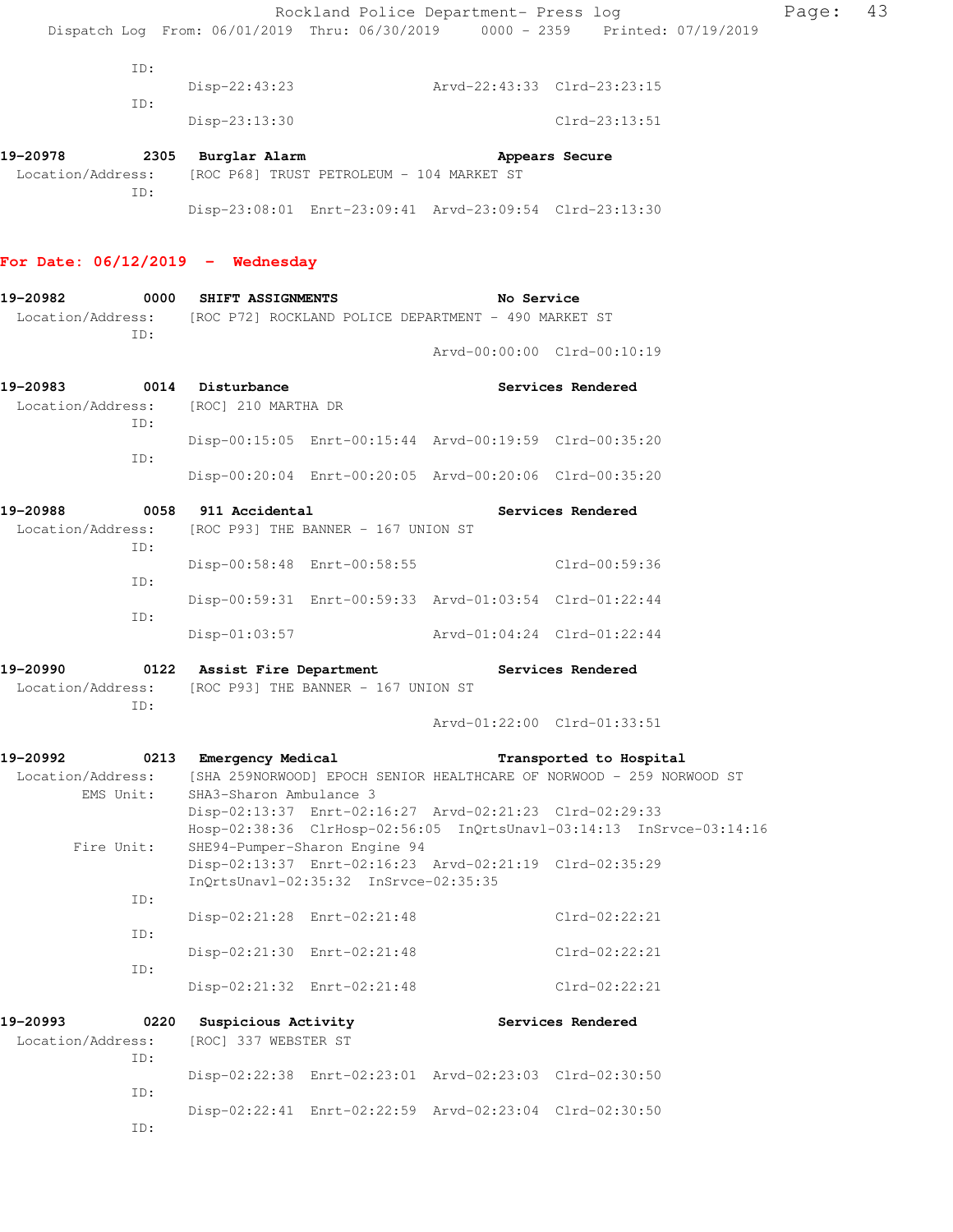Disp-02:22:45 Enrt-02:22:58 Arvd-02:23:06 Clrd-02:30:50

| 19-21003 0546 Building Check<br>Location/Address: [ROC] UNION ST |                                                                                             | Building Checked/Secured                                             |
|------------------------------------------------------------------|---------------------------------------------------------------------------------------------|----------------------------------------------------------------------|
| ID:                                                              |                                                                                             |                                                                      |
|                                                                  |                                                                                             | Arvd-05:47:45 Clrd-06:04:29                                          |
| 19-21006 0623 Motor Vehicle Stop                                 |                                                                                             | Citation/Warning Issued                                              |
|                                                                  | Vicinity of: [ROC] 400 UNION ST                                                             |                                                                      |
| ID:                                                              |                                                                                             |                                                                      |
|                                                                  |                                                                                             | Arvd-06:23:00 Clrd-06:35:09                                          |
| 19-21010 0650 Motor Vehicle Stop                                 |                                                                                             | <b>Services Rendered</b>                                             |
|                                                                  | Location/Address: [ROC] BILL DELAHUNT PKWY                                                  |                                                                      |
| ID:                                                              |                                                                                             |                                                                      |
|                                                                  |                                                                                             | Arvd-06:50:00 Clrd-06:57:57                                          |
|                                                                  | 19-21011 0658 Motor Vehicle Stop                                                            | Citation/Warning Issued                                              |
|                                                                  | Location/Address: [ROC] BILL DELAHUNT PKWY                                                  |                                                                      |
| ID:                                                              |                                                                                             |                                                                      |
|                                                                  |                                                                                             | Arvd-06:58:00 Clrd-07:08:19                                          |
|                                                                  | 19-21018 0800 General Info                                                                  | <b>Services Rendered</b>                                             |
|                                                                  | Location/Address: [ROC P72] ROCKLAND POLICE DEPARTMENT - 490 MARKET ST                      |                                                                      |
| 19-21023 0901 Summons                                            |                                                                                             | Services Rendered                                                    |
|                                                                  | Location/Address: [ROC] 114 HINGHAM ST                                                      |                                                                      |
| ID:                                                              |                                                                                             |                                                                      |
|                                                                  |                                                                                             | Arvd-09:01:00 Clrd-09:05:36                                          |
| 19-21033 1025 Animal Complaint                                   |                                                                                             | <b>Services Rendered</b>                                             |
|                                                                  | Location/Address: [ROC] 8 CHESTNUT CIR                                                      |                                                                      |
| ID:                                                              |                                                                                             |                                                                      |
| ID:                                                              |                                                                                             | Arvd-10:25:00 Clrd-10:30:22                                          |
|                                                                  | Disp-10:25:56 Enrt-10:25:58 Arvd-10:25:59 Clrd-10:29:13                                     |                                                                      |
| 19-21036                                                         | 1041 Emergency Medical                                                                      | Transported to Hospital                                              |
| Location/Address:                                                | [ROC 65] ROGERS MIDDLE SCHOOL - 100 TAUNTON AVE                                             |                                                                      |
| ID:                                                              |                                                                                             |                                                                      |
|                                                                  | $Disp-10:42:34$                                                                             | Arvd-10:42:36 Clrd-10:43:23                                          |
| ID:                                                              |                                                                                             | Arvd-10:43:22 Clrd-11:02:24                                          |
| ID:                                                              | $Disp-10:43:13$                                                                             |                                                                      |
|                                                                  | Disp-10:43:43 Enrt-10:43:45 Arvd-10:45:37 Clrd-11:02:26                                     |                                                                      |
| EMS Unit:                                                        | ROCKAM1-Rockland A1                                                                         |                                                                      |
|                                                                  | Disp-10:44:09 Enrt-10:44:14 Arvd-10:47:55 Clrd-10:56:36                                     |                                                                      |
|                                                                  |                                                                                             | Hosp-11:06:30 ClrHosp-11:30:52 InQrtsUnavl-11:33:02 InSrvce-11:33:02 |
| Fire Unit:                                                       | ROCKEN1-Pumper-Rockland Engine 1<br>Disp-10:44:59 Enrt-10:45:03 Arvd-10:45:27 Clrd-10:57:58 |                                                                      |
|                                                                  | InQrtsUnavl-10:59:40 InSrvce-10:59:40                                                       |                                                                      |
|                                                                  |                                                                                             |                                                                      |
| 19-21768<br>1100<br>Location/Address:                            | Animal Complaint<br>[ROC] 9 CANTERBURY LN                                                   | Services Rendered                                                    |
|                                                                  |                                                                                             |                                                                      |
| 19-21852                                                         | 1115 Animal Complaint                                                                       | Services Rendered                                                    |
| Location/Address:                                                | [ROC] 114 HINGHAM ST                                                                        |                                                                      |
| 19-21040<br>1126                                                 | Noise Complaint                                                                             | Services Rendered                                                    |
| Location/Address:                                                | [ROC] 295 SALEM ST                                                                          |                                                                      |
| ID:                                                              |                                                                                             |                                                                      |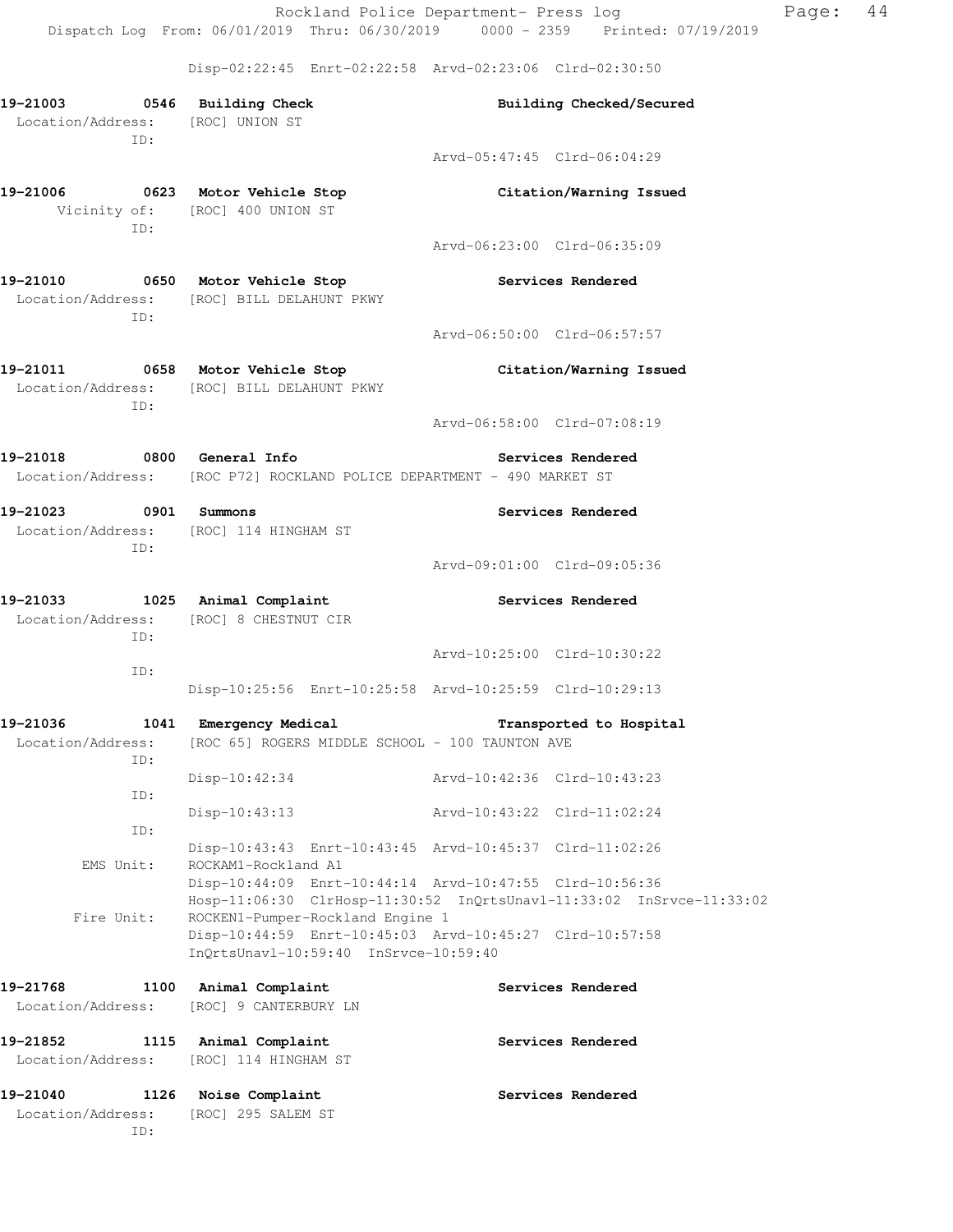|                                                                              |                                                                                       | Rockland Police Department- Press log                                          | Page: | 45 |
|------------------------------------------------------------------------------|---------------------------------------------------------------------------------------|--------------------------------------------------------------------------------|-------|----|
|                                                                              |                                                                                       | Dispatch Log From: 06/01/2019 Thru: 06/30/2019 0000 - 2359 Printed: 07/19/2019 |       |    |
| ID:                                                                          |                                                                                       | Disp-11:27:52 Enrt-11:28:44 Arvd-11:35:55 Clrd-11:35:58                        |       |    |
|                                                                              |                                                                                       | Disp-11:32:36 Arvd-11:32:39 Clrd-11:40:43                                      |       |    |
| Location/Address:<br>ID:                                                     | 19-21043 1135 Assist Other Agency 6one on arrival<br>[ROC] HANOVER LINE - MARKET ST   |                                                                                |       |    |
| ID:                                                                          |                                                                                       | Disp-11:36:48 Enrt-11:36:56 Clrd-11:38:43                                      |       |    |
|                                                                              |                                                                                       | Disp-11:37:23 Arvd-11:37:26 Clrd-11:43:08                                      |       |    |
| ID:                                                                          | 19-21044 1144 Traffic Enforcement<br>Location/Address: [ROC] ESTON SCHOOL - SUMMER ST | Services Rendered                                                              |       |    |
|                                                                              |                                                                                       | Disp-11:44:52 Arvd-11:44:56 Clrd-12:09:07                                      |       |    |
| 19-21047 1210 Assist Public<br>ID:                                           | Location/Address: [ROC] 4 NORTHFIELD DR                                               | Services Rendered                                                              |       |    |
|                                                                              |                                                                                       | Disp-12:13:11 Enrt-12:13:21 Arvd-12:13:25 Clrd-12:13:32                        |       |    |
| 19-21050 1241 Animal Complaint<br>Location/Address: [ROC] 6 NELSON RD<br>ID: |                                                                                       | Services Rendered                                                              |       |    |
|                                                                              |                                                                                       | Arvd-12:41:00 Clrd-13:41:38                                                    |       |    |
| 19-21051 1250 Building Check<br>Location/Address: [ROC] GROVE ST<br>ID:      |                                                                                       | Services Rendered                                                              |       |    |
|                                                                              |                                                                                       | Disp-12:52:31 Enrt-12:52:40 Arvd-12:52:45 Clrd-12:52:53                        |       |    |
| 19-21052 1253 Building Check<br>Location/Address: [ROC] CAREY ST<br>ID:      |                                                                                       | Services Rendered                                                              |       |    |
|                                                                              |                                                                                       | Disp-12:54:20 Enrt-12:54:27 Arvd-12:54:29 Clrd-12:54:34                        |       |    |
| 19–21053<br>Location/Address:<br>ID:                                         | 1259 Unwanted Party<br>[ROC P20] DUNKIN DONUTS - 21 EAST WATER ST                     | Services Rendered                                                              |       |    |
|                                                                              |                                                                                       | Disp-13:01:33 Enrt-13:01:37 Arvd-13:05:08 Clrd-13:09:34                        |       |    |
| 19-21169<br>Location/Address: [ROC] 39 REED ST                               | 1300 Animal Complaint                                                                 | Services Rendered                                                              |       |    |
| 19-21055 1308 Building Check<br>Location/Address:<br>ID:                     | [ROC] HINGHAM ST                                                                      | Services Rendered                                                              |       |    |
|                                                                              |                                                                                       | Disp-13:10:04 Enrt-13:10:10 Arvd-13:10:12 Clrd-13:10:16                        |       |    |
| 19-21170                                                                     | 1315 Animal Complaint<br>Location/Address: [ROC] 440 HINGHAM ST                       | Services Rendered                                                              |       |    |
| 19-21056<br>Location/Address: [ROC] SHAW RD                                  | 1317 General Info                                                                     | Investigated                                                                   |       |    |
| 19-21057<br>Location/Address: [ROC] SHAW RD                                  | 1319 General Info                                                                     | Investigated                                                                   |       |    |
| 19-21171<br>Location/Address:                                                | 1330 Animal Complaint<br>[ROC] 307 LEVIN RD                                           | Services Rendered                                                              |       |    |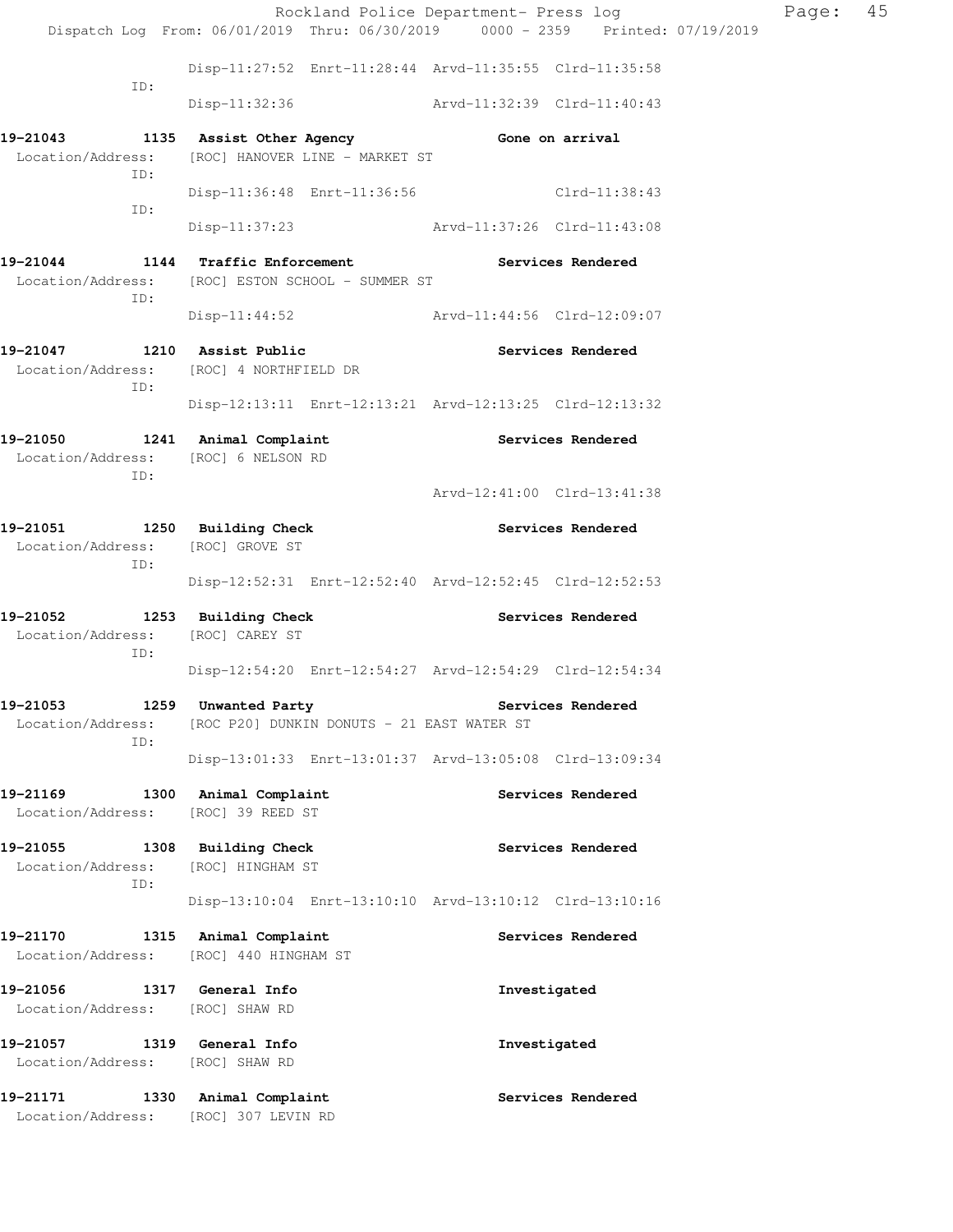|                               |     | 19-21178 1345 Animal Complaint<br>Location/Address: [ROC] 80 JOSH GRAY RD                                          | Services Rendered |                             |  |
|-------------------------------|-----|--------------------------------------------------------------------------------------------------------------------|-------------------|-----------------------------|--|
|                               | ID: | 19-21061 1348 Building Check<br>Location/Address: [ROC] CAREY ST                                                   |                   | Services Rendered           |  |
|                               |     | Disp-13:49:38 Enrt-13:49:47 Arvd-13:49:50 Clrd-13:49:58                                                            |                   |                             |  |
|                               |     | 19-21180 1400 Animal Complaint<br>Location/Address: [ROC] 31 BELMONT ST                                            |                   | Services Rendered           |  |
|                               | ID: | 19-21068 1433 Motor Vehicle Collision W/PI Report Follows<br>Location/Address: [ROC] 333 PLAIN ST @ 290 REED ST    |                   |                             |  |
|                               | ID: | $Disp-14:40:10$                                                                                                    |                   | Arvd-14:40:20 Clrd-14:52:43 |  |
|                               |     | $Disp-14:40:23$                                                                                                    |                   | Arvd-14:40:27 Clrd-14:51:16 |  |
|                               |     | 19-21181 1440 Animal Complaint<br>Location/Address: [ROC] 41 JOHNSON TER                                           |                   | Services Rendered           |  |
|                               | ID: | 19-21072 1501 Motor Vehicle Collision W/PI Report Follows<br>Location/Address: [ROC] 13 CONCORD ST @ 215 MARKET ST |                   |                             |  |
|                               | ID: | Disp-15:02:32                                                                                                      |                   | Arvd-15:03:09 Clrd-15:25:34 |  |
|                               |     | $Disp-15:02:39$                                                                                                    |                   | Arvd-15:03:12 Clrd-15:25:37 |  |
| 19-21075                      | ID: | 1526 Motor Vehicle Stop<br>Location/Address: [ROC] PLAIN ST                                                        |                   | Verbal Warning              |  |
|                               |     |                                                                                                                    |                   | Arvd-15:26:00 Clrd-15:29:03 |  |
| 19-21081                      |     | 1601 Traffic Enforcement<br>Location: [ROC] TOWN WIDE                                                              |                   | Services Rendered           |  |
|                               | ID: |                                                                                                                    |                   | Arvd-16:01:00 Clrd-16:04:12 |  |
|                               | ID: | Disp-16:08:26 Enrt-16:08:31 Arvd-16:08:32 Clrd-19:53:30                                                            |                   |                             |  |
| 19-21087                      |     | 1607 SHIFT ASSIGNMENTS<br>Location/Address: [ROC P72] ROCKLAND POLICE DEPARTMENT - 490 MARKET ST                   | No Service        |                             |  |
|                               | ID: | $Disp-16:10:06$                                                                                                    |                   | $Clrd-16:10:19$             |  |
| 19-21090                      | ID: | 1654 Burglar Alarm<br>Location/Address: [ROC] MASS SIGN AND DECAL - 443 WEBSTER ST                                 |                   | Services Rendered           |  |
|                               |     | Disp-16:55:11 Enrt-16:55:49 Arvd-17:00:06 Clrd-17:04:49                                                            |                   |                             |  |
| 19-21091                      | ID: | 1658 General Incident<br>Location/Address: [ROC] 22 MORNINGSIDE DR                                                 |                   | Services Rendered           |  |
|                               |     | Disp-17:00:16 Enrt-17:00:49 Arvd-17:07:57 Clrd-17:26:44                                                            |                   |                             |  |
| 19-21092<br>Location/Address: | ID: | 1721 Building Check<br>[ROC] HINGHAM ST                                                                            |                   | Services Rendered           |  |
|                               |     |                                                                                                                    |                   | Arvd-17:22:05 Clrd-17:22:29 |  |
| 19-21093                      |     | 1722 Building Check                                                                                                |                   | Services Rendered           |  |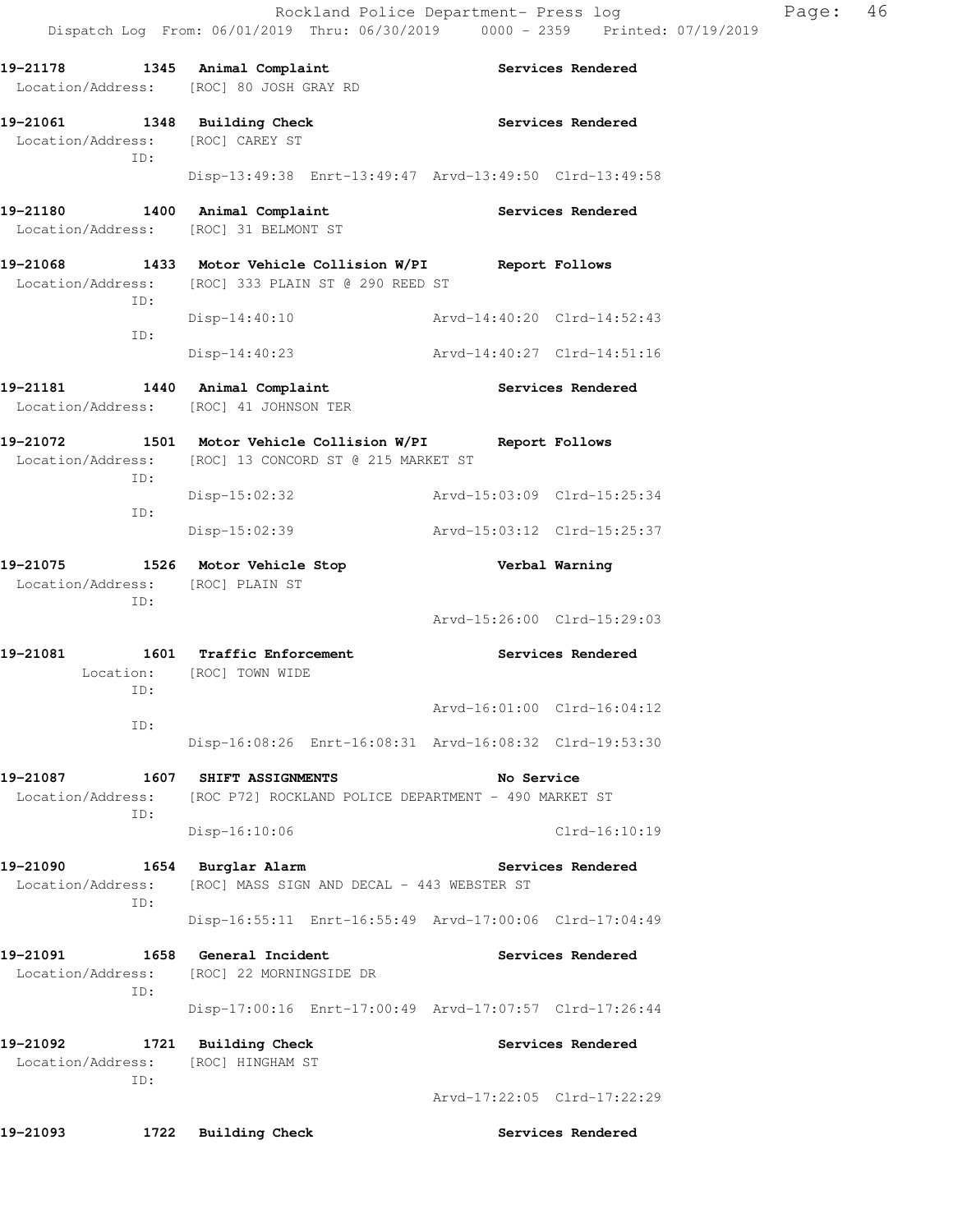Rockland Police Department- Press log Page: 47 Dispatch Log From: 06/01/2019 Thru: 06/30/2019 0000 - 2359 Printed: 07/19/2019 Location/Address: [ROC] BILL DELAHUNT PKWY ID: Arvd-17:23:20 Clrd-17:23:46 **19-21095 1734 Building Check Investigated**  Location/Address: [ROC] GROVE ST ID: Arvd-17:35:06 Clrd-17:35:15 **19-21096 1739 Building Check Investigated**  Location/Address: [ROC] CAREY ST ID: Arvd-17:40:43 Clrd-17:41:03 **19-21098 1741 Motor Vehicle Stop Citation/Warning Issued**  Location/Address: [ROC] 660 LIBERTY ST @ 130 SUMMIT ST ID: Arvd-17:41:00 Clrd-17:47:31 **19-21099 1750 Animal Complaint Services Rendered**  Location/Address: [ROC] 511 MARKET ST ID: Disp-17:51:55 Arvd-17:52:32 Clrd-18:05:11 **19-21101 1804 Disturbance Services Rendered**  Location/Address: [ROC] 162 NORTH AVE ID: Disp-18:05:37 Enrt-18:05:43 Arvd-18:10:47 Clrd-18:20:50 ID: Disp-18:11:11 Arvd-18:11:18 Clrd-18:20:44 **19-21106 1924 Suspicious Activity Investigated**  Location/Address: [ROC] 200 WEBSTER ST ID: Disp-19:27:49 Arvd-19:27:58 Clrd-19:33:54 **19-21112 2001 Building Check Investigated**  Location/Address: [ROC] CAREY ST ID: Arvd-20:02:15 Clrd-20:02:32 **19-21113 2006 Building Check Investigated**  Location/Address: [ROC] GROVE ST ID: Arvd-20:07:08 Clrd-20:07:28 **19-21117 2111 Building Check Services Rendered**  Location/Address: [ROC] HINGHAM ST ID: Arvd-21:11:00 Clrd-21:12:05 **19-21119 2126 Assist Fire Department Services Rendered**  Location/Address: [ROC] 6 HICKORY CIR ID: Disp-21:28:39 Enrt-21:29:25 Arvd-21:32:50 Clrd-22:40:35 ID: Disp-21:29:21 Enrt-21:29:27 Arvd-21:32:56 Clrd-22:17:42 **19-21127 2210 General Incident Could Not Locate**  Location/Address: [ROC] MILLBROOK DR ID: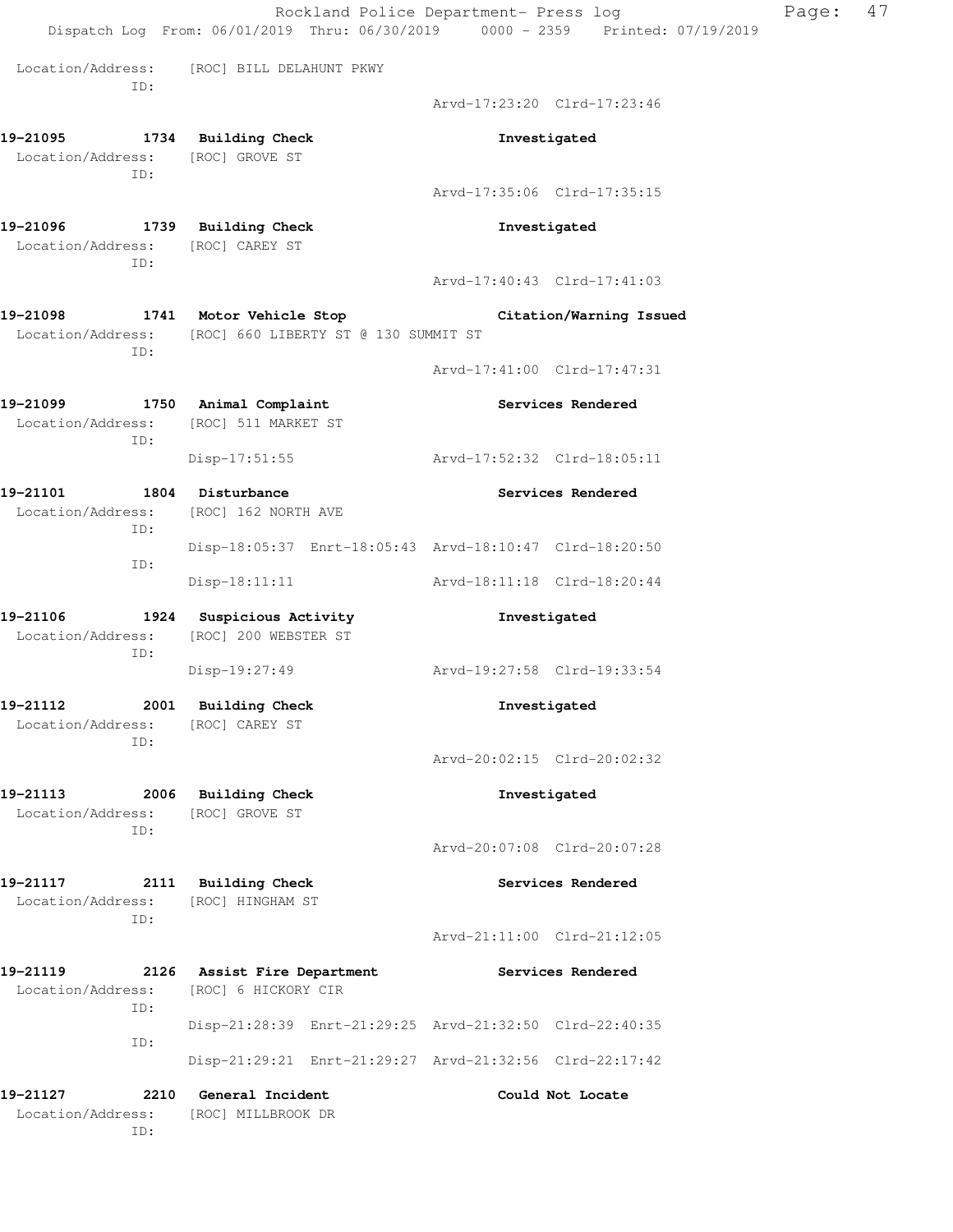Rockland Police Department- Press log Fage: 48 Dispatch Log From: 06/01/2019 Thru: 06/30/2019 0000 - 2359 Printed: 07/19/2019

Disp-22:13:33 Arvd-22:16:51 Clrd-22:20:17

| 19–21132          | 2250 | Burglar Alarm |                                    | Investigated                                            |  |
|-------------------|------|---------------|------------------------------------|---------------------------------------------------------|--|
| Location/Address: |      |               | [ROC P68] AL PRIME - 104 MARKET ST |                                                         |  |
|                   | TD:  |               |                                    |                                                         |  |
|                   |      |               |                                    | Disp-22:55:41 Enrt-22:55:54 Arvd-22:58:51 Clrd-23:03:29 |  |
|                   |      |               |                                    |                                                         |  |

**19-21133 2255 Building Check Services Rendered**  Location/Address: [ROC] HINGHAM ST ID: Arvd-22:56:19 Clrd-22:56:43

#### **For Date: 06/13/2019 - Thursday**

| 19-21136<br>Location/Address: [ROC 76] 490 MARKET ST                                      |  | 0003 General Incident                      |                                                         |                             | Services Rendered           |
|-------------------------------------------------------------------------------------------|--|--------------------------------------------|---------------------------------------------------------|-----------------------------|-----------------------------|
| ID:                                                                                       |  | $Disp-00:04:26$                            |                                                         |                             | $Clrd-00:04:37$             |
| 19-21139<br>Location/Address: [ROC] 214 HOWARD ST @ 111 E WATER ST<br>ID:                 |  | 0017 Suspicious Activity                   |                                                         | Sent On Way                 |                             |
| ID:                                                                                       |  |                                            | Disp-00:20:48 Enrt-00:20:56 Arvd-00:23:00 Clrd-00:32:34 |                             |                             |
| ID:                                                                                       |  |                                            | Disp-00:23:10 Enrt-00:23:11 Arvd-00:23:12 Clrd-00:32:34 |                             |                             |
|                                                                                           |  | $Disp-00:27:12$                            |                                                         | Arvd-00:27:17 Clrd-00:30:15 |                             |
| 19-21149<br>Location/Address:<br>ID:                                                      |  | 0335 Suspicious Activity<br>[ROC] UNION ST |                                                         |                             | Advised to Court            |
| ID:                                                                                       |  |                                            | Disp-03:38:11 Enrt-03:42:04 Arvd-03:42:05 Clrd-04:19:55 |                             |                             |
|                                                                                           |  |                                            | Disp-03:42:10 Enrt-03:42:12 Arvd-03:42:14 Clrd-04:19:55 |                             |                             |
| 19-21150<br>Location/Address: [ROC P72] ROCKLAND POLICE DEPARTMENT - 490 MARKET ST<br>ID: |  | 0531 Disturbance                           |                                                         |                             | Peace Restored              |
|                                                                                           |  |                                            |                                                         | Arvd-05:31:00 Clrd-05:43:44 |                             |
| 19-21152 0546 Building Check<br>Location/Address: [ROC] UNION ST<br>ID:                   |  |                                            |                                                         |                             | Services Rendered           |
|                                                                                           |  | $Disp-05:47:34$                            |                                                         | Arvd-05:47:44 Clrd-06:06:34 |                             |
| 19-21156<br>Location/Address:<br>ID:                                                      |  | 0709 Burglar Alarm                         | [ROC 73] ROCKLAND TOWN HALL - 242 UNION ST              |                             | Services Rendered           |
| ID:                                                                                       |  | Disp-07:09:32                              |                                                         |                             | $Clrd-07:10:24$             |
|                                                                                           |  |                                            | Disp-07:10:19 Enrt-07:10:20 Arvd-07:10:22 Clrd-07:12:19 |                             |                             |
| 19-21158<br>Location/Address:                                                             |  | 0800 General Info                          | [ROC P72] ROCKLAND POLICE DEPARTMENT - 490 MARKET ST    |                             | Services Rendered           |
| 19-21163<br>Location/Address:<br>TD:                                                      |  | 0918 Building Check<br>[ROC] 11 MARKET ST  |                                                         |                             | Building Checked/Secured    |
|                                                                                           |  |                                            |                                                         |                             | Arvd-09:19:55 Clrd-09:35:22 |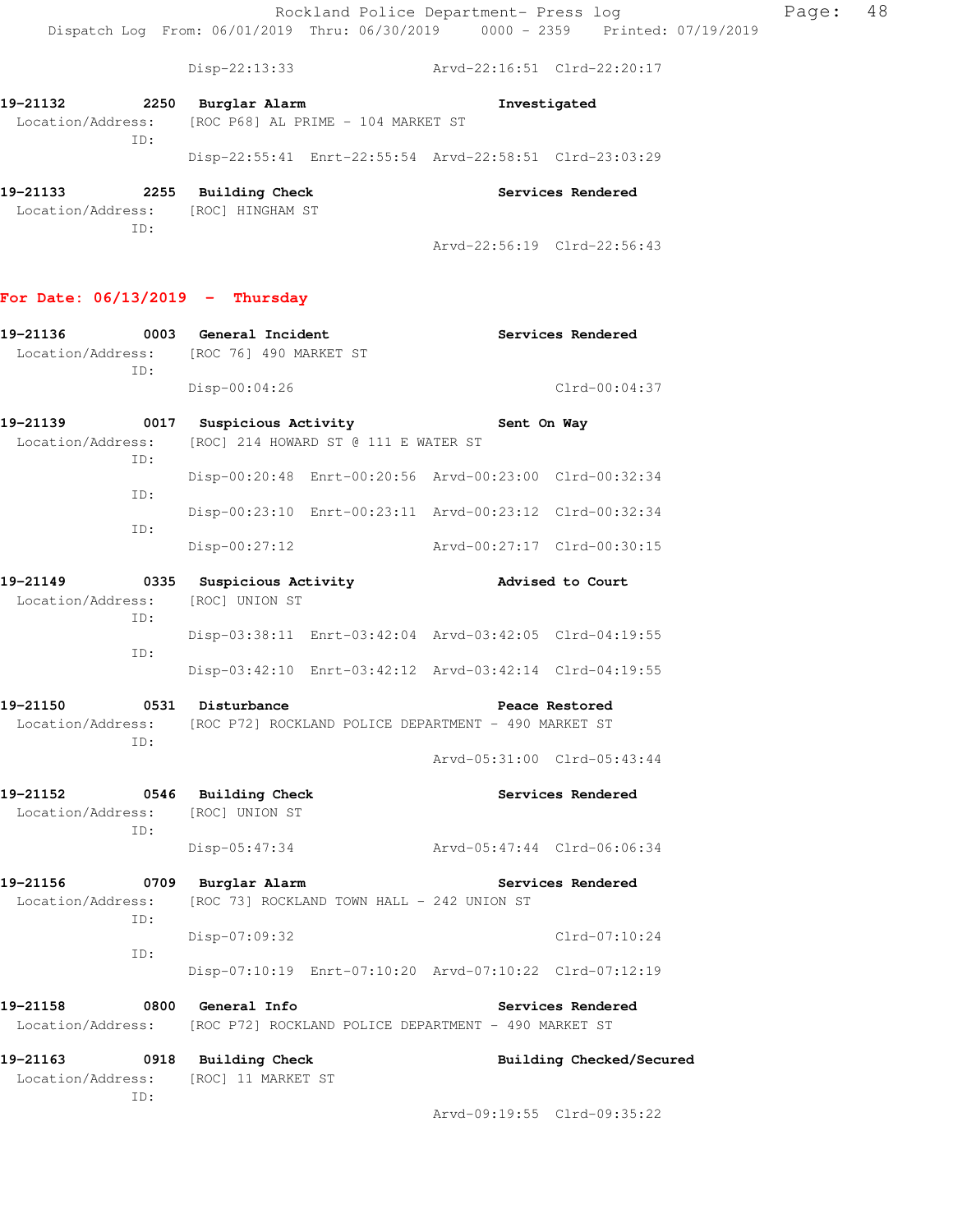|                                                            |                               |                                         | Rockland Police Department- Press log                   | Dispatch Log From: 06/01/2019 Thru: 06/30/2019 0000 - 2359 Printed: 07/19/2019 | Page: | 49 |
|------------------------------------------------------------|-------------------------------|-----------------------------------------|---------------------------------------------------------|--------------------------------------------------------------------------------|-------|----|
| 19-21166                                                   | 0929 Warrant                  |                                         |                                                         | Report Follows                                                                 |       |    |
| Location/Address:<br>ID:                                   | [ROC] 141 MARTHA DR Apt. #E   |                                         |                                                         |                                                                                |       |    |
|                                                            |                               |                                         | Disp-09:31:07 Enrt-09:31:40 Arvd-09:34:05 Clrd-10:09:31 |                                                                                |       |    |
| ID:<br>ID:                                                 |                               |                                         | Disp-09:31:20 Enrt-09:31:38 Arvd-09:34:02 Clrd-10:09:43 |                                                                                |       |    |
|                                                            |                               |                                         | Disp-09:31:31 Enrt-09:31:33 Arvd-09:34:20 Clrd-10:09:43 |                                                                                |       |    |
| ID:                                                        |                               |                                         | Disp-09:43:37 Enrt-09:43:39 Arvd-09:48:33 Clrd-10:09:43 |                                                                                |       |    |
| 19-21168                                                   | 0930 911 Accidental           |                                         | Investigated                                            |                                                                                |       |    |
| Location/Address: [ROC P107] DUNKIN DONUTS - 165 MARKET ST |                               |                                         |                                                         |                                                                                |       |    |
| ID:                                                        |                               |                                         | Disp-09:35:58 Enrt-09:36:02 Arvd-09:36:08 Clrd-09:40:29 |                                                                                |       |    |
| 19–21167                                                   | 0934 911 Hang Up              |                                         | Investigated                                            |                                                                                |       |    |
| Location/Address:                                          | [ROC] 135 GROVE ST            |                                         |                                                         |                                                                                |       |    |
| ID:                                                        |                               |                                         | Disp-09:40:46 Enrt-09:40:49 Arvd-09:40:50 Clrd-09:43:02 |                                                                                |       |    |
| 19-21179                                                   | 1004 Prisioner Transport      |                                         |                                                         | Taken/Referred to Other Agency                                                 |       |    |
| Location/Address:<br>ID:                                   |                               |                                         | [QUI QDC] QUINCY DISTRICT COURT - 1 DENNIS RYAN PKWY    |                                                                                |       |    |
|                                                            |                               |                                         | Disp-10:04:00 Enrt-10:04:00 Arvd-10:35:09 Clrd-10:56:26 |                                                                                |       |    |
| 19-21184                                                   | 1057 Unwanted Party           |                                         |                                                         | Services Rendered                                                              |       |    |
| Location/Address:                                          | [ROC] 51 MAPLE ST             |                                         |                                                         |                                                                                |       |    |
| ID:                                                        | Disp-10:58:38                 |                                         | Arvd-10:59:05 Clrd-11:10:10                             |                                                                                |       |    |
| ID:                                                        |                               | $Disp-10:58:59$                         | Arvd-10:59:05 Clrd-11:00:54                             |                                                                                |       |    |
| 19-21194                                                   | 1210 MVA Property Damage Only |                                         |                                                         | Report Follows                                                                 |       |    |
| Location/Address:                                          | [ROC] 370 FOREST ST           |                                         |                                                         |                                                                                |       |    |
| ID:                                                        |                               |                                         | Disp-12:11:02 Enrt-12:11:07 Arvd-12:17:18 Clrd-12:33:29 |                                                                                |       |    |
| 19-21203                                                   | 1338 911 Accidental           |                                         | Investigated                                            |                                                                                |       |    |
| Location/Address:                                          |                               | [ROC P47] BEST WESTERN - 909 HINGHAM ST |                                                         |                                                                                |       |    |
| ID:<br>ID:                                                 |                               |                                         | Disp-13:40:06 Enrt-13:41:19 Arvd-13:41:55 Clrd-13:52:12 |                                                                                |       |    |
|                                                            |                               | Disp-13:41:09 Enrt-13:41:15             |                                                         | $Clrd-13:45:28$                                                                |       |    |
| 19–21206                                                   | 1400 General Incident         |                                         |                                                         | Services Rendered                                                              |       |    |
| Location/Address:<br>ID:                                   |                               |                                         | [BRO] BROCKTON DISTRICT COURT - 215 S MAIN ST           |                                                                                |       |    |
|                                                            |                               |                                         | Disp-14:02:00 Enrt-14:02:03 Arvd-15:00:28 Clrd-16:03:14 |                                                                                |       |    |
| 19-21210                                                   | 1455 Summons                  |                                         |                                                         | Services Rendered                                                              |       |    |
| Location/Address:<br>ID:                                   | [ROC] 110 PROSPECT ST         |                                         |                                                         |                                                                                |       |    |
|                                                            |                               |                                         | Disp-14:55:24 Enrt-14:55:30 Arvd-14:55:32 Clrd-14:58:31 |                                                                                |       |    |
| 19–21211<br>1507                                           | Summons                       |                                         |                                                         | Services Rendered                                                              |       |    |
| Location/Address:<br>ID:                                   | [ROC] 322 WEBSTER ST          |                                         |                                                         |                                                                                |       |    |

Arvd-15:07:00 Clrd-15:13:14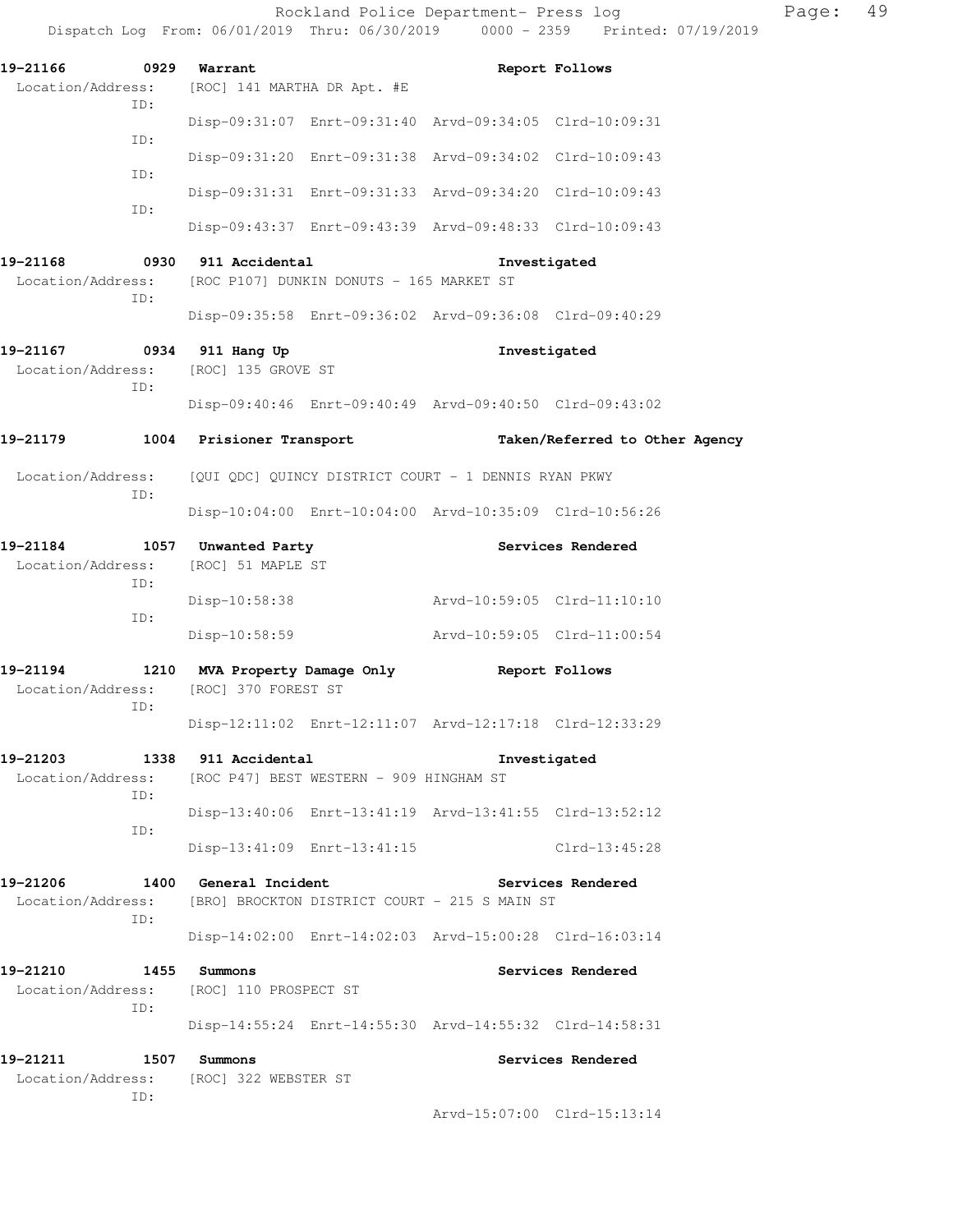| 19-22304 1510 Animal Complaint<br>Location/Address: [ROC] 110 WEBSTER ST                                                |                                                                            |                             | Services Rendered           |
|-------------------------------------------------------------------------------------------------------------------------|----------------------------------------------------------------------------|-----------------------------|-----------------------------|
| 19-21214 1514 Summons<br>Location/Address: [ROC] 482 WEBSTER ST                                                         |                                                                            |                             | Services Rendered           |
| ID:                                                                                                                     | Disp-15:14:39                                                              | Arvd-15:14:45 Clrd-15:14:47 |                             |
| 19-21217 1517 Summons<br>Location/Address: [ROC] 154 MYRTLE ST<br>TD:                                                   |                                                                            |                             | Services Rendered           |
|                                                                                                                         |                                                                            | Arvd-15:17:00 Clrd-15:19:59 |                             |
| 19-21218 1520 Summons<br>Location/Address: [ROC] 516 LIBERTY ST<br>ID:                                                  |                                                                            |                             | Services Rendered           |
|                                                                                                                         |                                                                            | Arvd-15:20:00 Clrd-15:51:14 |                             |
| 19-21224 1550 Animal Complaint<br>Location/Address: [ROC] 30 HIGHLAND ST<br>TD:                                         |                                                                            |                             | Provided Assistance         |
|                                                                                                                         | Disp-15:51:24 Enrt-15:51:30 Arvd-15:58:01 Clrd-16:04:02                    |                             |                             |
| 19-21232 1600 SHIFT ASSIGNMENTS<br>Location/Address: [ROC P72] ROCKLAND POLICE DEPARTMENT - 490 MARKET ST               |                                                                            | <b>No Service</b>           |                             |
| 19-21227 1607 Summons<br>Location/Address: [ROC] 39 CONDON CIR                                                          |                                                                            |                             | Services Rendered           |
| ID:                                                                                                                     |                                                                            | Arvd-16:07:00 Clrd-16:12:15 |                             |
| 19-21228 1610 MVA Property Damage Only Paper Exchange<br>Location/Address: [ROC] 19 BUTTERNUT LN @ 385 MARKET ST<br>ID: |                                                                            |                             |                             |
|                                                                                                                         | Disp-16:21:29                                                              | Arvd-16:21:57 Clrd-16:34:14 |                             |
| 19-21229 1615 Summons<br>Location/Address: [ROC] 1 CORNET STETSON DR<br>ID:                                             |                                                                            |                             | Services Rendered           |
|                                                                                                                         |                                                                            | Arvd-16:15:00 Clrd-16:21:12 |                             |
| 19-21242<br>Location/Address: [ROC] 159 POND ST<br>ID:                                                                  | 1839 Motor Vehicle Collision W/PI                                          | Report Follows              |                             |
| ID:                                                                                                                     | Disp-18:40:49 Enrt-18:40:52 Arvd-18:44:14 Clrd-19:14:56                    |                             |                             |
|                                                                                                                         | $Disp-18:45:01$                                                            | Arvd-18:45:03 Clrd-18:59:29 |                             |
| 19-21246<br>Location/Address:<br>ID:                                                                                    | 1858 Assist Fire Department<br>[ROC P45] COMFORT INN - PD - 850 HINGHAM ST |                             | Transported to Hospital     |
|                                                                                                                         |                                                                            |                             | Arvd-18:58:00 Clrd-19:07:58 |
| ID:                                                                                                                     | Disp-18:59:32                                                              | Arvd-18:59:35 Clrd-19:07:56 |                             |
| 19-21248<br>Location/Address:                                                                                           | 1926 Emergency Medical<br>[ROC] 19 PAYSON AVE @ 90 UNION ST                |                             | Transported to Hospital     |
| ID:                                                                                                                     | Disp-19:29:25 Enrt-19:29:31 Arvd-19:30:56 Clrd-19:42:29                    |                             |                             |
| ID:                                                                                                                     | Disp-19:29:25 Enrt-19:29:32 Arvd-19:31:27 Clrd-19:33:22                    |                             |                             |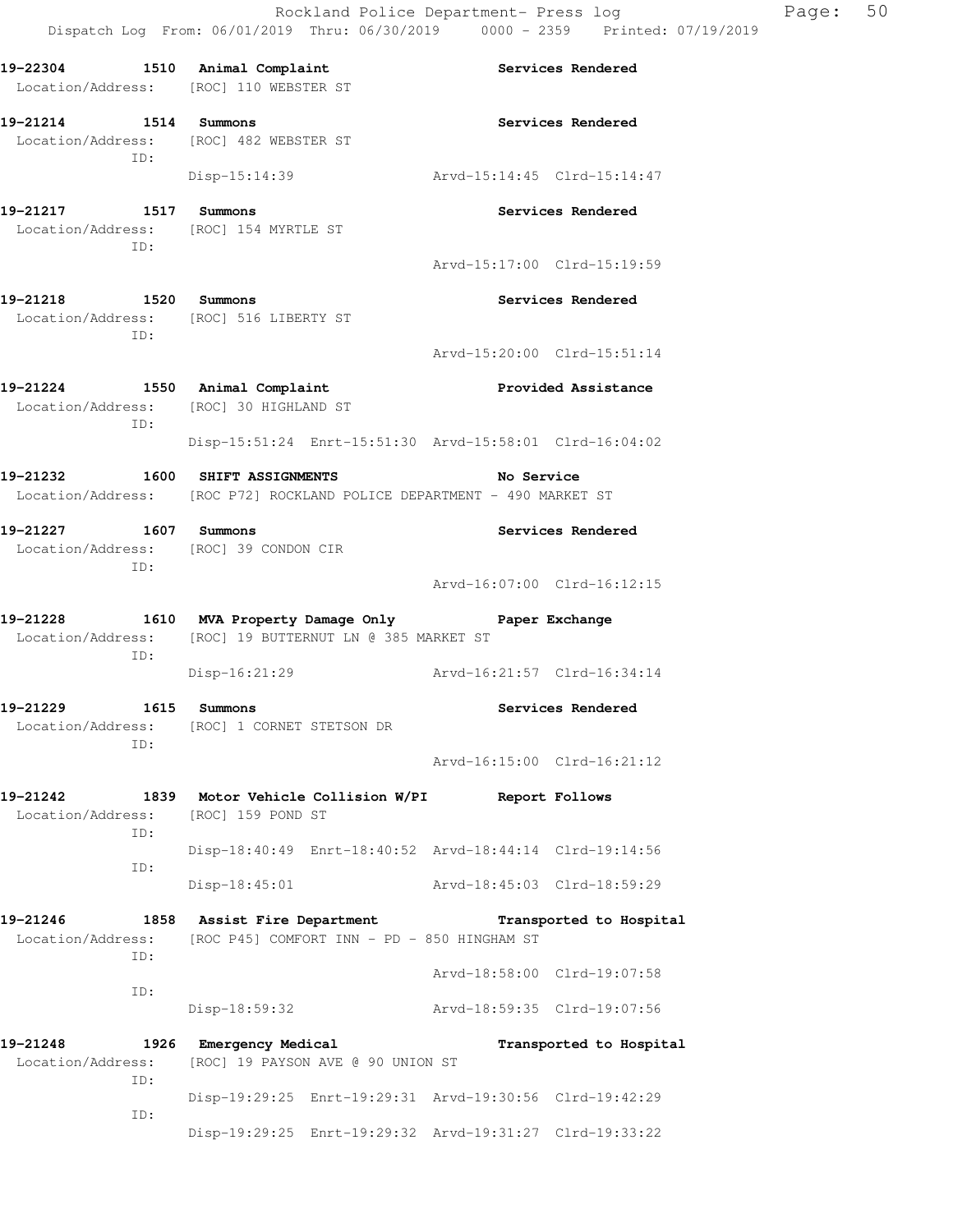|                                                                            |                                                                                                                                                                              |                             | Rockland Police Department- Press log | Page: | 51 |
|----------------------------------------------------------------------------|------------------------------------------------------------------------------------------------------------------------------------------------------------------------------|-----------------------------|---------------------------------------|-------|----|
|                                                                            | Dispatch Log From: 06/01/2019 Thru: 06/30/2019 0000 - 2359 Printed: 07/19/2019                                                                                               |                             |                                       |       |    |
| Fire Unit:                                                                 | ROCKEN1-Pumper-Rockland Engine 1<br>Disp-19:30:25 Enrt-19:30:37 Arvd-19:31:20 Clrd-19:44:50<br>InOrtsUnav1-19:46:33 InSrvce-19:46:33<br>EMS Unit: ABIA4-Abington Ambulance 4 |                             |                                       |       |    |
|                                                                            | Disp-19:30:25 Enrt-19:30:42 Arvd-19:35:42 Clrd-19:46:03<br>Hosp-19:53:55 ClrHosp-20:31:14 InQrtsUnavl-21:05:45 InSrvce-21:05:45                                              |                             |                                       |       |    |
| 19-21249 1930 Building Check<br>Location/Address: [ROC] GROVE ST<br>ID:    |                                                                                                                                                                              |                             | Services Rendered                     |       |    |
|                                                                            |                                                                                                                                                                              | Arvd-19:32:15 Clrd-19:32:39 |                                       |       |    |
| ID:                                                                        | 19-21250 1933 Larceny / Forgery/ Fraud<br>Location/Address: [ROC] 41 DELPRETE AVE                                                                                            |                             | Report Follows                        |       |    |
|                                                                            | Disp-19:35:00 Enrt-19:35:05 Arvd-19:39:16 Clrd-19:58:24                                                                                                                      |                             |                                       |       |    |
| Location/Address: [ROC] 1 REBECCA RD<br>ID:                                | 19-21252 1934 Lost/Found Property The Services Rendered                                                                                                                      |                             |                                       |       |    |
|                                                                            | Disp-19:44:32                                                                                                                                                                |                             | $Clrd-19:46:54$                       |       |    |
| 19-21255 1956 Building Check<br>Location/Address: [ROC] 48 CAREY ST<br>ID: |                                                                                                                                                                              |                             | Services Rendered                     |       |    |
|                                                                            |                                                                                                                                                                              | Arvd-19:58:20 Clrd-19:58:22 |                                       |       |    |
| ID:                                                                        | 19-21257 2009 Building Check Services Rendered<br>Location/Address: [ROC P47] BEST WESTERN - 909 HINGHAM ST                                                                  |                             |                                       |       |    |
|                                                                            |                                                                                                                                                                              | Arvd-20:10:27 Clrd-20:10:33 |                                       |       |    |
| ID:                                                                        | 19-21258 2015 Building Check<br>Location/Address: [ROC] BILL DELAHUNT PKWY                                                                                                   |                             | Services Rendered                     |       |    |
|                                                                            |                                                                                                                                                                              | Arvd-20:16:15 Clrd-20:16:19 |                                       |       |    |
| 19-21259<br>ID:                                                            | 2019 MVA Property Damage Only Shrvestigated<br>Location/Address: [ROC P97] SOMEPLACE BAR & GRILL - 363 UNION ST                                                              |                             |                                       |       |    |
|                                                                            | Disp-20:21:52 Enrt-20:21:55 Arvd-20:26:13 Clrd-20:31:22                                                                                                                      |                             |                                       |       |    |
| 19-21260 2025 911 Hang Up<br>Location/Address: [ROC] ALPINE ST<br>ID:      |                                                                                                                                                                              |                             | Services Rendered                     |       |    |
|                                                                            | Disp-20:27:08 Enrt-20:30:20 Arvd-20:31:18 Clrd-20:35:54                                                                                                                      |                             |                                       |       |    |
| 19-21269 2154 Building Check<br>Location/Address:<br>ID:                   | [ROC] GROVE ST                                                                                                                                                               |                             | Services Rendered                     |       |    |
|                                                                            |                                                                                                                                                                              | Arvd-21:56:25 Clrd-21:59:24 |                                       |       |    |
| 19-21270 2159 Building Check<br>Location/Address: [ROC] 48 CAREY ST<br>ID: |                                                                                                                                                                              |                             | Services Rendered                     |       |    |
|                                                                            |                                                                                                                                                                              | Arvd-22:00:56 Clrd-22:02:25 |                                       |       |    |
| 19-21271 2205 Building Check<br>ID:                                        | Location/Address: [ROC] 909 HINGHAM ST                                                                                                                                       |                             | Services Rendered                     |       |    |
|                                                                            |                                                                                                                                                                              | Arvd-22:07:52 Clrd-22:14:20 |                                       |       |    |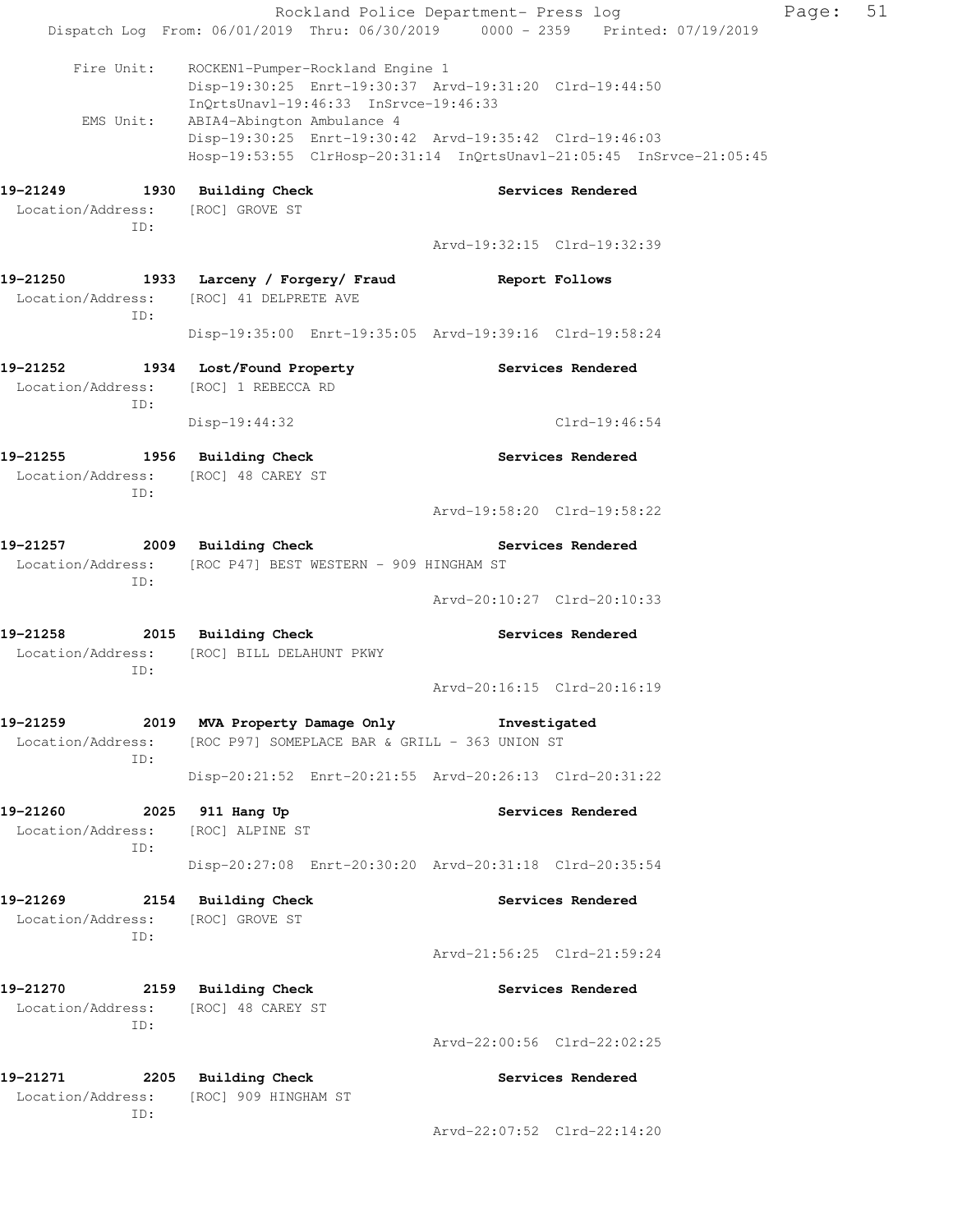| 19-21276 | 2230 | General Incident                 |                             | Services Rendered |
|----------|------|----------------------------------|-----------------------------|-------------------|
|          |      | Location/Address: [ROC] UNION ST |                             |                   |
|          | TD:  |                                  |                             |                   |
|          |      |                                  | Arvd-22:30:00 Clrd-22:32:51 |                   |

# **For Date: 06/14/2019 - Friday**

|                               |      | 19-21283 0012 Information Call                                                                            | No Action Required                                                                                                 |
|-------------------------------|------|-----------------------------------------------------------------------------------------------------------|--------------------------------------------------------------------------------------------------------------------|
|                               |      | Location/Address: [ROC P72] ROCKLAND POLICE DEPARTMENT - 490 MARKET ST                                    |                                                                                                                    |
|                               | ID:  | $19-21291$ 0313 Noise Complaint<br>Location/Address: [ROC] 248 CRESCENT ST                                | Services Rendered                                                                                                  |
|                               | ID:  |                                                                                                           | Disp-03:15:49 Enrt-03:15:55 Arvd-03:18:11 Clrd-03:36:24<br>Disp-03:15:49 Enrt-03:15:54 Arvd-03:16:36 Clrd-03:36:23 |
|                               | ID:  | 19-21294 0528 Building Check<br>Location/Address: [ROC] UNION ST                                          | Appears Secure                                                                                                     |
|                               |      | 19-21295 0555 Motor Vehicle Stop                                                                          | Arvd-05:28:00 Clrd-05:53:06<br>Citation/Warning Issued                                                             |
|                               | ID:  | Location/Address: [ROC] 433 NORTH AVE @ 635 SALEM ST                                                      | Arvd-05:55:00 Clrd-06:01:44                                                                                        |
|                               | ID:  | 19-21297 0613 Motor Vehicle Stop<br>Location/Address: [ROC P65] 7-ELEVEN CONVENIENCE STORE - 92 MARKET ST | Citation/Warning Issued                                                                                            |
|                               |      |                                                                                                           | Arvd-06:13:00 Clrd-06:19:28                                                                                        |
|                               | ID:  | Location/Address: [ROC] WEST WATER ST @ LINDEN PARK                                                       | 19-21299 		 0621 Motor Vehicle Stop 		 Citation/Warning Issued                                                     |
|                               |      |                                                                                                           | Arvd-06:21:00 Clrd-06:28:30                                                                                        |
|                               | ID:  | 19-21300 0623 Motor Vehicle Stop Nerbal Warning<br>Location/Address: [ROC] PLEASANT ST @ PLEASANT VIEW RD |                                                                                                                    |
|                               |      |                                                                                                           | Arvd-06:23:00 Clrd-06:24:22                                                                                        |
|                               | ID:  | Location/Address: [ROC] 39 PLEASANT ST @ 16 WHEELER AVE                                                   | 19-21301 0627 Motor Vehicle Stop Citation/Warning Issued                                                           |
|                               |      |                                                                                                           | Arvd-06:27:00 Clrd-06:32:54                                                                                        |
| 19–21305                      | ID:  | 0632 Assist Fire Department<br>Location/Address: [ROC] 11 PACIFIC ST Apt. #4                              | No EMS                                                                                                             |
|                               |      |                                                                                                           | Arvd-06:32:00 Clrd-06:38:52                                                                                        |
| 19–21307                      | ID:  | 0650 Motor Vehicle Stop<br>Location/Address: [ROC] NORTH AVE                                              | Citation/Warning Issued                                                                                            |
|                               |      |                                                                                                           | Arvd-06:50:00 Clrd-06:56:20                                                                                        |
| 19–21313<br>Location/Address: | 0736 | Follow-Up Investigation<br>[ROC] 60 CRESCENT ST                                                           | Services Rendered                                                                                                  |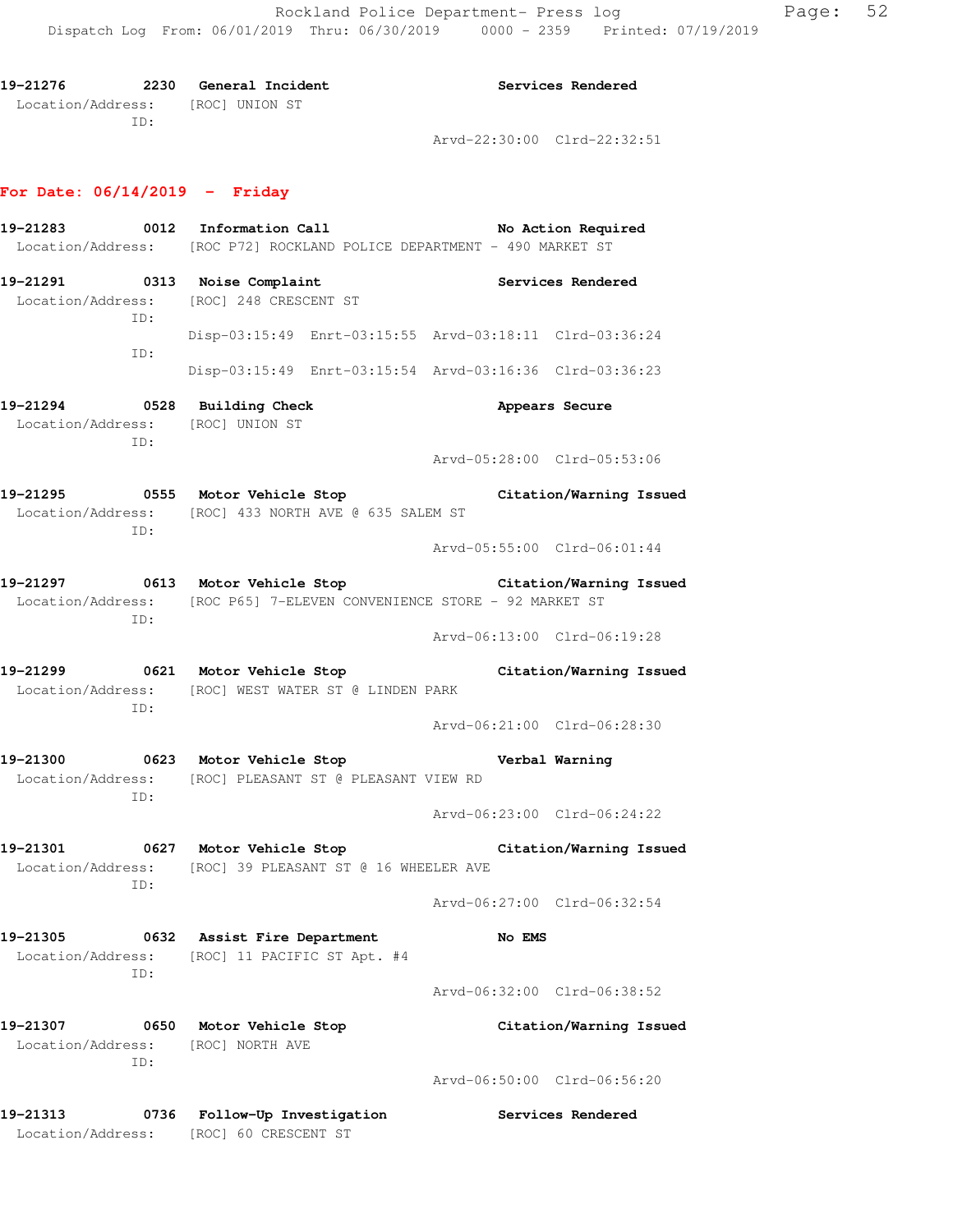ID: Arvd-07:36:00 Clrd-07:47:29 **19-21314 0803 911 Accidental Services Rendered**  Location/Address: [ROC P47] BEST WESTERN - 909 HINGHAM ST ID: Disp-08:08:14 Enrt-08:08:20 Arvd-08:31:06 Clrd-08:33:09 **19-21315 0807 General Info Services Rendered**  Location/Address: [ROC P72] ROCKLAND POLICE DEPARTMENT - 490 MARKET ST **19-21320 0834 Building Check Building Checked/Secured**  Location/Address: [ROC] HINGHAM ST ID: Arvd-08:35:32 Clrd-08:35:50 **19-21323 0842 Prisioner Transport Taken/Referred to Other Agency**  Location/Address: [HIN] HINGHAM DISTRICT COURT - 28 GEORGE WASHINGTON BLVD ID: Arvd-08:42:00 Clrd-11:05:02 19-21326 **0903** Animal Complaint **19-21326** Services Rendered Location/Address: [ROC] 177 CONCORD ST ID: Disp-09:04:10 Enrt-09:04:30 Arvd-09:07:17 Clrd-09:47:01 ID: Disp-09:04:24 Enrt-09:04:35 Arvd-09:07:13 Clrd-09:46:52 Fire Unit: ROCKEN1-Pumper-Rockland Engine 1 Disp-09:23:00 Enrt-09:23:15 Arvd-09:25:21 Clrd-09:34:26 InQrtsUnavl-09:44:16 InSrvce-09:44:16 EMS Unit: ROCKAM1-Rockland A1 Disp-09:23:08 Enrt-09:23:12 Arvd-09:25:17 Clrd-09:34:29 InQrtsUnavl-09:44:20 InSrvce-09:44:20 ID: Disp-09:23:39 Arvd-09:23:42 Clrd-09:32:48 ID: Disp-09:25:55 Enrt-09:26:06 Arvd-09:26:08 Clrd-09:47:04 **19-21328 0932 Animal Complaint No Service**  Location/Address: [ROC P72] ROCKLAND POLICE DEPARTMENT - 490 MARKET ST ID: Disp-09:34:09 Clrd-09:35:58 **19-21329 0947 Building Check Building Checked/Secured**  Location/Address: [ROC] 48 CAREY ST ID: Disp-09:49:44 Clrd-09:49:53 **19-21330 0949 911 Accidental Services Rendered**  Location/Address: [ROC] 1 TECHNOLOGY PL ID: Disp-09:50:15 Arvd-09:50:18 Clrd-09:57:31 **19-21333 0950 Building Check Building Checked/Secured**  Location/Address: [ROC] GROVE ST ID: Disp-09:50:50 Clrd-09:51:00

**19-21335 0958 Building Check Building Checked/Secured**  Location/Address: [ROC] HINGHAM ST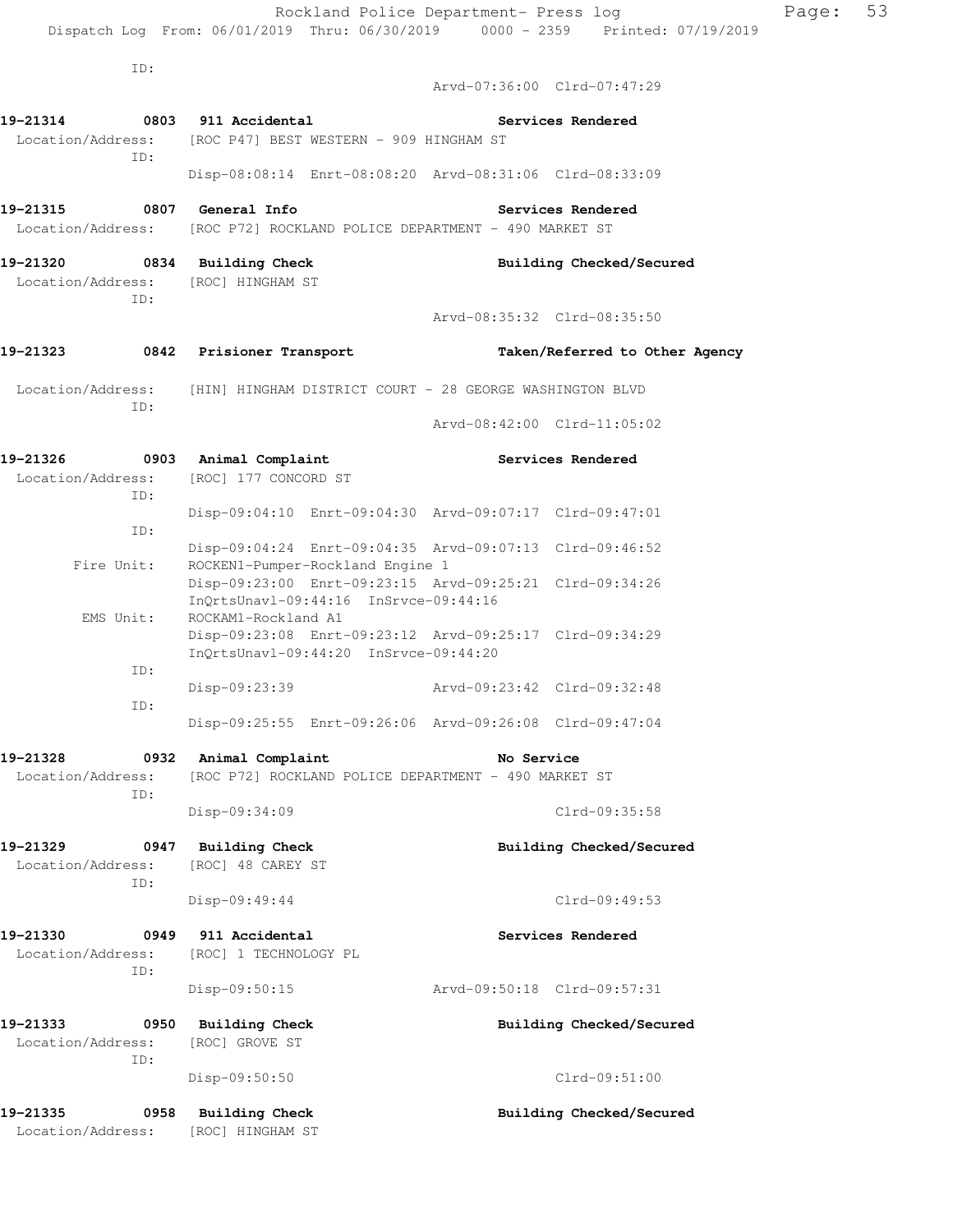**19-21336 1000 Building Check Building Checked/Secured** 

ID:

Location/Address: [ROC] BILL DELAHUNT PKWY

Arvd-09:59:48 Clrd-10:00:09

| ID:                                                                                  |                                                    |                                                         |                          |                             |
|--------------------------------------------------------------------------------------|----------------------------------------------------|---------------------------------------------------------|--------------------------|-----------------------------|
|                                                                                      |                                                    |                                                         |                          | Arvd-10:01:04 Clrd-10:01:23 |
| 19-21338 1011 Burglar Alarm<br>Location/Address: [ROC] 100 CENTRE AVE                |                                                    |                                                         |                          | Building Checked/Secured    |
| ID:                                                                                  |                                                    | Disp-10:12:34 Enrt-10:12:40 Arvd-10:24:10 Clrd-10:24:13 |                          |                             |
| 19-21341 1032 Building Check                                                         |                                                    |                                                         |                          | Building Checked/Secured    |
| Location/Address: [ROC] 48 CAREY ST<br>ID:                                           |                                                    |                                                         |                          |                             |
|                                                                                      | Disp-10:33:29                                      |                                                         |                          | Clrd-10:33:35               |
| 19-21343<br>Location/Address:<br>ID:                                                 | 1037 Suspicious Activity<br>[ROC] 942 UNION ST     |                                                         |                          | <b>Services Rendered</b>    |
| ID:                                                                                  |                                                    | Disp-10:41:06 Enrt-10:41:15 Arvd-10:41:54 Clrd-11:04:01 |                          |                             |
|                                                                                      |                                                    | Disp-10:48:57 Enrt-10:49:06 Arvd-10:56:19 Clrd-11:03:57 |                          |                             |
| 19-21342 1040 Suspicious Activity<br>Location/Address: [ROC] 90 UNION ST             |                                                    |                                                         | No Service               |                             |
| 19-21349 1105 Assist Police Department Services Rendered                             |                                                    |                                                         |                          |                             |
| Location/Address: [ROC P72] ROCKLAND POLICE DEPARTMENT - 177 CONCORD ST              |                                                    |                                                         |                          |                             |
| 19-21347 1110 Animal Complaint<br>Location/Address:<br>ID:                           | [ROC] 42 FRANKLIN AVE                              |                                                         | <b>Services Rendered</b> |                             |
|                                                                                      |                                                    | Disp-11:11:46 Enrt-11:11:53 Arvd-11:13:18 Clrd-11:31:14 |                          |                             |
| 19-21350 1126 Motor Vehicle Collision W/PI Vehicle Towed<br>Location/Address:<br>ID: |                                                    | [ROC] 20 RESERVOIR PARK DR @ 800 HINGHAM ST             |                          |                             |
| ID:                                                                                  |                                                    | Disp-11:28:47 Enrt-11:29:02 Arvd-11:36:26 Clrd-12:06:46 |                          |                             |
|                                                                                      |                                                    | Disp-11:28:57 Enrt-11:29:02 Arvd-11:36:28 Clrd-11:49:06 |                          |                             |
| 19-21355<br>Location/Address:<br>ID:                                                 | 1142 Assist Fire Department<br>[ROC] 11 PACIFIC ST |                                                         | Cancelled Enroute        |                             |
|                                                                                      |                                                    | Disp-11:42:44 Enrt-11:42:47 Arvd-11:45:32 Clrd-11:45:35 |                          |                             |
| 1147<br>19–21356                                                                     | 911 Accidental                                     |                                                         |                          | Services Rendered           |
| Location/Address:<br>ID:                                                             |                                                    | [ROC P55] HOME DEPOT - 1149 HINGHAM ST                  |                          |                             |
| ID:                                                                                  |                                                    | Disp-11:48:33 Enrt-11:48:36                             |                          | $Clrd-11:51:01$             |
|                                                                                      |                                                    | Disp-11:49:22 Enrt-11:49:25 Arvd-11:51:49 Clrd-11:55:54 |                          |                             |
| 19–21357<br>1201                                                                     | <b>Building Check</b>                              |                                                         |                          | Building Checked/Secured    |
| Location/Address:<br>ID:                                                             | [ROC] 48 CAREY ST                                  |                                                         |                          |                             |
|                                                                                      | Disp-12:03:44                                      |                                                         |                          | Clrd-12:03:58               |
| 19-21358<br>1204                                                                     | <b>Building Check</b>                              |                                                         |                          | Building Checked/Secured    |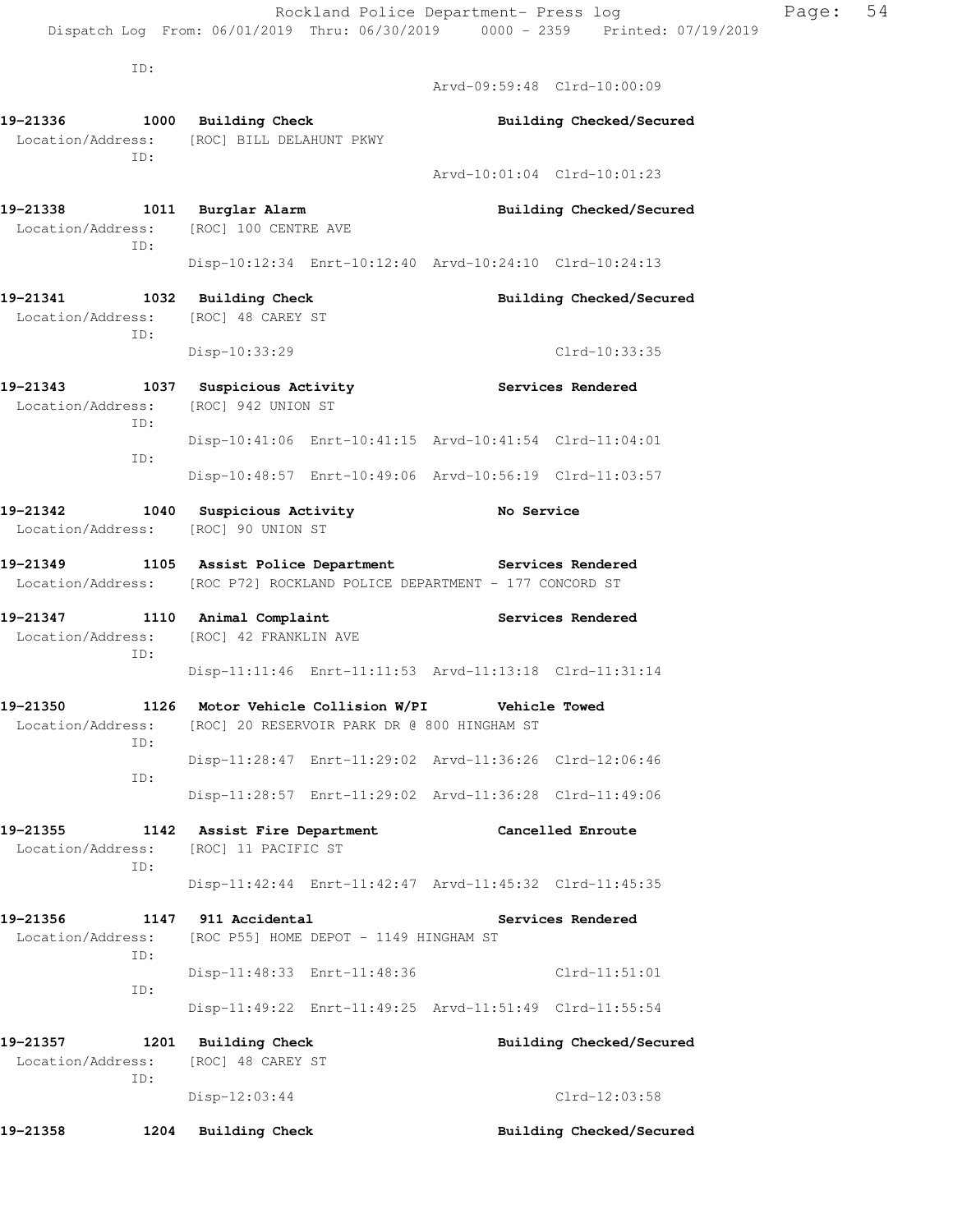Rockland Police Department- Press log Fage: 55 Dispatch Log From: 06/01/2019 Thru: 06/30/2019 0000 - 2359 Printed: 07/19/2019 Location/Address: [ROC] GROVE ST ID: Disp-12:05:02 Clrd-12:05:11 **19-21359 1241 Breaking & Entering Report Follows**  Location/Address: [ROC] 78 HINGHAM ST ID: Disp-12:43:22 Enrt-12:43:27 Arvd-12:49:37 Clrd-13:12:30 ID: Disp-12:50:37 Enrt-12:50:40 Arvd-13:11:06 Clrd-13:11:08 **19-21364 1324 Motor Vehicle Stop Citation/Warning Issued**  Location/Address: [ROC] 291 MARKET ST @ 15 ALBION ST ID: Arvd-13:24:00 Clrd-13:30:00 **19-21365 1330 Assist Other Agency Services Rendered**  Location/Address: [ROC] 381 WEST WATER ST ID: Disp-13:35:14 Arvd-13:47:23 Clrd-14:35:08 19-21371 1447 Building Check **Building Checked/Secured**  Location/Address: [ROC P47] BEST WESTERN - 909 HINGHAM ST ID: Disp-14:48:11 Clrd-14:48:19 **19-21379 1535 Assist Fire Department Services Rendered**  Location/Address: [ROC P62] CHINA PLAZA - 35 MARKET ST ID: Disp-15:35:35 Enrt-15:35:37 Arvd-15:56:43 Clrd-15:56:45 **19-21381 1608 SHIFT ASSIGNMENTS No Service**  Location/Address: [ROC P72] ROCKLAND POLICE DEPARTMENT - 490 MARKET ST **19-21387 1706 Health & Welfare Check No EMS**  Location/Address: [ROC] 15 HAWTHORNE ST ID: Disp-17:08:41 Enrt-17:08:45 Arvd-17:13:09 Clrd-17:17:39 Fire Unit: ROCKEN1-Pumper-Rockland Engine 1 Disp-17:09:26 Enrt-17:10:09 Arvd-17:13:11 Clrd-17:16:53 InQrtsUnavl-17:21:06 InSrvce-17:21:06 EMS Unit: ROCKAM1-Rockland A1 Disp-17:09:29 Enrt-17:10:11 Arvd-17:13:14 Clrd-17:16:50 InQrtsUnavl-17:21:12 InSrvce-17:21:12 **19-21392 1732 Motor Vehicle Stop Citation/Warning Issued**  Location/Address: [ROC] 31 WEST WATER ST ID: Arvd-17:32:00 Clrd-17:46:44 **19-21397 1801 Emergency Medical Transported to Hospital**  Location/Address: [ROC] 210 WEBSTER ST Apt. #6 EMS Unit: ROCKAM1-Rockland A1 Disp-18:01:49 Enrt-18:02:37 Arvd-18:03:29 Clrd-18:21:41 Hosp-18:30:22 ClrHosp-19:17:44 InQrtsUnavl-19:23:44 InSrvce-19:23:44 Fire Unit: ROCKEN1-Pumper-Rockland Engine 1 Disp-18:01:53 Enrt-18:02:35 Arvd-18:03:31 Clrd-18:21:43 InQrtsUnavl-18:24:35 InSrvce-18:24:35 ID: Disp-18:02:06 Enrt-18:02:15 Arvd-18:12:05 Clrd-18:12:17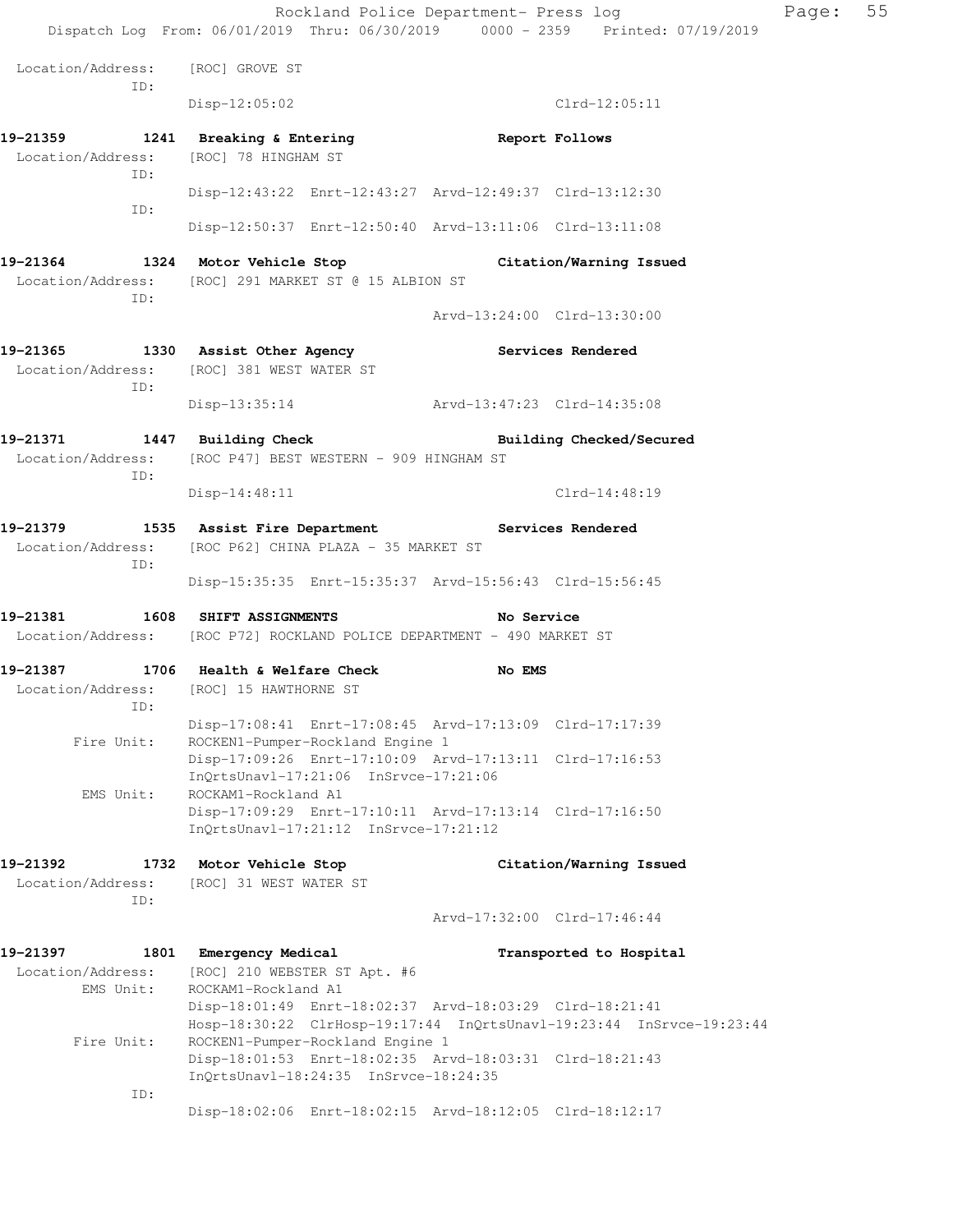Dispatch Log From: 06/01/2019 Thru: 06/30/2019 0000 - 2359 Printed: 07/19/2019 19-21401 1821 Harassment **Advised to Court** Advised to Court Location/Address: [ROC] 110 MARTHA DR Apt. #E ID: Disp-18:27:05 Clrd-18:28:53 **19-21481 1832 911 Wireless call (Transfered) 911 Wireless call (Transfered)**  Location: [ROC] **19-21402 1841 Unwanted Party Peace Restored**  Location/Address: [ROC] 111 MARKET ST Apt. #13 ID: Disp-18:42:43 Enrt-18:42:58 Clrd-18:56:41 ID: Disp-18:42:43 Enrt-18:42:58 Clrd-18:58:41 ID: Disp-18:46:18 Arvd-18:46:25 Clrd-18:57:11 19-21403 1853 Lockout **Services Rendered**  Location/Address: [ROC P81] OCEAN STATE JOB LOT - 360 MARKET ST ID: Disp-18:56:57 Enrt-18:57:04 Arvd-18:59:46 Clrd-19:01:57 ID: Disp-19:00:01 Arvd-19:00:08 Clrd-19:02:02 **19-21405 1927 Building Check Services Rendered**  Location/Address: [ROC] 135 GROVE ST ID: Arvd-19:28:36 Clrd-19:29:49 **19-21406 1931 Building Check Services Rendered**  Location/Address: [ROC] 48 CAREY ST ID: Arvd-19:32:08 Clrd-19:33:35 **19-21412 2020 911 Accidental Gone on arrival**  Location/Address: [ROC] 45 HANNAH WAY ID: Disp-20:22:16 Enrt-20:22:23 Arvd-20:24:38 Clrd-20:31:31 ID: Disp-20:22:16 Enrt-20:22:23 Arvd-20:24:02 Clrd-20:31:31 ID: Disp-20:23:39 Enrt-20:23:39 Arvd-20:25:54 Clrd-20:31:31 **19-21414 2038 Motor Vehicle Stop Citation/Warning Issued**  Location/Address: [ROC] 454 HINGHAM ST ID: Arvd-20:38:00 Clrd-20:50:59 **19-21417 2056 911 Accidental Services Rendered**  Location/Address: [ROC] 282 SUMMER ST ID: Disp-20:58:39 Enrt-20:58:51 Arvd-21:05:25 Clrd-21:06:15 **19-21419 2112 Unwanted Party Gone on arrival**  Location/Address: [ROC 17] E.T. WRIGHT SHOE FACTORY - 379 LIBERTY ST ID: Disp-21:15:37 Enrt-21:15:46 Arvd-21:16:49 Clrd-21:18:45 ID:

Disp-21:15:37 Enrt-21:15:46 Arvd-21:16:49 Clrd-21:18:45

Rockland Police Department- Press log Fage: 56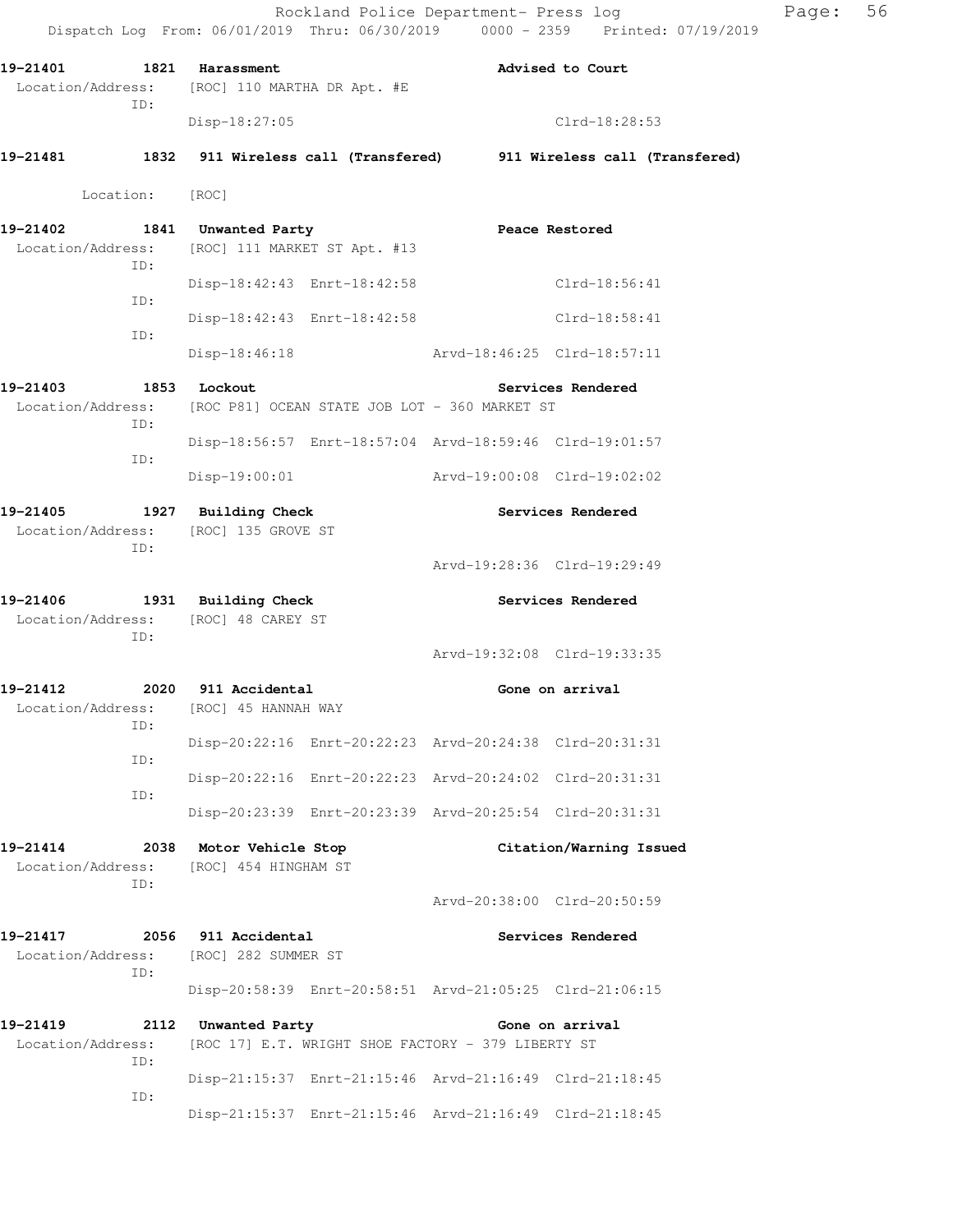| 19-21420                            | 2134 Emergency Medical                                                                            |                             | Transported to Hospital     |
|-------------------------------------|---------------------------------------------------------------------------------------------------|-----------------------------|-----------------------------|
| Location/Address:                   | [ROC] 278 MONCRIEF RD                                                                             |                             |                             |
| Fire Unit:                          | ROCKEN1-Pumper-Rockland Engine 1                                                                  |                             |                             |
|                                     | Disp-21:35:04                                                                                     |                             | $Clrd-21:36:53$             |
|                                     | InOrtsUnav1-21:36:53 InSrvce-21:36:53                                                             |                             |                             |
| ID:                                 | Disp-21:35:05 Enrt-21:35:14 Arvd-21:38:02 Clrd-21:48:09                                           |                             |                             |
| EMS Unit:                           | ROCKAM1-Rockland A1                                                                               |                             |                             |
|                                     | Disp-21:35:10 Enrt-21:36:35 Arvd-21:40:18 Clrd-21:47:00                                           |                             |                             |
|                                     | Hosp-22:10:50 ClrHosp-23:10:24 InQrtsUnavl-23:12:31 InSrvce-23:12:31                              |                             |                             |
| Fire Unit:                          | ROCKEN3-Pumper-Rockland Engine 3                                                                  |                             |                             |
|                                     | Disp-21:36:57 Enrt-21:37:04 Arvd-21:41:40 Clrd-21:47:01                                           |                             |                             |
| ID:                                 | InQrtsUnavl-22:03:08 InSrvce-22:03:08                                                             |                             |                             |
|                                     | Disp-21:37:21                                                                                     |                             |                             |
|                                     |                                                                                                   |                             |                             |
| 19-21421                            | 2151 Building Check                                                                               |                             | Services Rendered           |
| Location/Address: [ROC] 48 CAREY ST |                                                                                                   |                             |                             |
| ID:                                 |                                                                                                   |                             | Arvd-21:52:01 Clrd-21:53:14 |
|                                     |                                                                                                   |                             |                             |
| 19-21422                            | 2154 Building Check                                                                               |                             | Services Rendered           |
|                                     | Location/Address: [ROC] 135 GROVE ST Apt. #135                                                    |                             |                             |
| ID:                                 |                                                                                                   |                             |                             |
|                                     |                                                                                                   |                             | Arvd-21:55:41 Clrd-21:58:29 |
| 19-21423                            | 2204 Noise Complaint                                                                              |                             | Gone on arrival             |
| Location/Address:                   | [ROC] CORNET STETSON DR                                                                           |                             |                             |
| ID:                                 |                                                                                                   |                             |                             |
|                                     | Disp-22:06:25 Enrt-22:06:42                                                                       |                             | Clrd-22:09:39               |
| ID:                                 | Disp-22:17:48                                                                                     |                             | Clrd-22:17:56               |
|                                     |                                                                                                   |                             |                             |
| 19-21424                            | 2207 Complaint                                                                                    |                             | Services Rendered           |
| Location/Address:                   | [ROC] RICH DALES FOOD - UNION ST                                                                  |                             |                             |
| ID:                                 |                                                                                                   |                             | Arvd-22:10:09 Clrd-22:18:43 |
| ID:                                 | Disp-22:09:39                                                                                     |                             |                             |
|                                     | Disp-22:09:39 Enrt-22:12:55                                                                       |                             | $Clrd-22:17:18$             |
| ID:                                 |                                                                                                   |                             |                             |
|                                     | Disp-22:09:52                                                                                     | Arvd-22:10:01 Clrd-22:11:49 |                             |
|                                     | 19-21426 2220 Motor Vehicle Stop                                                                  |                             | Services Rendered           |
|                                     | Location/Address: [ROC] REED BENT RD                                                              |                             |                             |
| ID:                                 |                                                                                                   |                             |                             |
|                                     |                                                                                                   |                             | Arvd-22:20:00 Clrd-22:23:17 |
|                                     |                                                                                                   |                             |                             |
|                                     | 19-21427 2225 Motor Vehicle Stop<br>Location/Address: [ROC P86] MOBIL GAS STATION - 158 MARKET ST |                             | Citation/Warning Issued     |
| ID:                                 |                                                                                                   |                             |                             |
|                                     |                                                                                                   |                             | Arvd-22:25:00 Clrd-22:45:55 |
|                                     |                                                                                                   |                             |                             |
| 19-21429                            | 2250 Motor Vehicle Stop                                                                           |                             | Services Rendered           |
| ID:                                 | Location: [ROC] HARTSTUFF PARK                                                                    |                             |                             |
|                                     |                                                                                                   | Arvd-22:50:00 Clrd-22:54:42 |                             |
| ID:                                 |                                                                                                   |                             |                             |
|                                     | $Disp-22:52:00$                                                                                   | Arvd-22:52:04 Clrd-22:54:48 |                             |
| 19-21431                            | 2252 Harassment                                                                                   |                             | Services Rendered           |
|                                     | Location/Address: [ROC] 110 MARTHA DR Apt. #E                                                     |                             |                             |
|                                     |                                                                                                   |                             |                             |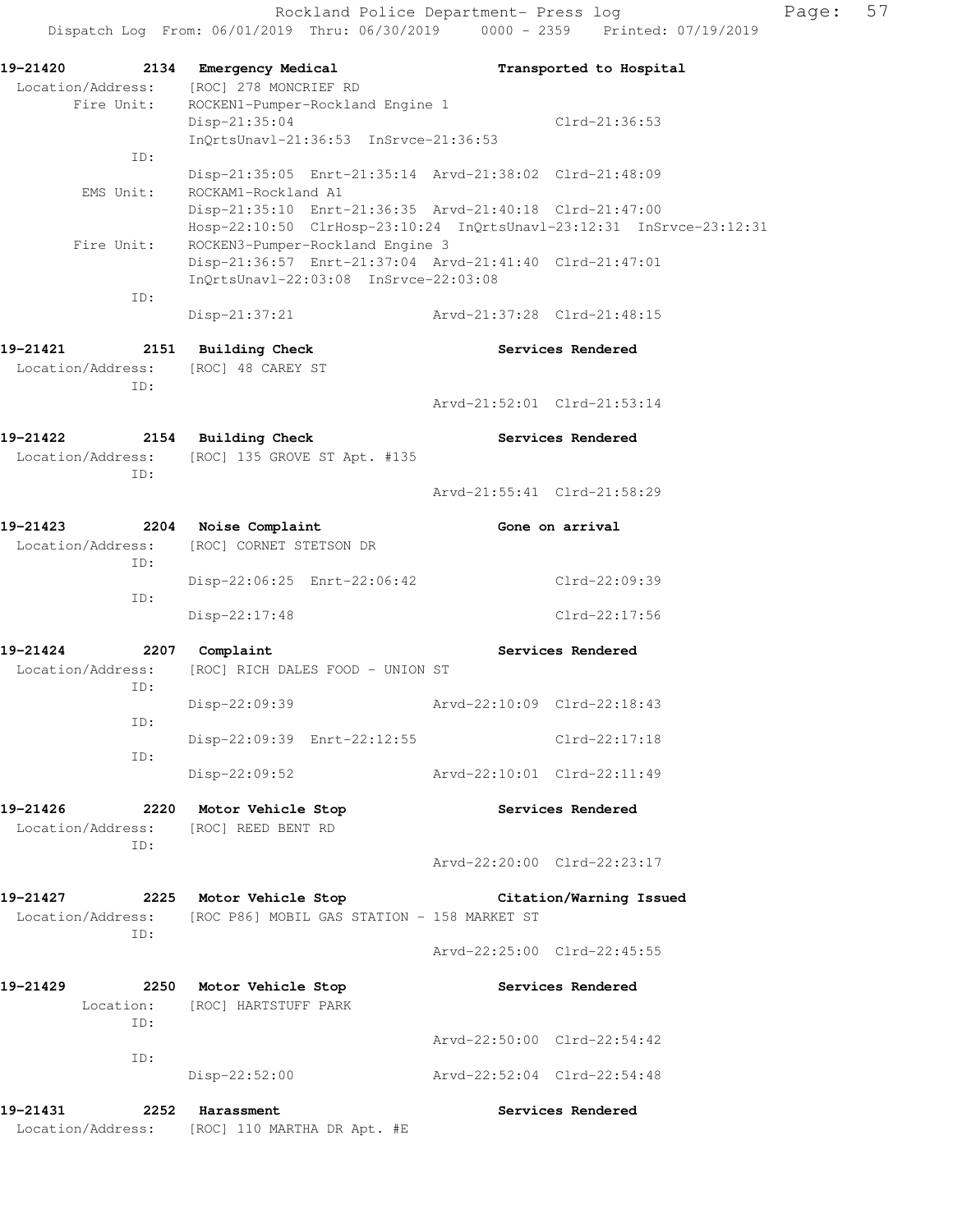ID:

Disp-22:53:51 Enrt-22:56:21 Arvd-23:00:58 Clrd-23:34:01

| 19–21433          | 2330 |               | <b>CRUISER MAINTENANCE</b> |                                                      |  | Services Rendered |                            |  |
|-------------------|------|---------------|----------------------------|------------------------------------------------------|--|-------------------|----------------------------|--|
| Location/Address: |      |               |                            | [ROC P72] ROCKLAND POLICE DEPARTMENT - 490 MARKET ST |  |                   |                            |  |
|                   | TD:  |               |                            |                                                      |  |                   |                            |  |
|                   |      | Disp-00:07:15 |                            |                                                      |  |                   | Clrd-06/15/2019 @ 00:07:23 |  |

#### **For Date: 06/15/2019 - Saturday**

**19-21432 0001 SHIFT ASSIGNMENTS No Service**  Location/Address: [ROC P72] ROCKLAND POLICE DEPARTMENT - 490 MARKET ST **19-21444 0232 Assist Other Agency Could Not Locate**  Location/Address: [ROC] 1056 UNION ST ID: Disp-02:35:19 Enrt-02:37:49 Arvd-02:43:06 Clrd-02:52:21 ID: Disp-02:35:19 Enrt-02:37:49 Arvd-02:43:06 Clrd-02:52:21 ID: Disp-02:39:16 Arvd-02:39:30 Clrd-02:52:21 **19-21446 0609 Building Check Services Rendered**  Location/Address: [ROC] UNION ST ID: Arvd-06:11:09 Clrd-06:21:56 **19-21451 0656 Noise Complaint Services Rendered**  Location/Address: [ROC] 84 NORTH AVE ID: Disp-06:58:37 Enrt-06:58:45 Arvd-07:03:57 Clrd-07:07:41 **19-21464 0955 Disabled Motor Vehicle Services Rendered**  Location/Address: [ROC] 200 BEECH ST ID: Disp-09:57:20 Arvd-09:57:23 Clrd-10:08:58 **19-21471 1046 Motor Vehicle Stop Citation/Warning Issued**  Location/Address: [ROC] 593 SALEM ST ID: Arvd-10:46:00 Clrd-11:01:20 **19-21479 1146 Lost/Found Property Services Rendered**  Location/Address: [ROC P62] CHINA PLAZA - 35 MARKET ST ID: Disp-11:50:32 Clrd-11:50:47 **19-21484 1241 Animal Complaint Could Not Locate**  Location/Address: [ROC P55] HOME DEPOT - 1149 HINGHAM ST ID: Disp-12:43:48 Enrt-12:43:54 Clrd-12:58:02 ID: Disp-12:58:14 Enrt-13:03:16 Arvd-13:03:19 Clrd-13:10:54 **19-21488 1311 Suspicious Activity Services Rendered**  Location/Address: [ROC] 48 CAREY ST ID: Disp-13:12:34 Enrt-13:12:36 Arvd-13:15:20 Clrd-13:25:30 ID: Disp-13:12:44 Enrt-13:12:47 Arvd-13:15:20 Clrd-13:25:25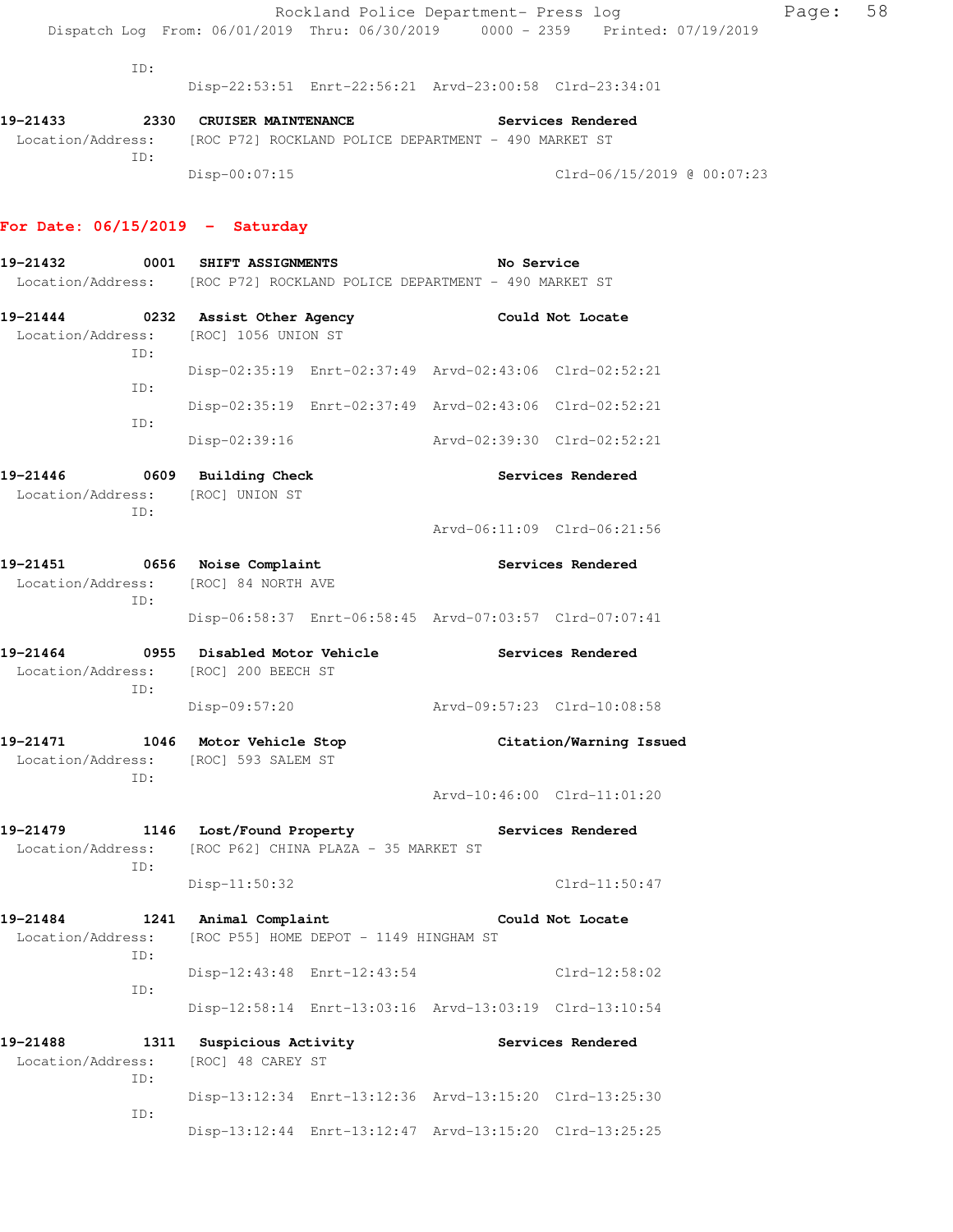**19-21491 1407 General Incident Services Rendered**  Location/Address: [ROC P72] ROCKLAND POLICE DEPARTMENT - 490 MARKET ST ID: Disp-14:13:26 Clrd-14:13:40 **19-21492 1430 Motor Vehicle Stop Citation/Warning Issued**  Location/Address: [ROC 53] 400 HINGHAM STREET - 400 HINGHAM ST ID: Arvd-14:30:00 Clrd-14:45:42 **19-21495 1535 Assist Public Arrest(s) Made**  Location/Address: [ROC] 31 LIBERTY ST @ 458 MARKET ST ID: Disp-15:36:25 Enrt-15:36:43 Arvd-15:36:51 Clrd-15:51:11 ID: Disp-15:36:34 Enrt-15:36:46 Arvd-15:36:48 Clrd-15:50:34 **19-21497 1611 SHIFT ASSIGNMENTS No Service**  Location/Address: [ROC P72] ROCKLAND POLICE DEPARTMENT - 490 MARKET ST **19-22306 1630 Animal Complaint Services Rendered**  Location/Address: [ROC] 55 NORMAN ST **19-21503 1705 Burglar Alarm Building Checked/Secured**  Location/Address: [ROC] 76 SUMMIT ST ID: Disp-17:05:56 Arvd-17:06:10 Clrd-17:07:51 ID: Disp-17:06:42 Enrt-17:06:46 Arvd-17:06:49 Clrd-17:07:51 19-21508 1726 Complaint **19-21508** Services Rendered Location/Address: [ROC] 3 PLEASANT ST ID: Disp-17:32:45 Enrt-17:39:15 Clrd-18:08:09 ID: Disp-17:40:15 Enrt-17:40:17 Arvd-17:40:20 Clrd-17:55:24 **19-21507 1728 Motor Vehicle Stop Citation/Warning Issued**  Location/Address: [ROC] 292 MARKET ST ID: Arvd-17:28:00 Clrd-17:36:47 **19-21509 1754 Motor Vehicle Stop Citation/Warning Issued**  Location/Address: [ROC] 675 LIBERTY ST @ 3 PLEASANT ST ID: Arvd-17:54:00 Clrd-18:07:18 **19-21513 1849 Building Check Services Rendered**  Location/Address: [ROC] BILL DELAHUNT PKWY ID: Arvd-18:51:24 Clrd-18:57:29 **19-21514 1904 Building Check Services Rendered**  Location/Address: [ROC] GROVE ST ID: Arvd-19:04:46 Clrd-19:08:18 **19-21524 2104 Health & Welfare Check Services Rendered**  Location/Address: [ROC] 285 SALEM ST ID: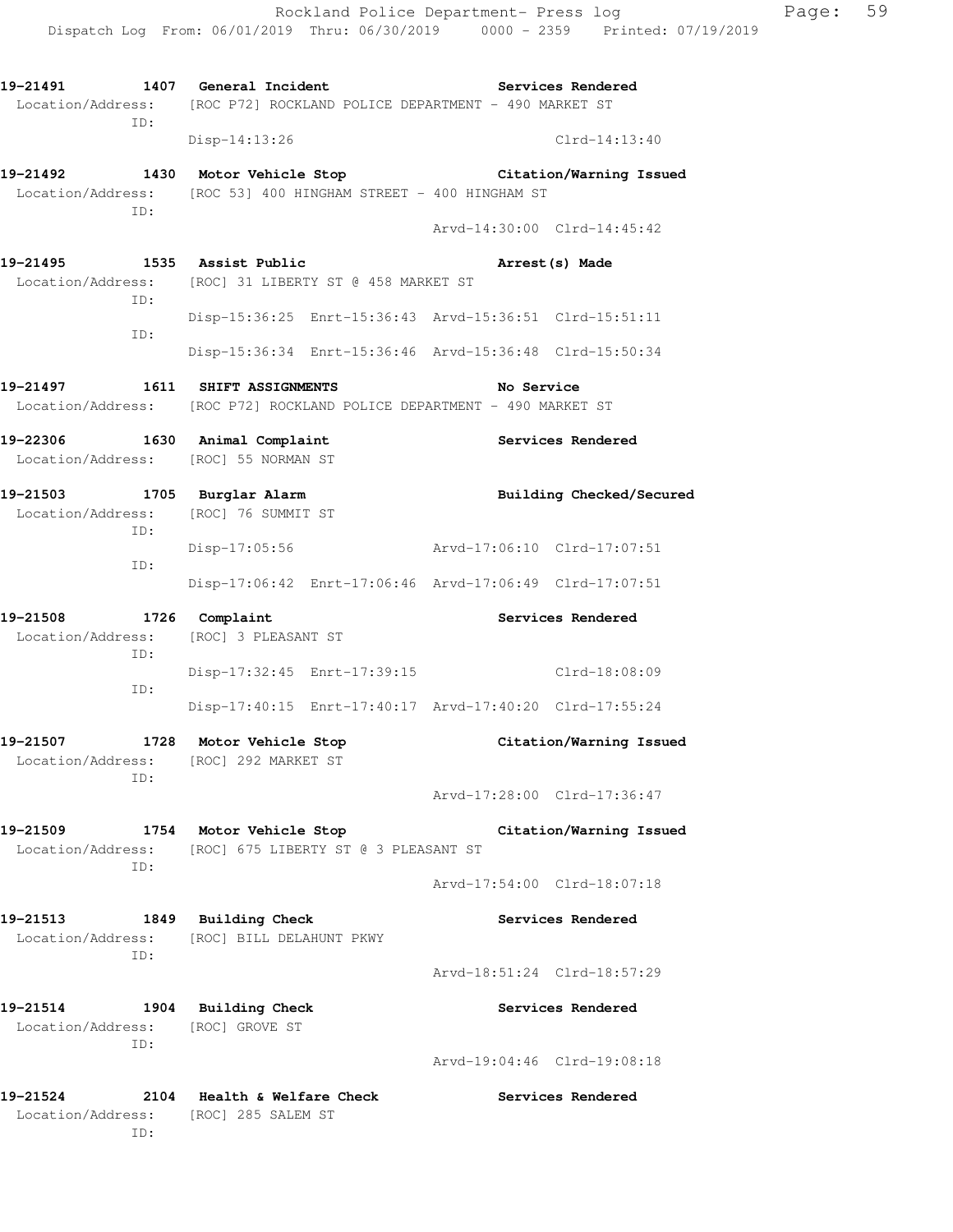|                               |     | Rockland Police Department- Press log                                                                                |                             |                         | Page: | 60 |
|-------------------------------|-----|----------------------------------------------------------------------------------------------------------------------|-----------------------------|-------------------------|-------|----|
|                               |     | Dispatch Log From: 06/01/2019 Thru: 06/30/2019 0000 - 2359 Printed: 07/19/2019                                       |                             |                         |       |    |
|                               | ID: | $Disp-21:08:48$                                                                                                      | Arvd-21:11:44 Clrd-21:16:28 |                         |       |    |
|                               | ID: | $Disp-21:09:46$                                                                                                      | Arvd-21:11:31 Clrd-21:16:54 |                         |       |    |
|                               |     | $Disp-21:12:03$                                                                                                      | Arvd-21:12:16 Clrd-21:17:16 |                         |       |    |
|                               | ID: | Location/Address: [ROC] 51 MAPLE ST                                                                                  |                             | No Action Required      |       |    |
|                               |     | Disp-21:21:03                                                                                                        |                             | Clrd-21:21:16           |       |    |
| 19-21527                      |     | 2134 Fireworks<br>Location: [ROC] HARTSUFF PARK                                                                      |                             | Services Rendered       |       |    |
|                               | ID: | Disp-21:39:51                                                                                                        | Arvd-21:40:21 Clrd-21:44:14 |                         |       |    |
|                               | ID: | $Disp-21:41:03$                                                                                                      | Arvd-21:41:11 Clrd-21:44:22 |                         |       |    |
| 19-21526                      | ID: | 2138 Burglar Alarm<br>Location/Address: [ROC] 156 NORTH AVE                                                          |                             | Cancelled Enroute       |       |    |
|                               |     | Disp-21:38:52 Enrt-21:40:33 Clrd-21:45:31                                                                            |                             |                         |       |    |
|                               | ID: | 19-21529 2151 Motor Vehicle Stop<br>Vicinity of: [ROC] INDUSTRIAL PARK - BEECH ST                                    | Verbal Warning              |                         |       |    |
|                               |     |                                                                                                                      | Arvd-21:51:00 Clrd-21:55:22 |                         |       |    |
|                               | ID: | 19-21533 2204 Suspicious Activity Contract Services Rendered<br>Location/Address: [ROC] APT E - 230 MARTHA DR        |                             |                         |       |    |
|                               |     | Disp-22:05:50 Enrt-22:06:34 Arvd-22:07:05 Clrd-22:09:01                                                              |                             |                         |       |    |
|                               | ID: | 19-21539 2253 Motor Vehicle Stop Citation/Warning Issued<br>Location/Address: [ROC P55] HOME DEPOT - 1149 HINGHAM ST |                             |                         |       |    |
|                               |     |                                                                                                                      | Arvd-22:53:00 Clrd-22:57:53 |                         |       |    |
| 19-21541                      | ID: | 2259 Motor Vehicle Stop<br>Vicinity of: [ROC] ESTEN SCHOOL - SUMMER ST                                               |                             | Citation/Warning Issued |       |    |
|                               |     |                                                                                                                      | Arvd-22:59:00 Clrd-23:06:00 |                         |       |    |
| 19-21542<br>Location/Address: | ID: | 2300 Burglar Alarm<br>[ROC P68] AL PRIME - 104 MARKET ST                                                             |                             | Appears Secure          |       |    |
|                               | ID: | Disp-23:01:57 Arvd-23:02:13 Clrd-23:03:10                                                                            |                             |                         |       |    |
|                               |     | Disp-23:01:57 Enrt-23:02:06 Arvd-23:02:07 Clrd-23:03:17                                                              |                             |                         |       |    |
| 19–21548                      |     | 2320 Motor Vehicle Stop                                                                                              |                             | Citation/Warning Issued |       |    |
| Vicinity of:                  | ID: | [ROC] TOWARDS ABINGTON - WEST WATER ST                                                                               |                             |                         |       |    |
|                               |     |                                                                                                                      | Arvd-23:20:00 Clrd-23:33:02 |                         |       |    |

# **For Date: 06/16/2019 - Sunday**

**19-21550 0001 SHIFT ASSIGNMENTS No Service**  Location/Address: [ROC P72] ROCKLAND POLICE DEPARTMENT - 490 MARKET ST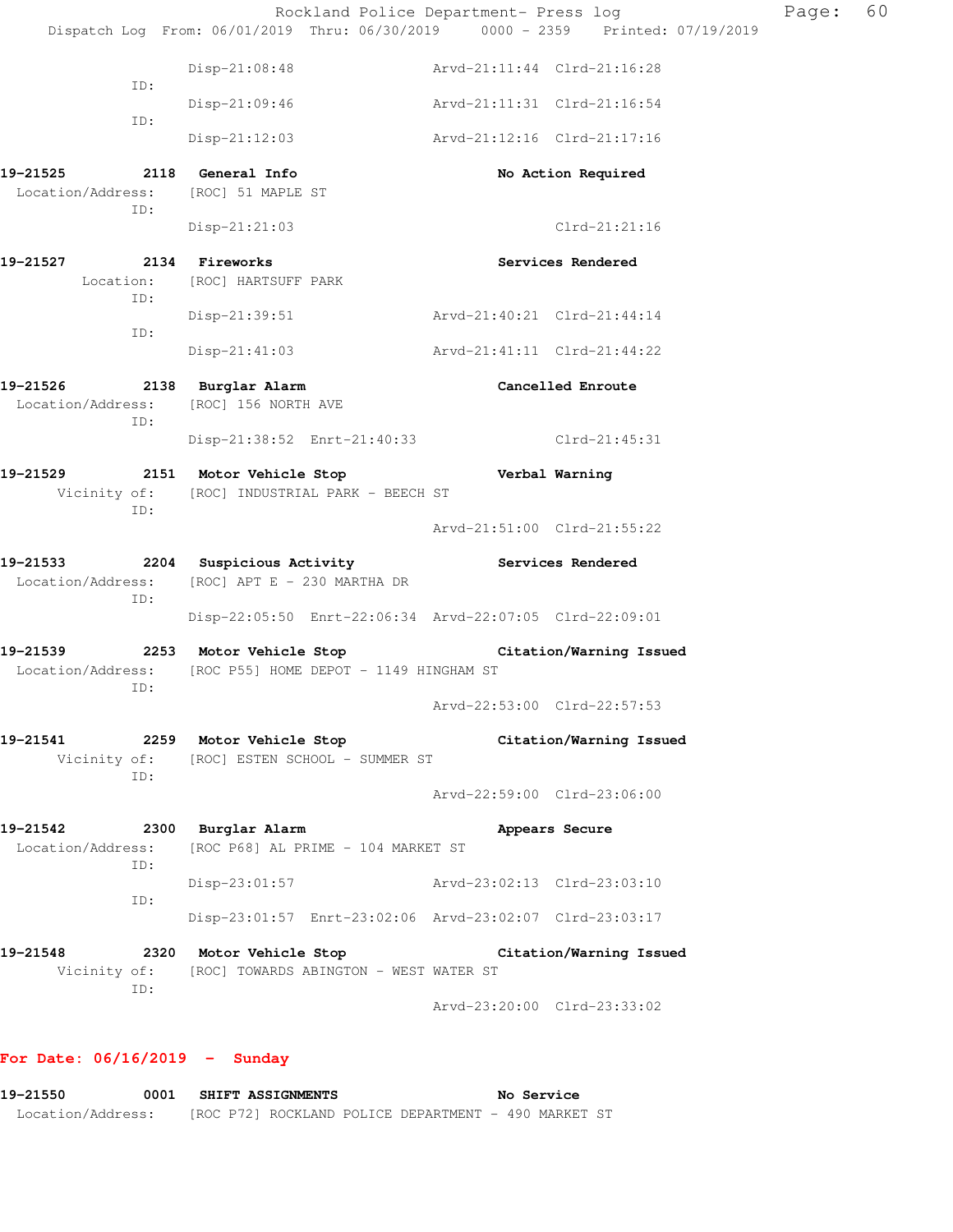|                                                                                                                    |                                                                                                          | Rockland Police Department- Press log | Dispatch Log From: 06/01/2019 Thru: 06/30/2019 0000 - 2359 Printed: 07/19/2019 | Page: | 61 |
|--------------------------------------------------------------------------------------------------------------------|----------------------------------------------------------------------------------------------------------|---------------------------------------|--------------------------------------------------------------------------------|-------|----|
| 19-21557 0114 911 Accidental                                                                                       |                                                                                                          |                                       |                                                                                |       |    |
| Location/Address: [ROC 51] JEFFERSON ELEMTARY SCHOOL - GEORGE ST<br>ID:                                            |                                                                                                          |                                       | Investigated                                                                   |       |    |
| ID:                                                                                                                | Disp-01:16:02 Enrt-01:16:04 Arvd-01:17:32 Clrd-01:19:30                                                  |                                       |                                                                                |       |    |
|                                                                                                                    | Disp-01:18:45 Arvd-01:18:48 Clrd-01:19:35                                                                |                                       |                                                                                |       |    |
| 19-21559 0149 Motor Vehicle Stop Nerbal Warning<br>Location/Address:<br>ID:                                        | [ROC] 215 MARKET ST @ 13 CONCORD ST                                                                      |                                       |                                                                                |       |    |
| ID:                                                                                                                |                                                                                                          |                                       | Arvd-01:49:00 Clrd-01:59:56                                                    |       |    |
|                                                                                                                    | Disp-01:51:02                                                                                            | Arvd-01:51:04 Clrd-01:59:58           |                                                                                |       |    |
| 19-21565 0435 Unwanted Party<br>Location/Address:<br>ID:                                                           | [ROC] 7 BOXBERRY LN                                                                                      |                                       | Arrest (s) Made                                                                |       |    |
| ID:                                                                                                                | Disp-04:37:51 Enrt-04:37:56 Arvd-04:40:16 Clrd-05:51:01                                                  |                                       |                                                                                |       |    |
| ID:                                                                                                                | Disp-04:37:51 Enrt-04:37:57 Arvd-04:40:17 Clrd-04:49:33                                                  |                                       |                                                                                |       |    |
|                                                                                                                    | Disp-04:37:51 Enrt-04:37:58 Arvd-04:40:18 Clrd-04:49:36                                                  |                                       |                                                                                |       |    |
| 19-21571 0602 Prisoner Information                                                                                 |                                                                                                          |                                       | Services Rendered                                                              |       |    |
| Location/Address:<br>ID:                                                                                           | [ROC P72] ROCKLAND POLICE DEPARTMENT - 490 MARKET ST                                                     |                                       |                                                                                |       |    |
|                                                                                                                    | Disp-06:04:10 Arvd-06:04:18 Clrd-10:35:37                                                                |                                       |                                                                                |       |    |
| 19-21574 0621 Motor Vehicle Stop Nerbal Warning<br>Location/Address: [ROC P45] COMFORT INN - 850 HINGHAM ST<br>ID: |                                                                                                          |                                       |                                                                                |       |    |
|                                                                                                                    |                                                                                                          |                                       | Arvd-06:21:00 Clrd-06:24:07                                                    |       |    |
| 19-21576 0635 Motor Vehicle Stop<br>Location/Address: [ROC] 51 MAPLE ST<br>ID:                                     |                                                                                                          |                                       | Citation/Warning Issued                                                        |       |    |
| ID:                                                                                                                |                                                                                                          |                                       | Arvd-06:35:00 Clrd-06:45:32                                                    |       |    |
|                                                                                                                    | $Disp-06:37:23$                                                                                          |                                       | Arvd-06:37:25 Clrd-06:45:38                                                    |       |    |
| 19-21579<br>0709<br>Location/Address:                                                                              | Emergency Medical<br>[ROC] 110 PROSPECT ST                                                               |                                       | Cancelled Enroute                                                              |       |    |
| Fire Unit:                                                                                                         | ROCKEN3-Pumper-Rockland Engine 3<br>Disp-07:12:04 Enrt-07:12:37<br>InQrtsUnavl-07:18:10 InSrvce-07:18:10 |                                       | $Clrd-07:14:49$                                                                |       |    |
| EMS Unit:                                                                                                          | ROCKAM1-Rockland A1<br>Disp-07:12:04 Enrt-07:12:35<br>InQrtsUnavl-07:17:02 InSrvce-07:17:02              |                                       | $Clrd-07:14:46$                                                                |       |    |
| ID:                                                                                                                | $Disp-07:12:23$                                                                                          |                                       | Arvd-07:12:30 Clrd-07:18:47                                                    |       |    |
| ID:                                                                                                                | $Disp-07:12:27$                                                                                          |                                       | Arvd-07:12:32 Clrd-07:18:49                                                    |       |    |
| 19-21580<br>0800                                                                                                   | General Info                                                                                             |                                       | Services Rendered                                                              |       |    |
| Location/Address:                                                                                                  | [ROC P72] ROCKLAND POLICE DEPARTMENT - 490 MARKET ST                                                     |                                       |                                                                                |       |    |
| 19-21591<br>0934<br>Location/Address:<br>ID:                                                                       | <b>Building Check</b><br>[ROC] GROVE ST                                                                  |                                       | Services Rendered                                                              |       |    |
|                                                                                                                    | Disp-09:35:47                                                                                            |                                       | Clrd-09:36:01                                                                  |       |    |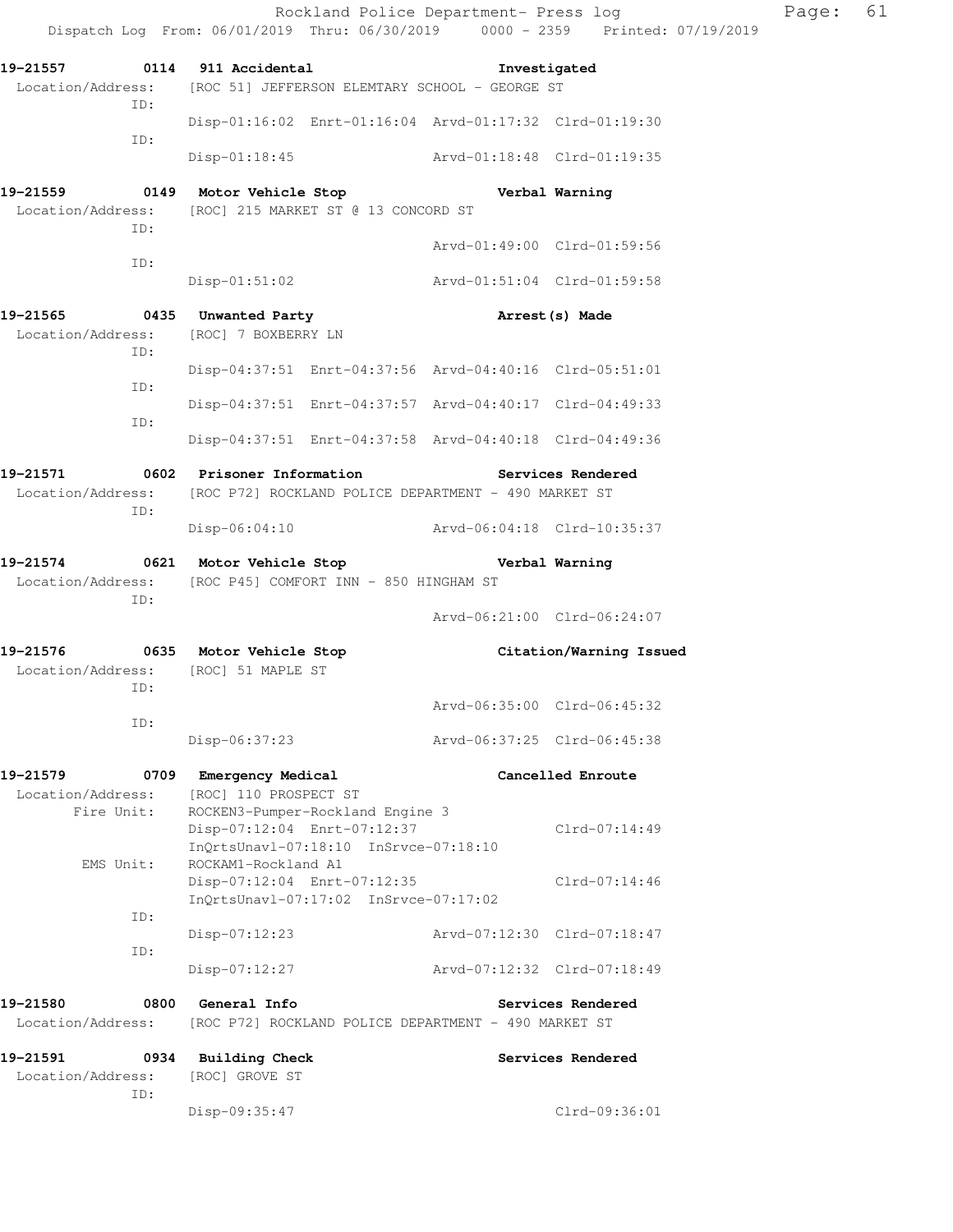Dispatch Log From: 06/01/2019 Thru: 06/30/2019 0000 - 2359 Printed: 07/19/2019 **19-21597 1035 Disturbance Services Rendered**  Location/Address: [ROC] 28 WEST WATER ST ID: Disp-10:36:25 Enrt-10:36:55 Arvd-10:38:58 Clrd-10:53:45 **19-21598 1050 Larceny / Forgery/ Fraud Services Rendered**  Location/Address: [ROC] COL BRIAN DUFFY WAY ID: Arvd-10:56:20 Clrd-10:57:02 **19-21604 1127 Building Check Building Checked/Secured**  Location/Address: [ROC] BILL DELAHUNT PKWY ID: Arvd-11:28:07 Clrd-11:31:19 **19-21606 1128 Assist Fire Department Services Rendered**  Location/Address: [ROC] 46 LEISUREWOODS DR ID: Disp-11:29:39 Enrt-11:29:42 Arvd-11:31:57 Clrd-11:38:05 **19-21607 1131 Building Check Building Checked/Secured**  Location/Address: [ROC] HINGHAM ST ID: Arvd-11:32:26 Clrd-11:32:53 **19-21610 1228 911 Accidental Services Rendered**  Location/Address: [ROC] 727 MARKET ST ID: Disp-12:29:46 Enrt-12:29:51 Arvd-12:31:25 Clrd-12:39:26 19-21611 1237 Vandalism **Services Rendered**  Location/Address: [ROC] 150 MARTHA DR Apt. #A ID: Disp-12:40:04 Enrt-12:40:08 Arvd-12:43:01 Clrd-12:50:49 ID: Disp-12:43:18 Arvd-12:43:20 Clrd-12:50:48 **19-21614 1351 Building Check Building Checked/Secured**  Location/Address: [ROC] HINGHAM ST ID: Arvd-13:52:27 Clrd-13:52:46 19-21618 1430 Suspicious Activity **19-21618** Services Rendered Location/Address: [ROC 68] PD - 204 MONCRIEF RD ID: Disp-14:32:03 Enrt-14:32:09 Arvd-14:33:41 Clrd-14:52:47 ID: Disp-14:32:03 Enrt-14:32:08 Arvd-14:33:14 Clrd-14:49:00 **19-21620 1440 911 Hang Up Services Rendered**  Location/Address: [ROC P55] HOME DEPOT - 1149 HINGHAM ST ID: Disp-14:42:09 Enrt-14:42:13 Arvd-14:52:45 Clrd-14:57:51 **19-21622 1459 Suspicious Activity Services Rendered**  Location/Address: [ROC] 48 CAREY ST ID: Disp-15:00:27 Arvd-15:00:32 Clrd-15:11:17 **19-21628 1558 Assist Fire Department Services Rendered** 

Location/Address: [ROC 9] SULLIVAN TIRE AND AUTO SERVICE - 1 VFW DR

Rockland Police Department- Press log Rage: 62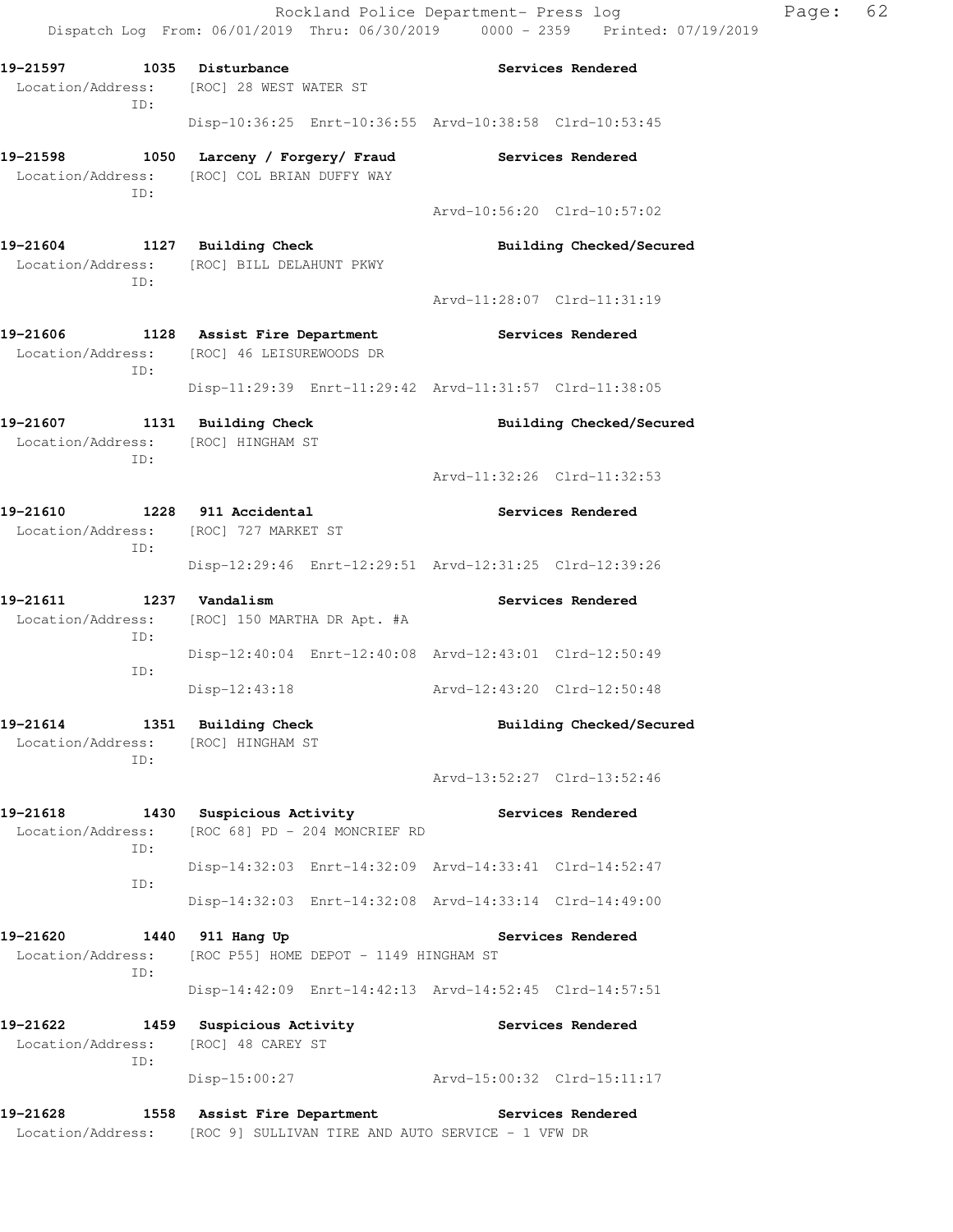| 19–21653                                                               | 1902 | Animal Complaint                 |                                                                             |                                                                                                              | Gone on arrival                                                                |       |    |
|------------------------------------------------------------------------|------|----------------------------------|-----------------------------------------------------------------------------|--------------------------------------------------------------------------------------------------------------|--------------------------------------------------------------------------------|-------|----|
|                                                                        |      |                                  |                                                                             | Disp-18:15:34 Enrt-18:15:35 Arvd-18:21:52 Clrd-18:25:23                                                      |                                                                                |       |    |
| ID:                                                                    |      |                                  |                                                                             | Disp-18:15:29 Enrt-18:15:31 Arvd-18:21:35 Clrd-18:25:21                                                      |                                                                                |       |    |
| ID:                                                                    |      |                                  |                                                                             |                                                                                                              | Hosp-18:51:47 ClrHosp-19:34:52 InQrtsUnavl-19:34:56 InSrvce-19:34:56           |       |    |
| EMS Unit:                                                              |      | HINMED1-Hingham Medic 1          | InQrtsUnavl-18:34:01 InSrvce-18:34:01                                       | Disp-18:14:56 Enrt-18:14:58 Arvd-18:21:41 Clrd-18:25:15                                                      |                                                                                |       |    |
| Location/Address:<br>Fire Unit:                                        |      |                                  | [ROC P56] BURGER KING - 1333 HINGHAM ST<br>ROCKEN3-Pumper-Rockland Engine 3 | Disp-18:13:31 Enrt-18:14:16 Arvd-18:20:17 Clrd-18:25:13                                                      |                                                                                |       |    |
| 19-21648                                                               |      | 1812 Emergency Medical           |                                                                             |                                                                                                              | Transported to Hospital                                                        |       |    |
| Location/Address:<br>ID:                                               |      | [ROC] 110 MARTHA DR Apt. #E      |                                                                             | Disp-18:12:53 Enrt-18:12:57 Arvd-18:27:11 Clrd-18:36:54                                                      |                                                                                |       |    |
| 19-21647                                                               |      | 1811 Harassment                  |                                                                             |                                                                                                              | Services Rendered                                                              |       |    |
| ID:                                                                    |      | Disp-17:51:39                    |                                                                             | Arvd-17:51:42 Clrd-17:55:46                                                                                  |                                                                                |       |    |
| Location/Address:                                                      |      |                                  | [ROC P55] HOME DEPOT - 1149 HINGHAM ST                                      |                                                                                                              |                                                                                |       |    |
| 19-21644                                                               |      | 1744 911 Accidental              |                                                                             |                                                                                                              | Investigated                                                                   |       |    |
| ID:                                                                    |      | Disp-17:36:15<br>$Disp-17:36:31$ |                                                                             | Arvd-17:36:34 Clrd-17:54:14                                                                                  | Clrd-17:36:20                                                                  |       |    |
| Location/Address:<br>ID:                                               |      | [ROC] 292 MARKET ST Apt. #36     |                                                                             |                                                                                                              |                                                                                |       |    |
| 19-21641                                                               |      |                                  | 1735 Larceny / Forgery/ Fraud                                               | Investigated                                                                                                 |                                                                                |       |    |
| ID:                                                                    |      |                                  |                                                                             | Disp-17:02:02 Arvd-17:02:05 Clrd-17:36:42                                                                    |                                                                                |       |    |
| 19-21638<br>Location/Address: [ROC] PD - 85 WEST WATER ST<br>ID:       |      |                                  |                                                                             | 1700 Motor Vehicle Collision W/PI   Vehicle Towed<br>Disp-17:00:58 Enrt-17:01:05 Arvd-17:01:29 Clrd-17:36:15 |                                                                                |       |    |
|                                                                        |      |                                  |                                                                             |                                                                                                              |                                                                                |       |    |
| Location/Address:<br>ID:                                               |      | [ROC] BILL DELAHUNT PKWY         |                                                                             |                                                                                                              | Arvd-17:00:28 Clrd-17:00:37                                                    |       |    |
|                                                                        |      | 1659 Building Check              |                                                                             |                                                                                                              | Building Checked/Secured                                                       |       |    |
| ID:                                                                    |      |                                  |                                                                             | Disp-16:18:57 Enrt-16:19:01 Arvd-16:26:57 Clrd-16:27:04                                                      |                                                                                |       |    |
| 19-21632<br>Location/Address: [ROC] 17 FIR RD                          |      | 1616 911 Accidental              |                                                                             |                                                                                                              | Services Rendered                                                              |       |    |
| Location/Address: [ROC P72] ROCKLAND POLICE DEPARTMENT - 490 MARKET ST |      |                                  |                                                                             |                                                                                                              |                                                                                |       |    |
| 19-21630                                                               |      | 1601 SHIFT ASSIGNMENTS           |                                                                             | No Service                                                                                                   |                                                                                |       |    |
| 19-21629<br>Location/Address:<br>ID:                                   |      | [ROC] VFW DR                     |                                                                             | 1559 Motor Vehicle Complaint 6one on arrival<br>Disp-16:01:20 Enrt-16:01:22 Arvd-16:04:25 Clrd-16:08:39      |                                                                                |       |    |
|                                                                        |      | $Disp-16:04:05$                  |                                                                             | Arvd-16:04:09 Clrd-16:50:20                                                                                  |                                                                                |       |    |
| ID:                                                                    |      |                                  |                                                                             | Disp-16:01:11 Arvd-16:01:14 Clrd-16:50:05                                                                    |                                                                                |       |    |
| ID:                                                                    |      |                                  |                                                                             |                                                                                                              |                                                                                |       |    |
|                                                                        |      |                                  |                                                                             |                                                                                                              | Dispatch Log From: 06/01/2019 Thru: 06/30/2019 0000 - 2359 Printed: 07/19/2019 |       |    |
|                                                                        |      |                                  |                                                                             | Rockland Police Department- Press log                                                                        |                                                                                | Page: | 63 |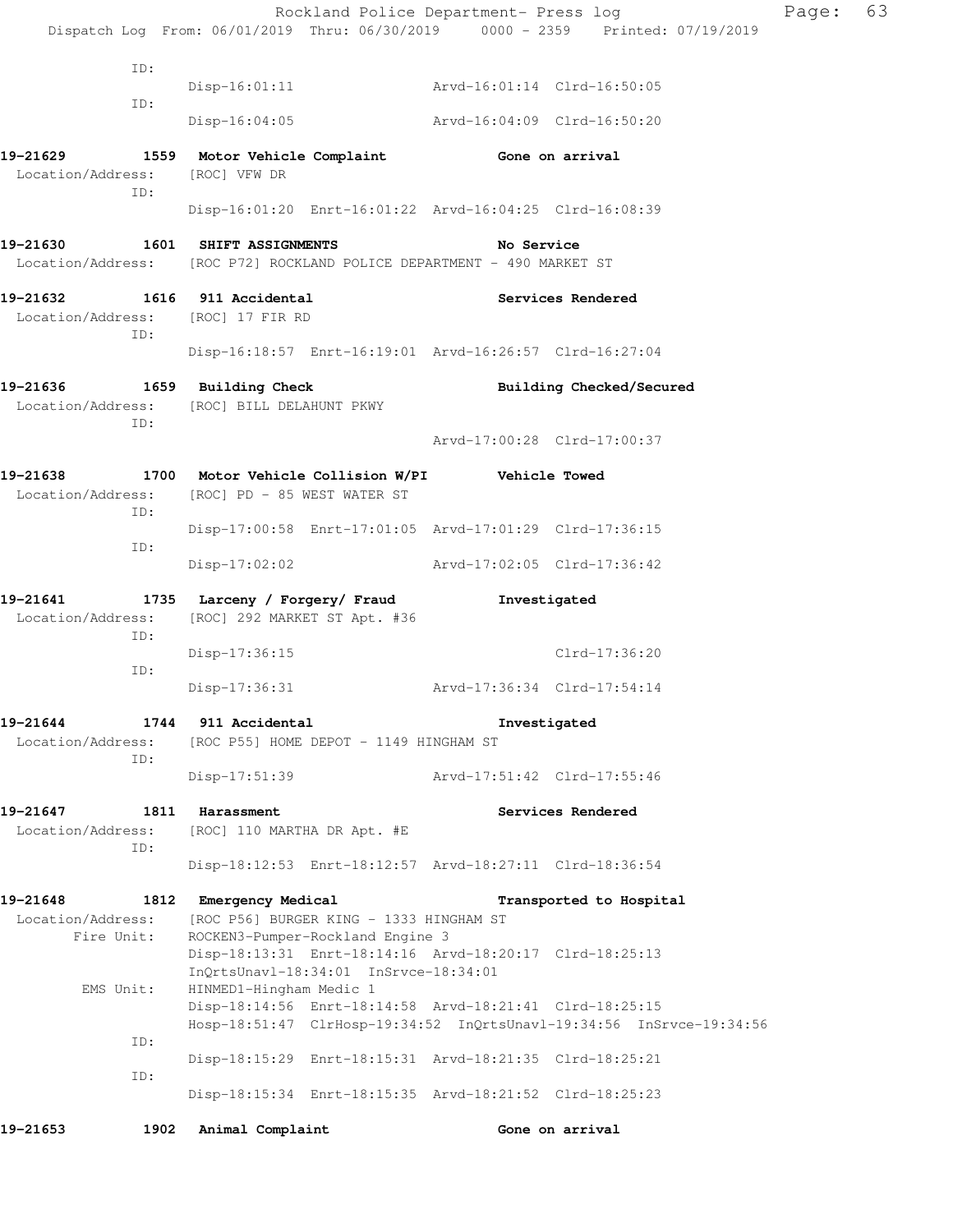|                                                                           |                                                                                                         | Rockland Police Department- Press log                                                                                                                                                                                                                                                                                                                                                | Page: | 64 |
|---------------------------------------------------------------------------|---------------------------------------------------------------------------------------------------------|--------------------------------------------------------------------------------------------------------------------------------------------------------------------------------------------------------------------------------------------------------------------------------------------------------------------------------------------------------------------------------------|-------|----|
|                                                                           |                                                                                                         | Dispatch Log From: 06/01/2019 Thru: 06/30/2019 0000 - 2359 Printed: 07/19/2019                                                                                                                                                                                                                                                                                                       |       |    |
| ID:                                                                       | Location/Address: [ROC P95] HOLY FAMILY CHURCH - 403 UNION ST                                           |                                                                                                                                                                                                                                                                                                                                                                                      |       |    |
|                                                                           |                                                                                                         | Disp-19:02:55 Enrt-19:03:01 Arvd-19:07:18 Clrd-19:14:05                                                                                                                                                                                                                                                                                                                              |       |    |
| 19-21654 1918 Information Call<br>TD:                                     | Location/Address: [ROC] 159 UNION ST Apt. #2                                                            | Services Rendered                                                                                                                                                                                                                                                                                                                                                                    |       |    |
|                                                                           |                                                                                                         | Disp-19:18:47 Enrt-19:18:49 Clrd-19:57:33                                                                                                                                                                                                                                                                                                                                            |       |    |
| 19-21655 1923 Animal Complaint<br>ID:                                     | Location/Address: [ROC] SPRING GATES - 34 MARTHA DR                                                     | Services Rendered                                                                                                                                                                                                                                                                                                                                                                    |       |    |
|                                                                           |                                                                                                         | Disp-19:26:04 Arvd-19:26:51 Clrd-19:31:09                                                                                                                                                                                                                                                                                                                                            |       |    |
| ID:                                                                       | 19-21659 2010 Follow-Up Investigation Services Rendered<br>Location/Address: [ROC] 159 UNION ST Apt. #2 |                                                                                                                                                                                                                                                                                                                                                                                      |       |    |
|                                                                           | Disp-20:10:43                                                                                           | Clrd-20:25:33                                                                                                                                                                                                                                                                                                                                                                        |       |    |
| 19-21666 2123 Building Check<br>Location/Address: [ROC] HINGHAM ST<br>ID: |                                                                                                         | Building Checked/Secured                                                                                                                                                                                                                                                                                                                                                             |       |    |
|                                                                           |                                                                                                         | Arvd-21:24:18 Clrd-21:24:37                                                                                                                                                                                                                                                                                                                                                          |       |    |
| Location/Address: [ROC] 6 AUTUMN LN<br>ID:                                | 19-21679 2300 Assist Fire Department                                                                    | Transported to Hospital                                                                                                                                                                                                                                                                                                                                                              |       |    |
|                                                                           |                                                                                                         | $\overline{a}$ $\overline{a}$ $\overline{a}$ $\overline{a}$ $\overline{a}$ $\overline{a}$ $\overline{a}$ $\overline{a}$ $\overline{a}$ $\overline{a}$ $\overline{a}$ $\overline{a}$ $\overline{a}$ $\overline{a}$ $\overline{a}$ $\overline{a}$ $\overline{a}$ $\overline{a}$ $\overline{a}$ $\overline{a}$ $\overline{a}$ $\overline{a}$ $\overline{a}$ $\overline{a}$ $\overline{$ |       |    |

|     |               | Disp-23:01:51 Enrt-23:01:52 Arvd-23:03:54 Clrd-23:26:14 |                             |
|-----|---------------|---------------------------------------------------------|-----------------------------|
| TD: |               |                                                         |                             |
|     |               | Disp-23:01:56 Enrt-23:01:58 Arvd-23:03:54 Clrd-23:26:16 |                             |
| TD: |               |                                                         |                             |
|     | Disp-23:05:56 |                                                         | Arvd-23:05:59 Clrd-23:26:13 |

# **For Date: 06/17/2019 - Monday**

| 19-21685 | 0006 | Information Call<br>Location/Address: [ROC P72] ROCKLAND POLICE DEPARTMENT - 490 MARKET ST          |                                             | No Action Required      |
|----------|------|-----------------------------------------------------------------------------------------------------|---------------------------------------------|-------------------------|
|          | TD:  | 19-21687 0041 Building Check<br>Location/Address: [ROC] GROVE ST                                    | Investigated<br>Arvd-00:42:47 Clrd-00:42:57 |                         |
| 19-21688 | ID:  | 0045 Building Check<br>Location/Address: [ROC] CAREY ST                                             | Investigated                                |                         |
|          |      |                                                                                                     | Arvd-00:46:14 Clrd-00:46:23                 |                         |
|          | TD:  | 19-21690 0127 Motor Vehicle Stop<br>Location/Address: [ROC] EAST WATER ST @ HOWARD ST               | Arvd-01:27:00 Clrd-01:34:08                 | Citation/Warning Issued |
|          | TD:  | Disp-01:28:55                                                                                       | Arvd-01:29:00 Clrd-01:44:11                 |                         |
| 19-21691 | TD:  | 0144 Suspicious Activity<br>Location/Address: [ROC P87] MAGOO'S ICE CREAM AND SANDWICH - 190 VFW DR |                                             | Investigated            |
|          | TD:  |                                                                                                     | Aryd-01:44:00 Clrd-01:46:39                 |                         |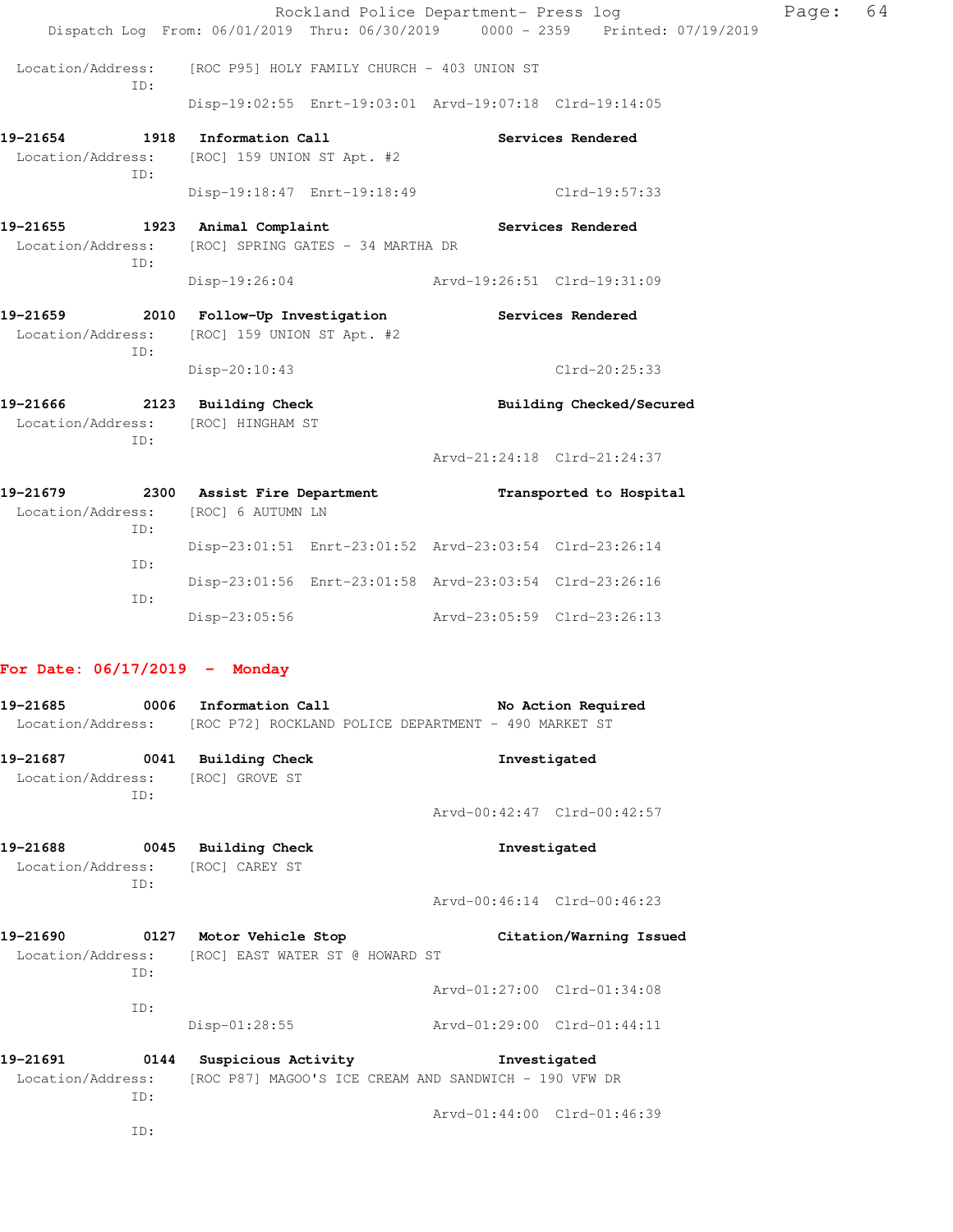|                                                                         |                                                                                                             | Rockland Police Department- Press log |                         | Page: | 65 |
|-------------------------------------------------------------------------|-------------------------------------------------------------------------------------------------------------|---------------------------------------|-------------------------|-------|----|
|                                                                         | Dispatch Log From: 06/01/2019 Thru: 06/30/2019 0000 - 2359 Printed: 07/19/2019                              |                                       |                         |       |    |
| ID:                                                                     | Disp-01:44:59 Enrt-01:45:20 Arvd-01:45:21 Clrd-01:45:47                                                     |                                       |                         |       |    |
|                                                                         | Disp-01:45:08    Arvd-01:45:43    Clrd-01:45:46                                                             |                                       |                         |       |    |
| Location/Address:<br>ID:                                                | $19-21692$ 0157 Health & Welfare Check<br>[ROC] 218 SUMMER ST                                               | Transported to Hospital               |                         |       |    |
| ID:                                                                     | Disp-02:01:08 Enrt-02:01:16 Arvd-02:01:17 Clrd-02:38:41                                                     |                                       |                         |       |    |
| ID:                                                                     | Disp-02:01:08 Enrt-02:01:19 Arvd-02:01:22 Clrd-02:38:39                                                     |                                       |                         |       |    |
|                                                                         | Disp-02:01:08 Enrt-02:01:24 Arvd-02:01:25 Clrd-02:38:37                                                     |                                       |                         |       |    |
| 19-21704 0556 Building Check<br>Location/Address: [ROC] UNION ST<br>ID: |                                                                                                             | Services Rendered                     |                         |       |    |
|                                                                         |                                                                                                             | Arvd-05:57:31 Clrd-06:17:22           |                         |       |    |
| ID:                                                                     | 19-21710 0714 Motor Vehicle Stop<br>Location/Address: [ROC] EAST WATER ST @ SUNNYBANK AVE                   |                                       | Citation/Warning Issued |       |    |
|                                                                         |                                                                                                             | Arvd-07:14:00 Clrd-07:23:53           |                         |       |    |
| ID:                                                                     | 19-21713 0741 Health & Welfare Check<br>Location/Address: [ROC P47] BEST WESTERN - 909 HINGHAM ST Apt. #112 | Services Rendered                     |                         |       |    |
| ID:                                                                     | Disp-07:42:27 Enrt-07:42:35 Arvd-07:47:12 Clrd-08:01:20                                                     |                                       |                         |       |    |
|                                                                         | Disp-07:42:27 Enrt-07:42:36 Arvd-07:47:13 Clrd-08:01:16                                                     |                                       |                         |       |    |
| 19-21715 0801 General Info                                              | Location/Address: [ROC P72] ROCKLAND POLICE DEPARTMENT - 490 MARKET ST                                      | <b>Services Rendered</b>              |                         |       |    |
| 19-21767 0845 Animal Complaint                                          | Location/Address: [ROC] 442 CONCORD ST                                                                      | Services Rendered                     |                         |       |    |
| 19-21725<br>0905<br>Location/Address:<br>ID:                            | <b>Building Check</b><br>[ROC] HINGHAM ST                                                                   | Services Rendered                     |                         |       |    |
| ID:                                                                     | Disp-09:07:00                                                                                               |                                       | Clrd-09:08:18           |       |    |
| ID:                                                                     | Disp-09:45:02 Enrt-09:45:10 Arvd-09:45:13 Clrd-09:45:17                                                     |                                       |                         |       |    |
| ID:                                                                     | $Disp-09:51:15$                                                                                             | Arvd-09:51:22 Clrd-09:51:26           |                         |       |    |
| ID:                                                                     | Disp-09:52:27 Enrt-09:52:36 Arvd-09:52:40 Clrd-09:52:51                                                     |                                       |                         |       |    |
| ID:                                                                     | Disp-09:55:36                                                                                               |                                       | Clrd-09:56:11           |       |    |
|                                                                         | Disp-10:21:29                                                                                               |                                       | $Clrd-10:21:42$         |       |    |
| 19–21727<br>0917<br>Location/Address:<br>ID:                            | Follow-Up Investigation<br>[ROC 60] SPRING GATE APARTMENTS - 52 HANNAH WAY                                  | Unfounded                             |                         |       |    |
|                                                                         |                                                                                                             | Arvd-09:17:00 Clrd-09:26:49           |                         |       |    |
| 19-21728<br>Location/Address:<br>ID:                                    | 0922 Motor Vehicle Stop<br>[ROC] BILL DELAHUNT PKWY                                                         |                                       | Citation/Warning Issued |       |    |
|                                                                         |                                                                                                             | Arvd-09:22:00 Clrd-09:27:53           |                         |       |    |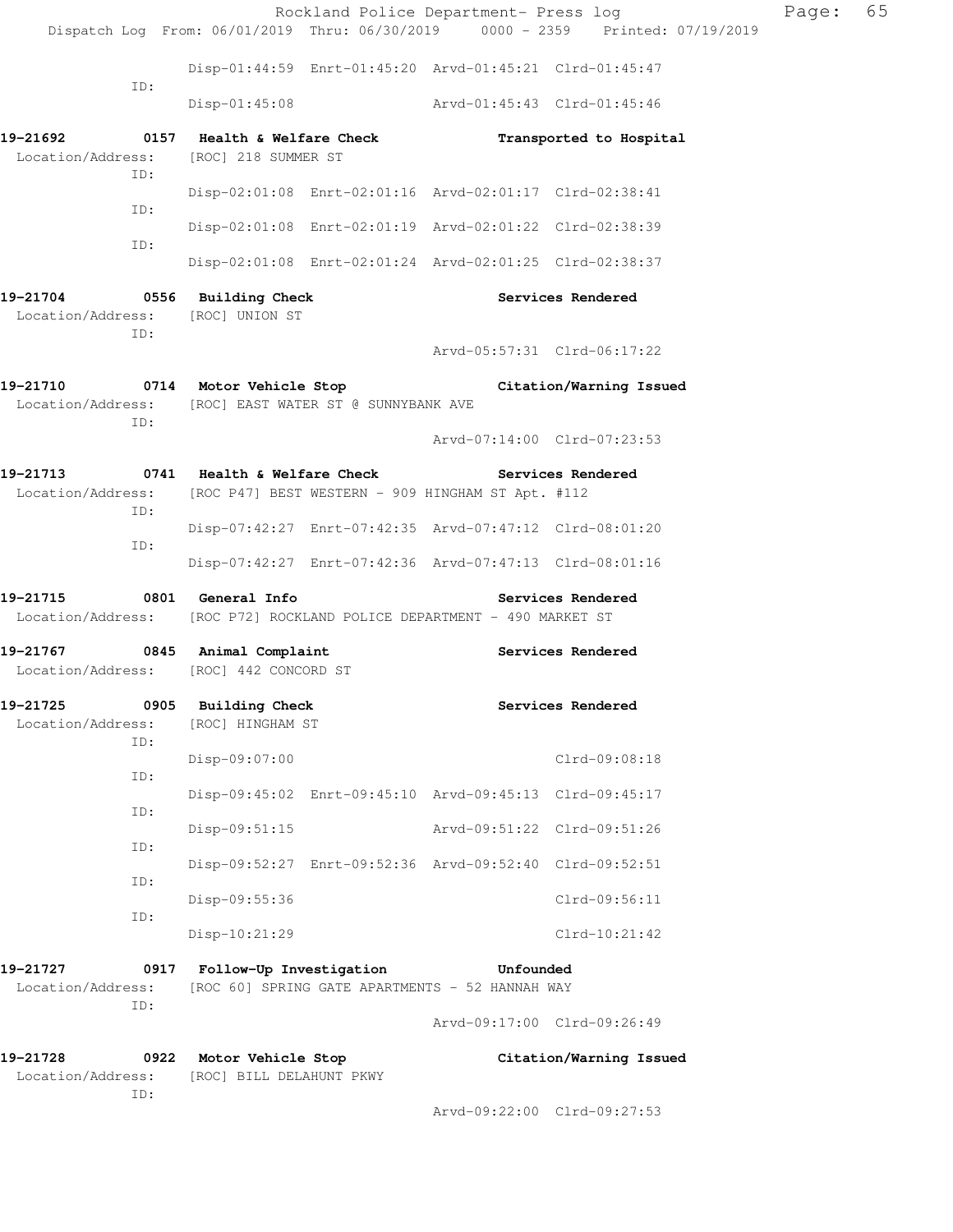Dispatch Log From: 06/01/2019 Thru: 06/30/2019 0000 - 2359 Printed: 07/19/2019 **19-21733 0944 Emergency Medical Patient Refusal**  Location/Address: [ROC] 11 PACIFIC ST Apt. #4 ID: Disp-09:46:04 Enrt-09:46:10 Arvd-09:46:32 Clrd-10:00:50 Fire Unit: ROCKEN3-Pumper-Rockland Engine 3 Disp-09:46:36 Arvd-09:46:46 Clrd-10:00:49 InQrtsUnavl-10:14:58 InSrvce-10:14:58 EMS Unit: ROCKAM1-Rockland A1 Disp-09:46:40 Arvd-09:46:43 Clrd-10:00:50 InQrtsUnavl-10:02:34 InSrvce-10:02:34 **19-21734 0945 Building Check Services Rendered**  Location/Address: [ROC] BILL DELAHUNT PKWY ID: Disp-09:48:43 Arvd-09:48:58 Clrd-09:49:05 ID: Disp-09:50:05 Arvd-09:50:20 Clrd-09:50:30 ID: Disp-09:53:53 Clrd-09:54:02 **19-21771 1000 Animal Complaint Services Rendered**  Location/Address: [ROC] 4 LAVINA AVE **19-21735 1002 Motor Vehicle Stop Citation/Warning Issued**  Location/Address: [ROC] 411 POND ST @ 4 TOWNSEND ST ID: Arvd-10:02:00 Clrd-10:09:09 **19-21736 1006 Motor Vehicle Stop Citation/Warning Issued**  Location/Address: [ROC] 13 CONCORD ST @ 215 MARKET ST ID: Arvd-10:06:00 Clrd-10:10:55 **19-21737 1015 Motor Vehicle Stop Verbal Warning**  Location/Address: [ROC] 543 SUMMER ST @ 43 WINTER CIR ID: Arvd-10:15:00 Clrd-10:19:08 **19-21743 1124 Animal Complaint Services Rendered**  Location/Address: [ROC] 37 GREENWOOD ST ID: Arvd-11:24:00 Clrd-11:29:35 **19-21747 1140 Motor Vehicle Complaint Unfounded**  Vicinity of: [ROC] POND ST ID: Disp-11:41:16 Enrt-11:41:20 Arvd-11:46:27 Clrd-11:52:59 **19-21752 1330 Emergency Medical Transported to Hospital**  Location/Address: [ROC] 167 MARKS ST Fire Unit: ROCKEN1-Pumper-Rockland Engine 1 Disp-13:30:50 Clrd-13:31:47 InQrtsUnavl-13:31:51 InSrvce-13:31:51 EMS Unit: ROCKAM2-Rockland A2 Disp-13:30:50 Clrd-13:31:49 InQrtsUnavl-13:31:54 InSrvce-13:31:54 ID: Disp-13:31:02 Enrt-13:31:10 Arvd-13:38:49 Clrd-13:44:58 Fire Unit: ROCKEN3-Pumper-Rockland Engine 3 Disp-13:31:36 Enrt-13:31:39 Arvd-13:34:22 Clrd-13:46:27 InQrtsUnavl-13:56:16 InSrvce-13:56:16

Rockland Police Department- Press log Fage: 66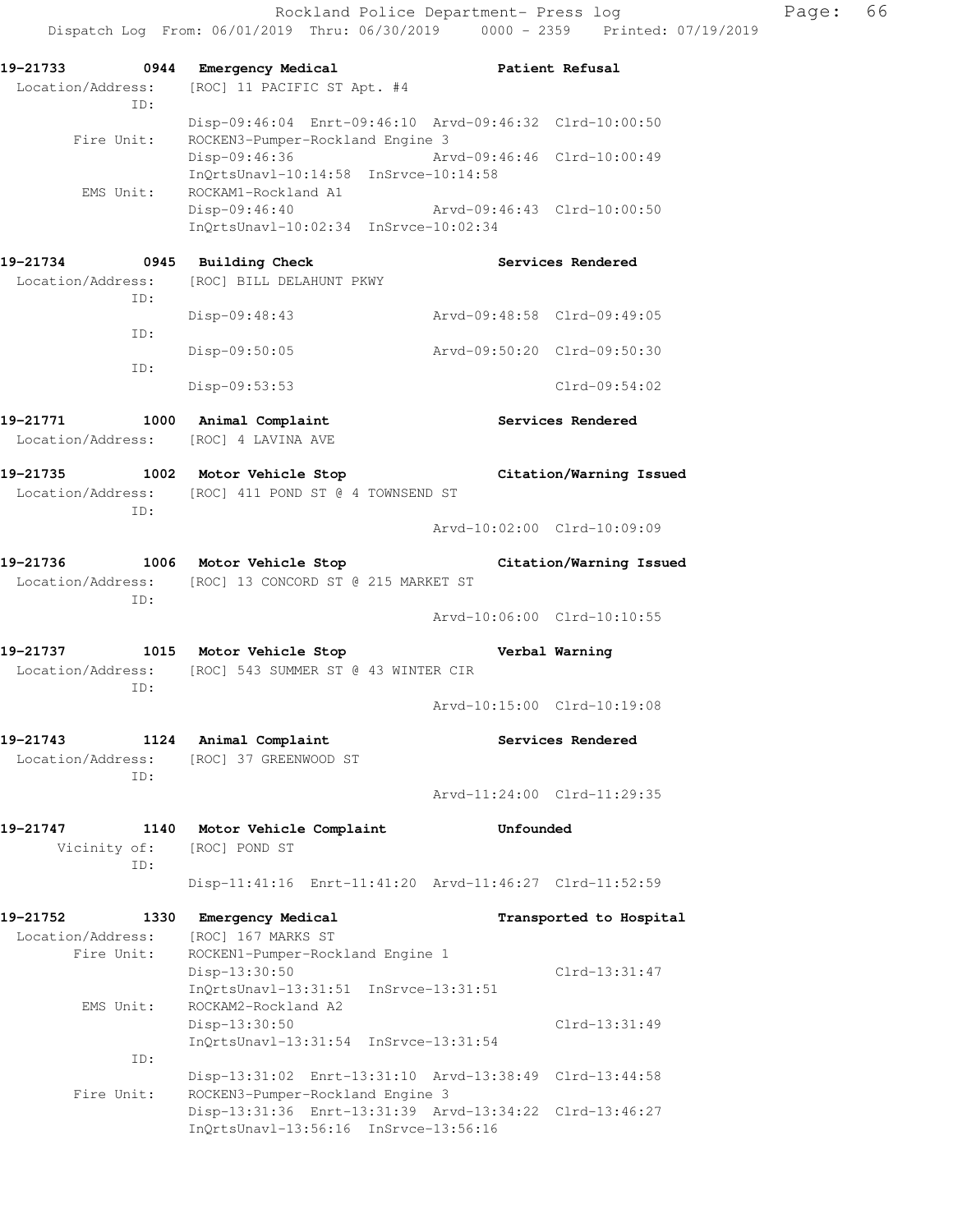|                                                                                                                          |                                                                             |                                                         |                             | Rockland Police Department- Press log<br>Dispatch Log From: 06/01/2019 Thru: 06/30/2019 0000 - 2359 Printed: 07/19/2019 | Page: | 67 |
|--------------------------------------------------------------------------------------------------------------------------|-----------------------------------------------------------------------------|---------------------------------------------------------|-----------------------------|-------------------------------------------------------------------------------------------------------------------------|-------|----|
|                                                                                                                          | EMS Unit: ROCKAM1-Rockland A1                                               | Disp-13:31:43 Enrt-13:31:44 Arvd-13:34:24 Clrd-13:46:17 |                             | Hosp-13:56:06 ClrHosp-14:47:58 InQrtsUnavl-14:51:05 InSrvce-14:51:05                                                    |       |    |
| 19-21754 1356 Motor Vehicle Stop Nerbal Warning<br>Location/Address: [ROC P65] 7-ELEVEN CONVENIENCE STORE - 92 MARKET ST |                                                                             |                                                         |                             |                                                                                                                         |       |    |
| ID:                                                                                                                      |                                                                             |                                                         | Arvd-13:56:00 Clrd-14:01:00 |                                                                                                                         |       |    |
| 19-22307 1400 Animal Complaint<br>Location/Address: [ROC] 273 WEYMOUTH ST                                                |                                                                             |                                                         |                             | Services Rendered                                                                                                       |       |    |
| 19-21762 1448 Burglar Alarm<br>Location/Address: [ROC] 105 BROOKLINE WAY<br>ID:                                          |                                                                             |                                                         |                             | Appears Secure                                                                                                          |       |    |
|                                                                                                                          |                                                                             | Disp-14:49:51 Enrt-14:49:55 Arvd-14:54:18 Clrd-14:57:04 |                             |                                                                                                                         |       |    |
| 19-21766 1455 Burglar Alarm<br>Location/Address: [ROC] 526 FOREST ST<br>ID:                                              |                                                                             |                                                         |                             | Appears Secure                                                                                                          |       |    |
|                                                                                                                          |                                                                             | Disp-14:56:59 Enrt-14:57:02 Arvd-15:00:56 Clrd-15:02:55 |                             |                                                                                                                         |       |    |
| 19–21769<br>Location/Address: [ROC P47] BEST WESTERN - 909 HINGHAM ST<br>ID:                                             | 1502 Building Check                                                         |                                                         |                             | Services Rendered                                                                                                       |       |    |
|                                                                                                                          | $Disp-15:04:10$                                                             |                                                         |                             | $Clrd-15:04:24$                                                                                                         |       |    |
| 19-21770<br>Location/Address: [ROC] 106 TURNER RD<br>ID:                                                                 | 1509 Suspicious Activity <b>Services</b> Rendered                           |                                                         |                             |                                                                                                                         |       |    |
| ID:                                                                                                                      |                                                                             | Disp-15:09:48 Enrt-15:10:02 Arvd-15:12:47 Clrd-15:19:12 |                             |                                                                                                                         |       |    |
|                                                                                                                          |                                                                             | Disp-15:09:55 Enrt-15:09:59 Clrd-15:19:09               |                             |                                                                                                                         |       |    |
| 19-21773<br>Location/Address: [ROC P72] ROCKLAND POLICE DEPARTMENT - 490 MARKET ST<br>ID:                                | 1523 Soliciting                                                             | <b>Services Rendered</b>                                |                             |                                                                                                                         |       |    |
|                                                                                                                          |                                                                             | Disp-15:25:48 Enrt-15:26:48 Arvd-15:26:51 Clrd-15:26:55 |                             |                                                                                                                         |       |    |
| 19-21786<br>Location/Address: [ROC P72] ROCKLAND POLICE DEPARTMENT - 490 MARKET ST<br>ID:                                | 1600 SHIFT ASSIGNMENTS                                                      |                                                         |                             | Services Rendered                                                                                                       |       |    |
|                                                                                                                          |                                                                             | $Disp-16:00:00$                                         | Arvd-17:08:17 Clrd-17:08:21 |                                                                                                                         |       |    |
| 19–21778<br>Location/Address: [ROC] 196 GREENWOOD ST<br>ID:                                                              | 1609 Assist Fire Department                                                 |                                                         | <b>Services Rendered</b>    |                                                                                                                         |       |    |
|                                                                                                                          |                                                                             | Disp-16:12:28 Enrt-16:12:33 Arvd-16:17:42 Clrd-16:17:43 |                             |                                                                                                                         |       |    |
| 19-21781<br>Location/Address:<br>ID:                                                                                     | 1630 Suspicious Activity<br>[ROC 60] SPRING GATE APARTMENTS - 52 HANNAH WAY |                                                         | Investigated                |                                                                                                                         |       |    |
|                                                                                                                          |                                                                             | Disp-16:33:08 Enrt-16:34:27 Arvd-16:37:17 Clrd-16:44:15 |                             |                                                                                                                         |       |    |
| 19–21782<br>Location/Address: [ROC 70] WEBSTER PARK NURSING AND REHAB - 56 WEBSTER ST<br>ID:                             | 1638 Assist Other Agency                                                    |                                                         | <b>Services Rendered</b>    |                                                                                                                         |       |    |
|                                                                                                                          |                                                                             | Disp-16:40:18 Enrt-16:40:26 Arvd-16:45:31 Clrd-16:50:46 |                             |                                                                                                                         |       |    |
| 19–21787<br>Location/Address: [ROC] 2 HONEYSUCKLE LN                                                                     | 1707 Assist Fire Department                                                 |                                                         |                             | Investigated                                                                                                            |       |    |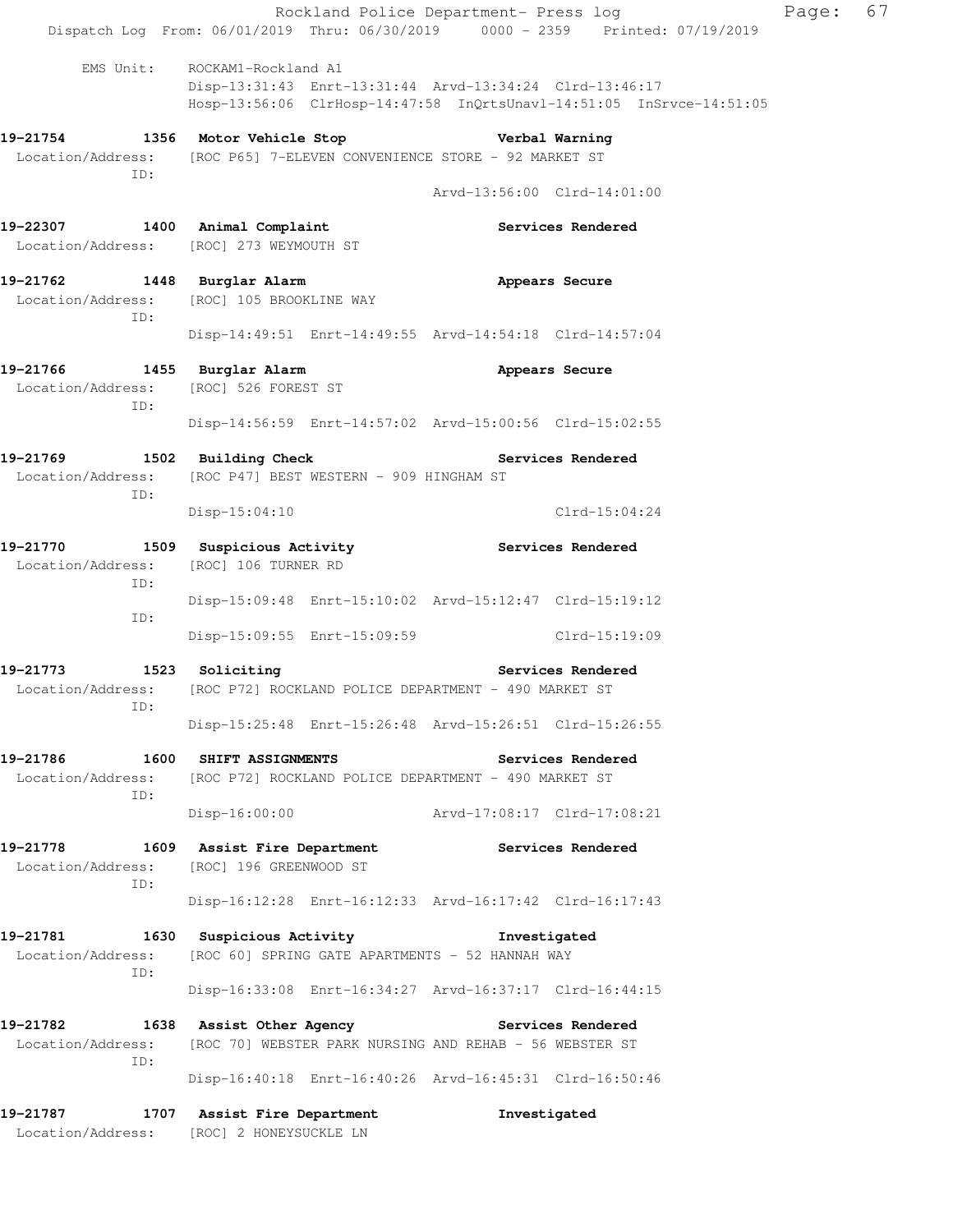Rockland Police Department- Press log Fage: 68 Dispatch Log From: 06/01/2019 Thru: 06/30/2019 0000 - 2359 Printed: 07/19/2019 ID: Disp-17:09:13 Enrt-17:09:46 Arvd-17:13:52 Clrd-17:16:49 **19-21789 1717 Building Check Appears Secure**  Location/Address: [ROC] 48 CAREY ST ID: Arvd-17:18:15 Clrd-17:18:31 **19-21790 1720 Building Check Services Rendered**  Location/Address: [ROC] HINGHAM ST ID: Arvd-17:21:17 Clrd-17:21:34 **19-21793 1745 Building Check Services Rendered**  Location/Address: [ROC] BILL DELAHUNT PKWY ID: Arvd-17:45:37 Clrd-18:31:10 **19-21800 1940 Emergency Medical Transported to Hospital**  Location/Address: [ROC] 490 NORTH AVE ID: Disp-19:41:17 Enrt-19:41:22 Arvd-19:44:16 Clrd-19:50:58 Fire Unit: ROCKEN3-Pumper-Rockland Engine 3 Disp-19:41:31 Enrt-19:41:44 Arvd-19:43:45 Clrd-19:57:15 InQrtsUnavl-19:59:46 InSrvce-19:59:49 EMS Unit: ROCKAM1-Rockland A1 Disp-19:41:38 Enrt-19:41:41 Arvd-19:43:27 Clrd-19:56:34 Hosp-20:03:17 ClrHosp-20:53:18 InQrtsUnavl-20:58:53 InSrvce-20:58:57 **19-21804 2002 Burglar Alarm Services Not Required**  Location/Address: [ROC] ADVANCED AUTO CENTER - 409 VFW DR ID: Disp-20:05:41 Enrt-20:05:49 Clrd-20:06:23 **19-21809 2040 Building Check Services Rendered**  Location/Address: [ROC] HINGHAM ST ID: Arvd-20:40:47 Clrd-20:41:37 **19-21811 2058 Health & Welfare Check Services Rendered**  Location/Address: [ROC] 292 SALEM ST ID: Disp-21:13:49 Arvd-21:13:54 Clrd-21:19:27 **19-21814 2145 Motor Vehicle Complaint Arrest(s) Made**  Location/Address: [ROC] MARKET ST ID: Disp-21:45:52 Enrt-21:46:14 Arvd-21:49:45 Clrd-22:25:01 ID: Disp-21:46:22 Enrt-21:46:26 Arvd-21:52:34 Clrd-22:08:43 ID: Disp-21:50:59 Arvd-21:51:03 Clrd-22:08:17 **19-21816 2208 911 Accidental Investigated**  Location/Address: [ROC] 18 PINE HAVEN CIR ID: Disp-22:12:23 Enrt-22:12:27 Arvd-22:21:01 Clrd-22:22:49 **19-21817 2243 Suspicious Activity Unfounded**  Location/Address: [ROC 17] E.T. WRIGHT SHOE FACTORY - 379 LIBERTY ST

ID: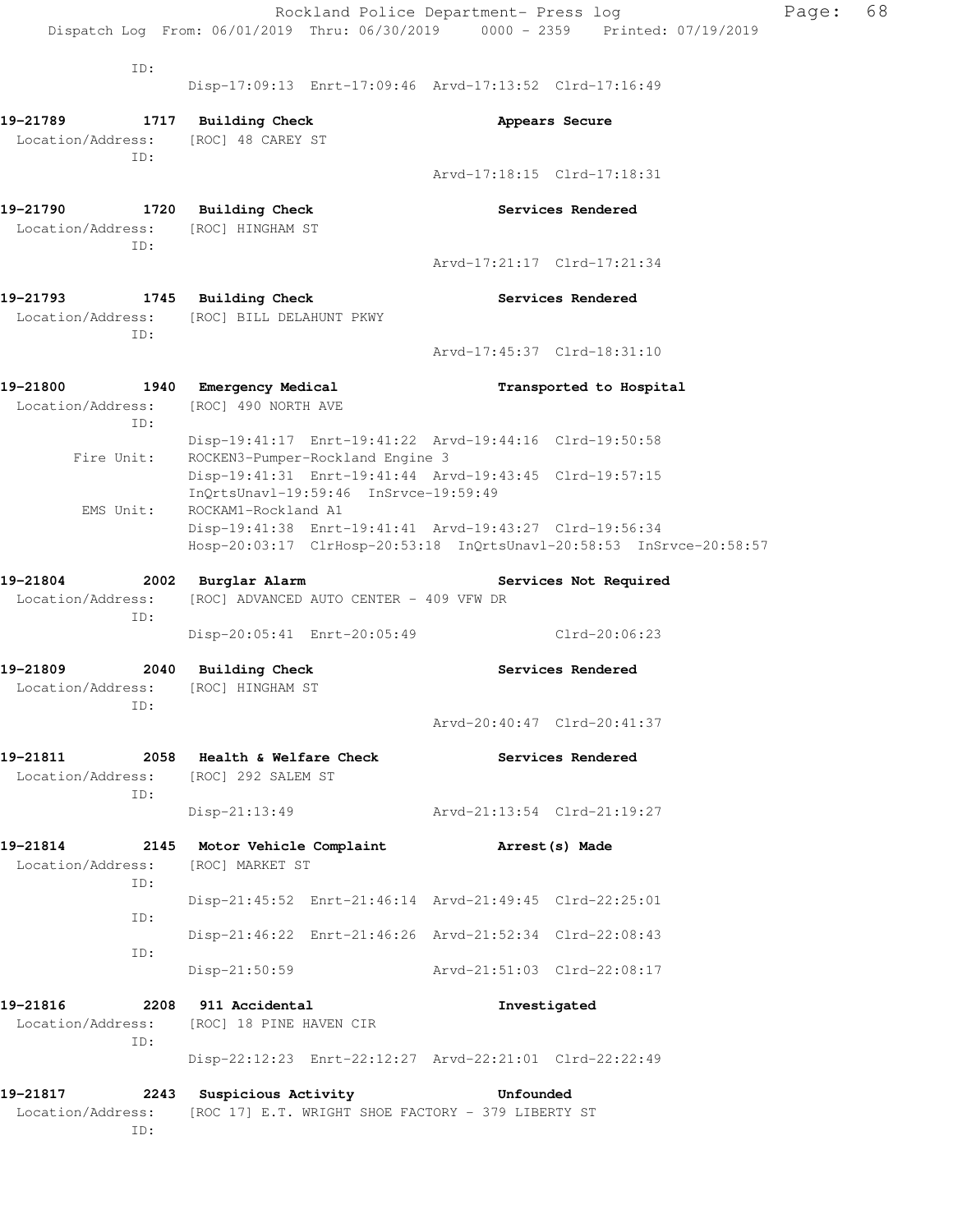Disp-22:45:30 Arvd-22:48:07 Clrd-22:48:25

| 19-21819          | 2300 | Building Check   | Building Checked/Secured        |
|-------------------|------|------------------|---------------------------------|
| Location/Address: |      | [ROC] HINGHAM ST |                                 |
|                   | TD:  |                  |                                 |
|                   |      |                  | $Arvd-23:01:00$ $C1rd-23:01:32$ |
|                   |      |                  |                                 |
| 19-21820          | 2319 | Escort/Transport | Services Rendered               |

| Location/Address: |  | [ROC 9] SULLIVAN TIRE AND AUTO SERVICE - 50 VFW DR      |  |
|-------------------|--|---------------------------------------------------------|--|
| TD:               |  |                                                         |  |
|                   |  | Disp-23:24:13 Enrt-23:24:27 Arvd-23:30:54 Clrd-23:40:34 |  |
| TD:               |  |                                                         |  |
|                   |  | Disp-23:25:50 Enrt-23:25:51 Arvd-23:30:52 Clrd-23:40:27 |  |

## **For Date: 06/18/2019 - Tuesday**

| 19-21822                                                                      | 0000<br><b>SHIFT ASSIGNMENTS</b> |                                                         |                             | Services Rendered           |  |
|-------------------------------------------------------------------------------|----------------------------------|---------------------------------------------------------|-----------------------------|-----------------------------|--|
| Location/Address: [ROC P72] ROCKLAND POLICE DEPARTMENT - 490 MARKET ST<br>ID: |                                  |                                                         |                             |                             |  |
|                                                                               | Disp-00:00:00                    |                                                         | Arvd-00:29:05 Clrd-00:29:09 |                             |  |
| 19-21823                                                                      | 0035 Motor Vehicle Complaint     |                                                         |                             | Could Not Locate            |  |
| Location/Address:<br>ID:                                                      | [ROC] HINGHAM ST                 |                                                         |                             |                             |  |
|                                                                               | Disp-00:35:53                    |                                                         | Arvd-00:35:56 Clrd-00:35:58 |                             |  |
| 19-21824                                                                      | 0045 Burglar Alarm               |                                                         |                             | Building Checked/Secured    |  |
| Location/Address:<br>TD:                                                      |                                  | [ROC P68] AL PRIME - 104 MARKET ST                      |                             |                             |  |
|                                                                               |                                  | Disp-00:46:39 Enrt-00:46:42 Arvd-00:49:12 Clrd-00:50:07 |                             |                             |  |
| 19-21837                                                                      | 0459 Motor Vehicle Complaint     |                                                         | Services Rendered           |                             |  |
| Location/Address:                                                             |                                  | [ROC P100] LUKE'S LIQUORS - 167 MARKET ST               |                             |                             |  |
| TD:                                                                           |                                  | Disp-05:20:32 Enrt-05:20:36 Arvd-05:21:20 Clrd-05:34:17 |                             |                             |  |
| 19-21838                                                                      | 0459 Disturbance                 |                                                         |                             | Services Rendered           |  |
| Location/Address:<br>ID:                                                      |                                  | [ROC] 45 HANNAH WAY Apt. #E                             |                             |                             |  |
| TD:                                                                           |                                  | Disp-05:01:38 Enrt-05:01:51 Arvd-05:06:46 Clrd-05:19:40 |                             |                             |  |
| ID:                                                                           |                                  | Disp-05:01:42 Enrt-05:01:51 Arvd-05:13:51 Clrd-05:19:40 |                             |                             |  |
|                                                                               |                                  | Disp-05:01:46 Enrt-05:01:51 Arvd-05:13:51 Clrd-05:19:40 |                             |                             |  |
| TD:                                                                           | $Disp-05:13:48$                  |                                                         | Arvd-05:13:51 Clrd-05:19:40 |                             |  |
| 19-21841                                                                      | 0557 Building Check              |                                                         |                             | Building Checked/Secured    |  |
| Location/Address:<br>ID:                                                      | [ROC] UNION ST                   |                                                         |                             |                             |  |
|                                                                               |                                  |                                                         | Arvd-05:59:11 Clrd-06:21:30 |                             |  |
| 19-21842                                                                      | 0606 Disturbance                 |                                                         |                             | Report Follows              |  |
| Location/Address: [ROC 60] SPRING GATE APARTMENTS - 52 HANNAH WAY<br>ID:      |                                  |                                                         |                             |                             |  |
|                                                                               | Disp-06:06:16                    |                                                         |                             | Arvd-06:06:22 Clrd-06:34:07 |  |
| TD:                                                                           |                                  | Disp-06:06:19 Enrt-06:06:24 Arvd-06:07:16 Clrd-06:34:10 |                             |                             |  |
| ID:                                                                           | Disp-06:13:29                    |                                                         |                             | Arvd-06:13:33 Clrd-06:34:05 |  |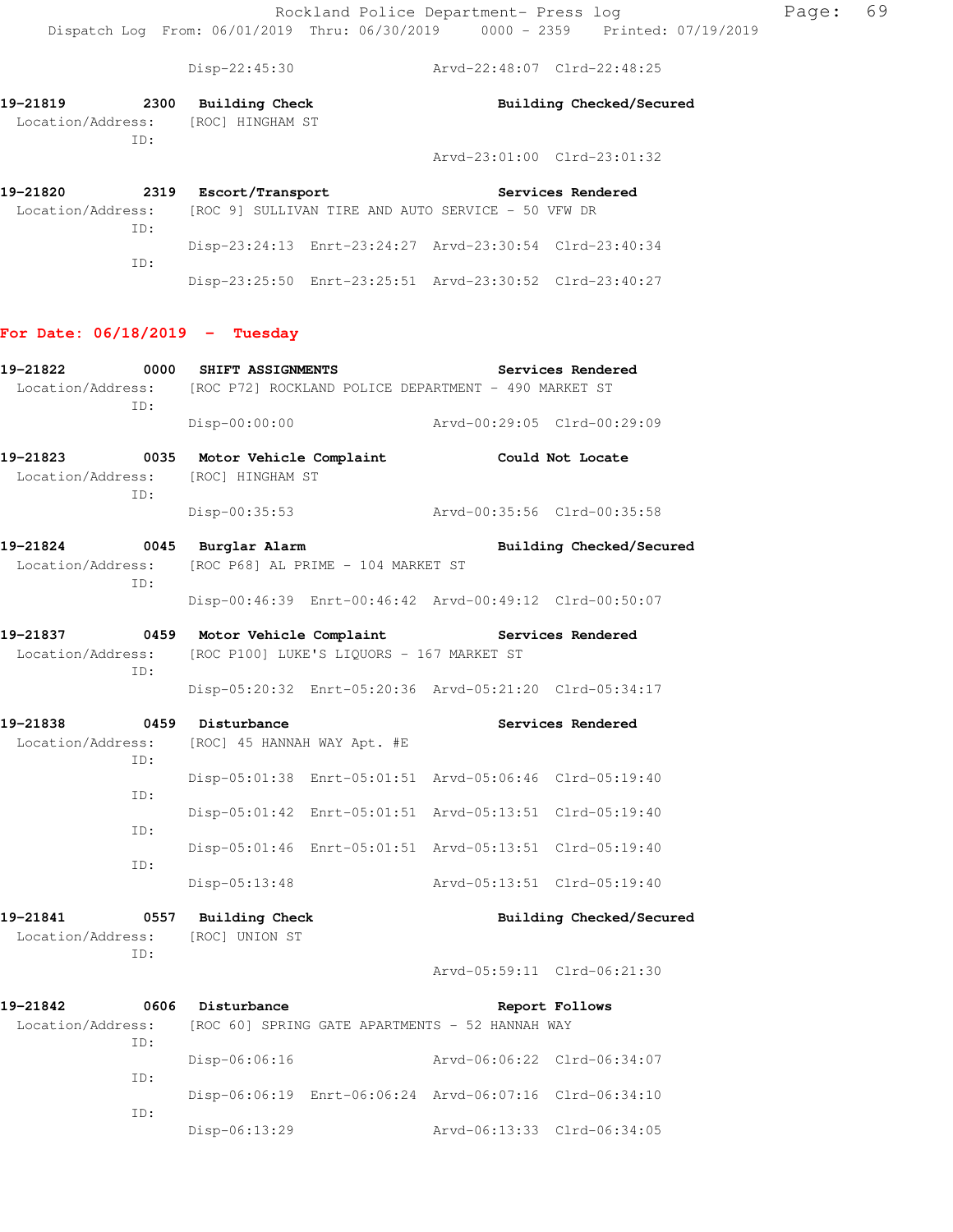|                                                                             |                                                                                                 | Rockland Police Department- Press log<br>Dispatch Log From: 06/01/2019 Thru: 06/30/2019 0000 - 2359 Printed: 07/19/2019 | Page: | 70 |
|-----------------------------------------------------------------------------|-------------------------------------------------------------------------------------------------|-------------------------------------------------------------------------------------------------------------------------|-------|----|
| ID:<br>Original Call #: 19-21781                                            |                                                                                                 | Disp-06:21:45 Arvd-06:21:47 Clrd-07:06:17                                                                               |       |    |
| 19-21849 0731 Burglar Alarm                                                 |                                                                                                 | Investigated                                                                                                            |       |    |
| ID:                                                                         | Location/Address: [ROC 73] ROCKLAND TOWN HALL - 242 UNION ST                                    |                                                                                                                         |       |    |
|                                                                             |                                                                                                 | Disp-07:32:17 Enrt-07:32:49 Clrd-07:39:07                                                                               |       |    |
| 19-21850 0735 Burglar Alarm<br>Location/Address: [ROC] 360 SUMMER ST<br>ID: |                                                                                                 | Investigated                                                                                                            |       |    |
| ID:                                                                         |                                                                                                 | Disp-07:37:37 Enrt-07:37:42 Clrd-07:38:01                                                                               |       |    |
|                                                                             |                                                                                                 | Disp-07:37:54 Enrt-07:37:58 Arvd-07:42:20 Clrd-07:49:28                                                                 |       |    |
| 19-21854 0812 SHIFT ASSIGNMENTS<br>ID:                                      | Location/Address: [ROC P72] ROCKLAND POLICE DEPARTMENT - 490 MARKET ST                          | <b>Services Rendered</b>                                                                                                |       |    |
|                                                                             | Disp-08:17:06                                                                                   | Clrd-08:17:29                                                                                                           |       |    |
| 19-21861 0908 General Incident<br>Location/Address: [ROC] PLAIN ST<br>ID:   |                                                                                                 | Services Rendered                                                                                                       |       |    |
|                                                                             | Disp-09:10:37                                                                                   | Clrd-09:14:09                                                                                                           |       |    |
| 19-21863<br>ID:                                                             | 0910 Building Check<br>Location/Address: [ROC] BILL DELAHUNT PKWY                               | Building Checked/Secured                                                                                                |       |    |
|                                                                             |                                                                                                 | Arvd-09:16:16 Clrd-09:41:43                                                                                             |       |    |
| 19-21866 0922 Time off<br>Location: [ROC]                                   |                                                                                                 | Services Rendered                                                                                                       |       |    |
| 19-21867 0926 Animal Complaint<br>Location/Address:<br>ID:                  | [ROC] 106 NORTH AVE                                                                             | Services Rendered                                                                                                       |       |    |
|                                                                             |                                                                                                 | Arvd-09:26:00 Clrd-09:34:41                                                                                             |       |    |
| 19-21868<br>ID:                                                             | 0928 General Incident<br>Location/Address: [ROC P72] ROCKLAND POLICE DEPARTMENT - 490 MARKET ST | Services Rendered                                                                                                       |       |    |
|                                                                             | Disp-09:32:01                                                                                   | Clrd-09:32:41                                                                                                           |       |    |
| 19-22309 0930 Animal Complaint<br>Location/Address: [ROC] 349 NORTH AVE     |                                                                                                 | Services Rendered                                                                                                       |       |    |
| 19-21873 0940 Building Check<br>Location/Address: [ROC] CAREY ST<br>ID:     |                                                                                                 | Services Rendered                                                                                                       |       |    |
|                                                                             |                                                                                                 | Arvd-09:41:43 Clrd-09:42:38                                                                                             |       |    |
| 0957 Time off<br>19-21877<br>Location: [ROC]                                |                                                                                                 | Services Rendered                                                                                                       |       |    |
| 19-22311<br>Location/Address: [ROC] 376 PLAIN ST                            | 1000 Animal Complaint                                                                           | Services Rendered                                                                                                       |       |    |
| 19-21880<br>ID:                                                             | 1044 Animal Complaint<br>Location: [ROC 54] HARTSUFF STS                                        | Services Rendered                                                                                                       |       |    |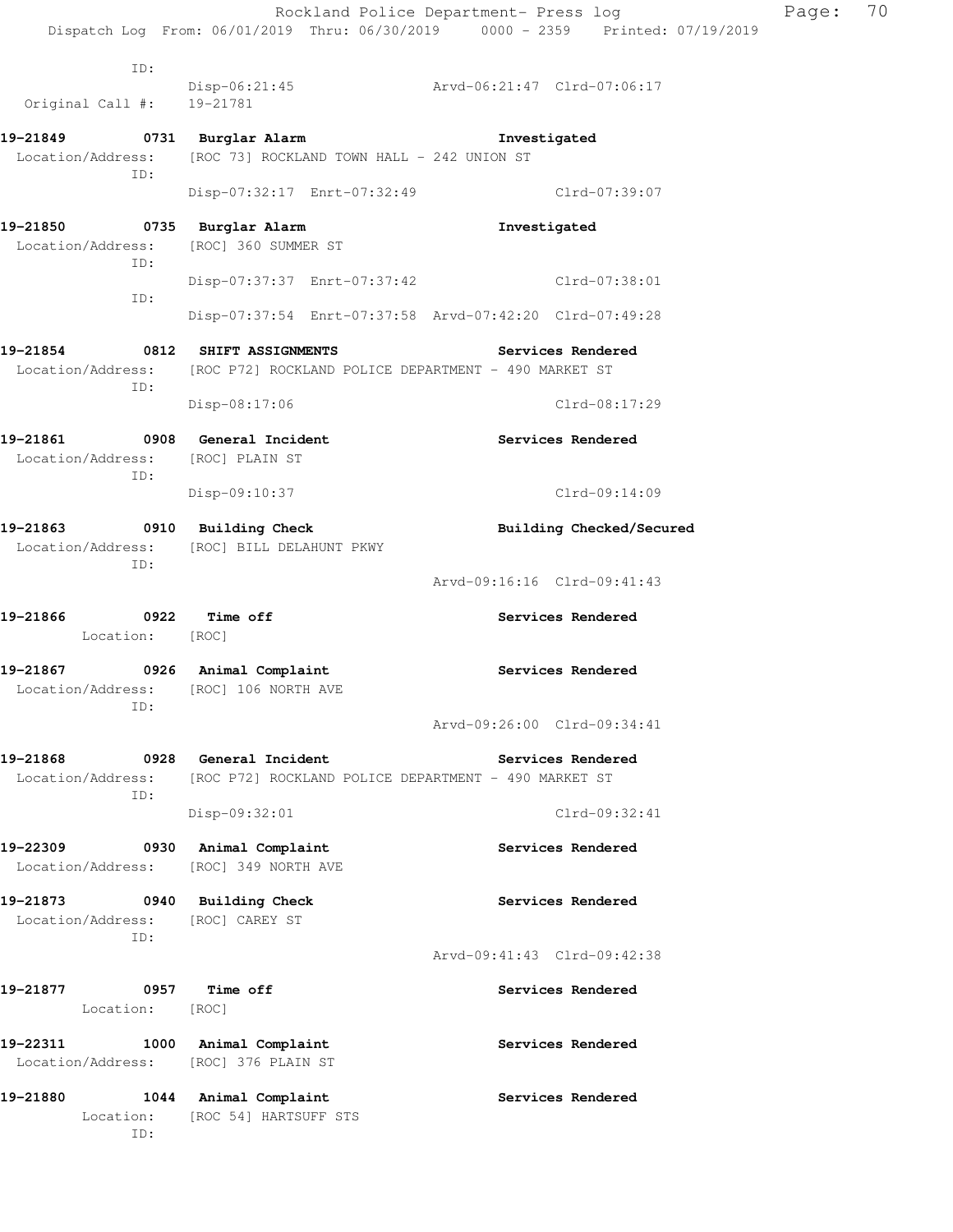Rockland Police Department- Press log Page: 71 Dispatch Log From: 06/01/2019 Thru: 06/30/2019 0000 - 2359 Printed: 07/19/2019 Arvd-10:44:00 Clrd-10:58:29 ID: Disp-10:49:31 Arvd-10:49:36 Clrd-10:58:22 **19-21884 1103 Animal Complaint Services Rendered**  Location/Address: [ROC] 125 HARTSUFF ST ID: Arvd-11:03:00 Clrd-11:10:18 **19-21885 1108 General Incident Services Rendered**  Vicinity of: [ROC 60] SPRING GATE APARTMENTS - 52 HANNAH WAY ID: Arvd-11:08:00 Clrd-11:25:09 **19-21887 1111 Building Check Services Rendered**  Location/Address: [ROC P47] BEST WESTERN - 909 HINGHAM ST ID: Arvd-11:13:39 Clrd-11:14:10 **19-21890 1115 Burglar Alarm Services Rendered**  Location/Address: [ROC] 55 GEORGE ST ID: Disp-11:17:52 Enrt-11:18:02 Arvd-11:20:23 Clrd-11:22:44 **19-21905 1305 Missing Person Unfounded**  Location/Address: [ROC P64] CVS PHARMACY - 80 MARKET ST ID: Disp-13:20:05 Clrd-13:34:21 **19-21911 1353 Animal Complaint Services Rendered**  Location/Address: [ROC] 60 WILLOW POND DR ID: Arvd-13:53:00 Clrd-14:07:37 **19-21912 1401 Larceny / Forgery/ Fraud Services Rendered**  Location/Address: [ROC] 7-11 - 92 MARKET ST ID: Arvd-14:01:00 Clrd-14:21:01 **19-21915 1421 Follow-Up Investigation Investigated**  Location/Address: [ROC] 500 WEBSTER ST ID: Arvd-14:21:00 Clrd-15:03:47 **19-21926 1504 Time off No Service**  Location: [ROC] **19-21931 1607 SHIFT ASSIGNMENTS No Service**  Location/Address: [ROC P72] ROCKLAND POLICE DEPARTMENT - 490 MARKET ST ID: Disp-16:09:00 Clrd-16:09:08 **19-21932 1608 Traffic Enforcement Citation/Warning Issued**  Location/Address: [ROC P72] ROCKLAND POLICE DEPARTMENT - 490 MARKET ST ID: Arvd-16:11:55 Clrd-19:55:24 **19-21940 1804 Building Check Services Rendered**  Location/Address: [ROC] HINGHAM ST ID:

Arvd-18:05:23 Clrd-18:05:43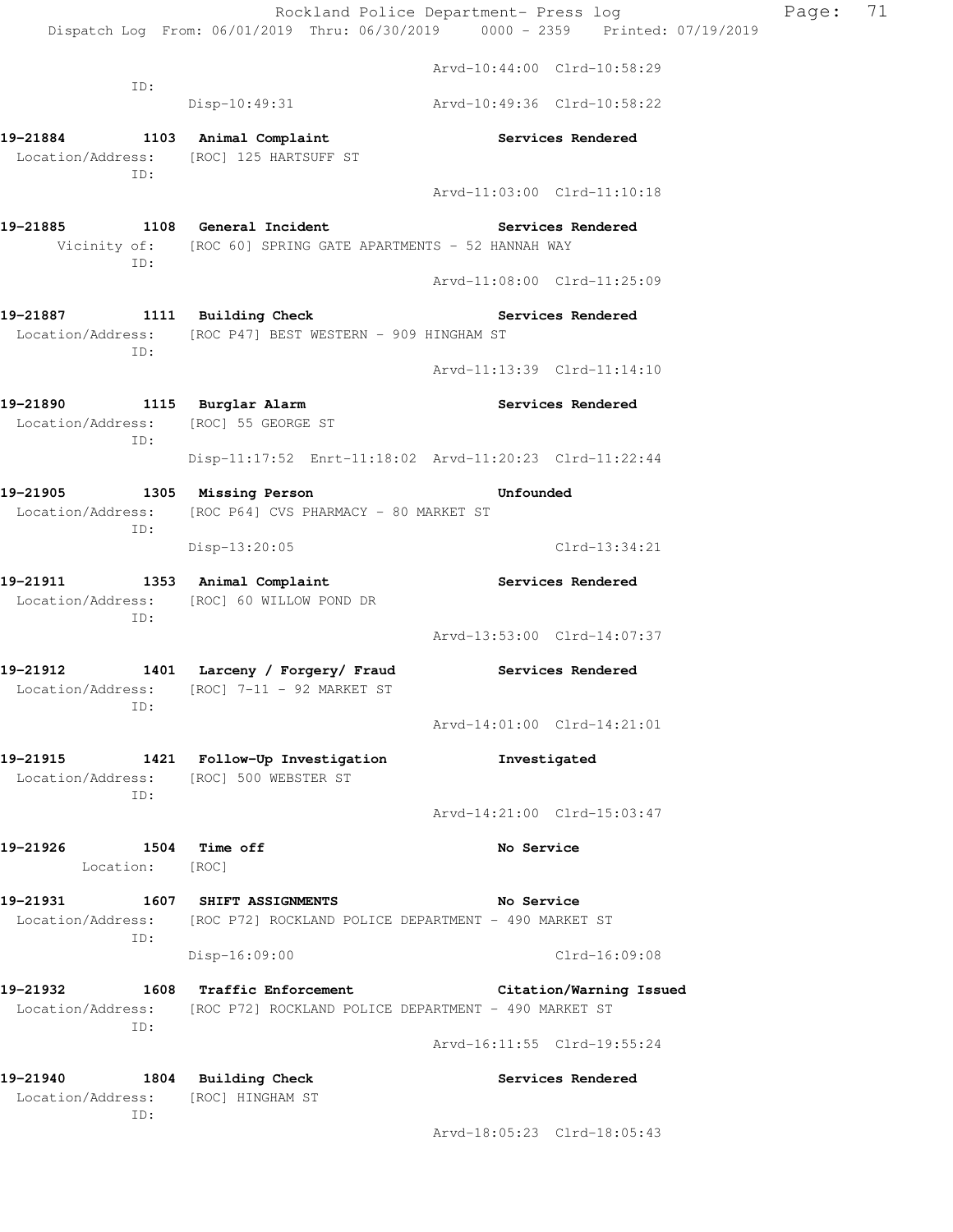**19-21950 2004 Building Check Services Rendered**  Location/Address: [ROC] BILL DELAHUNT PKWY ID: Arvd-20:05:51 Clrd-20:06:16 **19-21951 2006 Building Check Services Rendered**  Location/Address: [ROC] HINGHAM ST ID: Arvd-20:06:52 Clrd-20:07:15 **19-21957 2055 Suspicious Activity Investigated**  Location/Address: [ROC P75] UNION POINT - BILL DELAHUNT PKWY ID: Disp-20:58:23 Enrt-20:58:53 Clrd-21:11:12 ID: Disp-20:58:23 Enrt-20:58:51 Arvd-21:01:44 Clrd-21:11:16 **19-21959 2120 Assist Fire Department Services Not Required**  Location/Address: [ROC] 4 ICEHOUSE WOOD LN ID: Disp-21:22:28 Enrt-21:22:36 Arvd-21:25:56 Clrd-21:28:11 19-21963 **2135** Suspicious Activity **19-21963** Services Rendered Location/Address: [ROC 13] RAD CONSTRUCTION/SOUTH SHORE LOAM AND MULCH - 171 VFW DR ID: Disp-21:37:04 Enrt-21:37:15 Arvd-21:39:15 Clrd-21:50:42 ID: Disp-21:37:04 Enrt-21:37:11 Arvd-21:39:20 Clrd-21:50:47 **19-21965 2200 Assist Other Agency Assist Police**  Location/Address: [ABI] 1019 PLYMOUTH ST ID: Disp-22:02:45 Enrt-22:02:56 Clrd-22:33:17 **19-21968 2234 Disturbance Peace Restored**  Location/Address: [ROC] 63 WEBSTER ST Apt. #2 ID: Disp-22:36:29 Arvd-22:36:36 Clrd-23:14:52 ID: Disp-22:36:29 Arvd-22:36:40 Clrd-23:14:47 ID: Disp-22:36:29 Arvd-22:36:43 Clrd-23:12:06 **19-21971 2301 Burglar Alarm Cancelled Enroute**  Location/Address: [ROC P68] AL PRIME - 104 MARKET ST **19-21972 2302 Suspicious Activity Services Rendered**  Location/Address: [ROC] SPRUCE ST ID: Disp-23:05:46 Clrd-23:05:58 **19-21975 2330 General Incident Gone on arrival**  Location/Address: [ROC] 22 CHURCH ST ID: Disp-23:31:26 Clrd-23:34:37

#### **For Date: 06/19/2019 - Wednesday**

| 19-21976 | General Incident | <b>Services Rendered</b> |
|----------|------------------|--------------------------|
|----------|------------------|--------------------------|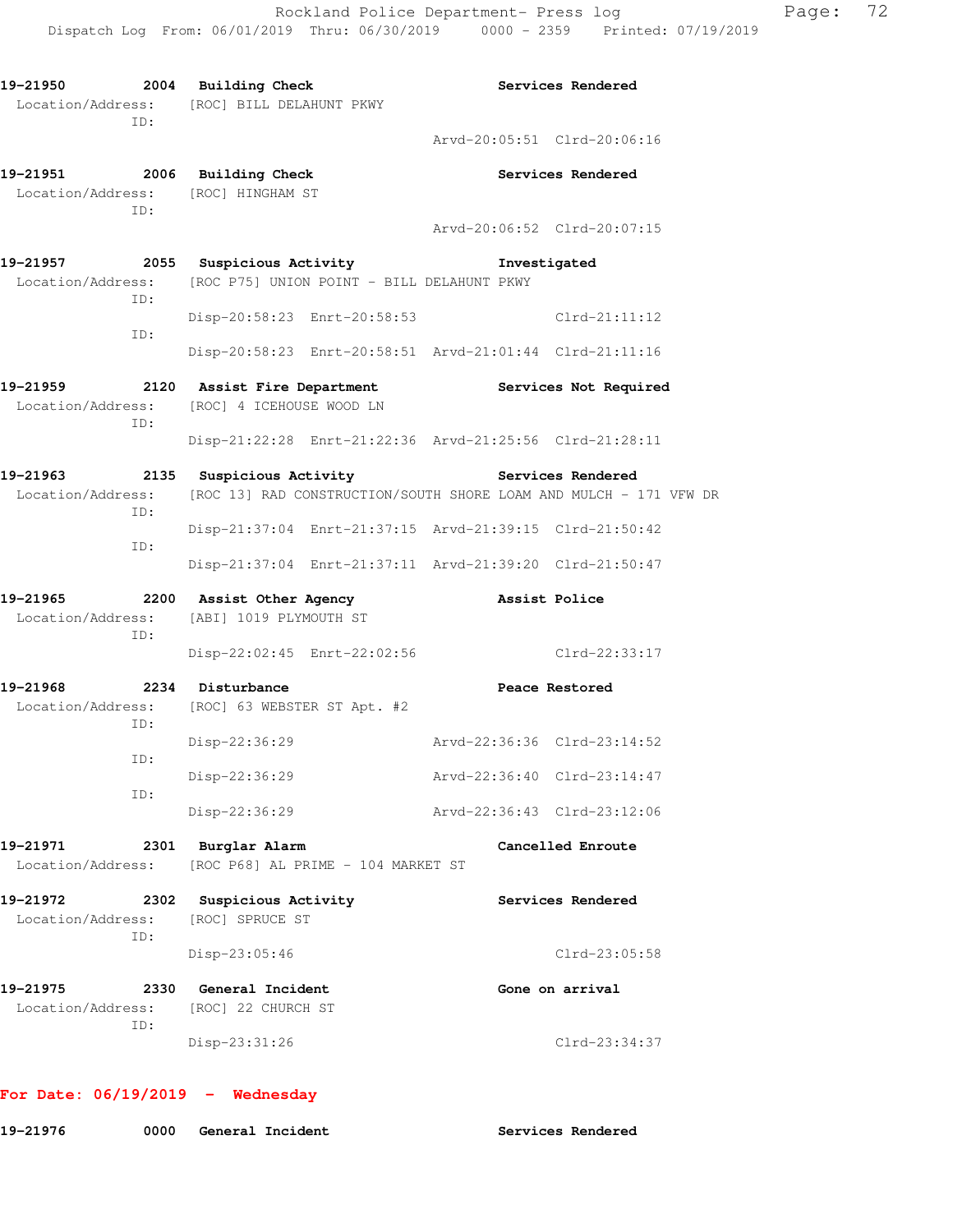|                                                                         |                                                                                                                        |                             | Rockland Police Department- Press log | Page: | 73 |
|-------------------------------------------------------------------------|------------------------------------------------------------------------------------------------------------------------|-----------------------------|---------------------------------------|-------|----|
|                                                                         | Dispatch Log From: 06/01/2019 Thru: 06/30/2019 0000 - 2359 Printed: 07/19/2019                                         |                             |                                       |       |    |
| ID:                                                                     | Location/Address: [ROC P72] ROCKLAND POLICE DEPARTMENT - 490 MARKET ST                                                 |                             |                                       |       |    |
|                                                                         | Disp-00:02:39                                                                                                          |                             | $Clrd-00:02:48$                       |       |    |
| ID:                                                                     | 19-21984 0110 Motor Vehicle Stop Citation/Warning Issued<br>Location/Address: [ROC] NEAR THE ABINGTON LINE - SUMMER ST | Arvd-01:10:00 Clrd-01:17:16 |                                       |       |    |
| ID:                                                                     |                                                                                                                        |                             |                                       |       |    |
|                                                                         | Disp-01:11:00 Enrt-01:11:05 Clrd-01:12:51                                                                              |                             |                                       |       |    |
| 19-21995 0515 Building Check<br>Location/Address: [ROC] UNION ST<br>ID: |                                                                                                                        | <b>Services Rendered</b>    |                                       |       |    |
|                                                                         | Disp-05:16:44 Arvd-05:16:53 Clrd-05:38:33                                                                              |                             |                                       |       |    |
| Location/Address: [ROC] VFW DR<br>ID:                                   | 19-21998 0546 Disabled Motor Vehicle Services Rendered                                                                 |                             |                                       |       |    |
|                                                                         | Disp-05:47:26 Arvd-05:47:34 Clrd-06:14:29                                                                              |                             |                                       |       |    |
| ID:                                                                     | 19-21999 0610 Assist Other Agency<br>Location/Address: [ROC] 81 WILLIAMS ST                                            |                             | <b>Services Rendered</b>              |       |    |
|                                                                         | Disp-06:12:13 Enrt-06:19:35 Arvd-06:19:38 Clrd-06:22:35                                                                |                             |                                       |       |    |
| 19-22005 0800 General Info                                              | Location/Address: [ROC P72] ROCKLAND POLICE DEPARTMENT - 490 MARKET ST                                                 |                             | <b>Services Rendered</b>              |       |    |
| ID:                                                                     | 19-22008 0832 Motor Vehicle Stop Citation/Warning Issued<br>Location/Address: [ROC] 102 SPRING ST @ 1 DOMIGAN DR       |                             |                                       |       |    |
|                                                                         |                                                                                                                        | Arvd-08:32:00 Clrd-08:38:14 |                                       |       |    |
| ID:                                                                     | 19-22012 0848 Motor Vehicle Stop<br>Location: [ROC] PLAIN ST                                                           |                             | Arrest (s) Made                       |       |    |
| ID:                                                                     |                                                                                                                        | Arvd-08:48:00 Clrd-10:16:06 |                                       |       |    |
|                                                                         | Disp-08:52:06 Enrt-08:52:11 Arvd-08:56:14 Clrd-09:07:58                                                                |                             |                                       |       |    |
| 19-22017 0928 911 Accidental<br>ID:                                     | Location/Address: [ROC] 9 CANTERBURY LN                                                                                |                             | Investigated                          |       |    |
|                                                                         |                                                                                                                        | Arvd-09:28:00 Clrd-09:37:27 |                                       |       |    |
| 19-22022<br>1003 Time off<br>Location: [ROC]                            |                                                                                                                        |                             | Services Rendered                     |       |    |
| 19-22024<br>Location/Address:<br>ID:                                    | 1038 Prisioner Transport<br>[HIN 1] HINGHAM COURT - 28 GEORGE WASHINGTON BLVD                                          | <b>Services Rendered</b>    |                                       |       |    |
|                                                                         |                                                                                                                        | Arvd-10:38:00 Clrd-11:32:40 |                                       |       |    |
| 19-22028<br>Location/Address:<br>ID:                                    | 1113 Larceny / Forgery/ Fraud<br>[ROC] 52 HANNAH WAY                                                                   | Report Follows              |                                       |       |    |
| ID:                                                                     | Disp-11:18:37 Enrt-11:18:41 Clrd-11:20:55                                                                              |                             |                                       |       |    |
|                                                                         | Disp-11:22:33 Enrt-11:22:37 Arvd-11:23:57 Clrd-14:02:11                                                                |                             |                                       |       |    |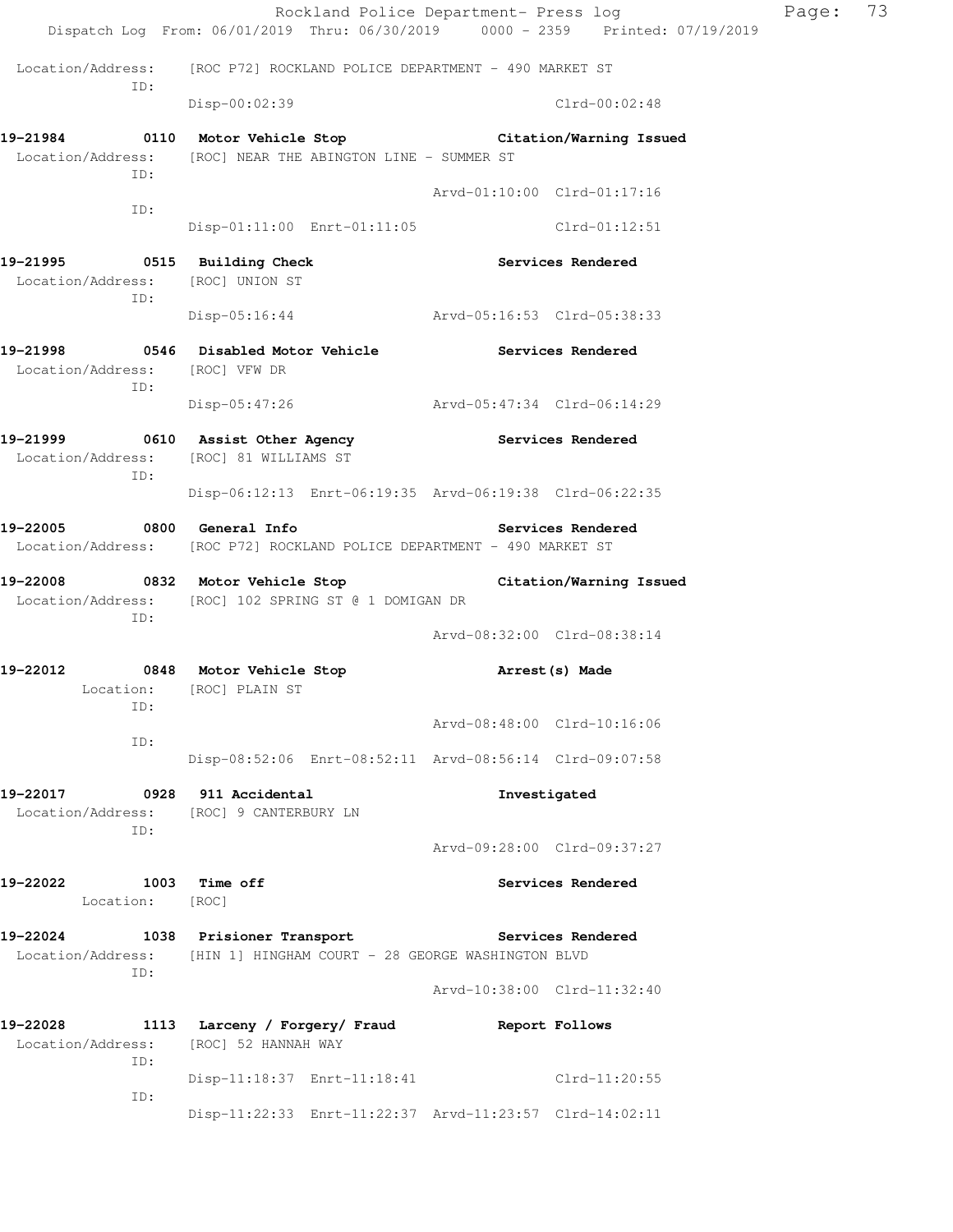**19-22030 1119 911 Accidental Investigated**  Location/Address: [ROC P64] CVS PHARMACY - 80 MARKET ST ID: Disp-11:20:18 Clrd-11:20:39 ID: Disp-11:21:03 Arvd-11:21:09 Clrd-11:22:08 **19-22038 1209 Escort/Transport Services Rendered**  Location/Address: [ROC] 51 MAPLE ST Apt. #324 ID: Disp-12:14:00 Arvd-12:14:04 Clrd-12:30:54 **19-22043 1329 Lost/Found Property Services Rendered**  Location/Address: [ROC] 342 UNION ST ID: Disp-13:32:17 Enrt-13:32:25 Arvd-13:39:06 Clrd-13:43:21 ID: Disp-13:44:11 Clrd-13:45:05 **19-22049 1354 Assist Public Services Rendered**  Location/Address: [ROC] 347 MARKET ST ID: Disp-13:57:56 Clrd-14:03:11 **19-22050 1358 Motor Vehicle Stop Verbal Warning**  Location/Address: [ROC] WEBSTER ST ID: Arvd-13:58:00 Clrd-14:07:41 19-22051 1401 Disturbance **19** Services Rendered Location/Address: [ROC] 162 NORTH AVE ID: Disp-14:03:12 Enrt-14:03:23 Arvd-14:10:22 Clrd-14:23:57 ID: Disp-14:03:25 Enrt-14:04:03 Arvd-14:10:18 Clrd-14:23:52 ID: Disp-14:07:55 Enrt-14:07:58 Arvd-14:10:25 Clrd-14:23:55 **19-22058 1455 Motor Vehicle Stop Citation/Warning Issued**  Location/Address: [ROC] 590 SUMMER ST @ 469 CONCORD ST ID: Arvd-14:55:00 Clrd-15:04:09 **19-22060 1521 Motor Vehicle Stop Citation/Warning Issued**  Location/Address: [ROC] 115 UNION ST @ 20 VERNON ST ID: Arvd-15:21:00 Clrd-15:33:34 **19-22064 1610 SHIFT ASSIGNMENTS No Service**  Location/Address: [ROC P72] ROCKLAND POLICE DEPARTMENT - 490 MARKET ST **19-22069 1640 Health & Welfare Check Whitman Call**  Location/Address: [ROC] 16 WEBSTER ST ID: Disp-16:43:53 Enrt-16:44:06 Arvd-16:48:55 Clrd-17:01:37 ID: Disp-16:43:53 Enrt-16:44:14 Arvd-16:48:59 Clrd-17:01:37 Fire Unit: ROCKEN3-Pumper-Rockland Engine 3 Disp-16:54:16 Enrt-16:54:50 Arvd-16:55:15 Clrd-17:01:11 InQrtsUnavl-17:01:18 InSrvce-17:01:18 EMS Unit: ROCKAM1-Rockland A1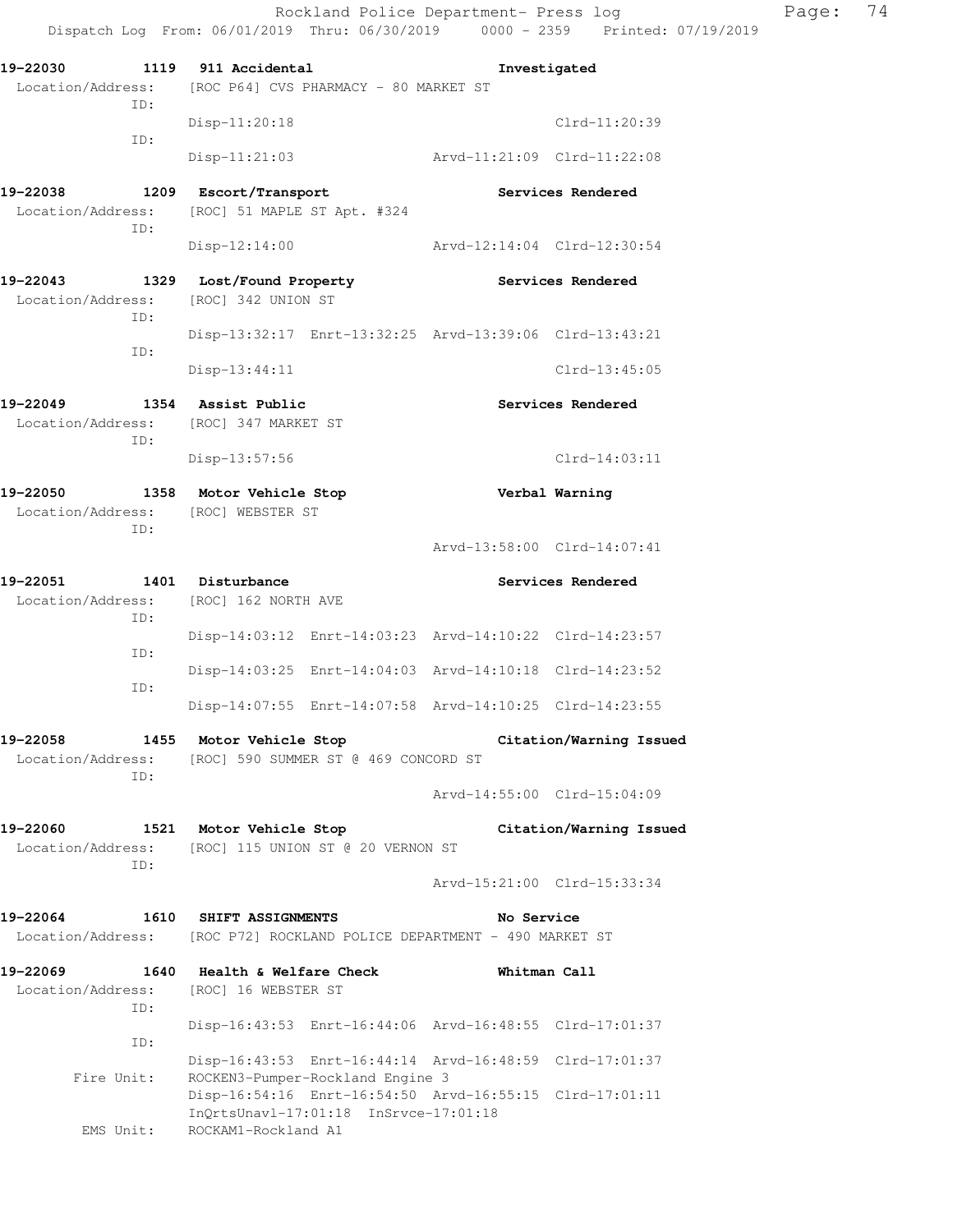Disp-16:54:20 Enrt-16:54:50 Arvd-16:55:14 Clrd-17:01:10 InQrtsUnavl-17:01:15 InSrvce-17:01:15

| 19-22073                                                       | 1706 Health & Welfare Check                                                                      | No EMS                      |                                                                      |
|----------------------------------------------------------------|--------------------------------------------------------------------------------------------------|-----------------------------|----------------------------------------------------------------------|
| Location/Address:<br>ID:                                       | [ROC] 158 REED ST                                                                                |                             |                                                                      |
| ID:                                                            | Disp-17:08:50 Enrt-17:09:04 Arvd-17:12:33 Clrd-17:21:00                                          |                             |                                                                      |
| Fire Unit:                                                     | Disp-17:08:56 Enrt-17:09:01 Arvd-17:12:33 Clrd-17:20:57<br>ROCKEN3-Pumper-Rockland Engine 3      |                             |                                                                      |
|                                                                | Disp-17:10:35 Enrt-17:11:00<br>$InQrtsUnav1-17:11:56$ $InSrvce-17:11:56$                         |                             | Clrd-17:11:56                                                        |
| EMS Unit:                                                      | ROCKAM1-Rockland A1<br>Disp-17:10:35 Enrt-17:11:00<br>$InQrtsUnav1-17:11:54$ $InSrvce-17:11:54$  |                             | $Clrd-17:11:54$                                                      |
| 19-22075                                                       | 1715 Complaint                                                                                   |                             | Advised to Court                                                     |
| Location/Address:<br>ID:                                       | [ROC] 20 BOXBERRY LN                                                                             |                             |                                                                      |
|                                                                | $Disp-17:17:01$                                                                                  |                             | $Clrd-17:34:16$                                                      |
| 19-22078                                                       | 1721 Missing Person                                                                              |                             | Services Rendered                                                    |
| Location/Address:<br>ID:                                       | [ROC P64] CVS PHARMACY - 80 MARKET ST                                                            |                             |                                                                      |
| ID:                                                            | Disp-17:24:39 Enrt-17:24:43 Arvd-17:25:41 Clrd-17:48:49                                          |                             |                                                                      |
|                                                                | Disp-17:24:49 Enrt-17:24:52                                                                      |                             | Clrd-17:35:51                                                        |
| 19-22079<br>Location/Address: [ROC] 10 ALPINE ST<br>ID:<br>ID: | 1734 911 Accidental                                                                              |                             | Investigated                                                         |
|                                                                | Disp-17:38:48 Enrt-17:38:52                                                                      |                             | Clrd-17:44:21                                                        |
|                                                                | Disp-17:45:28                                                                                    | Arvd-17:45:33 Clrd-17:49:02 |                                                                      |
| 19-22081<br>Location/Address:<br>ID:                           | 1746 Burglar Alarm<br>[ROC] ADVANCED AUTO CENTER - 409 VFW DR                                    |                             | Building Checked/Secured                                             |
|                                                                | Disp-17:49:41 Enrt-17:49:42 Arvd-17:55:40 Clrd-18:02:08                                          |                             |                                                                      |
| 19-22084<br>Location/Address:<br>ID:                           | 1807 Building Check<br>[ROC] BILL DELAHUNT PKWY                                                  |                             | Services Rendered                                                    |
|                                                                |                                                                                                  |                             | Arvd-18:08:43 Clrd-18:09:14                                          |
| 19-22086<br>Location/Address:<br>Fire Unit:                    | 1810 Emergency Medical<br>[ROC] 205 POND ST<br>ROCKEN1-Pumper-Rockland Engine 1                  |                             | Transported to Hospital                                              |
|                                                                | Disp-18:11:15 Enrt-18:11:44 Arvd-18:16:19 Clrd-18:32:06<br>InQrtsUnavl-18:40:39 InSrvce-18:40:39 |                             |                                                                      |
| EMS Unit:                                                      | ROCKAM1-Rockland A1<br>Disp-18:11:15 Enrt-18:11:46 Arvd-18:15:55 Clrd-18:32:06                   |                             | Hosp-18:38:12 ClrHosp-19:47:41 InQrtsUnavl-19:53:33 InSrvce-19:53:34 |
| ID:                                                            | Disp-18:13:24 Enrt-18:13:39                                                                      |                             | $Clrd-18:13:43$                                                      |
| 19-22087<br>1810                                               | <b>Building Check</b>                                                                            |                             | Services Rendered                                                    |
| Location/Address:<br>ID:                                       | [ROC] HINGHAM ST                                                                                 |                             |                                                                      |
|                                                                |                                                                                                  |                             | Arvd-18:11:04 Clrd-18:11:29                                          |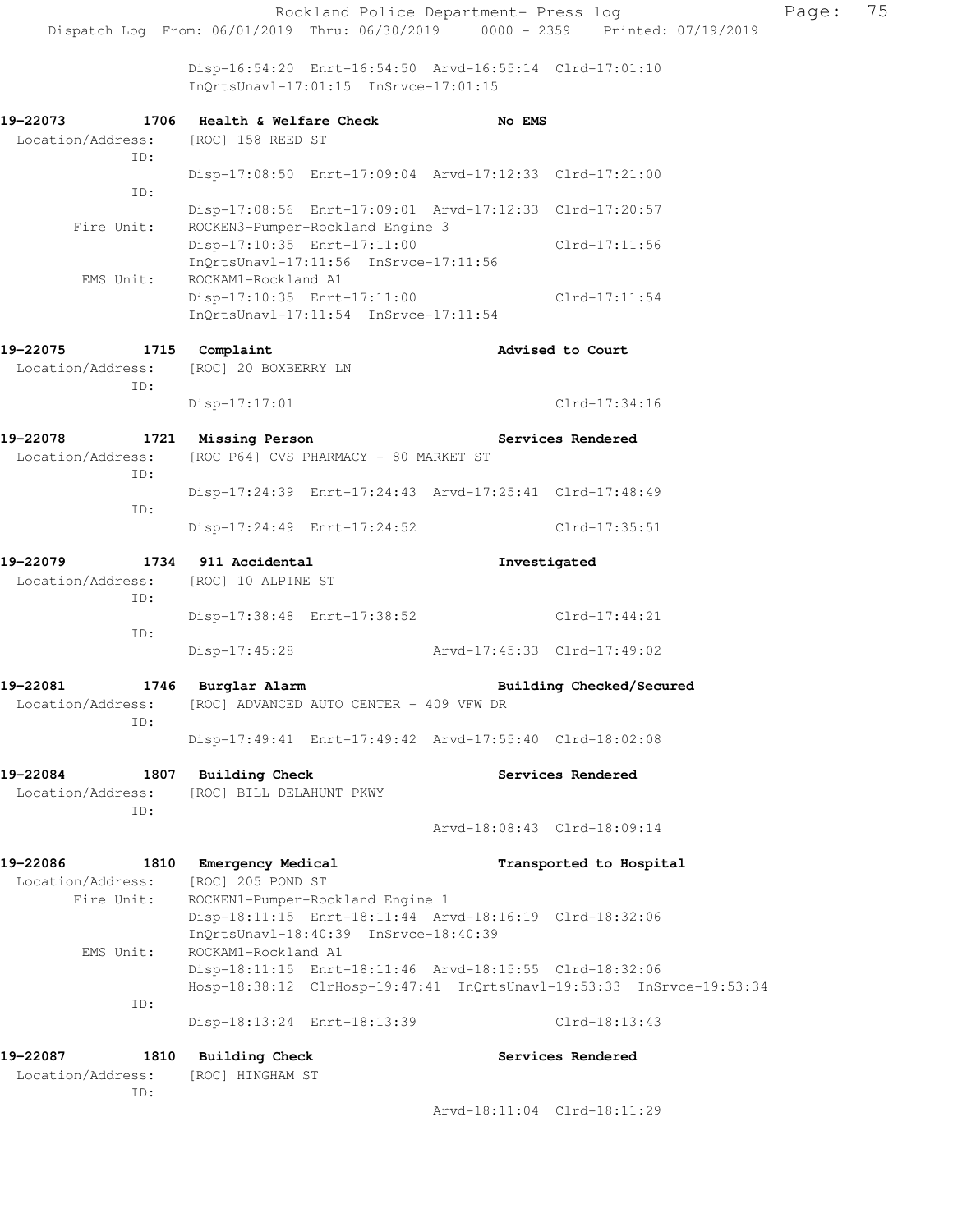Rockland Police Department- Press log Page: 76 Dispatch Log From: 06/01/2019 Thru: 06/30/2019 0000 - 2359 Printed: 07/19/2019 **19-22089 1812 Assist Fire Department Taken/Referred to Other Agency**  Location/Address: [ROC] 205 POND ST ID: Disp-18:13:47 Enrt-18:14:07 Arvd-18:17:57 Clrd-18:32:42 ID: Disp-18:13:57 Enrt-18:14:04 Arvd-18:17:54 Clrd-18:32:47 **19-22091 1846 Health & Welfare Check Services Rendered**  Location/Address: [ROC] 1 CORNET STETSON DR ID: Disp-18:49:57 Enrt-18:50:19 Arvd-18:57:49 Clrd-19:16:45 **19-22099 1952 911 Accidental Investigated**  Location/Address: [ROC] 63 CUSTER ST ID: Disp-19:54:01 Enrt-19:54:46 Arvd-20:06:36 Clrd-20:13:10 **19-22101 1959 Assist Fire Department Taken/Referred to Other Agency**  Location/Address: [ROC] 81 WILLIAMS ST ID: Disp-20:00:02 Enrt-20:00:08 Arvd-20:02:10 Clrd-20:14:16 ID: Disp-20:04:00 Enrt-20:04:04 Arvd-20:04:08 Clrd-20:14:20 **19-22105 2105 Animal Complaint Services Rendered**  Location/Address: [ROC P83] ROCKLAND GOLF COURSE - 276 PLAIN ST ID: Disp-21:06:39 Enrt-21:06:44 Arvd-21:16:38 Clrd-21:36:32 **19-22106 2111 Suspicious Activity No Service**  Location/Address: [ROC] 50 LINDEN ST ID: Disp-21:16:00 Clrd-21:16:20 **19-22113 2321 Burglar Alarm Appears Secure**  Location/Address: [ROC] SOUTH SHORE LAUNDRY - 153 MARKET ST ID: Disp-23:22:51 Enrt-23:23:04 Arvd-23:26:03 Clrd-23:31:25 ID: Disp-23:24:00 Enrt-23:24:03 Clrd-23:24:18 **19-22114 2339 Disturbance Peace Restored**  Location/Address: [ROC] 26 EAST WATER ST Apt. #3 ID: Disp-23:41:36 Enrt-23:41:49 Arvd-23:44:38 Clrd-06/20/2019 @ 00:24:17 ID: Disp-23:41:40 Enrt-23:41:45 Arvd-23:44:47 Clrd-06/20/2019 @ 00:16:30 ID:

#### **For Date: 06/20/2019 - Thursday**

| 19–22115          | 0000 | <b>SHIFT ASSIGNMENTS</b> |  | <b>No Service</b> |                             |
|-------------------|------|--------------------------|--|-------------------|-----------------------------|
| Location/Address: |      | [ROC 76] 490 MARKET ST   |  |                   |                             |
|                   | TD:  |                          |  |                   |                             |
|                   |      |                          |  |                   | Arvd-00:00:00 Clrd-00:02:53 |
|                   |      |                          |  |                   |                             |

Disp-23:48:35 Arvd-23:48:38 Clrd-23:53:39

**19-22117 0008 Emergency Medical Transported to Hospital**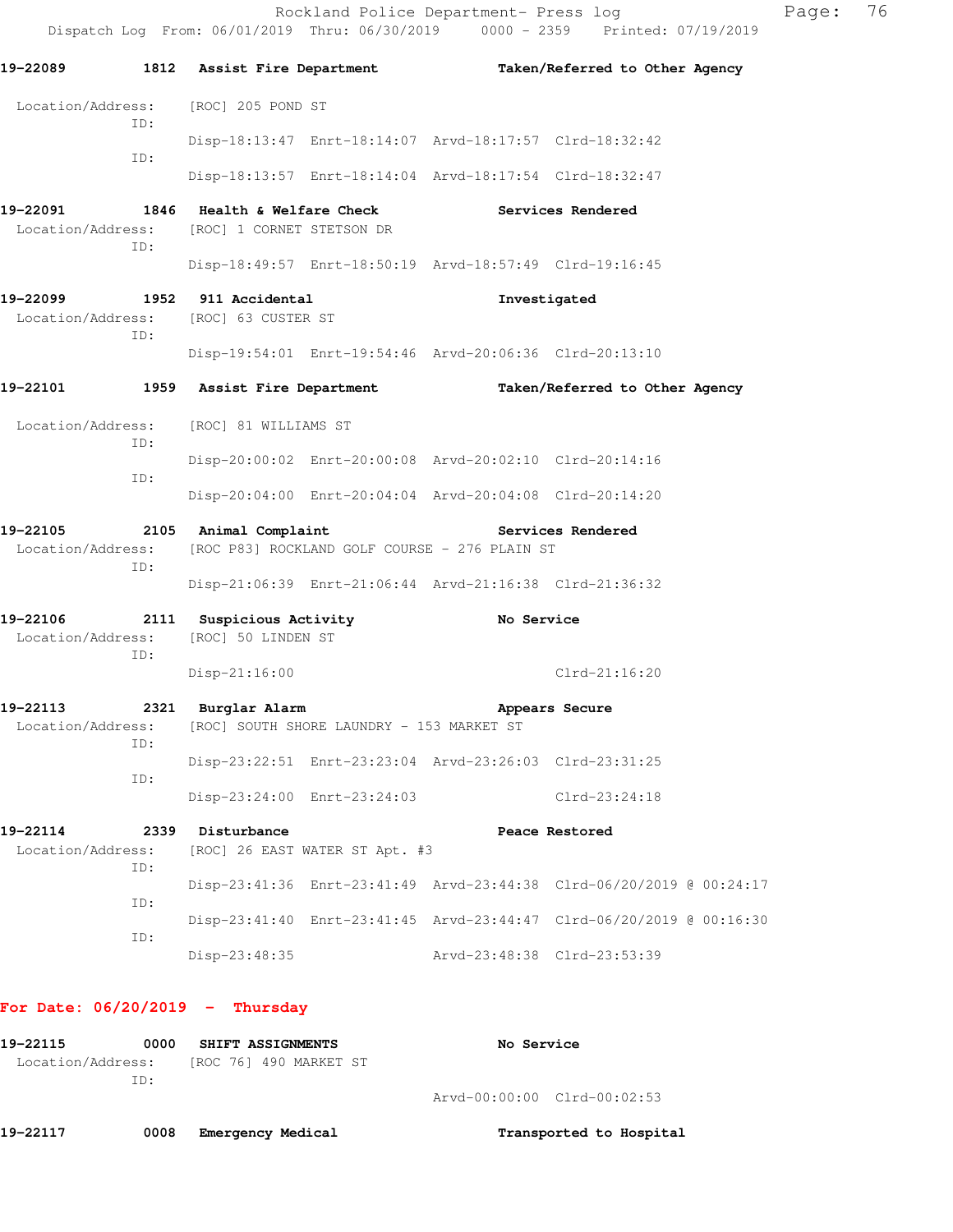|                                                                  | Rockland Police Department- Press log<br>Dispatch Log From: 06/01/2019 Thru: 06/30/2019 0000 - 2359 Printed: 07/19/2019         |                             |                                | Page: | 77 |
|------------------------------------------------------------------|---------------------------------------------------------------------------------------------------------------------------------|-----------------------------|--------------------------------|-------|----|
|                                                                  |                                                                                                                                 |                             |                                |       |    |
| Location/Address:<br>TD:                                         | [ROC 69] SOUTH SHORE REHAB & NURSING - 115 NORTH AVE                                                                            |                             |                                |       |    |
| EMS Unit:                                                        | Disp-00:12:42 Enrt-00:15:59 Arvd-00:21:21 Clrd-00:26:53<br>ROCKAM1-Rockland A1                                                  |                             |                                |       |    |
|                                                                  | Disp-00:16:16 Enrt-00:17:35 Arvd-00:18:46 Clrd-00:27:06<br>Hosp-00:37:31 ClrHosp-01:10:27 InQrtsUnavl-01:14:12 InSrvce-01:14:12 |                             |                                |       |    |
| Fire Unit:                                                       | ROCKEN3-Pumper-Rockland Engine 3<br>Disp-00:16:20 Enrt-00:17:33 Arvd-00:18:44 Clrd-00:27:03                                     |                             |                                |       |    |
|                                                                  | InQrtsUnavl-00:29:25 InSrvce-00:29:25                                                                                           |                             |                                |       |    |
| 19-22124                                                         | 0110 Motor Vehicle Stop                                                                                                         |                             | Verbal Warning                 |       |    |
| Location/Address:<br>ID:                                         | [ROC] BILL DELAHUNT PKWY                                                                                                        |                             |                                |       |    |
| ID:                                                              |                                                                                                                                 |                             | Arvd-01:10:00 Clrd-01:13:08    |       |    |
|                                                                  | $Disp-01:11:53$                                                                                                                 | Arvd-01:11:57 Clrd-01:11:00 |                                |       |    |
| 19–22131                                                         | 0442 Assist Fire Department                                                                                                     |                             | Taken/Referred to Other Agency |       |    |
| Location/Address:<br>ID:                                         | [ROC] 14 SUMMIT ST                                                                                                              |                             |                                |       |    |
| ID:                                                              | Disp-04:43:45 Enrt-04:43:58 Arvd-04:46:06 Clrd-04:50:56                                                                         |                             |                                |       |    |
| Fire Unit:                                                       | Disp-04:43:52 Enrt-04:44:02 Arvd-04:45:59 Clrd-04:50:52<br>ROCKEN3-Pumper-Rockland Engine 3                                     |                             |                                |       |    |
|                                                                  | Disp-04:45:29 Enrt-04:45:33 Arvd-04:46:45 Clrd-04:52:11<br>InQrtsUnavl-04:52:21 InSrvce-04:52:21                                |                             |                                |       |    |
| ID:                                                              |                                                                                                                                 |                             |                                |       |    |
| ID:                                                              | $Disp-04:52:34$                                                                                                                 | Arvd-04:52:46 Clrd-05:01:28 |                                |       |    |
|                                                                  | Disp-04:52:43                                                                                                                   | Arvd-04:52:46 Clrd-05:01:24 |                                |       |    |
| 19–22132                                                         | 0602 General Incident                                                                                                           |                             | Services Rendered              |       |    |
| Location/Address:<br>ID:                                         | [ROC] 482 MARKET ST                                                                                                             |                             |                                |       |    |
|                                                                  |                                                                                                                                 |                             | Arvd-06:02:00 Clrd-06:05:07    |       |    |
| 19-22133 0605 Building Check<br>Location/Address: [ROC] UNION ST |                                                                                                                                 |                             | Appears Secure                 |       |    |
| ID:                                                              |                                                                                                                                 | Arvd-06:05:00 Clrd-06:16:35 |                                |       |    |
| 19–22136<br>Location/Address: [ROC] 200 SALEM ST                 | 0628 Motor Vehicle Stop                                                                                                         |                             | Citation/Warning Issued        |       |    |
| ID:                                                              |                                                                                                                                 | Arvd-06:28:00 Clrd-06:34:12 |                                |       |    |
| 19-22142                                                         | 0802 General Info<br>Location/Address: [ROC P72] ROCKLAND POLICE DEPARTMENT - 490 MARKET ST                                     |                             | Services Rendered              |       |    |
| 19–22154                                                         | 0930 Assist Other Agency                                                                                                        |                             | Services Rendered              |       |    |
| ID:                                                              | Location/Address: [ROC] 566 WEST WATER ST                                                                                       |                             |                                |       |    |
|                                                                  |                                                                                                                                 | Arvd-09:30:00 Clrd-09:38:14 |                                |       |    |
| 19–22162                                                         | 1037 Assault Offenses                                                                                                           |                             | Gone on arrival                |       |    |
| ID:                                                              | Location/Address: [ROC P86] MOBIL GAS STATION - 158 MARKET ST Apt. #A                                                           |                             |                                |       |    |
| ID:                                                              | Disp-10:38:06 Enrt-10:38:12 Arvd-10:39:28 Clrd-12:00:43                                                                         |                             |                                |       |    |
|                                                                  | Disp-10:38:18 Enrt-10:38:22 Arvd-10:39:23 Clrd-12:00:40                                                                         |                             |                                |       |    |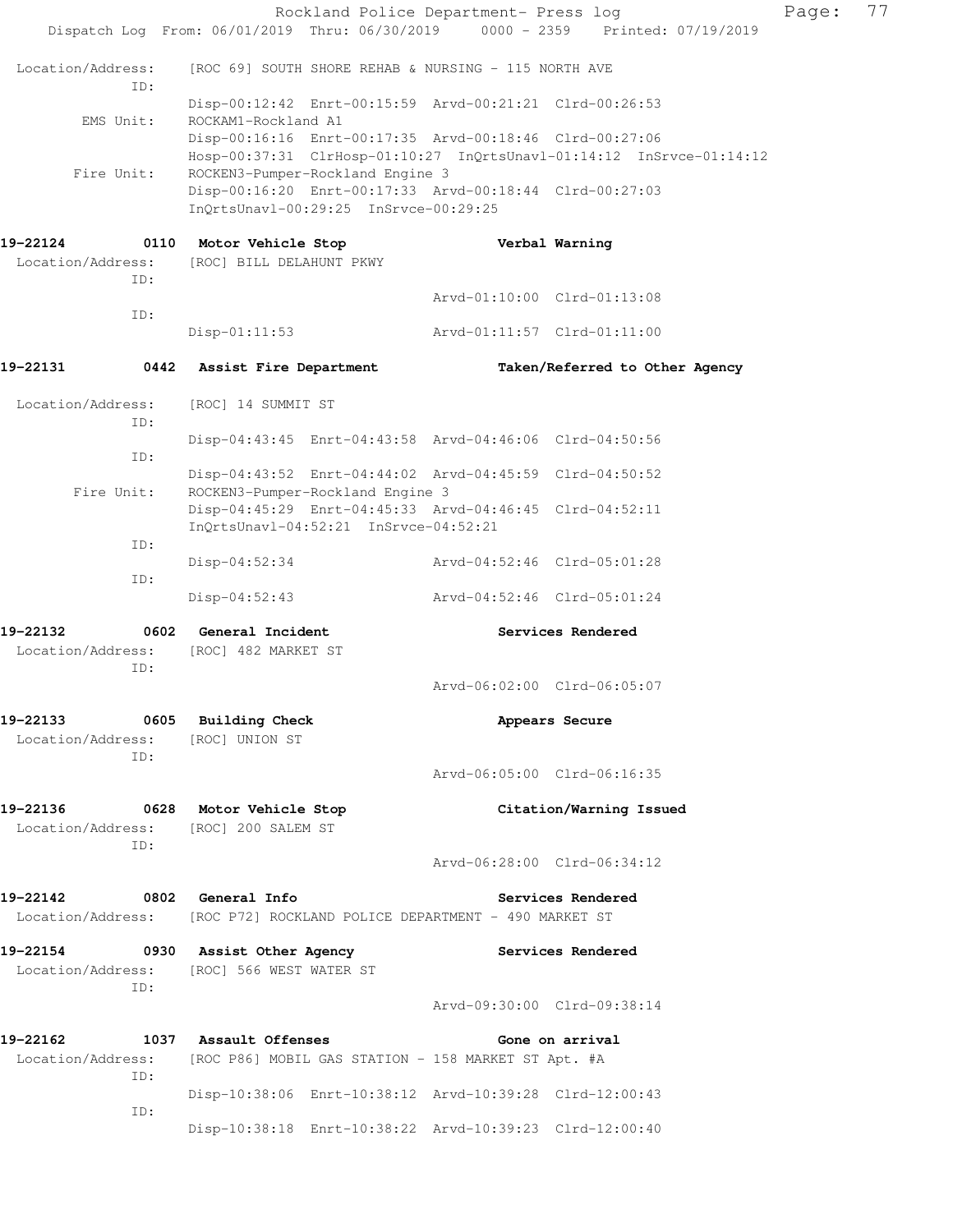|                                                                 | Rockland Police Department- Press log                                          |                             |                   | Page: | 78 |
|-----------------------------------------------------------------|--------------------------------------------------------------------------------|-----------------------------|-------------------|-------|----|
|                                                                 | Dispatch Log From: 06/01/2019 Thru: 06/30/2019 0000 - 2359 Printed: 07/19/2019 |                             |                   |       |    |
| ID:                                                             | Disp-10:47:57                                                                  | Arvd-10:48:01 Clrd-12:00:46 |                   |       |    |
| ID:                                                             | $Disp-12:01:16$                                                                | Arvd-12:01:32 Clrd-12:05:06 |                   |       |    |
| ID:                                                             | $Disp-12:01:23$                                                                | Arvd-12:01:27 Clrd-12:05:15 |                   |       |    |
| 19-22164<br>1200<br>Location/Address:                           | <b>Health &amp; Welfare Check</b><br>[ROC] PLAIN ST                            |                             | Gone on arrival   |       |    |
| ID:                                                             | Disp-12:05:38                                                                  | Arvd-12:06:08 Clrd-12:14:40 |                   |       |    |
| ID:                                                             | Disp-12:05:47                                                                  | Arvd-12:06:05 Clrd-12:14:49 |                   |       |    |
| ID:                                                             | $Disp-12:06:06$                                                                | Arvd-12:06:37 Clrd-12:14:37 |                   |       |    |
| 19-22167<br>Location/Address:<br>ID:                            | 1249 Assist Public<br>[ROC] 177 MARTHA DR Apt. #E                              |                             | Services Rendered |       |    |
| ID:                                                             | Disp-12:55:36                                                                  |                             | Clrd-13:31:51     |       |    |
|                                                                 | Disp-12:55:36                                                                  |                             | Clrd-13:31:48     |       |    |
| 19-22169<br>Location/Address:<br>ID:                            | 1318 Health & Welfare Check<br>[ROC] 92 CHURCH ST Apt. #8                      | Investigated                |                   |       |    |
|                                                                 |                                                                                | Arvd-13:18:00 Clrd-13:25:04 |                   |       |    |
| 19-22173<br>ID:                                                 | 1353 Burglar Alarm<br>Location/Address: [ROC] 51 MAPLE ST Apt. #114            | Investigated                |                   |       |    |
|                                                                 |                                                                                | Arvd-13:53:00 Clrd-14:04:09 |                   |       |    |
| 19-22179<br>Location/Address:<br>ID:                            | 1428 Burglar Alarm<br>[ROC] 366 CONCORD ST                                     | <b>False Alarm</b>          |                   |       |    |
|                                                                 | Disp-14:30:14                                                                  |                             | Clrd-14:30:17     |       |    |
| 19-22180<br>Location/Address:<br>ID:                            | 1436 Assist Public<br>[ROC 34] 388 VFW DRIVE LLC - 388 VFW DR                  |                             | Investigated      |       |    |
|                                                                 | Disp-14:39:08                                                                  | Arvd-14:43:51 Clrd-14:50:47 |                   |       |    |
| 19-22183<br>Location/Address:<br>ID:                            | 1459 Follow-Up Investigation<br>[ROC] 80 WEST WATER ST                         |                             | Services Rendered |       |    |
| ID:                                                             |                                                                                | Arvd-14:59:00 Clrd-15:17:06 |                   |       |    |
| ID:                                                             | Disp-15:06:53                                                                  | Arvd-15:06:57 Clrd-15:54:08 |                   |       |    |
|                                                                 | $Disp-15:07:11$                                                                | Arvd-15:07:15 Clrd-15:49:42 |                   |       |    |
| 19-22184<br>Location/Address:<br>ID:                            | 1515 Noise Complaint<br>[ROC] 113 MARKET ST Apt. #20                           |                             | Services Rendered |       |    |
|                                                                 | Disp-15:17:14 Enrt-15:17:20                                                    |                             | Clrd-15:27:25     |       |    |
| 19-22186<br>1517<br>Location/Address: [ROC] 480 UNION ST<br>ID: | Summons                                                                        |                             | Report Follows    |       |    |
|                                                                 |                                                                                | Arvd-15:17:00 Clrd-15:21:48 |                   |       |    |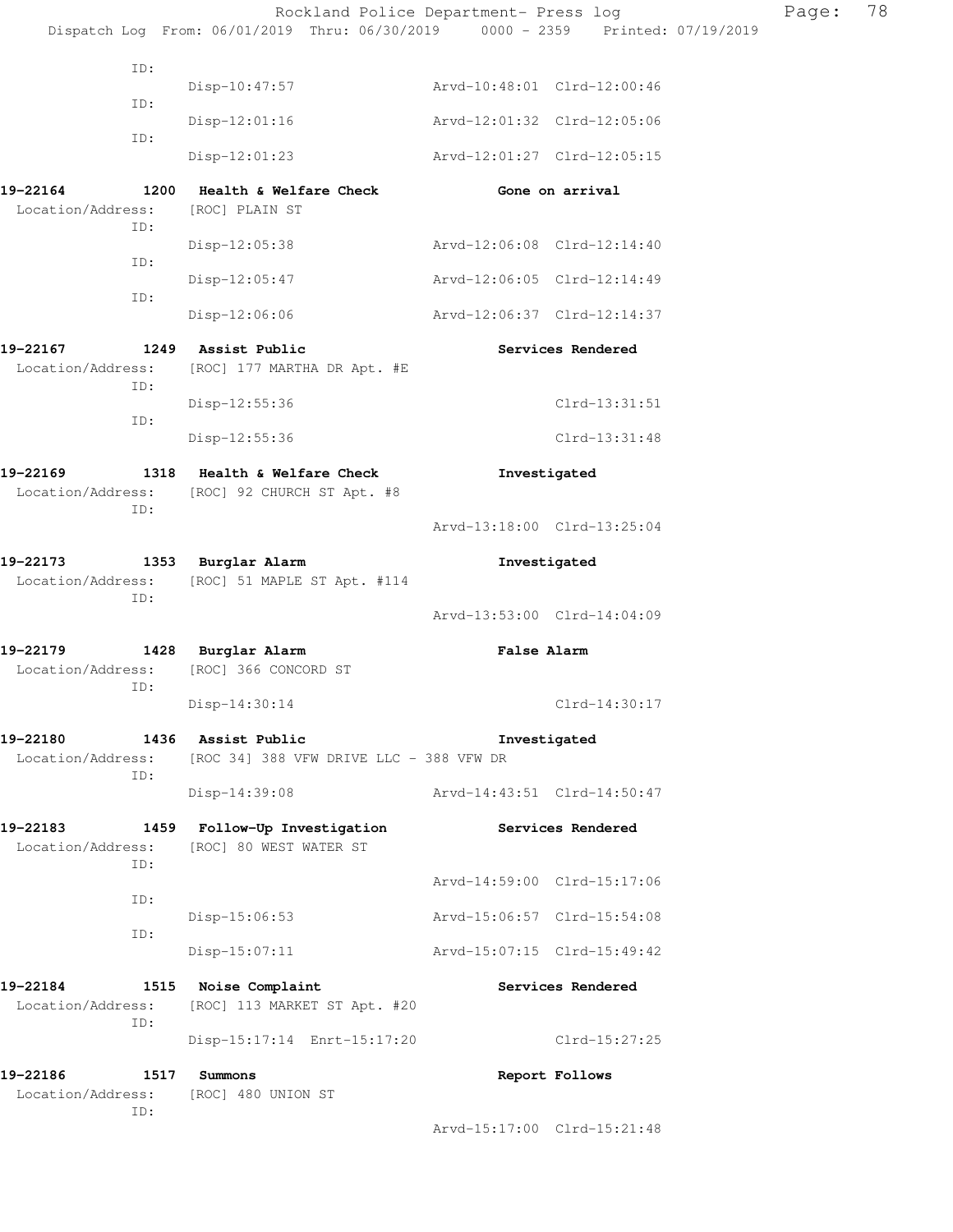**19-22187 1522 Summons Services Rendered**  Location/Address: [ROC] 50 DUBLIN ROW ID: Arvd-15:22:00 Clrd-15:33:57 **19-22312 1530 Animal Complaint Services Rendered**  Location/Address: [ROC] 390 NORTH AVE **19-22189 1536 Burglar Alarm False Alarm**  Location/Address: [ROC P103] ELECTROSWITCH - 175 UNION ST Apt. #R ID: Arvd-15:36:00 Clrd-15:38:36 **19-22195 1601 SHIFT ASSIGNMENTS No Service**  Location/Address: [ROC P72] ROCKLAND POLICE DEPARTMENT - 490 MARKET ST **19-22194 1602 Assist Public Services Rendered**  Location/Address: [ROC] 9 NORTHFIELD DR ID: Arvd-16:02:00 Clrd-16:13:31 **19-22197 1643 Police Information Services Rendered**  Location/Address: [ROC P72] ROCKLAND POLICE DEPARTMENT - 490 MARKET ST ID: Arvd-16:43:00 Clrd-16:44:18 **19-22204 1731 Larceny / Forgery/ Fraud Investigated**  Location/Address: [ROC] WEBSTER ST ID: Disp-17:35:15 Clrd-19:33:49 **19-22208 1808 Motor Vehicle Complaint Services Rendered**  Location/Address: [ROC] 52 PLAIN ST ID: Disp-18:14:00 Enrt-18:14:45 Arvd-18:18:16 Clrd-18:20:25 **19-22211 1932 Assist Public Services Rendered**  Location/Address: [ROC] 26 EAST WATER ST ID: Disp-19:33:49 Enrt-19:35:49 Arvd-19:35:52 Clrd-20:08:00 ID: Disp-19:39:19 Enrt-19:39:29 Arvd-19:39:34 Clrd-20:07:50 19-22215 1951 Building Check **1988 Services Not Required**  Location/Address: [ROC] 48 CAREY ST ID: Arvd-19:53:04 Clrd-19:54:23 **19-22221 2022 Building Check Services Not Required**  Location/Address: [ROC] HINGHAM ST ID: Arvd-20:30:31 Clrd-20:32:00 **19-22225 2052 MVA Property Damage Only Paper Exchange**  Vicinity of: [ROC] 31 DAMON RD ID: Disp-20:53:25 Enrt-20:53:57 Arvd-20:55:11 Clrd-21:08:07 ID: Disp-20:53:44 Enrt-20:53:52 Arvd-20:55:15 Clrd-21:08:10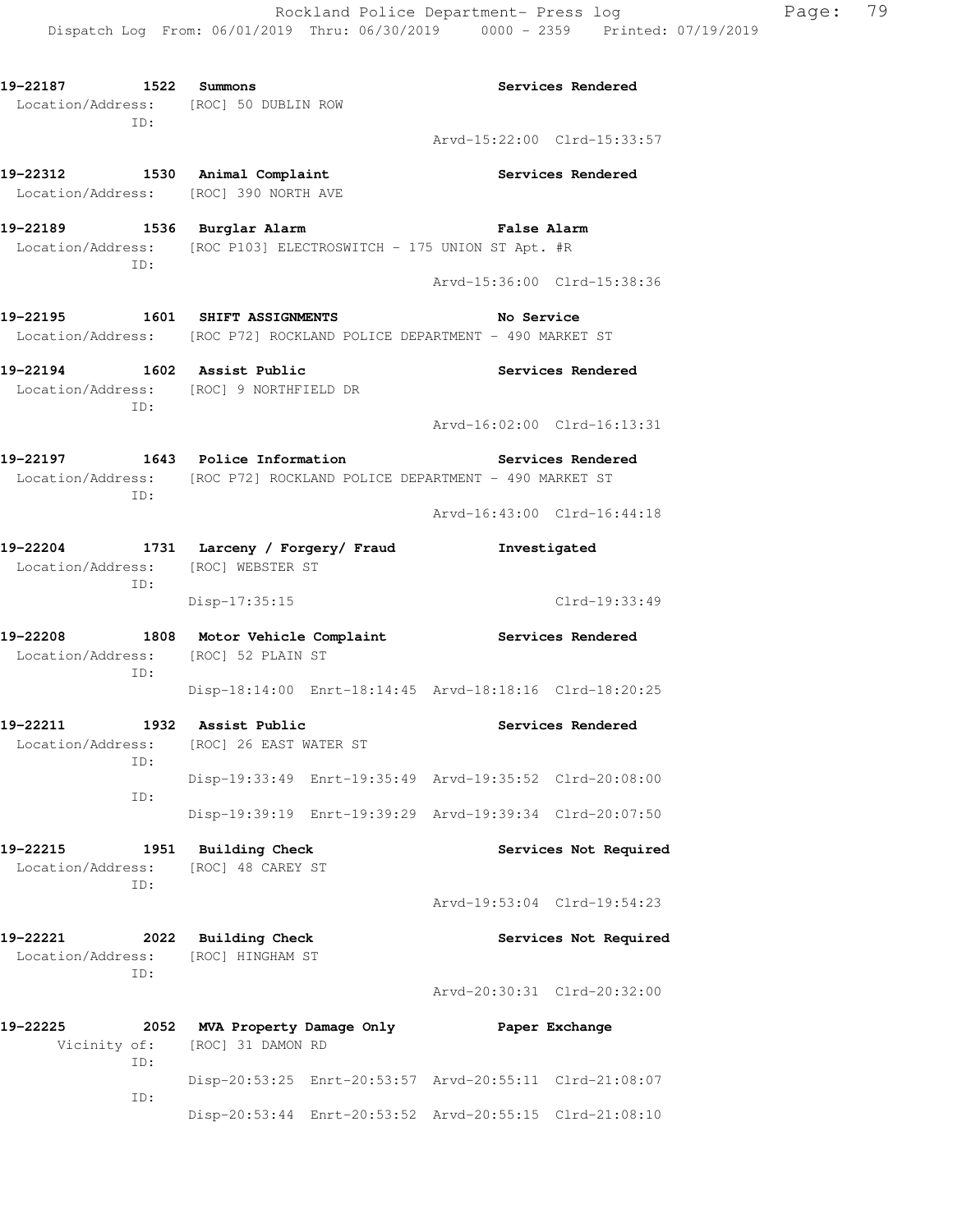### **For Date: 06/21/2019 - Friday**

| 19-22250<br>ID:                                                         | 0000 SHIFT ASSIGNMENTS<br>Location/Address: [ROC P72] ROCKLAND POLICE DEPARTMENT - 490 MARKET ST | No Service                                              |
|-------------------------------------------------------------------------|--------------------------------------------------------------------------------------------------|---------------------------------------------------------|
|                                                                         |                                                                                                  | Arvd-00:00:00 Clrd-03:39:22                             |
|                                                                         |                                                                                                  | Taken/Referred to Other Agency                          |
|                                                                         | Location/Address: [ROC] 708 BROOKLINE WAY                                                        |                                                         |
| ID:<br>ID:                                                              |                                                                                                  | Disp-01:08:25 Enrt-01:08:32 Arvd-01:15:18 Clrd-01:45:56 |
|                                                                         |                                                                                                  | Disp-01:08:29 Enrt-01:08:32 Arvd-01:15:28 Clrd-01:41:01 |
| 19-22245 0237 911 Accidental<br>ID:                                     | Location/Address: [ROC] 129 ALBION ST                                                            | Investigated                                            |
|                                                                         |                                                                                                  | Disp-02:38:32 Enrt-02:38:38 Arvd-02:42:31 Clrd-02:47:28 |
| 19-22252 0542 Building Check<br>Location/Address: [ROC] UNION ST<br>ID: |                                                                                                  | Appears Secure                                          |
|                                                                         |                                                                                                  | Arvd-05:42:00 Clrd-06:19:43                             |
| ID:                                                                     | 19-22256 0647 Motor Vehicle Stop<br>Location/Address: [ROC P75] UNION POINT - BILL DELAHUNT PKWY | Verbal Warning                                          |
|                                                                         |                                                                                                  | Disp-06:48:43 Enrt-06:48:48 Arvd-06:48:52 Clrd-06:58:04 |
| 19-22260<br>ID:                                                         | 0709 Motor Vehicle Stop<br>Location/Address: [ROC P75] UNION POINT - BILL DELAHUNT PKWY          | Citation/Warning Issued                                 |
|                                                                         |                                                                                                  | Disp-07:10:14 Enrt-07:10:19 Arvd-07:13:20 Clrd-07:23:32 |
| 19-22261 0723 911 Accidental<br>ID:                                     | Location/Address: [ROC] 30 COMMERCE RD                                                           | Building Checked/Secured                                |
|                                                                         |                                                                                                  | Disp-07:25:17 Enrt-07:25:22 Arvd-07:26:58 Clrd-07:43:13 |
| 19-22262<br>0748<br>Location/Address:<br>TD:                            | 911 Accidental<br>[ROC] 30 COMMERCE RD                                                           | Services Rendered                                       |
| Original Call #:                                                        | 19-22261                                                                                         | Disp-07:48:42 Enrt-07:48:47 Arvd-07:50:08 Clrd-07:55:51 |
| 19-22264<br>Location/Address:<br>ID:                                    | 0818 911 Hang Up<br>[ROC] 1 TECHNOLOGY PL                                                        | Investigated                                            |
|                                                                         |                                                                                                  | Disp-08:19:33 Enrt-08:20:54 Arvd-08:30:24 Clrd-08:30:32 |
| 19-22266                                                                | 0854 Building Check<br>Location/Address: [ROC] 48 CAREY ST                                       | Appears Secure                                          |
| 19-22267<br>Location/Address:<br>ID:                                    | 0855 MVA Property Damage Only<br>[ROC P46] DUNKIN DONUTS - 851 HINGHAM ST                        | Paper Exchange                                          |
| ID:                                                                     |                                                                                                  | Disp-08:57:29 Enrt-08:58:59 Arvd-09:04:30 Clrd-09:12:28 |
|                                                                         |                                                                                                  | Disp-09:00:26 Enrt-09:00:29 Arvd-09:04:36 Clrd-09:12:38 |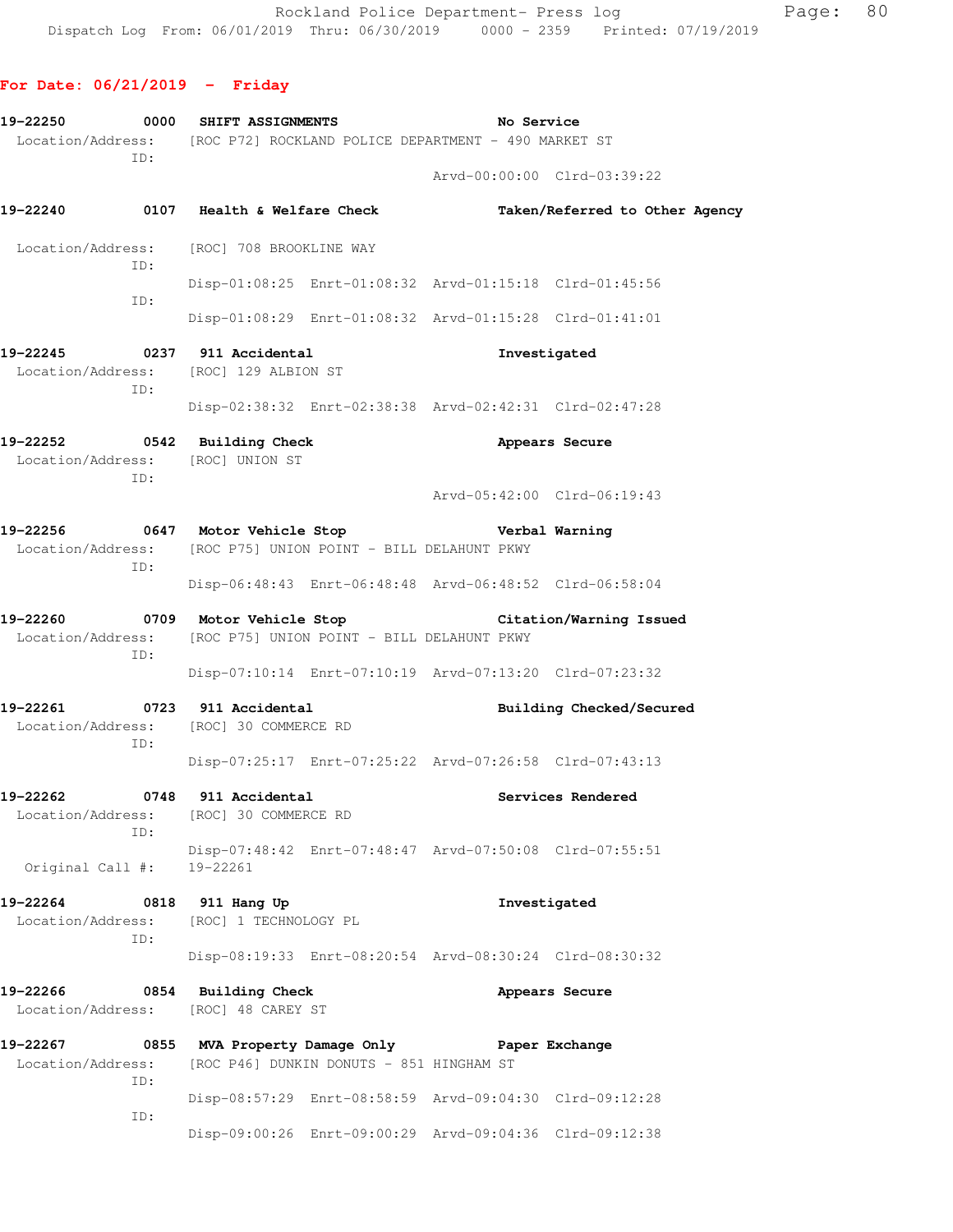| 19-22272<br>Location/Address: [ROC 70] WEBSTER PARK NURSING AND REHAB - 56 WEBSTER ST<br>ID:     | 0916 Assault Offenses                                      | Investigated                                            |                    |
|--------------------------------------------------------------------------------------------------|------------------------------------------------------------|---------------------------------------------------------|--------------------|
|                                                                                                  | Disp-09:17:57 Enrt-09:20:13                                |                                                         | Clrd-09:24:01      |
| ID:                                                                                              |                                                            | Disp-09:24:15 Enrt-09:26:56 Arvd-09:26:58 Clrd-09:41:32 |                    |
| 19–22275<br>Location/Address:<br>ID:                                                             | <b>1001 Lockout</b><br>[ROC] STUDLEY CT                    |                                                         | Services Rendered  |
|                                                                                                  |                                                            | Disp-10:03:48 Enrt-10:03:52 Arvd-10:09:45 Clrd-10:37:56 |                    |
| 19-22276<br>Location: [ROC]                                                                      | 1008 Details / Time off                                    |                                                         | No Action Required |
| 19-22280 1033 Building Check<br>Location/Address: [ROC P47] BEST WESTERN - 909 HINGHAM ST<br>ID: |                                                            | Services Rendered                                       |                    |
|                                                                                                  |                                                            | Arvd-10:34:40 Clrd-10:35:10                             |                    |
| 19-22281 1051 Disturbance<br>Location/Address: [ROC] 57 CHURCH ST Apt. #3<br>ID:                 |                                                            | Investigated                                            |                    |
| ID:                                                                                              |                                                            | Disp-10:54:24 Enrt-10:56:34 Arvd-10:59:53 Clrd-11:12:00 |                    |
| ID:                                                                                              |                                                            | Disp-10:56:32 Enrt-10:56:36 Arvd-10:59:46 Clrd-11:12:00 |                    |
|                                                                                                  |                                                            | Disp-10:56:41 Enrt-10:56:43 Arvd-10:59:42 Clrd-11:12:00 |                    |
| 19-22283<br>Location/Address:<br>ID:                                                             | 1107 Health & Welfare Check<br>[ROC] 150 MARTHA DR Apt. #C | Investigated                                            |                    |
| ID:                                                                                              |                                                            | Disp-11:14:03 Enrt-11:14:05 Arvd-11:18:29 Clrd-11:26:20 |                    |
|                                                                                                  |                                                            | Disp-11:22:50 Enrt-11:22:53 Arvd-11:26:12 Clrd-11:26:17 |                    |
| 19-22286 1140<br>Location/Address:<br>ID:                                                        | 911 Accidental<br>[ROC P68] AL PRIME - 105 MARKET ST       | Investigated                                            |                    |
|                                                                                                  |                                                            | Disp-11:40:43 Enrt-11:42:29 Arvd-11:44:11 Clrd-11:45:24 |                    |
| 1141<br>19–22287<br>Location/Address:<br>ID:                                                     | Warrant<br>[ROC] 81 WILLIAMS ST                            |                                                         | Services Rendered  |
| ID:                                                                                              |                                                            | Disp-11:43:38 Enrt-11:43:50 Arvd-11:55:36 Clrd-12:33:15 |                    |
| ID:                                                                                              | Disp-11:43:38 Enrt-11:43:50                                |                                                         | $Clrd-11:54:58$    |
|                                                                                                  |                                                            | Disp-11:55:44 Enrt-11:55:47 Arvd-11:55:49 Clrd-12:33:19 |                    |
| 19-22318<br>1141<br>Location/Address:                                                            | Animal Complaint<br>[ROC] 81 WILLIAMS ST                   |                                                         | Services Rendered  |
| 19-22313<br>1200<br>Location/Address:                                                            | Animal Complaint<br>[ROC] 109 SPRING ST                    |                                                         | Services Rendered  |
| 19-22292<br>1231<br>Location:<br>ID:                                                             | Prisioner Transport<br>[ROC] HINGHAM DISTRICT COURT        |                                                         | Services Rendered  |
|                                                                                                  |                                                            | Disp-12:33:03 Enrt-12:33:10 Arvd-12:33:12 Clrd-13:28:05 |                    |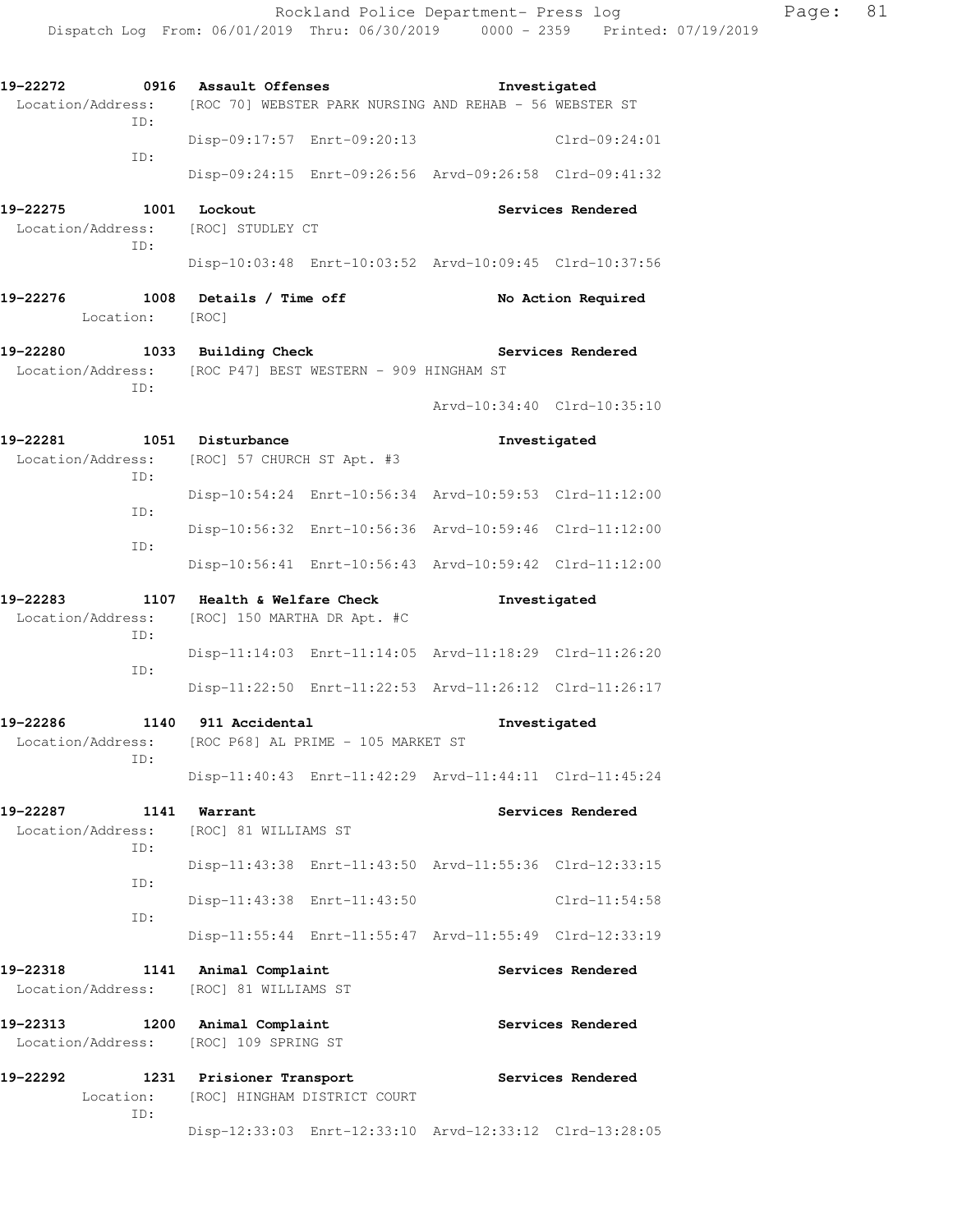**19-22296 1245 Suspicious Activity Services Rendered**  Location/Address: [ROC 17] E.T. WRIGHT SHOE FACTORY - 379 LIBERTY ST ID: Disp-12:48:21 Enrt-12:48:27 Arvd-12:52:44 Clrd-13:08:33 **19-22297 1259 Assist Fire Department Services Rendered**  Location/Address: [ROC] 115 MARKET ST ID: Disp-13:00:56 Enrt-13:00:58 Arvd-13:03:30 Clrd-13:23:23 **19-22317 1430 Assist Public Provided Assistance**  Location/Address: [ROC] SALEM ST **19-22321 1446 Detail Services Rendered**  Location/Address: [ROC P72] ROCKLAND POLICE DEPARTMENT - 490 MARKET ST **19-22324 1501 Building Check Services Rendered**  Location/Address: [ROC P47] BEST WESTERN - 909 HINGHAM ST ID: Arvd-15:02:10 Clrd-15:02:36 **19-22335 1606 SHIFT ASSIGNMENTS No Service**  Location/Address: [ROC P72] ROCKLAND POLICE DEPARTMENT - 490 MARKET ST **19-22338 1619 Neighbor Disturbance Peace Restored**  Location/Address: [ROC] 305 NORTH AVE ID: Disp-16:20:44 Enrt-16:20:50 Arvd-16:27:05 Clrd-16:51:35 ID: Disp-16:29:56 Arvd-16:30:10 Clrd-16:51:38 **19-22343 1701 Assist Fire Department Provided Assistance**  Location/Address: [ROC 69] SOUTH SHORE REHAB & NURSING - 115 NORTH AVE Apt. #2A ID: Disp-17:02:33 Enrt-17:02:38 Arvd-17:02:41 Clrd-17:07:17 **19-22352 1819 Motor Vehicle Stop Citation/Warning Issued**  Location/Address: [ROC] WEST WATER ST @ PROSPECT ST ID: Arvd-18:19:00 Clrd-18:25:50 **19-22353 1828 Sex offender or dissemination Services Rendered**  Location/Address: [ROC P72] ROCKLAND POLICE DEPARTMENT - 490 MARKET ST ID: Arvd-18:28:00 Clrd-18:37:16 **19-22355 1843 Sex offender or dissemination Services Rendered**  Location/Address: [ROC P72] ROCKLAND POLICE DEPARTMENT - 490 MARKET ST **19-22357 1902 Assist Public Advised to Court**  Location/Address: [ROC P72] ROCKLAND POLICE DEPARTMENT - 490 MARKET ST ID: Disp-19:07:13 Clrd-19:27:57 **19-22361 1927 Suspicious Activity Services Rendered**  Location/Address: [ROC] 347 MARKET ST ID: Disp-19:33:41 Arvd-19:34:51 Clrd-19:36:51 **19-22362 1933 Assist Other Agency Services Rendered**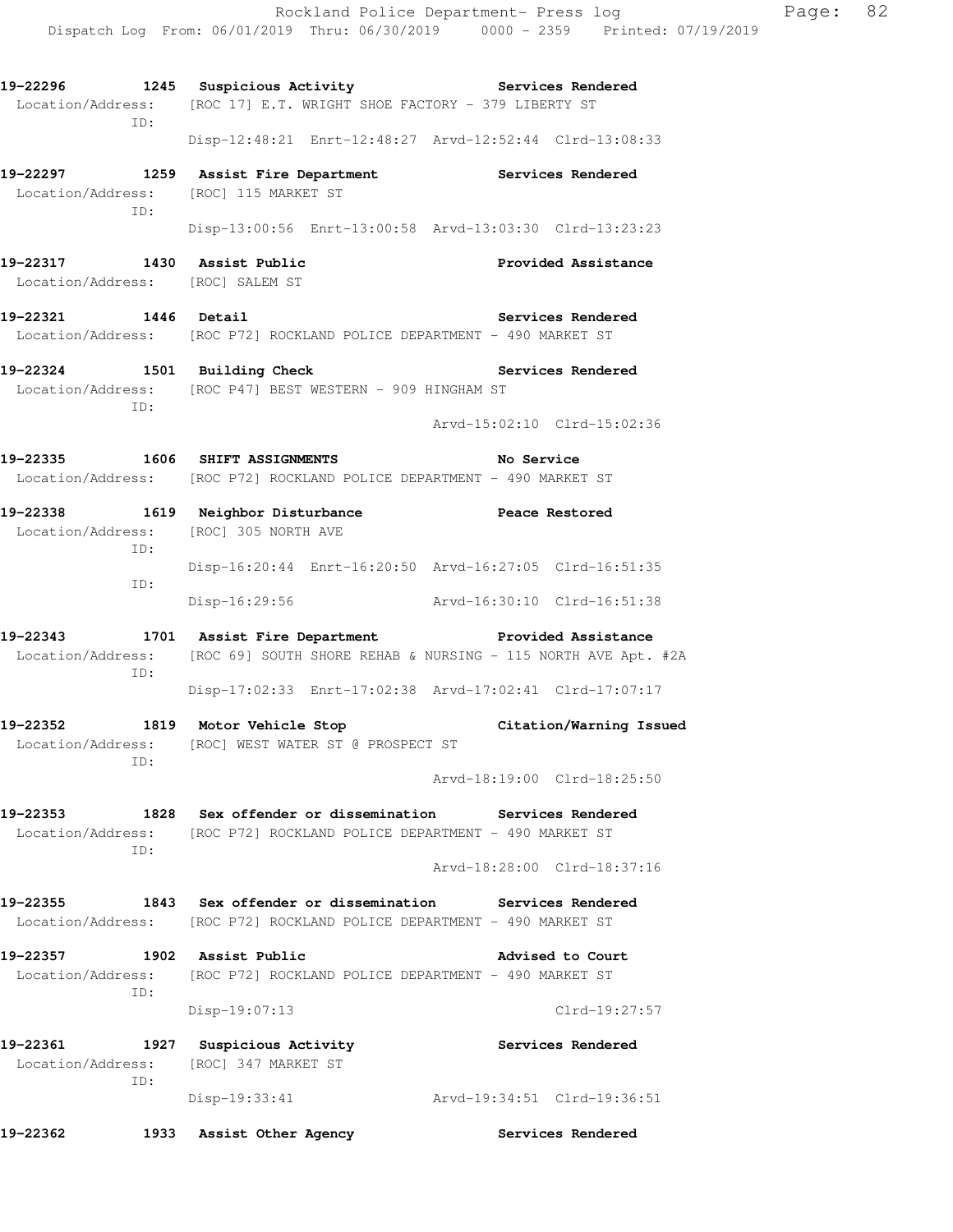|                                                                             |                                                                                                | Rockland Police Department- Press log                   | Dispatch Log From: 06/01/2019 Thru: 06/30/2019 0000 - 2359 Printed: 07/19/2019 | Page: | 83 |
|-----------------------------------------------------------------------------|------------------------------------------------------------------------------------------------|---------------------------------------------------------|--------------------------------------------------------------------------------|-------|----|
|                                                                             |                                                                                                |                                                         |                                                                                |       |    |
| Location/Address:<br>ID:                                                    | [ROC] 106 SPRING ST                                                                            |                                                         |                                                                                |       |    |
|                                                                             |                                                                                                | Disp-19:34:35 Enrt-19:34:44 Clrd-19:42:12               |                                                                                |       |    |
| 19-22364<br>Location/Address:<br>ID:                                        | 1939 Larceny / Forgery/ Fraud Services Rendered<br>[ROC] 51 SCHOOL ST                          |                                                         |                                                                                |       |    |
|                                                                             |                                                                                                | Disp-19:41:12 Enrt-19:41:58 Arvd-19:45:03 Clrd-19:55:45 |                                                                                |       |    |
| 19-22369<br>Location/Address:<br>ID:                                        | 2011 Health & Welfare Check The Gone on arrival<br>[ROC] 148 VERNON ST Apt. #2                 |                                                         |                                                                                |       |    |
|                                                                             |                                                                                                | Disp-20:12:43 Enrt-20:13:52 Arvd-20:15:08 Clrd-20:21:53 |                                                                                |       |    |
| ID:                                                                         |                                                                                                | Disp-20:14:06 Enrt-20:14:12 Arvd-20:15:08 Clrd-20:21:59 |                                                                                |       |    |
| 19-22372 2022 Summons<br>Location/Address: [ROC] 5 ROBIN LN<br>ID:          |                                                                                                |                                                         | Summons To Court                                                               |       |    |
|                                                                             |                                                                                                |                                                         | Arvd-20:28:14 Clrd-20:40:44                                                    |       |    |
| 19-22373 2027 911 Accidental<br>Location/Address: [ROC] 4 CARLYS WAY<br>ID: |                                                                                                |                                                         | Services Rendered                                                              |       |    |
|                                                                             |                                                                                                | Disp-20:28:42 Enrt-20:28:48 Clrd-20:29:35               |                                                                                |       |    |
| ID:                                                                         |                                                                                                | Disp-20:29:25 Enrt-20:29:30 Arvd-20:32:23 Clrd-20:39:54 |                                                                                |       |    |
| 19-22377<br>Location/Address:                                               | 2103 Suspicious Activity Contract Services Rendered<br>[ROC 66] REEDS POND PARK - 80 MARKET ST |                                                         |                                                                                |       |    |
| ID:                                                                         |                                                                                                |                                                         | Arvd-21:03:00 Clrd-21:08:01                                                    |       |    |
| ID:                                                                         |                                                                                                | Disp-21:05:14 Enrt-21:05:20 Arvd-21:05:24 Clrd-21:05:30 |                                                                                |       |    |
| 19-22380<br>Location/Address:                                               | 2125 Assist Fire Department<br>[ROC] 540 WEBSTER ST                                            |                                                         | Services Rendered                                                              |       |    |
| ID:                                                                         |                                                                                                | Disp-21:26:01 Enrt-21:26:03 Arvd-21:35:15 Clrd-21:35:17 |                                                                                |       |    |
| 19-22393<br>Location/Address:<br>ID:                                        | 2345 Burglar Alarm                                                                             | [ROC P68] AL PRIME - 104 MARKET ST                      | Building Checked/Secured                                                       |       |    |
|                                                                             |                                                                                                | Disp-23:46:14 Enrt-23:47:47 Arvd-23:50:58 Clrd-23:51:33 |                                                                                |       |    |
| For Date: $06/22/2019$ - Saturday                                           |                                                                                                |                                                         |                                                                                |       |    |
| 19-22397<br>Location/Address:                                               | 0000 SHIFT ASSIGNMENTS                                                                         | [ROC P72] ROCKLAND POLICE DEPARTMENT - 490 MARKET ST    | Services Rendered                                                              |       |    |
| ID:                                                                         | Disp-00:04:13                                                                                  |                                                         | Clrd-00:07:11                                                                  |       |    |
|                                                                             |                                                                                                |                                                         |                                                                                |       |    |

| 19-22400 | 0011 | Noise Complaint                       |                                                         |                             | Services Rendered |
|----------|------|---------------------------------------|---------------------------------------------------------|-----------------------------|-------------------|
|          |      | Location/Address: [ROC] 86 HANNAH WAY |                                                         |                             |                   |
|          | TD:  |                                       |                                                         |                             |                   |
|          |      |                                       | Disp-00:12:31 Enrt-00:12:40 Arvd-00:17:06 Clrd-00:21:55 |                             |                   |
|          | TD:  |                                       |                                                         |                             |                   |
|          |      | $Disp-00:18:33$                       |                                                         | Arvd-00:18:38 Clrd-00:21:55 |                   |
|          |      |                                       |                                                         |                             |                   |

**19-22401 0012 Motor Vehicle Stop Services Rendered**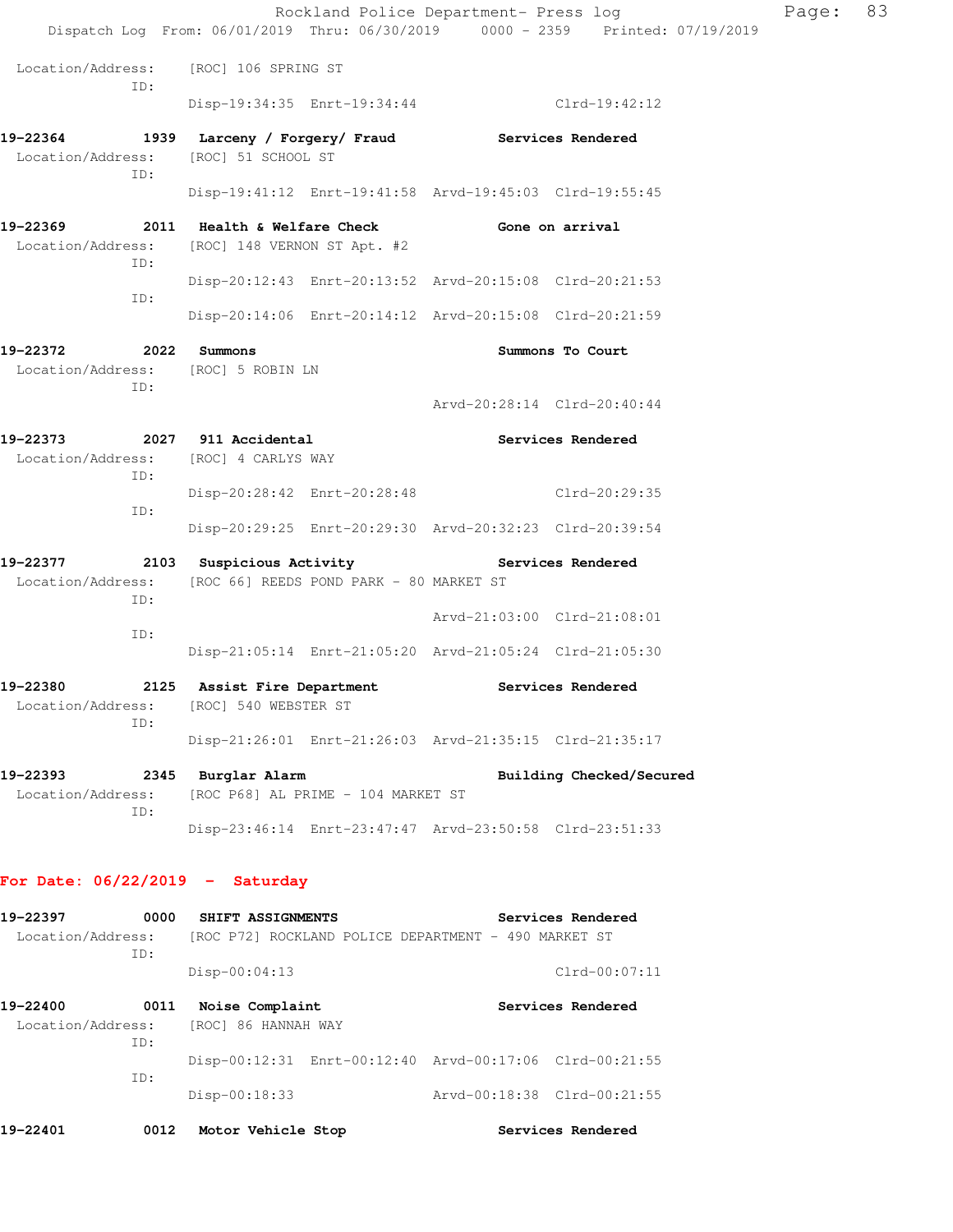|                                                                           | Rockland Police Department- Press log<br>Dispatch Log From: 06/01/2019 Thru: 06/30/2019 0000 - 2359 Printed: 07/19/2019 |                             |                          | Page: | 84 |
|---------------------------------------------------------------------------|-------------------------------------------------------------------------------------------------------------------------|-----------------------------|--------------------------|-------|----|
| Location/Address:<br>ID:                                                  | [ROC 66] REEDS POND PARK - 80 MARKET ST                                                                                 |                             |                          |       |    |
|                                                                           |                                                                                                                         | Arvd-00:12:00 Clrd-00:18:50 |                          |       |    |
| 19-22404<br>Location/Address:<br>ID:                                      | 0035 Suspicious Activity<br>[ROC] 71 J A DUNN MEM DR                                                                    | Gone on arrival             |                          |       |    |
| ID:                                                                       |                                                                                                                         | Arvd-00:35:00 Clrd-00:40:07 |                          |       |    |
|                                                                           | Disp-00:38:52                                                                                                           | Arvd-00:38:56 Clrd-00:40:07 |                          |       |    |
| 19-22406<br>Location/Address:<br>ID:                                      | 0045 Noise Complaint<br>[ROC] 440 HINGHAM ST                                                                            |                             | Services Rendered        |       |    |
| ID:                                                                       |                                                                                                                         | Arvd-00:45:00 Clrd-00:56:56 |                          |       |    |
|                                                                           | Disp-00:47:55 Enrt-00:48:01 Arvd-00:51:09 Clrd-00:56:56                                                                 |                             |                          |       |    |
| 19-22410<br>Location/Address:<br>ID:                                      | 0147 Building Check<br>[ROC] HINGHAM ST                                                                                 |                             | Building Checked/Secured |       |    |
|                                                                           |                                                                                                                         | Arvd-01:48:09 Clrd-01:48:20 |                          |       |    |
| 19-22417<br>Location/Address:<br>ID:                                      | 0516 Building Check<br>[ROC] UNION ST                                                                                   |                             | Building Checked/Secured |       |    |
|                                                                           | Disp-05:18:39                                                                                                           |                             | Clrd-05:24:07            |       |    |
| 19-22419<br>Location/Address:<br>ID:                                      | 0521 911 Accidental<br>[ROC] 99 HARTSUFF ST                                                                             |                             | Services Rendered        |       |    |
| ID:                                                                       | Disp-05:23:49 Enrt-05:24:03                                                                                             |                             | Clrd-05:24:44            |       |    |
| ID:                                                                       | Disp-05:24:37 Enrt-05:25:03 Arvd-05:26:28 Clrd-05:29:28                                                                 |                             |                          |       |    |
|                                                                           | $Disp-05:26:19$                                                                                                         | Arvd-05:26:24 Clrd-05:29:28 |                          |       |    |
| 19-22420 0531 Building Check<br>Location/Address: [ROC] HINGHAM ST<br>ID: |                                                                                                                         | Investigated                |                          |       |    |
|                                                                           |                                                                                                                         | Arvd-05:31:49 Clrd-05:31:58 |                          |       |    |
| 19-22421 0534 911 Accidental                                              | Location/Address: [ROC P47] BEST WESTERN - 909 HINGHAM ST                                                               |                             | Services Rendered        |       |    |
| ID:                                                                       |                                                                                                                         |                             |                          |       |    |
| ID:                                                                       | Disp-05:35:22 Enrt-05:38:37 Clrd-05:49:54                                                                               |                             |                          |       |    |
|                                                                           | Disp-05:43:46 Enrt-05:43:50 Arvd-05:43:53 Clrd-05:49:54                                                                 |                             |                          |       |    |
| 19-22426                                                                  | 0813 SHIFT ASSIGNMENTS<br>Location/Address: [ROC P72] ROCKLAND POLICE DEPARTMENT - 490 MARKET ST                        | No Service                  |                          |       |    |
| Location/Address: [ROC] 55 GEORGE ST<br>ID:                               |                                                                                                                         | <b>Services Rendered</b>    |                          |       |    |
|                                                                           | Disp-08:40:55 Arvd-08:53:08 Clrd-08:56:18                                                                               |                             |                          |       |    |
| 19-22432<br>Location/Address: [ROC] POND ST<br>ID:                        | 0920 Motor Vehicle Complaint                                                                                            | Investigated                |                          |       |    |
|                                                                           | Disp-09:22:20 Enrt-09:22:29 Arvd-09:26:29 Clrd-09:55:34                                                                 |                             |                          |       |    |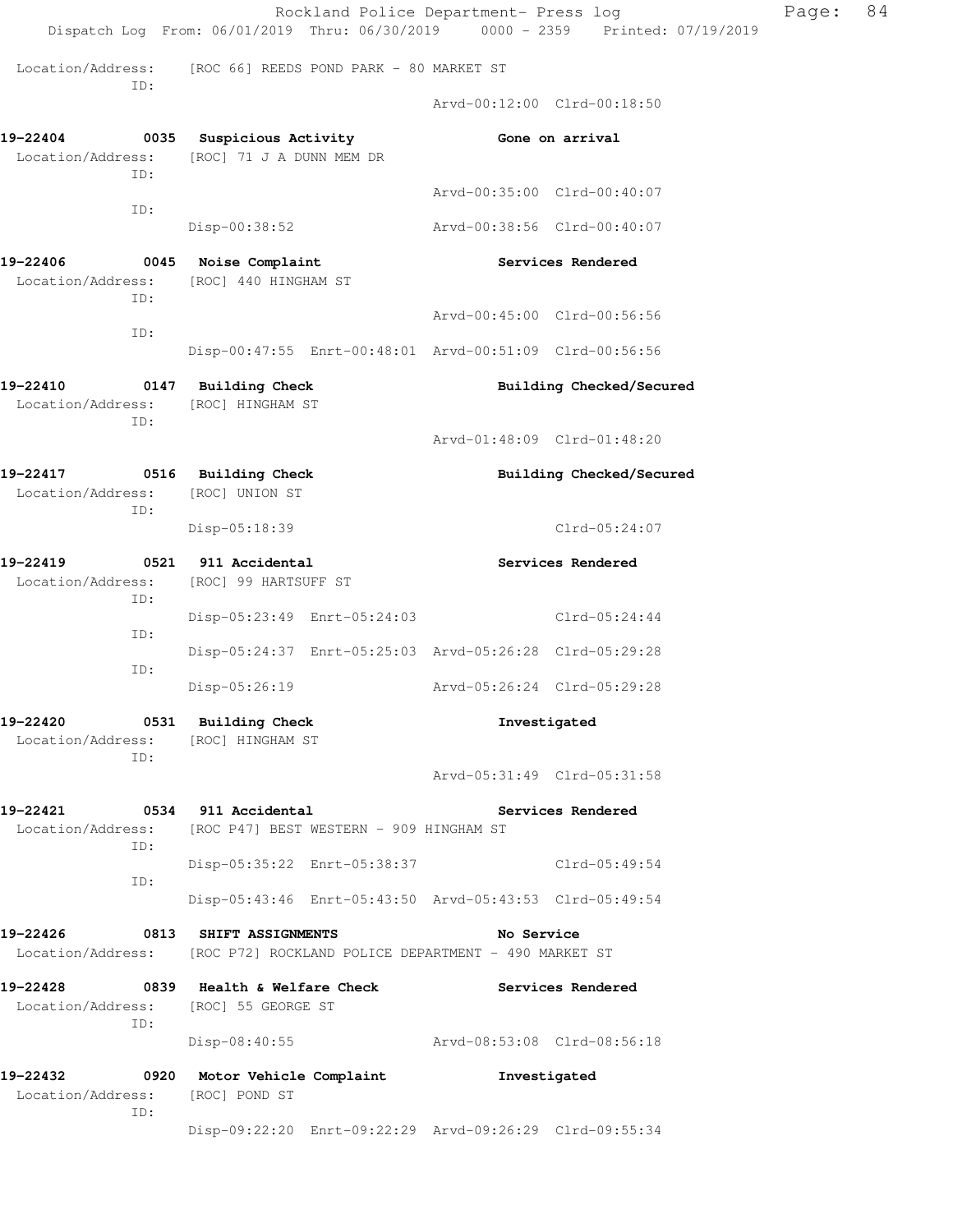Rockland Police Department- Press log Page: 85 Dispatch Log From: 06/01/2019 Thru: 06/30/2019 0000 - 2359 Printed: 07/19/2019 ID: Disp-09:28:26 Arvd-09:34:12 Clrd-09:34:57 **19-22438 1001 Suspicious Activity Investigated**  Location/Address: [ROC] 11 PACIFIC ST @ 346 UNION ST ID: Disp-10:04:53 Enrt-10:05:01 Arvd-10:05:34 Clrd-10:07:01 ID: Disp-10:05:09 Arvd-10:05:13 Clrd-10:06:55 **19-22441 1022 Motor Vehicle Stop Citation/Warning Issued**  Location/Address: [ROC] 318 SUMMER ST @ 372 SPRING ST ID: Disp-10:23:37 Enrt-10:23:45 Arvd-10:24:02 Clrd-10:29:19 **19-22444 1043 Larceny / Forgery/ Fraud No Service**  Location/Address: [ROC] 15 ALBION ST ID: Disp-10:47:07 Clrd-11:01:10 **19-22447 1104 911 Accidental Investigated**  Location/Address: [ROC] 240 SPRING ST ID: Disp-11:06:52 Arvd-11:07:25 Clrd-11:08:03 **19-22453 1123 Motor Vehicle Stop Citation/Warning Issued**  Vicinity of: [ROC] CURVE - WEYMOUTH ST ID: Disp-11:24:28 Arvd-11:24:39 Clrd-11:28:38 **19-22457 1219 PARKING Complaint Services Rendered**  Location/Address: [ROC] 50 CUSTER ST ID: Disp-12:22:57 Clrd-12:29:34 **19-22471 1437 Disabled Motor Vehicle No Service**  Vicinity of: [ROC] 1099 HINGHAM ST ID: Disp-14:41:00 Arvd-14:41:27 Clrd-14:44:30 **19-22473 1454 911 Accidental Investigated**  Location/Address: [ROC P64] CVS PHARMACY - 80 MARKET ST ID: Disp-14:55:50 Enrt-14:55:59 Arvd-14:58:11 Clrd-15:00:22 **19-22474 1504 Burglar Alarm Investigated**  Location/Address: [ROC P88] KATHY CORRIGAN'S - 406 VFW DR ID: Disp-15:07:20 Enrt-15:07:30 Arvd-15:10:02 Clrd-15:10:09 ID: Disp-15:07:44 Clrd-15:10:12 **19-22481 1600 Burglar Alarm Investigated**  Location/Address: [ROC] 11 SALEM ST ID: Disp-16:01:53 Enrt-16:02:00 Arvd-16:06:53 Clrd-16:09:44 **19-22482 1600 SHIFT ASSIGNMENTS No Service**  Location/Address: [ROC P72] ROCKLAND POLICE DEPARTMENT - 490 MARKET ST

**19-22485 1626 Suspicious Activity Investigated**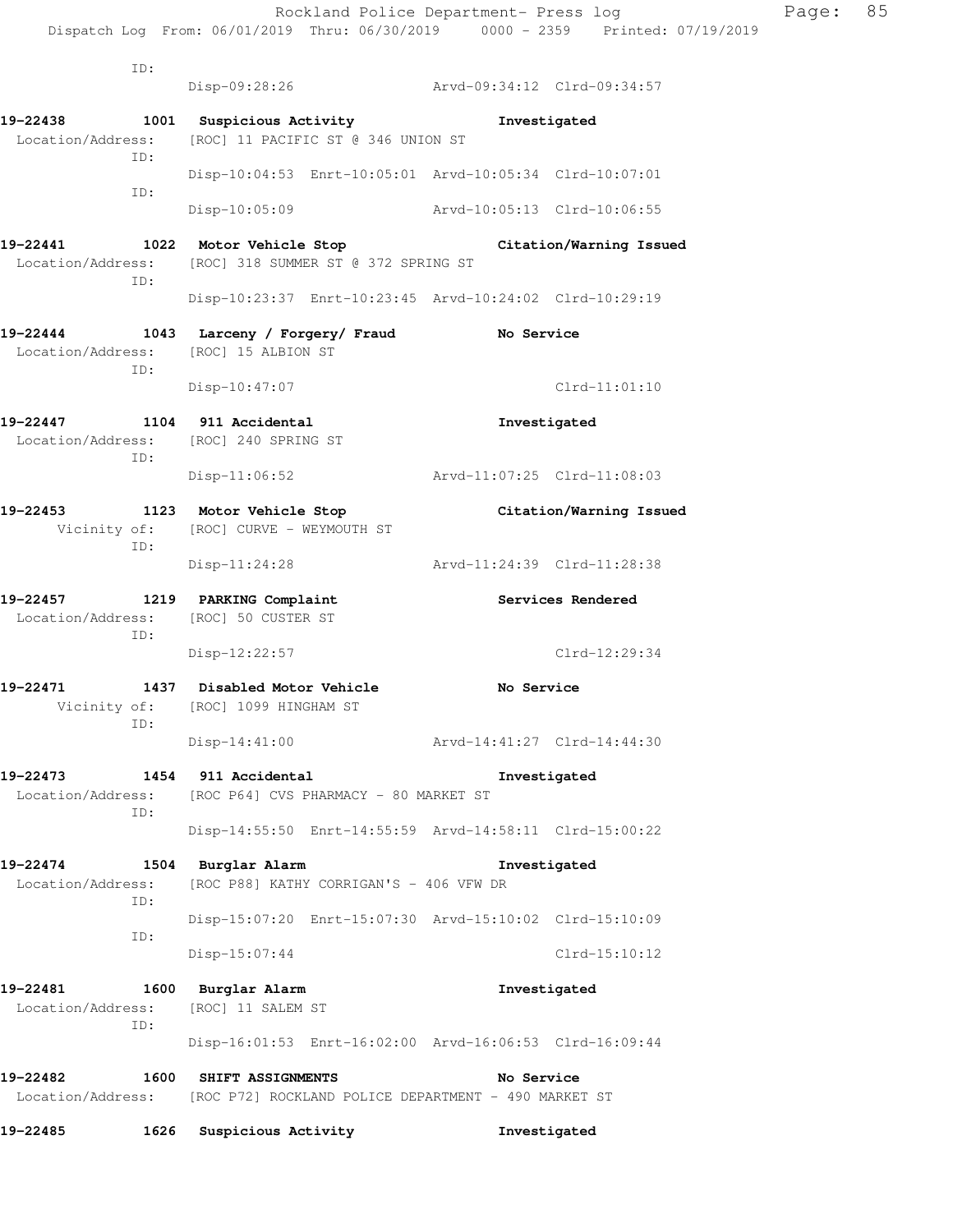|                                              |             |                                                                                                  |  |                             | Rockland Police Department- Press log | Page: | 86 |
|----------------------------------------------|-------------|--------------------------------------------------------------------------------------------------|--|-----------------------------|---------------------------------------|-------|----|
|                                              |             | Dispatch Log From: 06/01/2019 Thru: 06/30/2019 0000 - 2359 Printed: 07/19/2019                   |  |                             |                                       |       |    |
|                                              | ID:         | Location/Address: [ROC P106] ROCKLAND HIGH SCHOOL - 52 MACKINLAY WAY                             |  |                             |                                       |       |    |
|                                              | ID:         | Disp-16:29:29 Enrt-16:33:32 Arvd-16:33:34 Clrd-16:37:00                                          |  |                             |                                       |       |    |
|                                              |             | Disp-16:33:23 Enrt-16:33:28 Clrd-16:37:00                                                        |  |                             |                                       |       |    |
| 19-22490                                     |             | 1701 Burglar Alarm                                                                               |  | Investigated                |                                       |       |    |
|                                              | ID:         | Location/Address: [ROC] 50 MYRTLE ST                                                             |  |                             |                                       |       |    |
|                                              | ID:         | Disp-17:04:24 Enrt-17:04:47 Clrd-17:06:04                                                        |  |                             |                                       |       |    |
|                                              |             | Disp-17:07:23 Arvd-17:07:46 Clrd-17:10:39                                                        |  |                             |                                       |       |    |
|                                              | ID:         | 19-22492 1704 Motor Vehicle Stop<br>Vicinity of: [ROC] 600 HINGHAM ST                            |  |                             | Citation/Warning Issued               |       |    |
|                                              |             | $Disp-17:06:04$                                                                                  |  |                             | Clrd-17:07:23                         |       |    |
|                                              | ID:         | 19-22494 1714 Motor Vehicle Stop Nerbal Warning<br>Location/Address: [ROC] 35 CONCORD ST         |  |                             |                                       |       |    |
|                                              |             |                                                                                                  |  | Arvd-17:14:00 Clrd-17:16:36 |                                       |       |    |
|                                              |             | 19-22504 1814 Information Call<br>Location/Address: [ROC] 45 PARK ST                             |  |                             | Services Rendered                     |       |    |
| Location/Address: [ROC] 42 BELMONT ST<br>ID: |             | 19-22506 1824 Neighbor Disturbance                                                               |  | Services Rendered           |                                       |       |    |
|                                              | ID:         | Disp-18:33:27 Enrt-18:33:32 Arvd-18:39:22 Clrd-18:45:20                                          |  |                             |                                       |       |    |
|                                              |             | Disp-18:39:41 Arvd-18:39:46 Clrd-18:45:32                                                        |  |                             |                                       |       |    |
|                                              |             | 19-22521 2117 Assist Fire Department Services Rendered<br>Location/Address: [ROC] 123 WEBSTER ST |  |                             |                                       |       |    |
|                                              | ID:         |                                                                                                  |  | Arvd-21:20:12 Clrd-21:30:56 |                                       |       |    |
|                                              | ID:         | Disp-21:20:08<br>Disp-21:20:28                                                                   |  | Arvd-21:20:39 Clrd-21:44:49 |                                       |       |    |
|                                              | ID:         | Disp-21:20:34                                                                                    |  | Arvd-21:20:39 Clrd-21:37:39 |                                       |       |    |
| 19-22523                                     |             | 2132 Noise Complaint                                                                             |  |                             | Services Rendered                     |       |    |
| Location/Address:                            |             | [ROC] BLANCHARD ST                                                                               |  |                             |                                       |       |    |
|                                              | ID:<br>ID:  | Disp-21:37:07 Enrt-21:37:09                                                                      |  |                             | $Clrd-21:45:21$                       |       |    |
|                                              |             | Disp-21:37:47 Enrt-21:37:59                                                                      |  |                             | $Clrd-21:50:48$                       |       |    |
| 19-22525                                     |             | 2141 Follow-Up Investigation                                                                     |  | Investigated                |                                       |       |    |
| Location/Address:                            | ID:         | [ROC 51] BOXBERRY LN                                                                             |  |                             |                                       |       |    |
|                                              |             | $Disp-21:48:19$                                                                                  |  | Arvd-21:52:44 Clrd-21:57:25 |                                       |       |    |
| 19-22527<br>Location/Address:                | 2222<br>ID: | Disabled Motor Vehicle<br>[ROC] 130 WEBSTER ST                                                   |  |                             | Services Rendered                     |       |    |
|                                              |             | $Disp-22:25:10$                                                                                  |  | Arvd-22:25:18 Clrd-23:03:01 |                                       |       |    |
| 19-22528                                     | 2300        | Motor Vehicle Complaint<br>Vicinity of: [ROC] 66 REED ST                                         |  | Investigated                |                                       |       |    |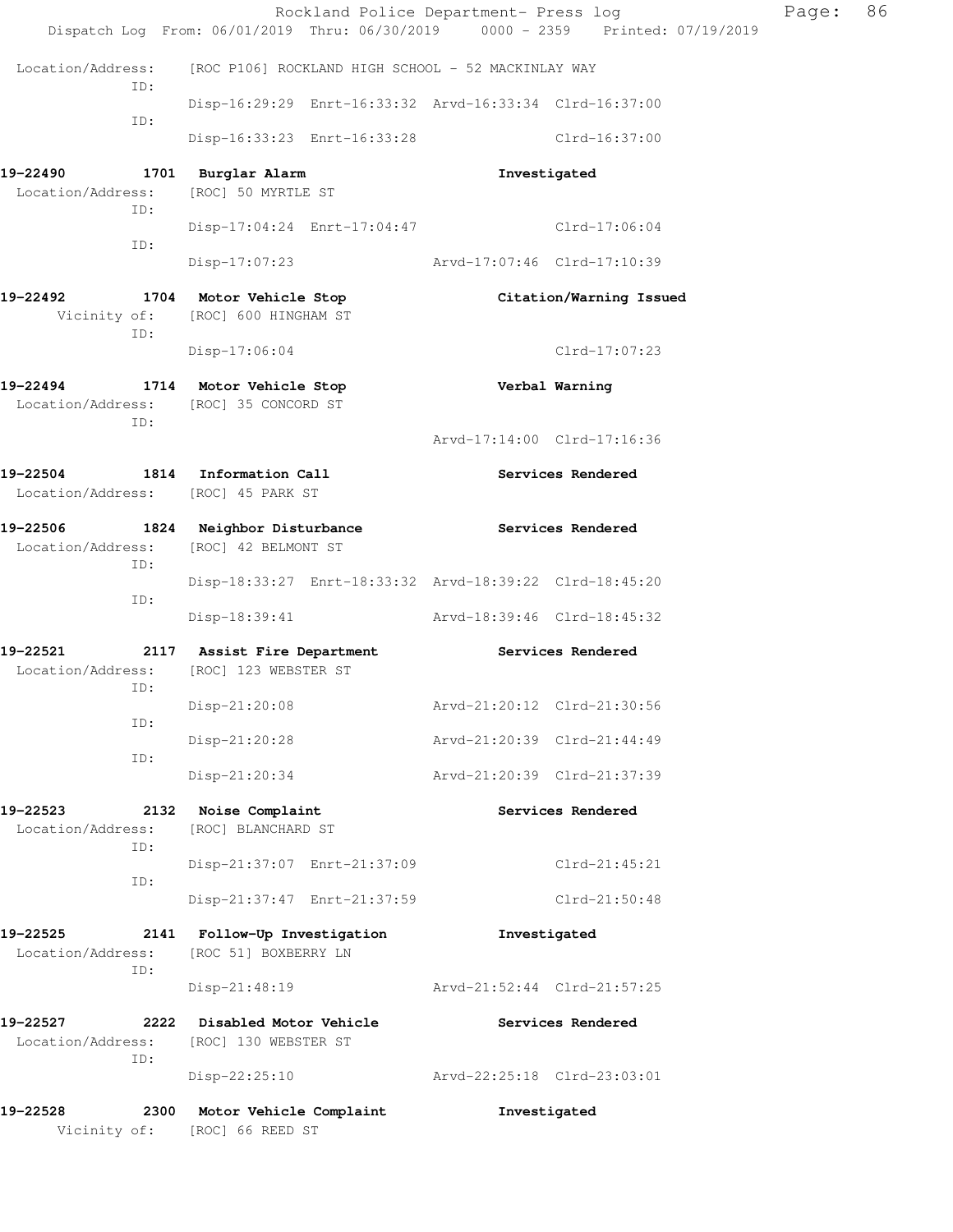ID:

Disp-23:05:36 Arvd-23:06:44 Clrd-23:18:19

| 19-22535 | 2322 | General Incident                    |                                                         | Gone on arrival |
|----------|------|-------------------------------------|---------------------------------------------------------|-----------------|
|          |      | Location/Address: [ROC] PLEASANT ST |                                                         |                 |
|          | TD:  |                                     |                                                         |                 |
|          |      |                                     | Disp-23:30:04 Enrt-23:30:15 Arvd-23:44:28 Clrd-23:45:56 |                 |
|          | TD:  |                                     |                                                         |                 |
|          |      |                                     | Disp-23:30:04 Enrt-23:30:13 Arvd-23:44:29 Clrd-23:45:56 |                 |

### **For Date: 06/23/2019 - Sunday**

| 19-22543          |     | 0004 Information Call                  |                                                                        |                             | No Action Required          |  |
|-------------------|-----|----------------------------------------|------------------------------------------------------------------------|-----------------------------|-----------------------------|--|
|                   |     |                                        | Location/Address: [ROC P72] ROCKLAND POLICE DEPARTMENT - 490 MARKET ST |                             |                             |  |
| 19-22538          |     | 0011 Disturbance                       |                                                                        |                             | Services Rendered           |  |
| Location/Address: | ID: |                                        | [ROC P84] PLAYERS SPORTS BAR - 86 VFW DR                               |                             |                             |  |
|                   | ID: |                                        | Disp-00:12:37 Enrt-00:13:50 Arvd-00:16:15 Clrd-00:23:39                |                             |                             |  |
|                   | ID: |                                        | Disp-00:13:58 Enrt-00:14:02 Arvd-00:16:15 Clrd-00:23:39                |                             |                             |  |
|                   | ID: |                                        | Disp-00:14:49 Enrt-00:14:53 Arvd-00:16:15 Clrd-00:18:42                |                             |                             |  |
|                   |     | Disp-00:16:27                          |                                                                        | Arvd-00:16:33 Clrd-00:19:21 |                             |  |
| 19-22549          |     | 0154 Noise Complaint                   |                                                                        |                             | Peace Restored              |  |
|                   | ID: |                                        | Vicinity of: [ROC] 19 EVERETT ST @ 7 BLOSSOM ST                        |                             |                             |  |
|                   |     |                                        | Disp-01:57:07 Enrt-01:57:12 Arvd-01:59:38 Clrd-02:03:04                |                             |                             |  |
| 19-22555          |     | 0601 Building Check                    |                                                                        |                             | Building Checked/Secured    |  |
|                   |     | Location/Address: [ROC] UNION ST       |                                                                        |                             |                             |  |
|                   | ID: |                                        |                                                                        |                             | Arvd-06:02:27 Clrd-06:21:13 |  |
| 19-22556          |     |                                        | 0625 Motor Vehicle Stop                                                |                             | Citation/Warning Issued     |  |
|                   | ID: |                                        | Vicinity of: [ROC] 10 HINGHAM ST @ 440 WEBSTER ST                      |                             |                             |  |
|                   |     |                                        |                                                                        |                             | Arvd-06:25:00 Clrd-06:26:41 |  |
|                   | ID: | Disp-06:26:34                          |                                                                        | Arvd-06:26:38 Clrd-06:30:23 |                             |  |
| 19-22561          |     | 0813 SHIFT ASSIGNMENTS                 |                                                                        | No Service                  |                             |  |
|                   |     |                                        | Location/Address: [ROC P72] ROCKLAND POLICE DEPARTMENT - 490 MARKET ST |                             |                             |  |
| 19-22571          |     | 1034 911 Accidental                    |                                                                        |                             | Appears Secure              |  |
|                   | ID: |                                        | Vicinity of: [ROC 84] HARMON GOLF & FITNESS CLUB - 168 CONCORD ST      |                             |                             |  |
|                   |     |                                        | Disp-10:37:33 Enrt-10:39:00 Arvd-10:40:47 Clrd-10:42:49                |                             |                             |  |
| 19-22581          |     | 1241 Animal Complaint                  |                                                                        |                             | Services Rendered           |  |
|                   | ID: | Location/Address: [ROC] 43 HIGHLAND ST |                                                                        |                             |                             |  |
|                   |     |                                        | Disp-12:42:45 Enrt-12:44:08 Arvd-12:49:04 Clrd-12:55:35                |                             |                             |  |
| 19-22590          |     | 1402 Motor Vehicle Stop                |                                                                        |                             | Verbal Warning              |  |
| Vicinity of:      | ID: |                                        | [ROC] 142 LIBERTY ST @ 234 VERNON ST                                   |                             |                             |  |
|                   |     |                                        |                                                                        |                             | Arvd-14:02:00 Clrd-14:17:31 |  |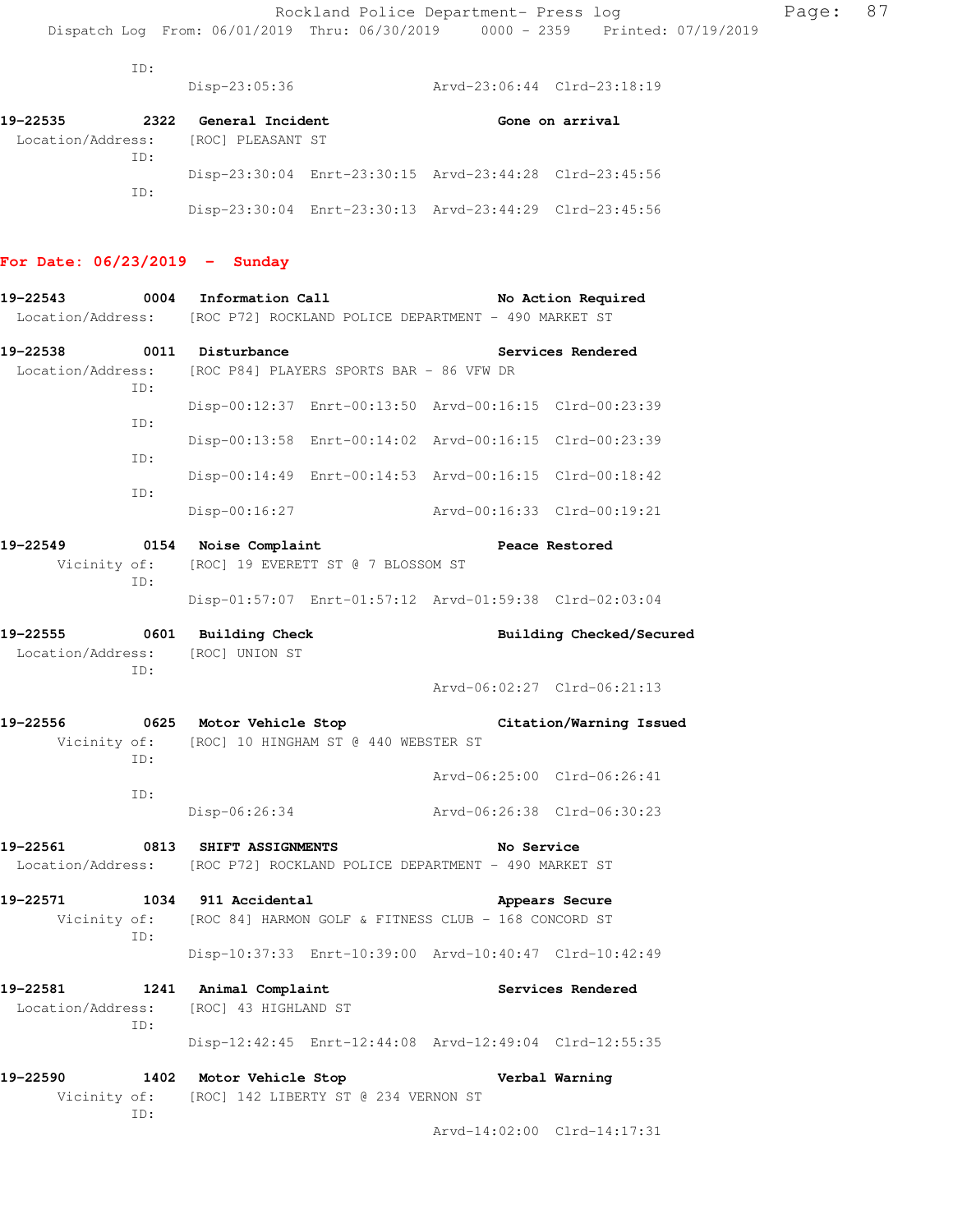19-22592 1410 Complaint **No Service**  Location/Address: [ROC] 37 DIVISION ST ID: Disp-14:12:23 Clrd-14:13:12 **19-22594 1423 Assist Other Agency Services Rendered**  Location/Address: [ROC P47] BEST WESTERN - 909 HINGHAM ST ID: Disp-14:29:45 Enrt-14:29:51 Arvd-14:38:32 Clrd-14:38:35 19-22601 1532 Complaint **19-22601** Advised to Court Location/Address: [ROC] SECOND FLOOR - 361 UNION ST Apt. #2 ID: Disp-15:32:30 Clrd-15:48:08 **19-22606 1600 SHIFT ASSIGNMENTS Services Rendered**  Location/Address: [ROC P72] ROCKLAND POLICE DEPARTMENT - 490 MARKET ST ID: Disp-16:00:00 Arvd-16:05:07 Clrd-16:05:10 **19-22611 1655 Noise Complaint Services Rendered**  Location/Address: [ROC] 75 FOREST ST ID: Disp-16:56:07 Enrt-16:56:16 Arvd-17:03:41 Clrd-17:11:36 **19-22617 1732 Noise Complaint Services Rendered**  Location/Address: [ROC] 75 FOREST ST ID: Disp-17:35:11 Enrt-17:35:17 Arvd-17:37:04 Clrd-17:39:25 ID: Disp-17:35:11 Enrt-17:35:20 Arvd-17:37:02 Clrd-17:39:21 **19-22618 1748 911 Accidental Investigated**  Location/Address: [ROC] 606 MARKET ST ID: Disp-17:50:07 Enrt-17:50:15 Clrd-17:54:41 **19-22632 1931 General Info Building Checked/Secured**  Location/Address: [ROC] BILL DELAHUNT PKWY ID: Arvd-19:31:00 Clrd-19:32:15 **19-22633 1932 General Info Building Checked/Secured**  Location/Address: [ROC] HINGHAM ST ID: Arvd-19:32:00 Clrd-19:33:17 **19-22635 1951 911 Hang Up Investigated**  Location/Address: [ROC] 30 BOXBERRY LN ID: Arvd-19:51:00 Clrd-20:01:27 **19-22637 2014 911 Accidental Investigated**  Location/Address: [ROC P77] BURGER KING - 157 MARKET ST ID: Disp-20:16:21 Arvd-20:17:46 Clrd-20:21:17 ID: Disp-20:16:30 Arvd-20:16:35 Clrd-20:21:25 ID: Disp-20:17:19 Arvd-20:17:23 Clrd-20:21:21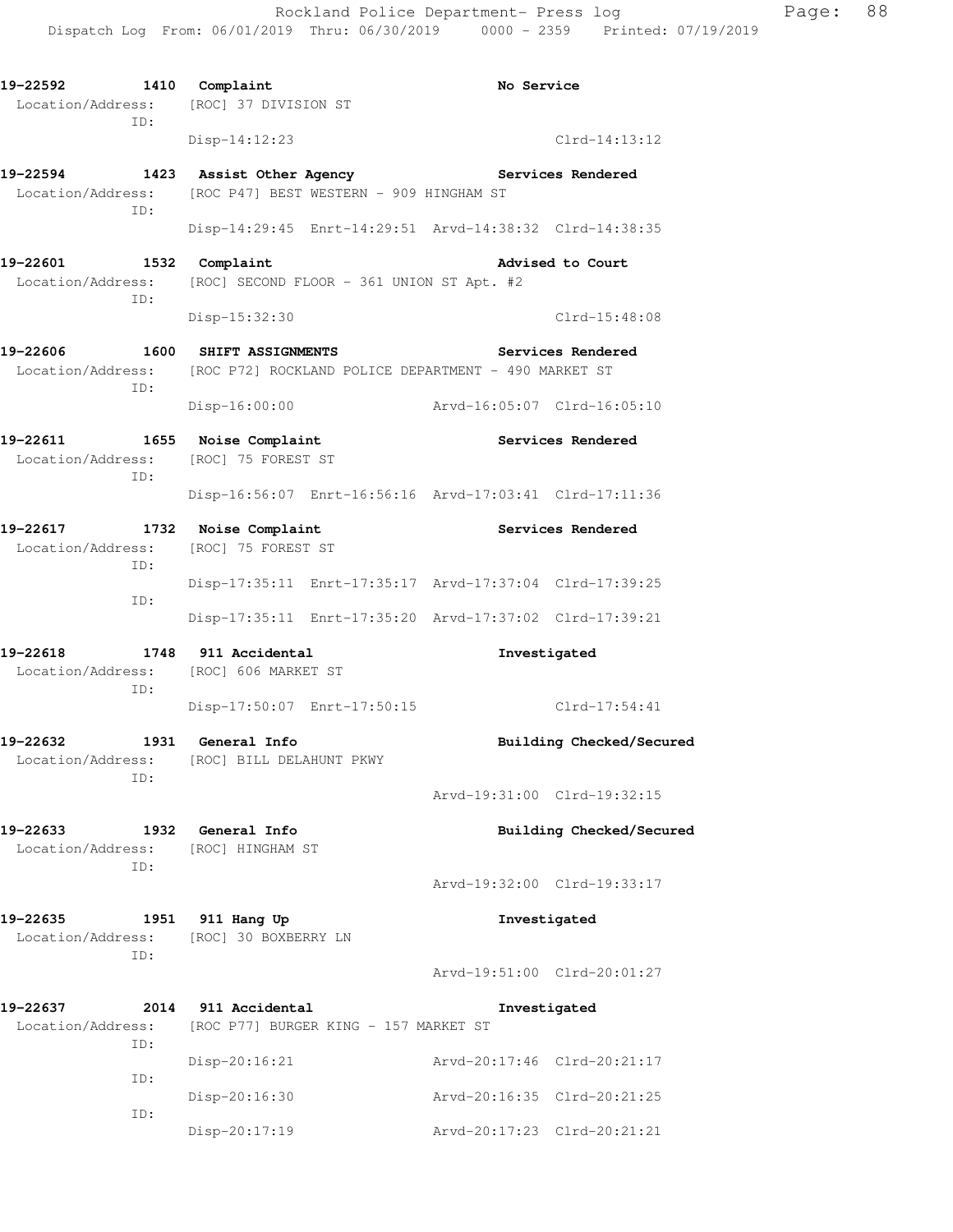**19-22639 2030 Assist Public No Service**  Location/Address: [ROC] 399 MARKET ST Apt. #2R ID: Disp-20:32:41 Arvd-20:32:47 Clrd-20:35:00 **19-22642 2106 Fireworks Gone on arrival**  Vicinity of: [ROC] 879 UNION ST ID: Disp-21:08:54 Enrt-21:09:07 Clrd-21:15:28 **19-22641 2107 Assist Public Services Rendered**  Location/Address: [ROC] SALEM ST ID: Arvd-21:07:00 Clrd-21:08:40 **19-22644 2118 Motor Vehicle Stop Verbal Warning**  Location/Address: [ROC] BEECH ST ID: Arvd-21:18:00 Clrd-21:24:05 **19-22647 2131 Motor Vehicle Stop Arrest(s) Made**  Location/Address: [ROC 66] REEDS POND PARK - 80 MARKET ST ID: Arvd-21:31:00 Clrd-22:43:39 ID: Disp-21:37:39 Enrt-21:37:42 Clrd-21:42:14 ID: Disp-21:38:37 Enrt-21:38:41 Clrd-21:42:18 **19-22657 2135 Building Check Building Checked/Secured**  Location/Address: [ROC] HINGHAM ST ID: Arvd-23:29:16 Clrd-23:29:30 **19-22654 2305 WARRANT LOCATE Services Rendered**  Location/Address: [ROC P72] ROCKLAND POLICE DEPARTMENT - 490 MARKET ST ID: Disp-23:23:56 Arvd-23:24:03 Clrd-23:24:07 **For Date: 06/24/2019 - Monday 19-22660 0003 General Incident Services Rendered** 

| Location/Address: |      |                       | [ROC P72] ROCKLAND POLICE DEPARTMENT - 490 MARKET ST |  |
|-------------------|------|-----------------------|------------------------------------------------------|--|
|                   | ID:  |                       |                                                      |  |
|                   |      | $Disp-00:04:44$       | $Clrd-00:04:52$                                      |  |
| 19-22661          | 0031 | Motor Vehicle Stop    | Verbal Warning                                       |  |
| Location/Address: |      | [ROC] MARKET ST       |                                                      |  |
|                   | ID:  |                       |                                                      |  |
|                   |      |                       | Arvd-00:31:00 Clrd-00:40:40                          |  |
|                   | TD:  |                       |                                                      |  |
|                   |      | Disp-00:35:00         | Arvd-00:35:06 Clrd-00:40:46                          |  |
| 19-22666          | 0149 | <b>Building Check</b> | Building Checked/Secured                             |  |
| Location/Address: |      | [ROC] UNION ST        |                                                      |  |
|                   | ID:  |                       |                                                      |  |
|                   |      |                       | Arvd-01:50:22 Clrd-01:50:33                          |  |
|                   |      |                       |                                                      |  |

**19-22673 0246 Suspicious Activity Appears Secure**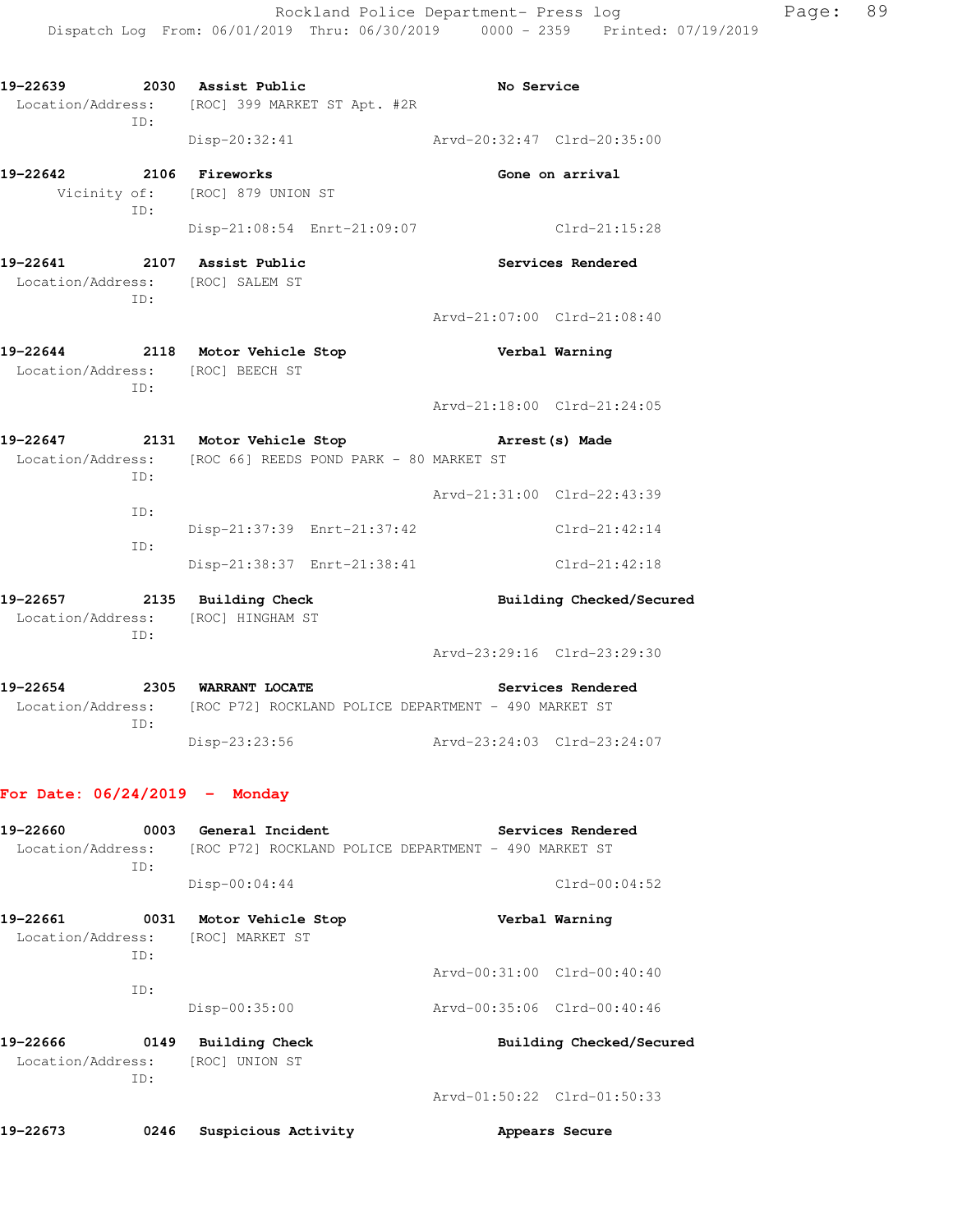|                                                                         | Rockland Police Department- Press log<br>Dispatch Log From: 06/01/2019 Thru: 06/30/2019 0000 - 2359 Printed: 07/19/2019 |                             |                             | Page: | 90 |
|-------------------------------------------------------------------------|-------------------------------------------------------------------------------------------------------------------------|-----------------------------|-----------------------------|-------|----|
| ID:                                                                     | Location/Address: [ROC P56] BURGER KING - 1333 HINGHAM ST                                                               |                             |                             |       |    |
|                                                                         |                                                                                                                         |                             | Arvd-02:46:00 Clrd-03:15:50 |       |    |
| ID:                                                                     | Disp-02:52:09                                                                                                           | Arvd-02:52:13 Clrd-03:04:44 |                             |       |    |
| 19-22678 0546 Building Check<br>Location/Address: [ROC] UNION ST<br>ID: |                                                                                                                         |                             | Building Checked/Secured    |       |    |
|                                                                         |                                                                                                                         |                             | Arvd-05:46:58 Clrd-06:00:34 |       |    |
| 19-22681 0610 Burglar Alarm<br>Location/Address:<br>ID:                 | [ROC P85] ROCKLAND FEDERAL CREDIT UNION - 241 UNION ST                                                                  |                             | Investigated                |       |    |
| ID:                                                                     | Disp-06:12:33                                                                                                           |                             |                             |       |    |
|                                                                         | Disp-06:13:46 Enrt-06:13:49 Clrd-06:19:34                                                                               |                             |                             |       |    |
| 19-22685<br>Location/Address:<br>ID:                                    | 0654 Burglar Alarm<br>[ROC 73] ROCKLAND TOWN HALL - 242 UNION ST                                                        |                             | Investigated                |       |    |
|                                                                         |                                                                                                                         |                             | Arvd-06:54:00 Clrd-07:03:35 |       |    |
| 19-22688 0725 Burglar Alarm                                             | Location/Address: [ROC P85] ROCKLAND FEDERAL CREDIT UNION - 241 UNION ST                                                |                             | Investigated                |       |    |
| ID:                                                                     | Disp-07:28:06 Enrt-07:28:16 Arvd-07:29:10 Clrd-07:30:26                                                                 |                             |                             |       |    |
| ID:                                                                     | Disp-07:28:06 Enrt-07:28:14 Arvd-07:29:07 Clrd-07:32:02                                                                 |                             |                             |       |    |
| 19-22692 0811 SHIFT ASSIGNMENTS<br>ID:                                  | Location/Address: [ROC P72] ROCKLAND POLICE DEPARTMENT - 490 MARKET ST                                                  |                             | Services Rendered           |       |    |
|                                                                         | Disp-08:18:04                                                                                                           |                             | $Clrd-08:18:21$             |       |    |
| 19-22694<br>Location/Address:<br>ID:                                    | 0822 Prisioner Transport Services Rendered<br>[HIN 1] HINGHAM COURT - 28 GEORGE WASHINGTON BLVD                         |                             |                             |       |    |
|                                                                         | Disp-08:22:53 Enrt-08:22:57 Arvd-09:11:30 Clrd-09:11:32                                                                 |                             |                             |       |    |
| 19-22696<br>Location/Address:<br>ID:                                    | 0822 Vehicle Maintenance<br>[ROC P72] ROCKLAND POLICE DEPARTMENT - 490 MARKET ST                                        |                             | Services Rendered           |       |    |
|                                                                         | Disp-08:25:22                                                                                                           |                             | Clrd-08:25:39               |       |    |
| 19-22705<br>Location/Address:<br>ID:                                    | 0927 Animal Complaint<br>[ROC] 51 MAPLE ST                                                                              |                             | Services Rendered           |       |    |
|                                                                         | Disp-09:27:33                                                                                                           | Arvd-09:27:39 Clrd-09:40:37 |                             |       |    |
| 19-22708<br>Location/Address:<br>ID:                                    | 0940 Animal Complaint<br>[ROC] 17 SHAW RD                                                                               |                             | Services Rendered           |       |    |
|                                                                         | Disp-09:41:42 Enrt-09:41:48 Arvd-09:56:43 Clrd-09:56:44                                                                 |                             |                             |       |    |
| 19-22711<br>Location/Address:<br>ID:                                    | 0956 Assist Other Agency<br>[ROC 77] 110 UNION ST Apt. #4                                                               |                             | Gone on arrival             |       |    |
| ID:                                                                     |                                                                                                                         |                             | Arvd-09:56:00 Clrd-10:11:03 |       |    |
|                                                                         | $Disp-10:11:12$                                                                                                         |                             | Arvd-10:11:15 Clrd-10:21:12 |       |    |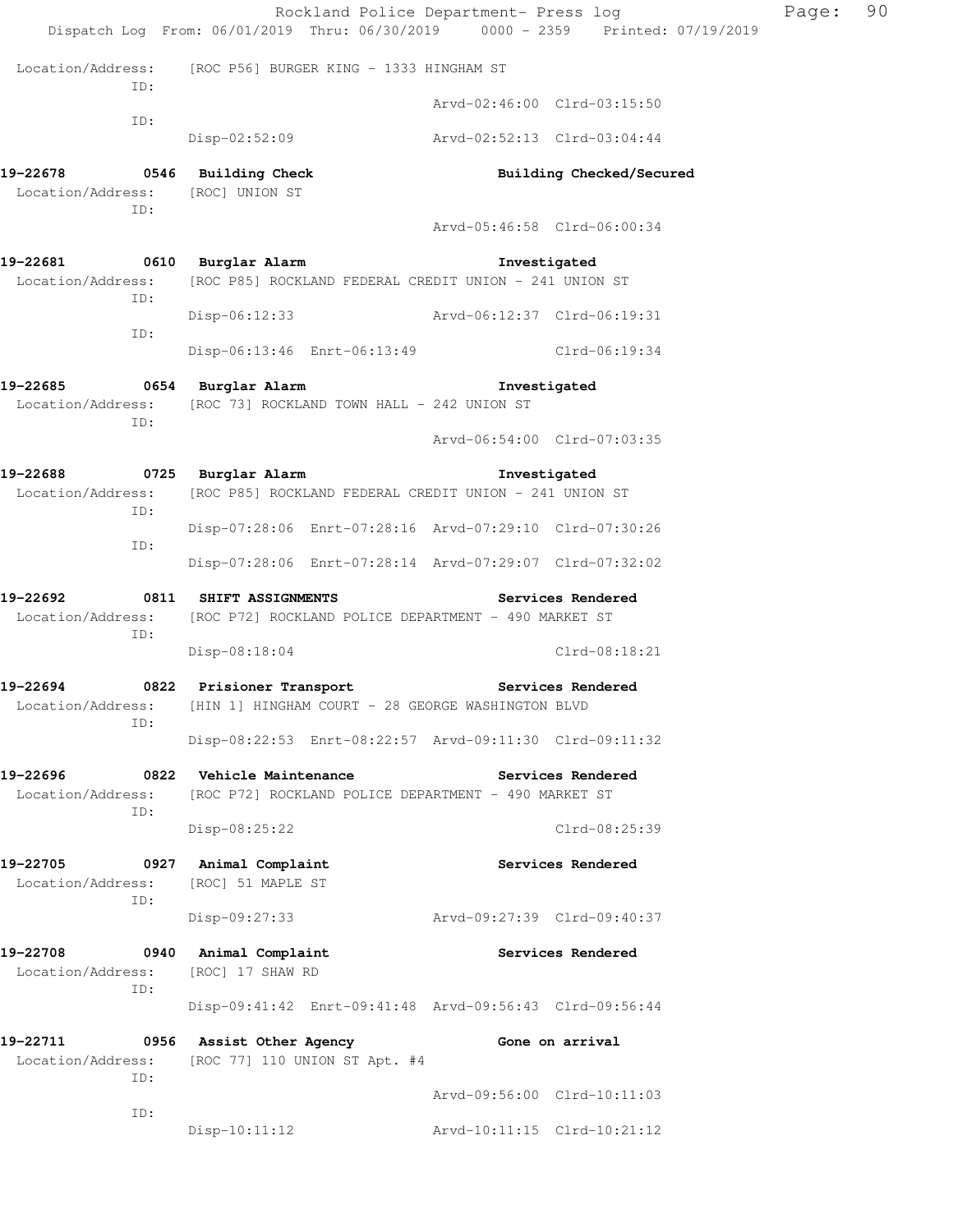**19-22719 1020 General Incident Services Rendered**  Location/Address: [ROC] 54 NORTH AVE ID: Disp-10:22:35 Enrt-10:28:42 Arvd-10:28:44 Clrd-10:28:45 **19-22724 1052 Time off Services Rendered**  Location: [ROC] 19-22728 1131 General Incident **19-22728** Services Rendered Location/Address: [ROC P72] ROCKLAND POLICE DEPARTMENT - 490 MARKET ST ID: Disp-11:32:38 Arvd-11:32:47 Clrd-13:03:30 **19-22731 1201 General Incident No Action Required**  Location/Address: [ROC] 354 LIBERTY ST @ 200 WEBSTER ST **19-22734 1209 General Incident Services Rendered**  Location/Address: [ROC P72] ROCKLAND POLICE DEPARTMENT - 490 MARKET ST ID: Disp-12:27:38 Clrd-13:55:17 **19-22740 1245 Assist Fire Department Services Rendered**  Location/Address: [ROC] 15A ASH ST ID: Disp-12:46:09 Enrt-12:46:11 Arvd-12:47:26 Clrd-13:02:25 **19-22741 1249 Time off Services Rendered**  Location: [ROC] **19-22742 1250 Time off Services Rendered**  Location: [ROC] **19-22744 1315 Lockout Services Rendered**  Location/Address: [ROC] 152 WILSON ST ID: Disp-13:16:03 Enrt-13:16:13 Arvd-13:29:04 Clrd-13:35:23 **19-22751 1403 Prisoner Information Services Rendered**  Location/Address: [HIN 1] HINGHAM COURT - 28 GEORGE WASHINGTON BLVD ID: Disp-14:04:14 Enrt-14:06:47 Arvd-14:06:49 Clrd-15:00:44 **19-22753 1414 Time off Services Rendered**  Location: [ROC] **19-22756 1441 General Incident Services Rendered**  Location/Address: [ROC P72] ROCKLAND POLICE DEPARTMENT - 490 MARKET ST **19-22758 1448 General Incident Services Rendered**  Location/Address: [ROC P72] ROCKLAND POLICE DEPARTMENT - 490 MARKET ST **19-22759 1449 Vehicle Maintenance Services Rendered**  Location/Address: [ROC P72] ROCKLAND POLICE DEPARTMENT - 490 MARKET ST **19-22763 1503 Details Services Rendered**  Location: [ROC] **19-22764 1509 MVA Property Damage Only Services Rendered**  Location/Address: [ROC] EAST WATER ST @ UNION ST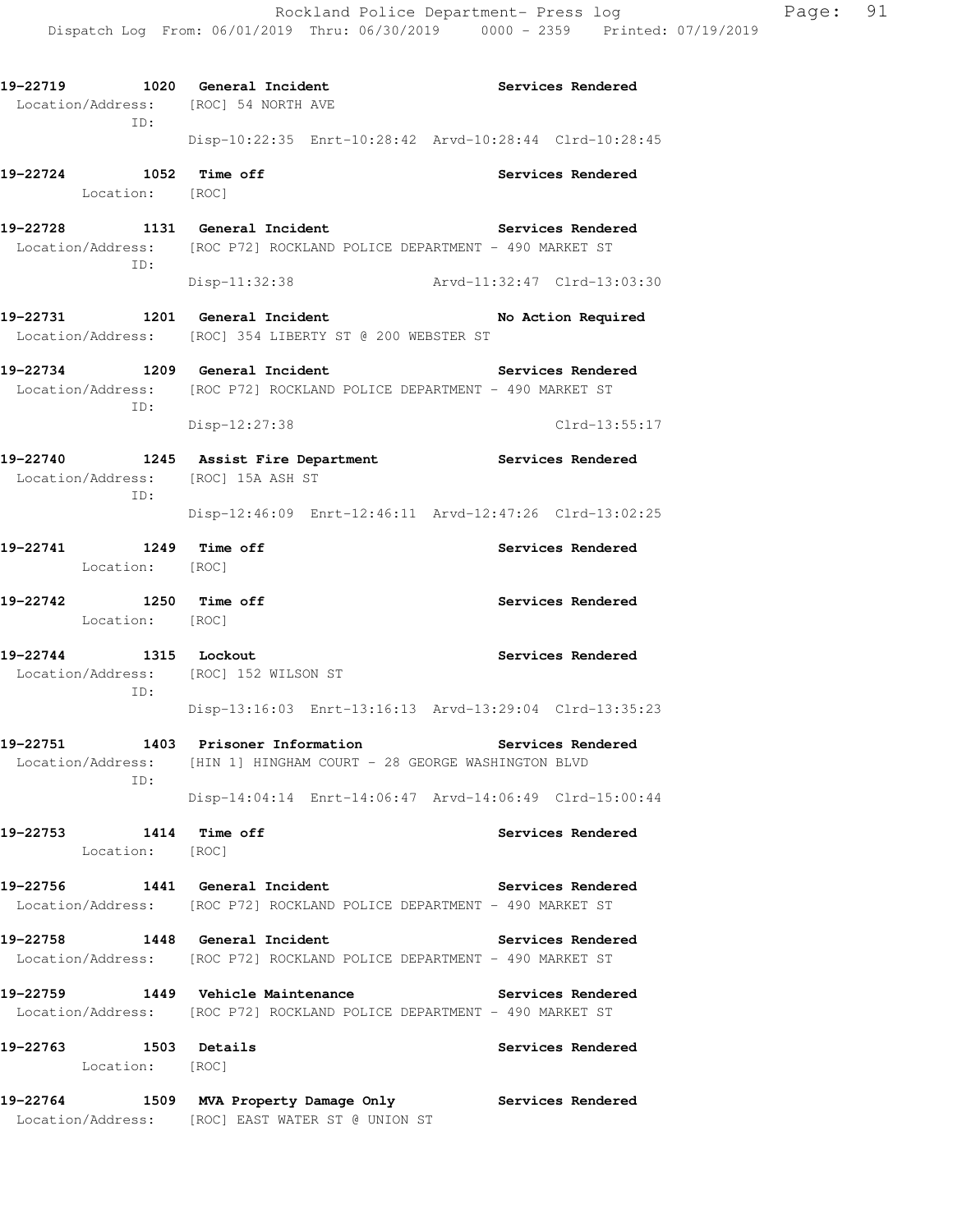| ID:                                                                         | 19-22779 1723 Building Check<br>Location/Address: [ROC] BILL DELAHUNT PKWY                                  | Building Checked/Secured                                |
|-----------------------------------------------------------------------------|-------------------------------------------------------------------------------------------------------------|---------------------------------------------------------|
|                                                                             |                                                                                                             | Arvd-17:24:33 Clrd-17:25:00                             |
| ID:                                                                         | 19-22785 1812 Prisioner Transport<br>Location/Address: [ROC P72] ROCKLAND POLICE DEPARTMENT - 490 MARKET ST | Services Rendered                                       |
|                                                                             | Disp-18:13:47 Enrt-18:13:53                                                                                 | Clrd-18:26:54                                           |
| 19-22786 1822 Assist Public<br>Location/Address: [ROC] 80 LINCOLN RD<br>ID: |                                                                                                             | Services Rendered                                       |
|                                                                             | Disp-18:22:40 Enrt-18:22:44                                                                                 | Clrd-18:26:43                                           |
| 19-22787 1829 Assist Public<br>Location/Address: [ROC] 87 LINCOLN RD<br>ID: |                                                                                                             | <b>Services Rendered</b>                                |
| Original Call #: 19-22786                                                   | Disp-18:29:24                                                                                               | Arvd-18:29:27 Clrd-18:41:07                             |
| 19-22796 1953 Noise Complaint<br>Location/Address: [ROC] CAREY ST<br>ID:    |                                                                                                             | <b>Services Rendered</b>                                |
|                                                                             |                                                                                                             | Disp-19:54:52 Enrt-19:56:00 Arvd-20:01:52 Clrd-20:03:47 |
| 19-22798 1955 Building Check<br>Location/Address: [ROC] 117 MARKS ST<br>ID: |                                                                                                             | Appears Secure                                          |
|                                                                             |                                                                                                             | Disp-19:57:23 Enrt-19:57:26 Arvd-19:59:28 Clrd-20:03:33 |
| 19-22819<br>ID:                                                             | 2000 SHIFT ASSIGNMENTS<br>Location/Address: [ROC P72] ROCKLAND POLICE DEPARTMENT - 490 MARKET ST            | No Service                                              |
|                                                                             | Disp-23:48:49                                                                                               | $Clrd-23:49:07$                                         |
| 19-22800 2008 Building Check<br>Location/Address: [ROC] HINGHAM ST<br>ID:   |                                                                                                             | Building Checked/Secured                                |
|                                                                             |                                                                                                             | Arvd-20:09:01 Clrd-20:09:32                             |
| 19-22803<br>Location/Address:                                               | 2028 Building Check<br>[ROC] UNION ST                                                                       | Appears Secure                                          |
| ID:                                                                         |                                                                                                             | Arvd-20:29:39 Clrd-20:42:54                             |
| 19-22808<br>Location/Address:                                               | 2144 Shoplifting<br>[ROC P64] CVS PHARMACY - 80 MARKET ST                                                   | Arrest (s) Made                                         |
| ID:                                                                         | Disp-21:46:02                                                                                               | Arvd-21:46:11 Clrd-23:09:23                             |
| ID:                                                                         |                                                                                                             | Disp-21:46:02 Enrt-21:46:14 Arvd-21:46:56 Clrd-21:53:15 |
| 19-22817<br>Location/Address:                                               | 2315 Building Check<br>[ROC] HINGHAM ST                                                                     | Building Checked/Secured                                |
| ID:                                                                         |                                                                                                             | Arvd-23:15:41 Clrd-23:18:31                             |
|                                                                             |                                                                                                             |                                                         |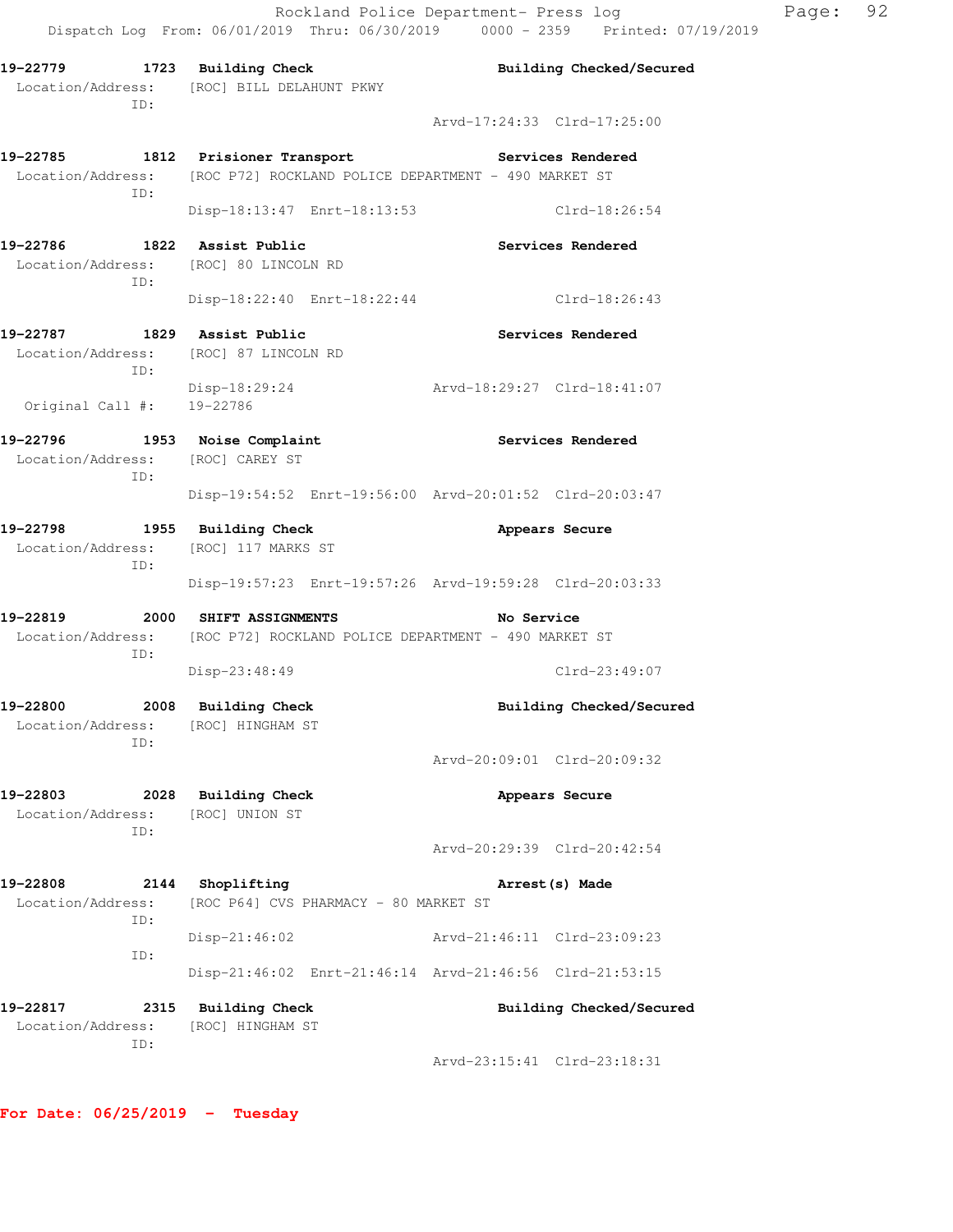|                                                                         | Rockland Police Department- Press log<br>Dispatch Log From: 06/01/2019 Thru: 06/30/2019 0000 - 2359 Printed: 07/19/2019 |                             |                          | Page: | 93 |
|-------------------------------------------------------------------------|-------------------------------------------------------------------------------------------------------------------------|-----------------------------|--------------------------|-------|----|
| 19-22820 0004 SHIFT ASSIGNMENTS                                         | Location/Address: [ROC P72] ROCKLAND POLICE DEPARTMENT - 490 MARKET ST                                                  | Appears Secure              |                          |       |    |
| ID:                                                                     |                                                                                                                         | Arvd-00:04:00 Clrd-00:05:46 |                          |       |    |
| ID:                                                                     | 19-22822 0024 Assist Fire Department Services Rendered<br>Location/Address: [WEY 1] SOUTH SHORE HOSPITAL - 55 FOGG RD   |                             |                          |       |    |
|                                                                         |                                                                                                                         | Arvd-00:24:00 Clrd-06:41:24 |                          |       |    |
| ID:                                                                     | 19-22828 		 0209 Suspicious Activity 		 Sent On Way<br>Location/Address: [ROC] 12 CHURCH ST @ 279 UNION ST              |                             |                          |       |    |
|                                                                         |                                                                                                                         | Arvd-02:09:00 Clrd-02:12:49 |                          |       |    |
| 19-22834 0548 Building Check<br>Location/Address: [ROC] UNION ST<br>ID: |                                                                                                                         |                             | Building Checked/Secured |       |    |
|                                                                         |                                                                                                                         | Arvd-05:49:46 Clrd-06:07:21 |                          |       |    |
| ID:                                                                     | 19-22839 0617 Motor Vehicle Stop Citation/Warning Issued<br>Location/Address: [ROC] CAR WASH - CENTRE AVE               |                             |                          |       |    |
| ID:                                                                     |                                                                                                                         | Arvd-06:17:00 Clrd-06:40:39 |                          |       |    |
|                                                                         | Disp-06:30:48 Enrt-06:30:49 Arvd-06:30:50 Clrd-06:40:39                                                                 |                             |                          |       |    |
| Location/Address: [ROC] 60 BELMONT ST<br>ID:                            | 19-22842 		 0645 Suspicious Activity 		 Services Rendered                                                               |                             |                          |       |    |
|                                                                         | Disp-06:45:34 Enrt-06:45:39 Arvd-06:51:52 Clrd-07:12:11                                                                 |                             |                          |       |    |
| Location/Address: [ROC] 548 HINGHAM ST                                  | 19-22982 0700 Animal Complaint                                                                                          |                             | Services Rendered        |       |    |
| 19-22845 0712 Burglar Alarm<br>TD:                                      | Location/Address: [ROC 73] ROCKLAND TOWN HALL - 242 UNION ST                                                            |                             | Services Rendered        |       |    |
|                                                                         | Disp-07:12:58 Enrt-07:13:27 Arvd-07:14:58 Clrd-07:19:37                                                                 |                             |                          |       |    |
| 19-22848<br>ID:                                                         | 0800 General Info<br>Location/Address: [ROC P72] ROCKLAND POLICE DEPARTMENT - 490 MARKET ST                             | No Service                  |                          |       |    |
|                                                                         |                                                                                                                         | Arvd-08:00:00 Clrd-08:17:00 |                          |       |    |
| 19-22860<br>ID:                                                         | 0950 Prisoner Information<br>Location/Address: [HIN 1] HINGHAM COURT - 28 GEORGE WASHINGTON BLVD                        |                             | Services Rendered        |       |    |
|                                                                         |                                                                                                                         | Arvd-09:50:00 Clrd-09:51:59 |                          |       |    |
| 19-22863<br>ID:                                                         | 1026 Motor Vehicle Stop<br>Location/Address: [ROC] VFW - UNION ST                                                       |                             | Citation/Warning Issued  |       |    |
|                                                                         |                                                                                                                         | Arvd-10:26:00 Clrd-10:35:00 |                          |       |    |
| 19-22871<br>ID:                                                         | 1056 Motor Vehicle Stop<br>Location/Address: [ROC] MIDDLE SCHOOL PARKING LOT - TAUNTON AVE                              |                             | Verbal Warning           |       |    |
|                                                                         |                                                                                                                         | Arvd-10:56:00 Clrd-11:04:21 |                          |       |    |
| 19–22873<br>1135                                                        | Motor Vehicle Stop                                                                                                      |                             | Verbal Warning           |       |    |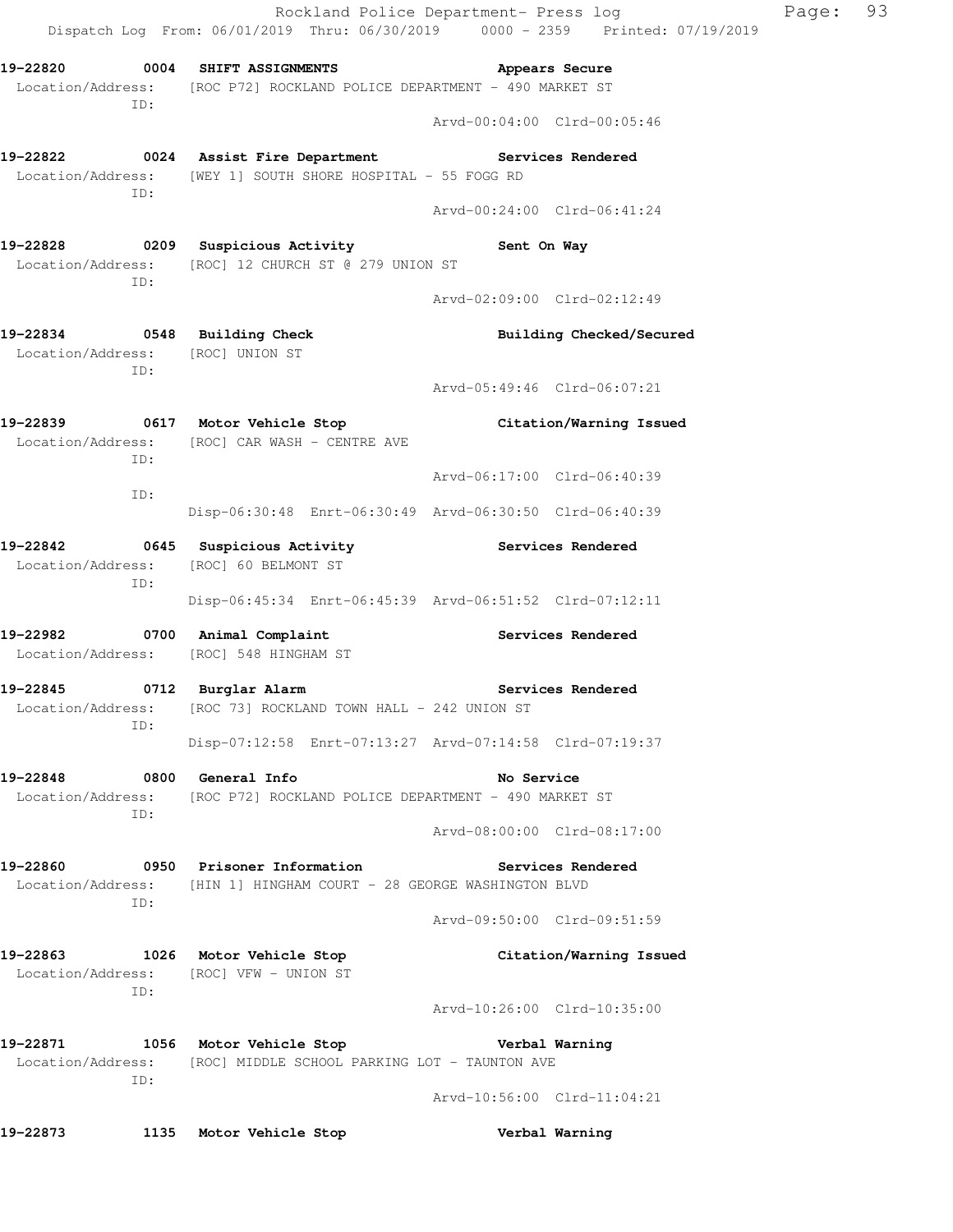|                                                  |                                                                                                             | Rockland Police Department- Press log                                          | Page: | 94 |
|--------------------------------------------------|-------------------------------------------------------------------------------------------------------------|--------------------------------------------------------------------------------|-------|----|
|                                                  |                                                                                                             | Dispatch Log From: 06/01/2019 Thru: 06/30/2019 0000 - 2359 Printed: 07/19/2019 |       |    |
| ID:                                              | Location/Address: [ROC] 10 SPRING ST @ 7 MARKET ST                                                          |                                                                                |       |    |
|                                                  |                                                                                                             | Arvd-11:35:00 Clrd-11:38:07                                                    |       |    |
| Location/Address: [ROC] 77 REED ST<br>TD:        | 19-22883 1320 Disabled Motor Vehicle Services Rendered                                                      |                                                                                |       |    |
|                                                  |                                                                                                             | Disp-13:21:39 Enrt-13:22:39 Arvd-13:24:35 Clrd-13:56:02                        |       |    |
| ID:                                              |                                                                                                             | Disp-13:41:22 Enrt-13:41:25 Arvd-13:41:29 Clrd-13:42:12                        |       |    |
| ID:                                              |                                                                                                             | Disp-13:42:21 Enrt-13:42:26 Arvd-13:42:28 Clrd-13:56:32                        |       |    |
| 19-22983 1400 Animal Complaint                   | Location/Address: [ROC] 389 CONCORD ST                                                                      | Services Rendered                                                              |       |    |
| 19-22894 1430 Trespassing                        | Location/Address: [ROC P72] ROCKLAND POLICE DEPARTMENT - 490 MARKET ST                                      | Services Rendered                                                              |       |    |
| ID:                                              |                                                                                                             | Arvd-14:30:00 Clrd-14:45:03                                                    |       |    |
|                                                  | 19-22896 1454 Larceny / Forgery/ Fraud<br>Location/Address: [ROC] 92 MARTHA DR Apt. #C                      | Services Rendered                                                              |       |    |
| ID:                                              | Disp-15:09:36                                                                                               | Clrd-15:17:17                                                                  |       |    |
| ID:                                              |                                                                                                             | Disp-15:17:55 Enrt-15:18:01 Arvd-15:18:04 Clrd-15:18:06                        |       |    |
| Location/Address: [ROC] 56 LIBERTY ST            | 19-22984 1500 Animal Complaint                                                                              | Services Rendered                                                              |       |    |
| Location/Address: [ROC] CENTRE AVE               | 19-22899 1517 Assist Other Agency                                                                           | Investigated                                                                   |       |    |
| ID:                                              |                                                                                                             | Disp-15:18:42 Enrt-15:20:15 Arvd-15:20:17 Clrd-15:21:42                        |       |    |
| 19-22903                                         | 1530 MVA Property Damage Only Services Rendered<br>Location/Address: [ROC P55] HOME DEPOT - 1149 HINGHAM ST |                                                                                |       |    |
| ID:                                              |                                                                                                             | Disp-15:31:36 Enrt-15:31:43 Arvd-15:36:27 Clrd-15:47:45                        |       |    |
| 19-22906                                         | 1605 SHIFT ASSIGNMENTS<br>Location/Address: [ROC P72] ROCKLAND POLICE DEPARTMENT - 490 MARKET ST            | No Service                                                                     |       |    |
| 19-22909<br>Location/Address: [ROC] 326 UNION ST | 1656 Assist Public                                                                                          | Services Rendered                                                              |       |    |
| ID:                                              | Disp-16:59:25                                                                                               | Arvd-17:00:16 Clrd-17:55:51                                                    |       |    |
| 19-22916<br>Location/Address:                    | 1719 Assist Public<br>[ROC] 87 LINCOLN RD                                                                   | Services Rendered                                                              |       |    |
| ID:                                              |                                                                                                             | Disp-17:23:25 Enrt-17:34:01 Arvd-17:40:43 Clrd-17:40:50                        |       |    |
| 19-22918<br>Location/Address: [ROC] SALEM ST     | 1726 Motor Vehicle Complaint                                                                                | Gone on arrival                                                                |       |    |
| ID:                                              |                                                                                                             | Disp-17:33:36 Enrt-17:33:50 Arvd-17:38:04 Clrd-17:41:34                        |       |    |
| 19-22920<br>Location/Address:                    | 1749 Motor Vehicle Complaint<br>[ROC] POND ST                                                               | Gone on arrival                                                                |       |    |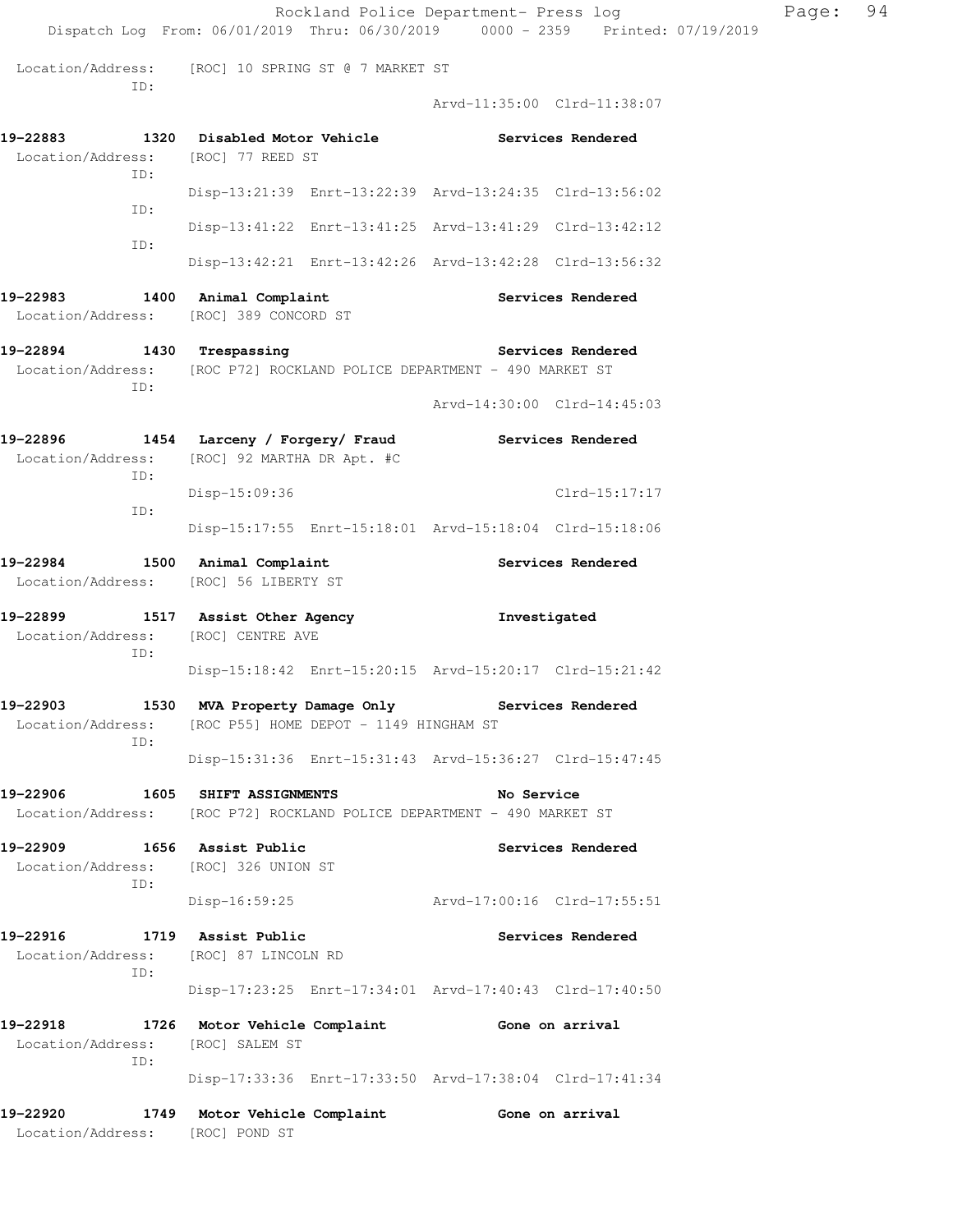|          |            |                              |                                                | Rockland Police Department- Press log                   |                                                                                |
|----------|------------|------------------------------|------------------------------------------------|---------------------------------------------------------|--------------------------------------------------------------------------------|
|          |            |                              |                                                |                                                         | Dispatch Log From: 06/01/2019 Thru: 06/30/2019 0000 - 2359 Printed: 07/19/2019 |
|          | TD:        |                              |                                                | Disp-17:50:59 Enrt-17:51:47 Arvd-17:56:23 Clrd-17:56:54 |                                                                                |
| 19–22927 |            | 1943 Motor Vehicle Complaint |                                                |                                                         | Taken/Referred to Other Agency                                                 |
|          | ID:        |                              | Vicinity of: [ROC] 689 MARKET ST @ 11 DAMON RD |                                                         |                                                                                |
|          |            |                              |                                                | Disp-19:46:57 Enrt-19:47:05 Arvd-19:47:21 Clrd-21:05:43 |                                                                                |
|          | TD:<br>TD: |                              |                                                | Disp-19:46:57 Enrt-19:47:05 Arvd-19:47:21 Clrd-21:26:20 |                                                                                |
|          | TD:        |                              |                                                | Disp-19:52:09 Enrt-19:52:12 Arvd-19:52:14 Clrd-21:08:45 |                                                                                |
|          |            |                              |                                                | Disp-19:53:56 Enrt-19:54:00 Arvd-19:54:03 Clrd-21:05:49 |                                                                                |
| 19–22937 |            | 2150 Suspicious Activity     |                                                |                                                         | Arrest(s) Made                                                                 |
|          | ID:        | Vicinity of: [ROC] SPRING ST |                                                |                                                         |                                                                                |
|          | ID:        |                              |                                                | Disp-21:51:58 Enrt-21:52:05 Arvd-21:53:14 Clrd-22:05:49 |                                                                                |

Disp-21:54:50 Enrt-21:54:58 Arvd-22:00:28 Clrd-22:05:54

## **For Date: 06/26/2019 - Wednesday**

| 19-22946                                                                      |     | 0000 SHIFT ASSIGNMENTS                 |                                                          | No Service                  |                          |
|-------------------------------------------------------------------------------|-----|----------------------------------------|----------------------------------------------------------|-----------------------------|--------------------------|
| Location/Address: [ROC P72] ROCKLAND POLICE DEPARTMENT - 490 MARKET ST<br>ID: |     |                                        |                                                          |                             |                          |
|                                                                               |     |                                        |                                                          | Arvd-00:00:00 Clrd-00:06:39 |                          |
|                                                                               |     | 19-22951 0114 Burglar Alarm            |                                                          |                             | Building Checked/Secured |
| Location/Address:                                                             | TD: |                                        | [ROC P9] NICE AND CLEAN CAR WASH - 320 CENTRE AVE        |                             |                          |
|                                                                               | ID: |                                        | Disp-01:14:49 Enrt-01:15:25 Arvd-01:17:05 Clrd-01:20:40  |                             |                          |
|                                                                               |     |                                        | Disp-01:15:42 Enrt-01:15:50 Arvd-01:17:08 Clrd-01:18:44  |                             |                          |
| 19-22960                                                                      |     | 0230 Disturbance                       |                                                          |                             | Peace Restored           |
|                                                                               | TD: | Location/Address: [ROC] 385 CONCORD ST |                                                          |                             |                          |
|                                                                               | TD: |                                        | Disp-02:31:23 Enrt-02:31:29 Arvd-02:32:21 Clrd-02:55:55  |                             |                          |
|                                                                               |     |                                        | Disp-02:32:07 Enrt-02:32:11 Arvd-02:32:15 Clrd-02:55:49  |                             |                          |
|                                                                               |     | 19-22965 0547 Building Check           |                                                          |                             | Appears Secure           |
|                                                                               | TD: | Location/Address: [ROC] UNION ST       |                                                          |                             |                          |
|                                                                               |     |                                        |                                                          | Arvd-05:47:00 Clrd-06:04:55 |                          |
| 19-22971                                                                      |     | 0717 Burglar Alarm                     |                                                          |                             | Investigated             |
| Location/Address:                                                             | ID: |                                        | [ROC 73] ROCKLAND TOWN HALL - 242 UNION ST               |                             |                          |
|                                                                               | ID: |                                        | Disp-07:18:06 Enrt-07:18:29 Arvd-07:21:08 Clrd-07:21:26  |                             |                          |
|                                                                               |     |                                        | Disp-07:18:14 Enrt-07:18:25 Arvd-07:21:04 Clrd-07:21:22  |                             |                          |
|                                                                               |     |                                        | 19-22980 0921 Motor Vehicle Complaint 60 Gone on arrival |                             |                          |
| Location/Address:                                                             | TD: |                                        | [ROC 9] SULLIVAN TIRE AND AUTO SERVICE - 1 VFW DR        |                             |                          |
|                                                                               |     |                                        | Disp-09:23:21 Enrt-09:23:25 Arvd-09:30:35 Clrd-09:48:01  |                             |                          |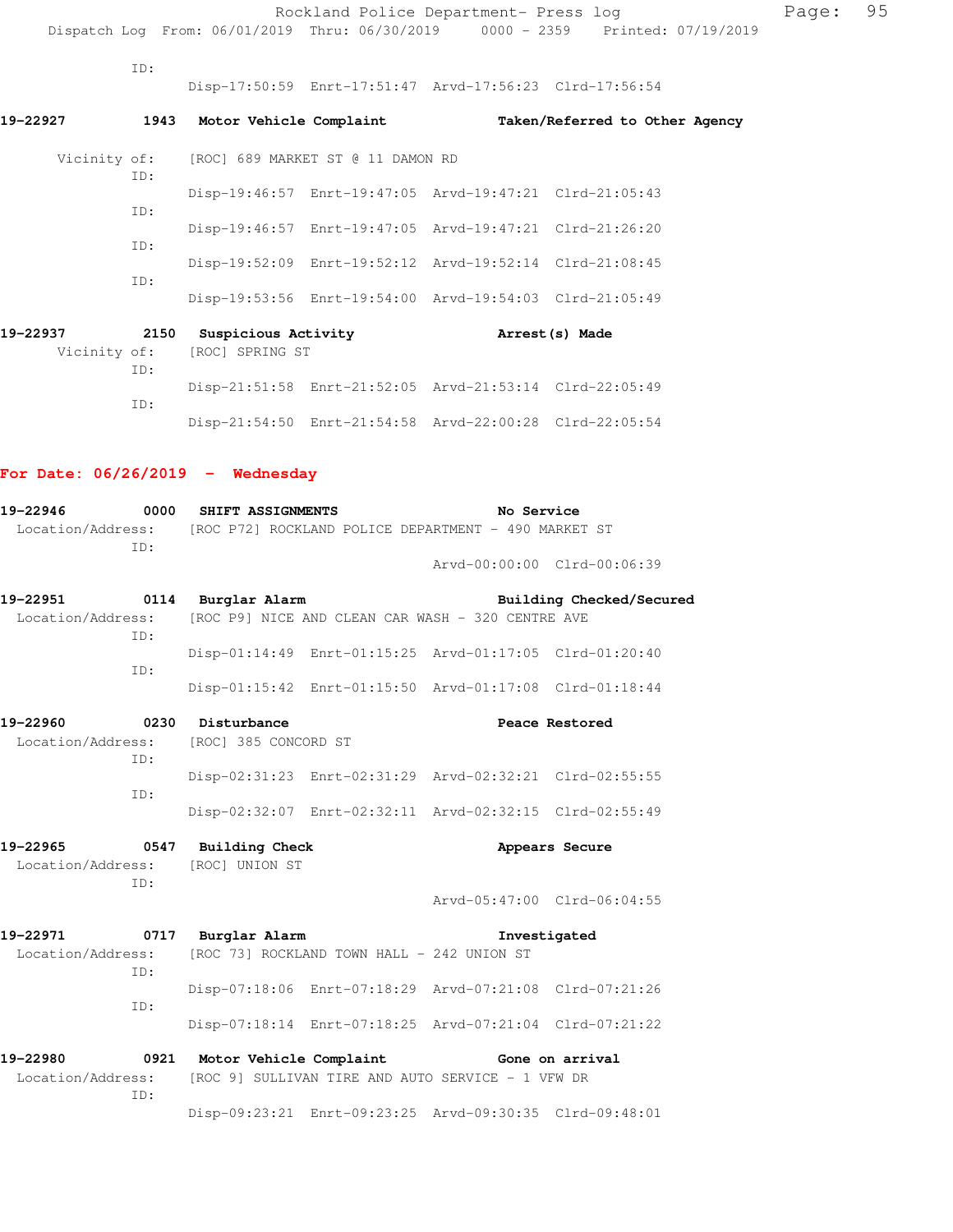|                                                                    |                                                                                                                                       | Rockland Police Department- Press log<br>Dispatch Log From: 06/01/2019 Thru: 06/30/2019 0000 - 2359 Printed: 07/19/2019 | Page: 96 |  |
|--------------------------------------------------------------------|---------------------------------------------------------------------------------------------------------------------------------------|-------------------------------------------------------------------------------------------------------------------------|----------|--|
| ID:                                                                | 19-22981 		 0922 Larceny / Forgery/ Fraud 		 Report Follows<br>Location/Address: [ROC P72] ROCKLAND POLICE DEPARTMENT - 490 MARKET ST |                                                                                                                         |          |  |
|                                                                    |                                                                                                                                       | Disp-09:29:07 Arvd-09:48:07 Clrd-09:58:54                                                                               |          |  |
| 19-22993 1108 Warrant<br>ID:                                       | Location/Address: [ROC P72] ROCKLAND POLICE DEPARTMENT - 490 MARKET ST                                                                | Arrest(s) Made                                                                                                          |          |  |
|                                                                    |                                                                                                                                       | Disp-11:11:19 Arvd-11:11:23 Clrd-11:40:11                                                                               |          |  |
| ID:                                                                | 19-22994 1113 911 Hang Up 11 Services Rendered<br>Location/Address: [ROC] ROCKLAND SENIOR CENTER - 317 PLAIN ST                       |                                                                                                                         |          |  |
|                                                                    |                                                                                                                                       | Disp-11:14:54 Enrt-11:14:58 Arvd-11:20:45 Clrd-11:22:44                                                                 |          |  |
| 19-22997 1145 Burglar Alarm<br>ID:                                 | Location/Address: [ROC] 110 MARTHA DR Apt. #A                                                                                         | Building Checked/Secured                                                                                                |          |  |
| ID:                                                                |                                                                                                                                       | Disp-11:46:37 Enrt-11:46:43 Arvd-11:50:15 Clrd-12:15:16                                                                 |          |  |
|                                                                    |                                                                                                                                       | Disp-11:50:26 Arvd-11:50:29 Clrd-12:15:12                                                                               |          |  |
|                                                                    | 19-22999 1207 General Info<br>Location/Address: [ROC P72] ROCKLAND POLICE DEPARTMENT - 490 MARKET ST                                  | Services Rendered                                                                                                       |          |  |
| ID:                                                                | 19-23003 1246 Prisoner Information Services Rendered<br>Location/Address: [HIN 1] HINGHAM COURT - 28 GEORGE WASHINGTON BLVD           |                                                                                                                         |          |  |
|                                                                    |                                                                                                                                       | Disp-12:49:38 Enrt-12:49:44 Arvd-13:05:48 Clrd-14:03:43                                                                 |          |  |
| Location/Address: [ROC] VERNON ST                                  | 19-23004 1327 Motor Vehicle Complaint Services Rendered                                                                               |                                                                                                                         |          |  |
|                                                                    | 19-23009 1410 General Info 2010 Services Rendered<br>Location/Address: [ROC P72] ROCKLAND POLICE DEPARTMENT - 490 MARKET ST           |                                                                                                                         |          |  |
| 19-23012<br>Location: [ROC]                                        | 1433 Details / Time off                                                                                                               | No Action Required                                                                                                      |          |  |
| 19-23027                                                           | 1601 SHIFT ASSIGNMENTS<br>Location/Address: [ROC P72] ROCKLAND POLICE DEPARTMENT - 490 MARKET ST                                      | No Service                                                                                                              |          |  |
| 19-23036 1711 General Info<br>Location/Address: [ROC] 261 UNION ST |                                                                                                                                       | Services Rendered                                                                                                       |          |  |
| Location/Address:<br>ID:                                           | 19-23041 1742 Suspicious Activity<br>[ROC] 10 ALPINE ST                                                                               | Peace Restored                                                                                                          |          |  |
|                                                                    |                                                                                                                                       | Disp-17:44:56 Enrt-17:45:00 Arvd-17:58:41 Clrd-18:04:37                                                                 |          |  |
| 19–23052<br>Location/Address:<br>ID:                               | 1958 Suspicious Activity<br>[ROC] 48 CAREY ST                                                                                         | Appears Secure                                                                                                          |          |  |
|                                                                    |                                                                                                                                       | Arvd-19:59:18 Clrd-20:13:03                                                                                             |          |  |
| 19-23054<br>Location/Address:<br>Fire Unit:                        | 2006 Health & Welfare Check<br>[ROC] 131 EAST WATER ST Apt. #3<br>ROCKEN3-Pumper-Rockland Engine 3                                    | Services Rendered<br>Disp-20:05:38 Enrt-20:06:21 Arvd-20:07:39 Clrd-20:33:31                                            |          |  |
| EMS Unit:                                                          | InQrtsUnavl-20:33:36 InSrvce-20:33:36<br>ROCKAM2-Rockland A2                                                                          |                                                                                                                         |          |  |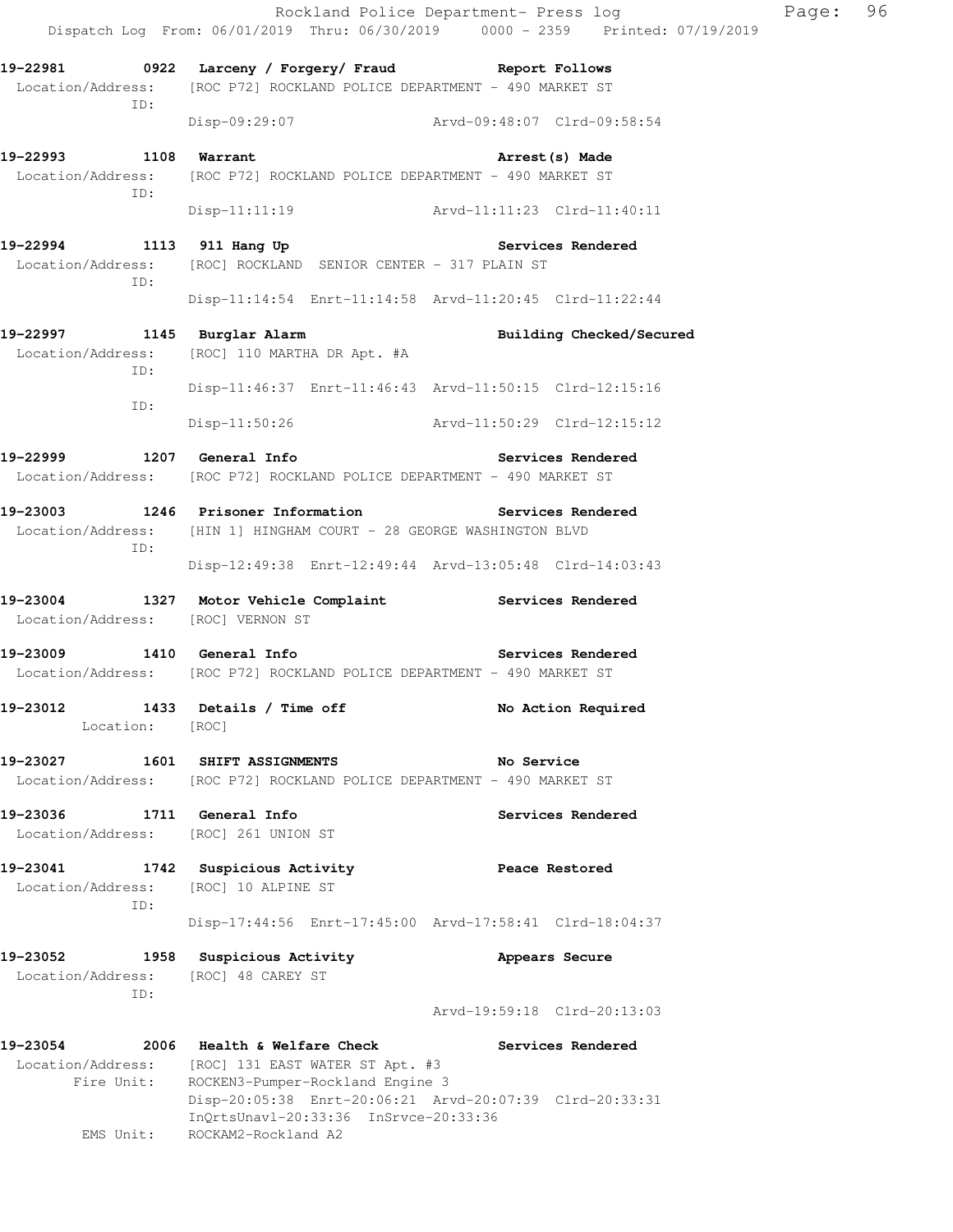|                           |     |                                                                                                           |  | Rockland Police Department- Press log | Dispatch Log From: 06/01/2019 Thru: 06/30/2019 0000 - 2359 Printed: 07/19/2019 | Page: | 97 |
|---------------------------|-----|-----------------------------------------------------------------------------------------------------------|--|---------------------------------------|--------------------------------------------------------------------------------|-------|----|
|                           | ID: | Disp-20:05:38 Enrt-20:06:21 Arvd-20:07:39 Clrd-20:19:23<br>InQrtsUnavl-20:21:29 InSrvce-20:21:29          |  |                                       |                                                                                |       |    |
|                           |     | Disp-20:09:27 Arvd-20:09:31 Clrd-20:09:48                                                                 |  |                                       |                                                                                |       |    |
| 19-23055                  | TD: | 2013 Motor Vehicle Complaint Services Rendered<br>Vicinity of: [ROC] 103 REED ST                          |  |                                       |                                                                                |       |    |
|                           |     | Disp-20:15:21 Enrt-20:15:25 Arvd-20:17:56 Clrd-20:26:42                                                   |  |                                       |                                                                                |       |    |
|                           | TD: | 19-23061 2057 Suspicious Activity Contract Services Rendered<br>Location/Address: [ROC] 804 BROOKLINE WAY |  |                                       |                                                                                |       |    |
|                           |     | Disp-20:58:29 Enrt-20:58:46 Arvd-20:58:48 Clrd-21:42:35                                                   |  |                                       |                                                                                |       |    |
| 19-23066 2205 Disturbance | TD: | Vicinity of: [ROC] 399 WEBSTER ST                                                                         |  |                                       | Gone on arrival                                                                |       |    |
|                           |     | Disp-22:06:39 Arvd-22:07:36 Clrd-22:11:03                                                                 |  |                                       |                                                                                |       |    |
|                           | TD: | 19-23067 2208 Noise Complaint<br>Location/Address: [ROC P90] R.E. LYONS - 197 VFW DR                      |  |                                       | Services Rendered                                                              |       |    |
|                           |     | Disp-22:12:09 Enrt-22:12:13 Arvd-22:14:07 Clrd-22:16:57                                                   |  |                                       |                                                                                |       |    |
| 19-23068                  | ID: | 2221 Motor Vehicle Stop<br>Vicinity of: [ROC] 80 MARKET ST @ 16 HIGHLAND ST                               |  | Arrest (s) Made                       |                                                                                |       |    |
|                           |     |                                                                                                           |  | Arvd-22:21:00 Clrd-22:36:08           |                                                                                |       |    |
| 19-23072                  |     |                                                                                                           |  |                                       | 2301 Larceny / Forgery/ Fraud 911 Wireless call (Transfered)                   |       |    |
|                           | ID: | Location/Address: [ROC] 143 MARKET ST                                                                     |  |                                       |                                                                                |       |    |
|                           | TD: | Disp-23:03:32 Enrt-23:03:36 Arvd-23:05:17 Clrd-23:17:48                                                   |  |                                       |                                                                                |       |    |
|                           |     | Disp-23:03:43 Enrt-23:03:48 Arvd-23:05:14 Clrd-23:17:51                                                   |  |                                       |                                                                                |       |    |

# **For Date: 06/27/2019 - Thursday**

| 19-23074                 | 0000 | SHIFT ASSIGNMENTS                 | Services Rendered                                    |  |
|--------------------------|------|-----------------------------------|------------------------------------------------------|--|
| Location/Address:<br>TD: |      |                                   | [ROC P72] ROCKLAND POLICE DEPARTMENT - 490 MARKET ST |  |
|                          |      | $Disp-00:00:00$                   | Arvd-00:05:24 Clrd-00:05:30                          |  |
| 19-23082                 | 0124 | Motor Vehicle Stop                | Citation/Warning Issued                              |  |
| Location/Address:        | TD:  | [ROC] 408 UNION ST @ 11 NORTH AVE |                                                      |  |
|                          |      |                                   | Arvd-01:24:00 Clrd-01:35:07                          |  |
|                          | TD:  | $Disp-01:29:13$                   | Arvd-01:29:17 Clrd-01:32:19                          |  |
| 19-23093                 | 0546 | <b>Building Check</b>             | Services Rendered                                    |  |
| Location/Address:        | TD:  | [ROC] UNION ST                    |                                                      |  |
|                          |      | $Disp-05:54:51$                   | Arvd-05:54:59 Clrd-05:59:09                          |  |
|                          | ID:  |                                   |                                                      |  |
|                          |      | Disp-05:59:02                     | $Clrd-05:59:06$                                      |  |
| 19-23096                 | 0629 | Motor Vehicle Stop                | Verbal Warning                                       |  |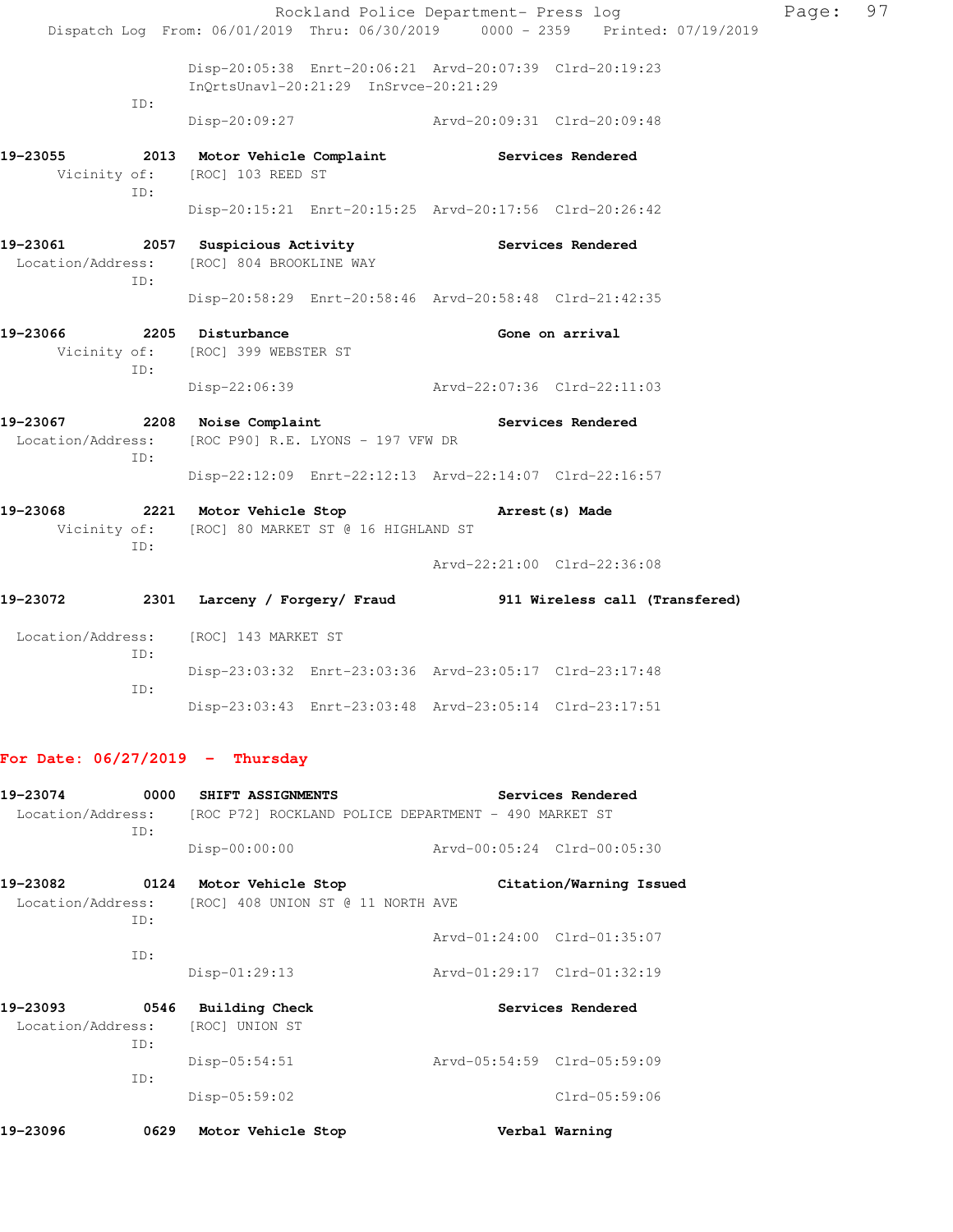|                                                                            |                                                                                                    | Rockland Police Department- Press log<br>Dispatch Log From: 06/01/2019 Thru: 06/30/2019 0000 - 2359 Printed: 07/19/2019 | Page: | 98 |
|----------------------------------------------------------------------------|----------------------------------------------------------------------------------------------------|-------------------------------------------------------------------------------------------------------------------------|-------|----|
| ID:                                                                        | Location/Address: [ROC] 187 POND ST @ 285 TURNER RD                                                | Arvd-06:29:00 Clrd-06:30:48                                                                                             |       |    |
| ID:                                                                        | 19-23099 0654 Motor Vehicle Stop<br>Location/Address: [ROC] 265 LEVIN RD @ 107 JOSH GRAY RD        | Verbal Warning<br>Arvd-06:54:00 Clrd-06:56:19                                                                           |       |    |
| 19-23102 0731 Burglar Alarm<br>Location/Address: [ROC] 24 SCHOOL ST<br>ID: |                                                                                                    | Investigated                                                                                                            |       |    |
| ID:                                                                        |                                                                                                    | Disp-07:33:14 Enrt-07:33:21 Arvd-07:35:53 Clrd-07:37:15<br>Disp-07:33:14 Enrt-07:33:19 Arvd-07:35:55 Clrd-07:37:12      |       |    |
| 19-23103<br>Location/Address:<br>ID:                                       | 0739 Burglar Alarm<br>[ROC 58] NORTH RIVER COLLABORATIVE SCHOOL - 525 BEECH ST                     | <b>False Alarm</b>                                                                                                      |       |    |
| 19-23104 0800 Noise Complaint<br>Location/Address: [ROC] 254 SALEM ST      |                                                                                                    | Disp-07:40:36 Enrt-07:40:51 Clrd-07:40:56<br>Services Rendered                                                          |       |    |
| ID:                                                                        |                                                                                                    | Disp-08:08:41 Enrt-08:08:44 Arvd-08:28:47 Clrd-08:33:06                                                                 |       |    |
| 19-23110 0800 Police Information<br>Location/Address:<br>ID:               | [ROC] 390 MARKET ST                                                                                | Services Rendered                                                                                                       |       |    |
|                                                                            | $Disp-08:51:29$                                                                                    | Clrd-08:53:27                                                                                                           |       |    |
| 19-23109 0837 Details / Time off<br>Location: [ROC]                        |                                                                                                    | Services Rendered                                                                                                       |       |    |
| 19-23111<br>Location:                                                      | 0907 Details / Time off<br>[ROC]                                                                   | Services Rendered                                                                                                       |       |    |
| ID:                                                                        | 19-23113 0917 Building Check<br>Location/Address: [ROC] BILL DELAHUNT PKWY                         | Building Checked/Secured<br>Arvd-09:19:09 Clrd-09:19:32                                                                 |       |    |
| Location/Address:<br>ID:                                                   | 19-23115 0921 Motor Vehicle Collision W/PI Services Rendered<br>[ROC] 1149 HINGHAM ST @ 88 POND ST |                                                                                                                         |       |    |
| ID:                                                                        |                                                                                                    | Disp-09:22:32 Enrt-09:22:40 Arvd-09:32:27 Clrd-09:43:39                                                                 |       |    |
|                                                                            | $Disp-09:35:08$                                                                                    | Arvd-09:35:13 Clrd-09:43:31                                                                                             |       |    |
| 19-23263<br>Location/Address: [ROC] 270 POND ST                            | 0925 Animal Complaint                                                                              | Services Rendered                                                                                                       |       |    |
| 19-23118 0942 Details / Time off<br>Location: [ROC]                        |                                                                                                    | Services Rendered                                                                                                       |       |    |
| Location/Address:<br>ID:                                                   | 19-23119 0944 Suspicious Activity<br>[ROC] 1117 UNION ST                                           | <b>Services Rendered</b>                                                                                                |       |    |
| ID:                                                                        |                                                                                                    | Disp-09:49:01 Enrt-09:49:05 Arvd-10:05:08 Clrd-10:05:21                                                                 |       |    |
|                                                                            |                                                                                                    | Disp-09:49:10 Enrt-09:49:14 Clrd-09:50:35                                                                               |       |    |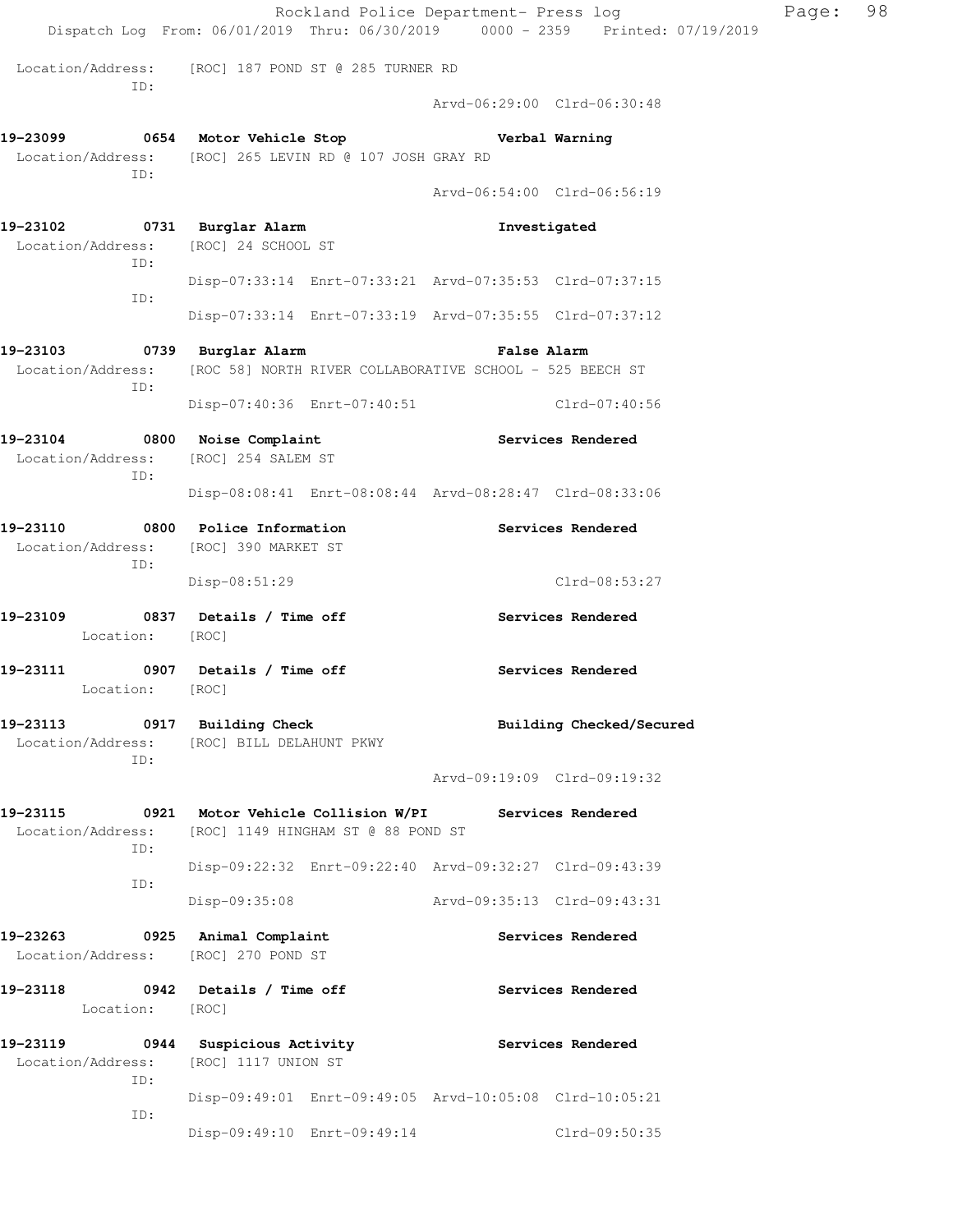|                                            |                                                                                    | Rockland Police Department- Press log<br>Dispatch Log From: 06/01/2019 Thru: 06/30/2019 0000 - 2359 Printed: 07/19/2019 |
|--------------------------------------------|------------------------------------------------------------------------------------|-------------------------------------------------------------------------------------------------------------------------|
|                                            |                                                                                    |                                                                                                                         |
| ID:                                        |                                                                                    |                                                                                                                         |
|                                            |                                                                                    | Disp-09:53:03 Arvd-09:53:07 Clrd-10:07:07                                                                               |
| 19-23120 0950 Animal Complaint             |                                                                                    | Investigated                                                                                                            |
| Location/Address: [ROC] 72 VERNON ST       |                                                                                    |                                                                                                                         |
| ID:                                        |                                                                                    | Arvd-09:50:00 Clrd-10:09:00                                                                                             |
|                                            |                                                                                    |                                                                                                                         |
|                                            | 19-23265 1000 Animal Complaint                                                     | Services Rendered                                                                                                       |
|                                            | Location/Address: [ROC] 60 WILLOW POND DR                                          |                                                                                                                         |
| 19-23121 1001 911 Hang Up                  |                                                                                    | Investigated                                                                                                            |
|                                            | Location/Address: [ROC] 7 INDIAN HEAD LN                                           |                                                                                                                         |
| ID:                                        |                                                                                    |                                                                                                                         |
|                                            | Disp-10:04:50 Enrt-10:04:56                                                        | Clrd-10:10:39                                                                                                           |
| 19-23122 1002 911 Accidental               |                                                                                    | Investigated                                                                                                            |
|                                            | Location/Address: [ROC P108] SOUTH SHORE BMW - 1040 HINGHAM ST                     |                                                                                                                         |
| ID:                                        |                                                                                    | Disp-10:05:28 Enrt-10:05:31 Clrd-10:15:49                                                                               |
|                                            |                                                                                    |                                                                                                                         |
|                                            | 19-23123 1010 MVA Property Damage Only Paper Exchange                              |                                                                                                                         |
|                                            |                                                                                    |                                                                                                                         |
| ID:                                        | Location/Address: [ROC P81] OCEAN STATE JOB LOT - 360 MARKET ST                    |                                                                                                                         |
|                                            |                                                                                    | Disp-10:11:38 Enrt-10:11:42 Arvd-10:13:06 Clrd-10:23:08                                                                 |
|                                            |                                                                                    |                                                                                                                         |
| 19-23124 1017 Building Check               |                                                                                    | Building Checked/Secured                                                                                                |
| Location/Address: [ROC] HARTSUFF ST<br>ID: |                                                                                    |                                                                                                                         |
|                                            |                                                                                    | Arvd-10:17:57 Clrd-10:18:28                                                                                             |
| 19-23128 1050 911 Accidental               |                                                                                    | Investigated                                                                                                            |
| Location/Address: [ROC] 42 CHURCH ST       |                                                                                    |                                                                                                                         |
| ID:                                        |                                                                                    |                                                                                                                         |
|                                            | Disp-10:51:25 Enrt-10:51:32                                                        | Clrd-11:02:30                                                                                                           |
| 19-23129                                   | 1102 Summons                                                                       | Services Rendered                                                                                                       |
|                                            | Location/Address: [ROC] 476 LIBERTY ST                                             |                                                                                                                         |
| ID:                                        |                                                                                    | Arvd-11:02:00 Clrd-11:25:49                                                                                             |
|                                            |                                                                                    |                                                                                                                         |
| 19–23133<br>1135 Time off                  |                                                                                    | Services Rendered                                                                                                       |
| Location: [ROC]                            |                                                                                    |                                                                                                                         |
|                                            | 19-23135 1148 PAPER SERVICE / SUSPENSION<br>Location/Address: [ROC] 476 LIBERTY ST | Services Rendered                                                                                                       |

Page: 99

**19-23136 1202 CRUISER MAINTENACE Services Rendered**  Location/Address: [ROC P72] ROCKLAND POLICE DEPARTMENT - 490 MARKET ST

19-23137 1233 Motor Vehicle Complaint Gone on arrival Location/Address: [ROC] 24 ARLINGTON ST @ 0 MARKET ST ID: Disp-12:35:22 Enrt-12:35:32 Clrd-12:36:13

**19-23143 1307 911 Hang Up Investigated**  Location: [ROC 63] LUKES LIQUORS ID: Disp-13:12:01 Enrt-13:12:04 Clrd-13:14:08

**19-23146 1323 Detail Services Rendered**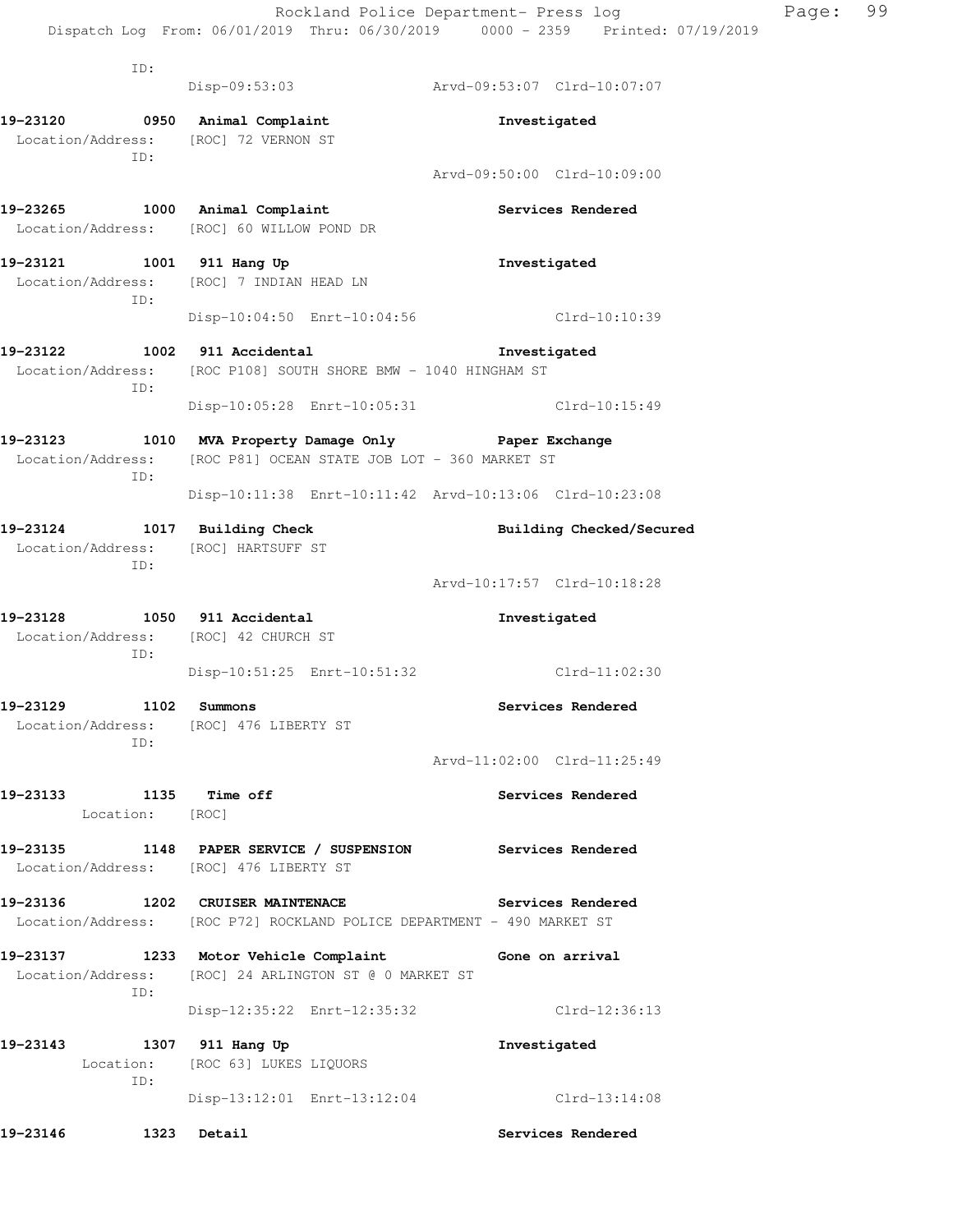Rockland Police Department- Press log Page: 100 Dispatch Log From: 06/01/2019 Thru: 06/30/2019 0000 - 2359 Printed: 07/19/2019 Location/Address: [ROC P72] ROCKLAND POLICE DEPARTMENT - 490 MARKET ST **19-23147 1335 Unwanted Party Arrest(s) Made**  Location/Address: [ROC] 163 SALEM ST ID: Disp-13:38:15 Enrt-13:38:21 Arvd-13:43:35 Clrd-14:07:32 ID: Disp-13:38:15 Enrt-13:38:21 Arvd-13:42:12 Clrd-14:41:20 ID: Disp-13:45:31 Enrt-13:45:33 Arvd-13:45:40 Clrd-14:07:36 ID: Disp-14:16:49 Enrt-14:16:52 Clrd-14:32:12 **19-23157 1412 Motor Vehicle Stop Citation/Warning Issued**  Location/Address: [ROC] 11 NORTH AVE @ 408 UNION ST ID: Arvd-14:12:00 Clrd-14:19:00 **19-23264 1415 Animal Complaint Services Rendered**  Location/Address: [ROC] KATHY CORRIGANS - VFW DR **19-23158 1424 Disabled Motor Vehicle No Action Required**  Location/Address: [ROC] 720 BEECH ST @ 63 MORNINGSIDE DR ID: Arvd-14:24:00 Clrd-14:40:11 **19-23159 1427 Disabled Motor Vehicle Services Rendered**  Location/Address: [ROC] 333 UNION ST @ 15 WEBSTER ST ID: Disp-14:32:20 Enrt-14:32:23 Clrd-14:59:23 **19-23163 1450 COMP Time off Services Rendered**  Location: [ROC] **19-23168 1521 DETAIL CANCELED Services Rendered**  Location/Address: [ROC P72] ROCKLAND POLICE DEPARTMENT - 490 MARKET ST **19-23169 1523 Neighbor Disturbance Advised to Court**  Location/Address: [ROC] 62 CONCORD ST Apt. #2L ID: Disp-15:25:13 Enrt-15:25:17 Arvd-15:37:59 Clrd-15:58:51 **19-23170 1524 BCI INTO THE STATION Services Rendered**  Location/Address: [ROC P72] ROCKLAND POLICE DEPARTMENT - 490 MARKET ST **19-23171 1538 Suspicious Activity Investigated**  Location/Address: [ROC] 51 MAPLE ST ID: Disp-15:39:51 Enrt-15:39:59 Clrd-15:40:19 ID: Disp-15:40:10 Enrt-15:40:14 Clrd-16:00:56 **19-23175 1608 SHIFT ASSIGNMENTS No Service**  Location/Address: [ROC P72] ROCKLAND POLICE DEPARTMENT - 490 MARKET ST **19-23177 1619 Motor Vehicle Complaint Gone on arrival**  Location/Address: [ROC P81] OCEAN STATE JOB LOT - 360 MARKET ST

 ID: Disp-16:20:40 Enrt-16:20:46 Clrd-16:25:41

**19-23180 1644 Follow-Up Investigation Investigated**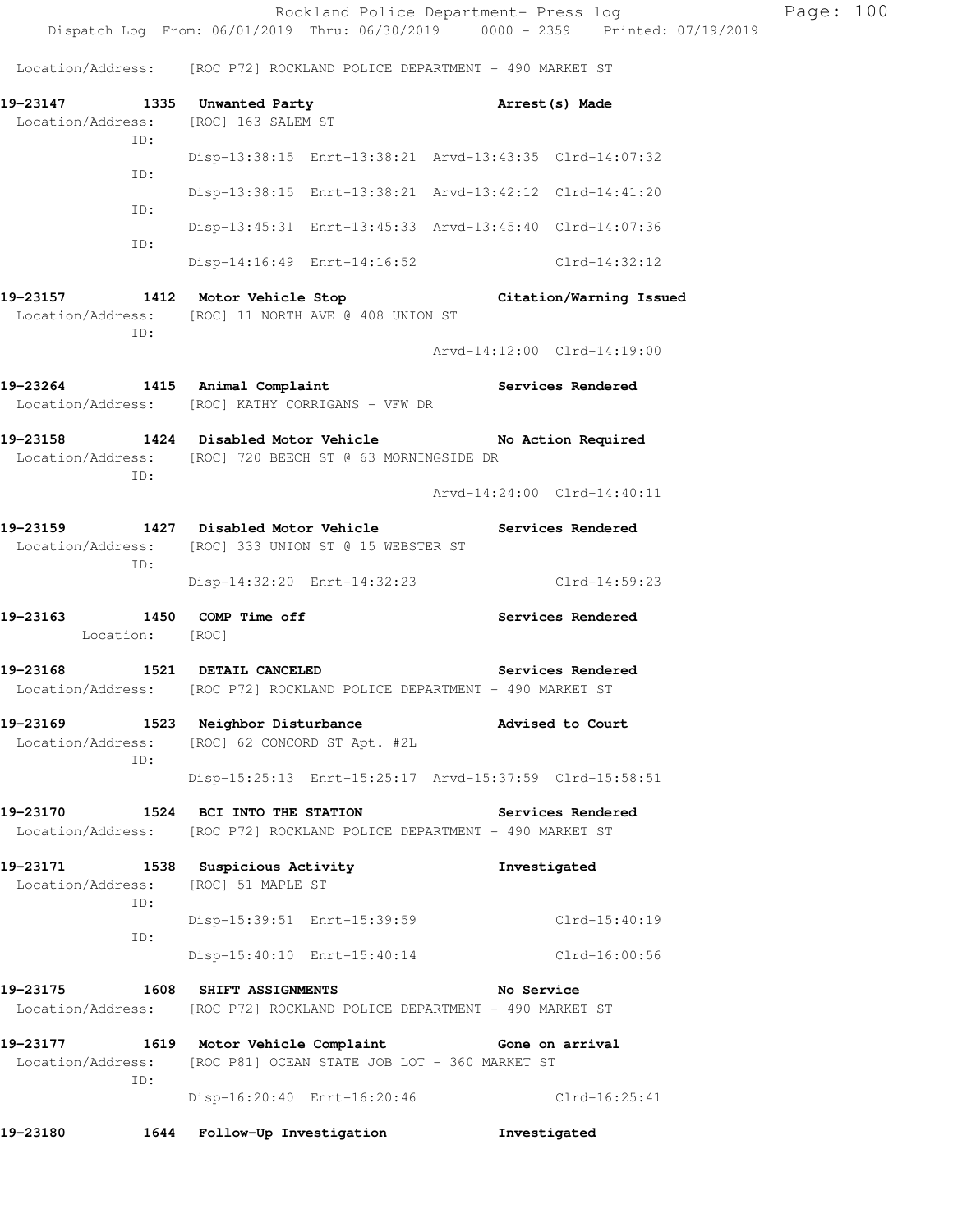| Dispatch Log From: 06/01/2019 Thru: 06/30/2019 0000 - 2359 Printed: 07/19/2019<br>Location/Address: [ROC] 127 CRESCENT ST Apt. #2<br>ID:<br>Arvd-16:44:00 Clrd-16:51:28<br>ID:<br>Disp-16:45:35 Arvd-16:45:39 Clrd-16:51:25<br>19-23185<br>1658 Police Information<br>Report Follows<br>Location/Address: [ROC 62] JEFFERSON SCHOOL - 63 GEORGE ST<br>ID:<br>Arvd-16:58:00 Clrd-17:00:35<br>19-23198<br>1828 911 Accidental<br>Services Rendered<br>Location/Address: [ROC] 71 ARLINGTON ST Apt. #1<br>ID:<br>Disp-18:29:04 Enrt-18:29:08 Arvd-18:34:03 Clrd-18:34:05<br>19-23202<br>1902 911 Accidental<br>Unfounded<br>Location/Address: [ROC] 366 CONCORD ST<br>19-23201<br>1913 MVA Property Damage Only Services Rendered<br>Location/Address:<br>[ROC P69] MCDONALD'S - 117 MARKET ST<br>ID:<br>Clrd-19:15:57<br>Disp-19:15:14<br>ID:<br>Disp-19:15:22 Enrt-19:16:00 Arvd-19:18:28 Clrd-19:28:21<br>ID:<br>Disp-19:15:48 Enrt-19:15:52 Arvd-19:18:34 Clrd-19:28:26<br>19-23209 1954 Building Check<br>Services Rendered<br>Location/Address: [ROC] HARTSUFF PARK - HINGHAM ST<br>ID:<br>Arvd-19:56:19 Clrd-20:00:16<br>19-23211 2046 Building Check<br>Services Rendered<br>Location/Address:<br>[ROC] BILL DELAHUNT PKWY<br>ID:<br>Arvd-20:53:15 Clrd-20:53:24<br>19-23213 2057 Building Check<br>Services Rendered<br>Location/Address: [ROC] 48 CAREY ST<br>ID:<br>Arvd-21:00:10 Clrd-21:00:18<br>19-23216 2113 Suspicious Activity Contract Services Rendered<br>Location/Address: [ROC P114] ROCKLAND FIRE DEPARTMENT - 360 UNION ST<br>ID:<br>Disp-21:15:29 Enrt-21:15:59 Arvd-21:17:26 Clrd-21:29:32<br>ID:<br>Disp-21:15:36 Arvd-21:15:53 Clrd-21:29:32<br>19-23217 2136 Motor Vehicle Stop<br>Citation/Warning Issued<br>Location/Address: [ROC] 141 CENTRE AVE @ 1 CENTRAL ST<br>ID:<br>Disp-21:37:33 Arvd-21:37:40 Clrd-21:45:01<br>19-23219<br>2221 Motor Vehicle Stop Citation/Warning Issued<br>Location/Address: [ROC P84] PLAYERS SPORTS BAR - 86 VFW DR<br>ID:<br>Disp-22:22:02<br>Arvd-22:22:08 Clrd-22:28:52 |          | Rockland Police Department- Press log |  | Page: 101 |
|---------------------------------------------------------------------------------------------------------------------------------------------------------------------------------------------------------------------------------------------------------------------------------------------------------------------------------------------------------------------------------------------------------------------------------------------------------------------------------------------------------------------------------------------------------------------------------------------------------------------------------------------------------------------------------------------------------------------------------------------------------------------------------------------------------------------------------------------------------------------------------------------------------------------------------------------------------------------------------------------------------------------------------------------------------------------------------------------------------------------------------------------------------------------------------------------------------------------------------------------------------------------------------------------------------------------------------------------------------------------------------------------------------------------------------------------------------------------------------------------------------------------------------------------------------------------------------------------------------------------------------------------------------------------------------------------------------------------------------------------------------------------------------------------------------------------------------------------------------------------------------------------------------------------------------------------------------------------------------------------------------------------------------------|----------|---------------------------------------|--|-----------|
|                                                                                                                                                                                                                                                                                                                                                                                                                                                                                                                                                                                                                                                                                                                                                                                                                                                                                                                                                                                                                                                                                                                                                                                                                                                                                                                                                                                                                                                                                                                                                                                                                                                                                                                                                                                                                                                                                                                                                                                                                                       |          |                                       |  |           |
|                                                                                                                                                                                                                                                                                                                                                                                                                                                                                                                                                                                                                                                                                                                                                                                                                                                                                                                                                                                                                                                                                                                                                                                                                                                                                                                                                                                                                                                                                                                                                                                                                                                                                                                                                                                                                                                                                                                                                                                                                                       |          |                                       |  |           |
|                                                                                                                                                                                                                                                                                                                                                                                                                                                                                                                                                                                                                                                                                                                                                                                                                                                                                                                                                                                                                                                                                                                                                                                                                                                                                                                                                                                                                                                                                                                                                                                                                                                                                                                                                                                                                                                                                                                                                                                                                                       |          |                                       |  |           |
|                                                                                                                                                                                                                                                                                                                                                                                                                                                                                                                                                                                                                                                                                                                                                                                                                                                                                                                                                                                                                                                                                                                                                                                                                                                                                                                                                                                                                                                                                                                                                                                                                                                                                                                                                                                                                                                                                                                                                                                                                                       |          |                                       |  |           |
|                                                                                                                                                                                                                                                                                                                                                                                                                                                                                                                                                                                                                                                                                                                                                                                                                                                                                                                                                                                                                                                                                                                                                                                                                                                                                                                                                                                                                                                                                                                                                                                                                                                                                                                                                                                                                                                                                                                                                                                                                                       |          |                                       |  |           |
|                                                                                                                                                                                                                                                                                                                                                                                                                                                                                                                                                                                                                                                                                                                                                                                                                                                                                                                                                                                                                                                                                                                                                                                                                                                                                                                                                                                                                                                                                                                                                                                                                                                                                                                                                                                                                                                                                                                                                                                                                                       |          |                                       |  |           |
|                                                                                                                                                                                                                                                                                                                                                                                                                                                                                                                                                                                                                                                                                                                                                                                                                                                                                                                                                                                                                                                                                                                                                                                                                                                                                                                                                                                                                                                                                                                                                                                                                                                                                                                                                                                                                                                                                                                                                                                                                                       |          |                                       |  |           |
|                                                                                                                                                                                                                                                                                                                                                                                                                                                                                                                                                                                                                                                                                                                                                                                                                                                                                                                                                                                                                                                                                                                                                                                                                                                                                                                                                                                                                                                                                                                                                                                                                                                                                                                                                                                                                                                                                                                                                                                                                                       |          |                                       |  |           |
|                                                                                                                                                                                                                                                                                                                                                                                                                                                                                                                                                                                                                                                                                                                                                                                                                                                                                                                                                                                                                                                                                                                                                                                                                                                                                                                                                                                                                                                                                                                                                                                                                                                                                                                                                                                                                                                                                                                                                                                                                                       |          |                                       |  |           |
|                                                                                                                                                                                                                                                                                                                                                                                                                                                                                                                                                                                                                                                                                                                                                                                                                                                                                                                                                                                                                                                                                                                                                                                                                                                                                                                                                                                                                                                                                                                                                                                                                                                                                                                                                                                                                                                                                                                                                                                                                                       |          |                                       |  |           |
|                                                                                                                                                                                                                                                                                                                                                                                                                                                                                                                                                                                                                                                                                                                                                                                                                                                                                                                                                                                                                                                                                                                                                                                                                                                                                                                                                                                                                                                                                                                                                                                                                                                                                                                                                                                                                                                                                                                                                                                                                                       |          |                                       |  |           |
|                                                                                                                                                                                                                                                                                                                                                                                                                                                                                                                                                                                                                                                                                                                                                                                                                                                                                                                                                                                                                                                                                                                                                                                                                                                                                                                                                                                                                                                                                                                                                                                                                                                                                                                                                                                                                                                                                                                                                                                                                                       |          |                                       |  |           |
|                                                                                                                                                                                                                                                                                                                                                                                                                                                                                                                                                                                                                                                                                                                                                                                                                                                                                                                                                                                                                                                                                                                                                                                                                                                                                                                                                                                                                                                                                                                                                                                                                                                                                                                                                                                                                                                                                                                                                                                                                                       |          |                                       |  |           |
|                                                                                                                                                                                                                                                                                                                                                                                                                                                                                                                                                                                                                                                                                                                                                                                                                                                                                                                                                                                                                                                                                                                                                                                                                                                                                                                                                                                                                                                                                                                                                                                                                                                                                                                                                                                                                                                                                                                                                                                                                                       |          |                                       |  |           |
|                                                                                                                                                                                                                                                                                                                                                                                                                                                                                                                                                                                                                                                                                                                                                                                                                                                                                                                                                                                                                                                                                                                                                                                                                                                                                                                                                                                                                                                                                                                                                                                                                                                                                                                                                                                                                                                                                                                                                                                                                                       |          |                                       |  |           |
|                                                                                                                                                                                                                                                                                                                                                                                                                                                                                                                                                                                                                                                                                                                                                                                                                                                                                                                                                                                                                                                                                                                                                                                                                                                                                                                                                                                                                                                                                                                                                                                                                                                                                                                                                                                                                                                                                                                                                                                                                                       |          |                                       |  |           |
|                                                                                                                                                                                                                                                                                                                                                                                                                                                                                                                                                                                                                                                                                                                                                                                                                                                                                                                                                                                                                                                                                                                                                                                                                                                                                                                                                                                                                                                                                                                                                                                                                                                                                                                                                                                                                                                                                                                                                                                                                                       |          |                                       |  |           |
|                                                                                                                                                                                                                                                                                                                                                                                                                                                                                                                                                                                                                                                                                                                                                                                                                                                                                                                                                                                                                                                                                                                                                                                                                                                                                                                                                                                                                                                                                                                                                                                                                                                                                                                                                                                                                                                                                                                                                                                                                                       |          |                                       |  |           |
|                                                                                                                                                                                                                                                                                                                                                                                                                                                                                                                                                                                                                                                                                                                                                                                                                                                                                                                                                                                                                                                                                                                                                                                                                                                                                                                                                                                                                                                                                                                                                                                                                                                                                                                                                                                                                                                                                                                                                                                                                                       |          |                                       |  |           |
|                                                                                                                                                                                                                                                                                                                                                                                                                                                                                                                                                                                                                                                                                                                                                                                                                                                                                                                                                                                                                                                                                                                                                                                                                                                                                                                                                                                                                                                                                                                                                                                                                                                                                                                                                                                                                                                                                                                                                                                                                                       |          |                                       |  |           |
|                                                                                                                                                                                                                                                                                                                                                                                                                                                                                                                                                                                                                                                                                                                                                                                                                                                                                                                                                                                                                                                                                                                                                                                                                                                                                                                                                                                                                                                                                                                                                                                                                                                                                                                                                                                                                                                                                                                                                                                                                                       |          |                                       |  |           |
|                                                                                                                                                                                                                                                                                                                                                                                                                                                                                                                                                                                                                                                                                                                                                                                                                                                                                                                                                                                                                                                                                                                                                                                                                                                                                                                                                                                                                                                                                                                                                                                                                                                                                                                                                                                                                                                                                                                                                                                                                                       |          |                                       |  |           |
|                                                                                                                                                                                                                                                                                                                                                                                                                                                                                                                                                                                                                                                                                                                                                                                                                                                                                                                                                                                                                                                                                                                                                                                                                                                                                                                                                                                                                                                                                                                                                                                                                                                                                                                                                                                                                                                                                                                                                                                                                                       |          |                                       |  |           |
|                                                                                                                                                                                                                                                                                                                                                                                                                                                                                                                                                                                                                                                                                                                                                                                                                                                                                                                                                                                                                                                                                                                                                                                                                                                                                                                                                                                                                                                                                                                                                                                                                                                                                                                                                                                                                                                                                                                                                                                                                                       |          |                                       |  |           |
|                                                                                                                                                                                                                                                                                                                                                                                                                                                                                                                                                                                                                                                                                                                                                                                                                                                                                                                                                                                                                                                                                                                                                                                                                                                                                                                                                                                                                                                                                                                                                                                                                                                                                                                                                                                                                                                                                                                                                                                                                                       |          |                                       |  |           |
|                                                                                                                                                                                                                                                                                                                                                                                                                                                                                                                                                                                                                                                                                                                                                                                                                                                                                                                                                                                                                                                                                                                                                                                                                                                                                                                                                                                                                                                                                                                                                                                                                                                                                                                                                                                                                                                                                                                                                                                                                                       |          |                                       |  |           |
|                                                                                                                                                                                                                                                                                                                                                                                                                                                                                                                                                                                                                                                                                                                                                                                                                                                                                                                                                                                                                                                                                                                                                                                                                                                                                                                                                                                                                                                                                                                                                                                                                                                                                                                                                                                                                                                                                                                                                                                                                                       |          |                                       |  |           |
|                                                                                                                                                                                                                                                                                                                                                                                                                                                                                                                                                                                                                                                                                                                                                                                                                                                                                                                                                                                                                                                                                                                                                                                                                                                                                                                                                                                                                                                                                                                                                                                                                                                                                                                                                                                                                                                                                                                                                                                                                                       |          |                                       |  |           |
|                                                                                                                                                                                                                                                                                                                                                                                                                                                                                                                                                                                                                                                                                                                                                                                                                                                                                                                                                                                                                                                                                                                                                                                                                                                                                                                                                                                                                                                                                                                                                                                                                                                                                                                                                                                                                                                                                                                                                                                                                                       |          |                                       |  |           |
|                                                                                                                                                                                                                                                                                                                                                                                                                                                                                                                                                                                                                                                                                                                                                                                                                                                                                                                                                                                                                                                                                                                                                                                                                                                                                                                                                                                                                                                                                                                                                                                                                                                                                                                                                                                                                                                                                                                                                                                                                                       |          |                                       |  |           |
|                                                                                                                                                                                                                                                                                                                                                                                                                                                                                                                                                                                                                                                                                                                                                                                                                                                                                                                                                                                                                                                                                                                                                                                                                                                                                                                                                                                                                                                                                                                                                                                                                                                                                                                                                                                                                                                                                                                                                                                                                                       |          |                                       |  |           |
|                                                                                                                                                                                                                                                                                                                                                                                                                                                                                                                                                                                                                                                                                                                                                                                                                                                                                                                                                                                                                                                                                                                                                                                                                                                                                                                                                                                                                                                                                                                                                                                                                                                                                                                                                                                                                                                                                                                                                                                                                                       |          |                                       |  |           |
|                                                                                                                                                                                                                                                                                                                                                                                                                                                                                                                                                                                                                                                                                                                                                                                                                                                                                                                                                                                                                                                                                                                                                                                                                                                                                                                                                                                                                                                                                                                                                                                                                                                                                                                                                                                                                                                                                                                                                                                                                                       |          |                                       |  |           |
|                                                                                                                                                                                                                                                                                                                                                                                                                                                                                                                                                                                                                                                                                                                                                                                                                                                                                                                                                                                                                                                                                                                                                                                                                                                                                                                                                                                                                                                                                                                                                                                                                                                                                                                                                                                                                                                                                                                                                                                                                                       |          |                                       |  |           |
|                                                                                                                                                                                                                                                                                                                                                                                                                                                                                                                                                                                                                                                                                                                                                                                                                                                                                                                                                                                                                                                                                                                                                                                                                                                                                                                                                                                                                                                                                                                                                                                                                                                                                                                                                                                                                                                                                                                                                                                                                                       |          |                                       |  |           |
| 2233 Building Check<br>Services Rendered                                                                                                                                                                                                                                                                                                                                                                                                                                                                                                                                                                                                                                                                                                                                                                                                                                                                                                                                                                                                                                                                                                                                                                                                                                                                                                                                                                                                                                                                                                                                                                                                                                                                                                                                                                                                                                                                                                                                                                                              | 19-23222 |                                       |  |           |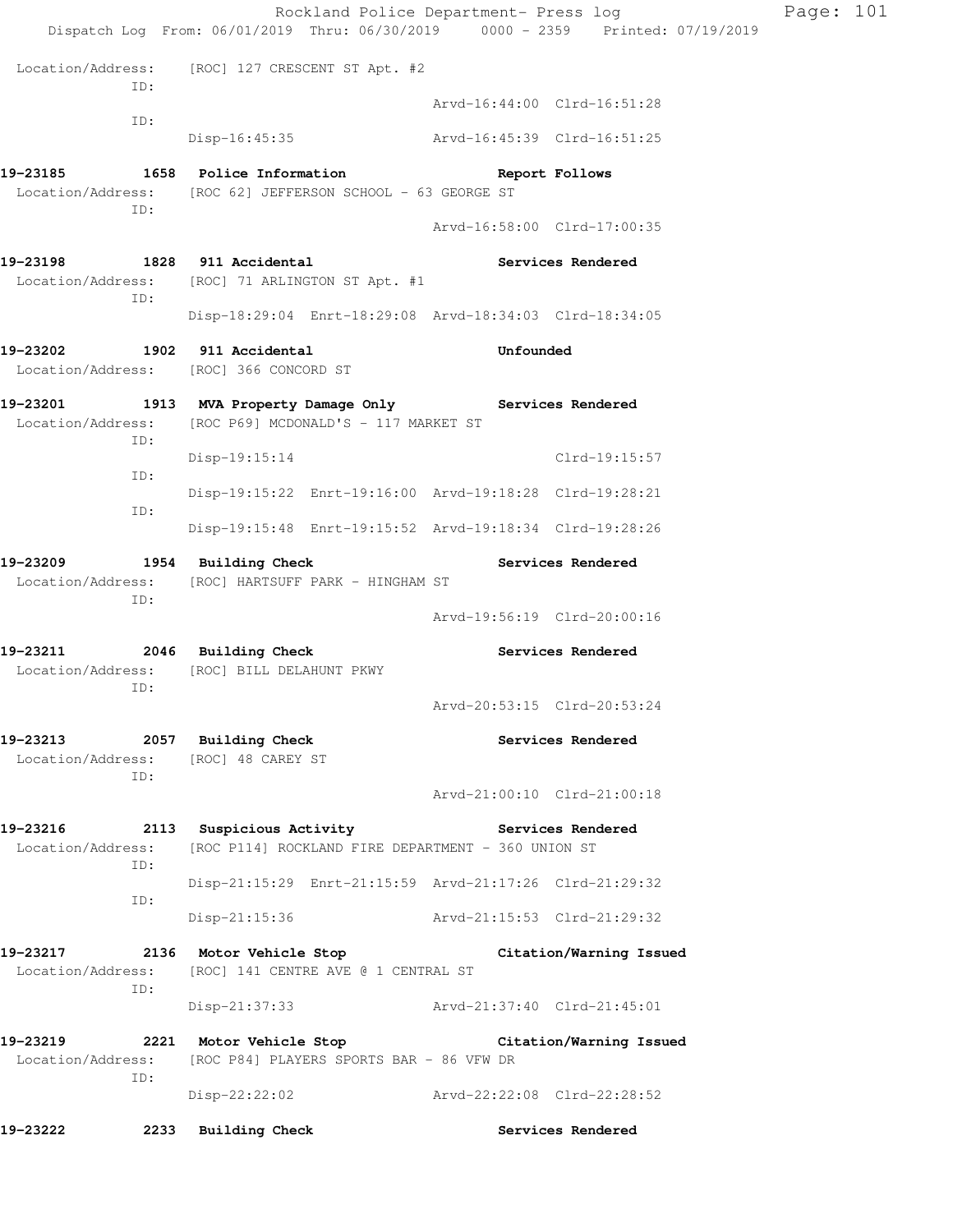|                                                                                                        |                                                                                | Rockland Police Department- Press log                   |                          |  |
|--------------------------------------------------------------------------------------------------------|--------------------------------------------------------------------------------|---------------------------------------------------------|--------------------------|--|
|                                                                                                        | Dispatch Log From: 06/01/2019 Thru: 06/30/2019 0000 - 2359 Printed: 07/19/2019 |                                                         |                          |  |
| Location/Address: [ROC] HARTSUFF PARK - UNION ST<br>ID:                                                |                                                                                |                                                         |                          |  |
|                                                                                                        |                                                                                | Arvd-22:52:03 Clrd-22:58:23                             |                          |  |
| 19-23220 2236 Suspicious Activity Contract Services Rendered                                           |                                                                                |                                                         |                          |  |
| Location/Address: [ROC P62] CHINA PLAZA - 35 MARKET ST<br>ID:                                          |                                                                                |                                                         |                          |  |
| ID:                                                                                                    |                                                                                | Disp-22:39:42 Enrt-22:39:49 Arvd-22:43:00 Clrd-22:52:31 |                          |  |
|                                                                                                        |                                                                                | Disp-22:39:42 Enrt-22:39:49 Arvd-22:43:00 Clrd-22:52:27 |                          |  |
| 19-23224 2307 Building Check<br>Location/Address: [ROC] 48 CAREY ST<br>ID:                             |                                                                                |                                                         | Services Rendered        |  |
|                                                                                                        |                                                                                | Arvd-23:08:13 Clrd-23:08:50                             |                          |  |
| 19-23226 2320 Follow-Up Investigation Services Rendered<br>Location/Address: [ROC] 51 SCHOOL ST<br>ID: |                                                                                |                                                         |                          |  |
|                                                                                                        | Disp-23:20:43                                                                  |                                                         | Clrd-23:32:20            |  |
| 19-23227 2329 Disturbance<br>Location/Address: [ROC] 51 MAPLE ST Apt. #134                             |                                                                                |                                                         | <b>Services Rendered</b> |  |
| ID:<br>ID:                                                                                             |                                                                                | Disp-23:30:33 Enrt-23:31:16 Arvd-23:34:05 Clrd-23:42:52 |                          |  |

Page: 102

## **For Date: 06/28/2019 - Friday**

| 19-23230          |     | 0002 SHIFT ASSIGNMENTS                                                 | Services Rendered                                       |
|-------------------|-----|------------------------------------------------------------------------|---------------------------------------------------------|
|                   |     | Location/Address: [ROC P72] ROCKLAND POLICE DEPARTMENT - 490 MARKET ST |                                                         |
|                   |     | 19-23233 0055 Building Check                                           | Appears Secure                                          |
|                   | TD: | Location/Address: [ROC] UNION ST                                       |                                                         |
|                   |     |                                                                        | Arvd-00:56:15 Clrd-00:56:25                             |
|                   |     | 19-23234 0058 Building Check                                           | Investigated                                            |
|                   | TD: | Location/Address: [ROC] CAREY ST                                       |                                                         |
|                   |     |                                                                        | Arvd-00:59:17 Clrd-00:59:24                             |
|                   |     | 19-23241 0406 Building Check                                           | Investigated                                            |
|                   | TD: | Location/Address: [ROC] UNION ST                                       |                                                         |
|                   |     |                                                                        | Arvd-04:07:08 Clrd-04:07:19                             |
|                   |     | 19-23242 0407 Building Check                                           | Investigated                                            |
|                   | TD: | Location/Address: [ROC] CAREY ST                                       |                                                         |
|                   |     |                                                                        | Arvd-04:07:48 Clrd-04:07:57                             |
|                   |     | 19-23244 0512 911 Accidental                                           | <b>Services Rendered</b>                                |
|                   | TD: | Location/Address: [ROC] 20 RESERVOIR PARK DR                           |                                                         |
|                   |     |                                                                        | Disp-05:14:46 Enrt-05:14:49 Arvd-05:19:51 Clrd-05:31:56 |
|                   |     | 19-23246 0534 Building Check                                           | Appears Secure                                          |
| Location/Address: |     | [ROC] UNION ST                                                         |                                                         |

Disp-23:35:50 Enrt-23:35:54 Arvd-23:36:00 Clrd-23:42:49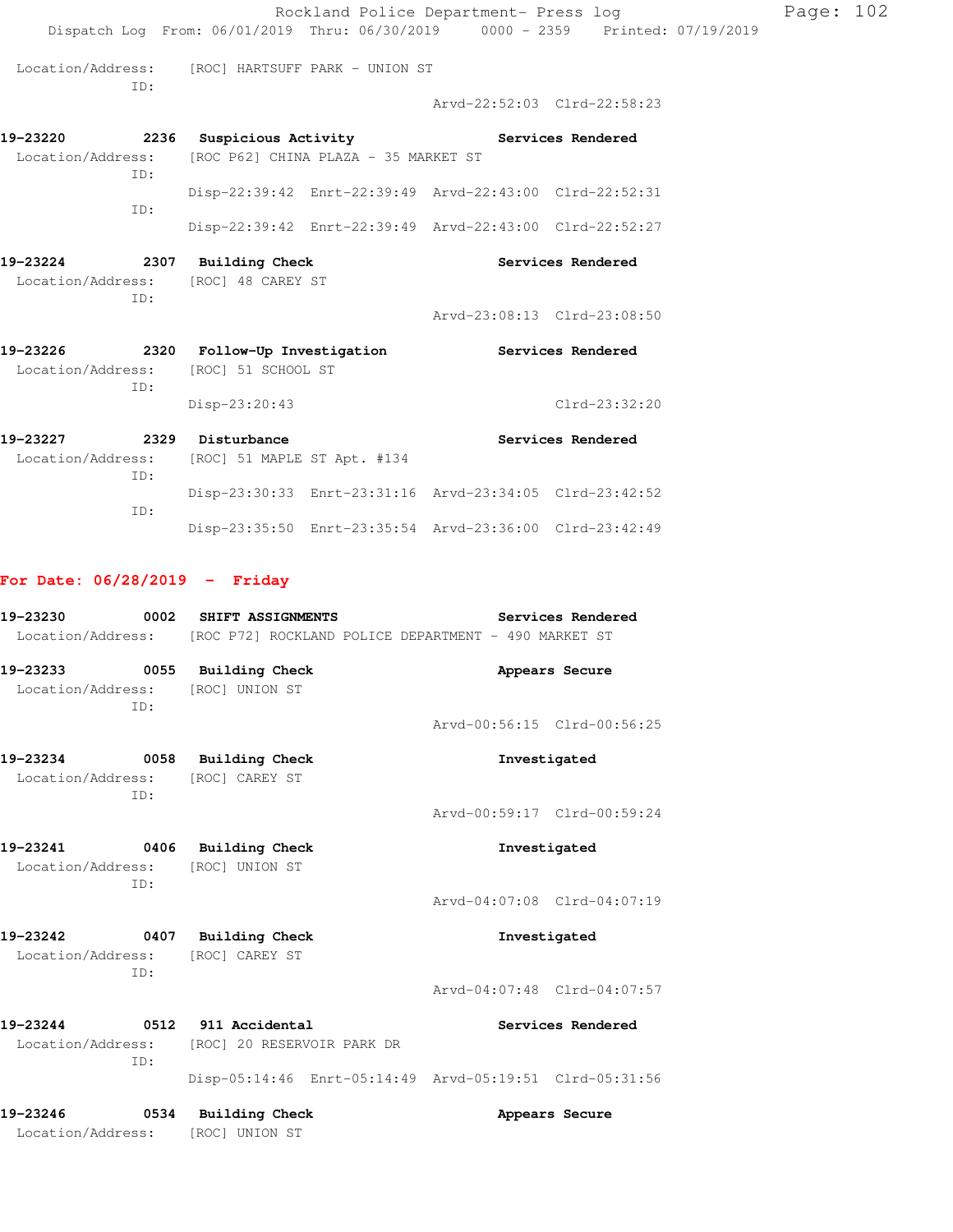Dispatch Log From: 06/01/2019 Thru: 06/30/2019 0000 - 2359 Printed: 07/19/2019

ID:

 Arvd-05:37:16 Clrd-05:50:23 **19-23254 0651 Building Check Investigated**  Location/Address: [ROC] CAREY ST ID: Arvd-06:51:45 Clrd-06:51:53 **19-23255 0719 Burglar Alarm Services Rendered**  Location/Address: [ROC] GV BRAZILIAN STORE - 302 UNION ST ID: Disp-07:21:46 Clrd-07:26:24 ID: Disp-07:26:19 Enrt-07:26:21 Arvd-07:30:12 Clrd-07:32:50 **19-23256 0726 Stolen Motor Vehicle No Action Required**  Location/Address: [ROC] 51 MAPLE ST Apt. #417 ID: Disp-07:27:53 Clrd-07:29:37 **19-23257 0740 Burglar Alarm Services Rendered**  Location/Address: [ROC 73] ROCKLAND TOWN HALL - 242 UNION ST ID: Disp-07:41:49 Clrd-07:47:12 **19-23260 0800 General Info Services Rendered**  Location/Address: [ROC P72] ROCKLAND POLICE DEPARTMENT - 490 MARKET ST **19-23262 0807 MVA Property Damage Only Services Rendered**  Location/Address: [ROC] 422 EAST WATER ST ID: Disp-08:08:52 Enrt-08:10:40 Arvd-08:11:43 Clrd-08:20:35 **19-23266 0831 911 Accidental Services Rendered**  Location/Address: [ROC 70] WEBSTER PARK NURSING AND REHAB - 56 WEBSTER ST Apt. #203 ID: Disp-08:32:08 Enrt-08:32:10 Arvd-08:37:21 Clrd-08:41:47 **19-23268 0855 Building Check Services Rendered**  Location/Address: [ROC] HARTSUFF ST ID: Disp-08:56:35 Clrd-08:56:49 **19-23270 0900 Motor Vehicle Stop Citation/Warning Issued**  Location/Address: [ROC] BILL DELAHUNT PKWY ID: Disp-09:00:58 Arvd-09:01:01 Clrd-09:05:54 19-23271 0906 Complaint **Services Rendered**  Location/Address: [ROC] 106 WEBSTER ST ID: Disp-09:07:24 Enrt-09:07:51 Arvd-09:14:35 Clrd-09:21:06 **19-23297 1000 Animal Complaint Services Rendered**  Location/Address: [ROC] 9 CANTERBURY LN 19-23276 1004 Burglar Alarm **19-23276** Services Rendered Location/Address: [ROC] 118 DIVISION ST ID: Disp-10:05:32 Enrt-10:05:35 Arvd-10:11:19 Clrd-10:13:50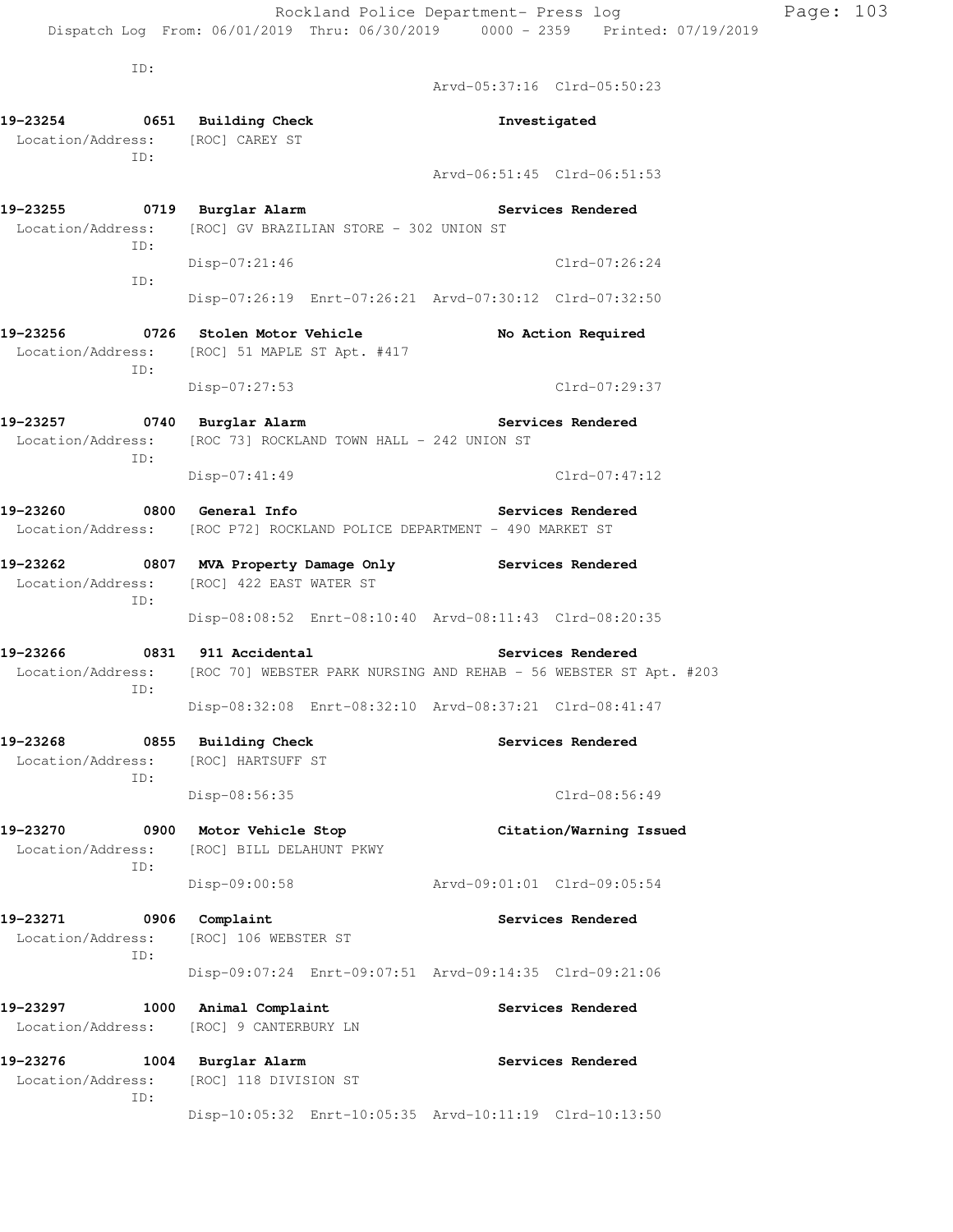|                                                                                 |                                                                                                      | Rockland Police Department- Press log<br>Dispatch Log From: 06/01/2019 Thru: 06/30/2019 0000 - 2359 Printed: 07/19/2019 | Page: 104 |
|---------------------------------------------------------------------------------|------------------------------------------------------------------------------------------------------|-------------------------------------------------------------------------------------------------------------------------|-----------|
| 19-23277 1022 Police Information<br>Location/Address: [ROC] 77 NORTH AVE<br>ID: |                                                                                                      | <b>Example 2018</b> No Service                                                                                          |           |
|                                                                                 |                                                                                                      | Disp-10:25:33 Enrt-10:25:37 Arvd-10:28:38 Clrd-10:37:21                                                                 |           |
| 19-23298                                                                        | 1030 Animal Complaint<br>Location/Address: [ROC] 16 WEBSTER ST Apt. #4                               | <b>Services Rendered</b>                                                                                                |           |
| 19-23278 1031 Building Check<br>ID:                                             | Location/Address: [ROC] BILL DELAHUNT PKWY                                                           | Services Rendered                                                                                                       |           |
| ID:                                                                             | Disp-10:33:34                                                                                        | Clrd-10:33:40<br>Disp-10:35:46 Enrt-10:35:55 Arvd-10:35:59 Clrd-10:36:06                                                |           |
| 19-23300 1045 Animal Complaint<br>Location/Address: [ROC] 596 UNION ST          |                                                                                                      | Services Rendered                                                                                                       |           |
| 19-23279 1046 Traffic Enforcement<br>Location/Address: [ROC] TOPPING AVE<br>ID: |                                                                                                      | Services Rendered                                                                                                       |           |
|                                                                                 | $Disp-10:47:15$                                                                                      | $Clrd-10:47:18$                                                                                                         |           |
| 19-23283 1130 Building Check<br>Location/Address: [ROC] HARTSUFF ST             |                                                                                                      | Services Rendered                                                                                                       |           |
| 19-23290 1226 General Incident<br>Location/Address: [ROC] 437 PLAIN ST<br>ID:   |                                                                                                      | Services Rendered                                                                                                       |           |
|                                                                                 | Disp-12:32:40                                                                                        | Clrd-12:32:52                                                                                                           |           |
| Location/Address: [ROC] 95 SUMMER ST<br>ID:                                     | 19-23301 1355 MVA Property Damage Only Services Rendered                                             |                                                                                                                         |           |
| ID:                                                                             |                                                                                                      | Disp-13:57:15 Enrt-13:57:18 Arvd-14:02:01 Clrd-15:01:59                                                                 |           |
|                                                                                 | $Disp-14:02:04$                                                                                      | Arvd-14:02:07 Clrd-14:44:28                                                                                             |           |
| 19-23302<br>Location/Address: [ROC] HARTSUFF ST                                 | 1439 General Info                                                                                    | Services Rendered                                                                                                       |           |
| 19-23305<br>ID:                                                                 | 1516 Suspicious Activity <b>1516</b> Unfounded<br>Location/Address: [ROC] 5 UNION ST @ 158 MARKET ST |                                                                                                                         |           |
|                                                                                 |                                                                                                      | Disp-15:18:03 Enrt-15:18:06 Arvd-15:20:22 Clrd-15:24:05                                                                 |           |
| 19-23312                                                                        | 1544 SHIFT ASSIGNMENTS<br>Location/Address: [ROC P72] ROCKLAND POLICE DEPARTMENT - 490 MARKET ST     | No Service                                                                                                              |           |
| 19-23313<br>Location/Address:<br>ID:                                            | 1622 MVA Property Damage Only<br>[ROC] EAST WATER ST @ LIBERTY ST                                    | Paper Exchange                                                                                                          |           |
| ID:                                                                             |                                                                                                      | Disp-16:25:29 Enrt-16:25:35 Arvd-16:26:51 Clrd-16:43:09                                                                 |           |
|                                                                                 |                                                                                                      | Disp-16:25:33 Enrt-16:25:37 Arvd-16:27:31 Clrd-16:43:10                                                                 |           |
| 19-23316<br>ID:                                                                 | 1701 Burglar Alarm<br>Location/Address: [ROC] 165 EAST WATER ST                                      | Building Checked/Secured                                                                                                |           |

Disp-17:02:07 Enrt-17:02:09 Arvd-17:03:39 Clrd-17:07:22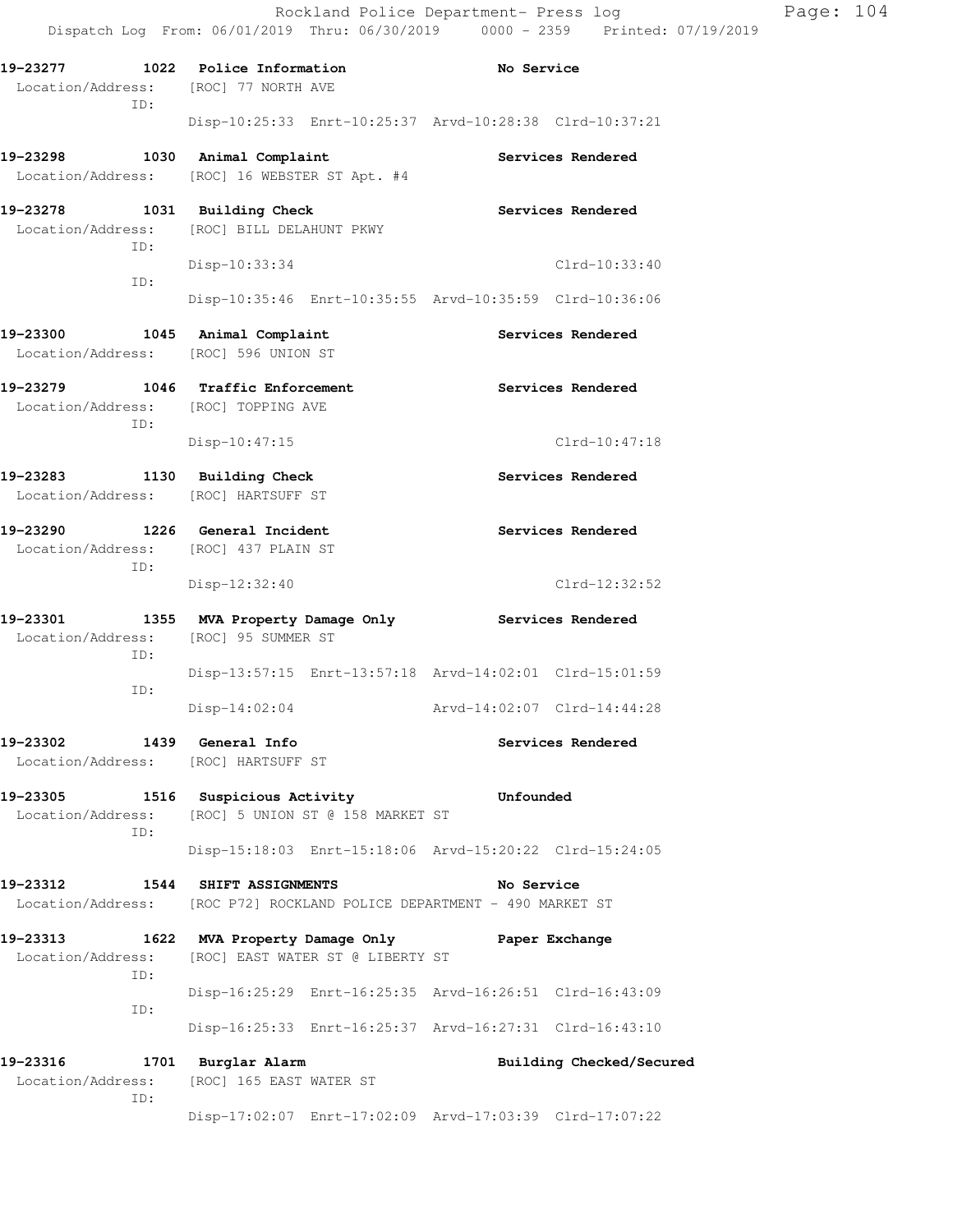Rockland Police Department- Press log Page: 105 Dispatch Log From: 06/01/2019 Thru: 06/30/2019 0000 - 2359 Printed: 07/19/2019 **19-23325 1803 911 Accidental Services Rendered**  Location/Address: [ROC P4] B1 AUTOMOTIVE - 240 CENTRE AVE ID: Disp-18:03:58 Enrt-18:04:05 Arvd-18:07:36 Clrd-18:14:11 **19-23326 1803 Emergency Medical Transported to Hospital**  Location/Address: [ROC] 23 SCHOOL ST Apt. #18 Fire Unit: ROCKEN3-Pumper-Rockland Engine 3 Disp-18:04:05 Enrt-18:06:05 Arvd-18:06:35 Clrd-18:15:49 InQrtsUnavl-18:21:32 InSrvce-18:21:32 EMS Unit: ROCKAM1-Rockland A1 Disp-18:04:05 Enrt-18:06:02 Arvd-18:06:31 Clrd-18:12:16 Hosp-18:27:57 ClrHosp-18:58:30 InQrtsUnavl-19:06:47 InSrvce-19:06:47 ID: Disp-18:05:32 Enrt-18:05:35 Arvd-18:08:31 Clrd-18:09:43 **19-23330 1816 Building Check Services Rendered**  Location/Address: [ROC] BILL DELAHUNT PKWY ID: Arvd-18:17:37 Clrd-18:17:54 ID: Disp-08:01:51 Clrd-06/29/2019 @ 08:02:01 **19-23332 1826 Building Check Building Checked/Secured**  Location/Address: [ROC] HINGHAM ST ID: Arvd-18:27:02 Clrd-18:27:24 **19-23333 1836 Lockout Services Rendered**  Location/Address: [ROC P62] CHINA PLAZA - 35 MARKET ST ID: Disp-18:37:20 Enrt-18:38:51 Arvd-18:46:17 Clrd-18:46:19 Fire Unit: ROCKEN3-Pumper-Rockland Engine 3 Disp-18:37:20 Enrt-18:38:47 Arvd-18:40:49 Clrd-18:47:09 InQrtsUnavl-18:47:33 InSrvce-18:47:33 EMS Unit: HOLA2-Holbrook Ambulance 2 Disp-18:37:20 Clrd-18:39:57 InQrtsUnavl-18:45:03 InSrvce-18:45:03 EMS Unit: ROCKAM2-Rockland A2 Disp-18:38:09 Enrt-18:38:43 Arvd-18:45:28 Clrd-18:47:17 InQrtsUnavl-18:47:46 InSrvce-18:47:46 **19-23337 1901 Motor Vehicle Complaint Could Not Locate**  Location/Address: [ROC] 7 MARKET ST @ 10 SPRING ST ID: Disp-19:02:31 Enrt-19:02:35 Arvd-19:07:20 Clrd-19:08:11 **19-23338 1905 Burglar Alarm Appears Secure**  Location/Address: [ROC] 160 WEYMOUTH ST ID: Disp-19:09:10 Enrt-19:09:13 Arvd-19:17:55 Clrd-19:20:05 **19-23340 1924 Motor Vehicle Stop Building Checked/Secured**  Location/Address: [ROC] 48 CAREY ST ID: Disp-19:25:33 Arvd-19:26:30 Clrd-19:37:32 **19-23349 2037 Burglar Alarm Building Checked/Secured**  Location/Address: [ROC P9] NICE AND CLEAN CAR WASH - 320 CENTRE AVE ID: Disp-20:38:05 Enrt-20:38:08 Arvd-20:44:27 Clrd-20:56:03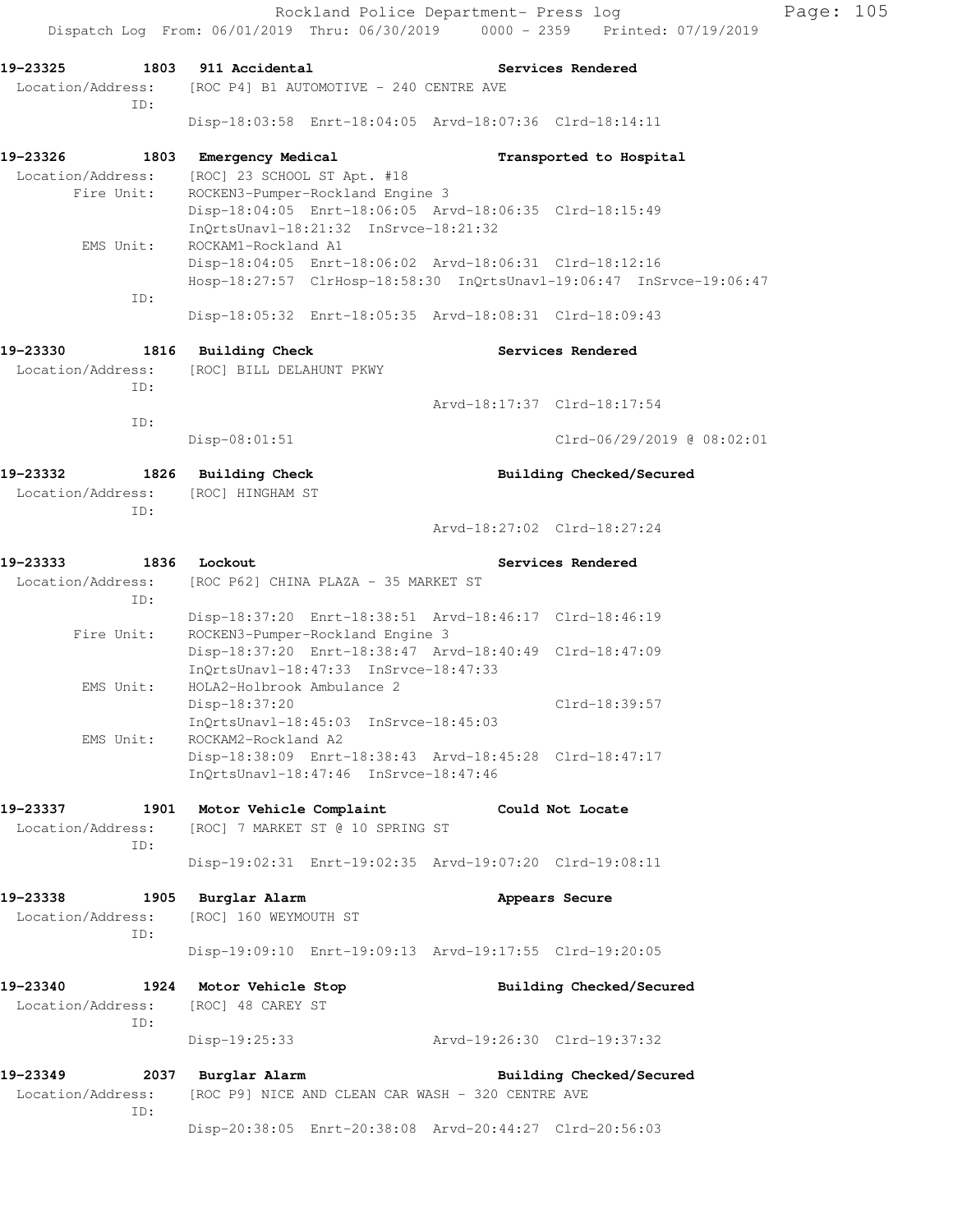| 19–23352          | 2057 | Motor Vehicle Stop                                       |  | Verbal Warning              |
|-------------------|------|----------------------------------------------------------|--|-----------------------------|
| Location/Address: |      | [ROC 58] NORTH RIVER COLLABORATIVE SCHOOL - 525 BEECH ST |  |                             |
|                   | TD:  |                                                          |  |                             |
|                   |      |                                                          |  | Arvd-20:57:00 Clrd-21:06:46 |
| 19–23353          | 2108 | Suspicious Activity                                      |  | Services Rendered           |

 Location/Address: [ROC] 46 MORNINGSIDE DR @ 1 REED BENT RD ID: Disp-21:09:58 Enrt-21:10:09 Arvd-21:18:01 Clrd-21:18:10 ID: Disp-21:10:04 Enrt-21:10:09 Arvd-21:13:52 Clrd-21:18:47

| 19–23356          | 2126 | Suspicious Activity                | No Service      |
|-------------------|------|------------------------------------|-----------------|
| Location/Address: |      | [ROC] 197 VFW DR @ 244 PLEASANT ST |                 |
|                   | TD:  |                                    |                 |
|                   |      | Disp-21:27:54                      | $Clrd-21:28:41$ |
|                   | TD:  |                                    |                 |
|                   |      | $Disp-21:28:03$                    | Clrd-21:28:38   |

| 19-23368 | 2338 | Disturbance      |                                                          |                                                         | Services Rendered  |
|----------|------|------------------|----------------------------------------------------------|---------------------------------------------------------|--------------------|
|          | TD:  |                  | Location/Address: [ROC P45] COMFORT INN - 850 HINGHAM ST |                                                         |                    |
|          | TD:  |                  |                                                          | Disp-23:39:16 Enrt-23:39:19 Arvd-23:45:14 Clrd-23:57:53 |                    |
|          |      |                  |                                                          | Disp-23:39:57 Enrt-23:39:59 Arvd-23:45:17 Clrd-23:57:50 |                    |
| 19-23372 | 2346 | Information Call |                                                          |                                                         | No Action Required |

Location/Address: [ROC P72] ROCKLAND POLICE DEPARTMENT - 490 MARKET ST

#### **For Date: 06/29/2019 - Saturday**

| 19-23381 | 0221 | Disturbance                             |                                                         | Arrest (s) Made |
|----------|------|-----------------------------------------|---------------------------------------------------------|-----------------|
|          | TD:  | Location/Address: [ROC] 29 FRANKLIN AVE |                                                         |                 |
|          | TD:  |                                         | Disp-02:22:45 Enrt-02:23:04 Arvd-02:24:00 Clrd-02:47:24 |                 |
|          | TD:  |                                         | Disp-02:22:59 Enrt-02:23:07 Arvd-02:24:03 Clrd-02:47:27 |                 |
|          |      |                                         | Disp-02:36:10 Enrt-02:36:17 Arvd-02:36:21 Clrd-02:47:21 |                 |
| 10-03303 | ハウマウ | Emergency Medical                       | No EMC                                                  |                 |

| 19–23383 UZ32     |            | Emergency Medical |                                                         | NO LMS |                             |
|-------------------|------------|-------------------|---------------------------------------------------------|--------|-----------------------------|
| Location/Address: |            |                   | [CAN R851] RESIDENCE - 93 WATERFALL DR Apt. #D          |        |                             |
|                   | EMS Unit:  |                   | CANAMB1-Canton Ambulance 1                              |        |                             |
|                   |            |                   | Disp-02:34:23 Enrt-02:36:27 Arvd-02:40:47 Clrd-02:56:02 |        |                             |
|                   |            |                   | $InOrtsUnav1-03:16:42 InSrvce-03:16:42$                 |        |                             |
|                   | Fire Unit: |                   | CANENG3-Pumper-Canton Engine 3                          |        |                             |
|                   |            |                   | Disp-02:34:35 Enrt-02:36:25 Arvd-02:40:45 Clrd-02:56:02 |        |                             |
|                   |            |                   | InOrtsUnav1-03:16:38 InSrvce-03:16:38                   |        |                             |
|                   | TD:        |                   |                                                         |        |                             |
|                   |            | $Disp-02:35:40$   |                                                         |        | Arvd-02:35:43 Clrd-02:35:53 |
|                   |            |                   |                                                         |        |                             |

| 19-23389                                                  |     | 0605 911 Accidental |  |                                                         | Appears Secure |  |
|-----------------------------------------------------------|-----|---------------------|--|---------------------------------------------------------|----------------|--|
| Location/Address: [ROC P47] BEST WESTERN - 909 HINGHAM ST |     |                     |  |                                                         |                |  |
|                                                           | TD: |                     |  |                                                         |                |  |
|                                                           |     |                     |  | Disp-06:07:04 Enrt-06:07:14 Arvd-06:11:52 Clrd-06:16:43 |                |  |
|                                                           | TD: |                     |  |                                                         |                |  |
|                                                           |     |                     |  | Disp-06:07:10 Enrt-06:07:16 Arvd-06:10:57 Clrd-06:16:46 |                |  |
|                                                           |     |                     |  |                                                         |                |  |

| 19-23390 | 0619 | Building Check | Appears Secure |  |
|----------|------|----------------|----------------|--|
|          |      |                |                |  |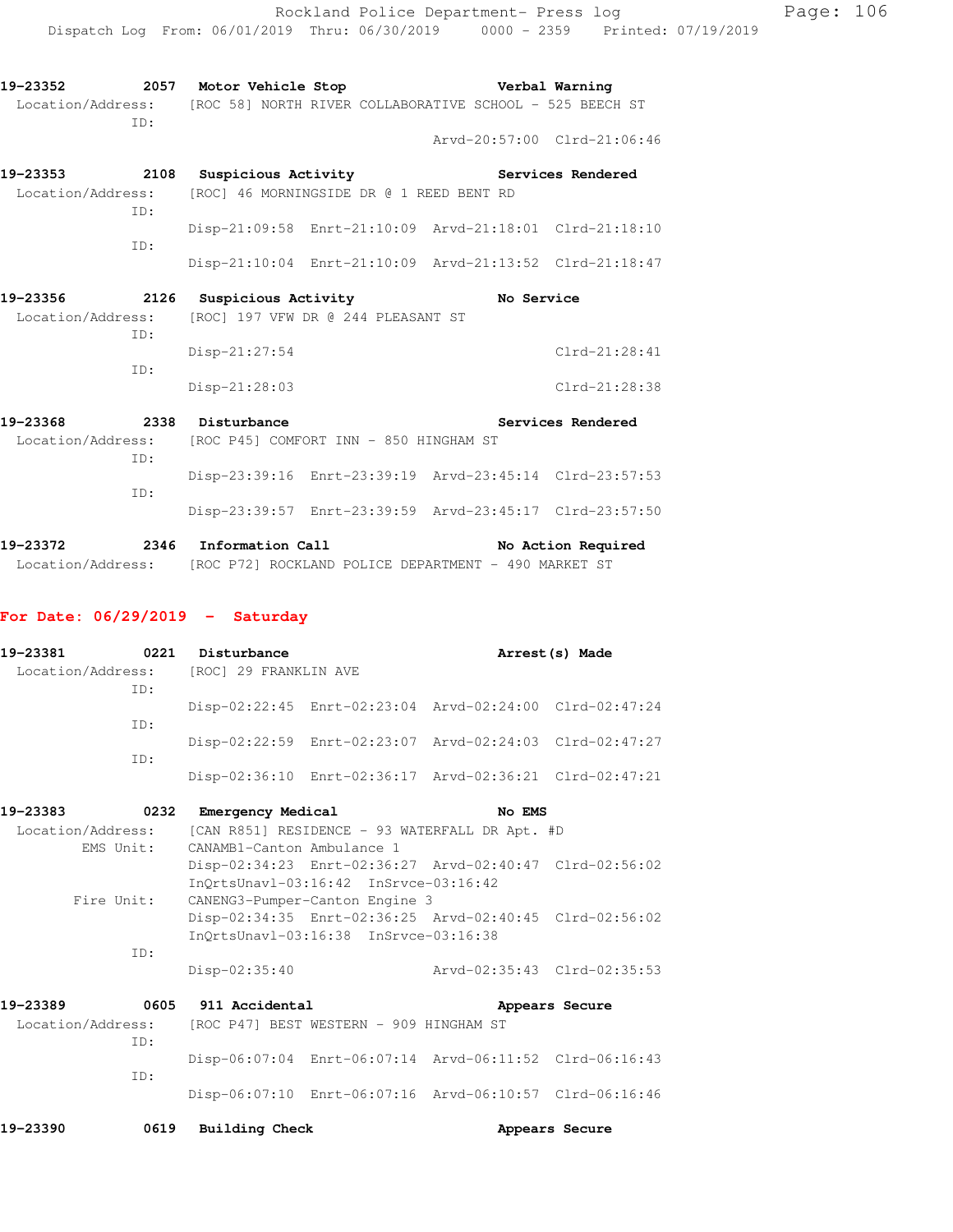|                                                  |                                                                                                                                   |                                                         | Rockland Police Department- Press log<br>Dispatch Log From: 06/01/2019 Thru: 06/30/2019 0000 - 2359 Printed: 07/19/2019 | Page: 107 |  |  |
|--------------------------------------------------|-----------------------------------------------------------------------------------------------------------------------------------|---------------------------------------------------------|-------------------------------------------------------------------------------------------------------------------------|-----------|--|--|
| Location/Address: [ROC] UNION ST<br>ID:          |                                                                                                                                   |                                                         |                                                                                                                         |           |  |  |
|                                                  |                                                                                                                                   |                                                         | Arvd-06:20:29 Clrd-06:39:48                                                                                             |           |  |  |
|                                                  | Services Rendered<br>Location/Address: [ROC P72] ROCKLAND POLICE DEPARTMENT - 490 MARKET ST                                       |                                                         |                                                                                                                         |           |  |  |
| Location/Address: [ROC] 48 CAREY ST<br>ID:       | 19-23403 0850 Building Check                                                                                                      |                                                         | Building Checked/Secured                                                                                                |           |  |  |
|                                                  |                                                                                                                                   |                                                         | Arvd-08:51:52 Clrd-08:53:05                                                                                             |           |  |  |
| 19-23405 0852 General Info                       | Location/Address: [ROC P72] ROCKLAND POLICE DEPARTMENT - 490 MARKET ST                                                            |                                                         | Investigated                                                                                                            |           |  |  |
|                                                  | 19-23407 0913 911 Accidental                                                                                                      |                                                         | Investigated                                                                                                            |           |  |  |
| ID:                                              | Location/Address: [ROC P55] HOME DEPOT - 1149 HINGHAM ST                                                                          |                                                         |                                                                                                                         |           |  |  |
|                                                  |                                                                                                                                   | Disp-09:15:43 Enrt-09:16:22 Arvd-09:21:37 Clrd-09:25:17 |                                                                                                                         |           |  |  |
| ID:                                              | 19-23408 0949 Assist Other Agency <b>19-23408</b> Services Rendered<br>Location/Address: [ROC] 29 FRANKLIN AVE Apt. #2            |                                                         |                                                                                                                         |           |  |  |
| ID:                                              |                                                                                                                                   | Disp-09:52:46 Enrt-09:53:02 Clrd-10:04:52               |                                                                                                                         |           |  |  |
|                                                  |                                                                                                                                   | Disp-09:52:46 Enrt-09:53:02 Arvd-09:53:14 Clrd-10:32:31 |                                                                                                                         |           |  |  |
| 19-24694<br>Location/Address: [ROC] 72 VERNON ST | 1000 Animal Complaint Complaint Services Rendered                                                                                 |                                                         |                                                                                                                         |           |  |  |
| ID:                                              | 19-23409 1002 Lost/Found Property The Services Rendered<br>Location/Address: [ROC P72] ROCKLAND POLICE DEPARTMENT - 490 MARKET ST |                                                         |                                                                                                                         |           |  |  |
| ID:                                              |                                                                                                                                   | Disp-10:04:21 Enrt-10:57:44 Arvd-10:59:31 Clrd-10:59:35 |                                                                                                                         |           |  |  |
| ID:                                              |                                                                                                                                   | Disp-11:03:14 Enrt-11:03:19 Arvd-11:03:23 Clrd-11:03:31 |                                                                                                                         |           |  |  |
|                                                  |                                                                                                                                   | Disp-11:04:52 Enrt-11:05:04 Arvd-11:05:07 Clrd-11:05:10 |                                                                                                                         |           |  |  |
| 19-23412<br>Location/Address:<br>ID:             | 1010 Assist Other Agency<br>[ROC] 499 HINGHAM ST                                                                                  |                                                         | Investigated                                                                                                            |           |  |  |
|                                                  | $Disp-10:11:51$                                                                                                                   |                                                         | Arvd-10:18:22 Clrd-10:19:52                                                                                             |           |  |  |
| 19-23416<br>Location/Address:<br>ID:             | 1038 Building Check<br>[ROC] HARTSUFF ST                                                                                          |                                                         | Building Checked/Secured                                                                                                |           |  |  |
|                                                  |                                                                                                                                   |                                                         | Arvd-10:38:32 Clrd-10:39:03                                                                                             |           |  |  |
| 19-23418                                         | 1101 911 Accidental<br>Investigated                                                                                               |                                                         |                                                                                                                         |           |  |  |
| Location/Address:<br>ID:                         | [ROC] 65 WILLOW POND DR                                                                                                           |                                                         |                                                                                                                         |           |  |  |
|                                                  |                                                                                                                                   | Disp-11:03:28 Enrt-11:03:34 Arvd-11:06:21 Clrd-11:08:10 |                                                                                                                         |           |  |  |
| 19-23421<br>1123<br>Location/Address:<br>ID:     | Health & Welfare Check<br>[ROC] 1 CORNET STETSON DR                                                                               |                                                         | Investigated                                                                                                            |           |  |  |
|                                                  |                                                                                                                                   | Disp-11:30:36 Enrt-11:30:45 Arvd-11:34:51 Clrd-11:45:18 |                                                                                                                         |           |  |  |
| 19–23422<br>Location/Address:                    | 1138 Health & Welfare Check                                                                                                       | [ROC P93] THE BANNER - 167 UNION ST Apt. #4             | Investigated                                                                                                            |           |  |  |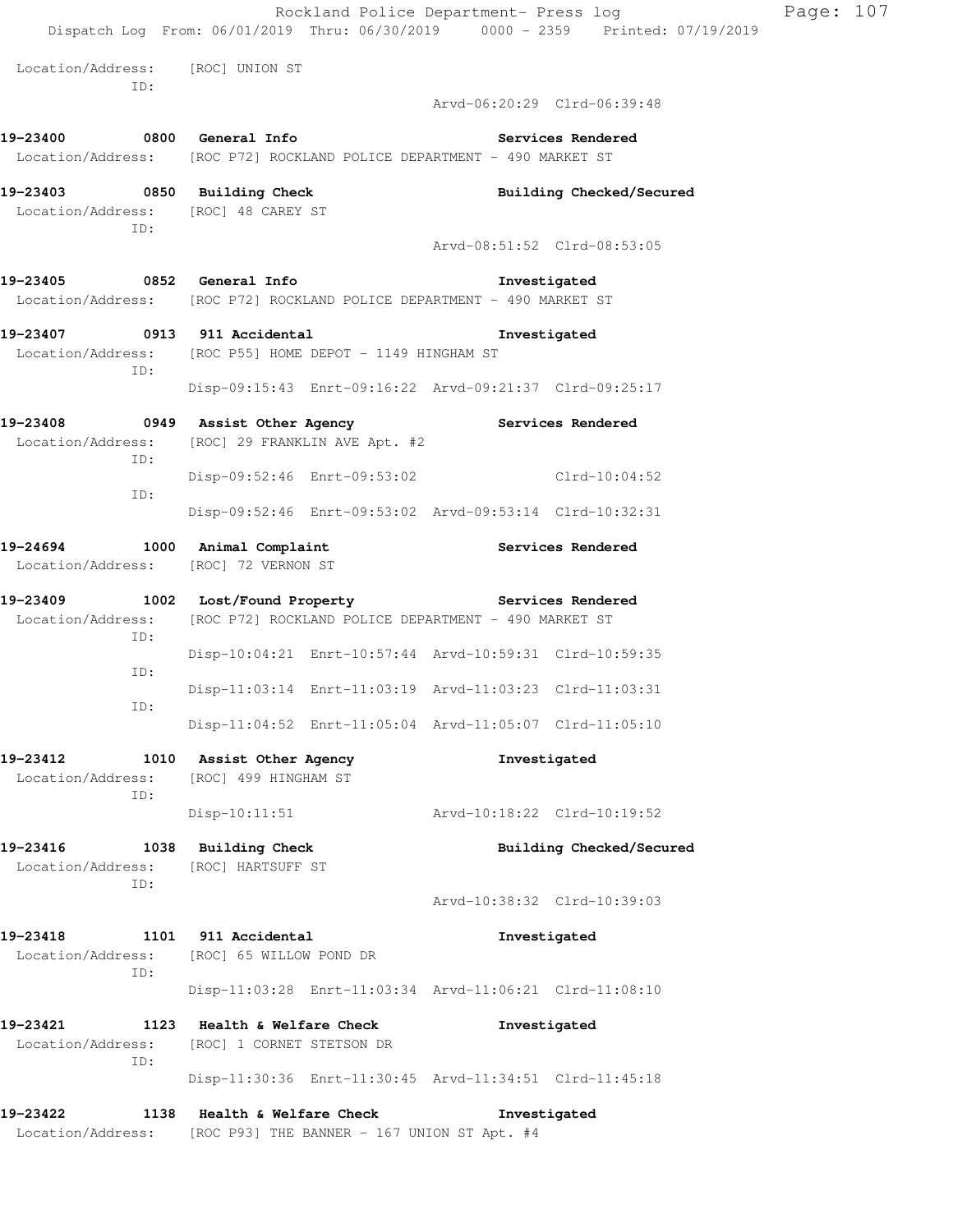|                                                                            |                                                                                                                 | Rockland Police Department- Press log<br>Dispatch Log From: 06/01/2019 Thru: 06/30/2019 0000 - 2359 Printed: 07/19/2019 | Page: 108 |  |  |  |
|----------------------------------------------------------------------------|-----------------------------------------------------------------------------------------------------------------|-------------------------------------------------------------------------------------------------------------------------|-----------|--|--|--|
|                                                                            |                                                                                                                 |                                                                                                                         |           |  |  |  |
| ID:                                                                        |                                                                                                                 | Disp-11:43:00 Enrt-11:46:22 Arvd-11:46:45 Clrd-11:48:13                                                                 |           |  |  |  |
| ID:                                                                        |                                                                                                                 | Disp-11:43:10 Enrt-11:46:26 Arvd-11:46:48 Clrd-11:48:18                                                                 |           |  |  |  |
|                                                                            |                                                                                                                 | <b>Services Rendered</b>                                                                                                |           |  |  |  |
| Location/Address:<br>ID:                                                   | [ROC] 91 NORTH AVE                                                                                              |                                                                                                                         |           |  |  |  |
|                                                                            |                                                                                                                 | Disp-12:06:13 Arvd-12:07:15 Clrd-12:43:36                                                                               |           |  |  |  |
| 19-23430 1226 Disturbance<br>ID:                                           | Location/Address: [ROC] LEISUREWOODS DR                                                                         | Investigated                                                                                                            |           |  |  |  |
|                                                                            | Disp-12:28:57                                                                                                   | Arvd-12:41:09 Clrd-12:43:18                                                                                             |           |  |  |  |
| 19-23434 1257 Building Check<br>Location/Address: [ROC] 48 CAREY ST<br>ID: |                                                                                                                 | Building Checked/Secured                                                                                                |           |  |  |  |
|                                                                            |                                                                                                                 | Arvd-12:58:47 Clrd-12:59:41                                                                                             |           |  |  |  |
| 19-23440<br>ID:<br>ID:                                                     | 1350 Assist Other Agency<br>Location/Address: [ROC] 217 CENTRAL ST                                              | Provided Assistance                                                                                                     |           |  |  |  |
|                                                                            |                                                                                                                 | Disp-13:52:55 Enrt-13:53:10 Arvd-13:54:26 Clrd-14:58:25                                                                 |           |  |  |  |
|                                                                            |                                                                                                                 | Disp-13:53:37 Enrt-13:53:41 Arvd-13:54:31 Clrd-13:59:24                                                                 |           |  |  |  |
| 19-23443<br>Location/Address:<br>ID:                                       | 1437 Larceny / Forgery/ Fraud Services Rendered<br>[ROC 69] SOUTH SHORE REHAB & NURSING - 115 NORTH AVE Apt. #5 |                                                                                                                         |           |  |  |  |
|                                                                            |                                                                                                                 | Disp-14:39:09 Enrt-14:42:45 Arvd-14:45:28 Clrd-14:56:04                                                                 |           |  |  |  |
| 19-23448 1501 Building Check<br>Location/Address: [ROC] 48 CAREY ST<br>ID: |                                                                                                                 | Building Checked/Secured                                                                                                |           |  |  |  |
|                                                                            |                                                                                                                 | Arvd-15:02:32 Clrd-15:04:06                                                                                             |           |  |  |  |
|                                                                            | 19-23452 1503 Lost/Found Property 19-23452 Services Rendered                                                    |                                                                                                                         |           |  |  |  |
| ID:                                                                        | Location/Address: [ROC P72] ROCKLAND POLICE DEPARTMENT - 490 MARKET ST                                          |                                                                                                                         |           |  |  |  |
|                                                                            | $Disp-15:07:48$                                                                                                 | $Clrd-15:10:51$                                                                                                         |           |  |  |  |
| 19-23453 1539 Lockout                                                      |                                                                                                                 | Services Rendered                                                                                                       |           |  |  |  |
| Location/Address:<br>ID:                                                   | [ROC P7] THE LAUNDRI CENTER LAUNDROMAT - 311 CENTRE AVE                                                         |                                                                                                                         |           |  |  |  |
| ID:                                                                        | Disp-15:42:34                                                                                                   | Clrd-15:43:47                                                                                                           |           |  |  |  |
|                                                                            | Disp-15:43:36                                                                                                   | $Clrd-15:45:44$                                                                                                         |           |  |  |  |
| ID:                                                                        | Disp-15:45:38 Enrt-15:45:51 Arvd-15:54:37 Clrd-15:56:13                                                         |                                                                                                                         |           |  |  |  |
| 19-23460                                                                   | <b>1558 SHIFT ASSIGNMENTS</b><br>Location/Address: [ROC P72] ROCKLAND POLICE DEPARTMENT - 490 MARKET ST         | No Action Required                                                                                                      |           |  |  |  |
| Location/Address:<br>ID:                                                   | 19-23457 1602 Motor Vehicle Complaint Services Rendered<br>[ROC] HINGHAM ST                                     |                                                                                                                         |           |  |  |  |
|                                                                            |                                                                                                                 | Disp-16:04:16 Enrt-16:04:17 Clrd-15:51:45                                                                               |           |  |  |  |
| 19-23458                                                                   | 1606 MVA Property Damage Only Services Rendered<br>Location/Address: [ROC] 399 WEBSTER ST                       |                                                                                                                         |           |  |  |  |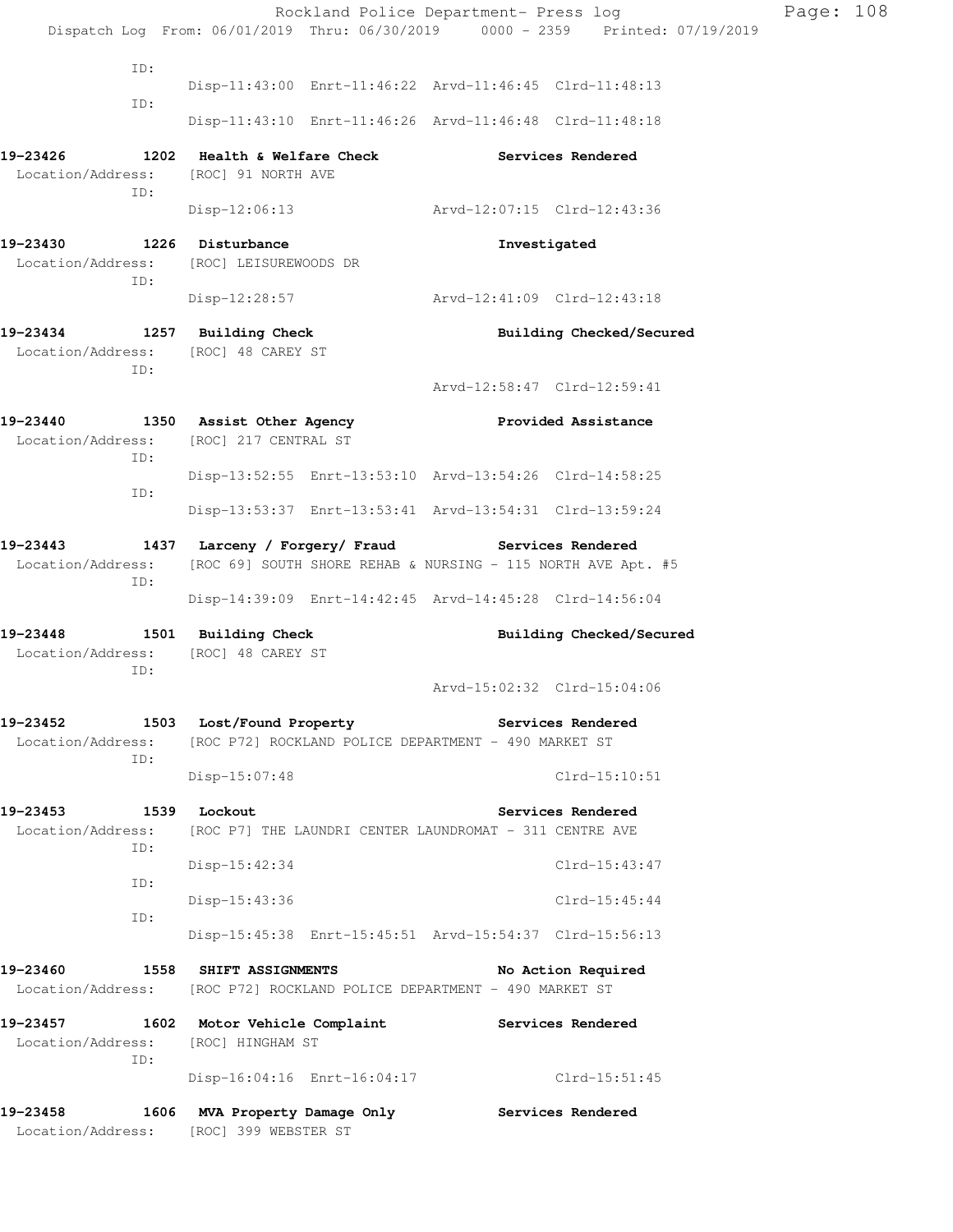| Dispatch Log From: 06/01/2019 Thru: 06/30/2019 0000 - 2359 Printed: 07/19/2019<br>ID:<br>Disp-16:09:08 Enrt-16:09:10 Arvd-16:12:09 Clrd-16:38:47<br>ID:<br>Arvd-16:20:38 Clrd-16:38:46<br>Disp-16:20:35<br>19-23461<br>1639 Motor Vehicle Complaint Services Rendered<br>Location/Address:<br>[ROC] 61 UNION ST<br>ID:<br>Disp-16:40:44 Enrt-16:41:56 Clrd-16:50:52<br>ID:<br>Arvd-16:50:50 Clrd-16:52:23<br>Disp-16:50:48<br>1723 911 Accidental<br>19-23464<br>Services Rendered<br>Location/Address: [ROC] 230 SUMMER ST<br>ID:<br>Disp-17:23:29 Enrt-17:23:32<br>Clrd-17:24:58<br>ID:<br>Disp-17:23:53 Enrt-17:24:01 Arvd-17:24:56 Clrd-17:25:40<br>19-23474<br>1901 Motor Vehicle Collision W/PI<br>Transported to Hospital<br>Location/Address:<br>[ROC] 14 LONGWATER DR @ 88 POND ST |  |
|---------------------------------------------------------------------------------------------------------------------------------------------------------------------------------------------------------------------------------------------------------------------------------------------------------------------------------------------------------------------------------------------------------------------------------------------------------------------------------------------------------------------------------------------------------------------------------------------------------------------------------------------------------------------------------------------------------------------------------------------------------------------------------------------|--|
|                                                                                                                                                                                                                                                                                                                                                                                                                                                                                                                                                                                                                                                                                                                                                                                             |  |
|                                                                                                                                                                                                                                                                                                                                                                                                                                                                                                                                                                                                                                                                                                                                                                                             |  |
|                                                                                                                                                                                                                                                                                                                                                                                                                                                                                                                                                                                                                                                                                                                                                                                             |  |
|                                                                                                                                                                                                                                                                                                                                                                                                                                                                                                                                                                                                                                                                                                                                                                                             |  |
|                                                                                                                                                                                                                                                                                                                                                                                                                                                                                                                                                                                                                                                                                                                                                                                             |  |
|                                                                                                                                                                                                                                                                                                                                                                                                                                                                                                                                                                                                                                                                                                                                                                                             |  |
|                                                                                                                                                                                                                                                                                                                                                                                                                                                                                                                                                                                                                                                                                                                                                                                             |  |
|                                                                                                                                                                                                                                                                                                                                                                                                                                                                                                                                                                                                                                                                                                                                                                                             |  |
|                                                                                                                                                                                                                                                                                                                                                                                                                                                                                                                                                                                                                                                                                                                                                                                             |  |
|                                                                                                                                                                                                                                                                                                                                                                                                                                                                                                                                                                                                                                                                                                                                                                                             |  |
| ID:                                                                                                                                                                                                                                                                                                                                                                                                                                                                                                                                                                                                                                                                                                                                                                                         |  |
| Disp-19:02:31 Enrt-19:02:50 Arvd-19:07:34 Clrd-19:50:25<br>ID:                                                                                                                                                                                                                                                                                                                                                                                                                                                                                                                                                                                                                                                                                                                              |  |
| Disp-19:03:03 Enrt-19:03:08 Arvd-19:07:32 Clrd-19:50:27<br>ROCKEN3-Pumper-Rockland Engine 3<br>Fire Unit:<br>Disp-19:03:36 Enrt-19:04:30 Arvd-19:09:15 Clrd-19:22:46                                                                                                                                                                                                                                                                                                                                                                                                                                                                                                                                                                                                                        |  |
| InQrtsUnavl-19:30:06 InSrvce-19:30:06<br>EMS Unit:<br>ROCKAM1-Rockland A1<br>Disp-19:03:46 Enrt-19:04:30 Arvd-19:08:46 Clrd-19:21:21                                                                                                                                                                                                                                                                                                                                                                                                                                                                                                                                                                                                                                                        |  |
| Hosp-19:36:55 ClrHosp-20:30:25 InQrtsUnavl-20:40:39 InSrvce-20:40:45<br>ID:                                                                                                                                                                                                                                                                                                                                                                                                                                                                                                                                                                                                                                                                                                                 |  |
| Disp-19:22:17 Enrt-19:22:18 Arvd-19:30:54 Clrd-19:50:23<br>ID:<br>Disp-19:30:53 Enrt-19:30:55 Arvd-19:30:56 Clrd-19:50:26                                                                                                                                                                                                                                                                                                                                                                                                                                                                                                                                                                                                                                                                   |  |
| 19-23477 1941 Neighbor Disturbance<br>Services Rendered                                                                                                                                                                                                                                                                                                                                                                                                                                                                                                                                                                                                                                                                                                                                     |  |
| Location/Address: [ROC] 12 MIDFIELD DR<br>ID:                                                                                                                                                                                                                                                                                                                                                                                                                                                                                                                                                                                                                                                                                                                                               |  |
| Disp-19:51:01 Enrt-19:51:03 Arvd-19:52:52 Clrd-20:49:59                                                                                                                                                                                                                                                                                                                                                                                                                                                                                                                                                                                                                                                                                                                                     |  |
| 19-23481<br>2009 Building Check<br>Services Rendered<br>[ROC 5] COMMUNITY CENTER - 394 UNION ST<br>Location/Address:<br>ID:                                                                                                                                                                                                                                                                                                                                                                                                                                                                                                                                                                                                                                                                 |  |
| Clrd-07/01/2019 @ 21:54:39<br>$Disp-21:54:33$                                                                                                                                                                                                                                                                                                                                                                                                                                                                                                                                                                                                                                                                                                                                               |  |
| 19–23486<br>2051 Building Check<br>Services Rendered<br>Location/Address: [ROC] CAREY ST<br>ID:                                                                                                                                                                                                                                                                                                                                                                                                                                                                                                                                                                                                                                                                                             |  |
| Arvd-20:51:57 Clrd-20:52:49                                                                                                                                                                                                                                                                                                                                                                                                                                                                                                                                                                                                                                                                                                                                                                 |  |
| 19-23488<br>2115 Health & Welfare Check<br>Services Rendered<br>Location/Address: [ROC] 1 CORNET STETSON DR<br>ID:                                                                                                                                                                                                                                                                                                                                                                                                                                                                                                                                                                                                                                                                          |  |
| Arvd-21:15:56 Clrd-21:28:33<br>Disp-21:15:53<br>Original Call #: 19-23421                                                                                                                                                                                                                                                                                                                                                                                                                                                                                                                                                                                                                                                                                                                   |  |
| 19-23497<br>2242 Fireworks<br>Services Rendered<br>Location/Address: [ROC] MONCRIEF RD                                                                                                                                                                                                                                                                                                                                                                                                                                                                                                                                                                                                                                                                                                      |  |
| ID:<br>Disp-22:43:29 Enrt-22:43:36 Arvd-22:46:10 Clrd-22:52:50                                                                                                                                                                                                                                                                                                                                                                                                                                                                                                                                                                                                                                                                                                                              |  |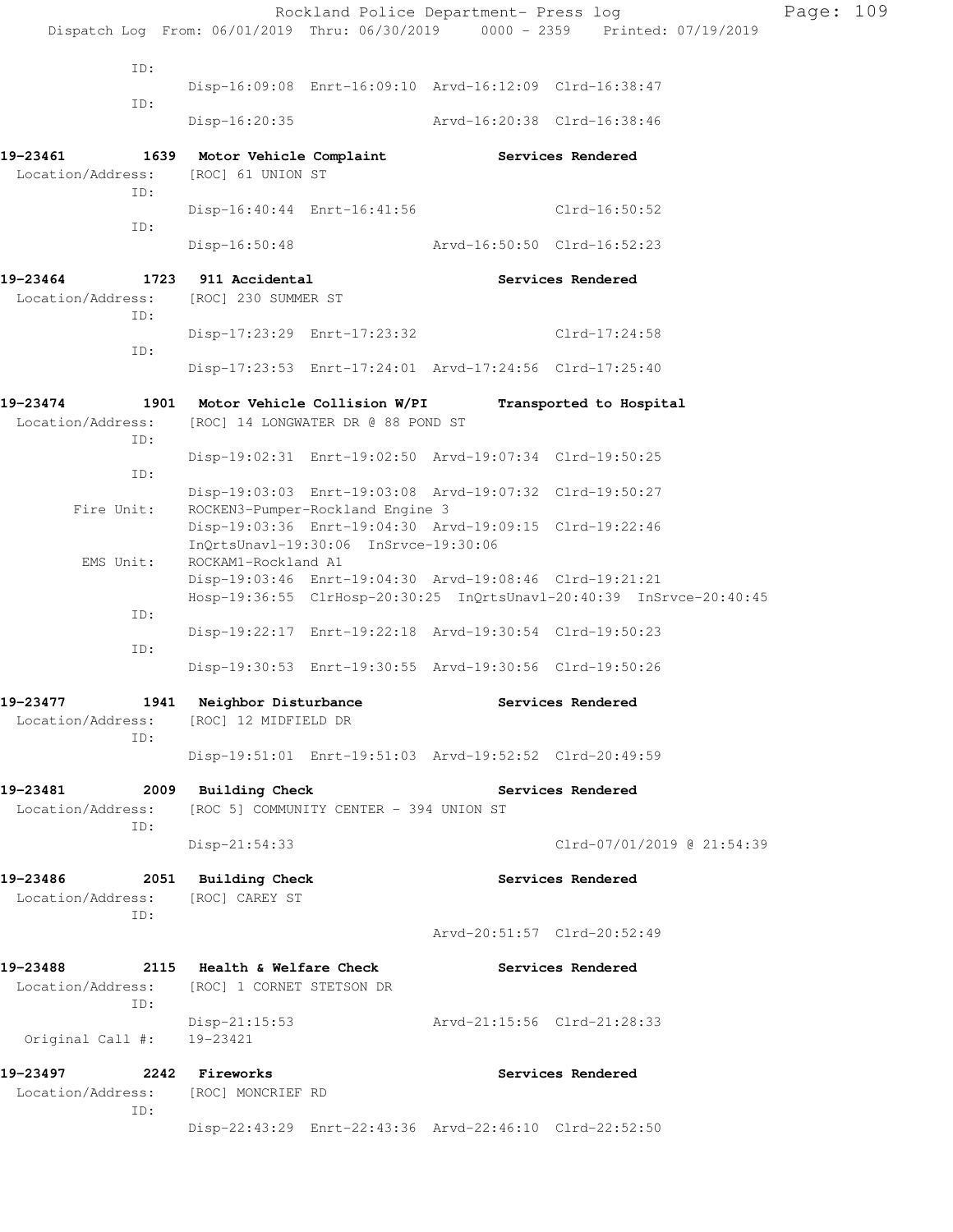Rockland Police Department- Press log Page: 110 Dispatch Log From: 06/01/2019 Thru: 06/30/2019 0000 - 2359 Printed: 07/19/2019

**19-23498 2244 Emergency Medical Services Rendered**  Location/Address: [ROC] 150 MARTHA DR Apt. #A ID: Disp-22:47:51 Enrt-22:47:56 Arvd-22:58:55 Clrd-23:00:18 ID: Disp-22:47:54 Enrt-22:47:57 Arvd-22:50:14 Clrd-23:00:17 EMS Unit: ABIRES2-Abington Rescue 2 Disp-22:48:42 Enrt-22:49:09 Arvd-22:54:02 Clrd-23:01:50 Hosp-23:12:13 ClrHosp-23:29:11 InQrtsUnavl-06/30/2019 @ 00:04:21 InSrvce-00:04:21 Fire Unit: ROCKEN2-Pumper-Rockland Engine 2 Disp-22:49:14 Enrt-22:49:18 Arvd-22:50:36 Clrd-23:01:24

**19-23500 2257 Fireworks Services Rendered**  Location/Address: [ROC] MONCRIEF RD ID: Disp-22:57:59 Enrt-22:58:41 Clrd-23:05:43 ID: Disp-23:00:26 Enrt-23:00:27 Clrd-23:05:44 ID: Disp-23:00:32 Enrt-23:00:33 Arvd-23:03:08 Clrd-23:05:39 Original Call #: 19-23497

InQrtsUnavl-23:05:36 InSrvce-23:05:43

- **19-23501 2319 911 Accidental Services Rendered**  Location/Address: [ROC] 105 PACIFIC ST ID: Disp-23:20:33 Enrt-23:20:38 Arvd-23:27:41 Clrd-23:27:52 **19-23502 2322 Disturbance Services Rendered**
- Location/Address: [ROC] 51 MAPLE ST Apt. #219 ID: Disp-23:23:27 Enrt-23:23:32 Arvd-23:26:42 Clrd-23:41:45 ID: Disp-23:23:30 Enrt-23:23:33 Arvd-23:26:35 Clrd-23:41:44
- **19-23504 2326 Fireworks Services Rendered**  Location/Address: [ROC] MONCRIEF RD ID: Disp-23:26:17 Enrt-23:26:19 Arvd-23:27:23 Clrd-23:40:33 ID: Disp-23:28:29 Enrt-23:28:31 Arvd-23:40:24 Clrd-23:40:32 Original Call #: 19-23497
- **19-23505 2328 Assist Public Services Rendered**  Location/Address: [ROC P72] ROCKLAND POLICE DEPARTMENT - 490 MARKET ST

## **For Date: 06/30/2019 - Sunday**

| 19–23512                 | 0131 | Fireworks         | Services Rendered |                                                         |  |
|--------------------------|------|-------------------|-------------------|---------------------------------------------------------|--|
| Location/Address:<br>ID: |      | [ROC] 304 POND ST |                   |                                                         |  |
|                          | TD:  |                   |                   | Disp-01:33:33 Enrt-01:33:38 Arvd-01:46:03 Clrd-01:51:47 |  |
|                          |      |                   |                   | Disp-01:39:34 Enrt-01:39:35 Arvd-01:39:36 Clrd-02:00:46 |  |
| 19-23516                 | 0221 | Building Check    |                   | Building Checked/Secured                                |  |
| Location/Address:        |      | [ROC] UNION ST    |                   |                                                         |  |
|                          | TD:  |                   |                   |                                                         |  |

Arvd-02:22:01 Clrd-02:22:13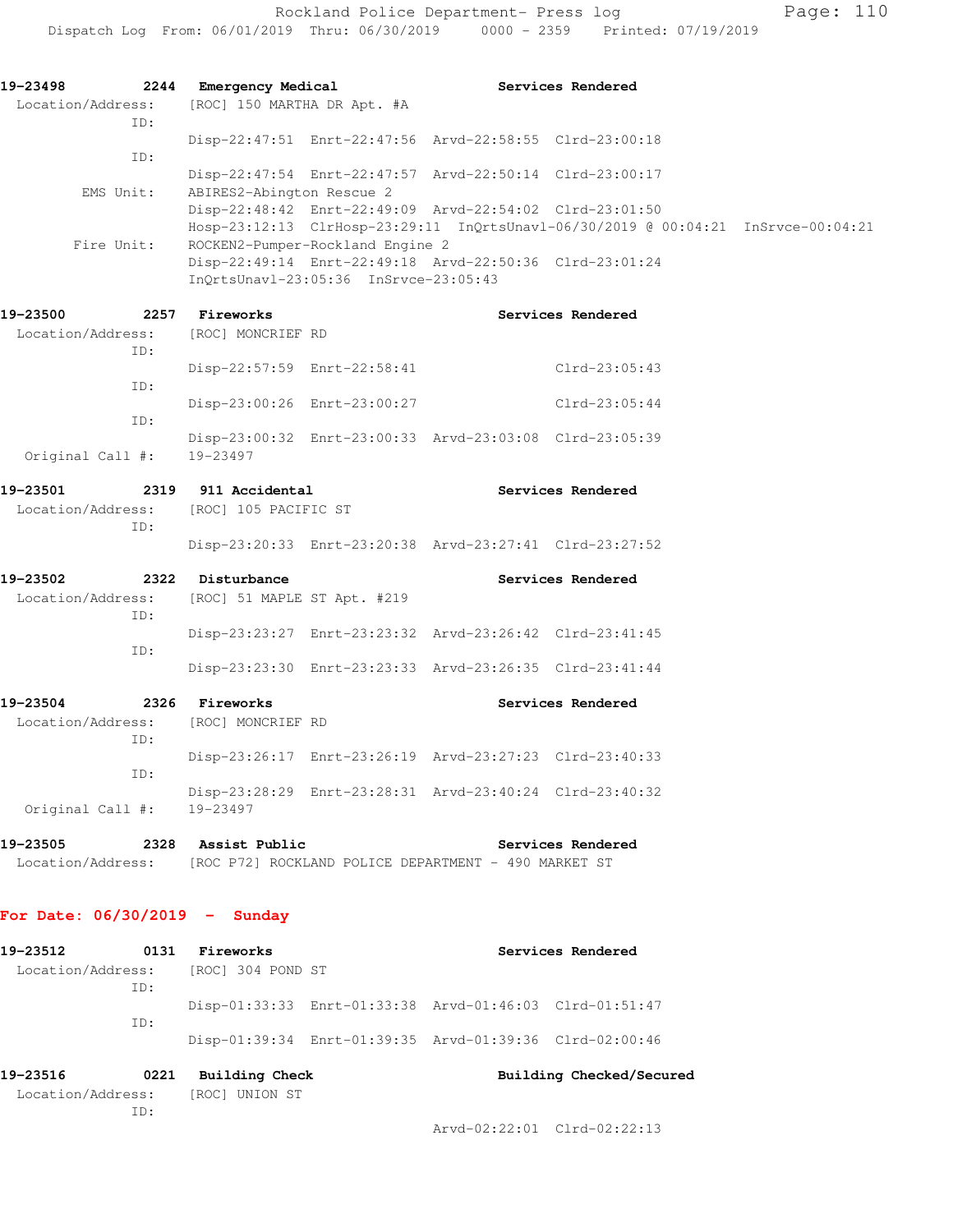**19-23520 0251 Motor Vehicle Complaint Services Rendered**  Location/Address: [ROC] 333 UNION ST @ 15 WEBSTER ST ID: Disp-02:52:14 Arvd-02:52:28 Clrd-02:57:51 ID: Disp-02:52:14 Arvd-02:52:22 Clrd-02:57:50 19-23523 0320 911 Accidental **19-23523** Services Rendered Location/Address: [ROC] 187 MARTHA DR Apt. #F ID: Disp-03:20:54 Enrt-03:20:58 Arvd-03:22:55 Clrd-03:26:09 ID: Disp-03:22:52 Arvd-03:22:55 Clrd-03:26:02 **19-23526 0552 Building Check Building Checked/Secured**  Location/Address: [ROC] UNION ST ID: Arvd-05:53:19 Clrd-06:15:05 **19-23529 0602 Assist Fire Department Services Rendered**  Location/Address: [ROC] 22 EVERETT ST ID: Disp-06:03:00 Enrt-06:03:02 Arvd-06:05:56 Clrd-06:13:51 19-23536 **0757** General Incident **Constructs** Services Rendered Location/Address: [ROC] 490 MARKET ST ID: Arvd-07:57:00 Clrd-07:59:25 **19-23540 0852 Building Check Services Rendered**  Location/Address: [ROC] HARTSUFF ST ID: Arvd-08:53:52 Clrd-08:54:12 **19-23541 0926 Building Check Services Rendered**  Location/Address: [ROC] BILL DELAHUNT PKWY ID: Arvd-09:26:56 Clrd-09:27:29 **19-23548 1033 911 Accidental Services Rendered**  Location/Address: [ROC] 42 HATHERLY RD ID: Disp-10:34:12 Enrt-10:35:16 Arvd-10:43:02 Clrd-10:59:57 **19-23550 1036 911 Accidental Services Rendered**  Location/Address: [ROC] 197 CONCORD ST ID: Disp-10:39:23 Enrt-10:39:25 Arvd-11:08:33 Clrd-11:12:26 **19-23552 1145 Building Check Services Rendered**  Location/Address: [ROC] HARTSUFF ST ID: Arvd-11:47:29 Clrd-11:47:55 **19-23556 1209 911 Accidental Services Rendered**  Location/Address: [ROC] 125 HINGHAM ST ID: Disp-12:10:43 Enrt-12:11:20 Arvd-12:14:03 Clrd-12:20:34 **19-23559 1256 Building Check Services Rendered**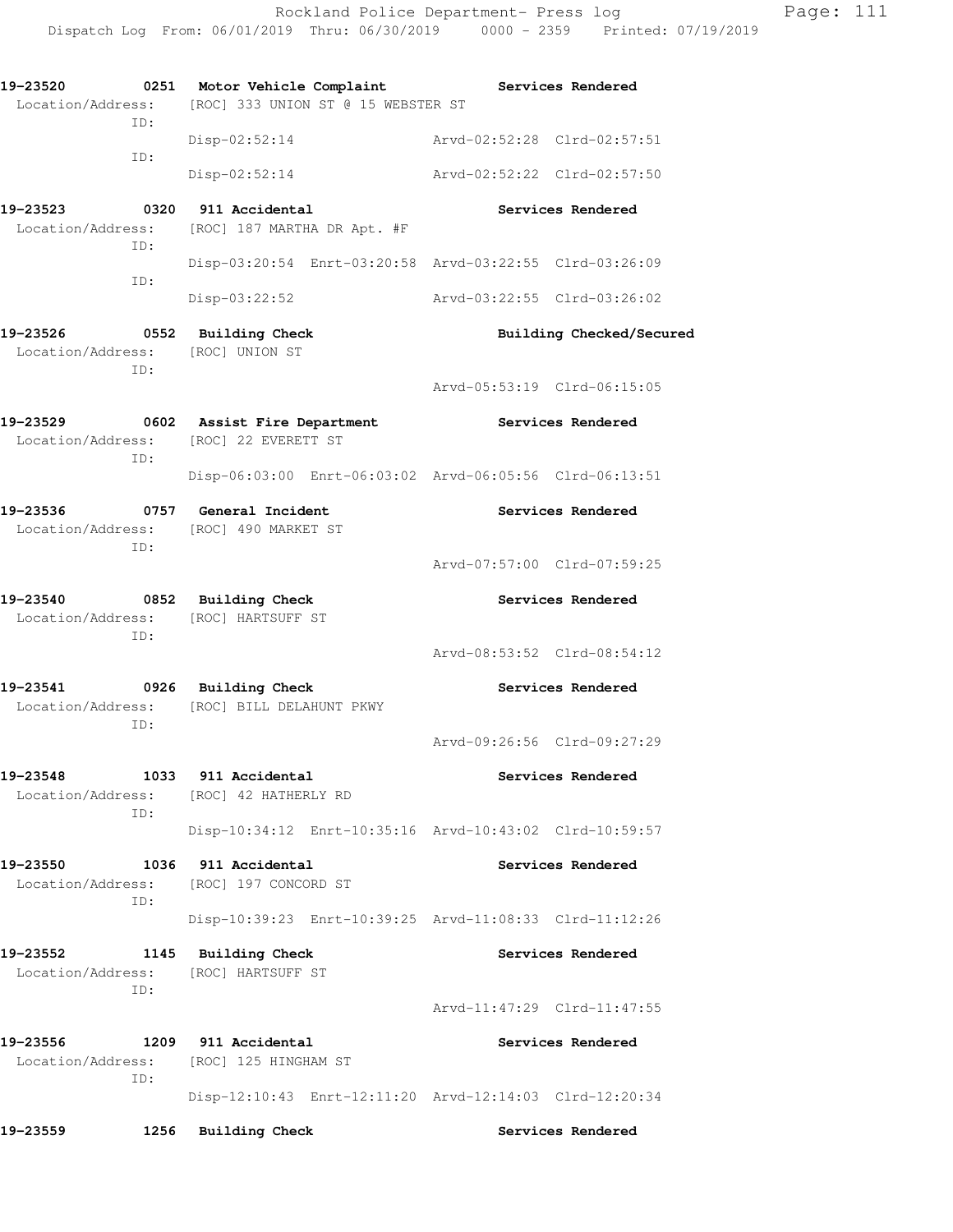Rockland Police Department- Press log Page: 112 Dispatch Log From: 06/01/2019 Thru: 06/30/2019 0000 - 2359 Printed: 07/19/2019 Location/Address: [ROC] HARTSUFF ST ID: Arvd-12:57:34 Clrd-12:57:59 **19-23566 1344 Motor Vehicle Stop Citation/Warning Issued**  Location/Address: [ROC] 372 SPRING ST @ 318 SUMMER ST ID: Disp-13:45:58 Arvd-13:46:08 Clrd-13:53:20 **19-23567 1400 General Incident Services Rendered**  Location/Address: [ROC] WEBSTER ST ID: Disp-14:03:22 Enrt-14:03:31 Arvd-14:03:34 Clrd-14:10:46 **19-23575 1610 SHIFT ASSIGNMENTS No Service**  Location/Address: [ROC P72] ROCKLAND POLICE DEPARTMENT - 490 MARKET ST **19-23582 1700 Building Check Services Rendered**  Location/Address: [ROC] BILL DELAHUNT PKWY ID: Arvd-17:01:00 Clrd-17:01:17 **19-23583 1700 Disabled Motor Vehicle Provided Assistance**  Vicinity of: [ROC P55] HOME DEPOT - 1149 HINGHAM ST ID: Disp-17:02:12 Arvd-17:03:34 Clrd-17:08:28 **19-23588 1752 911 Accidental Gone on arrival**  Location/Address: [ROC P55] HOME DEPOT - 1149 HINGHAM ST ID: Disp-17:54:16 Enrt-17:54:26 Arvd-18:01:44 Clrd-18:02:16 **19-23597 1926 Building Check Services Rendered**  Location/Address: [ROC] HINGHAM ST ID: Arvd-19:27:15 Clrd-19:27:34 **19-23599 1938 Harassment Services Rendered**  Location/Address: [ROC] 30 DAMON RD ID: Disp-19:41:37 Enrt-19:43:41 Arvd-19:46:18 Clrd-19:52:59 **19-23604 2055 Building Check Appears Secure**  Location/Address: [ROC] 48 CAREY ST ID: Arvd-20:56:18 Clrd-20:56:32 **19-23605 2111 Suspicious Activity Investigated**  Location/Address: [ROC] 45 EXCHANGE ST ID: Disp-21:14:13 Enrt-21:15:02 Arvd-21:18:23 Clrd-21:29:38 ID: Disp-21:15:18 Enrt-21:15:21 Arvd-21:20:17 Clrd-21:29:45 **19-23609 2246 Health & Welfare Check Investigated**  Location/Address: [ROC] 351 NORTH AVE Apt. #TOP ID: Disp-22:48:44 Enrt-22:49:42 Arvd-22:55:39 Clrd-23:04:16 **19-23611 2301 Larceny / Forgery/ Fraud No Service**  Location/Address: [ROC] 80 CONCORD ST